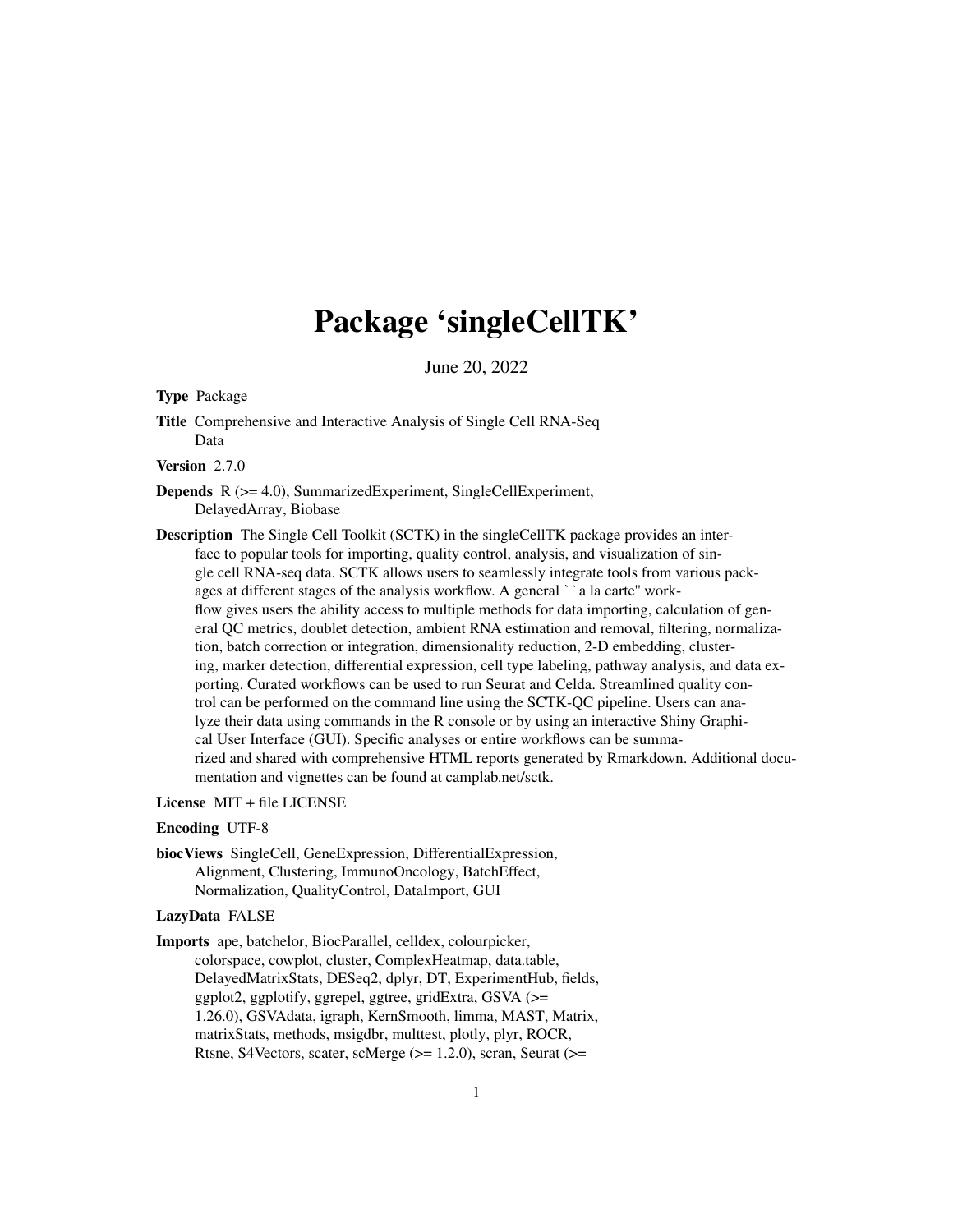3.1.3), shiny, shinyjs, SingleR, SoupX, sva, reshape2, shinyalert, circlize, enrichR, celda, shinycssloaders, DropletUtils, scds  $(>= 1.2.0)$ , reticulate  $(>= 1.14)$ , tools, tximport, fishpond, withr, GSEABase, R.utils, zinbwave, scRNAseq (>= 2.0.2), TENxPBMCData, yaml, rmarkdown, magrittr, scDblFinder, metap, VAM (>= 0.5.3), tibble, rlang, TSCAN, TrajectoryUtils, generics, scuttle, utils, stats

#### RoxygenNote 7.1.2

Suggests testthat, Rsubread, BiocStyle, knitr, lintr, spelling, org.Mm.eg.db, stringr, kableExtra, shinythemes, shinyBS, shinyjqui, shinyWidgets, shinyFiles, BiocGenerics, RColorBrewer, fastmap (>= 1.1.0)

#### VignetteBuilder knitr

URL <https://www.camplab.net/sctk/>

```
BugReports https://github.com/compbiomed/singleCellTK/issues
```
Language en-US

git\_url https://git.bioconductor.org/packages/singleCellTK

git branch master

git\_last\_commit 289be130

git\_last\_commit\_date 2022-04-26

Date/Publication 2022-06-20

```
Author Yichen Wang [aut, cre] (<https://orcid.org/0000-0003-4347-5199>),
     Irzam Sarfraz [aut] (<https://orcid.org/0000-0001-8121-792X>),
     Rui Hong [aut],
     Yusuke Koga [aut],
     Salam Alabdullatif [aut],
     David Jenkins [aut] (<https://orcid.org/0000-0002-7451-4288>),
     Vidya Akavoor [aut],
     Xinyun Cao [aut],
     Shruthi Bandyadka [aut],
     Anastasia Leshchyk [aut],
     Tyler Faits [aut],
     Mohammed Muzamil Khan [aut],
     Zhe Wang [aut],
     W. Evan Johnson [aut] (<https://orcid.org/0000-0002-6247-6595>),
     Joshua David Campbell [aut]
```
Maintainer Yichen Wang <wangych@bu.edu>

## R topics documented: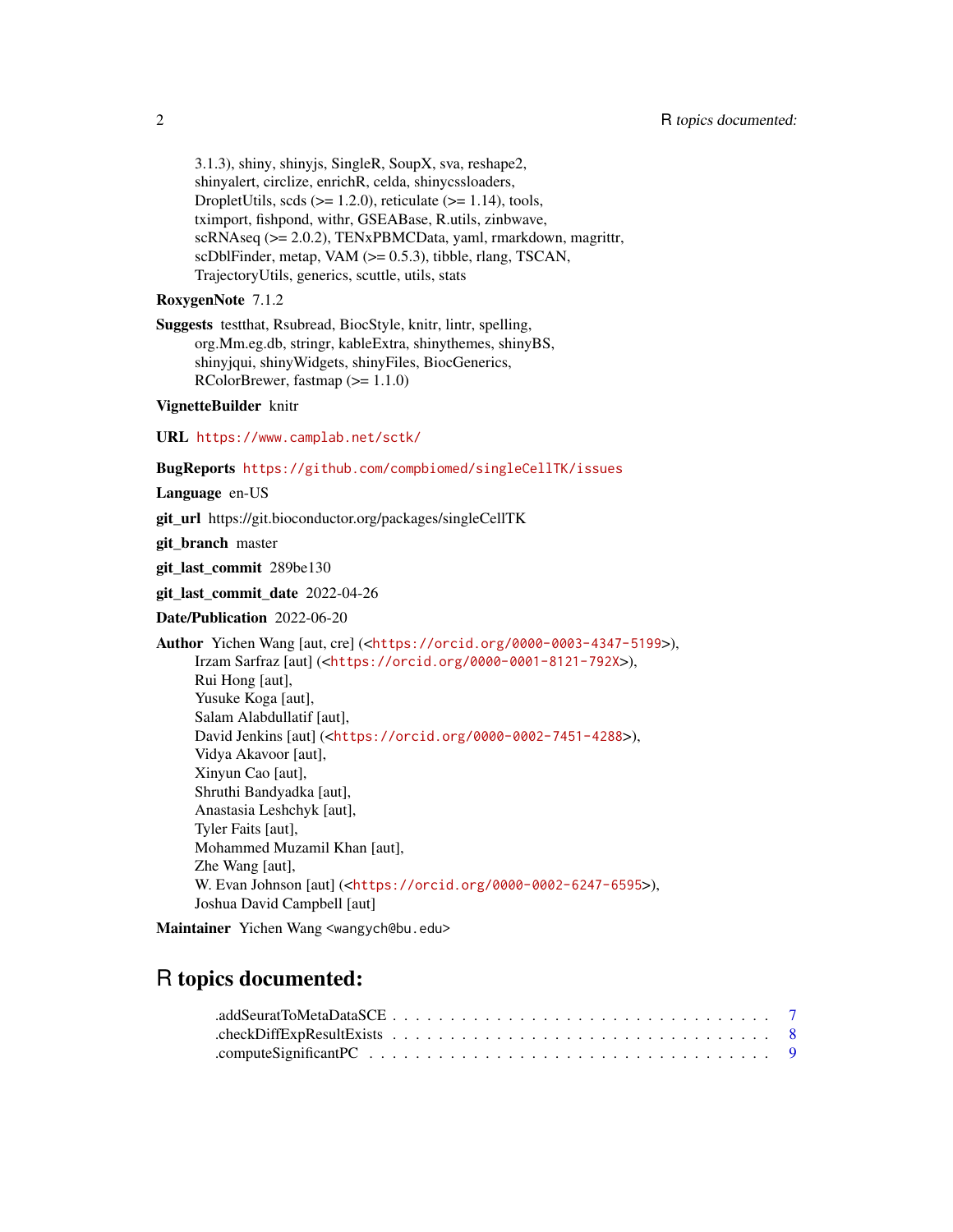|                                                                                                                                  | 9  |
|----------------------------------------------------------------------------------------------------------------------------------|----|
|                                                                                                                                  | 10 |
|                                                                                                                                  | 11 |
|                                                                                                                                  | 12 |
|                                                                                                                                  | 13 |
|                                                                                                                                  | 14 |
|                                                                                                                                  | 16 |
|                                                                                                                                  | 18 |
|                                                                                                                                  | 19 |
| $seurat \text{Invalidate} \dots \dots \dots \dots \dots \dots \dots \dots \dots \dots \dots \dots \dots \dots \dots \dots \dots$ | 20 |
|                                                                                                                                  | 21 |
|                                                                                                                                  | 21 |
|                                                                                                                                  | 22 |
|                                                                                                                                  | 23 |
|                                                                                                                                  | 24 |
|                                                                                                                                  | 25 |
|                                                                                                                                  | 25 |
|                                                                                                                                  | 26 |
| $dataAnnotationColor \dots \dots \dots \dots \dots \dots \dots \dots \dots \dots \dots \dots \dots \dots \dots \dots$            | 27 |
|                                                                                                                                  | 28 |
|                                                                                                                                  | 29 |
|                                                                                                                                  | 30 |
|                                                                                                                                  | 31 |
|                                                                                                                                  | 32 |
|                                                                                                                                  | 32 |
|                                                                                                                                  | 34 |
|                                                                                                                                  | 35 |
|                                                                                                                                  | 36 |
|                                                                                                                                  | 36 |
| expData<-,ANY,character,CharacterOrNullOrMissing,logical-method                                                                  | 37 |
|                                                                                                                                  | 38 |
|                                                                                                                                  | 38 |
|                                                                                                                                  | 39 |
|                                                                                                                                  | 40 |
|                                                                                                                                  | 41 |
|                                                                                                                                  | 42 |
|                                                                                                                                  | 43 |
| expSetDataTag                                                                                                                    | 44 |
| expTaggedData                                                                                                                    | 44 |
|                                                                                                                                  | 45 |
|                                                                                                                                  | 47 |
| findMarkerTopTable                                                                                                               | 48 |
|                                                                                                                                  | 49 |
| generateMeta                                                                                                                     | 50 |
|                                                                                                                                  | 51 |
| getBiomarker                                                                                                                     | 51 |
| getDEGTopTable                                                                                                                   | 52 |
|                                                                                                                                  | 54 |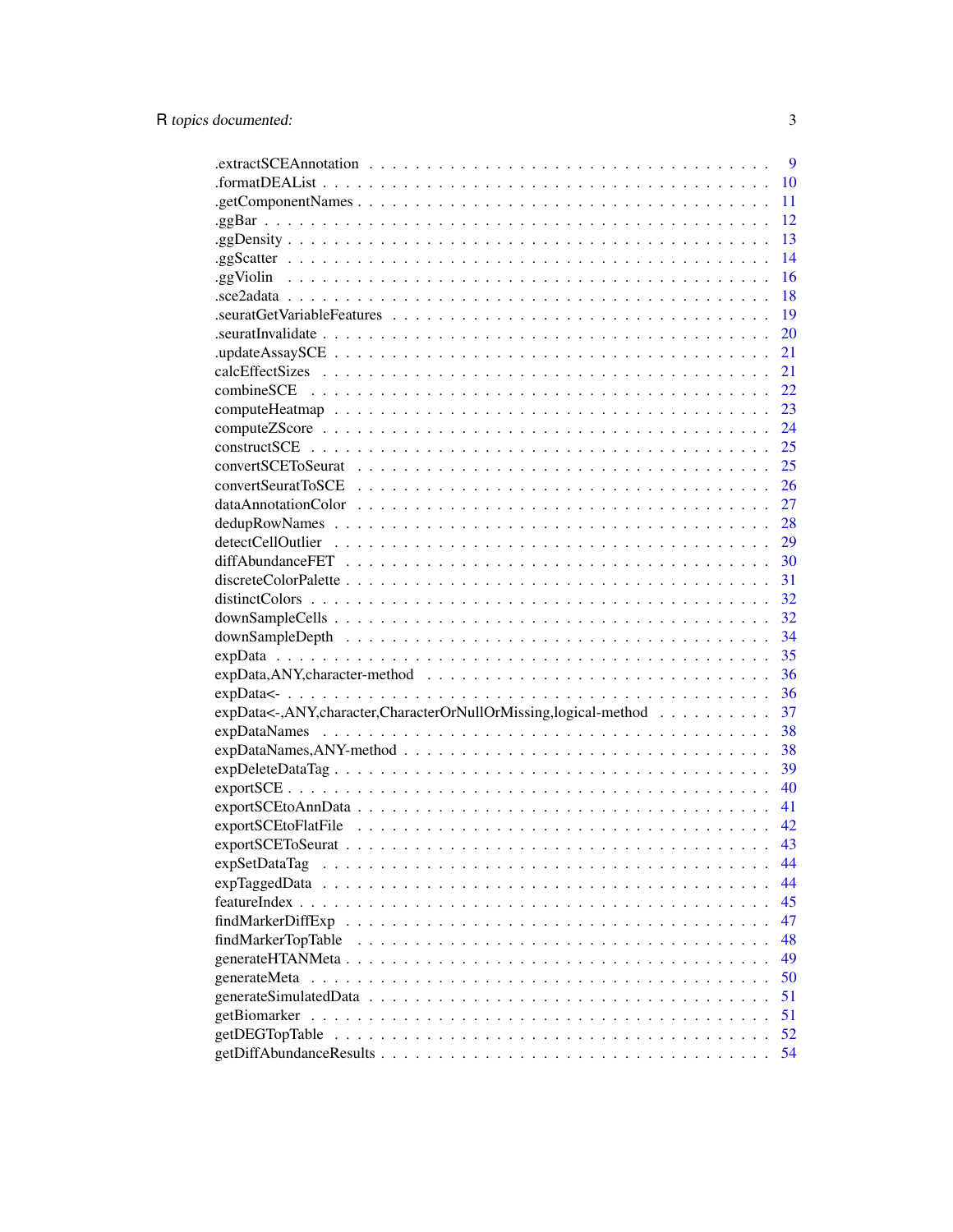|                                                                                                                    | 55       |
|--------------------------------------------------------------------------------------------------------------------|----------|
|                                                                                                                    | 56       |
|                                                                                                                    | 56       |
|                                                                                                                    | 57       |
|                                                                                                                    | 57       |
|                                                                                                                    | 58       |
|                                                                                                                    | 59       |
|                                                                                                                    | 59       |
|                                                                                                                    | 60       |
|                                                                                                                    | 62       |
|                                                                                                                    | 62       |
|                                                                                                                    | 64       |
|                                                                                                                    | 65       |
|                                                                                                                    | 66       |
|                                                                                                                    | 68       |
|                                                                                                                    | 69       |
|                                                                                                                    | 73       |
|                                                                                                                    | 74       |
|                                                                                                                    | 75       |
|                                                                                                                    | 76       |
|                                                                                                                    | 77       |
|                                                                                                                    | 79       |
|                                                                                                                    | 80       |
|                                                                                                                    | 82       |
|                                                                                                                    | 83       |
|                                                                                                                    | 85       |
|                                                                                                                    | 86       |
|                                                                                                                    | 87       |
|                                                                                                                    | 88       |
|                                                                                                                    | 90       |
|                                                                                                                    | 92       |
|                                                                                                                    | 93       |
|                                                                                                                    | 94       |
|                                                                                                                    | 95       |
|                                                                                                                    | 95       |
|                                                                                                                    |          |
|                                                                                                                    | 96<br>96 |
|                                                                                                                    |          |
|                                                                                                                    | 97       |
|                                                                                                                    | 99       |
|                                                                                                                    |          |
|                                                                                                                    |          |
| plotClusterAbundance                                                                                               |          |
|                                                                                                                    |          |
|                                                                                                                    |          |
|                                                                                                                    |          |
|                                                                                                                    |          |
| $plotDEGRegression \ldots \ldots \ldots \ldots \ldots \ldots \ldots \ldots \ldots \ldots \ldots \ldots \ldots 113$ |          |
|                                                                                                                    |          |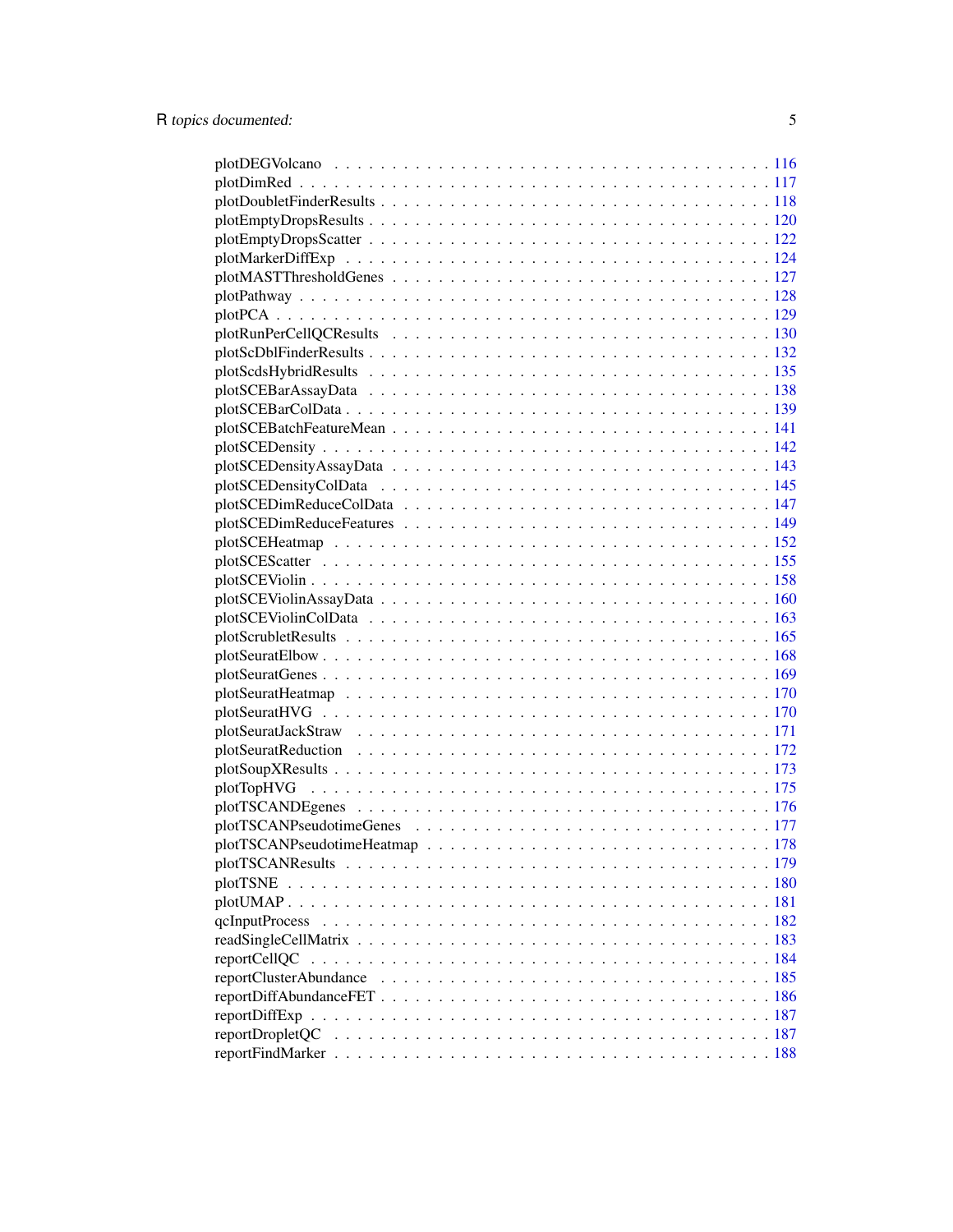| runScrublet |  |
|-------------|--|
|             |  |
|             |  |
|             |  |
|             |  |
|             |  |
|             |  |
|             |  |
|             |  |
|             |  |
|             |  |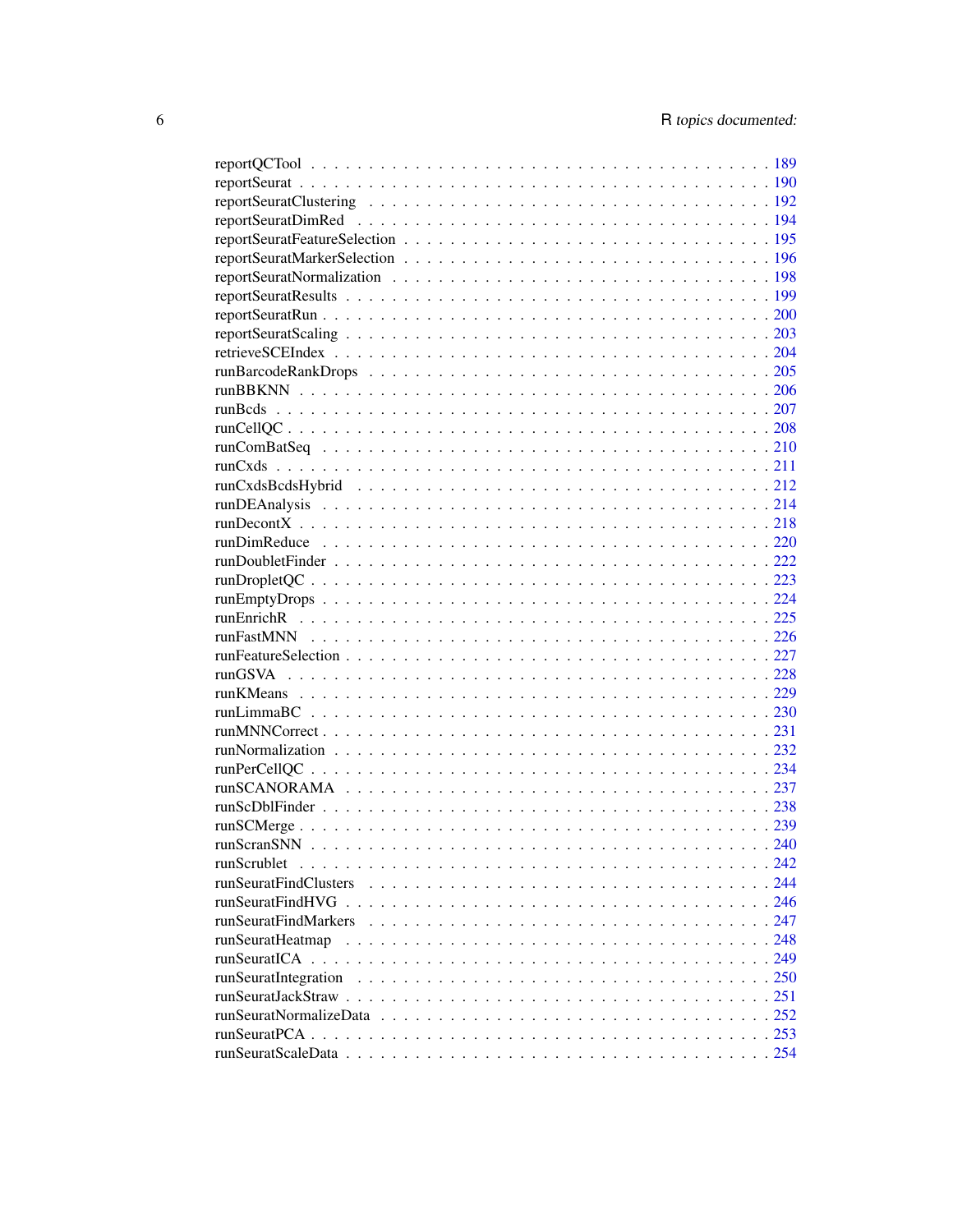<span id="page-6-0"></span>

|       | scranModelGeneVar |     |
|-------|-------------------|-----|
|       |                   |     |
|       |                   |     |
|       |                   |     |
|       |                   |     |
|       |                   |     |
|       |                   |     |
|       |                   |     |
|       |                   |     |
|       |                   |     |
|       |                   |     |
|       |                   |     |
|       |                   |     |
|       |                   |     |
|       |                   |     |
|       |                   |     |
|       |                   |     |
| Index |                   | 288 |
|       |                   |     |

.addSeuratToMetaDataSCE

*.addSeuratToMetaDataSCE Adds the input seurat object to the metadata slot of the input sce object (after removing the data matrices)*

## Description

.addSeuratToMetaDataSCE Adds the input seurat object to the metadata slot of the input sce object (after removing the data matrices)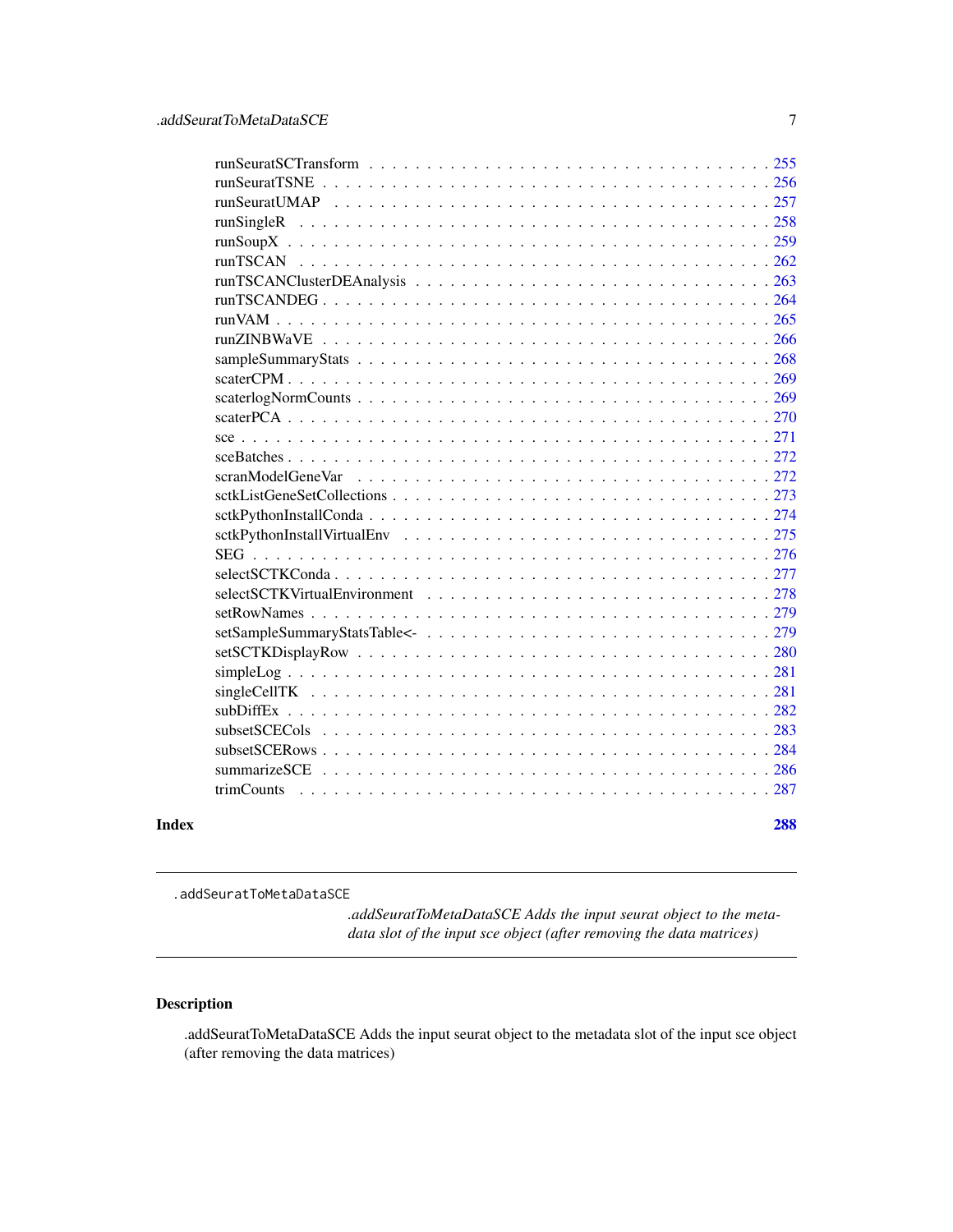#### <span id="page-7-0"></span>Usage

```
.addSeuratToMetaDataSCE(inSCE, seuratObject)
```
#### Arguments

| inSCE        | (see) object to which seurat object should be added in the metadata slot (copy)<br>to) |
|--------------|----------------------------------------------------------------------------------------|
| seuratObiect | seurat object which should be added to the metadata slot of sce object (copy<br>from)  |

## Value

Updated SingleCellExperiment object which now contains the seurat object in its metadata slot (excluding data matrices)

.checkDiffExpResultExists

*Check if the specified MAST result in SingleCellExperiment object is complete. But does not garantee the biological correctness.*

## Description

Check if the specified MAST result in SingleCellExperiment object is complete. But does not garantee the biological correctness.

## Usage

```
.checkDiffExpResultExists(inSCE, useResult, labelBy = NULL)
```
#### Arguments

| inSCE     | SingleCellExperiment inherited object. a differential expression analysis func-<br>tion has to be run in advance.    |
|-----------|----------------------------------------------------------------------------------------------------------------------|
| useResult | character. A string specifying the analysis Name used when running a differen-<br>tial expression analysis function. |
| labelBy   | A single character for a column of rowData(inSCE) as where to search for the<br>labeling text. Default NULL.         |

#### Value

Stop point if found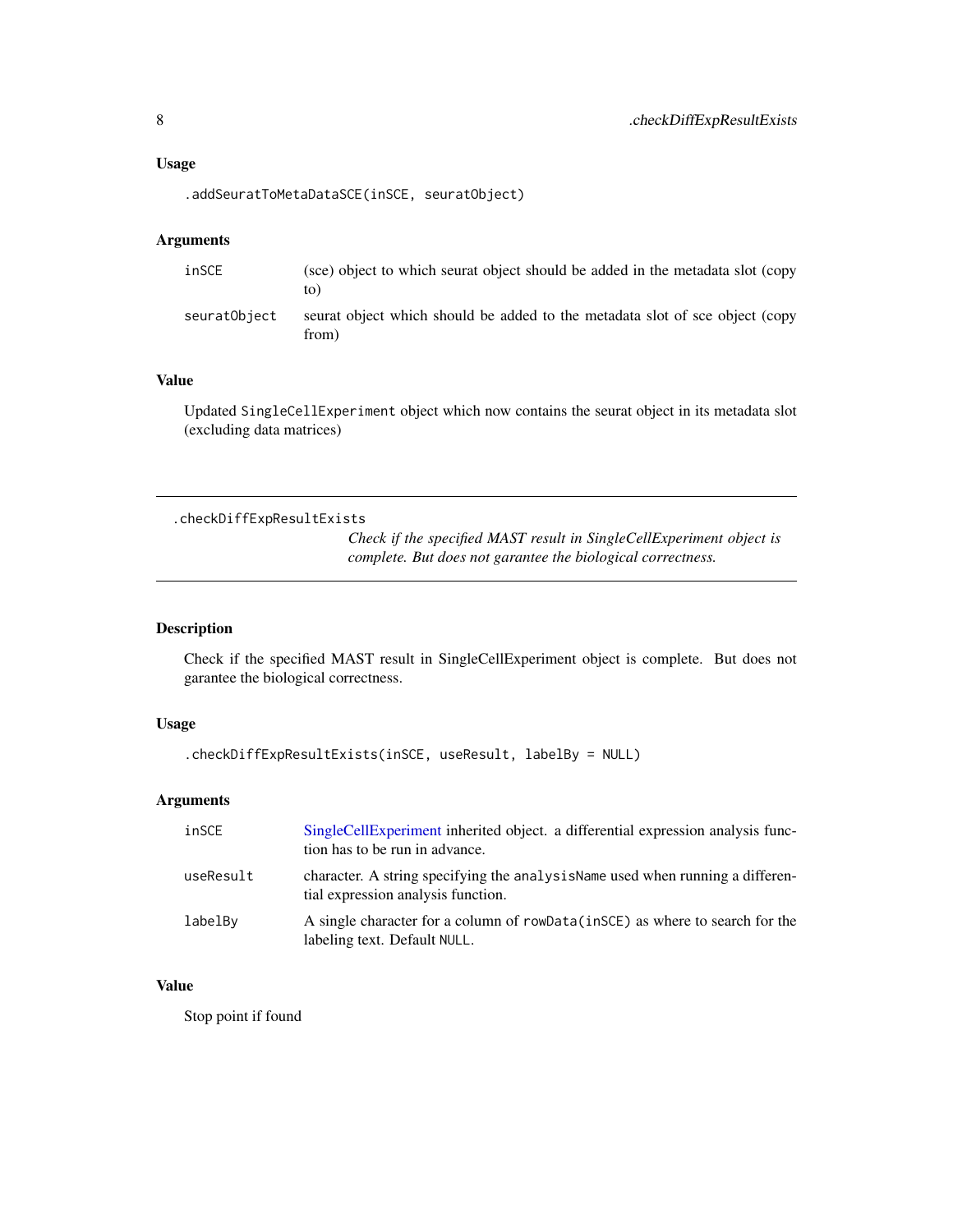<span id="page-8-0"></span>.computeSignificantPC *.computeSignificantPC Computes the significant principal components from an input sce object (must contain pca slot) using stdev*

#### Description

.computeSignificantPC Computes the significant principal components from an input sce object (must contain pca slot) using stdev

#### Usage

```
.computeSignificantPC(inSCE)
```
## Arguments

inSCE (sce) object with pca computed

## Value

A numerical value indicating how many number of components are considered significant

.extractSCEAnnotation *Extract columns from row/colData and transfer to factors*

#### Description

Extract columns from row/colData and transfer to factors

## Usage

```
.extractSCEAnnotation(inSCE, axis = NULL, columns = NULL, index = NULL)
```
## Arguments

| inSCE   | SingleCellExperiment inherited object.                                                                                                   |
|---------|------------------------------------------------------------------------------------------------------------------------------------------|
| axis    | Choose from "col" or "row".                                                                                                              |
| columns | character vector. The columns needed to be extracted. If NULL, will return an<br>empty data. frame with matched row names. Default NULL. |
| index   | Valid index to subset the col/row.                                                                                                       |

## Value

A data.frame object.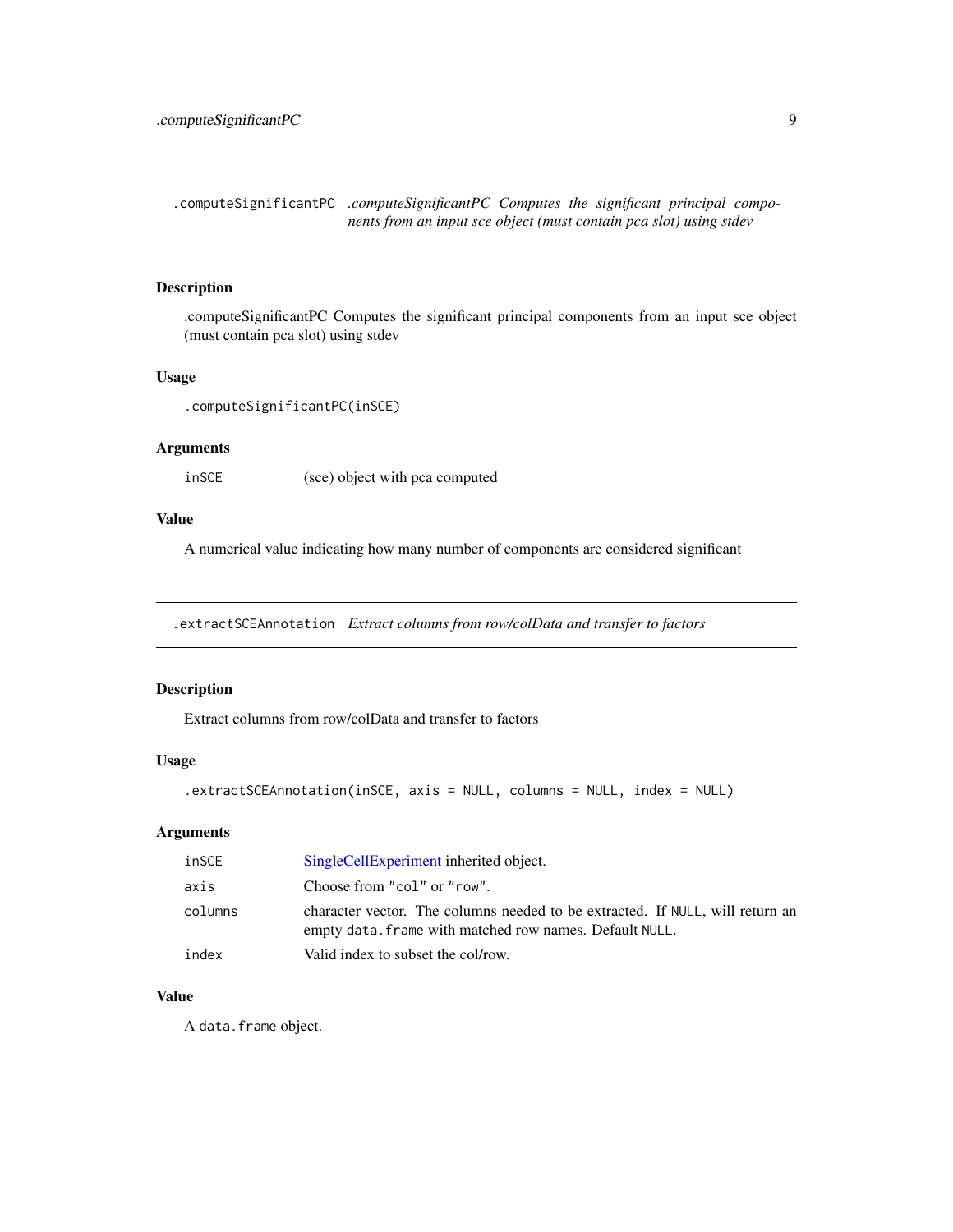<span id="page-9-0"></span>.formatDEAList *Helper function for differential expression analysis methods that accepts multiple ways of conditional subsetting and returns stable index format. Meanwhile it does all the input checkings.*

#### Description

Helper function for differential expression analysis methods that accepts multiple ways of conditional subsetting and returns stable index format. Meanwhile it does all the input checkings.

#### Usage

```
.formatDEAList(
  inSCE,
 useAssay,
 useReducedDim,
  index1 = NULL,index2 = NULL,class = NULL,
 classGroup1 = NULL,
  classGroup2 = NULL,
  groupName1,
  groupName2,
  analysisName,
 covariates = NULL,
 overwrite = FALSE
)
```

| inSCE         | SingleCellExperiment inherited object. Required.                                                                                                                                                                                                                        |
|---------------|-------------------------------------------------------------------------------------------------------------------------------------------------------------------------------------------------------------------------------------------------------------------------|
| useAssay      | character. A string specifying which assay to use. Required.                                                                                                                                                                                                            |
| useReducedDim | character. A string specifying which reducedDim to use for DE analysis. Usu-<br>ally a pathway analysis result matrix. Set useAssay to NULL when using. Re-<br>quired.                                                                                                  |
| index1        | Any type of indices that can subset a SingleCellExperiment inherited object by<br>cells. Specifies which cells are of interests. Default NULL.                                                                                                                          |
| index2        | Any type of indices that can subset a SingleCellExperiment inherited object by<br>cells. specifies the control group against those specified by index1. If NULL<br>when using index specification, index1 cells will be compared with all other<br>cells. Default NULL. |
| class         | A vector/factor with ncol (inSCE) elements, or a character scalar that specifies<br>a column name of colData(inSCE). Default NULL.                                                                                                                                      |
| classGroup1   | a vector specifying which "levels" given in class are of interests. Default NULL.                                                                                                                                                                                       |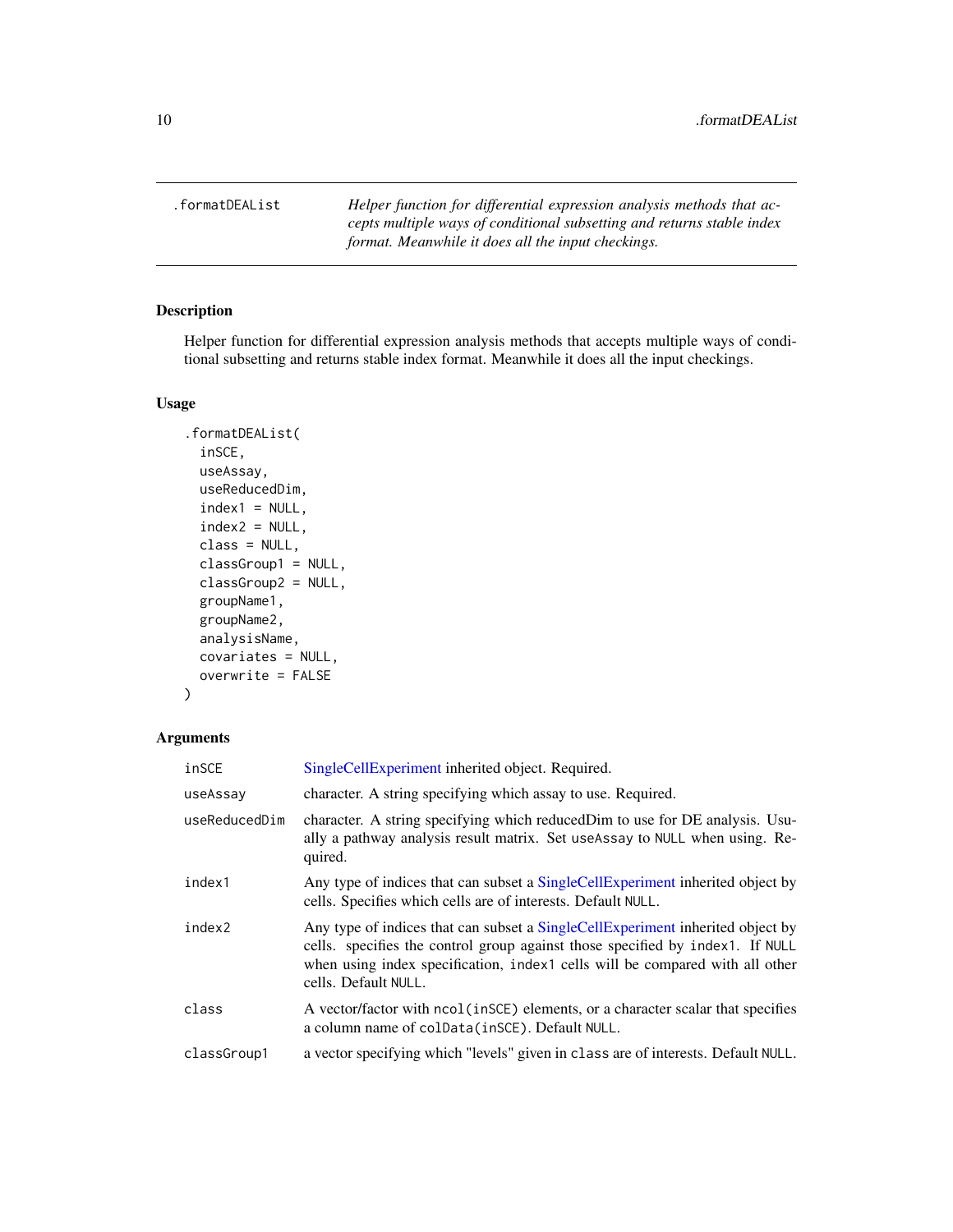<span id="page-10-0"></span>

| classGroup2  | a vector specifying which "levels" given in class is the control group against<br>those specified by classGroup1. If NULL when using annotation specification,<br>classGroup1 cells will be compared with all other cells. |
|--------------|----------------------------------------------------------------------------------------------------------------------------------------------------------------------------------------------------------------------------|
| groupName1   | A character scalar naming the group of interests. Required.                                                                                                                                                                |
| groupName2   | A character scalar naming the control group. Required.                                                                                                                                                                     |
| analysisName | A character scalar naming the DEG analysis. Required                                                                                                                                                                       |
| covariates   | A character vector of additional covariates used in linear regression methods<br>such as Limma and DESeq2. Default NULL                                                                                                    |
| overwrite    | A logical scalar. Whether to overwrite result if exists. Default FALSE.                                                                                                                                                    |

## Value

A list object with part of formatted DE analysis information

## Author(s)

Yichen Wang

| .getComponentNames | getComponentNames Creates a list of PC/IC components to populate |
|--------------------|------------------------------------------------------------------|
|                    | the picker for PC/IC heatmap generation                          |

## Description

.getComponentNames Creates a list of PC/IC components to populate the picker for PC/IC heatmap generation

#### Usage

```
.getComponentNames(maxComponents, component = c("PC", "IC"))
```
#### Arguments

|           | maxComponents Number of components to return for the picker |
|-----------|-------------------------------------------------------------|
| component | Which component to use. Choices are PC or IC.               |

#### Value

List of component names (appended with PC or IC)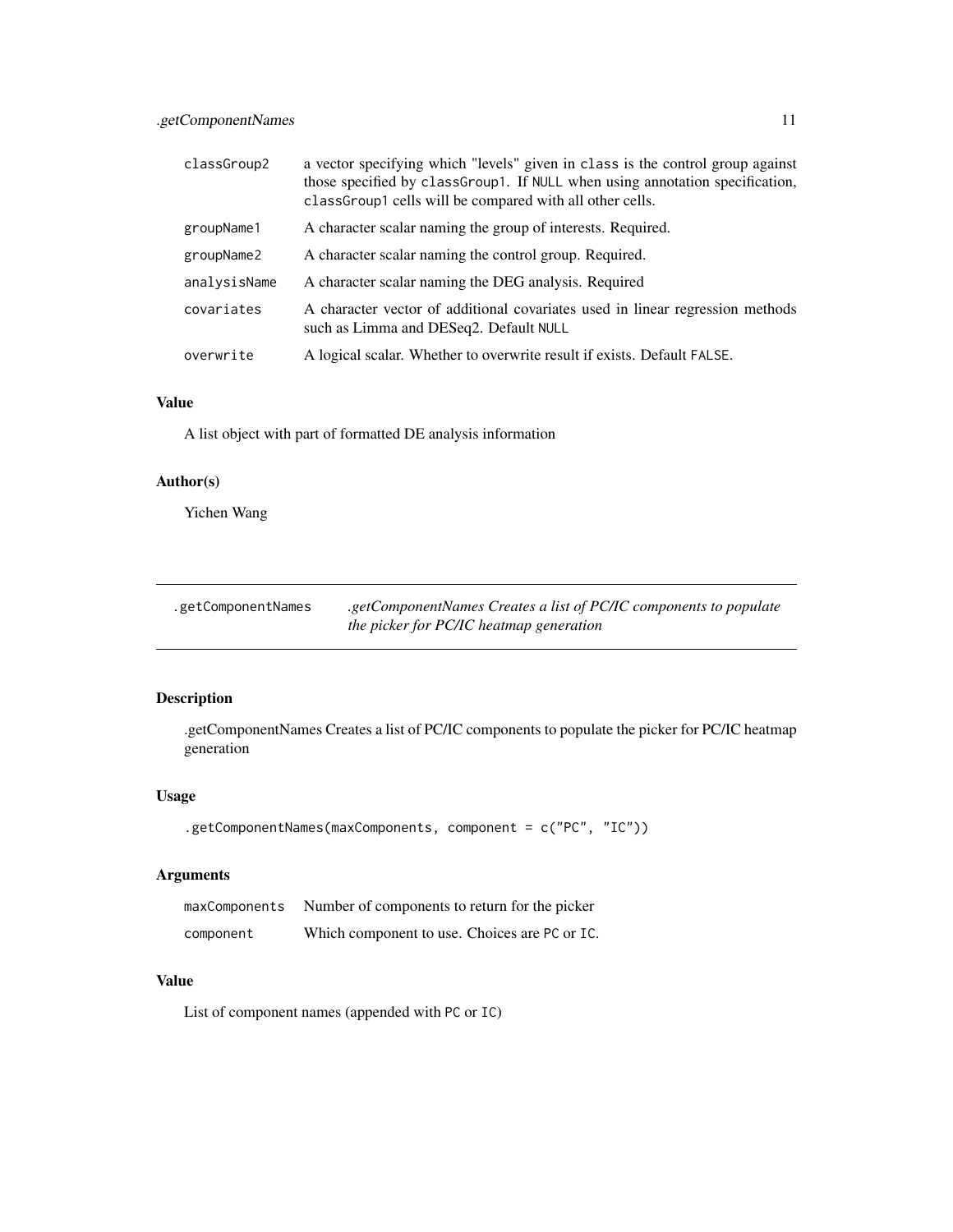<span id="page-11-0"></span>

## Description

Visualizes specified values via a violin plot.

## Usage

```
.ggBar(
 y,
 groupBy = NULL,
 xlab = NULL,
 ylab = NULL,
 axisSize = 10,
  axisLabelSize = 10,
 dotSize = 0.5,
  transparency = 1,
  defaultTheme = TRUE,
 gridLine = FALSE,
  summary = NULL,
  title = NULL,
  titleSize = 15
)
```

| y             | Numeric values to be plotted on y-axis.                                                                                                                                                                  |  |
|---------------|----------------------------------------------------------------------------------------------------------------------------------------------------------------------------------------------------------|--|
| groupBy       | Groupings for each numeric value. A user may input a vector equal length to the<br>number of the samples in the SingleCellExperiment object, or can be retrieved<br>from the colData slot. Default NULL. |  |
| xlab          | Character vector. Label for x-axis. Default NULL.                                                                                                                                                        |  |
| ylab          | Character vector. Label for y-axis. Default NULL.                                                                                                                                                        |  |
| axisSize      | Size of x/y-axis ticks. Default 10.                                                                                                                                                                      |  |
| axisLabelSize | Size of x/y-axis labels. Default 10.                                                                                                                                                                     |  |
| dotSize       | Size of dots. Default 0.5.                                                                                                                                                                               |  |
| transparency  | Transparency of the dots, values will be 0-1. Default 1.                                                                                                                                                 |  |
| defaultTheme  | Removes grid in plot and sets axis title size to 10 when TRUE. Default TRUE.                                                                                                                             |  |
| gridLine      | Adds a horizontal grid line if TRUE. Will still be drawn even if default Theme is<br>TRUE. Default FALSE.                                                                                                |  |
| summary       | Adds a summary statistic, as well as a crossbar to the violin plot. Options are<br>"mean" or "median". Default NULL.                                                                                     |  |
| title         | Title of plot. Default NULL.                                                                                                                                                                             |  |
| titleSize     | Size of title of plot. Default 15.                                                                                                                                                                       |  |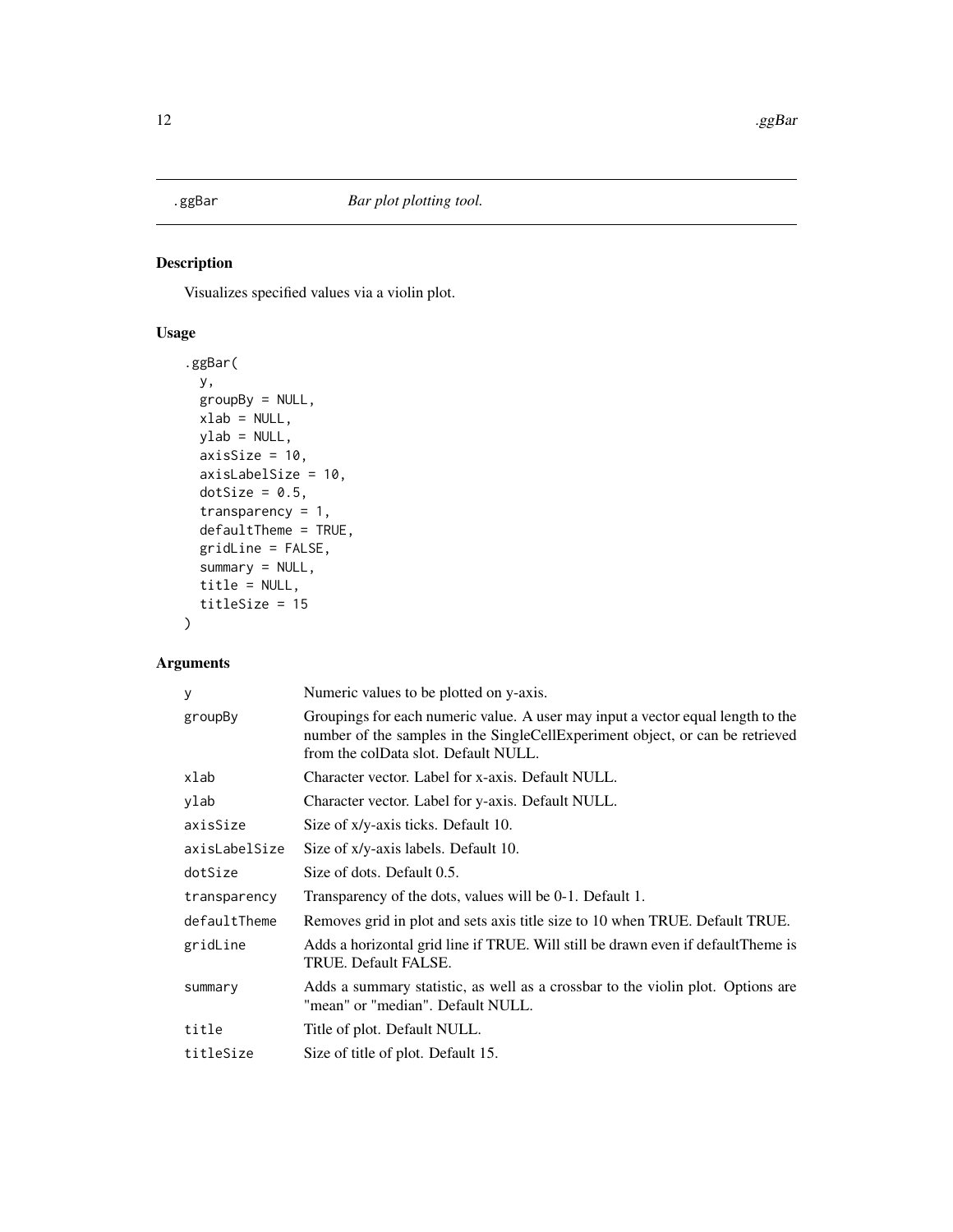## <span id="page-12-0"></span>.ggDensity 13

## Value

a ggplot of the reduced dimensions.

## .ggDensity *Density plot plotting tool.*

## Description

Visualizes values stored in the specified slot of a SingleCellExperiment object via a density plot.

## Usage

```
.ggDensity(
 value,
 groupBy = NULL,
 xlab = NULL,
 ylab = NULL,
 baseSize = 12,
 axisSize = NULL,
 axisLabelSize = NULL,
 defaultTheme = TRUE,
 title = NULL,
 titleSize = NULL,
 combinePlot = "none",
  cutoff = NULL
)
```

| value         | Numeric value that will be plotted via density plot.                                                                                                                                                     |  |
|---------------|----------------------------------------------------------------------------------------------------------------------------------------------------------------------------------------------------------|--|
| groupBy       | Groupings for each numeric value. A user may input a vector equal length to the<br>number of the samples in the SingleCellExperiment object, or can be retrieved<br>from the colData slot. Default NULL. |  |
| xlab          | Character vector. Label for x-axis. Default NULL.                                                                                                                                                        |  |
| ylab          | Character vector. Label for y-axis. Default NULL.                                                                                                                                                        |  |
| baseSize      | The base font size for all text. Default 12. Can be overwritten by title Size,<br>axisSize, and axisLabelSize.                                                                                           |  |
| axisSize      | Size of x/y-axis ticks. Default NULL.                                                                                                                                                                    |  |
| axisLabelSize | Size of x/y-axis labels. Default NULL.                                                                                                                                                                   |  |
| defaultTheme  | Removes grid in plot and sets axis title size to 10 when TRUE. Default TRUE.                                                                                                                             |  |
| title         | Title of plot. Default NULL.                                                                                                                                                                             |  |
| titleSize     | Size of title of plot. Default 15.                                                                                                                                                                       |  |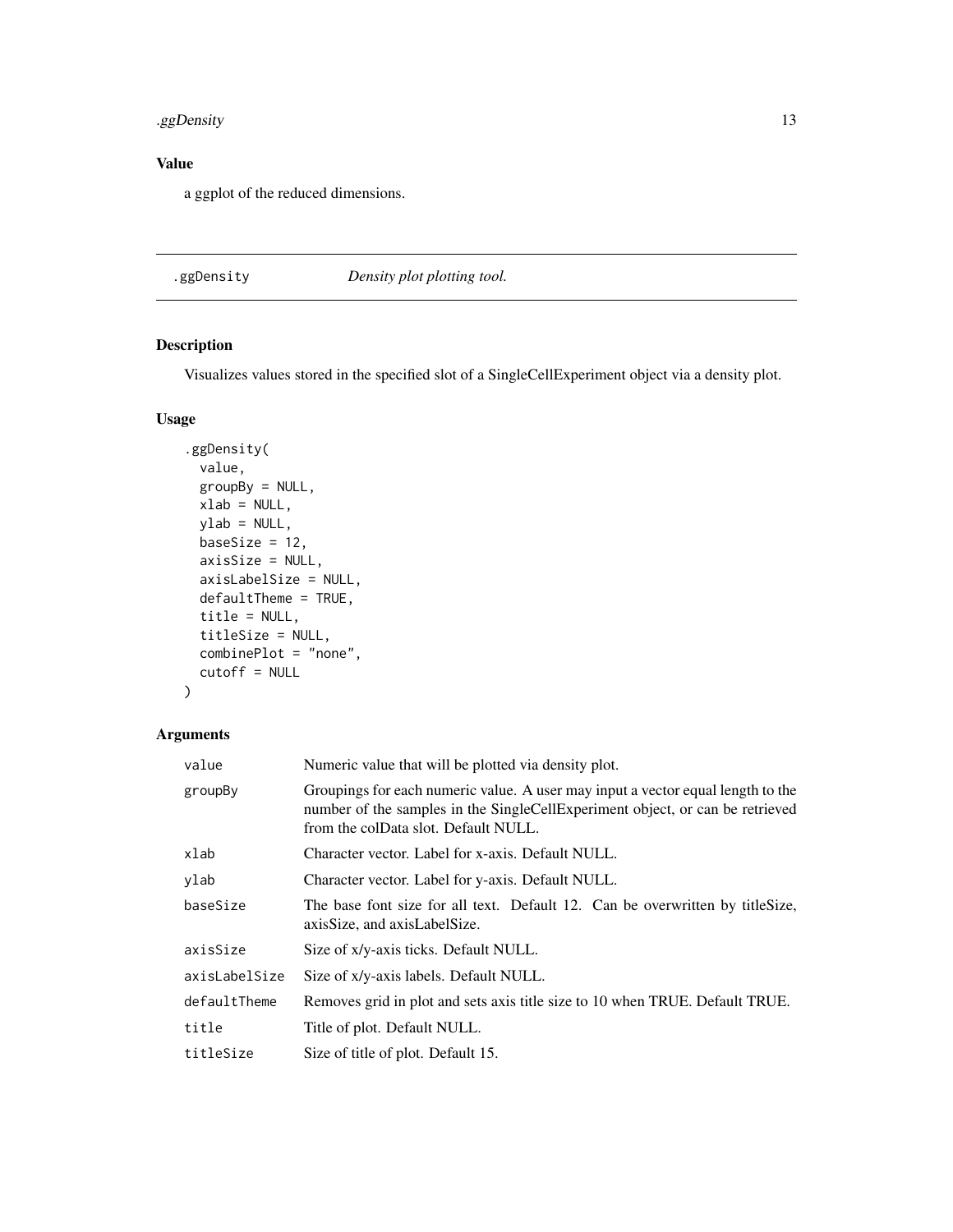<span id="page-13-0"></span>

| combinePlot | Must be either "all", "sample", or "none". "all" will combine all plots into a<br>single eggplot object, while "sample" will output a list of plots separated by |
|-------------|------------------------------------------------------------------------------------------------------------------------------------------------------------------|
|             | sample. Default "none".                                                                                                                                          |
| cutoff      | Numeric value. The plot will be annotated with a vertical line if set. Default<br>NULL.                                                                          |

#### Value

density plot, in .ggplot.

.ggScatter *Plot results of reduced dimensions data.*

## Description

Plot results of reduced dimensions data and colors the plots by the input vector.

## Usage

```
.ggScatter(
  inSCE,
  reducedDimName,
  sample = NULL,
 colorBy = NULL,
  groupBy = NULL,shape = NULL,
  conditionClass = NULL,
  labelClusters = FALSE,
  clusterLabelSize = 3.5,
 xlab = NULL,
 ylab = NULL,
 baseSize = 12,
  axisSize = NULL,
  axisLabelSize = NULL,
 dim1 = NULL,dim2 = NULL,bin = NULL,binLabel = NULL,
 dotSize = 0.5,
  transparency = 1,
  colorScale = NULL,
  colorLow = "white",
  colorMid = "gray",
  colorHigh = "blue",
  defaultTheme = TRUE,
  title = NULL,
  titleSize = NULL,
```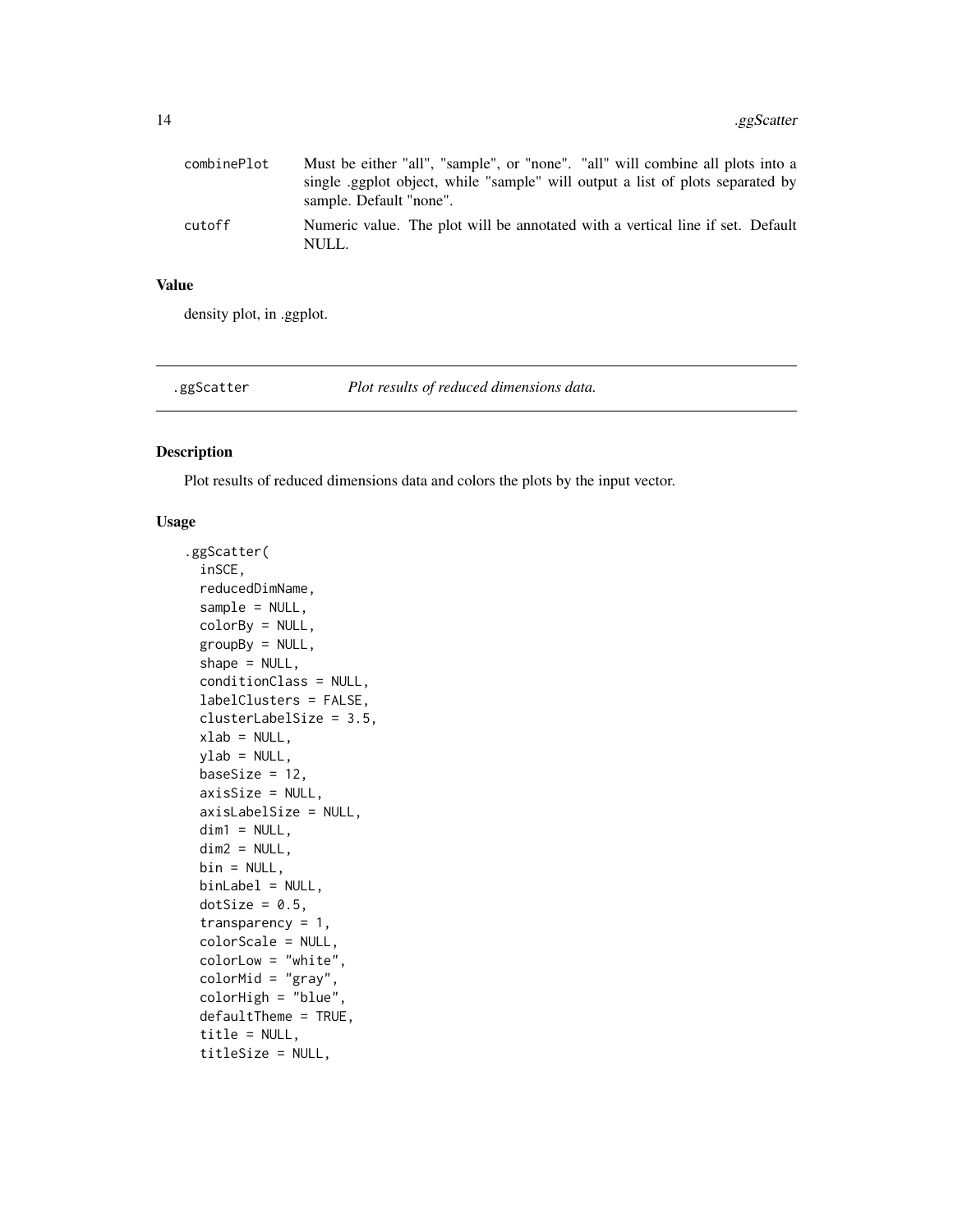## .ggScatter 15

```
legendTitle = NULL,
  legendTitleSize = NULL,
 legendSize = NULL,
 combinePlot = "none",
 plotLabels = NULL
\mathcal{L}
```

| inSCE            | Input SingleCellExperiment object with saved dimension reduction components<br>or a variable with saved results. Required                                                                                                                   |
|------------------|---------------------------------------------------------------------------------------------------------------------------------------------------------------------------------------------------------------------------------------------|
| reducedDimName   | Saved dimension reduction name in the SingleCellExperiment object. Required.                                                                                                                                                                |
| sample           | Character vector. Indicates which sample each cell belongs to.                                                                                                                                                                              |
| colorBy          | If provided, colors dots in the scatterplot based on value.                                                                                                                                                                                 |
| groupBy          | If provided, facet wrap the scatterplot based on value.                                                                                                                                                                                     |
| shape            | If provided, add shapes based on the value.                                                                                                                                                                                                 |
| conditionClass   | class of the annotation data used in colorBy. Options are NULL, "factor" or<br>"numeric". If NULL, class will default to the original class. Default NULL.                                                                                  |
| labelClusters    | Logical. Whether the cluster labels are plotted. Default FALSE.                                                                                                                                                                             |
| clusterLabelSize |                                                                                                                                                                                                                                             |
|                  | Numeric. Determines the size of cluster label when 'labelClusters' is set to<br>TRUE. Default 3.5.                                                                                                                                          |
| xlab             | Character vector. Label for x-axis. Default NULL.                                                                                                                                                                                           |
| ylab             | Character vector. Label for y-axis. Default NULL.                                                                                                                                                                                           |
| baseSize         | The base font size for all text. Default 12. Can be overwritten by titleSize,<br>axisSize, and axisLabelSize, legendSize, legendTitleSize.                                                                                                  |
| axisSize         | Size of x/y-axis ticks. Default NULL.                                                                                                                                                                                                       |
| axisLabelSize    | Size of x/y-axis labels. Default NULL.                                                                                                                                                                                                      |
| dim1             | 1st dimension to be used for plotting. Can either be a string which specifies<br>the name of the dimension to be plotted from reducedDims, or a numeric value<br>which specifies the index of the dimension to be plotted. Default is NULL. |
| dim2             | 2nd dimension to be used for plotting. Can either be a string which specifies<br>the name of the dimension to be plotted from reducedDims, or a numeric value<br>which specifies the index of the dimension to be plotted. Default is NULL. |
| bin              | Numeric vector. If single value, will divide the numeric values into the 'bin'<br>groups. If more than one value, will bin numeric values using values as a cut<br>point.                                                                   |
| binLabel         | Character vector. Labels for the bins created by the 'bin' parameter. Default<br>NULL.                                                                                                                                                      |
| dotSize          | Size of dots. Default 0.5.                                                                                                                                                                                                                  |
| transparency     | Transparency of the dots, values will be 0-1. Default 1.                                                                                                                                                                                    |
| colorScale       | Vector. Needs to be same length as the number of unique levels of 'colorBy'.<br>Will be used only if conditionClass = "factor" or "character". Default NULL.                                                                                |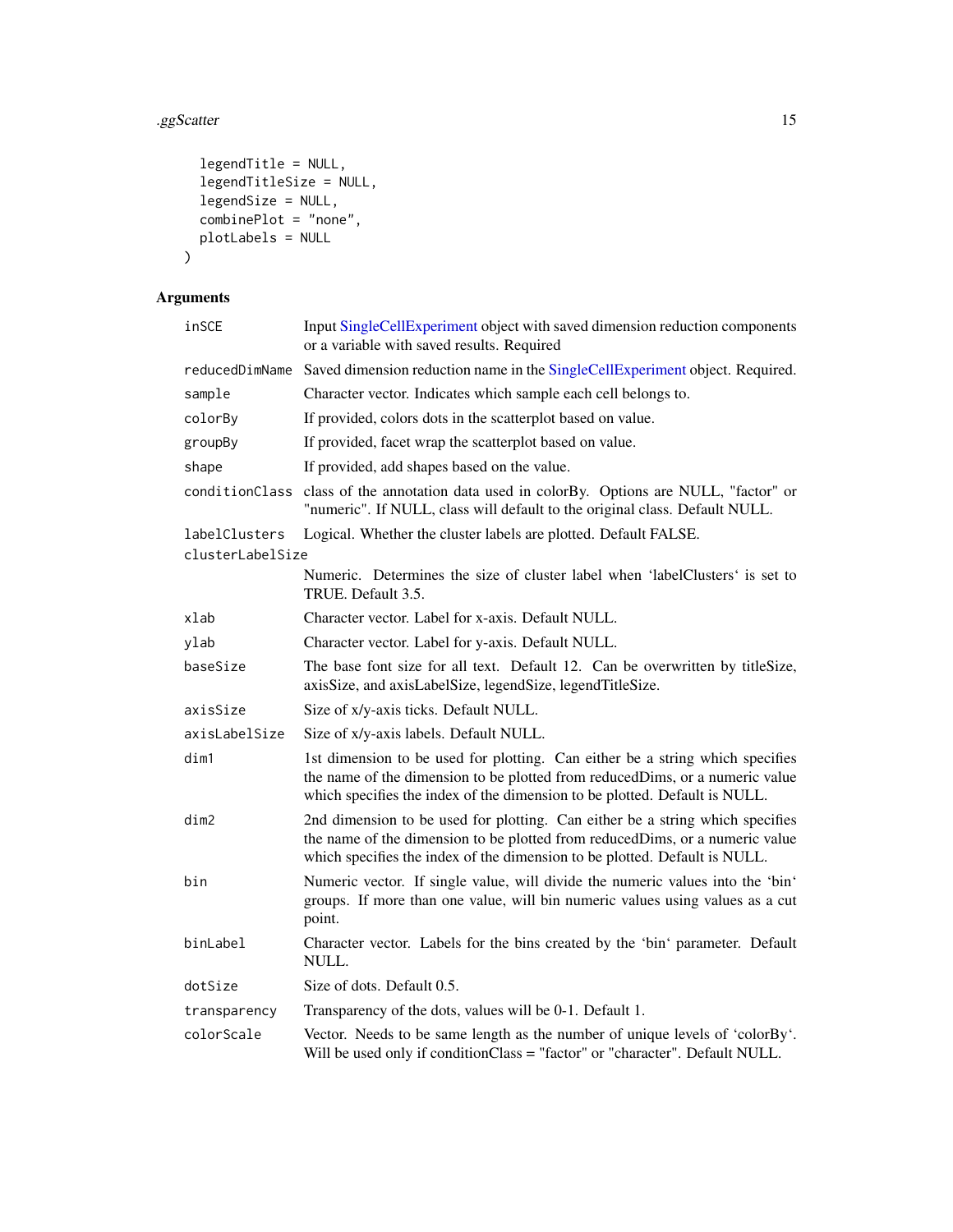<span id="page-15-0"></span>

| colorLow        | Character. A color available from 'colors()'. The color will be used to signify the<br>lowest values on the scale. Default 'white'. Will be used only if conditionClass<br>$=$ "numeric".  |  |
|-----------------|--------------------------------------------------------------------------------------------------------------------------------------------------------------------------------------------|--|
| colorMid        | Character. A color available from 'colors $()$ '. The color will be used to signify<br>the midpoint on the scale. Default 'gray'. Will be used only if conditionClass $=$<br>"numeric".    |  |
| colorHigh       | Character. A color available from 'colors()'. The color will be used to signify the<br>highest values on the scale. Default 'blue'. Will be used only if conditionClass<br>$=$ "numeric".  |  |
| defaultTheme    | Removes grid in plot and sets axis title size to 10 when TRUE. Default TRUE.                                                                                                               |  |
| title           | Title of plot. Default NULL.                                                                                                                                                               |  |
| titleSize       | Size of title of plot. Default 15.                                                                                                                                                         |  |
| legendTitle     | title of legend. Default NULL.                                                                                                                                                             |  |
| legendTitleSize |                                                                                                                                                                                            |  |
|                 | size of legend title. Default NULL.                                                                                                                                                        |  |
| legendSize      | size of legend. Default NULL.                                                                                                                                                              |  |
| combinePlot     | Must be either "all", "sample", or "none". "all" will combine all plots into a<br>single applot object, while "sample" will output a list of plots separated by<br>sample. Default "none". |  |
| plotLabels      | labels to each plot. If set to "default", will use the name of the samples as the<br>labels. If set to "none", no label will be plotted.                                                   |  |

#### Value

a ggplot of the reduced dimensions.

.ggViolin *Violin plot plotting tool.*

## Description

Visualizes specified values via a violin plot.

## Usage

```
.ggViolin(
 y,
 groupBy = NULL,
 violin = TRUE,
 boxplot = TRUE,
 dots = TRUE,plotOrder = NULL,
 xlab = NULL,ylab = NULL,
```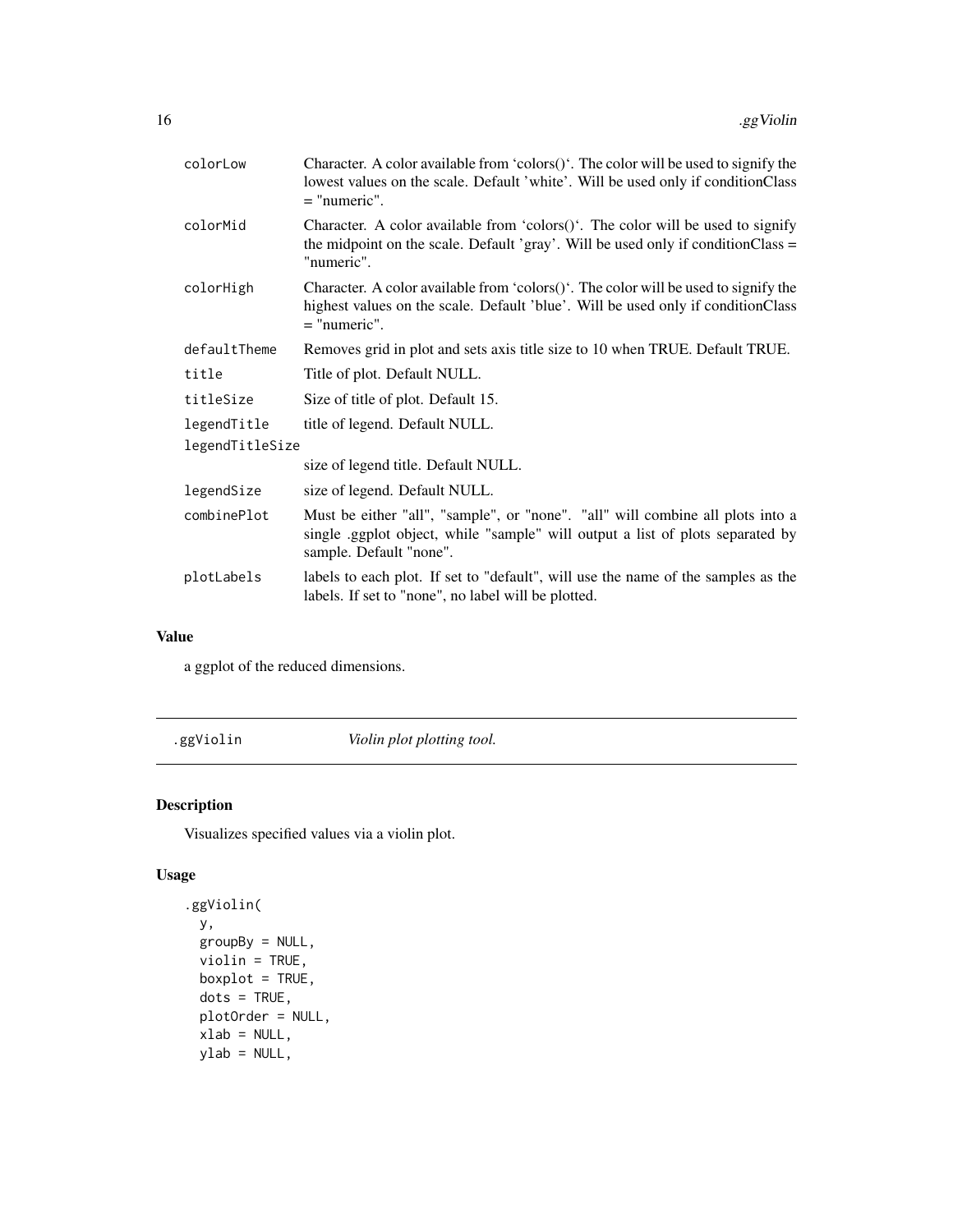#### .ggViolin 2008.com and 2008.com and 2008.com and 2008.com and 2008.com and 2008.com and 2008.com and 2008.com and 2008.com and 2008.com and 2008.com and 2008.com and 2008.com and 2008.com and 2008.com and 2008.com and 2008

```
baseSize = 12,
axisSize = NULL,
axisLabelSize = NULL,
dotSize = 0.5,
transparency = 1,
defaultTheme = TRUE,
gridLine = FALSE,
summary = NULL,
summaryTextSize = 3,
combinePlot = "none",
title = NULL,
titleSize = NULL,
hcutoff = NULL,
hcolor = "red",
hsize = 1,
hlinetype = 1,
vcutoff = NULL,
vcolor = "red",
vsize = 1,vlinetype = 1
```
## Arguments

)

| У             | Numeric values to be plotted on y-axis.                                                                                                                                                                  |
|---------------|----------------------------------------------------------------------------------------------------------------------------------------------------------------------------------------------------------|
| groupBy       | Groupings for each numeric value. A user may input a vector equal length to the<br>number of the samples in the SingleCellExperiment object, or can be retrieved<br>from the colData slot. Default NULL. |
| violin        | Boolean. If TRUE, will plot the violin plot. Default TRUE.                                                                                                                                               |
| boxplot       | Boolean. If TRUE, will plot boxplots for each violin plot. Default TRUE.                                                                                                                                 |
| dots          | Boolean. If TRUE, will plot dots for each violin plot. Default TRUE.                                                                                                                                     |
| plotOrder     | Character vector. If set, reorders the violin plots in the order of the character<br>vector when 'groupBy' is set. Default NULL.                                                                         |
| xlab          | Character vector. Label for x-axis. Default NULL.                                                                                                                                                        |
| ylab          | Character vector. Label for y-axis. Default NULL.                                                                                                                                                        |
| baseSize      | The base font size for all text. Default 12. Can be overwritten by titleSize,<br>axisSize, and axisLabelSize.                                                                                            |
| axisSize      | Size of x/y-axis ticks. Default NULL.                                                                                                                                                                    |
| axisLabelSize | Size of x/y-axis labels. Default NULL.                                                                                                                                                                   |
| dotSize       | Size of dots. Default 0.5.                                                                                                                                                                               |
| transparency  | Transparency of the dots, values will be 0-1. Default 1.                                                                                                                                                 |
| defaultTheme  | Removes grid in plot and sets axis title size to 10 when TRUE. Default TRUE.                                                                                                                             |
| gridLine      | Adds a horizontal grid line if TRUE. Will still be drawn even if default Theme is<br>TRUE. Default FALSE.                                                                                                |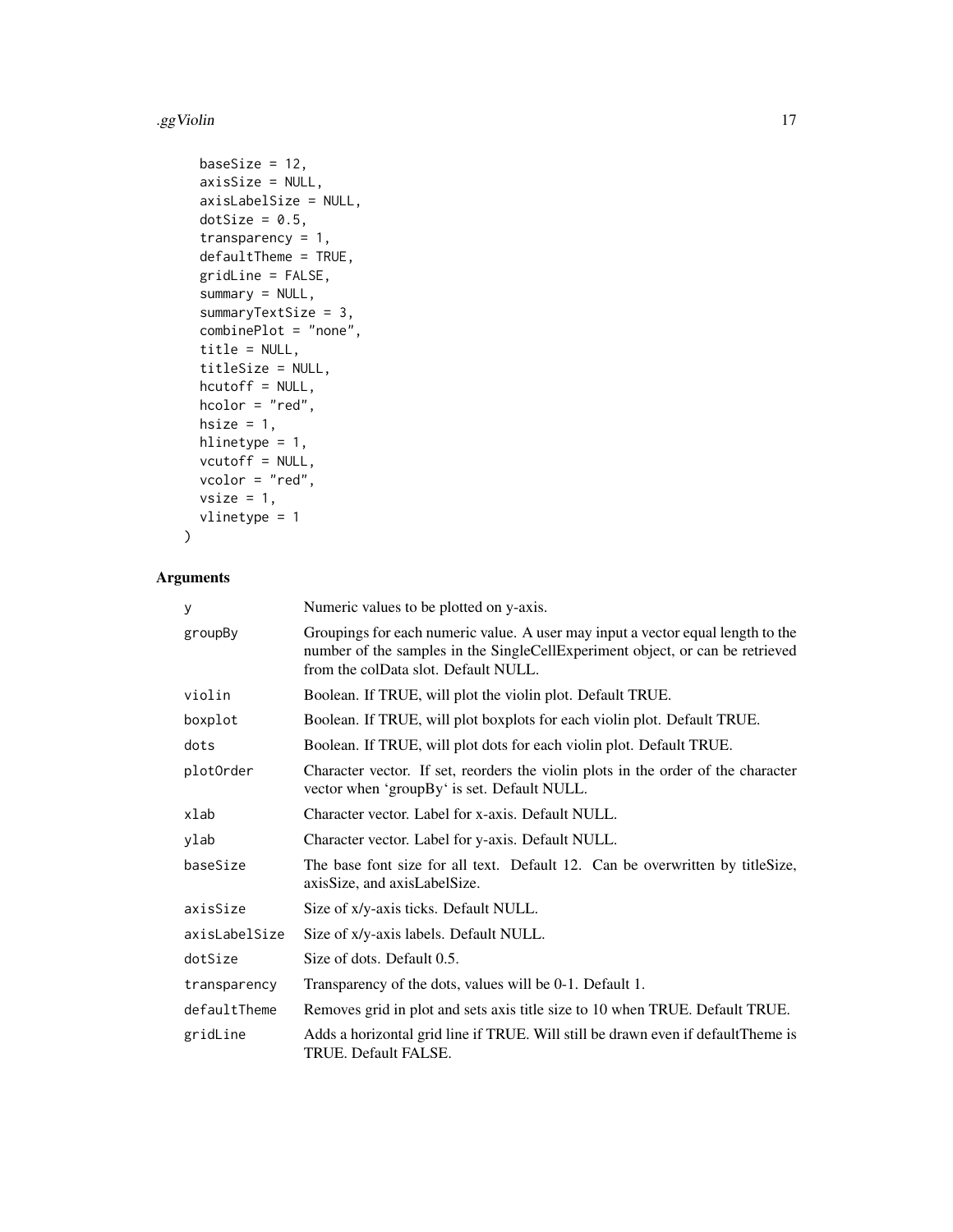<span id="page-17-0"></span>

| summary         | Adds a summary statistic, as well as a crossbar to the violin plot. Options are<br>"mean" or "median". Default NULL.                                                                            |  |
|-----------------|-------------------------------------------------------------------------------------------------------------------------------------------------------------------------------------------------|--|
| summaryTextSize |                                                                                                                                                                                                 |  |
|                 | The text size of the summary statistic displayed above the violin plot. Default 3.                                                                                                              |  |
| combinePlot     | Must be either "all", "sample", or "none". "all" will combine all plots into a<br>single ggplot object, while "sample" will output a list of plots separated by<br>sample. Default "none".      |  |
| title           | Title of plot. Default NULL.                                                                                                                                                                    |  |
| titleSize       | Size of title of plot. Default 15.                                                                                                                                                              |  |
| hcutoff         | Adds a horizontal line with the y-intercept at given value. Default NULL.                                                                                                                       |  |
| hcolor          | Character. A color available from 'colors()'. Controls the color of the horizontal<br>cutoff line, if drawn. Default 'black'.                                                                   |  |
| hsize           | Size of horizontal line, if drawn. Default 0.5.                                                                                                                                                 |  |
| hlinetype       | Type of horizontal line, if drawn. can be specified with either an integer or a<br>name (0 = blank, 1 = solid, 2 = dashed, 3 = dotted, 4 = dotdash, 5 = longdash, 6<br>$=$ twodash). Default 1. |  |
| vcutoff         | Adds a vertical line with the x-intercept at given value. Default NULL.                                                                                                                         |  |
| vcolor          | Character. A color available from 'colors()'. Controls the color of the vertical<br>cutoff line, if drawn. Default 'black'.                                                                     |  |
| vsize           | Size of vertical line, if drawn. Default 0.5.                                                                                                                                                   |  |
| vlinetype       | Type of vertical line, if drawn. can be specified with either an integer or a name<br>$(0 = blank, 1 = solid, 2 = dashed, 3 = dotted, 4 = dotdash, 5 = longdash, 6 =$<br>twodash). Default 1.   |  |

## Value

a ggplot of the reduced dimensions.

.sce2adata *Coverts SingleCellExperiment object from R to anndata.AnnData object in Python*

## Description

The AnnData object here can be saved to .h5ad file and read into Python interactive console. Mostly used senario is when you want to apply reticulated Python function, which only works with an anndata.AnnData object.

#### Usage

.sce2adata(SCE, useAssay = "counts")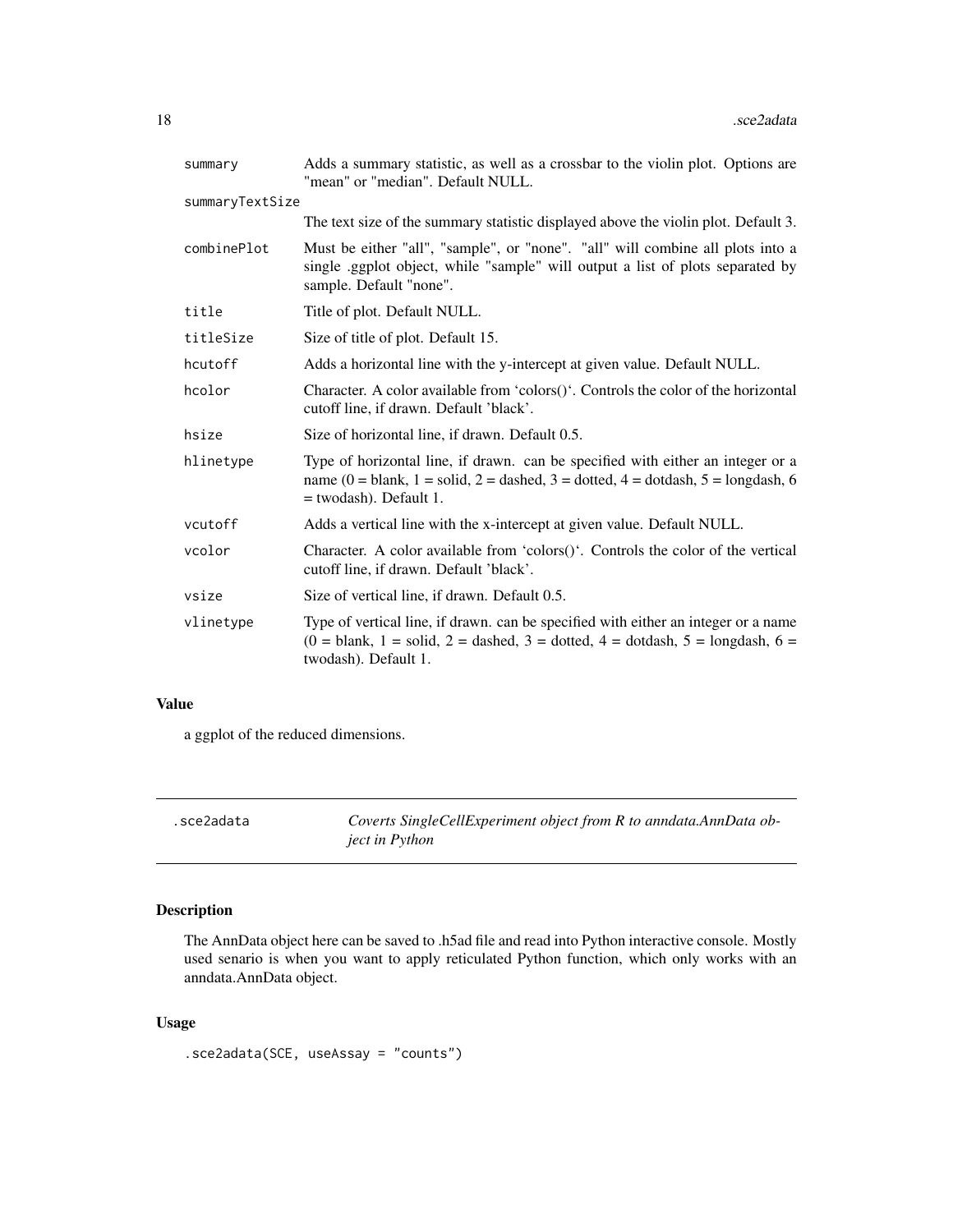#### <span id="page-18-0"></span>Arguments

| SCE      | A SingleCellExperiment object.                                                                                                                                                                                                                                                                                                                         |  |
|----------|--------------------------------------------------------------------------------------------------------------------------------------------------------------------------------------------------------------------------------------------------------------------------------------------------------------------------------------------------------|--|
| useAssay | Character, default "counts". The name of assay of interests that will be set<br>as the primary matrix of the output AnnData. Available options can be listed<br>by 'assayNames(SCE)'. Thee primary matrix will be saved in 'adata\$X', Other<br>assays will be stored in 'adata\$obsm' together with the low-dimension repre-<br>sentations (for now). |  |
|          |                                                                                                                                                                                                                                                                                                                                                        |  |

#### Value

A Python anndata.AnnData object

.seuratGetVariableFeatures

*.seuratGetVariableFeatures Retrieves the requested number of variable feature names*

## Description

.seuratGetVariableFeatures Retrieves the requested number of variable feature names

## Usage

.seuratGetVariableFeatures(inSCE, numberOfFeatures)

## Arguments

inSCE (sce) object from which to extract the variable feature names

numberOfFeatures

numerical value indicating how many feature names should be retrieved (default is 100)

#### Value

list() of variable feature names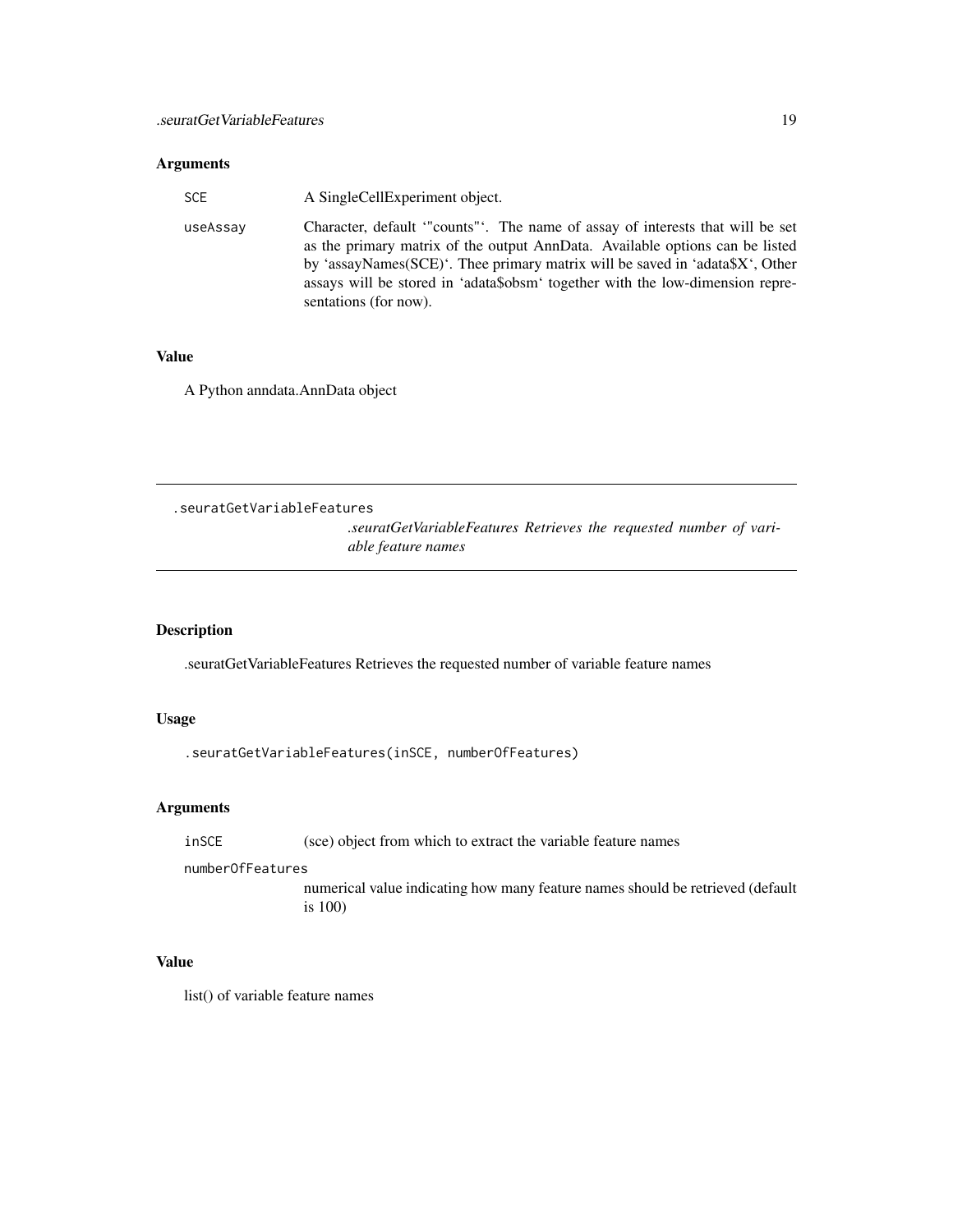<span id="page-19-0"></span>.seuratInvalidate *.seuratInvalidate Removes seurat data from the input SingleCellExperiment object specified by the task in the Seurat workflow.*

## Description

.seuratInvalidate Removes seurat data from the input SingleCellExperiment object specified by the task in the Seurat workflow.

#### Usage

```
.seuratInvalidate(
 inSCE,
 scaleData = TRUE,
 varFeatures = TRUE,
 PCA = TRUE,ICA = TRUE,tSNE = TRUE,
 UMAP = TRUE,clusters = TRUE
)
```
## Arguments

| inSCE       | Input SingleCellExperiment object to remove Seurat data from. |
|-------------|---------------------------------------------------------------|
| scaleData   | Remove scaled data from seurat. Default TRUE.                 |
| varFeatures | Remove variable features from seurat. Default TRUE.           |
| <b>PCA</b>  | Remove PCA from seurat. Default TRUE.                         |
| ICA         | Remove ICA from seurat. Default TRUE.                         |
| tSNE        | Remove tSNE from seurat. Default TRUE.                        |
| <b>UMAP</b> | Remove UMAP from seurat. Default TRUE.                        |
| clusters    | Remove clusters from seurat. Default TRUE.                    |

## Value

Updated SingleCellExperiment object containing the Seurat object in the metadata slot with the data removed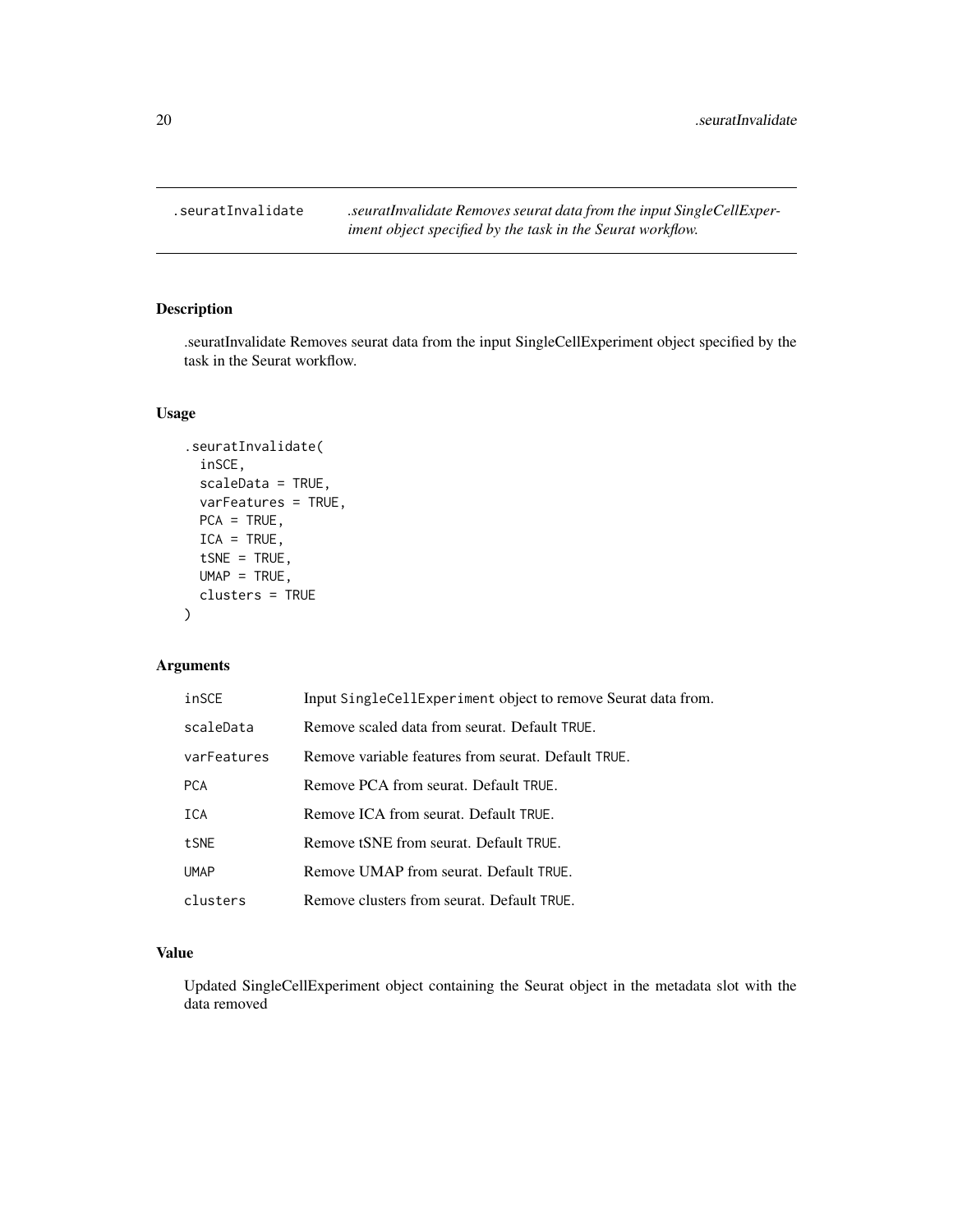<span id="page-20-0"></span>.updateAssaySCE *.updateAssaySCE Update/Modify/Add an assay in the provided SingleCellExperiment object from a Seurat object*

## Description

.updateAssaySCE Update/Modify/Add an assay in the provided SingleCellExperiment object from a Seurat object

#### Usage

```
.updateAssaySCE(
  inSCE,
  seuratObject,
 assaySlotSCE,
  seuratDataSlot = "counts",
 seuratAssaySlot = "RNA"
)
```
#### Arguments

| inSCE           | Input SingleCellExperiment object                                           |
|-----------------|-----------------------------------------------------------------------------|
| seuratObject    | Input Seurat object                                                         |
| assavSlotSCE    | Selected assay to update in the input SingleCellExperiment object           |
|                 | seuratDataSlot Selected data slot from the Seurat object. Default "counts". |
| seuratAssaySlot |                                                                             |
|                 | Selected assay from Seurat object. Default "RNA".                           |

## Value

A [SingleCellExperiment](#page-0-0) object with data from Seurat object appended to the [assay](#page-0-0) slot.

| calcEffectSizes | Finds the effect sizes for all genes in the original dataset, regardless of |
|-----------------|-----------------------------------------------------------------------------|
|                 | significance.                                                               |

## Description

Finds the effect sizes for all genes in the original dataset, regardless of significance.

## Usage

calcEffectSizes(countMatrix, condition)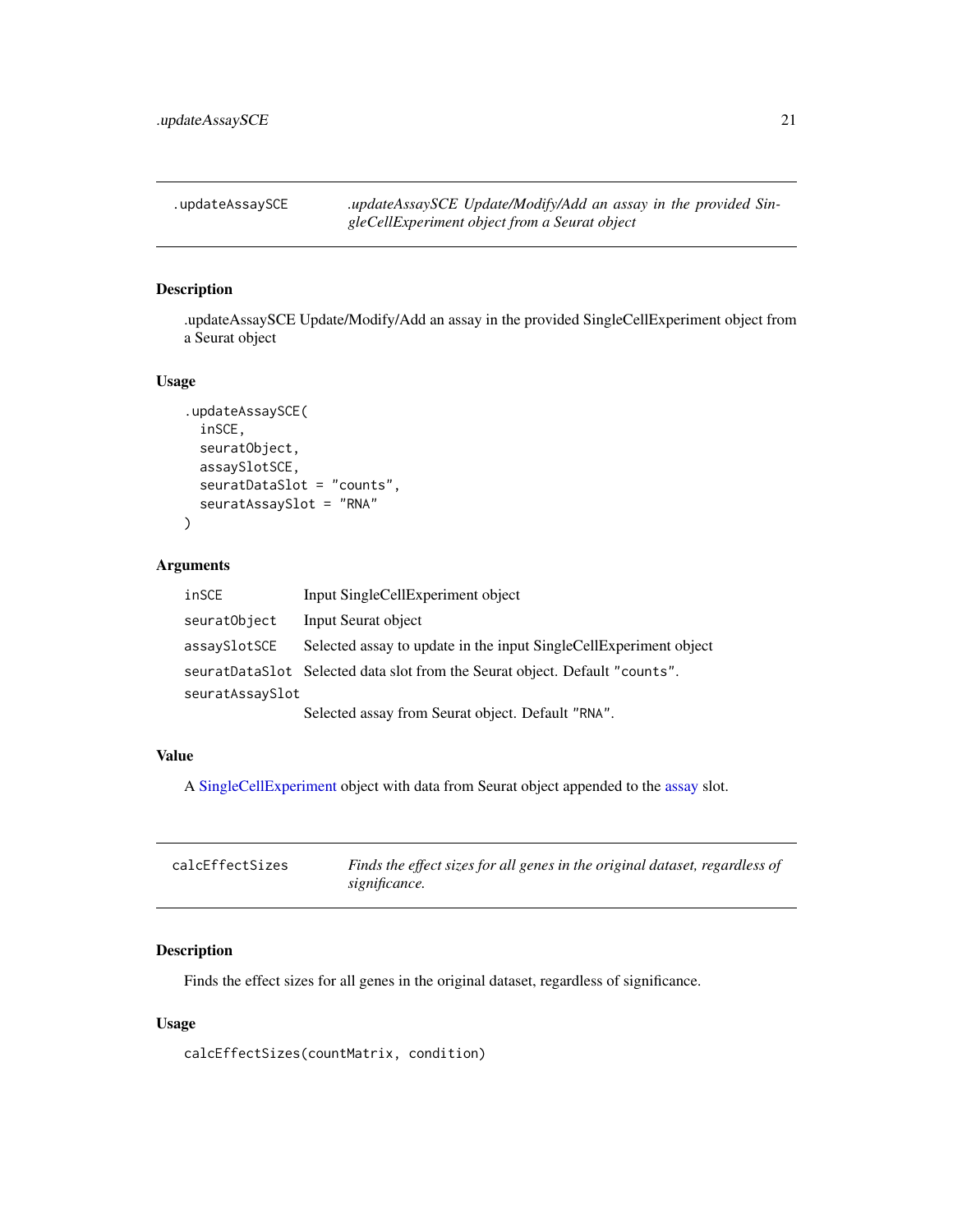#### <span id="page-21-0"></span>Arguments

| countMatrix | Matrix. A simulated counts matrix, sans labels.                                 |
|-------------|---------------------------------------------------------------------------------|
| condition   | Factor. The condition labels for the simulated cells. If more than 2 conditions |
|             | are given, the first will be compared to all others by default.                 |

#### Value

A vector of cohen's d effect sizes for each gene.

#### Examples

```
data("mouseBrainSubsetSCE")
res <- calcEffectSizes(assay(mouseBrainSubsetSCE, "counts"),
                       condition = colData(mouseBrainSubsetSCE)$level1class)
```

| combineSCE | Combine a list of SingleCellExperiment objects as one SingleCellEx- |
|------------|---------------------------------------------------------------------|
|            | <i>periment object</i>                                              |

## Description

Combine a list of SingleCellExperiment objects as one SingleCellExperiment object

#### Usage

```
combineSE(scelist, by.r = NULL, by.c = NULL, combined = TRUE)
```
## Arguments

| sceList  | A list contains SingleCellExperiment objects. Currently, combineSCE function<br>only support combining SCE objects with assay in dgCMatrix format. It does<br>not support combining SCE with assay in delayed Array format.                                                                               |
|----------|-----------------------------------------------------------------------------------------------------------------------------------------------------------------------------------------------------------------------------------------------------------------------------------------------------------|
| by.r     | Specifications of the columns used for merging rowData. If set as NULL, the<br>rownames of rowData tables will be used to merging rowData. Default is NULL.                                                                                                                                               |
| by.c     | Specifications of the columns used for merging colData. If set as NULL, the<br>rownames of colData tables will be used to merging colData. Default is NULL.                                                                                                                                               |
| combined | logical; if TRUE, it will combine the list of SingleCellExperiment objects and<br>return a SingleCellExperiment. If FALSE, it will return a list of SingleCellEx-<br>periment whose rowData, colData, assay and reducedDim data slot are compat-<br>ible within SCE objects in the list. Default is TRUE. |

#### Value

A [SingleCellExperiment](#page-0-0) object which combines all objects in sceList. The colData is merged.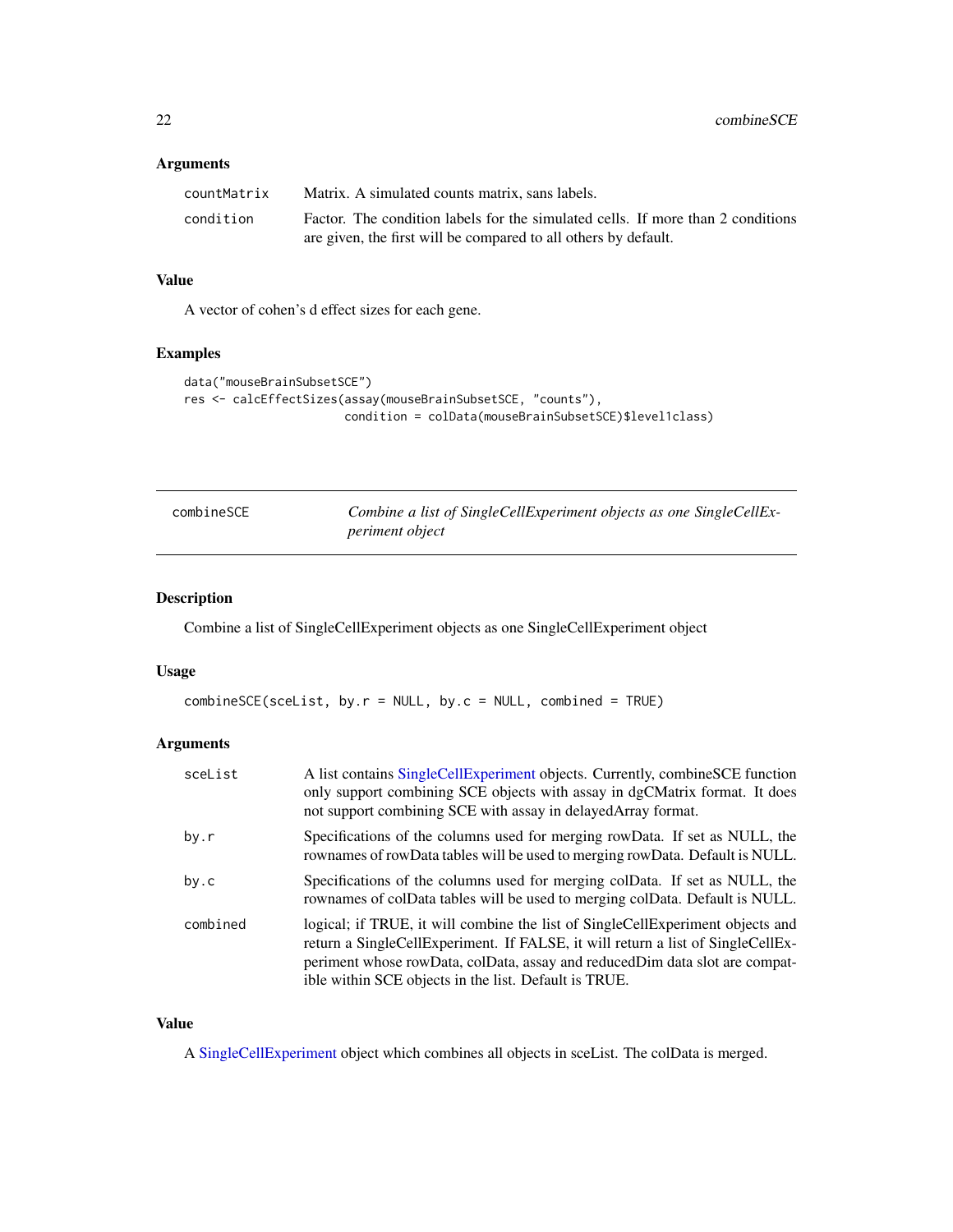## <span id="page-22-0"></span>computeHeatmap 23

## Examples

```
data(scExample, package = "singleCellTK")
combinedsce <- combineSCE(list(sce,sce), by.r = NULL, by.c = NULL, combined = TRUE)
```
computeHeatmap *computeHeatmap The computeHeatmap method computes the heatmap visualization for a set of features against a set of dimensionality reduction components. This method uses the heatmap computation algorithm code from* Seurat *but plots the heatmap using* ComplexHeatmap *and* cowplot *libraries.*

## Description

computeHeatmap The computeHeatmap method computes the heatmap visualization for a set of features against a set of dimensionality reduction components. This method uses the heatmap computation algorithm code from Seurat but plots the heatmap using ComplexHeatmap and cowplot libraries.

#### Usage

```
computeHeatmap(
  inSCE,
  useAssay,
  dims = 10,
  nfeatures = 30,
  cells = NULL,
  reduction = "pca",
  disp.min = -2.5,
  disp.max = 2.5,
  balanced = TRUE,nCol = NULL,externalReduction = NULL
)
```

| inSCE     | Input SingleCellExperiment object.                                                                                        |
|-----------|---------------------------------------------------------------------------------------------------------------------------|
| useAssay  | The assay to use for heatmap computation.                                                                                 |
| dims      | Specify the number of dimensions to use for heatmap. Default 10.                                                          |
| nfeatures | Specify the number of features to use for heatmap. Default is 30.                                                         |
| cells     | Specify the samples/cells to use for heatmap computation. Default is NULL<br>which will utilize all samples in the assay. |
| reduction | Specify the reduction slot in the input object. Default is "pca".                                                         |
| disp.min  | Specify the minimum dispersion value to use for floor clipping of assay values.<br>Default is $-2.5$ .                    |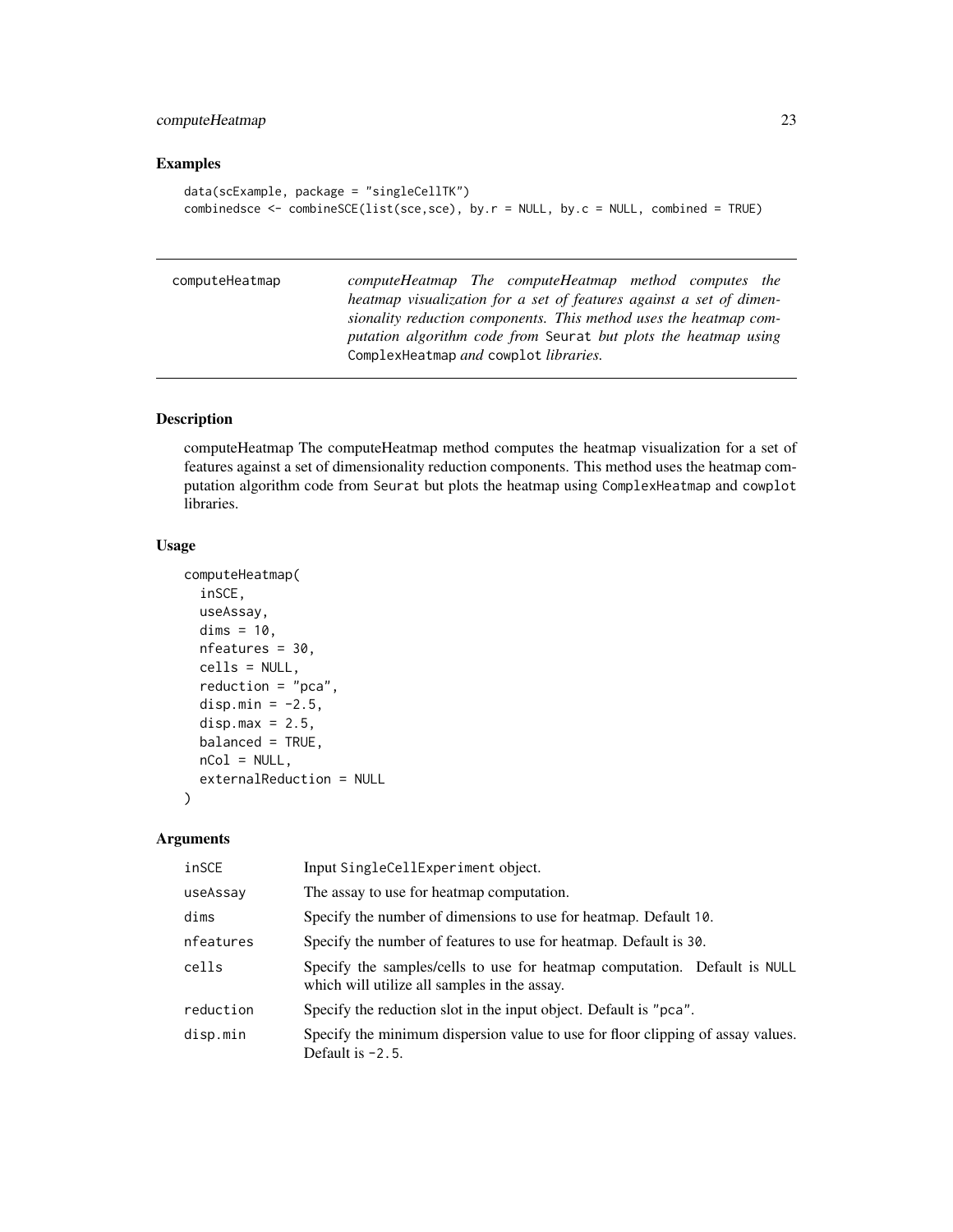<span id="page-23-0"></span>

| disp.max          | Specify the maximum dispersion value to use for ceiling clipping of assay val-<br>ues. Default is 2.5.                                              |
|-------------------|-----------------------------------------------------------------------------------------------------------------------------------------------------|
| balanced          | Specify if the number of of up-regulated and down-regulated features should be<br>balanced. Default is TRUE.                                        |
| nCol              | Specify the number of columns in the output plot. Default is NULL which will<br>auto-compute the number of columns.                                 |
| externalReduction |                                                                                                                                                     |
|                   | Specify an external reduction if not present in the input object. This external<br>reduction should be created using CreateDimReduc0bject function. |

#### Value

Heatmap plot object.

computeZScore *Compute Z-Score*

## Description

Computes Z-Score from an input count matrix using the formula  $((x-mean(x))/sd(x))$  for each gene across all cells. The input count matrix can either be a base matrix, dgCMatrix or a DelayedMatrix. Computations are performed using DelayedMatrixStats package to efficiently compute the Z-Score matrix.

#### Usage

```
computeZScore(counts)
```
## Arguments

counts matrix (base matrix, dgCMatrix or DelayedMatrix)

#### Value

z-score computed counts matrix (DelayedMatrix)

## Examples

```
data(sce_chcl, package = "scds")
assay(sce_chcl, "countsZScore") <- computeZScore(assay(sce_chcl, "counts"))
```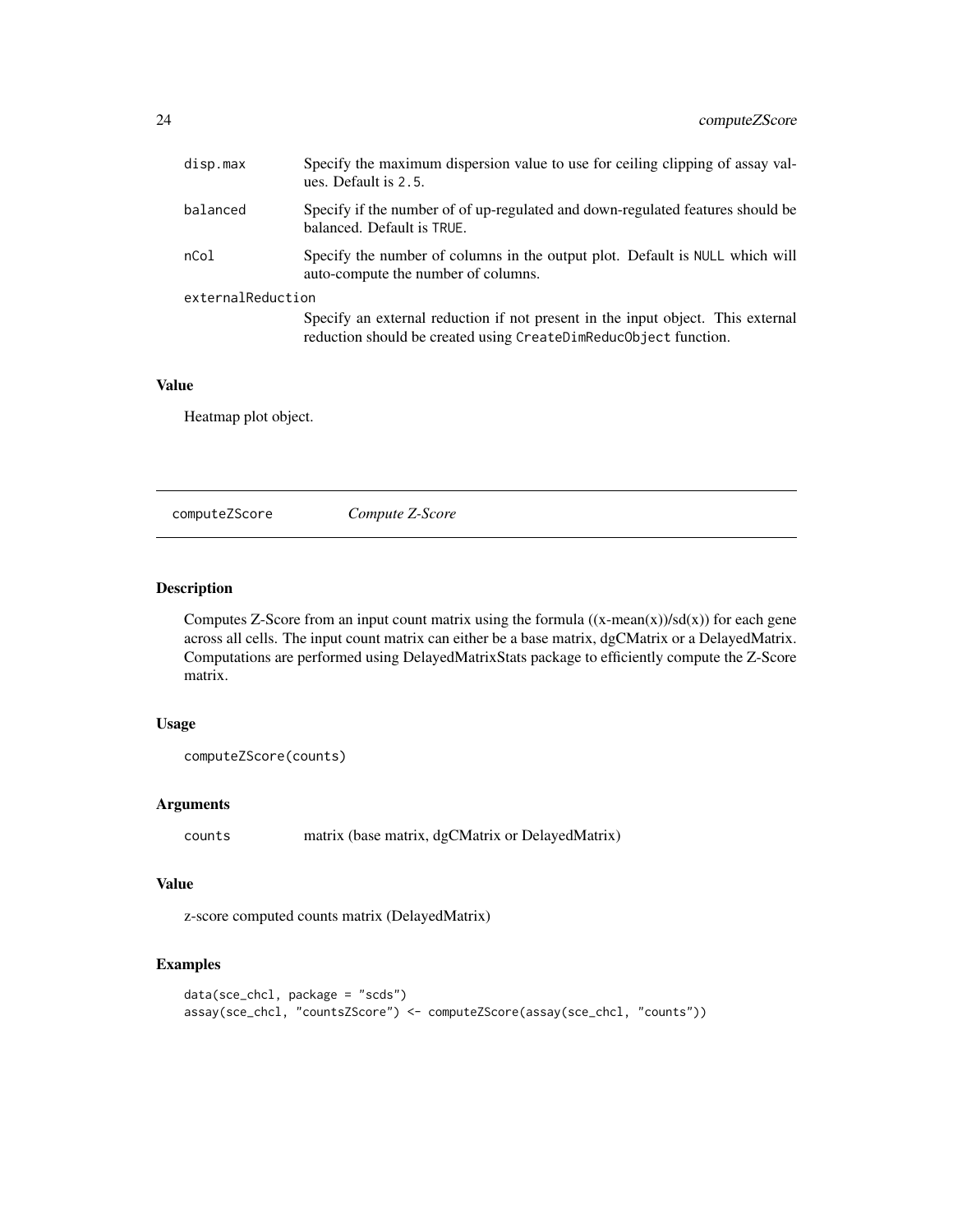<span id="page-24-0"></span>

## Description

Create SingleCellExperiment object from csv or txt input

#### Usage

```
constructSCE(data, samplename)
```
## Arguments

| data       | A data table object containing the count matrix. |
|------------|--------------------------------------------------|
| samplename | The sample name of the data.                     |

## Value

A [SingleCellExperiment](#page-0-0) object containing the count matrix.

| convertSCEToSeurat | convertSCEToSeurat Converts sce object to seurat while retaining all |
|--------------------|----------------------------------------------------------------------|
|                    | assays and metadata                                                  |

## Description

convertSCEToSeurat Converts sce object to seurat while retaining all assays and metadata

#### Usage

```
convertSCEToSeurat(
  inSCE,
  countsAssay = NULL,
  normAssay = NULL,
  scaledAssay = NULL,
  copyColData = FALSE,
  copyReducedDim = FALSE,
  copyDecontX = FALSE,
  pcaReducedDim = NULL,
  icaReducedDim = NULL,
  tsneReducedDim = NULL,
  umapReducedDim = NULL
\mathcal{E}
```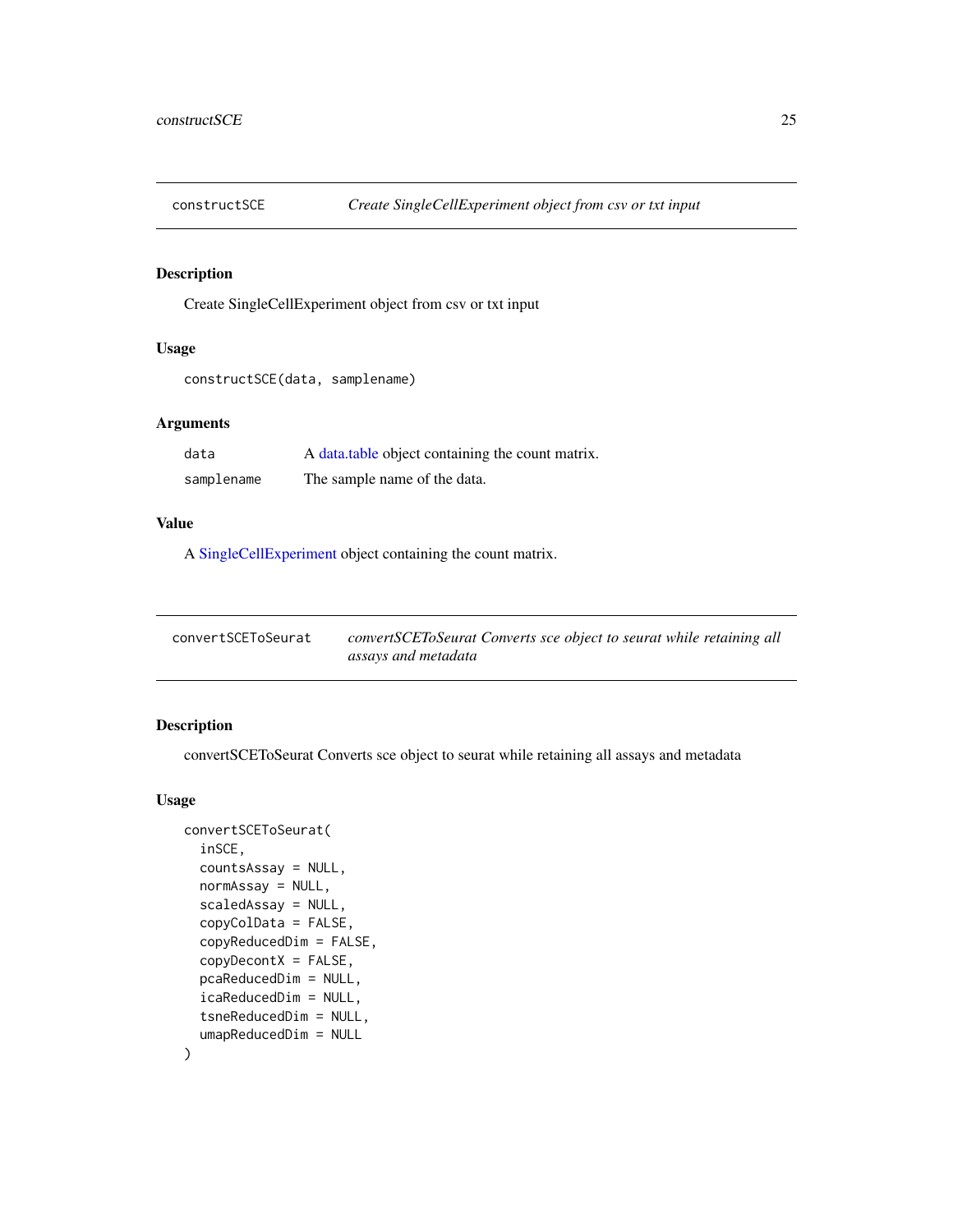## <span id="page-25-0"></span>Arguments

| inSCE          | A SingleCellExperiment object to convert to a Seurat object.                                                                                                                                                                                                                                         |
|----------------|------------------------------------------------------------------------------------------------------------------------------------------------------------------------------------------------------------------------------------------------------------------------------------------------------|
| countsAssay    | Which assay to use from sce object for raw counts. Default NULL.                                                                                                                                                                                                                                     |
| normAssay      | Which assay to use from sce object for normalized data. Default NULL.                                                                                                                                                                                                                                |
| scaledAssay    | Which assay to use from sce object for scaled data. Default NULL.                                                                                                                                                                                                                                    |
| copyColData    | Boolean. Whether copy 'colData' of SCE object to the 'meta.data' of Seurat<br>object. Default FALSE.                                                                                                                                                                                                 |
| copyReducedDim | Boolean. Whether copy 'reducedDims' of the SCE object to the 'reductions' of<br>Seurat object. Default FALSE.                                                                                                                                                                                        |
| copyDecontX    | Boolean. Whether copy 'decontXcounts' assay of the SCE object to the 'assays'<br>of Seurat object. Default TRUE.                                                                                                                                                                                     |
| pcaReducedDim  | Specify a character value indicating the name of the reduced Dim to store as<br>default pca computation in the output seurat object. Default is NULL which<br>will not store any reducedDim as the default pca. This will only work when<br>copyReducedDim parameter is set to TRUE.                 |
| icaReducedDim  | Specify a character value indicating the name of the reduced Dim to store as<br>default ica computation in the output seurat object. Default is NULL which<br>will not store any reducedDim as the default ica. This will only work when<br>copyReducedDim parameter is set to TRUE.                 |
| tsneReducedDim | Specify a character value indicating the name of the reduced Dim to store as<br>default tsne computation in the output seurat object. Default is NULL which<br>will not store any reducedDim as the default tsne. This will only work when<br>copyReducedDim parameter is set to TRUE.               |
|                | umapReducedDim Specify a character value indicating the name of the reducedDim to store as<br>default umap computation in the output seurat object. Default is NULL which<br>will not store any reducedDim as the default umap. This will only work when<br>copyReducedDim parameter is set to TRUE. |

## Value

Updated seurat object that contains all data from the input sce object

## Examples

```
data(scExample, package = "singleCellTK")
seurat <- convertSCEToSeurat(sce)
```
convertSeuratToSCE *convertSeuratToSCE Converts the input seurat object to a sce object*

## Description

convertSeuratToSCE Converts the input seurat object to a sce object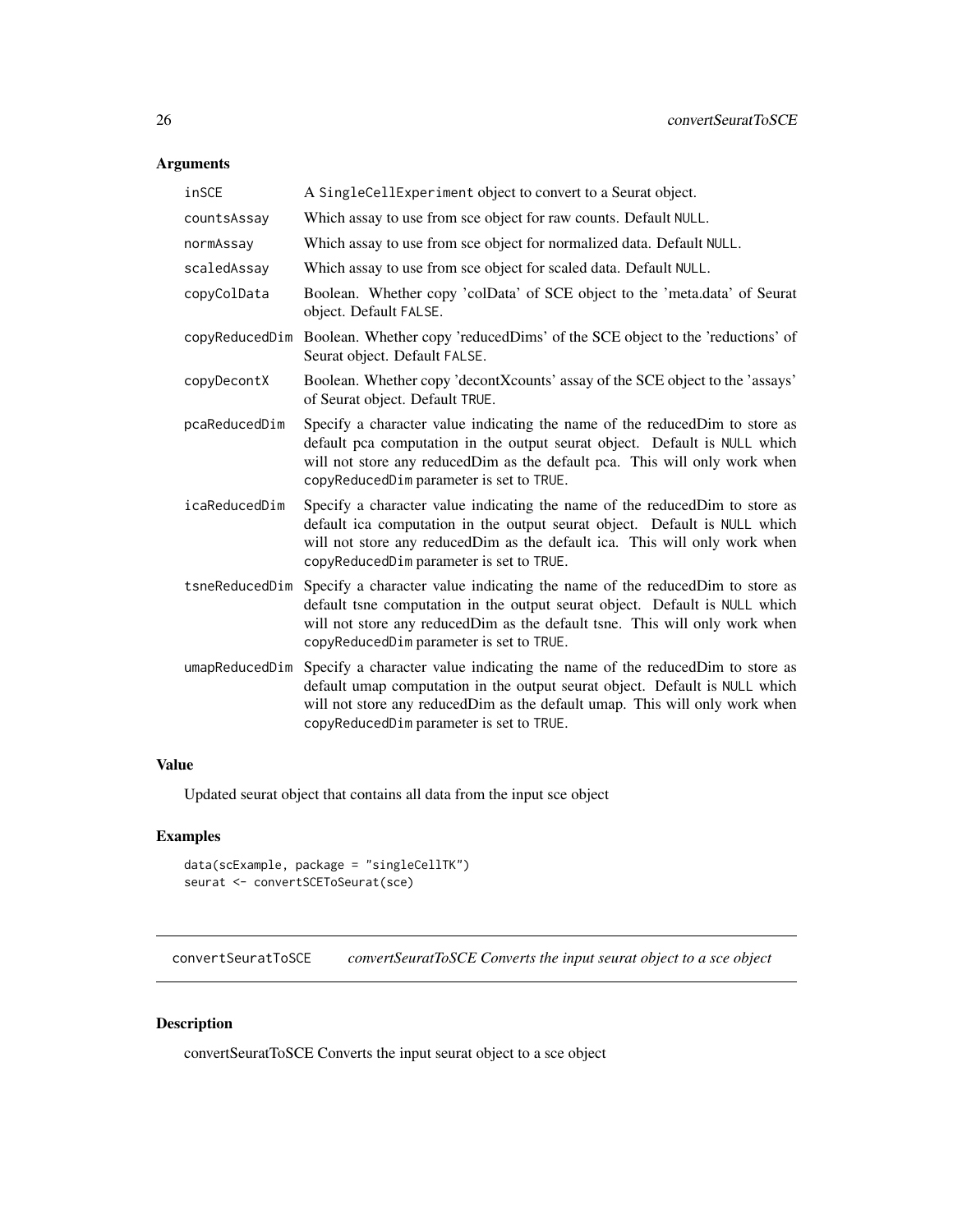## <span id="page-26-0"></span>dataAnnotationColor 27

## Usage

```
convertSeuratToSCE(
  seuratObject,
  normAssayName = "seuratNormData",
  scaledAssayName = "seuratScaledData"
)
```
## Arguments

| seuratObject    | Input Seurat object                                                                 |
|-----------------|-------------------------------------------------------------------------------------|
|                 | normAssayName Name of assay to store the normalized data. Default "seuratNormData". |
| scaledAssayName |                                                                                     |
|                 | Name of assay to store the scaled data. Default "seurat Scaled Data".               |

#### Value

SingleCellExperiment output object

## Examples

```
data(scExample, package = "singleCellTK")
seurat <- convertSCEToSeurat(sce)
sce <- convertSeuratToSCE(seurat)
```

| dataAnnotationColor | Generate distinct colors for all categorical col/rowData entries. Char- |
|---------------------|-------------------------------------------------------------------------|
|                     | acter columns will be considered as well as all-integer columns. Any    |
|                     | column with all-distinct values will be excluded.                       |

## Description

Generate distinct colors for all categorical col/rowData entries. Character columns will be considered as well as all-integer columns. Any column with all-distinct values will be excluded.

## Usage

```
dataAnnotationColor(inSCE, axis = NULL, colorGen = distinctColors)
```

| inSCE    | SingleCellExperiment inherited object.                                                                                                        |
|----------|-----------------------------------------------------------------------------------------------------------------------------------------------|
| axis     | Choose from "col" or "row".                                                                                                                   |
| colorGen | A function that generates color code vector by giving an integer for the number<br>of colors. Alternatively, rainbow. Default distinctColors. |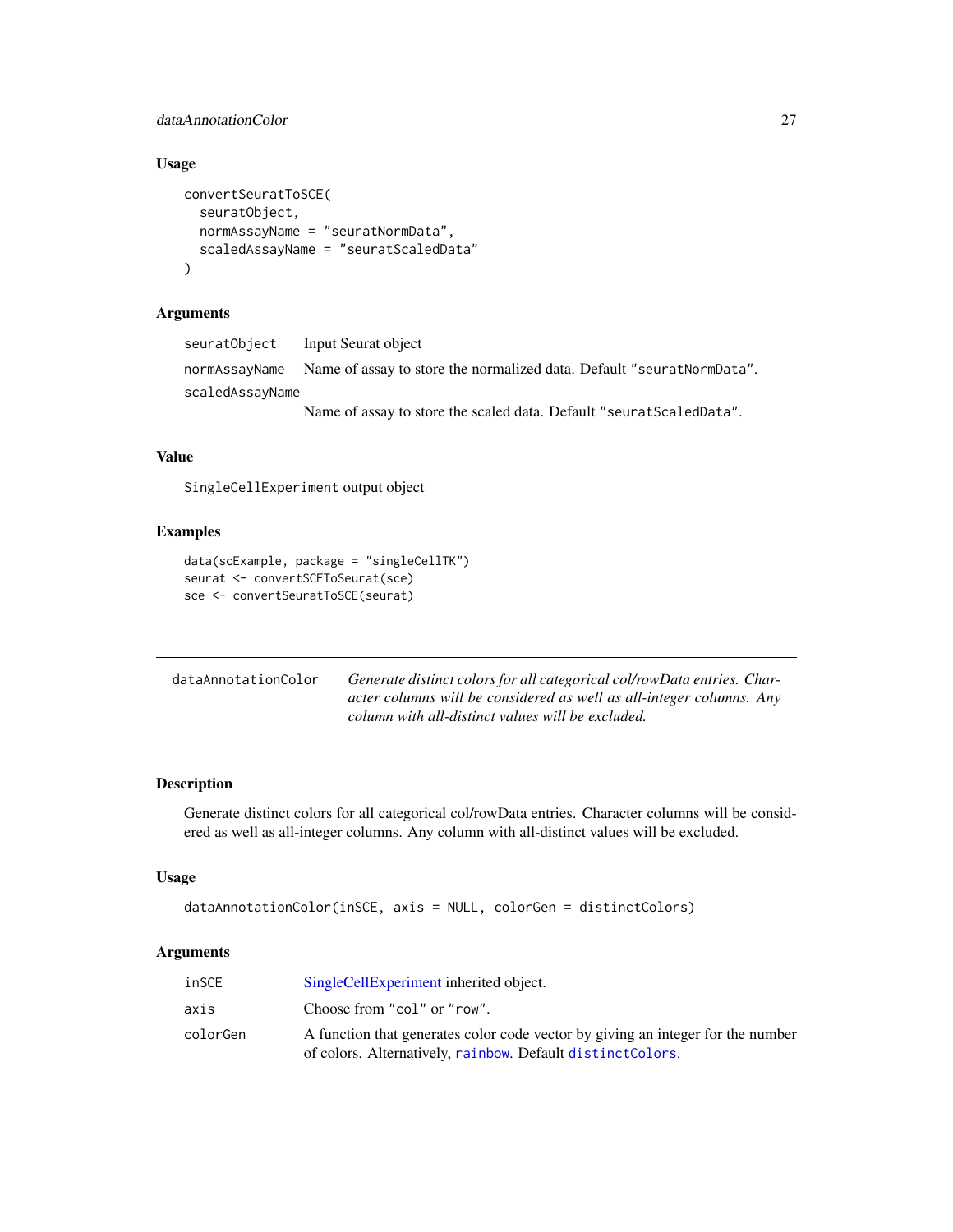#### Value

A list object containing distinct colors mapped to all possible categorical entries in rowData(inSCE) or colData(inSCE).

#### Author(s)

Yichen Wang

| dedupRowNames | Deduplicate the rownames of a matrix or SingleCellExperiment object<br>Adds '-1', '-2',  '-i' to multiple duplicated rownames, and in place |
|---------------|---------------------------------------------------------------------------------------------------------------------------------------------|
|               | replace the unique rownames, store unique rownames in rowData, or<br>return the unique rownames as character vecetor.                       |

## Description

Deduplicate the rownames of a matrix or SingleCellExperiment object Adds '-1', '-2', ... '-i' to multiple duplicated rownames, and in place replace the unique rownames, store unique rownames in rowData, or return the unique rownames as character vecetor.

#### Usage

```
dedupRowNames(x, asrowData = FALSE, return_list = FALSE)
```
#### Arguments

| $\mathsf{x}$ | A matrix like or /linkS4classSingleCellExperiment object, on which we can ap-<br>ply rownames () to and has duplicated rownames.                                                            |
|--------------|---------------------------------------------------------------------------------------------------------------------------------------------------------------------------------------------|
| as.rowData   | Only applicable when x is a /linkS4classSingleCellExperiment object. When<br>set to TRUE, will insert a new column called "rownames.uniq" to rowData(x),<br>with the deduplicated rownames. |
| return.list  | When set to TRUE, will return a character vector of the deduplicated rownames.                                                                                                              |

#### Value

By default, a matrix or /linkS4classSingleCellExperiment object with rownames deduplicated. When x is a /linkS4classSingleCellExperiment and as.rowData is set to TRUE, will return x with rowData updated. When return.list is set to TRUE, will return a character vector with the deduplicated rownames.

#### Examples

```
data("scExample", package = "singleCellTK")
sce <- dedupRowNames(sce)
```
<span id="page-27-0"></span>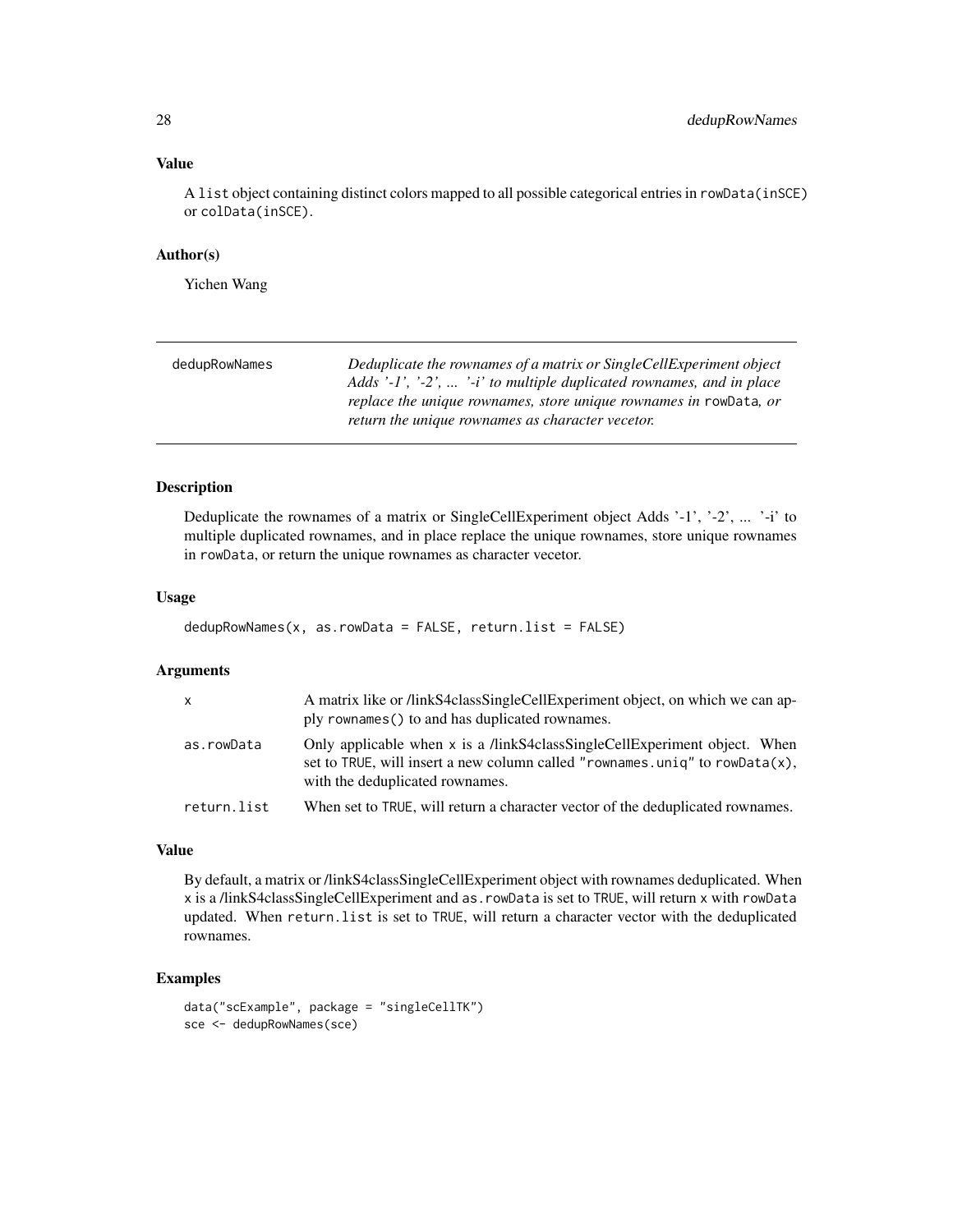<span id="page-28-0"></span>detectCellOutlier *Detecting outliers within the SingleCellExperiment object.*

## Description

A wrapper function for [isOutlier.](#page-0-0) Identify outliers from numeric vectors stored in the SingleCell-Experiment object.

#### Usage

```
detectCellOutlier(
  inSCE,
  slotName,
  itemName,
  sample = NULL,
  nmads = 3,
  type = "both",
  overwrite = TRUE
)
```
## Arguments

| inSCE     | A SingleCellExperiment object.                                                                                                                                                                                                                                                                        |
|-----------|-------------------------------------------------------------------------------------------------------------------------------------------------------------------------------------------------------------------------------------------------------------------------------------------------------|
| slotName  | Desired slot of SingleCellExperiment used for plotting. Possible options: "as-<br>says", "colData", "metadata", "reducedDims". Required.                                                                                                                                                              |
| itemName  | Desired vector within the slot used for plotting. Required.                                                                                                                                                                                                                                           |
| sample    | A single character specifying a name that can be found in coldata (in SCE) to<br>directly use the cell annotation; or a character vector with as many elements as<br>cells to indicates which sample each cell belongs to. Default NULL. decontX<br>will be run on cells from each sample separately. |
| nmads     | Integer. Number of median absolute deviation. Parameter may be adjusted for<br>more lenient or stringent outlier cutoff. Default 3.                                                                                                                                                                   |
| type      | Character. Type/direction of outlier detection; whether the lower/higher outliers<br>should be detected, or both. Options are "both", "lower", "higher".                                                                                                                                              |
| overwrite | Boolean. If TRUE, and this function has previously generated an outlier decision<br>on the same itemName, the outlier decision will be overwritten. Default TRUE.                                                                                                                                     |

#### Value

A [SingleCellExperiment](#page-0-0) object with " added to the [colData](#page-0-0) slot. Additionally, the decontaminated counts will be added as an assay called 'decontXCounts'.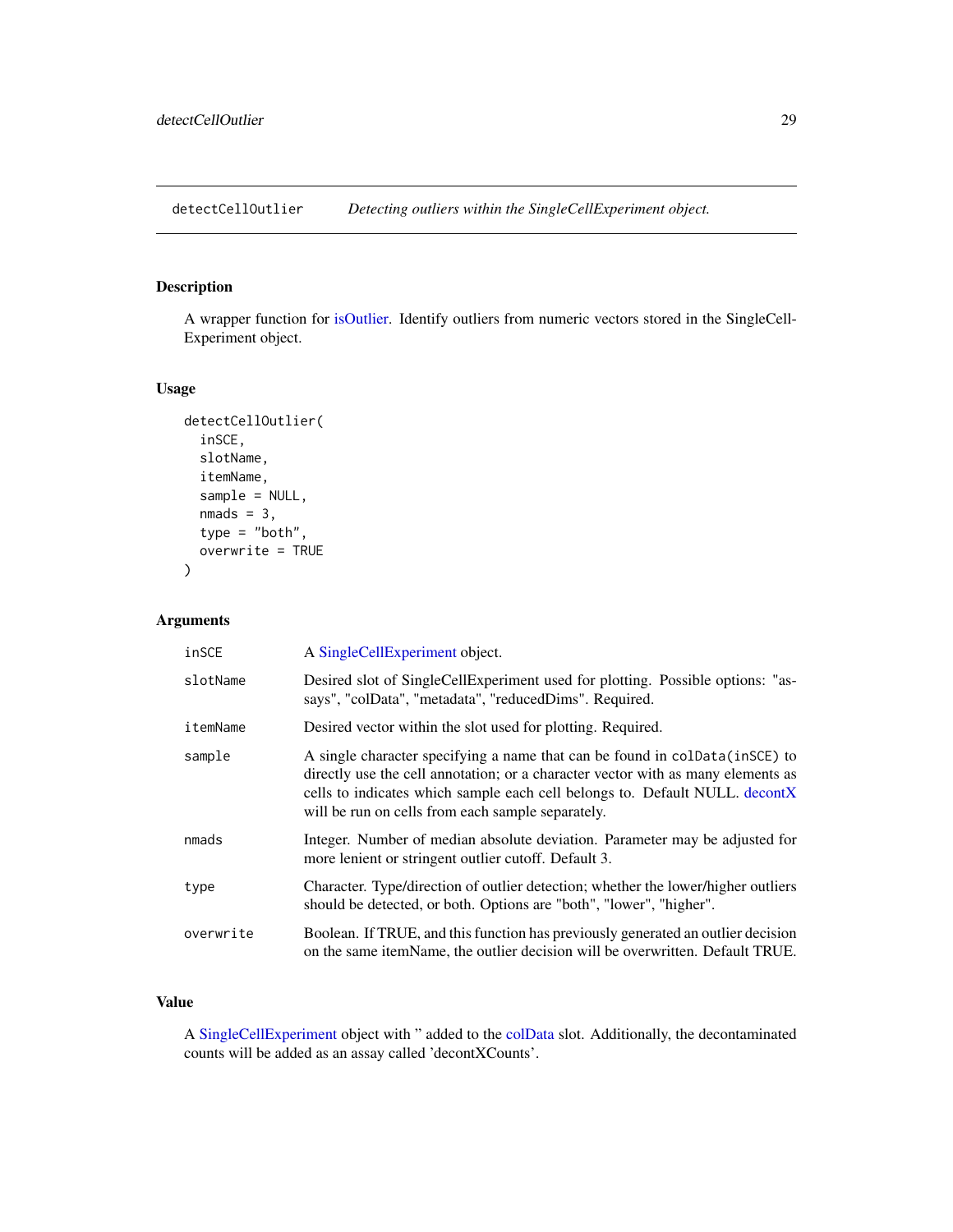#### Examples

```
data(scExample, package = "singleCellTK")
sce <- subsetSCECols(sce, colData = "type != 'EmptyDroplet'")
sce <- runDecontX(sce[,sample(ncol(sce),20)])
sce <- detectCellOutlier(sce, slotName = "colData", sample = sce$sample,
 nmads = 4, itemName = "decontX_contamination", type = "both")
```
diffAbundanceFET *Calculate Differential Abundance with FET*

#### Description

Calculate Differential Abundance with FET

#### Usage

diffAbundanceFET(inSCE, cluster, variable, control, case, analysisName)

#### Arguments

| inSCE        | A SingleCellExperiment object.                                                                         |
|--------------|--------------------------------------------------------------------------------------------------------|
| cluster      | A single character, specifying the name to store the cluster label in colData.                         |
| variable     | A single character, specifying the name to store the phenotype labels in colData.                      |
| control      | character. Specifying one or more categories that can be found in the vector<br>specified by variable. |
| case         | character. Specifying one or more categories that can be found in the vector<br>specified by variable. |
| analysisName | A single character. Will be used for naming the result table, which will be<br>saved in metadata slot. |

#### Details

This function will calculate the cell counting and fraction by dividing all cells to groups specified by the arguments, together with statistical summary by performing Fisher Exact Tests (FET).

#### Value

The original [SingleCellExperiment](#page-0-0) object with metadata(inSCE) updated with a list diffAbundanceFET, containing a new data.frame for the analysis result, named by analysisName. The data.frame contains columns for number and fraction of cells that belong to different cases, as well as "Odds\_Ratio", "PValue" and "FDR".

<span id="page-29-0"></span>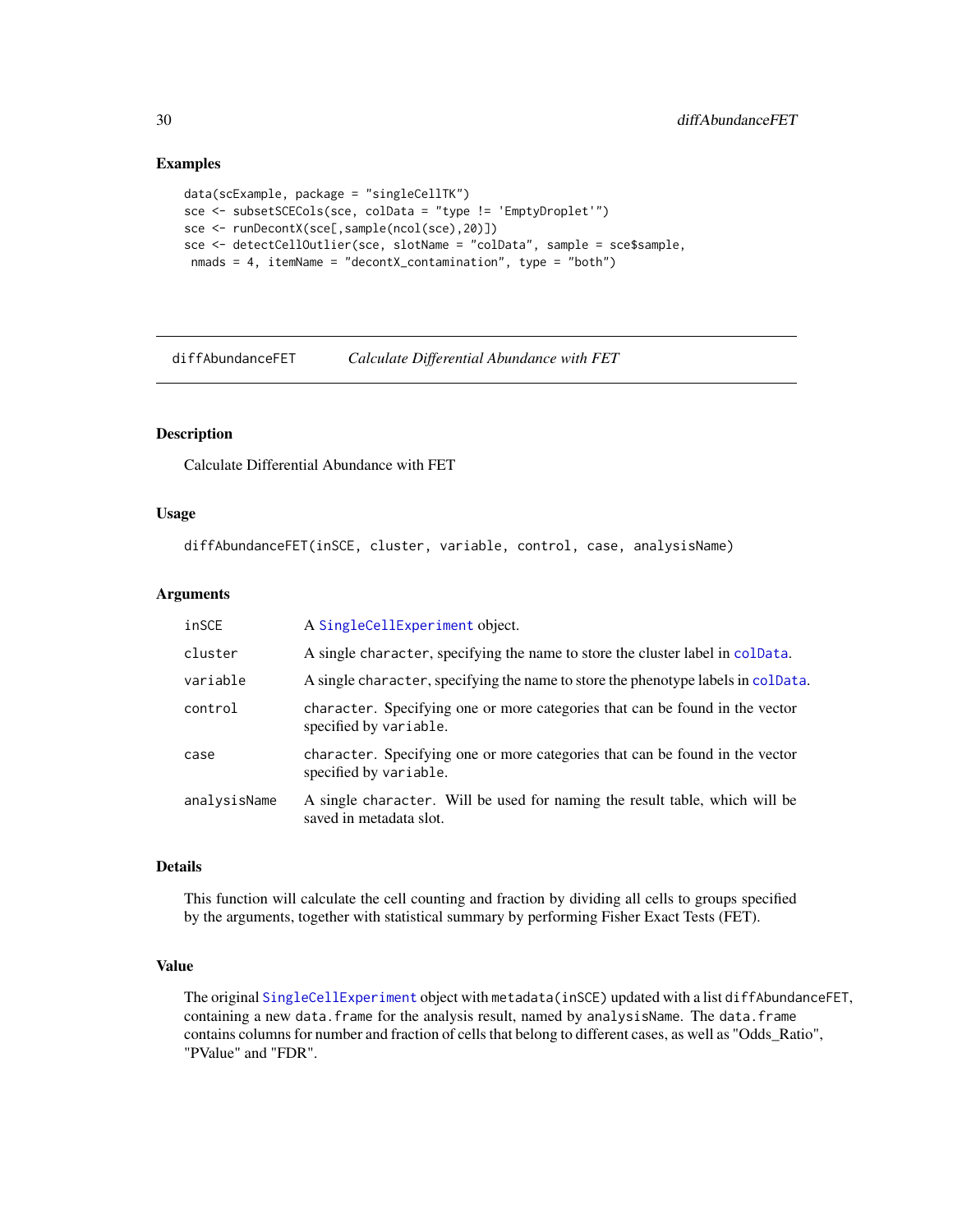## <span id="page-30-0"></span>discreteColorPalette 31

#### Examples

```
data("mouseBrainSubsetSCE", package = "singleCellTK")
mouseBrainSubsetSCE <- diffAbundanceFET(inSCE = mouseBrainSubsetSCE,
                                                cluster = "tissue",
                                                variable = "level1class",
                                                case = "oligodendrocytes",
                                                control = "microglia",
                                                analysisName = "diffAbundFET")
```
discreteColorPalette *Generate given number of color codes*

## Description

Three different generation methods are wrapped, including [distinctColors](#page-31-1), [randomcoloR](SCTK\_PerformingQC\_Cell\_V and the ggplot default color generation.

## Usage

```
discreteColorPalette(
  n,
 palette = c("random", "ggplot", "celda"),
 seed = 12345,
  ...
)
```
#### Arguments

| n        | An integer, the number of color codes to generate.                                                                       |
|----------|--------------------------------------------------------------------------------------------------------------------------|
| palette  | A single character string. Select the method, available options are "ggplot",<br>"celda" and "random". Default "random". |
| seed     | An integer. Set the seed for random process that happens only in "random"<br>generation. Default 12345.                  |
| $\ddots$ | Other arguments that are passed to the internal function, according to the method<br>selected.                           |

#### Value

A character vector of n hex color codes.

## Examples

```
discreteColorPalette(n = 3)
```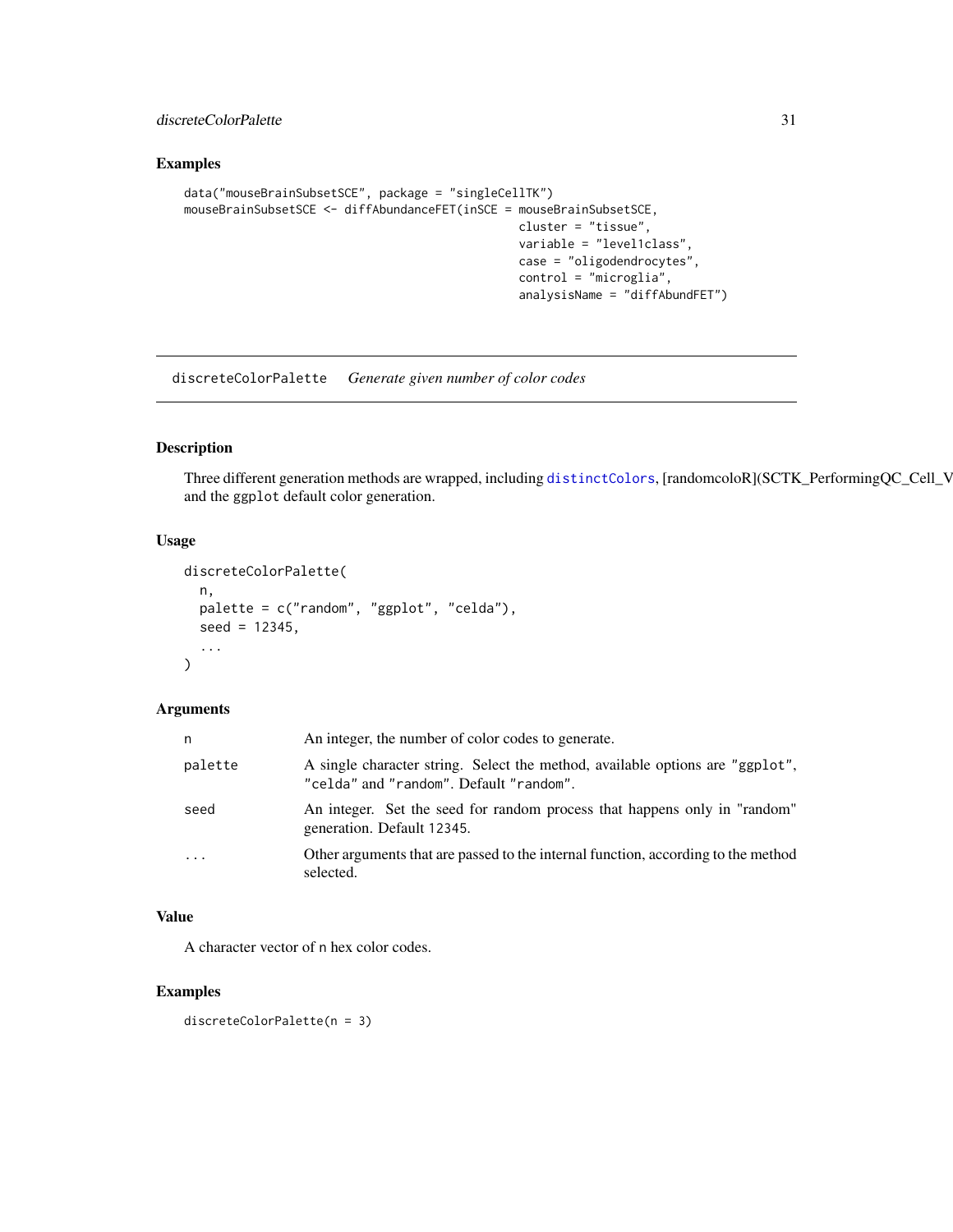<span id="page-31-1"></span><span id="page-31-0"></span>

#### Description

Generate a distinct palette for coloring different clusters

## Usage

```
distinctColors(
 n,
 hues = c("red", "cyan", "orange", "blue", "yellow", "purple", "green", "magenta"),
  saturation.range = c(0.7, 1),
  value.range = c(0.7, 1)\mathcal{L}
```
## Arguments

| n                | Integer; Number of colors to generate                                                                                                                                                                                               |  |
|------------------|-------------------------------------------------------------------------------------------------------------------------------------------------------------------------------------------------------------------------------------|--|
| hues             | Character vector of R colors available from the colors () function. These will<br>be used as the base colors for the clustering scheme. Different saturations and<br>values ( <i>i.e.</i> darkness) will be generated for each hue. |  |
| saturation.range |                                                                                                                                                                                                                                     |  |
|                  | Numeric vector of length 2 with values between 0 and 1. Default: $c(0.25, 1)$                                                                                                                                                       |  |
| value.range      | Numeric vector of length 2 with values between 0 and 1. Default: $c(0.5, 1)$                                                                                                                                                        |  |

## Value

A vector of distinct colors that have been converted to HEX from HSV.

## Examples

distinctColors(10)

| downSampleCells | Estimate numbers of detected genes, significantly differentially ex- |
|-----------------|----------------------------------------------------------------------|
|                 | pressed genes, and median significant effect size                    |

## Description

Estimate numbers of detected genes, significantly differentially expressed genes, and median significant effect size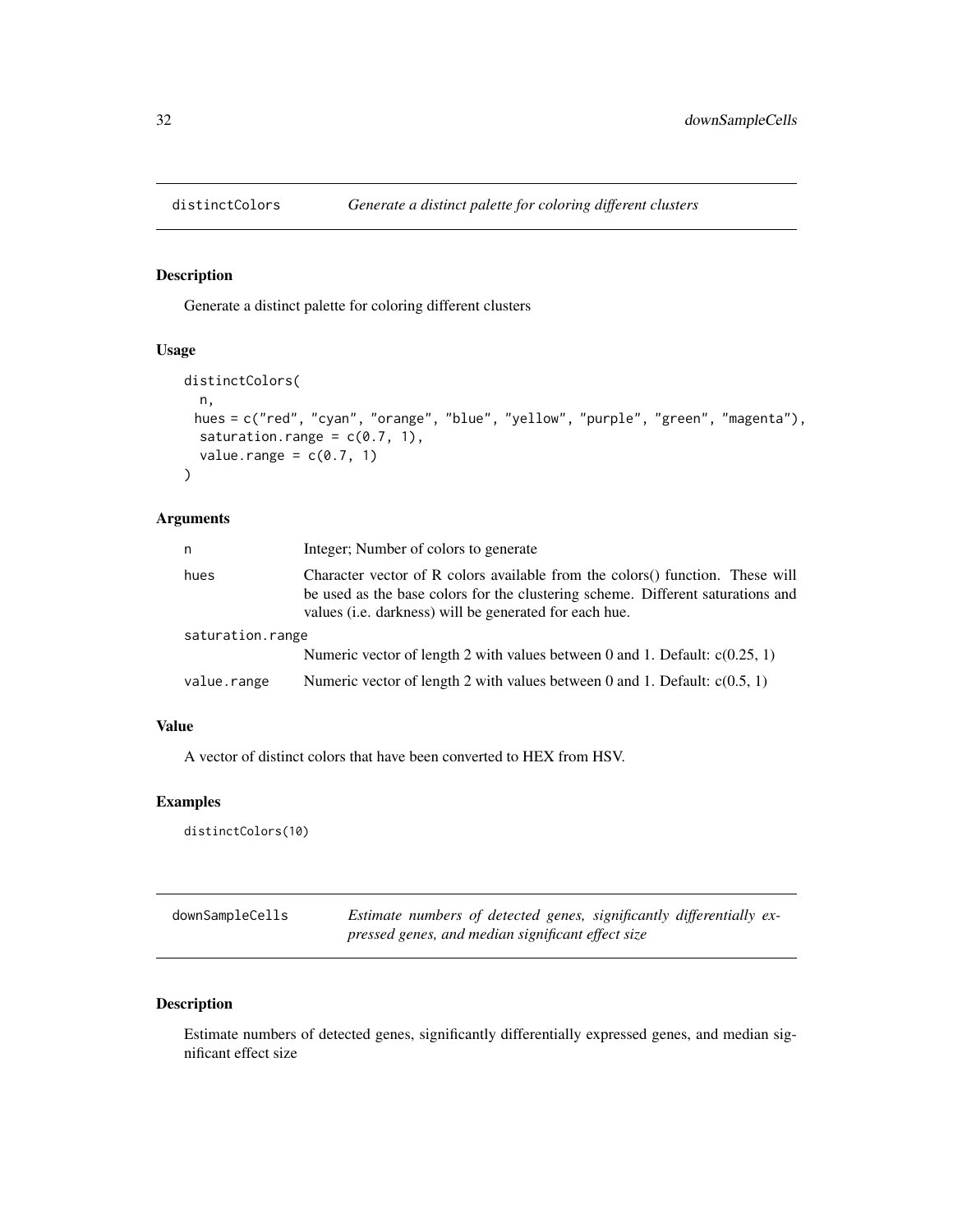## downSampleCells 33

#### Usage

```
downSampleCells(
 originalData,
 useAssay = "counts",
 minCountDetec = 10,
 minCellsDetec = 3,
 minCellnum = 10,
 maxCellnum = 1000,
  realLabels,
  depthResolution = 10,
  iterations = 10,
  totalReads = 1e+06)
```
## Arguments

| originalData    | The SingleCellExperiment object storing all assay data from the shiny app.                                                                                                                                                  |  |
|-----------------|-----------------------------------------------------------------------------------------------------------------------------------------------------------------------------------------------------------------------------|--|
| useAssay        | Character. The name of the assay to be used for subsampling.                                                                                                                                                                |  |
| minCountDetec   | Numeric. The minimum number of reads found for a gene to be considered<br>detected.                                                                                                                                         |  |
| minCellsDetec   | Numeric. The minimum number of cells a gene must have at least 1 read in for<br>it to be considered detected.                                                                                                               |  |
| minCellnum      | Numeric. The minimum number of virtual cells to include in the smallest simu-<br>lated dataset.                                                                                                                             |  |
| maxCellnum      | Numeric. The maximum number of virtual cells to include in the largest simu-<br>lated dataset                                                                                                                               |  |
| realLabels      | Character. The name of the condition of interest. Must match a name from sam-<br>ple data. If only two factors present in the corresponding colData, will default<br>to t-test. If multiple factors, will default to ANOVA. |  |
| depthResolution |                                                                                                                                                                                                                             |  |
|                 | Numeric. How many different read depth should the script simulate? Will simu-<br>late a number of experimental designs ranging from 10 reads to maxReadDepth,<br>with logarithmic spacing.                                  |  |
| iterations      | Numeric. How many times should each experimental design be simulated?                                                                                                                                                       |  |
| totalReads      | Numeric. How many aligned reads to put in each simulated dataset.                                                                                                                                                           |  |

#### Value

A 3-dimensional array, with dimensions = c(iterations, depthResolution, 3).  $[.,1]$  contains the number of detected genes in each simulated dataset,  $[,$  2] contains the number of significantly differentially expressed genes in each simulation, and [,,3] contains the mediansignificant effect size in each simulation. If no genes are significantly differentially expressed, the median effect size defaults to infinity.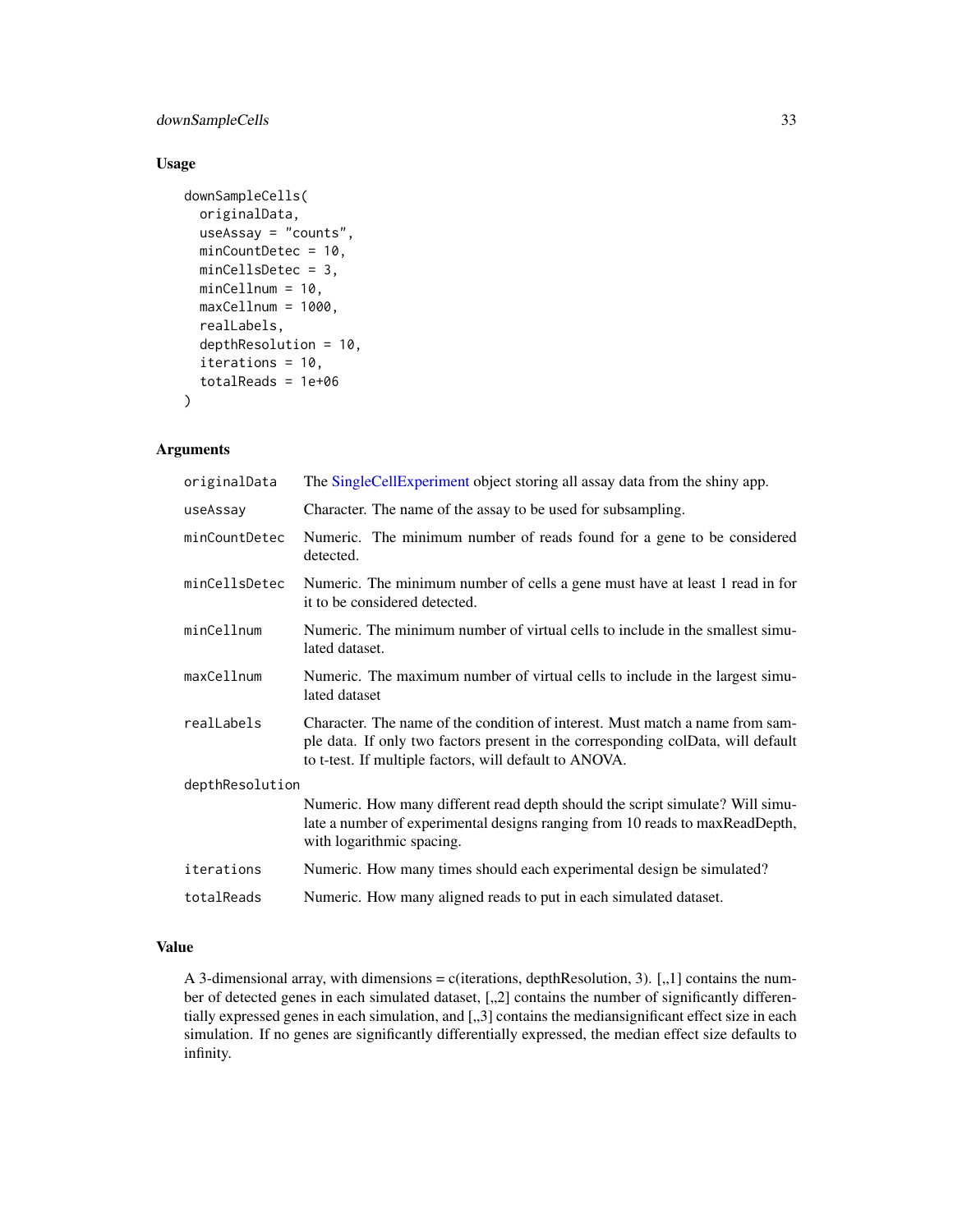## Examples

```
data("mouseBrainSubsetSCE")
subset <- mouseBrainSubsetSCE[seq(100),]
res <- downSampleCells(subset,
                       realLabels = "level1class",
                       iterations=2)
```

| downSampleDepth | Estimate numbers of detected genes, significantly differentially ex- |
|-----------------|----------------------------------------------------------------------|
|                 | pressed genes, and median significant effect size                    |

## Description

Estimate numbers of detected genes, significantly differentially expressed genes, and median significant effect size

## Usage

```
downSampleDepth(
 originalData,
 useAssay = "counts",
 minCount = 10,
 minCells = 3,
 maxDepth = 1e+07,
  realLabels,
  depthResolution = 10,
  iterations = 10
)
```

| originalData    | SingleCellExperiment object storing all assay data from the shiny app.                                                                                                                     |  |
|-----------------|--------------------------------------------------------------------------------------------------------------------------------------------------------------------------------------------|--|
| useAssay        | Character. The name of the assay to be used for subsampling.                                                                                                                               |  |
| minCount        | Numeric. The minimum number of reads found for a gene to be considered<br>detected.                                                                                                        |  |
| minCells        | Numeric. The minimum number of cells a gene must have at least 1 read in for<br>it to be considered detected.                                                                              |  |
| maxDepth        | Numeric. The highest number of total reads to be simulated.                                                                                                                                |  |
| realLabels      | Character. The name of the condition of interest. Must match a name from<br>sample data.                                                                                                   |  |
| depthResolution |                                                                                                                                                                                            |  |
|                 | Numeric. How many different read depth should the script simulate? Will simu-<br>late a number of experimental designs ranging from 10 reads to maxReadDepth,<br>with logarithmic spacing. |  |
| iterations      | Numeric. How many times should each experimental design be simulated?                                                                                                                      |  |

<span id="page-33-0"></span>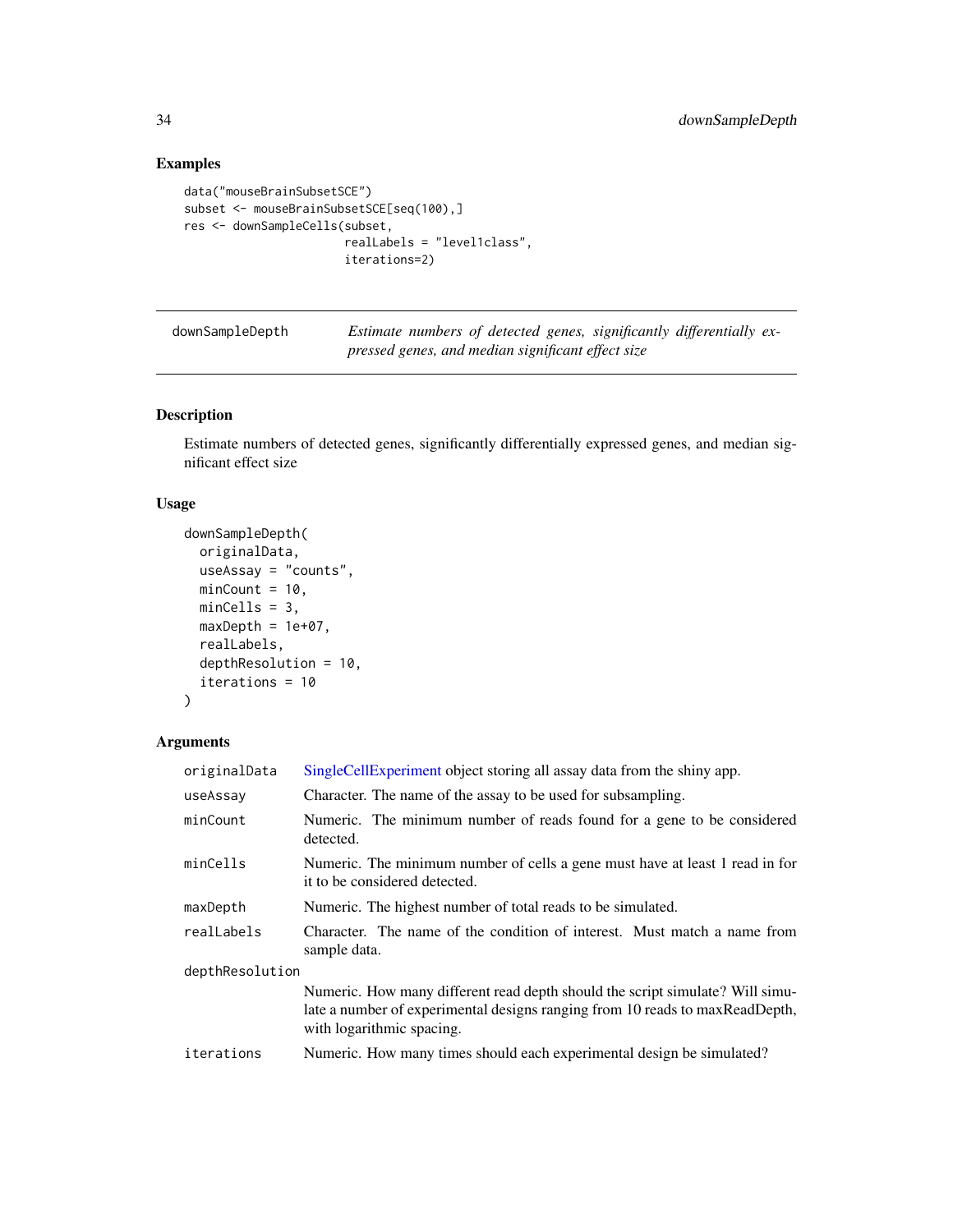#### <span id="page-34-0"></span>expData 35

#### Value

A 3-dimensional array, with dimensions = c(iterations, depthResolution, 3).  $[0,1]$  contains the number of detected genes in each simulated dataset, [,,2] contains the number of significantly differentially expressed genes in each simulation, and [,,3] contains the mediansignificant effect size in each simulation. If no genes are significantly differentially expressed, the median effect size defaults to infinity.

#### Examples

```
data("mouseBrainSubsetSCE")
subset <- mouseBrainSubsetSCE[seq(1000),]
res <- downSampleDepth(subset,
                       realLabels = "level1class",
                       iterations=2)
```
expData *expData Get data item from an input* SingleCellExperiment *object. The data item can be an* assay*,* altExp *(subset) or a* reducedDim*, which is retrieved based on the name of the data item.*

## Description

expData Get data item from an input SingleCellExperiment object. The data item can be an assay, altExp (subset) or a reducedDim, which is retrieved based on the name of the data item.

#### Usage

```
expData(inSCE, assayName)
```
## Arguments

| inSCE     | Input SingleCellExperiment object.             |
|-----------|------------------------------------------------|
| assayName | Specify the name of the data item to retrieve. |

#### Value

Specified data item.

## Examples

```
data(scExample, package = "singleCellTK")
mat <- expData(sce, "counts")
```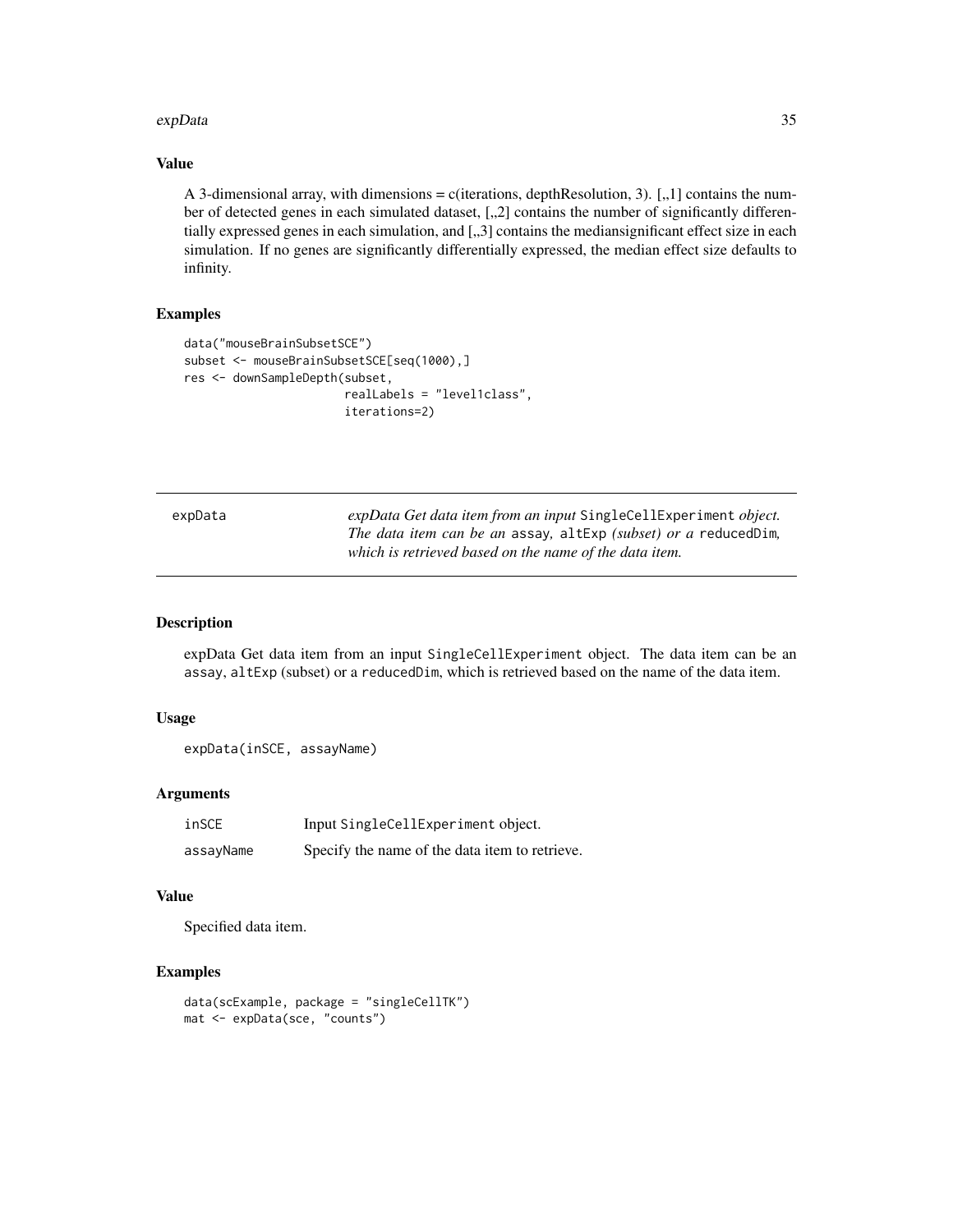<span id="page-35-0"></span>expData,ANY,character-method

*expData Get data item from an input* SingleCellExperiment *object. The data item can be an* assay*,* altExp *(subset) or a* reducedDim*, which is retrieved based on the name of the data item.*

#### Description

expData Get data item from an input SingleCellExperiment object. The data item can be an assay, altExp (subset) or a reducedDim, which is retrieved based on the name of the data item.

#### Usage

## S4 method for signature 'ANY,character' expData(inSCE, assayName)

#### **Arguments**

| inSCE     | Input SingleCellExperiment object.             |
|-----------|------------------------------------------------|
| assayName | Specify the name of the data item to retrieve. |

#### Value

Specified data item.

#### Examples

```
data(scExample, package = "singleCellTK")
mat <- expData(sce, "counts")
```

| expData<- | expData Store data items using tags to identify the type of data item |
|-----------|-----------------------------------------------------------------------|
|           | stored. To be used as a replacement for assay <- setter function but  |
|           | with additional parameter to set a tag to a data item.                |

## Description

expData Store data items using tags to identify the type of data item stored. To be used as a replacement for assay<- setter function but with additional parameter to set a tag to a data item.

#### Usage

```
expData(inSCE, assayName, tag = NULL, altExp = FALSE) <- value
```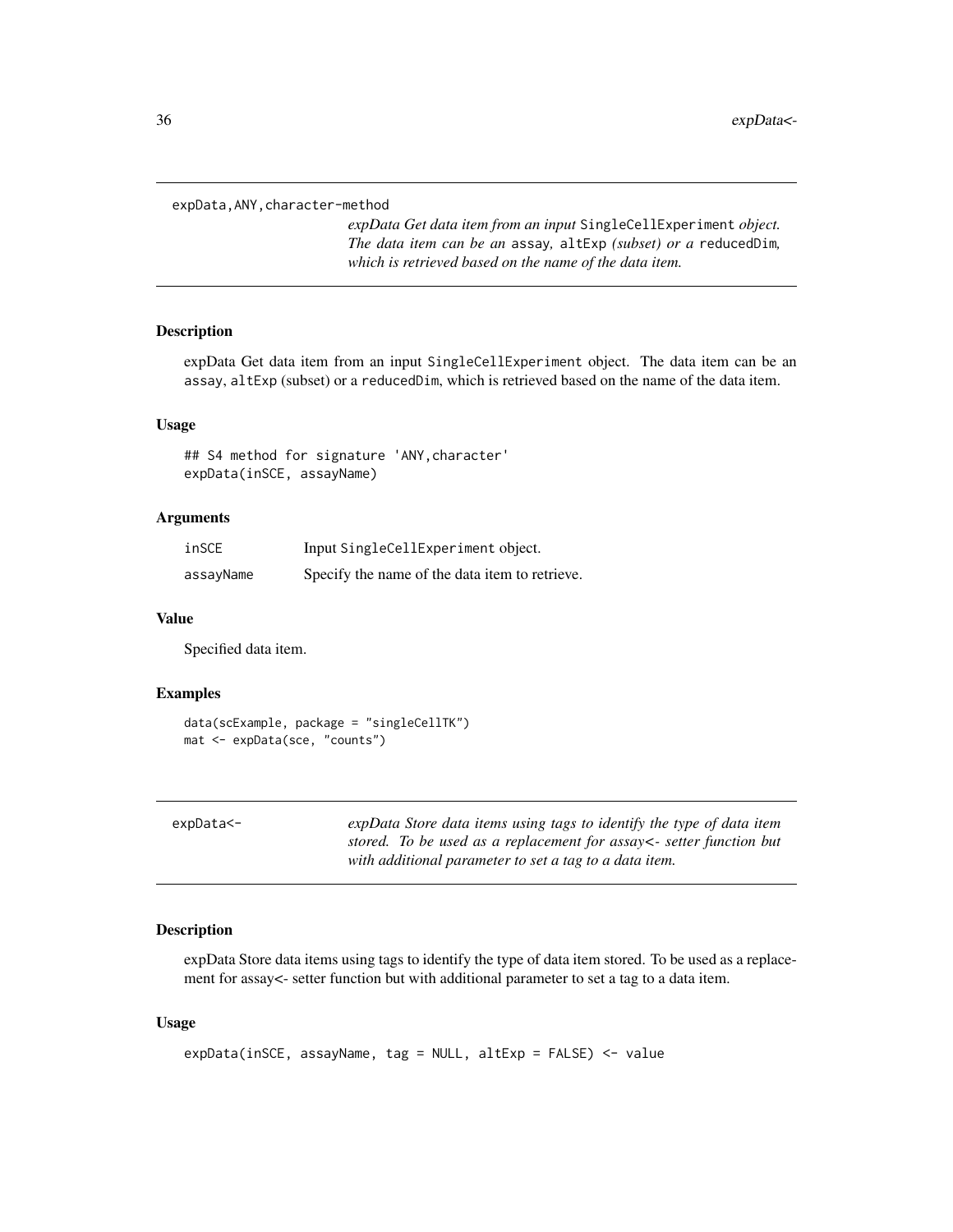#### **Arguments**

| inSCE     | Input SingleCellExperiment object.                                                                               |
|-----------|------------------------------------------------------------------------------------------------------------------|
| assayName | Specify the name of the input assay.                                                                             |
| tag       | Specify the tag to store against the input assay. Default is NULL, which will set<br>the tag to "uncategorized". |
| altExp    | A logical value indicating if the input assay is a altExp or a subset assay.                                     |
| value     | An input matrix-like value to store in the SCE object.                                                           |

## Value

A SingleCellExperiment object containing the newly stored data.

#### Examples

data(scExample, package = "singleCellTK") mat <- expData(sce, "counts") expData(sce, "counts", tag = "raw") <- mat

expData<-,ANY,character,CharacterOrNullOrMissing,logical-method

*expData Store data items using tags to identify the type of data item stored. To be used as a replacement for assay<- setter function but with additional parameter to set a tag to a data item.*

#### Description

expData Store data items using tags to identify the type of data item stored. To be used as a replacement for assay<- setter function but with additional parameter to set a tag to a data item.

# Usage

```
## S4 replacement method for signature 'ANY, character, CharacterOrNullOrMissing, logical'
expData(inSCE, assayName, tag = NULL, altExp = FALSE) <- value
```
#### Arguments

| inSCE     | Input SingleCellExperiment object.                                                                               |
|-----------|------------------------------------------------------------------------------------------------------------------|
| assayName | Specify the name of the input assay.                                                                             |
| tag       | Specify the tag to store against the input assay. Default is NULL, which will set<br>the tag to "uncategorized". |
| altExp    | A logical value indicating if the input assay is a altExp or a subset assay.                                     |
| value     | An input matrix-like value to store in the SCE object.                                                           |

# Value

A SingleCellExperiment object containing the newly stored data.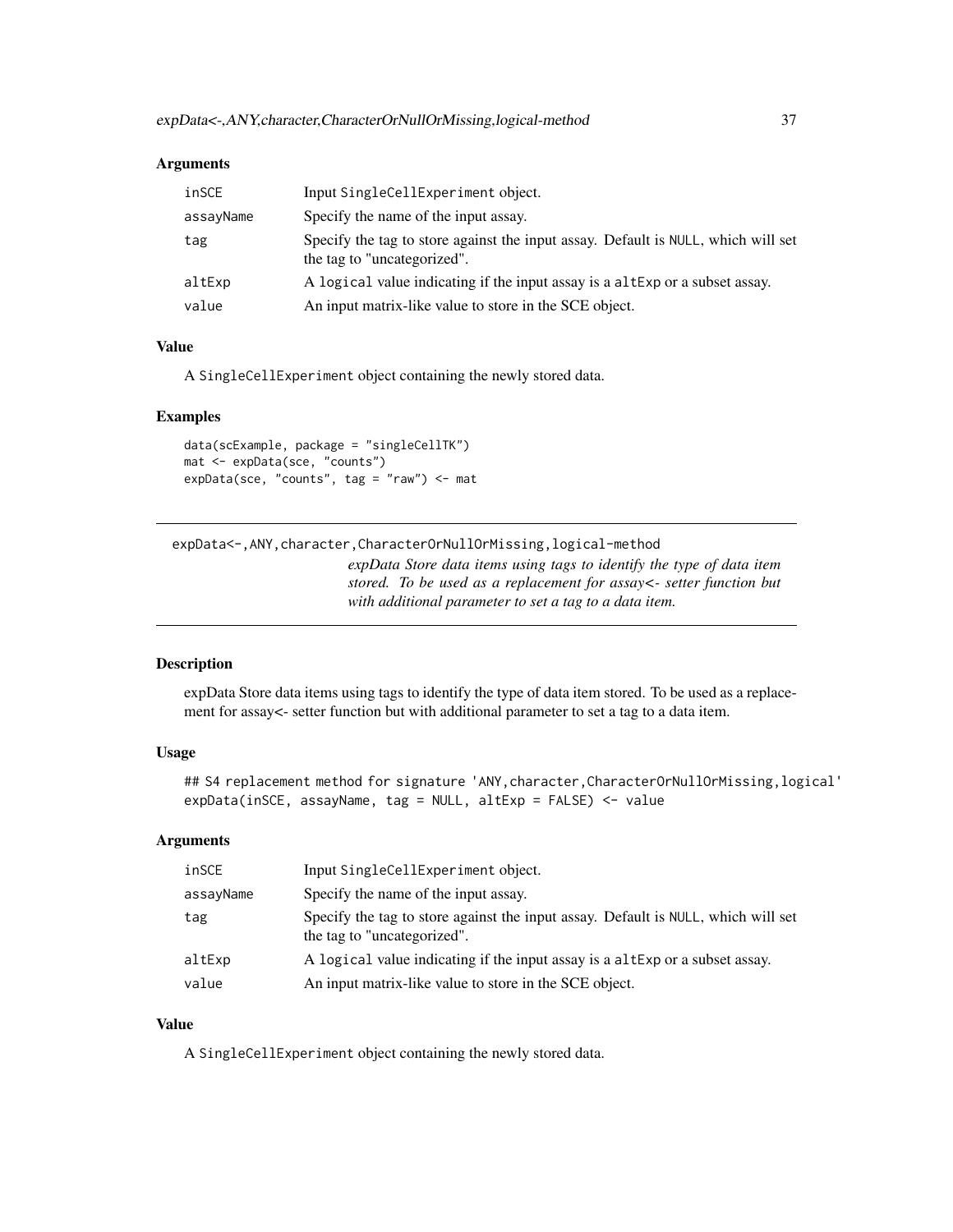#### Examples

```
data(scExample, package = "singleCellTK")
mat <- expData(sce, "counts")
expData(sce, "counts", tag = "raw") <- mat
```

| expDataNames | expDataNames Get names of all the data items in the input            |  |  |  |  |  |
|--------------|----------------------------------------------------------------------|--|--|--|--|--|
|              | SingleCellExperiment <i>object including assays, altExps and re-</i> |  |  |  |  |  |
|              | ducedDims.                                                           |  |  |  |  |  |

#### Description

expDataNames Get names of all the data items in the input SingleCellExperiment object including assays, altExps and reducedDims.

## Usage

expDataNames(inSCE)

# Arguments

inSCE Input SingleCellExperiment object.

#### Value

A combined vector of assayNames, altExpNames and reducedDimNames.

#### Examples

```
data(scExample, package = "singleCellTK")
expDataNames(sce)
```
expDataNames,ANY-method

*expDataNames Get names of all the data items in the input* SingleCellExperiment *object including assays, altExps and reducedDims.*

# Description

expDataNames Get names of all the data items in the input SingleCellExperiment object including assays, altExps and reducedDims.

```
## S4 method for signature 'ANY'
expDataNames(inSCE)
```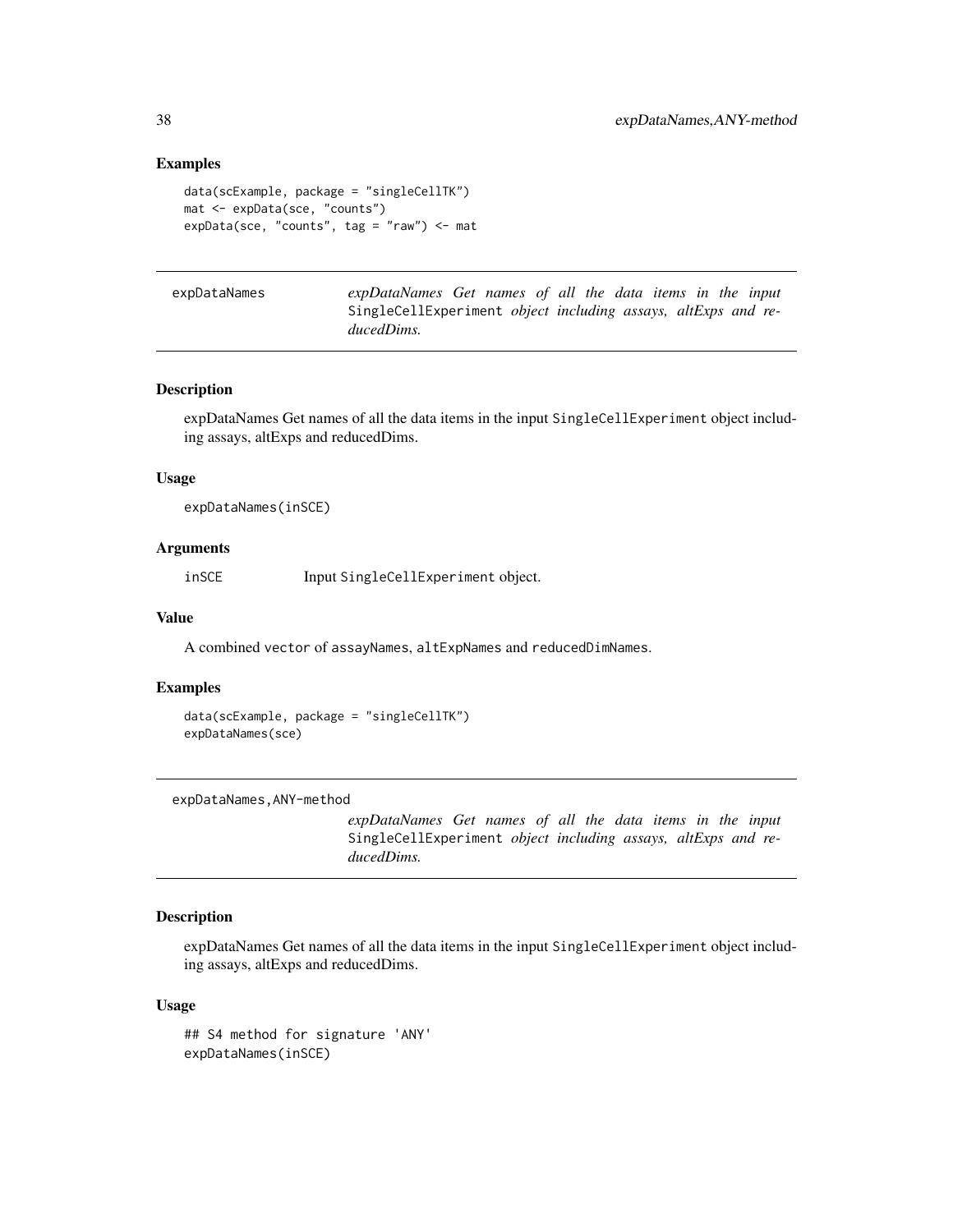# expDeleteDataTag 39

## Arguments

inSCE Input SingleCellExperiment object.

## Value

A combined vector of assayNames, altExpNames and reducedDimNames.

# Examples

```
data(scExample, package = "singleCellTK")
expDataNames(sce)
```

| expDeleteDataTag | expDeleteDataTag Remove tag against an input data from the stored |
|------------------|-------------------------------------------------------------------|
|                  | tag information in the metadata of the input object.              |

## Description

expDeleteDataTag Remove tag against an input data from the stored tag information in the metadata of the input object.

#### Usage

```
expDeleteDataTag(inSCE, assay)
```
# Arguments

| inSCE | Input SingleCellExperiment object.                                        |
|-------|---------------------------------------------------------------------------|
| assay | Name of the assay or the data item against which a tag should be removed. |

# Value

The input SingleCellExperiment object with tag information removed from the metadata slot.

```
data(scExample, package = "singleCellTK")
sce <- expSetDataTag(sce, "raw", "counts")
sce <- expDeleteDataTag(sce, "counts")
```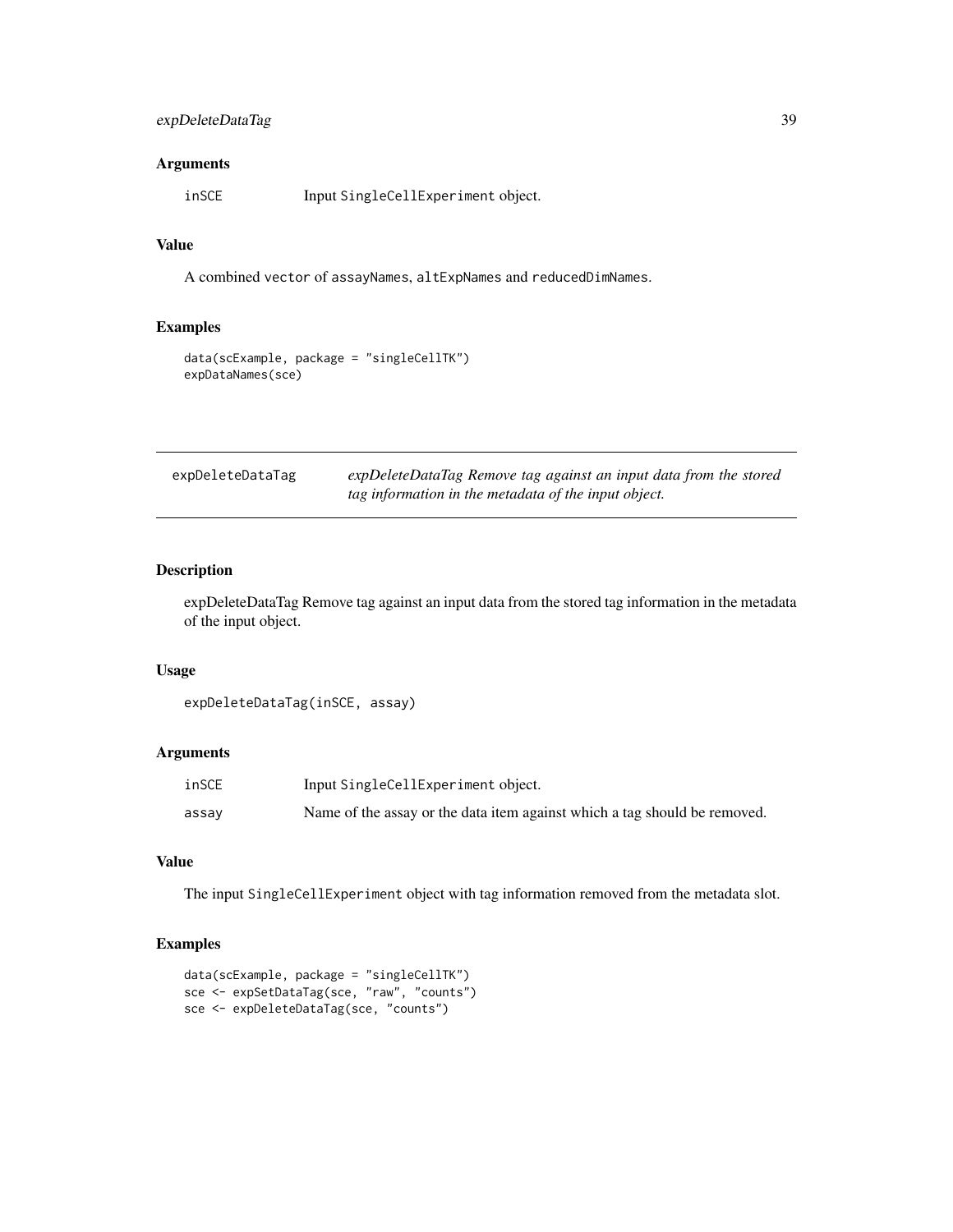# Description

Export data in SingleCellExperiment object

## Usage

```
exportSCE(
 inSCE,
 samplename = "sample",
 directory = "./",type = "Cells",
 format = c("SCE", "AnnData", "FlatFile", "HTAN", "Seurat")
)
```
# Arguments

| inSCE      | A SingleCellExperiment object that contains the data. QC metrics are stored in<br>colData of the singleCellExperiment object.                                                  |
|------------|--------------------------------------------------------------------------------------------------------------------------------------------------------------------------------|
| samplename | Sample name. This will be used as name of subdirectories and the prefix of flat<br>file output. Default is 'sample'.                                                           |
| directory  | Output directory. Default is './'.                                                                                                                                             |
| type       | Type of data. The type of data stored in SingleCellExperiment object. It can be<br>'Droplets' (raw droplets matrix) or 'Cells' (cells matrix).                                 |
| format     | The format of output. It currently supports flat files, rds files and python h5<br>files. It can output multiple formats. Default: c("SCE", "AnnData", "FlatFile",<br>"HTAN"). |

# Value

Generates a file containing data from inSCE, in specified format.

```
data(scExample)
## Not run:
exportSCE(sce, format = "SCE")
## End(Not run)
```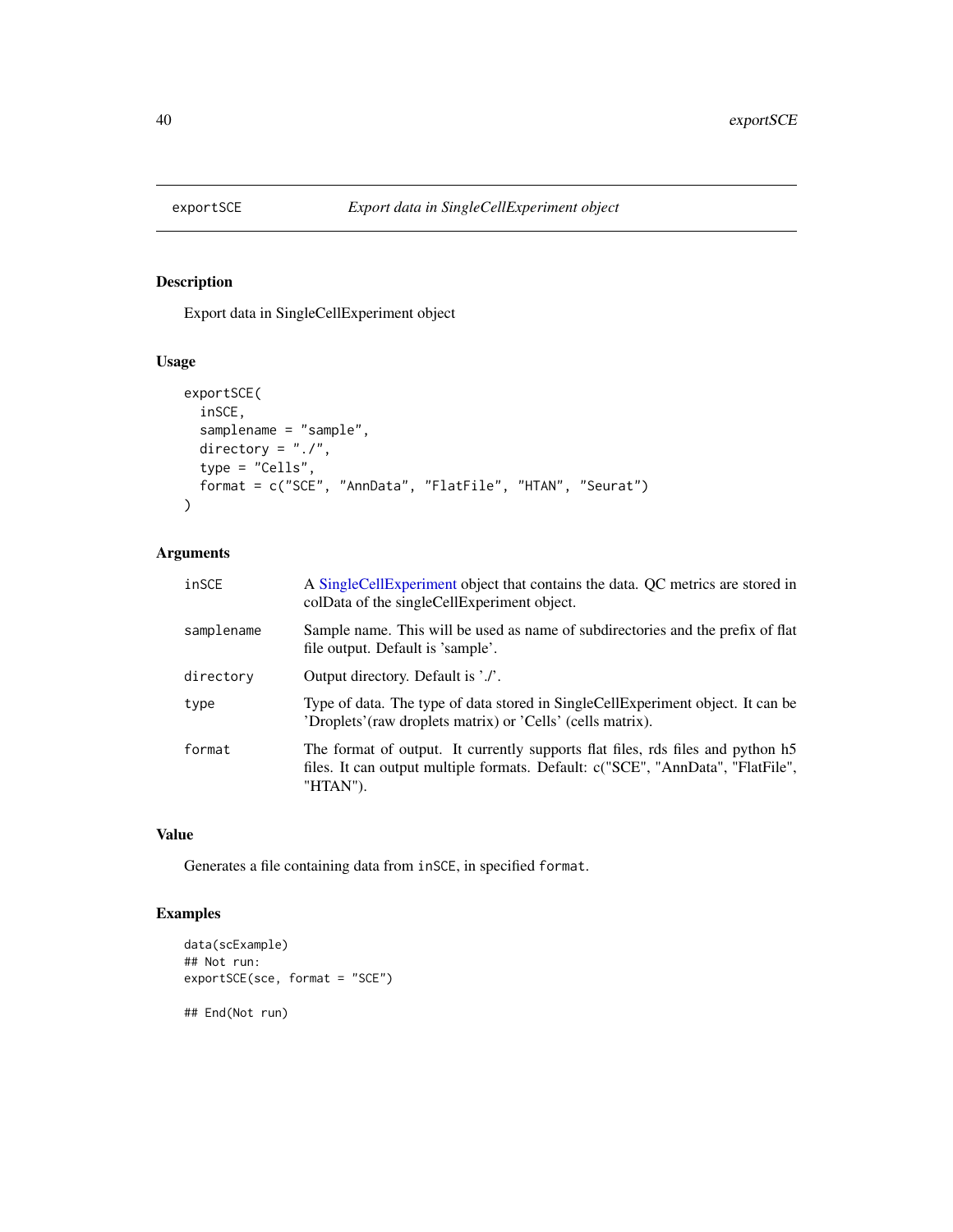exportSCEtoAnnData *Export a [SingleCellExperiment](#page-0-0) R object as Python annData object*

## Description

Writes all assays, colData, rowData, reducedDims, and altExps objects in a [SingleCellExperi](#page-0-0)[ment](#page-0-0) to a Python annData object in the .h5ad format All parameters of Anndata.write\_h5ad function (https://icb-anndata.readthedocs-hosted.com/en/stable/anndata.AnnData.write\_h5ad.html) are available as parameters to this export function and set to defaults. Defaults can be overridden at function call.

# Usage

```
exportSCEtoAnnData(
  sce,
  useAssay = "counts",
 outputDir = "./",
 prefix = "sample",
 overwrite = TRUE,
  compression = c("gzip", "lzf", "None"),compressionOpts = NULL,
  forceDense = FALSE
\mathcal{E}
```
# Arguments

| sce             | SingleCellExperiment R object to be exported.                                                                                |  |
|-----------------|------------------------------------------------------------------------------------------------------------------------------|--|
| useAssay        | Character. The name of assay of interests that will be set as the primary matrix<br>of the output AnnData. Default "counts". |  |
| outputDir       | Path to the directory where .h5ad outputs will be written. Default is the current<br>working directory.                      |  |
| prefix          | Prefix to use for the name of the output file. Default "sample".                                                             |  |
| overwrite       | Boolean. Default TRUE.                                                                                                       |  |
| compression     | If output file compression is required, this variable accepts 'gzip', 'lzf' or "None"<br>as inputs. Default "gzip".          |  |
| compressionOpts |                                                                                                                              |  |
|                 | Integer. Sets the compression level                                                                                          |  |
| forceDense      | Default False Write sparse data as a dense matrix. Refer anndata.write_h5ad<br>documentation for details. Default NULL.      |  |

#### Value

Generates a Python anndata object containing data from inSCE.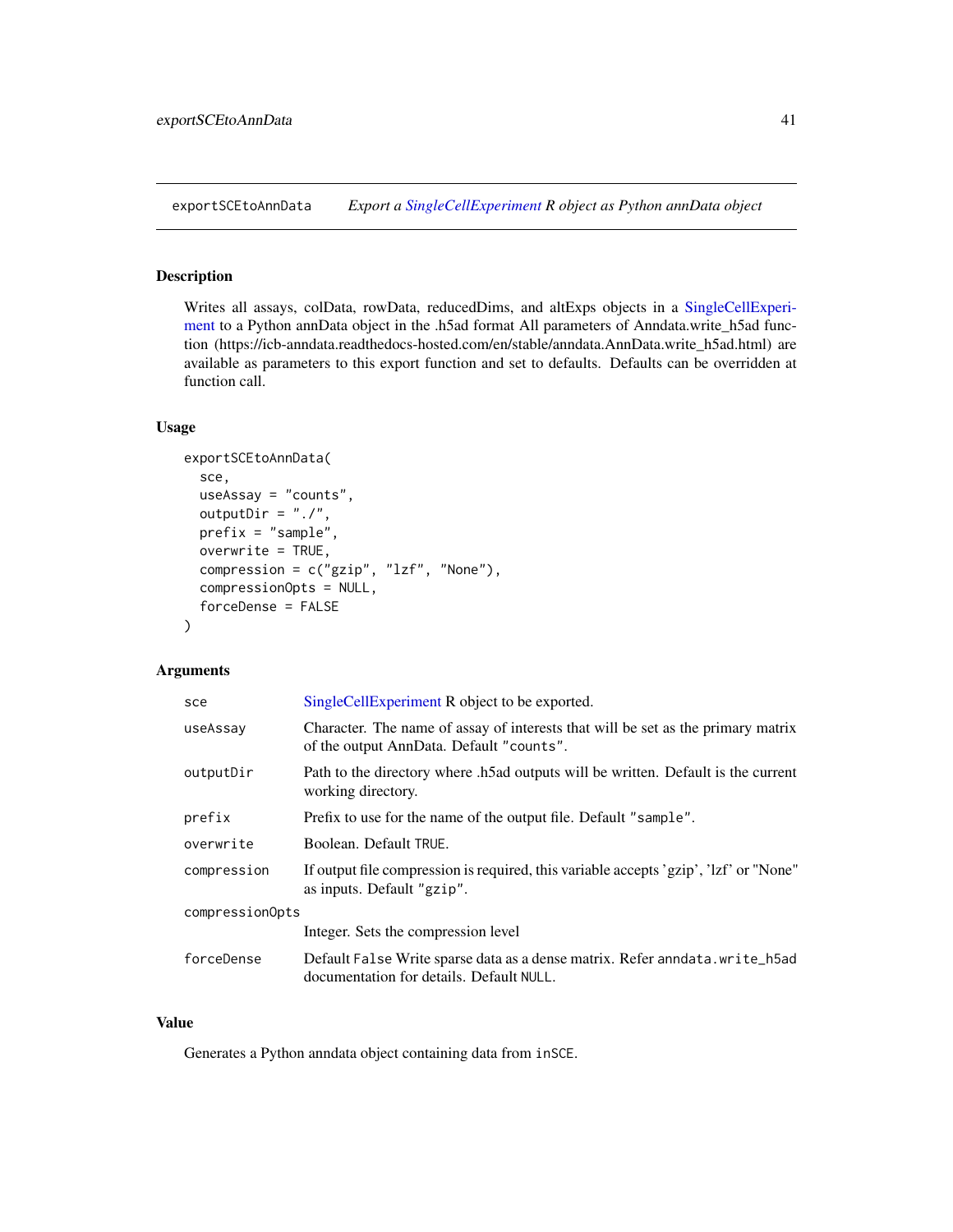# Examples

```
data(sce_chcl, package = "scds")
## Not run:
exportSCEtoAnnData(sce=sce_chcl, compression="gzip")
```
## End(Not run)

exportSCEtoFlatFile *Export a [SingleCellExperiment](#page-0-0) object to flat text files*

# Description

Writes all assays, colData, rowData, reducedDims, and altExps objects in a [SingleCellExperiment](#page-0-0) to text files. The items in the 'metadata' slot remain stored in list and are saved in an RDS file.

# Usage

```
exportSCEtoFlatFile(
  sce,
  outputDir = "./".overwrite = TRUE,
  gzipped = TRUE,
  prefix = "SCE"
\mathcal{L}
```
## Arguments

| sce       | SingleCellExperiment object to be exported.                                                    |
|-----------|------------------------------------------------------------------------------------------------|
| outputDir | Name of the directory to store the exported file(s).                                           |
| overwrite | Boolean. Whether to overwrite the output files. Default TRUE.                                  |
| gzipped   | Boolean. TRUE if the output files are to be gzip compressed. FALSE otherwise.<br>Default TRUE. |
| prefix    | Prefix of file names.                                                                          |

# Value

Generates text files containing data from inSCE.

# Examples

```
data(sce_chcl, package = "scds")
## Not run:
exportSCEtoFlatFile(sce_chcl, "sce_chcl")
```
## End(Not run)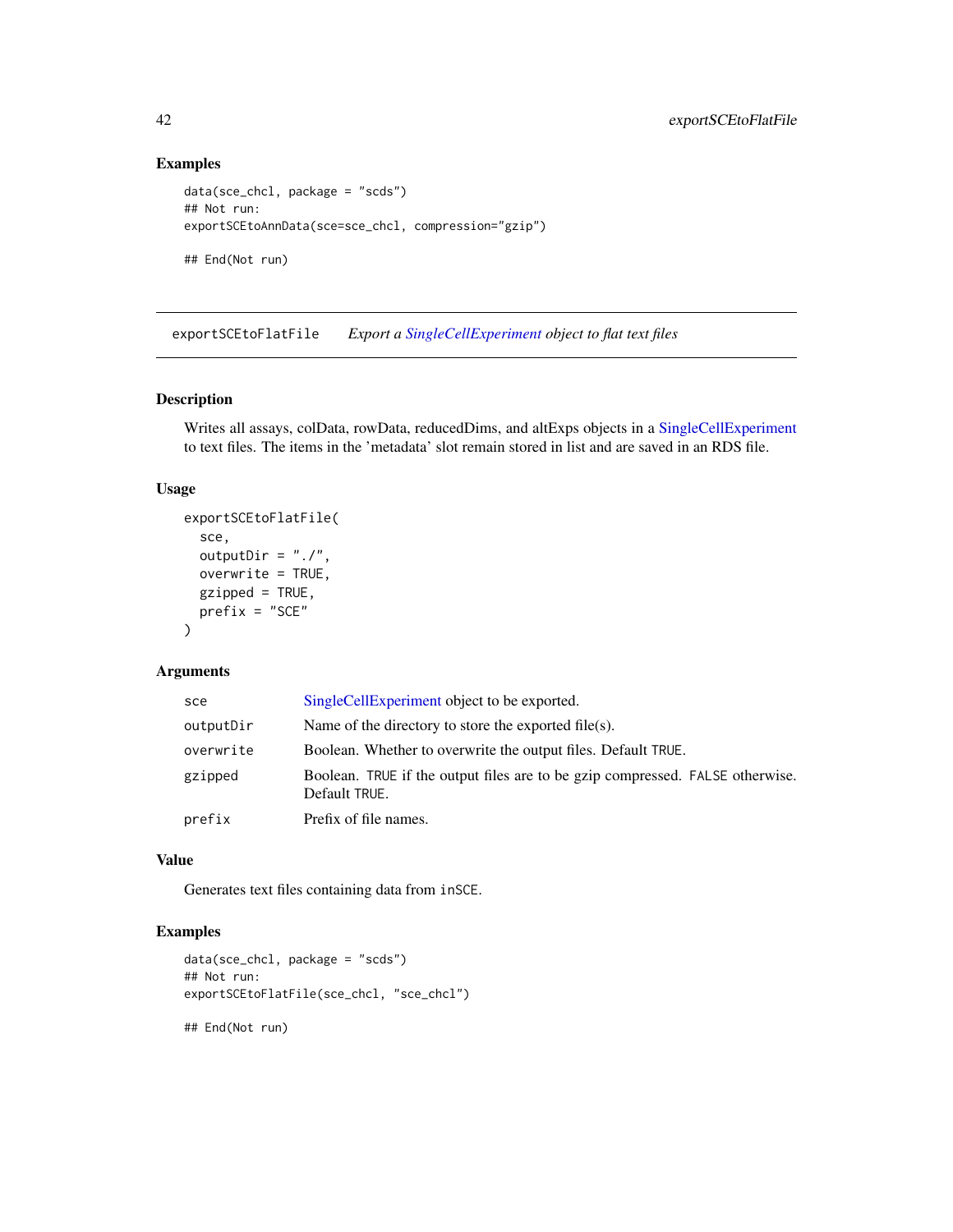# Description

Export data in Seurat object

# Usage

```
exportSCEToSeurat(
  inSCE,
 prefix = "sample",
 outputDir = "./",overwrite = TRUE,
 copyColData = TRUE,
 copyReducedDim = TRUE,
 copyDecontX = TRUE
)
```
# Arguments

| inSCE       | A SingleCellExperiment object that contains the data. QC metrics are stored in<br>colData of the singleCellExperiment object. |  |  |
|-------------|-------------------------------------------------------------------------------------------------------------------------------|--|--|
| prefix      | Prefix to use for the name of the output file. Default "sample".                                                              |  |  |
| outputDir   | Path to the directory where outputs will be written. Default is the current work-<br>ing directory.                           |  |  |
| overwrite   | Boolean. Whether overwrite the output if it already exists in the outputDir.<br>Default TRUE.                                 |  |  |
| copyColData | Boolean. Whether copy 'colData' of SCE object to the 'meta.data' of Seurat<br>object. Default TRUE.                           |  |  |
|             | copyReducedDim Boolean. Whether copy 'reducedDims' of the SCE object to the 'reductions' of<br>Seurat object. Default TRUE.   |  |  |
| copyDecontX | Boolean. Whether copy 'decontXcounts' assay of the SCE object to the 'assays'<br>of Seurat object. Default TRUE.              |  |  |

# Value

Generates a Seurat object containing data from inSCE.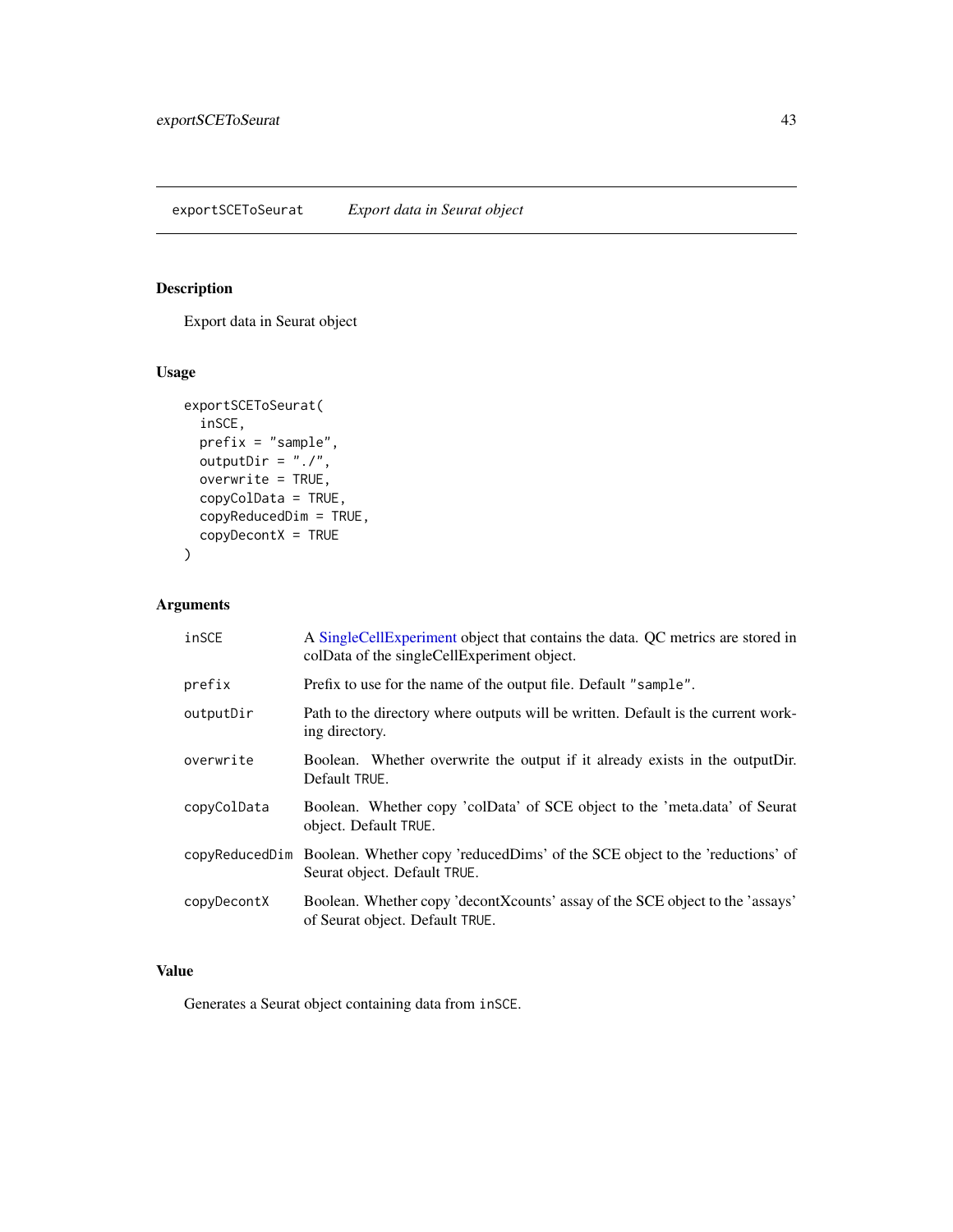# Description

expSetDataTag Set tag to an assay or a data item in the input SCE object.

#### Usage

```
expSetDataTag(inSCE, assayType, assays)
```
## Arguments

| inSCE     | Input SingleCellExperiment object.                                               |
|-----------|----------------------------------------------------------------------------------|
| assayType | Specify a character $(1)$ value as a tag that should be set against a data item. |
| assays    | Specify name(s) character() of data item(s) against which the tag should be      |
|           | set.                                                                             |

#### Value

The input SingleCellExperiment object with tag information stored in the metadata slot.

## Examples

data(scExample, package = "singleCellTK") sce <- expSetDataTag(sce, "raw", "counts")

| expTaggedData | expTaggedData Returns a list of names of data items from the input |
|---------------|--------------------------------------------------------------------|
|               | SingleCellExperiment object based upon the input parameters.       |

#### Description

expTaggedData Returns a list of names of data items from the input SingleCellExperiment object based upon the input parameters.

```
expTaggedData(
  inSCE,
  tags = NULL,
  redDims = FALSE,
  recommended = NULL,
  showTags = TRUE
\mathcal{E}
```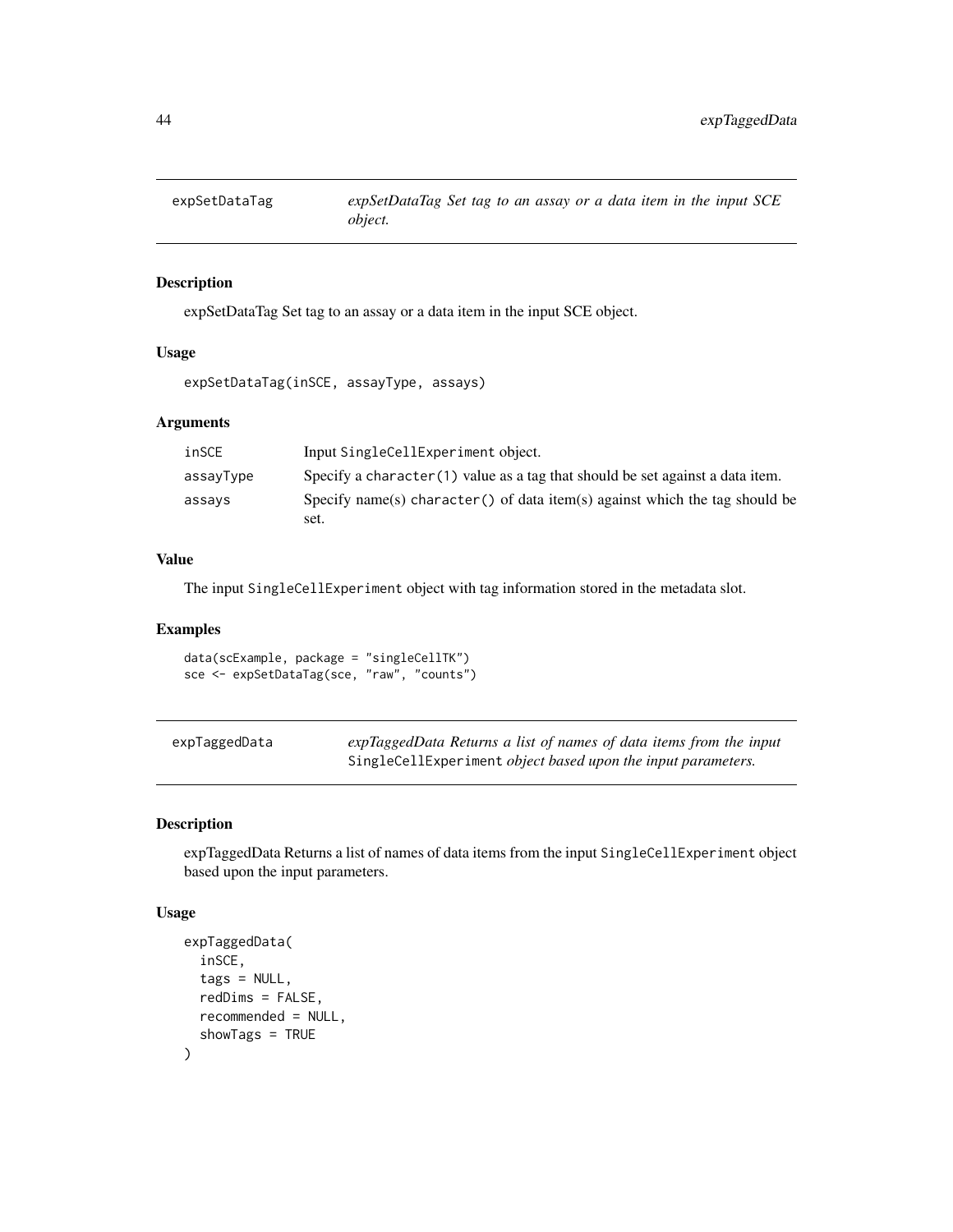#### featureIndex 45

#### Arguments

| inSCE       | Input SingleCellExperiment object.                                                                                                                                                                                                             |
|-------------|------------------------------------------------------------------------------------------------------------------------------------------------------------------------------------------------------------------------------------------------|
| tags        | A character() value indicating if the data items should be returned separated<br>by the specified tags. Default is NULL indicating that returned names of the data<br>items are simply returned as a list with default tag as "uncategorized". |
| redDims     | A logical value indicating if reduced Dims should be returned as well sepa-<br>rated with 'redDims' tag.                                                                                                                                       |
| recommended | A character() vector indicating the tags that should be displayed as recom-<br>mended. Default is NULL.                                                                                                                                        |
| showTags    | A logical value indicating if the tags should be shown. If FALSE, output is just<br>a simple list, not separated by tags.                                                                                                                      |

# Value

A list of names of data items specified by the other parameters.

# Examples

```
data(scExample, package = "singleCellTK")
sce <- expSetDataTag(sce, "raw", "counts")
tags <- expTaggedData(sce)
```
featureIndex *Retrieve row index for a set of features*

# Description

This will return indices of features among the rownames or rowData of a data.frame, matrix, or a [SummarizedExperiment](#page-0-0) object including a [SingleCellExperiment.](#page-0-0) Partial matching (i.e. grepping) can be used by setting exactMatch = FALSE.

```
featureIndex(
  features,
  inSCE,
  by = "rownames".
  exactMatch = TRUE,
  removeNA = FALSE,
  errorOnNoMatch = TRUE,
  warningOnPartialMatch = TRUE
\mathcal{E}
```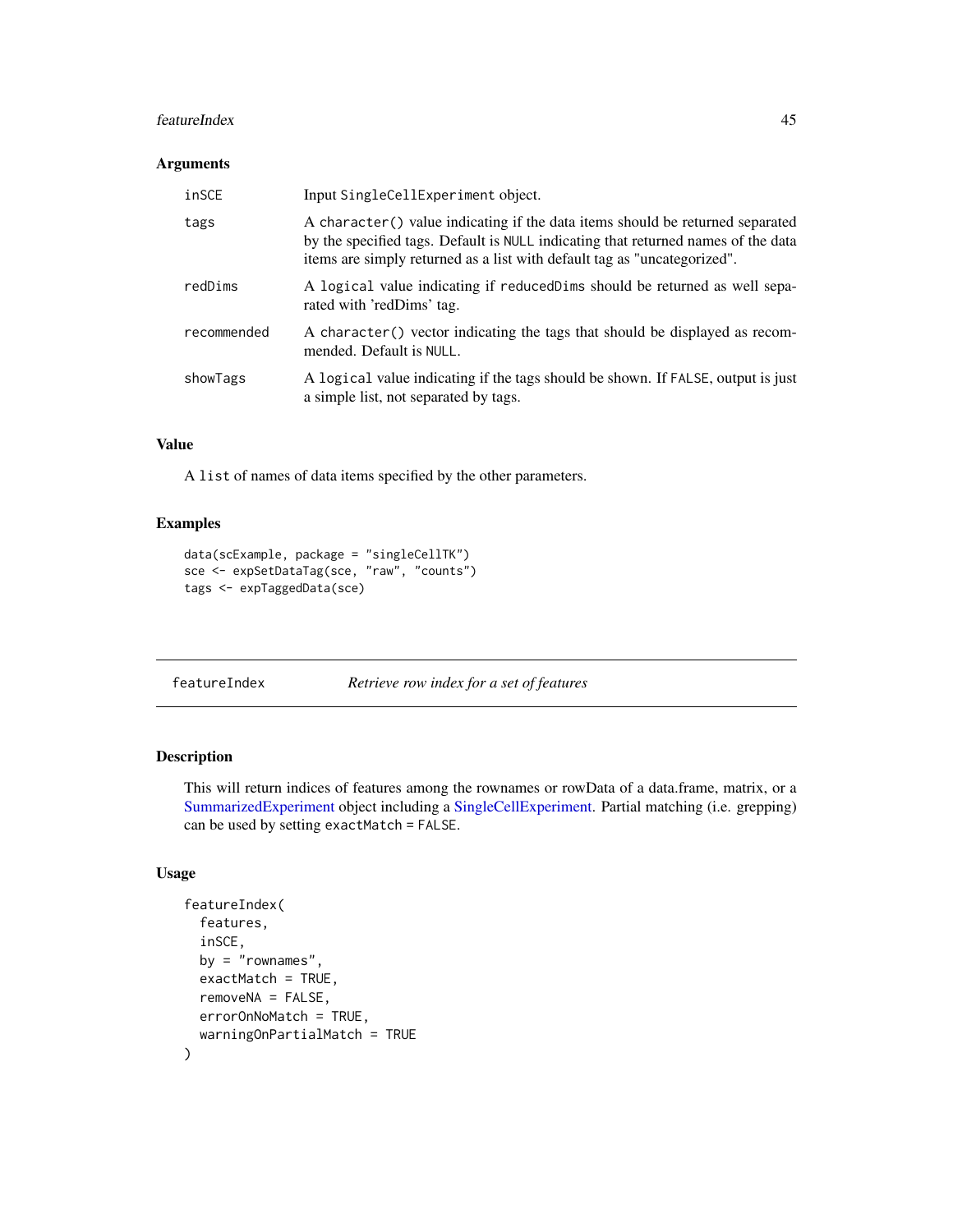## Arguments

| features              | Character vector of feature names to find in the rows of insce.                                                                                                                                                                                                                                              |  |
|-----------------------|--------------------------------------------------------------------------------------------------------------------------------------------------------------------------------------------------------------------------------------------------------------------------------------------------------------|--|
| inSCE                 | A data.frame, matrix, or SingleCellExperiment object to search.                                                                                                                                                                                                                                              |  |
| by                    | Character. Where to search for features in insce. If set to "rownames" then<br>the features will be searched for among rownames(inSCE). If inSCE inherits<br>from class Summarized Experiment, then by can be one of the fields in the row<br>annotation data.frame (i.e. one of colnames (rowData(inSCE))). |  |
| exactMatch            | Boolean. Whether to only identify exact matches or to identify partial matches<br>using grep.                                                                                                                                                                                                                |  |
| removeNA              | Boolean. If set to FALSE, features not found in inSCE will be given NA and the<br>returned vector will be the same length as features. If set to TRUE, then the NA<br>values will be removed from the returned vector. Default FALSE.                                                                        |  |
|                       | errorOnNoMatch Boolean. If TRUE, an error will be given if no matches are found. If FALSE, an<br>empty vector will be returned if remove NA is set to TRUE or a vector of NA if<br>removen A is set to FALSE. Default TRUE.                                                                                  |  |
| warningOnPartialMatch |                                                                                                                                                                                                                                                                                                              |  |
|                       | Boolean. If TRUE, a warning will be given if some of the entries in features<br>were not found in inSCE. The warning will list the features not found. Default<br>TRUE.                                                                                                                                      |  |

## Value

A vector of row indices for the matching features in inSCE.

# Author(s)

Yusuke Koga, Joshua D. Campbell

## See Also

['retrieveFeatureInfo'](#page-0-0) from package 'scater' and link{regex} for how to use regular expressions when exactMatch = FALSE.

```
data(scExample)
ix <- featureIndex(features = c("MT-CYB", "MT-ND2"),
                            inSCE = sce,
                            by = "feature_name")
```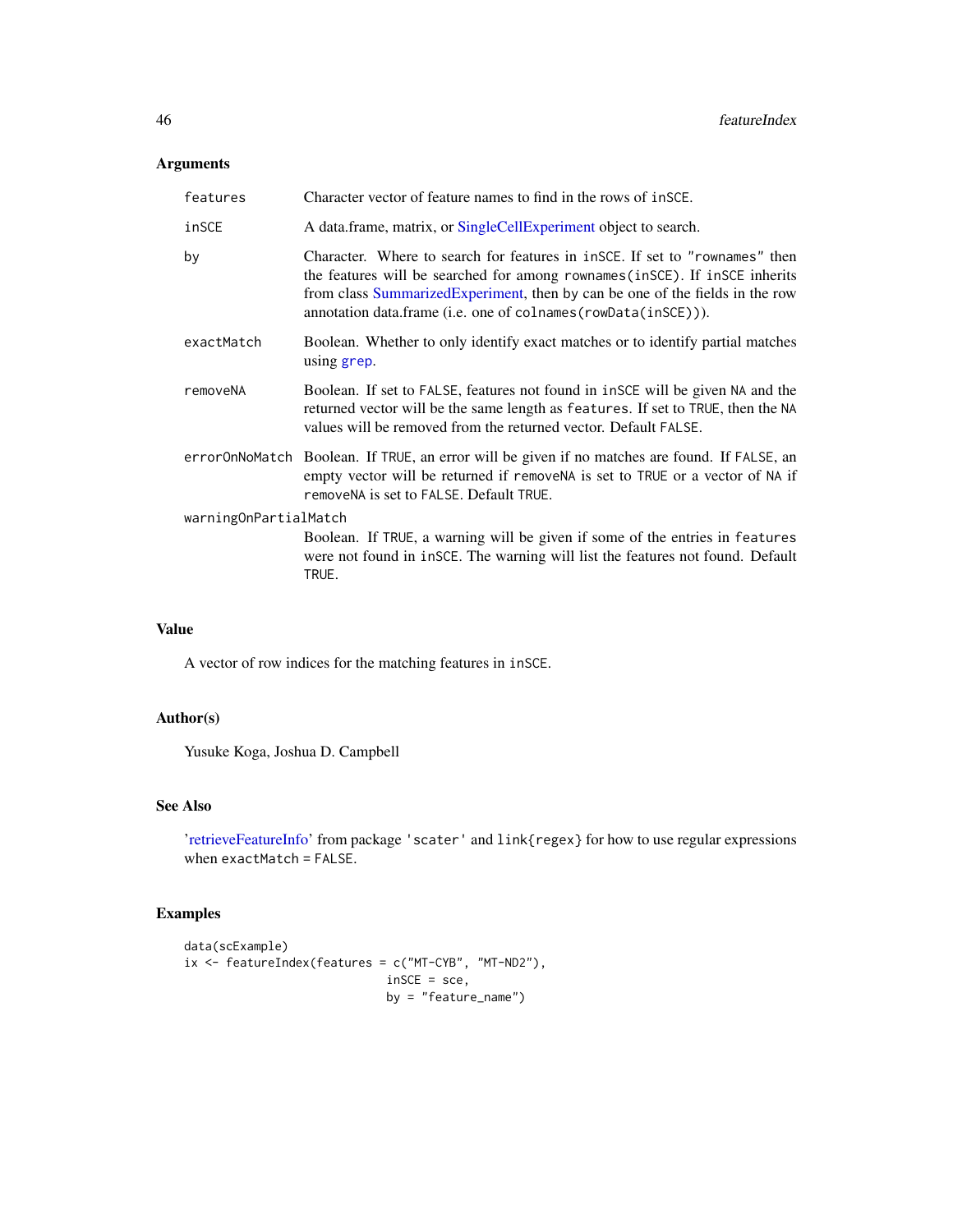| findMarkerDiffExp | Find the marker gene set for each cluster With an input SingleCellEx-     |
|-------------------|---------------------------------------------------------------------------|
|                   | periment object and specifying the clustering labels, this function iter- |
|                   | atively call the differential expression analysis on each cluster against |
|                   | all the others.                                                           |

# Description

Find the marker gene set for each cluster With an input SingleCellExperiment object and specifying the clustering labels, this function iteratively call the differential expression analysis on each cluster against all the others.

## Usage

```
findMarkerDiffExp(
  inSCE,
 useAssay = "logcounts",
 method = c("wilcox", "MAST", "DESeq2", "Limma", "ANOVA"),
 cluster = "cluster",
  covariates = NULL,
  log2fcThreshold = 0.25,
  fdrThreshold = 0.05,
 minClustExprPerc = 0.6,
 maxCtrlExprPerc = 0.4,
 minMeanExpr = 0.5)
```
## Arguments

| inSCE            | SingleCellExperiment inherited object.                                                                                                                                                            |  |
|------------------|---------------------------------------------------------------------------------------------------------------------------------------------------------------------------------------------------|--|
| useAssay         | character. A string specifying which assay to use for the MAST calculations.<br>Default "logcounts".                                                                                              |  |
| method           | A single character for specific differential expression analysis method. Choose<br>from 'wilcox', 'MAST', 'DESeq2', 'Limma', and 'ANOVA'. Default "wilcox".                                       |  |
| cluster          | One single character to specify a column in colData(inSCE) for the clustering<br>label. Alternatively, a vector or a factor is also acceptable. Default "cluster".                                |  |
| covariates       | A character vector of additional covariates to use when building the model. All<br>covariates must exist in names (colData(inSCE)). Not applicable when method<br>is "MAST" method. Default NULL. |  |
| log2fcThreshold  |                                                                                                                                                                                                   |  |
|                  | Only out put DEGs with the absolute values of log2FC larger than this value.<br>Default NULL                                                                                                      |  |
| fdrThreshold     | Only out put DEGs with FDR value smaller than this value. Default 1                                                                                                                               |  |
| minClustExprPerc |                                                                                                                                                                                                   |  |
|                  | A numeric scalar. The minimum cutoff of the percentage of cells in the cluster<br>of interests that expressed the marker gene. Default 0.7.                                                       |  |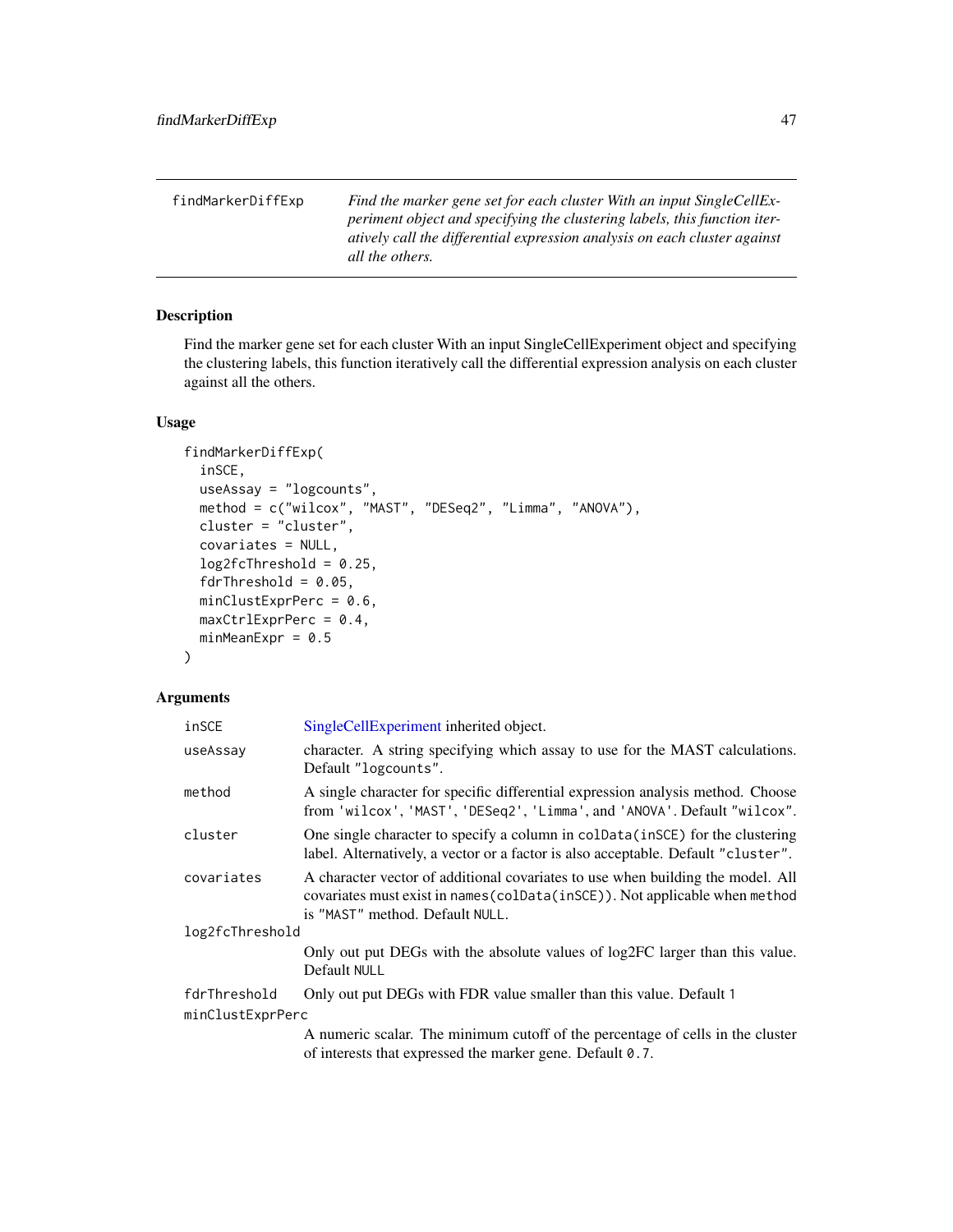| maxCtrlExprPerc |                                                                                                                                                             |
|-----------------|-------------------------------------------------------------------------------------------------------------------------------------------------------------|
|                 | A numeric scalar. The maximum cutoff of the percentage of cells out of the<br>cluster (control group) that expressed the marker gene. Default $\theta$ . 4. |
| minMeanExpr     | A numeric scalar. The minimum cutoff of the mean expression value of the<br>marker in the cluster of interests. Default 1.                                  |

# Value

The input [SingleCellExperiment](#page-0-0) object with metadata(inSCE)\$findMarker updated with a data.table of the up- regulated DEGs for each cluster.

### Examples

```
data("mouseBrainSubsetSCE", package = "singleCellTK")
mouseBrainSubsetSCE <- findMarkerDiffExp(mouseBrainSubsetSCE,
                                         useAssay = "logcounts",
                                         cluster = "level1class")
```
findMarkerTopTable *Fetch the table of top markers that pass the filtering*

# Description

Fetch the table of top markers that pass the filtering

# Usage

```
findMarkerTopTable(
  inSCE,
  log2fcThreshold = 1,
  fdrThreshold = 0.05,
 minClustExprPerc = 0.7,
 maxCtrlExprPerc = 0.4,
 minMeanExpr = 1,
  topN = 10)
```
#### Arguments

| inSCE            | SingleCellExperiment inherited object.                                                                         |
|------------------|----------------------------------------------------------------------------------------------------------------|
| log2fcThreshold  |                                                                                                                |
|                  | Only use DEGs with the absolute values of log2FC larger than this value. De-<br>fault 1                        |
| fdrThreshold     | Only use DEGs with FDR value smaller than this value. Default 0.05                                             |
| minClustExprPerc |                                                                                                                |
|                  | A procedure and an Theoretic contribution of the Contribution of an Hart of the close of the contract of the c |

A numeric scalar. The minimum cutoff of the percentage of cells in the cluster of interests that expressed the marker gene. Default 0.7.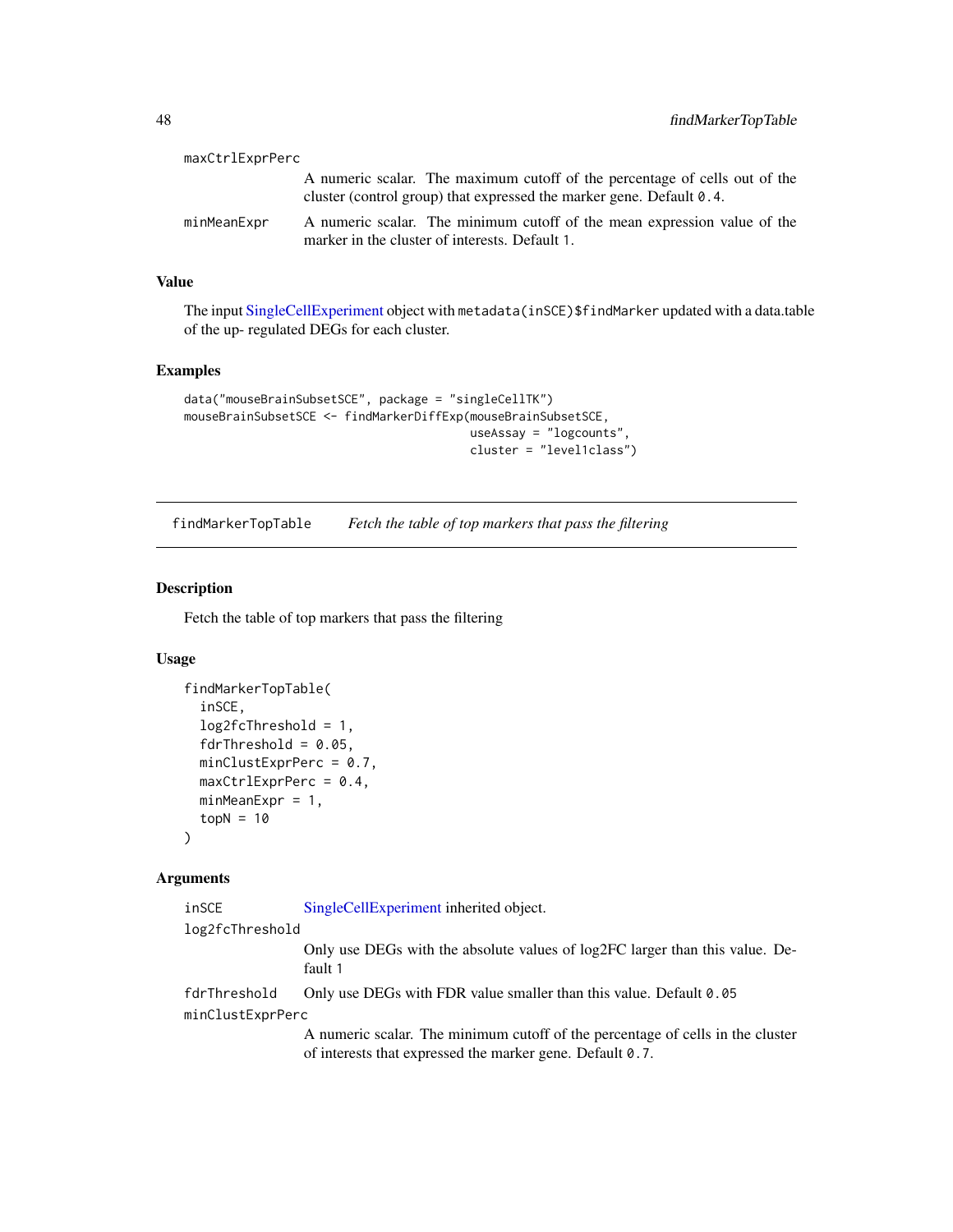| maxCtrlExprPerc |                                                                                                                                                                            |
|-----------------|----------------------------------------------------------------------------------------------------------------------------------------------------------------------------|
|                 | A numeric scalar. The maximum cutoff of the percentage of cells out of the<br>cluster (control group) that expressed the marker gene. Default $0.4$ .                      |
| minMeanExpr     | A numeric scalar. The minimum cutoff of the mean expression value of the<br>marker in the cluster of interests. Default 1.                                                 |
| topN            | An integer. Only to fetch this number of top markers for each cluster in max-<br>imum, in terms of log2FC value. Use NULL to cancel the top N subscription.<br>Default 10. |

# Details

Users have to run findMarkerDiffExp() prior to using this function to extract a top marker table.

#### Value

An organized data. frame object, with the top marker gene information.

#### Examples

```
data("mouseBrainSubsetSCE", package = "singleCellTK")
mouseBrainSubsetSCE <- findMarkerDiffExp(mouseBrainSubsetSCE,
                                         useAssay = "logcounts",
                                         cluster = "level1class")
findMarkerTopTable(mouseBrainSubsetSCE)
```
generateHTANMeta *Generate HTAN manifest file for droplet and cell count data*

#### Description

Generate HTAN manifest file for droplet and cell count data

```
generateHTANMeta(
 dropletSCE = NULL,
  cellSCE = NULL,
 samplename,
 htan_biospecimen_id,
 dir,
  dataType = c("Droplet", "Cell", "Both")
)
```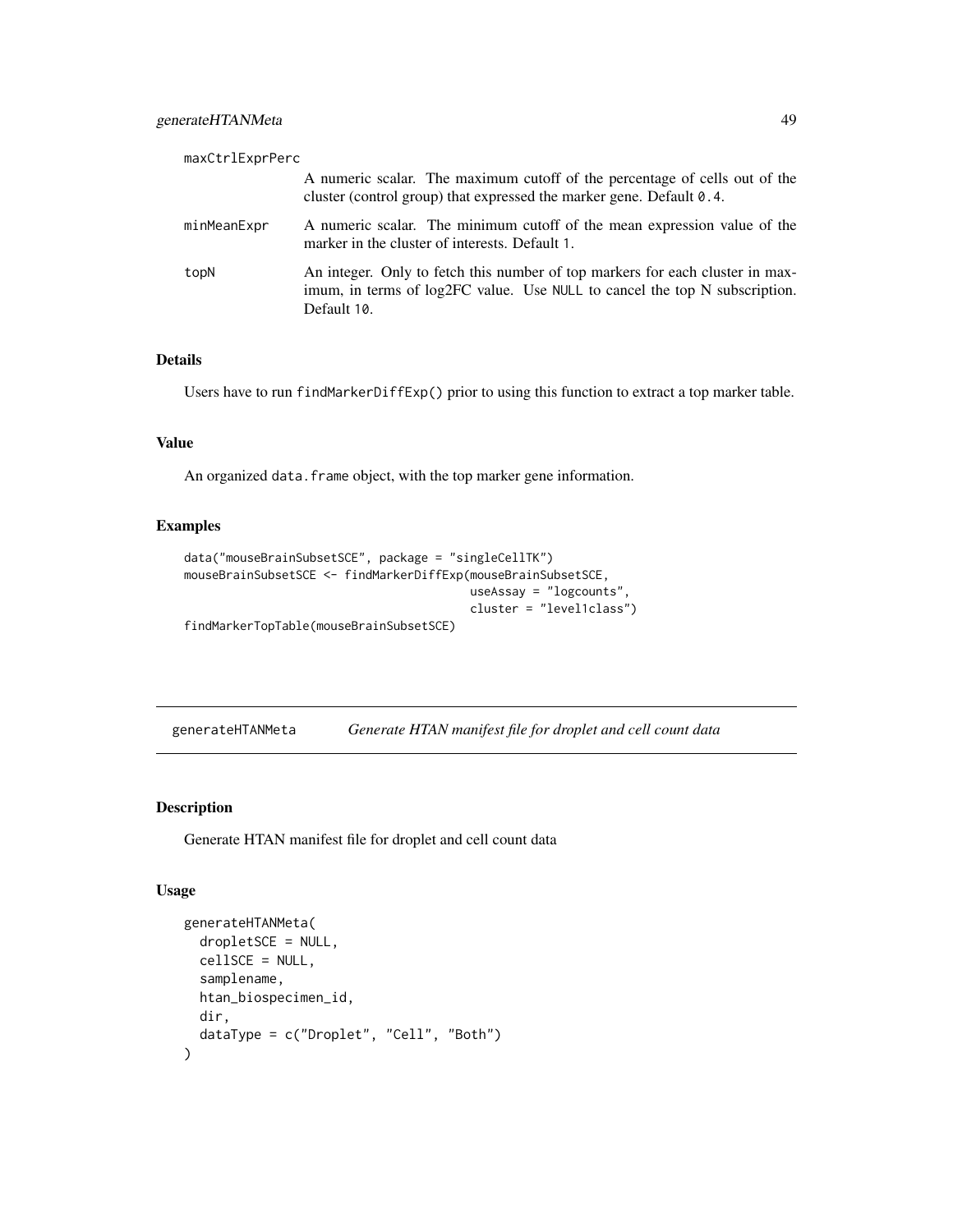# Arguments

| dropletSCE          | A SingleCellExperiment object containing droplet count matrix data    |  |
|---------------------|-----------------------------------------------------------------------|--|
| cellSCE             | A SingleCellExperiment object containing cell count matrix data       |  |
| samplename          | The sample name of the SingleCellExperiment objects                   |  |
| htan_biospecimen_id |                                                                       |  |
|                     | The HTAN biospecimen id of the sample in SingleCellExperiment object  |  |
| dir                 | The output directory of the SCTK QC pipeline.                         |  |
| dataType            | Type of the input data. It can be one of "Droplet", "Cell" or "Both". |  |
|                     |                                                                       |  |

# Value

A [SingleCellExperiment](#page-0-0) object which combines all objects in sceList. The colData is merged.

| generateMeta | Generate HTAN manifest file for droplet and cell count data |
|--------------|-------------------------------------------------------------|
|              |                                                             |

# Description

Generate HTAN manifest file for droplet and cell count data

## Usage

```
generateMeta(
 dropletSCE = NULL,
  cellSCE = NULL,
  samplename,
 dir,
 HTAN = TRUE,dataType = c("Droplet", "Cell", "Both")
)
```
# Arguments

| dropletSCE  | A SingleCellExperiment object containing droplet count matrix data                                                                               |
|-------------|--------------------------------------------------------------------------------------------------------------------------------------------------|
| cellSCE     | A SingleCellExperiment object containing cell count matrix data                                                                                  |
| samplename  | The sample name of the SingleCellExperiment objects                                                                                              |
| dir         | The output directory of the SCTK QC pipeline.                                                                                                    |
| <b>HTAN</b> | Whether generates manifest file including HTAN specific ID (HTAN Biospeci-<br>men ID, HTAN parent file ID and HTAN patient ID). Default is TRUE. |
| dataType    | Type of the input data. It can be one of "Droplet", "Cell" or "Both".                                                                            |

# Value

A [SingleCellExperiment](#page-0-0) object which combines all objects in sceList. The colData is merged.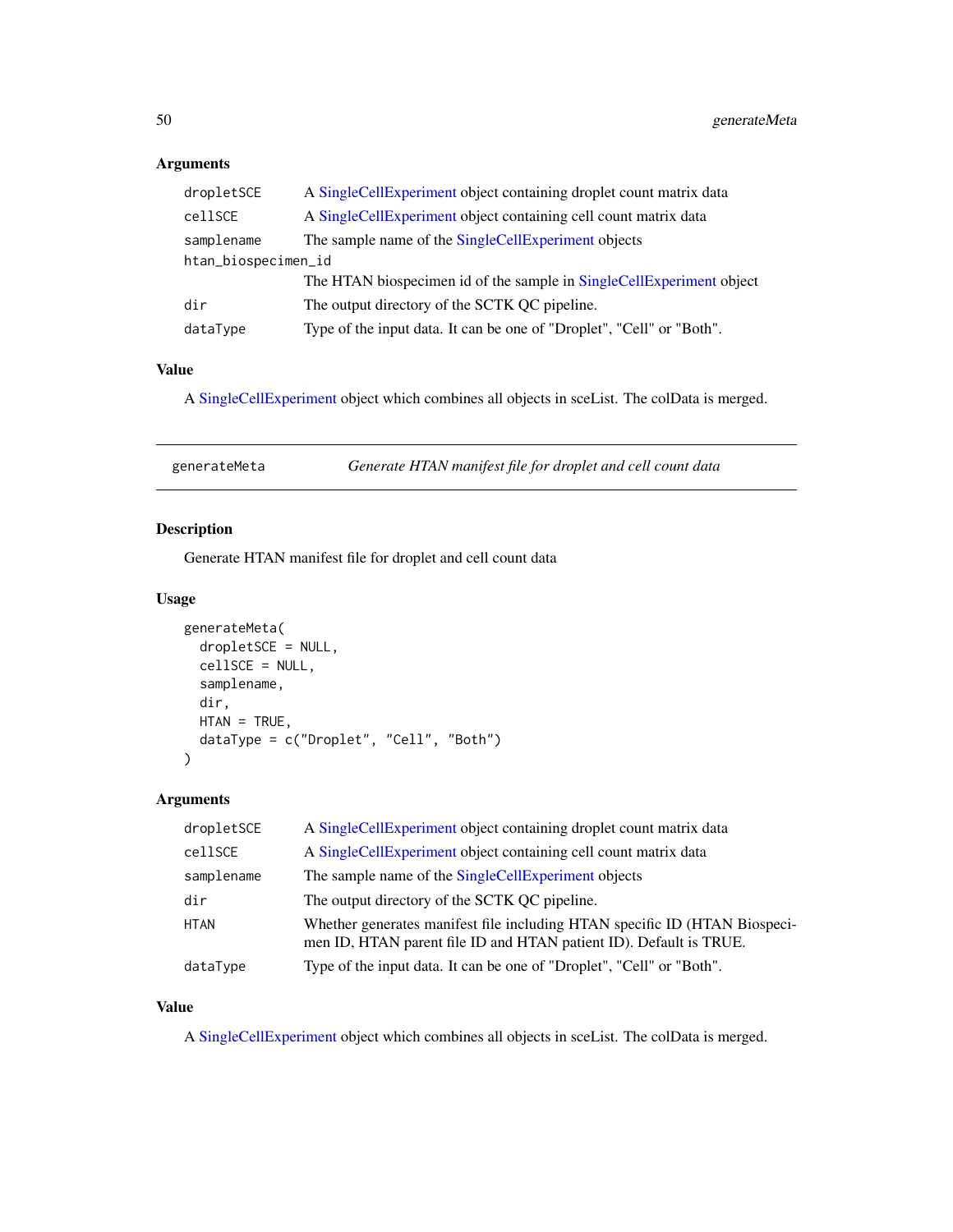generateSimulatedData *Generates a single simulated dataset, bootstrapping from the input counts matrix.*

## Description

Generates a single simulated dataset, bootstrapping from the input counts matrix.

#### Usage

```
generateSimulatedData(totalReads, cells, originalData, realLabels)
```
# Arguments

| totalReads   | Numeric. The total number of reads in the simulated dataset, to be split between<br>all simulated cells.                                                      |
|--------------|---------------------------------------------------------------------------------------------------------------------------------------------------------------|
| cells        | Numeric. The number of virtual cells to simulate.                                                                                                             |
| originalData | Matrix. The original raw read count matrix. When used within the Shiny app,<br>this will be assay (SCE set Object, "counts").                                 |
| realLabels   | Factor. The condition labels for differential expression. If only two factors<br>present, will default to t-test. If multiple factors, will default to ANOVA. |

## Value

A simulated counts matrix, the first row of which contains the 'true' labels for each virtual cell.

## Examples

```
data("mouseBrainSubsetSCE")
res <- generateSimulatedData(
        totalReads = 1000, cells=10,
        originalData = assay(mouseBrainSubsetSCE, "counts"),
        realLabels = colData(mouseBrainSubsetSCE)[, "level1class"])
```
getBiomarker *Given a list of genes and a SingleCellExperiment object, return the binary or continuous expression of the genes.*

## Description

Given a list of genes and a SingleCellExperiment object, return the binary or continuous expression of the genes.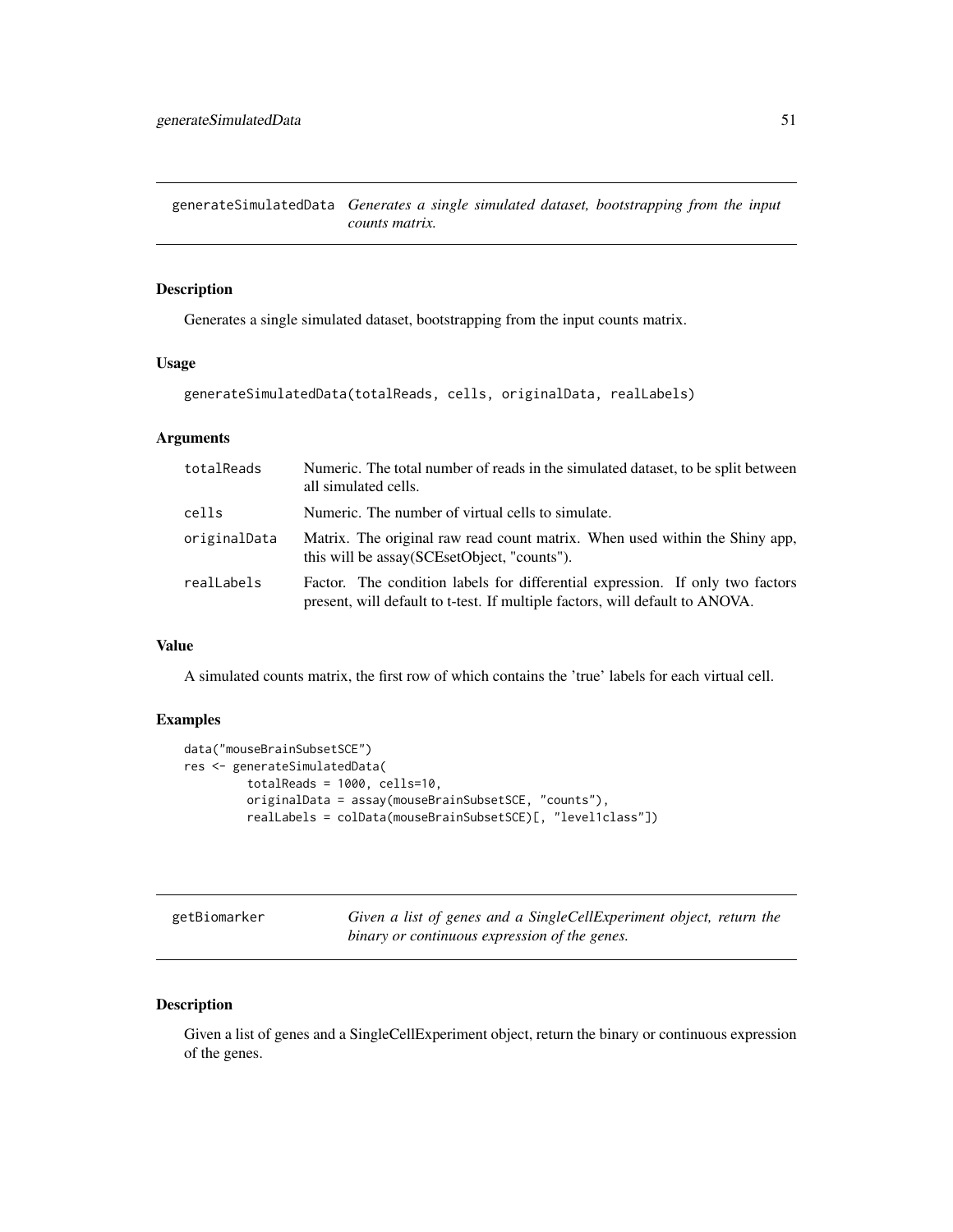# Usage

```
getBiomarker(
  inSCE,
  gene,
 binary = "Binary",
 useAssay = "counts",
  featureLocation = NULL,
  featureDisplay = NULL
)
```
# Arguments

| inSCE           | Input SingleCellExperiment object.                                                                       |  |
|-----------------|----------------------------------------------------------------------------------------------------------|--|
| gene            | gene list                                                                                                |  |
| binary          | "Binary" for binary expression or "Continuous" for a gradient. Default: "Bi-<br>nary"                    |  |
| useAssay        | Indicates which assay to use. The default is "counts".                                                   |  |
| featureLocation |                                                                                                          |  |
|                 | Indicates which column name of rowData to query gene.                                                    |  |
|                 | feature Display Indicates which column name of rowData to use to display feature for visualiza-<br>tion. |  |

# Value

getBiomarker(): A data.frame of expression values

# Examples

```
data("mouseBrainSubsetSCE")
getBiomarker(mouseBrainSubsetSCE, gene="C1qa")
```
getDEGTopTable *Get Top Table of a DEG analysis*

# Description

Users have to run runDEAnalysis() first, any of the wrapped functions of this generic function. Users can set further filters on the result. A data.frame object, with variables of Gene, Log2\_FC, Pvalue, and FDR, will be returned.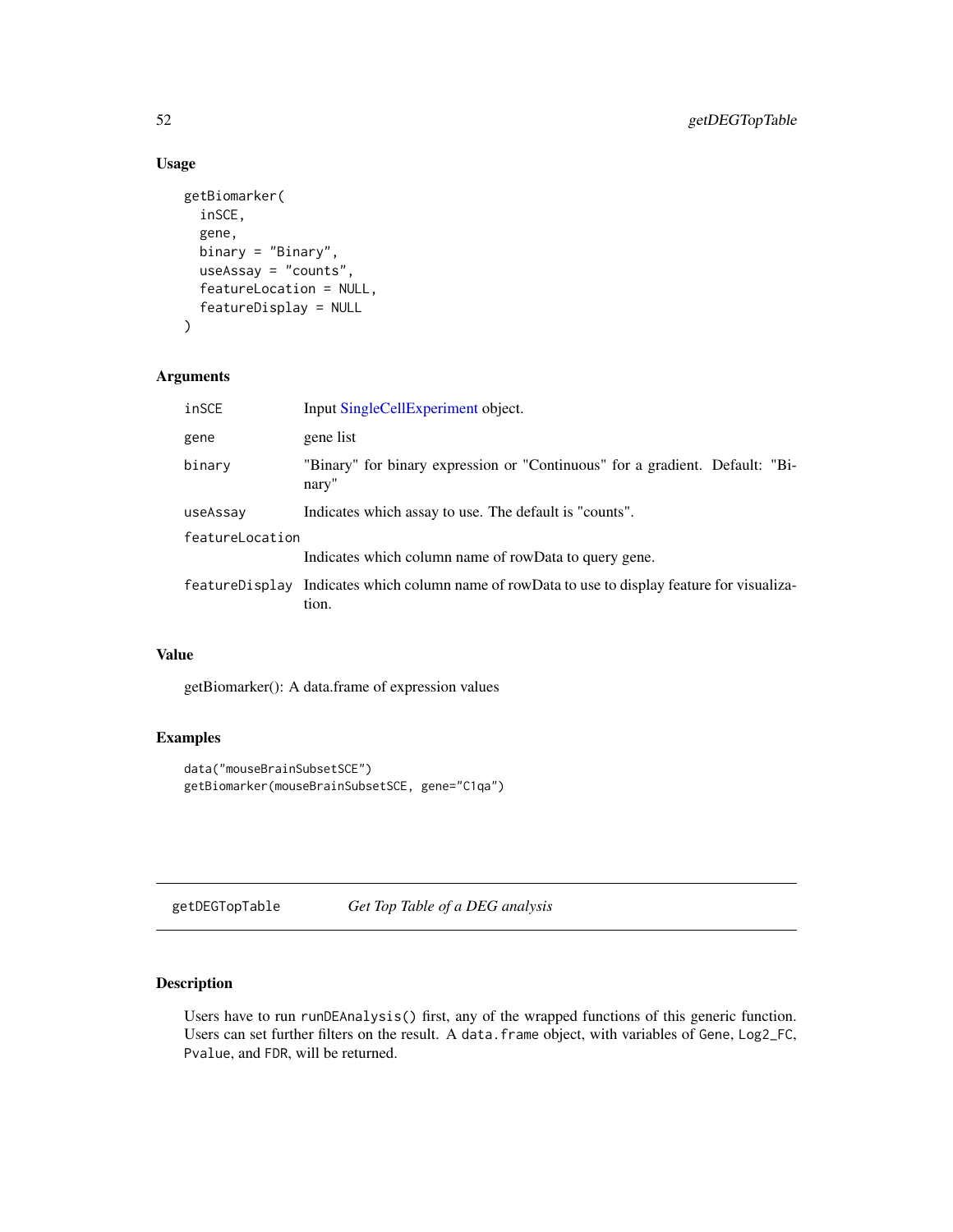# getDEGTopTable 53

# Usage

```
getDEGTopTable(
  inSCE,
 useResult,
 labelBy = NULL,
 onlyPos = FALSE,
 log2fcThreshold = 0.25,fdrThreshold = 0.05,
 minGroup1MeanExp = NULL,
 maxGroup2MeanExp = NULL,
 minGroup1ExprPerc = NULL,
 maxGroup2ExprPerc = NULL
)
```
# Arguments

| inSCE             | SingleCellExperiment inherited object, with of the singleCellTK DEG method<br>performed in advance.                             |  |
|-------------------|---------------------------------------------------------------------------------------------------------------------------------|--|
| useResult         | character. A string specifying the analysisName used when running a differen-<br>tial expression analysis function.             |  |
| labelBy           | A single character for a column of rowData(inSCE) as where to search for the<br>labeling text. Default NULL for the "rownames". |  |
| onlyPos           | logical. Whether to only fetch DEG with positive log2_FC value. Default<br>FALSE.                                               |  |
| log2fcThreshold   |                                                                                                                                 |  |
|                   | numeric. Only fetch DEGs with the absolute values of log2FC larger than this<br>value. Default 0.25.                            |  |
| fdrThreshold      | numeric. Only fetch DEGs with FDR value smaller than this value. Default<br>0.05.                                               |  |
| minGroup1MeanExp  |                                                                                                                                 |  |
|                   | numeric. Only fetch DEGs with mean expression in group1 greater then this<br>value. Default NULL.                               |  |
| maxGroup2MeanExp  |                                                                                                                                 |  |
|                   | numeric. Only fetch DEGs with mean expression in group2 less then this value.<br>Default NULL.                                  |  |
| minGroup1ExprPerc |                                                                                                                                 |  |
|                   | numeric. Only fetch DEGs expressed in greater then this fraction of cells in<br>group1. Default NULL.                           |  |
| maxGroup2ExprPerc |                                                                                                                                 |  |
|                   | numeric. Only fetch DEGs expressed in less then this fraction of cells in group2.<br>Default NULL.                              |  |

## Value

A data.frame object of the top DEGs, with variables of Gene, Log2\_FC, Pvalue, and FDR.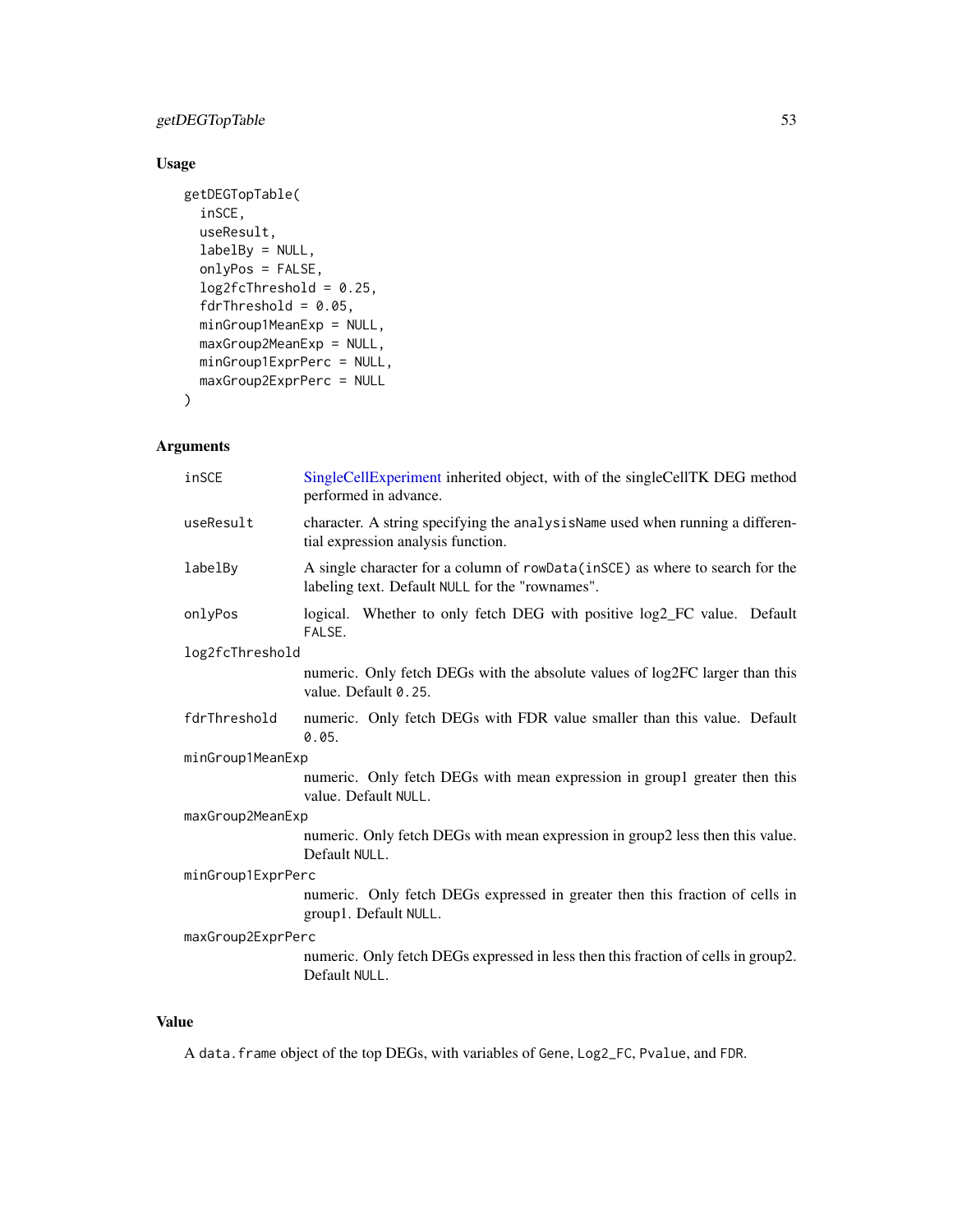#### Examples

```
data("sceBatches")
sceBatches <- scaterlogNormCounts(sceBatches, "logcounts")
sce.w <- subsetSCECols(sceBatches, colData = "batch == 'w'")
sce.w <- runWilcox(sce.w, class = "cell_type", classGroup1 = "alpha",
                  groupName1 = "w.alpha", groupName2 = "w.beta",
                  analysisName = "w.aVSb")
getDEGTopTable(sce.w, "w.aVSb")
```
getDiffAbundanceResults

*Get/Set diffAbundanceFET result table*

#### Description

Get/Set diffAbundanceFET result table

#### Usage

```
getDiffAbundanceResults(x, analysisName)
```

```
## S4 method for signature 'SingleCellExperiment'
getDiffAbundanceResults(x, analysisName)
```

```
getDiffAbundanceResults(x, analysisName) <- value
```

```
## S4 replacement method for signature 'SingleCellExperiment'
getDiffAbundanceResults(x, analysisName) <- value
```
#### Arguments

|              | A SingleCellExperiment object.                                                     |
|--------------|------------------------------------------------------------------------------------|
| analvsisName | A single character string specifying an analysis performed with diff Abundance FET |
| value        | The output table of diffAbundanceFET                                               |

#### Value

The differential abundance table for getter method, or update the SCE object with new result for setter method.

```
data("mouseBrainSubsetSCE", package = "singleCellTK")
mouseBrainSubsetSCE <- diffAbundanceFET(inSCE = mouseBrainSubsetSCE,
                                                cluster = "tissue",
                                                variable = "level1class",
                                                case = "oligodendrocytes",
```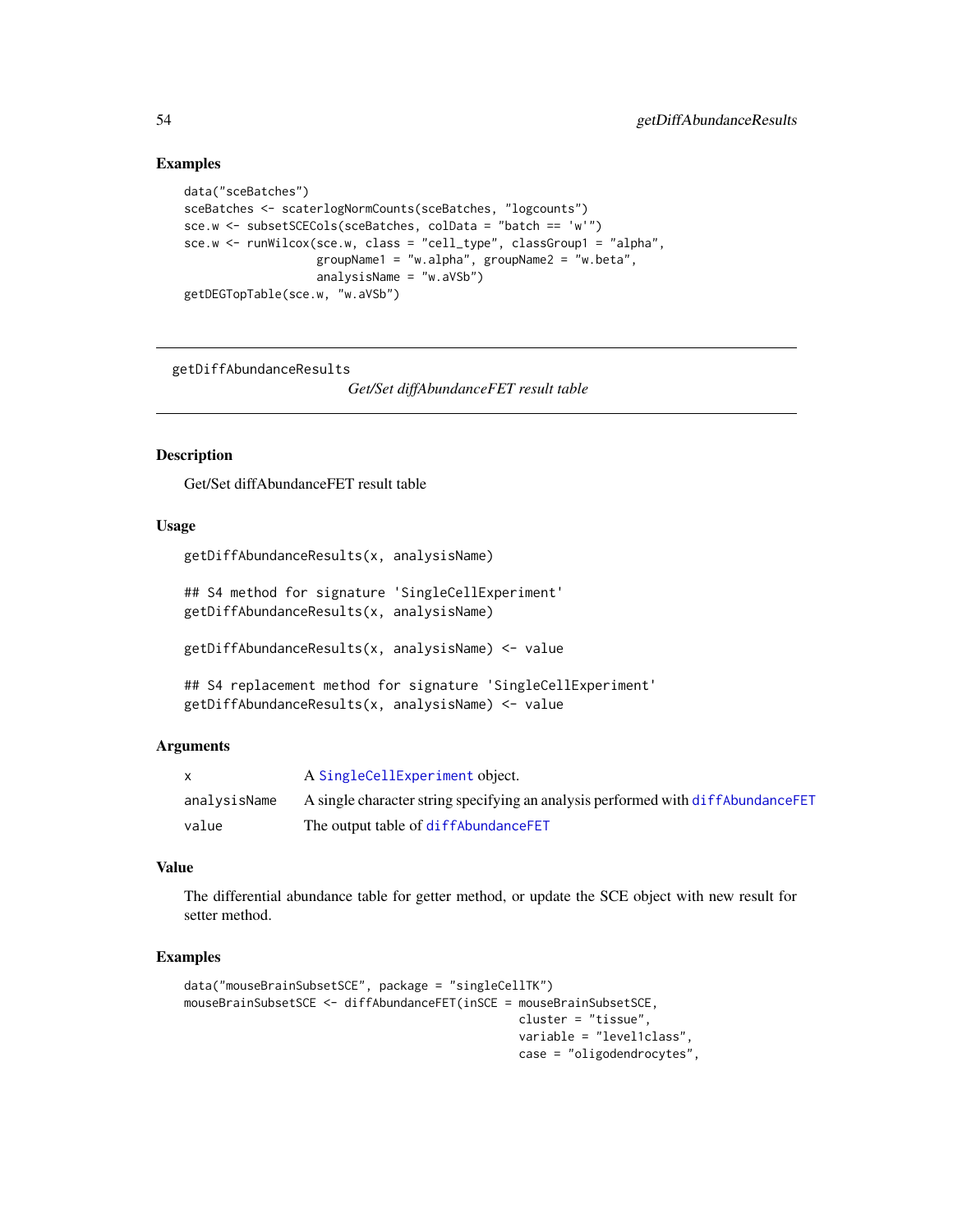```
control = "microglia",
                                                analysisName = "diffAbund")
result <- getDiffAbundanceResults(mouseBrainSubsetSCE, "diffAbund")
```
getEnrichRResult<- *Get or Set EnrichR Result*

### Description

Get or Set EnrichR Result

# Usage

getEnrichRResult(inSCE, analysisName) <- value

getEnrichRResult(inSCE, analysisName)

## S4 method for signature 'SingleCellExperiment' getEnrichRResult(inSCE, analysisName)

## S4 replacement method for signature 'SingleCellExperiment' getEnrichRResult(inSCE, analysisName) <- value

## **Arguments**

| inSCE        | A SingleCellExperiment object.                  |
|--------------|-------------------------------------------------|
| analysisName | A string that identifies each specific analysis |
| value        | The EnrichR result table                        |

# Value

For getter method, a data.frame of the EnrichR result; For setter method, inSCE with EnrichR results updated.

#### See Also

[runEnrichR](#page-224-0)

```
data("mouseBrainSubsetSCE")
if (Biobase::testBioCConnection()) {
 mouseBrainSubsetSCE <- runEnrichR(mouseBrainSubsetSCE, features = "Cmtm5",
                                    db = "GO_Cellular_Component_2017",
                                    analysisName = "analysis1")
 result <- getEnrichRResult(mouseBrainSubsetSCE, "analysis1")
}
```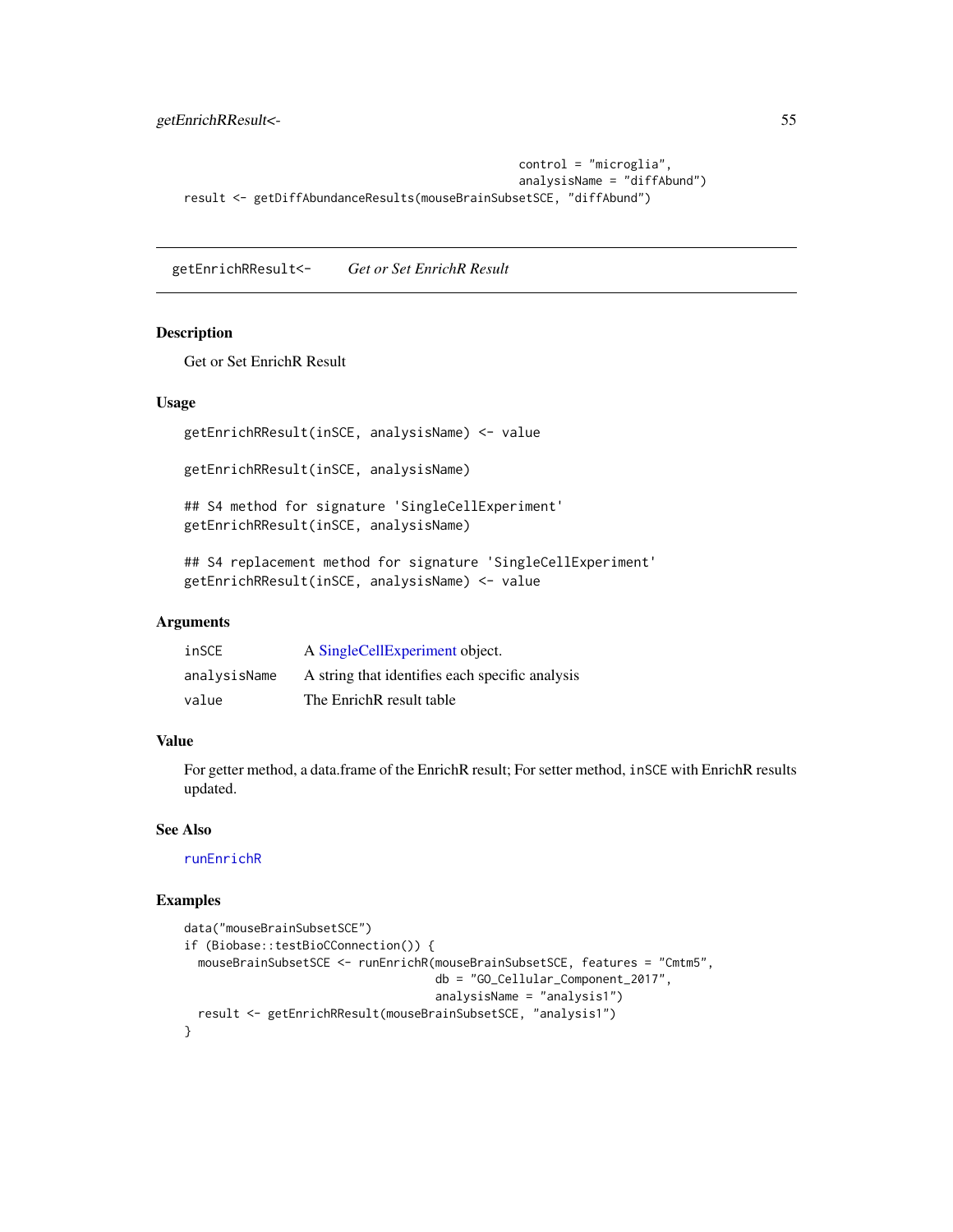getGenesetNamesFromCollection

*List geneset names from geneSetCollection*

#### Description

List geneset names from geneSetCollection

# Usage

getGenesetNamesFromCollection(inSCE, geneSetCollectionName)

## Arguments

inSCE Input [SingleCellExperiment](#page-0-0) object. geneSetCollectionName The name of an imported geneSetCollection.

## Value

A character vector of available genesets from the collection.

getMSigDBTable *Shows MSigDB categories*

#### Description

Returns a data.frame that shows MSigDB categories and subcategories as well as descriptions for each. The entries in the ID column in this table can be used as input for [importGeneSetsFromM-](#page-82-0)[SigDB.](#page-82-0)

#### Usage

```
getMSigDBTable()
```
## Value

data.frame, containing MSigDB categories

## Author(s)

Joshua D. Campbell

# See Also

[importGeneSetsFromMSigDB](#page-82-0) for importing MSigDB gene sets.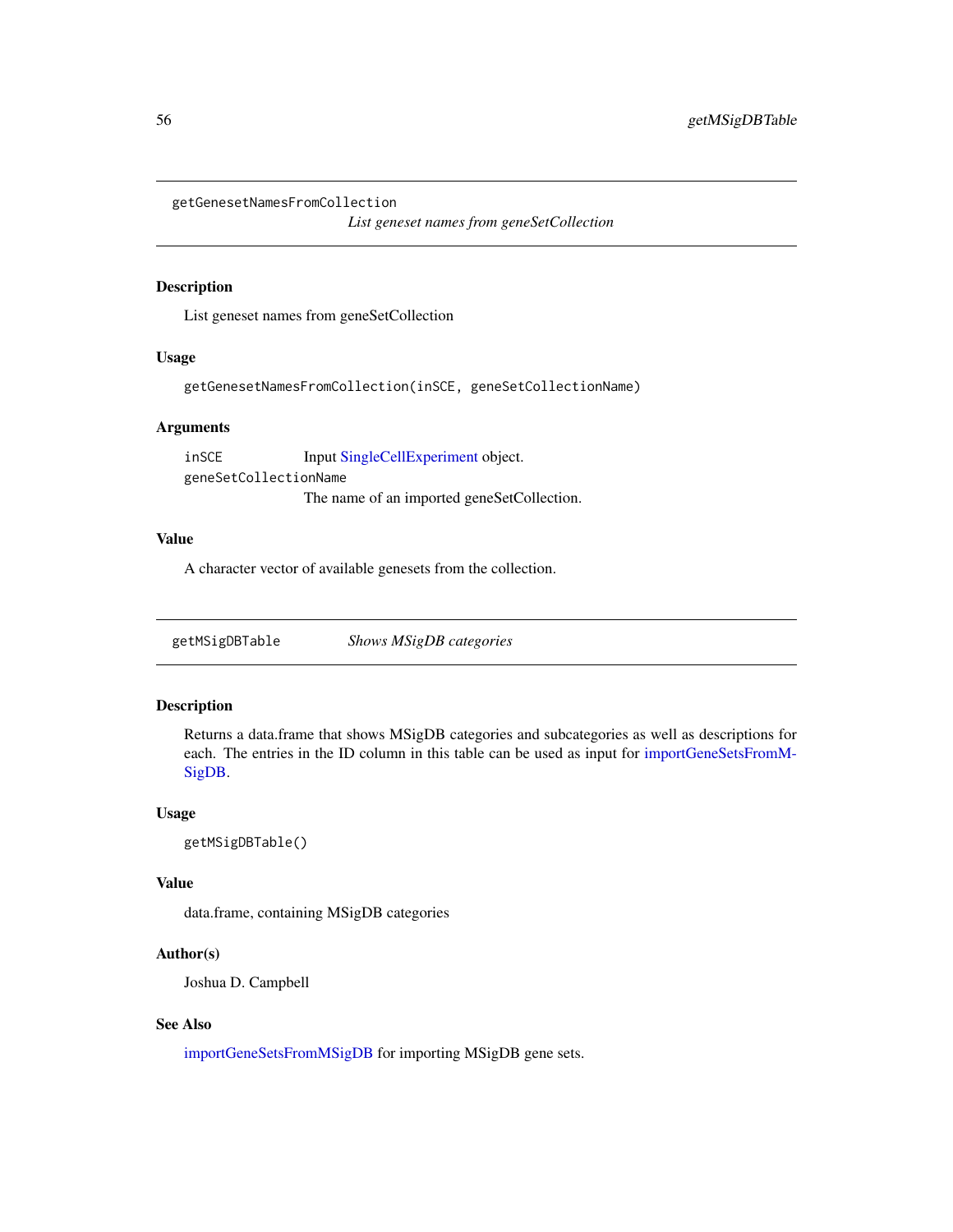#### Examples

getMSigDBTable()

getPathwayResultNames *List pathway analysis result names*

# Description

List pathway analysis result names

#### Usage

```
getPathwayResultNames(inSCE, stopIfNone = FALSE)
```
# Arguments

| inSCE      | Input SingleCellExperiment object.                                               |
|------------|----------------------------------------------------------------------------------|
| stopIfNone | Whether to stop and raise an error if no results found. If FALSE, will return an |
|            | empty character vector.                                                          |

#### Details

Pathway analysis results will be stored as matrices in reducedDims slot of inSCE. This function lists the result names stored in metadata slot when analysis is performed.

#### Value

A character vector of valid pathway analysis result names.

```
getSampleSummaryStatsTable
```
*Stores and returns table of SCTK QC outputs to metadata.*

#### Description

Stores and returns table of QC metrics generated from QC algorithms within the metadata slot of the SingleCellExperiment object.

```
getSampleSummaryStatsTable(inSCE, statsName, ...)
## S4 method for signature 'SingleCellExperiment'
getSampleSummaryStatsTable(inSCE, statsName, ...)
```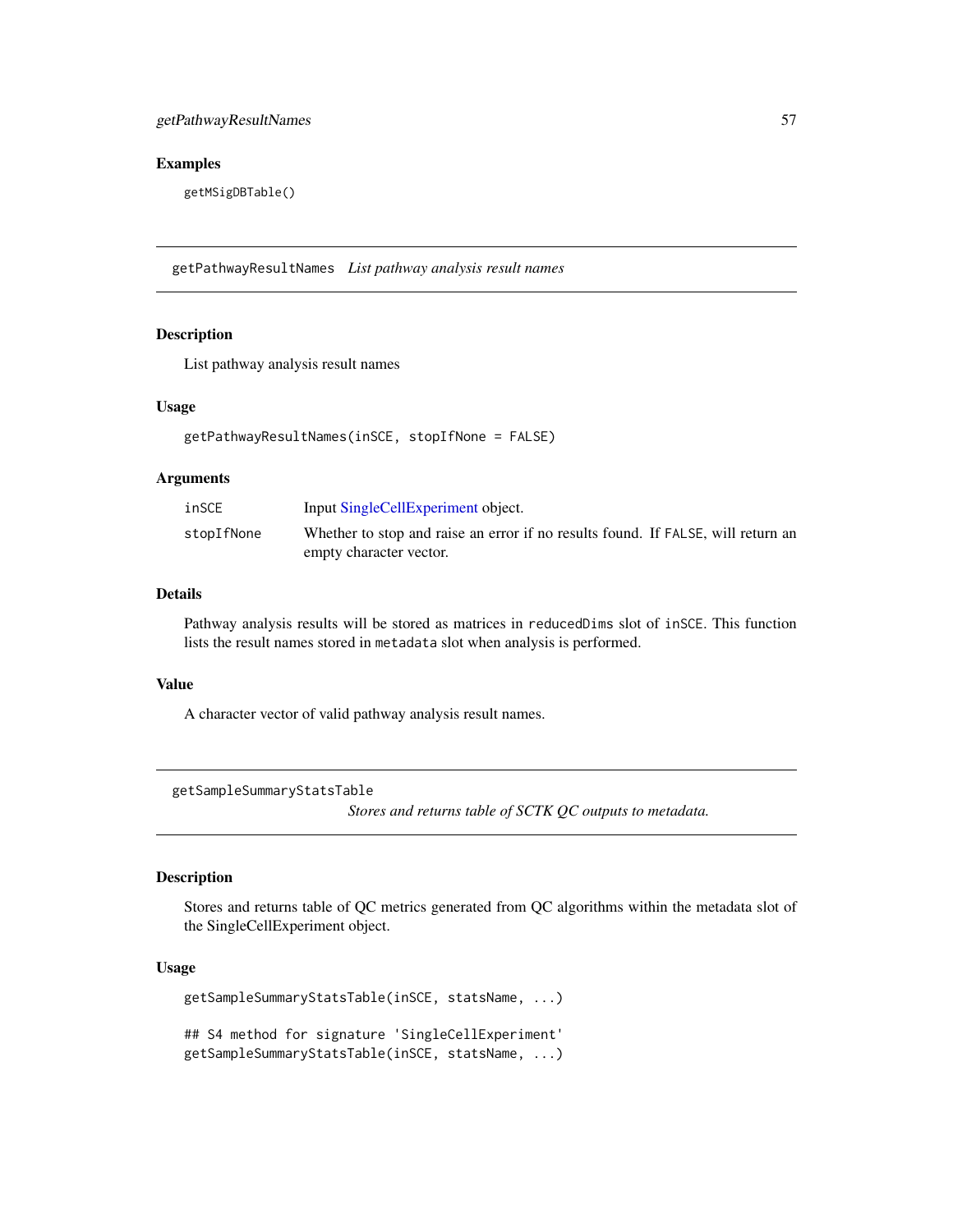## Arguments

| inSCE                   | Input SingleCellExperiment object with saved assay data and/or colData data.<br>Required.                                                |
|-------------------------|------------------------------------------------------------------------------------------------------------------------------------------|
| statsName               | A character value indicating the slot that stores the stats table within the meta-<br>data of the SingleCellExperiment object. Required. |
| $\cdot$ $\cdot$ $\cdot$ | Other arguments passed to the function.                                                                                                  |

# Value

A matrix/array object. Contains a summary table for QC statistics generated from SingleCellTK.

#### Examples

```
data(scExample, package = "singleCellTK")
sce <- subsetSCECols(sce, colData = "type != 'EmptyDroplet'")
sce <- sampleSummaryStats(sce, simple = TRUE, statsName = "qc_table")
getSampleSummaryStatsTable(sce, statsName = "qc_table")
```
getSceParams *Extract QC parameters from the SingleCellExperiment object*

#### Description

Extract QC parameters from the SingleCellExperiment object

# Usage

```
getSceParams(
  inSCE,
  skip = c("scrublet", "runDecontX", "runBarcodeRanksMetaOutput"),
  ignore = c("algorithms", "estimates", "contamination", "z", "sample", "rank",
    "BPPARAM", "batch", "geneSetCollection", "barcodeArgs"),
  directory = "./",
  samplename = ",
 writeYAML = TRUE
)
```
#### Arguments

| inSCE      | A SingleCellExperiment object.                                                                       |
|------------|------------------------------------------------------------------------------------------------------|
| skip       | Skip extracting the parameters of the provided QC functions.                                         |
| ignore     | Skip extracting the content within QC functions.                                                     |
| directory  | The output directory of the SCTK_runQC.R pipeline.                                                   |
| samplename | The sample name of the SingleCellExperiment objects.                                                 |
| writeYAML  | Whether output yaml file to store parameters. Default if TRUE. If FALSE, return<br>character object. |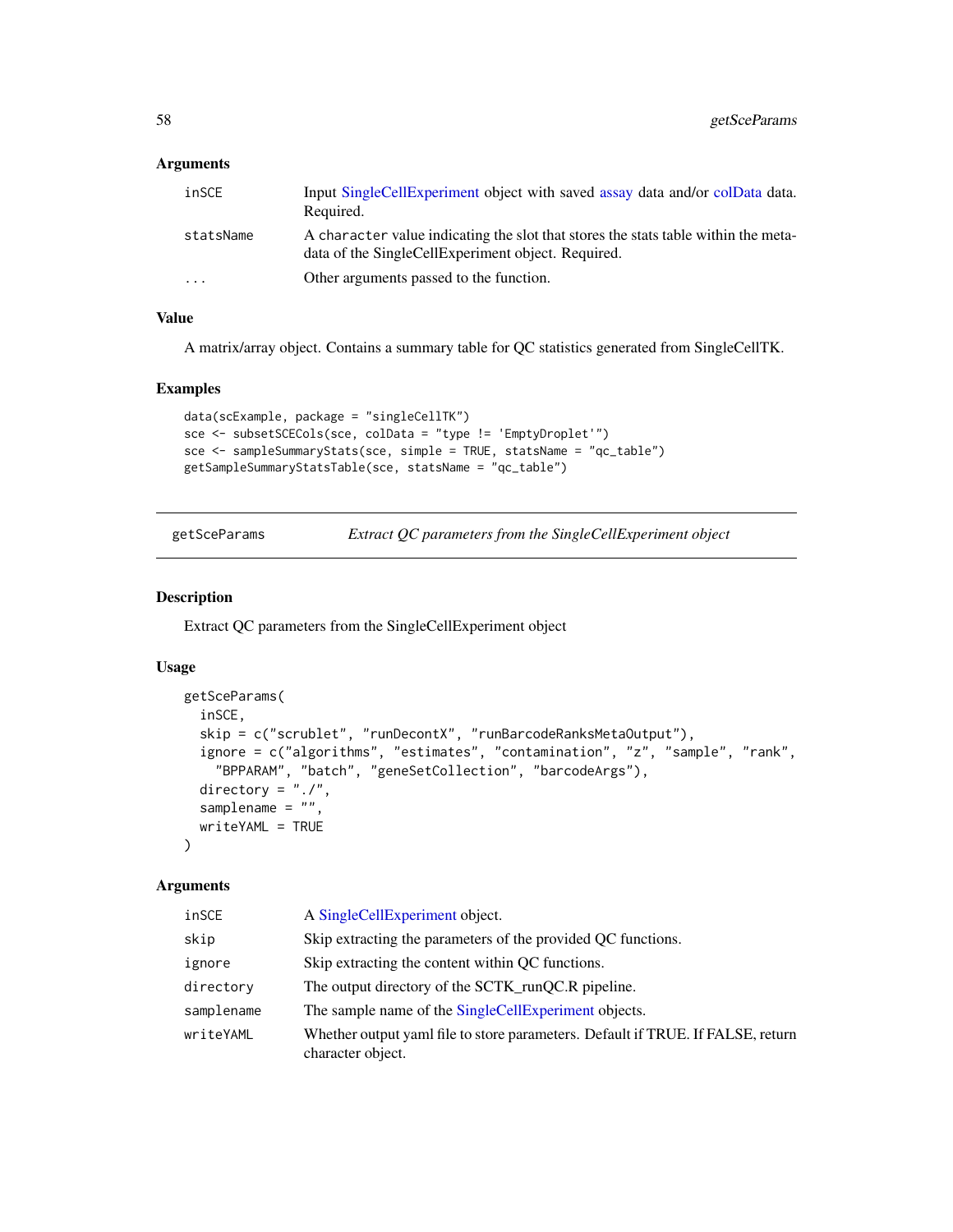#### Value

If writeYAML TRUE, a yaml object will be generated. If FALSE, character object.

getSeuratVariableFeatures

*Get variable feature names after running runSeuratFindHVG function*

#### Description

Get variable feature names after running runSeuratFindHVG function

#### Usage

getSeuratVariableFeatures(inSCE)

#### Arguments

inSCE Input SingleCellExperiment object.

#### Value

A list of variable feature names.

| getSoupX<- | Get or Set SoupX Result |  |
|------------|-------------------------|--|
|------------|-------------------------|--|

## Description

S4 method for getting and setting SoupX results that cannot be appended to either rowData(inSCE) or colData(inSCE).

S4 method for getting and setting SoupX results that cannot be appended to either rowData(inSCE) or colData(inSCE).

```
getSoupX(inSCE, sampleID, background = FALSE) <- value
getSoupX(inSCE, sampleID = NULL, background = FALSE)
## S4 method for signature 'SingleCellExperiment'
getSoupX(inSCE, sampleID = NULL, background = FALSE)
## S4 replacement method for signature 'SingleCellExperiment'
getSoupX(inSCE, sampleID, background = FALSE) <- value
```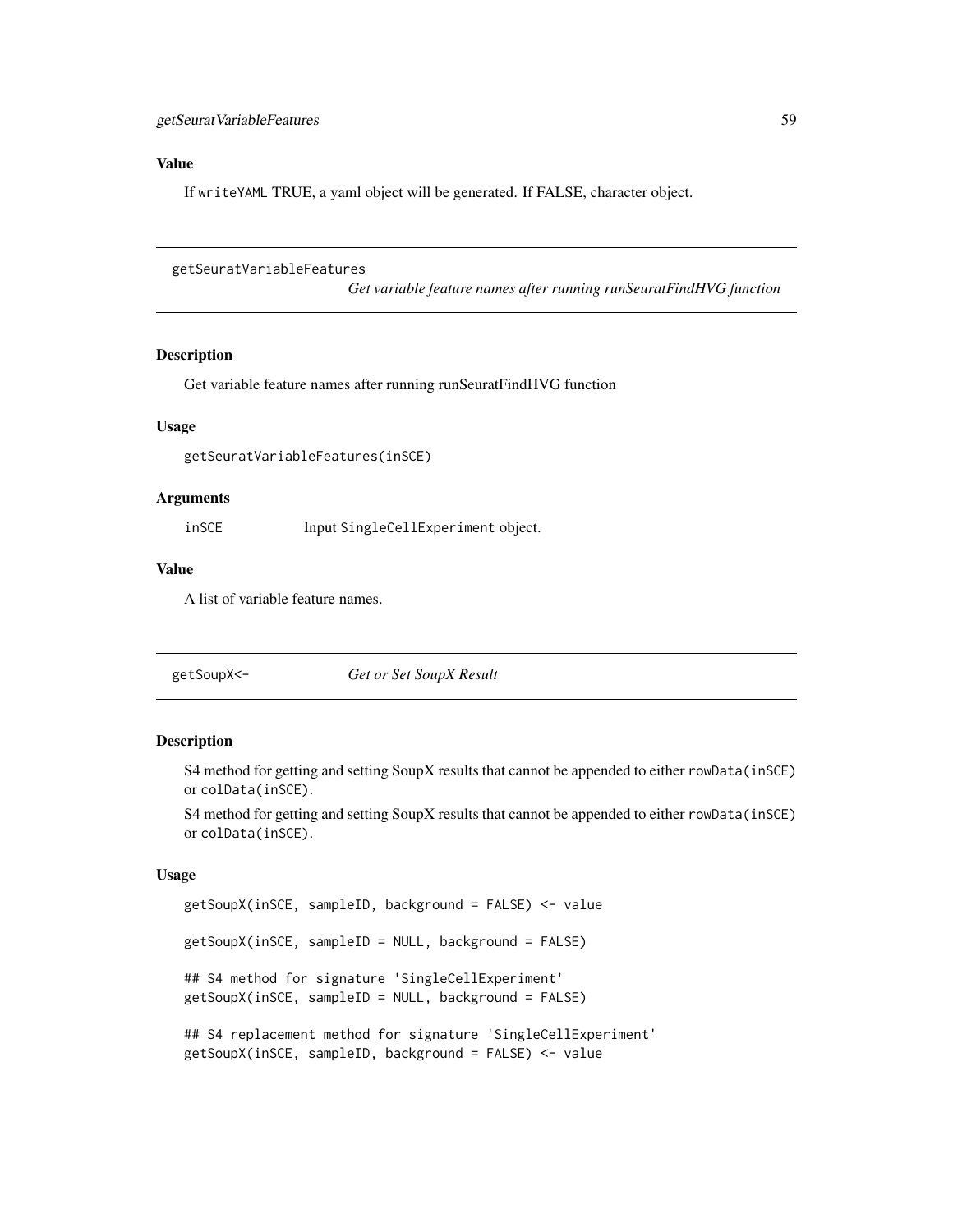## **Arguments**

| inSCE      | A Single Cell Experiment object. For getter method, run Soup X must have been<br>already applied.                                                                                               |
|------------|-------------------------------------------------------------------------------------------------------------------------------------------------------------------------------------------------|
| sampleID   | Character vector. For getter method, the samples that should be included in the<br>returned list. Leave this NULL for all samples. Default NULL. For setter method,<br>only one sample allowed. |
| background | Logical. Whether background was applied when running runSoupX. Default<br>FALSE.                                                                                                                |
| value      | Dedicated list object of SoupX results.                                                                                                                                                         |

#### Value

For getter method, a list with SoupX results for specified samples. For setter method, inSCE with SoupX results updated.

For getter method, a list with SoupX results for specified samples. For setter method, inSCE with SoupX results updated.

#### Examples

```
data(scExample, package = "singleCellTK")
sce <- subsetSCECols(sce, colData = "type != 'EmptyDroplet'")
## Not run:
# SoupX does not work for toy example,
# can be tested with `sce <- importExampleData("pbmc3k")`
sce <- runSoupX(sce, sample = "sample")
soupXResults <- getSoupX(sce)
## End(Not run)
data(scExample, package = "singleCellTK")
sce <- subsetSCECols(sce, colData = "type != 'EmptyDroplet'")
## Not run:
# SoupX does not work for toy example,
# can be tested with `sce <- importExampleData("pbmc3k")`
sce <- runSoupX(sce, sample = "sample")
soupXResults <- getSoupX(sce)
```
## End(Not run)

getTopHVG *getTopHVG Extracts the top variable genes from an input* SingleCellExperiment *object. Note that the variability metrics must be computed using the 'runFeatureSelection' method before extracting the feature names of the top variable features. If 'altExp' parameter is a* character *value, this function will return the input* SingleCellExperiment *object with the subset containing only the top variable features stored as an* altExp *slot in returned object. However, if this parameter is set to* NULL*, only the names of the top variable features will be returned as a* character *vector.*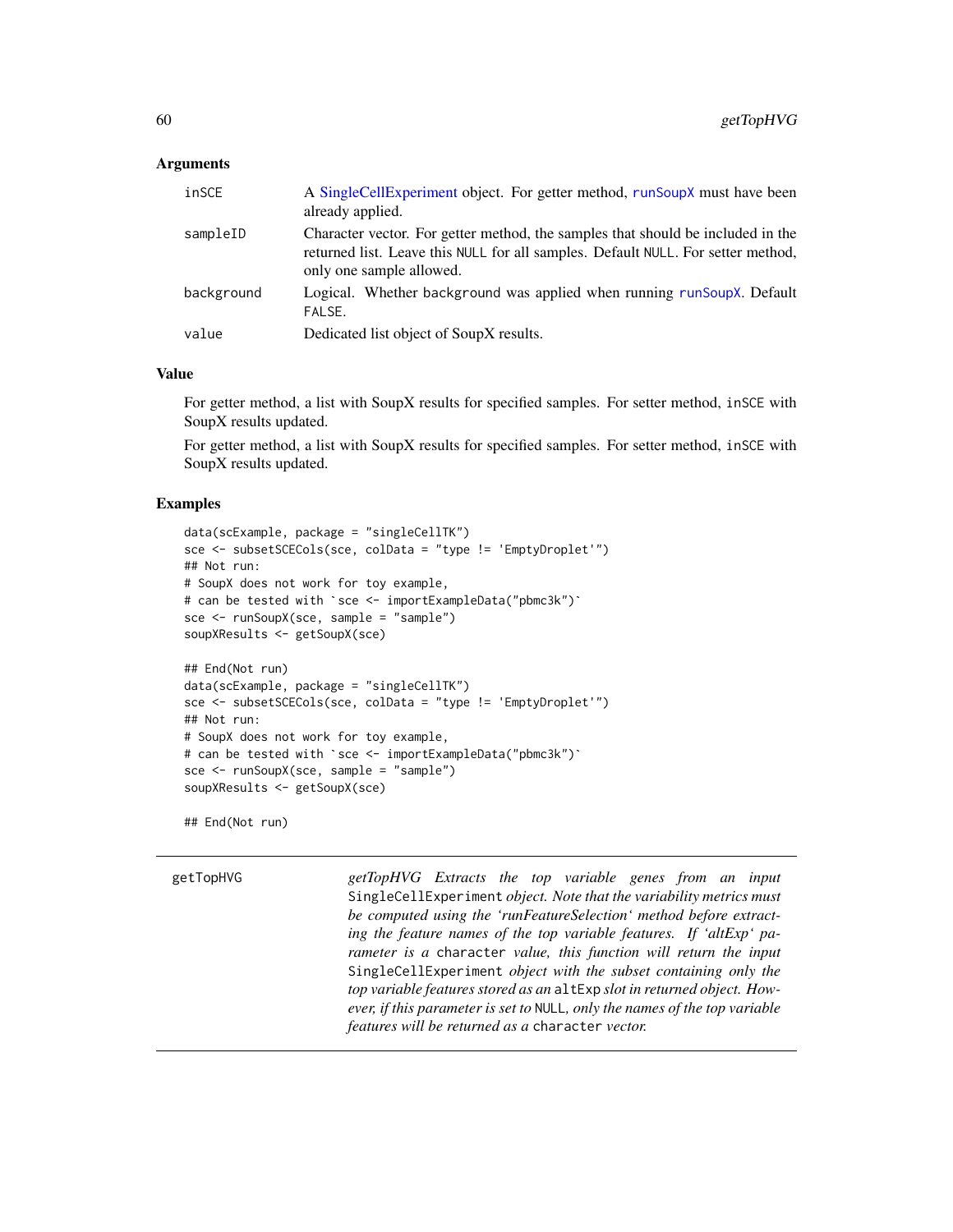# getTopHVG 61

# Description

getTopHVG Extracts the top variable genes from an input SingleCellExperiment object. Note that the variability metrics must be computed using the 'runFeatureSelection' method before extracting the feature names of the top variable features. If 'altExp' parameter is a character value, this function will return the input SingleCellExperiment object with the subset containing only the top variable features stored as an altExp slot in returned object. However, if this parameter is set to NULL, only the names of the top variable features will be returned as a character vector.

#### Usage

getTopHVG(inSCE, method, n = 2000, altExp = NULL)

## Arguments

| inSCE  | Input SingleCellExperiment object                                                                                                                                                                                                                                                                                                                          |
|--------|------------------------------------------------------------------------------------------------------------------------------------------------------------------------------------------------------------------------------------------------------------------------------------------------------------------------------------------------------------|
| method | Specify which method to use for variable gene extraction from either Seurat<br>"vst", "mean.var.plot", "dispersion" or Scran "modelGeneVar".                                                                                                                                                                                                               |
| n      | Specify the number of top variable genes to extract.                                                                                                                                                                                                                                                                                                       |
| altExp | A character value that specifies the name of the altExp slot that should be<br>created to store the subset SingleCellExperiment object containing only the<br>top 'n' variable features. Default value is NULL, which will not store the subset<br>SingleCellExperiment object and instead will only return the names of the<br>top 'n' variable features. |

#### Value

A character vector of the top variable feature names or the input SingleCellExperiment object with subset of variable features stored as an altExp in the object.

# Author(s)

Irzam Sarfraz

```
data(sce_chcl, package = "scds")
sce_chcl <- scranModelGeneVar(sce_chcl, "counts")
# return top 10 variable genes
topGenes <- getTopHVG(sce_chcl, "modelGeneVar", 10)
```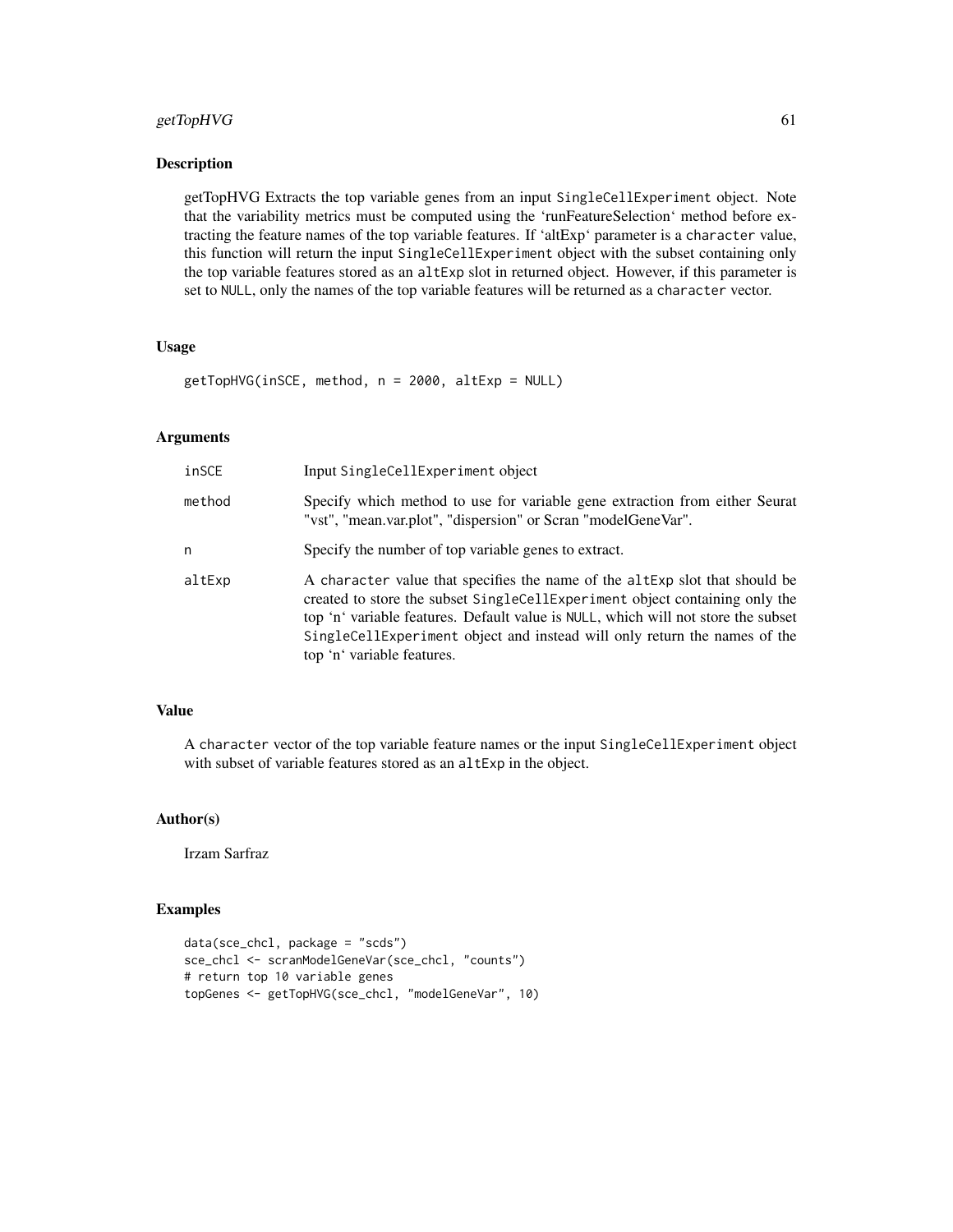## Description

getTSCANResults accessor function

#### Usage

```
getTSCANResults(x, analysisName = NULL, pathName = NULL)
## S4 method for signature 'SingleCellExperiment'
getTSCANResults(x, analysisName = NULL, pathName = NULL)
getTSCANResults(x, analysisName, pathName = NULL) <- value
## S4 replacement method for signature 'SingleCellExperiment'
getTSCANResults(x, analysisName, pathName = NULL) <- value
listTSCANResults(x)
```
## S4 method for signature 'SingleCellExperiment' listTSCANResults(x)

# Arguments

| $\mathsf{x}$ | Input SingleCellExperiment object.                     |
|--------------|--------------------------------------------------------|
| analysisName | Algorithm name implemented                             |
| pathName     | Sub folder name within the analysis Name               |
| value        | Value to be stored within the pathName or analysisName |

# Value

Get or set TSCAN results

| getTSNE | Run t-SNE dimensionality reduction method on a SingleCellExperi- |
|---------|------------------------------------------------------------------|
|         | ment Object                                                      |

#### Description

Run t-SNE dimensionality reduction method on a SingleCellExperiment Object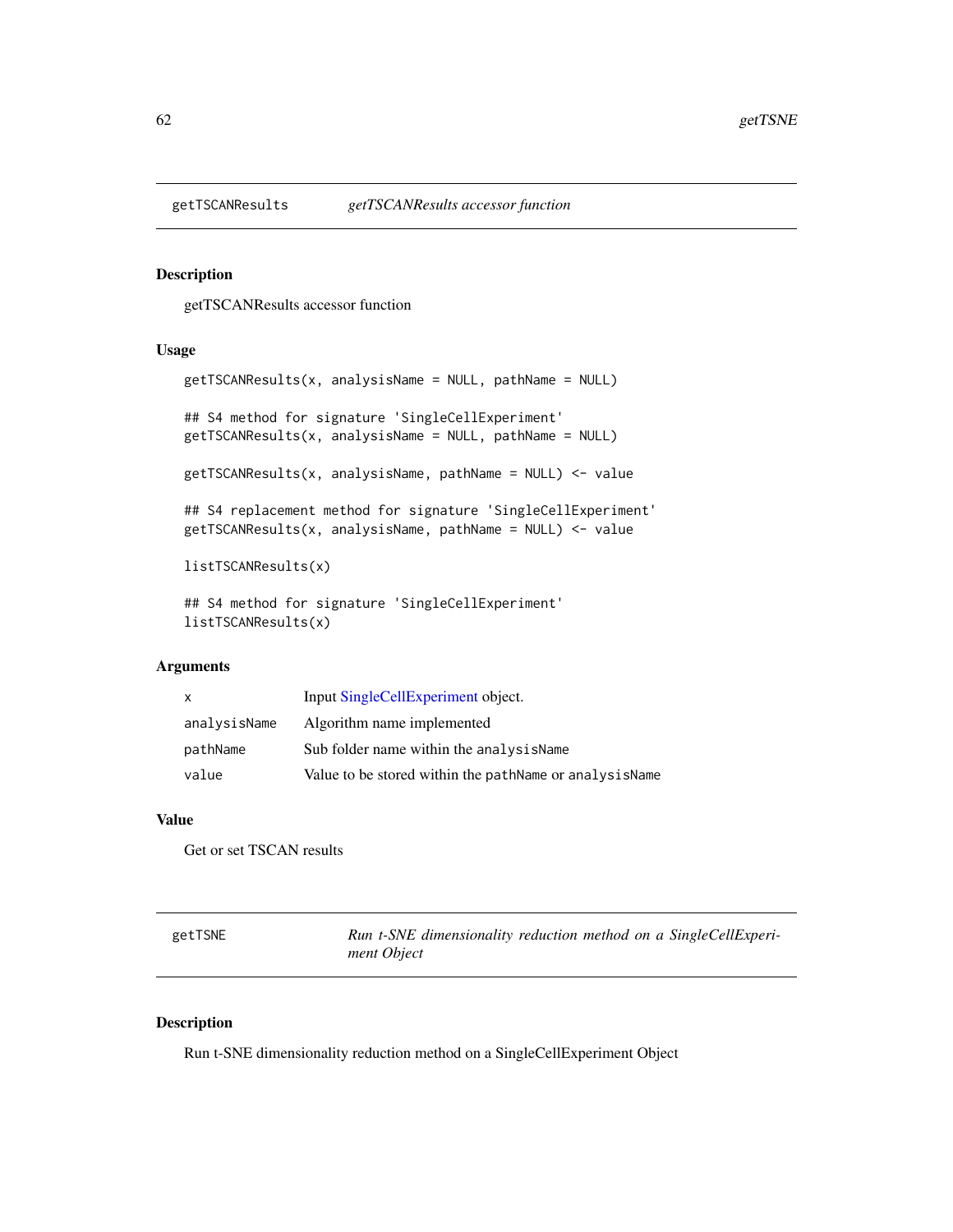#### getTSNE  $\qquad \qquad 63$

## Usage

```
getTSNE(
  inSCE,
  useAssay = "logcounts",
 useAltExp = NULL,
 useReducedDim = NULL,
  reducedDimName = "TSNE",
  nIterations = 1000,
  perplexity = 30,
  run\_pca = TRUE,ntop = NULL,
  seed = NULL
)
```
# Arguments

| inSCE          | Input SingleCellExperiment object.                                                                                                                |
|----------------|---------------------------------------------------------------------------------------------------------------------------------------------------|
| useAssay       | Assay to use for tSNE computation. If useal texp is specified, use Assay has to<br>exist in assays(altExp(inSCE, useAltExp)). Default "logcounts" |
| useAltExp      | The subset to use for tSNE computation, usually for the selected variable fea-<br>tures. Default NULL.                                            |
| useReducedDim  | The low dimension representation to use for UMAP computation. Default NULL.                                                                       |
| reducedDimName | a name to store the results of the dimension reductions. Default "TSNE".                                                                          |
| nIterations    | maximum iterations. Default 1000.                                                                                                                 |
| perplexity     | perplexity parameter. Default 30.                                                                                                                 |
| run_pca        | run tSNE on PCA components? Default TRUE.                                                                                                         |
| ntop           | Number of top features to use as a further variable feature selection. Default<br>NULL.                                                           |
| seed           | Random seed for reproducibility of tSNE results. Default NULL will use global<br>seed in use by the R environment.                                |

## Value

A [SingleCellExperiment](#page-0-0) object with tSNE computation updated in reducedDim(inSCE, reducedDimName).

```
data("mouseBrainSubsetSCE")
#add a CPM assay
assay(mouseBrainSubsetSCE, "cpm") <- apply(
  assay(mouseBrainSubsetSCE, "counts"), 2, function(x) {
   x / (sum(x) / 1000000)
  })
mouseBrainSubsetSCE <- getTSNE(mouseBrainSubsetSCE, useAssay = "cpm",
                               reducedDimName = "TSNE_cpm",
                               perplexity = NULL)
```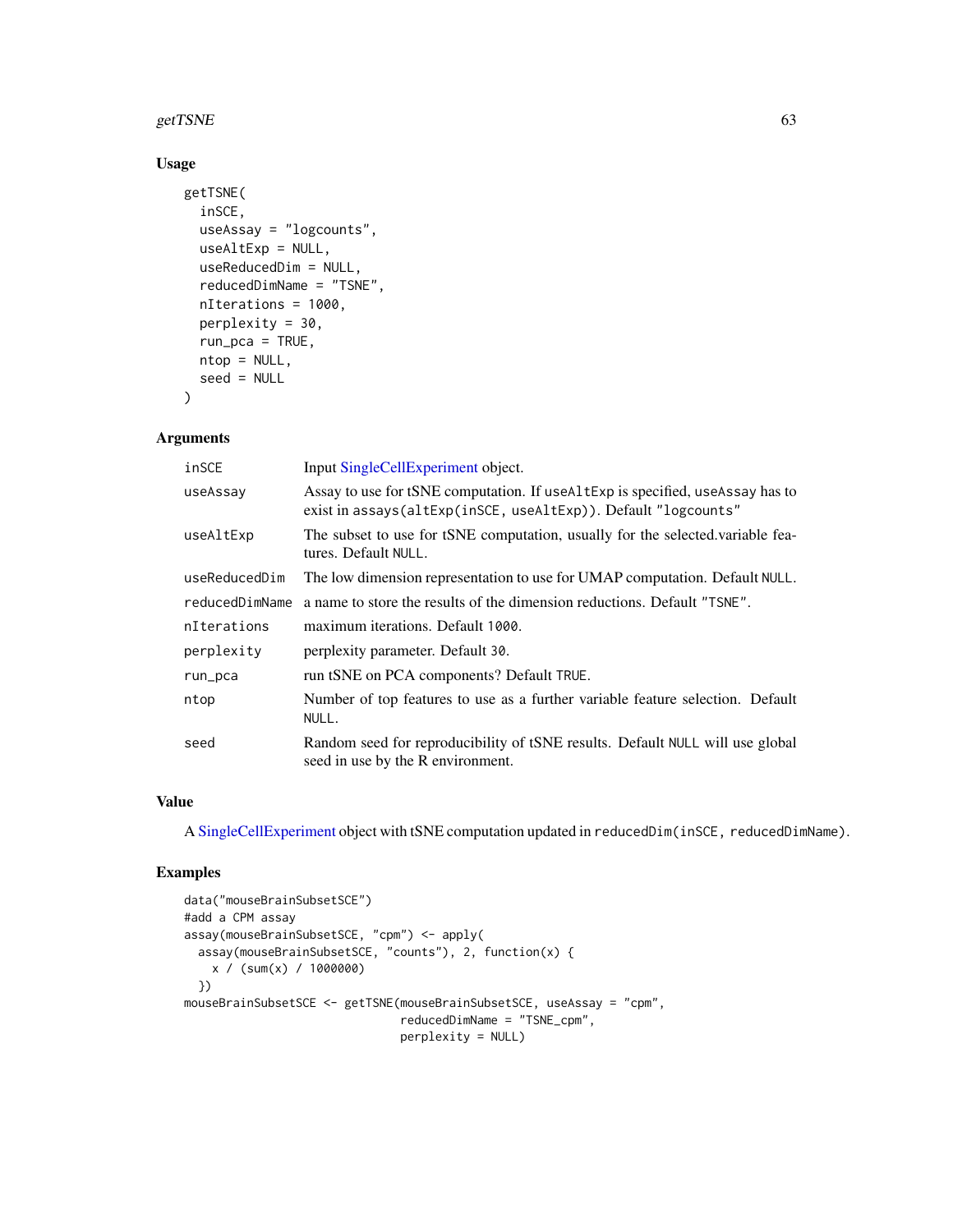getUMAP *Uniform Manifold Approximation and Projection(UMAP) algorithm for dimension reduction.*

# Description

Uniform Manifold Approximation and Projection(UMAP) algorithm for dimension reduction.

#### Usage

```
getUMAP(
  inSCE,
  useAssay = "counts",
  useAltExp = NULL,
  useReducedDim = NULL,
  sample = NULL,
  reducedDimName = "UMAP",
  logNorm = TRUE,
  nNeighbors = 30,
  nIterations = 200,
  alpha = 1,
 minDist = 0.01,spread = 1,
 pca = TRUE,initialDims = 25,
 nTop = 2000,
  seed = NULL
\mathcal{L}
```
# Arguments

| inSCE          | Input SingleCellExperiment object.                                                                                                                                 |
|----------------|--------------------------------------------------------------------------------------------------------------------------------------------------------------------|
| useAssay       | Assay to use for UMAP computation. If useAltExp is specified, useAssay has<br>to exist in assays(altExp(inSCE, useAltExp)). Default "counts".                      |
| useAltExp      | The subset to use for UMAP computation, usually for the selected variable fea-<br>tures. Default NULL.                                                             |
| useReducedDim  | The low dimension representation to use for UMAP computation. Default NULL.                                                                                        |
| sample         | Character vector. Indicates which sample each cell belongs to. If given a single<br>character, will take the annotation from colData. Default NULL.                |
| reducedDimName | A name to store the results of the dimension reduction coordinates obtained from<br>this method. Default "UMAP".                                                   |
| logNorm        | Whether the counts will need to be log-normalized prior to generating the UMAP<br>via logNormCounts. Will not normalize when using useReducedDim. Default<br>TRUE. |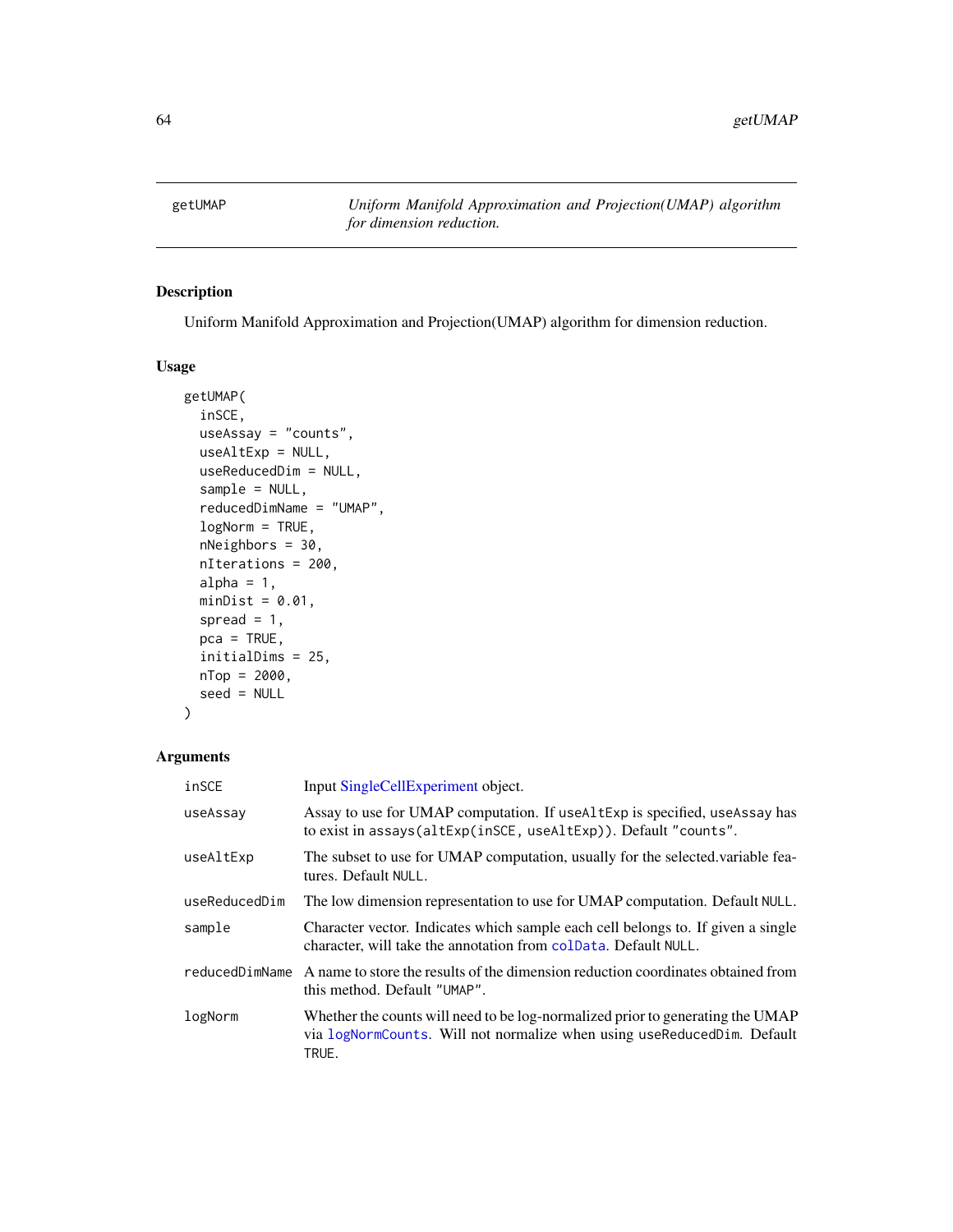| nNeighbors  | The size of local neighborhood used for manifold approximation. Larger values<br>result in more global views of the manifold, while smaller values result in more<br>local data being preserved. Default 30. See '?scater::calculateUMAP' for more<br>information.                                                                           |
|-------------|----------------------------------------------------------------------------------------------------------------------------------------------------------------------------------------------------------------------------------------------------------------------------------------------------------------------------------------------|
| nIterations | The number of iterations performed during layout optimization. Default is 200.                                                                                                                                                                                                                                                               |
| alpha       | The initial value of "learning rate" of layout optimization. Default is 1.                                                                                                                                                                                                                                                                   |
| minDist     | The effective minimum distance between embedded points. Smaller values will<br>result in a more clustered/clumped embedding where nearby points on the man-<br>ifold are drawn closer together, while larger values will result on a more even<br>dispersal of points. Default 0.01. See '?scater::calculateUMAP' for more in-<br>formation. |
| spread      | The effective scale of embedded points. In combination with minDist, this<br>determines how clustered/clumped the embedded points are. Default 1. See<br>'?scater::calculateUMAP' for more information.                                                                                                                                      |
| pca         | Logical. Whether to perform dimension reduction with PCA before UMAP. Will<br>not perform PCA if using useReducedDim. Default TRUE                                                                                                                                                                                                           |
| initialDims | Number of dimensions from PCA to use as input in UMAP. Default 25.                                                                                                                                                                                                                                                                           |
| nTop        | Number of features with the highest variances to use for dimensionality reduc-<br>tion. Default 2000.                                                                                                                                                                                                                                        |
| seed        | Random seed for reproducibility of UMAP results. Default NULL will use global<br>seed in use by the R environment.                                                                                                                                                                                                                           |

# Value

A [SingleCellExperiment](#page-0-0) object with UMAP computation updated in reducedDim(inSCE, reducedDimName).

#### Examples

```
data(scExample, package = "singleCellTK")
sce <- subsetSCECols(sce, colData = "type != 'EmptyDroplet'")
sce <- getUMAP(inSCE = sce, useAssay = "counts", reducedDimName = "UMAP")
```
importAlevin *Construct SCE object from Salmon-Alevin output*

# Description

Construct SCE object from Salmon-Alevin output

```
importAlevin(
 alevinDir = NULL,
  sampleName = "sample",
 delayedArray = FALSE,
 class = c("Matrix", "matrix"),
  rowNamesDedup = TRUE
\mathcal{E}
```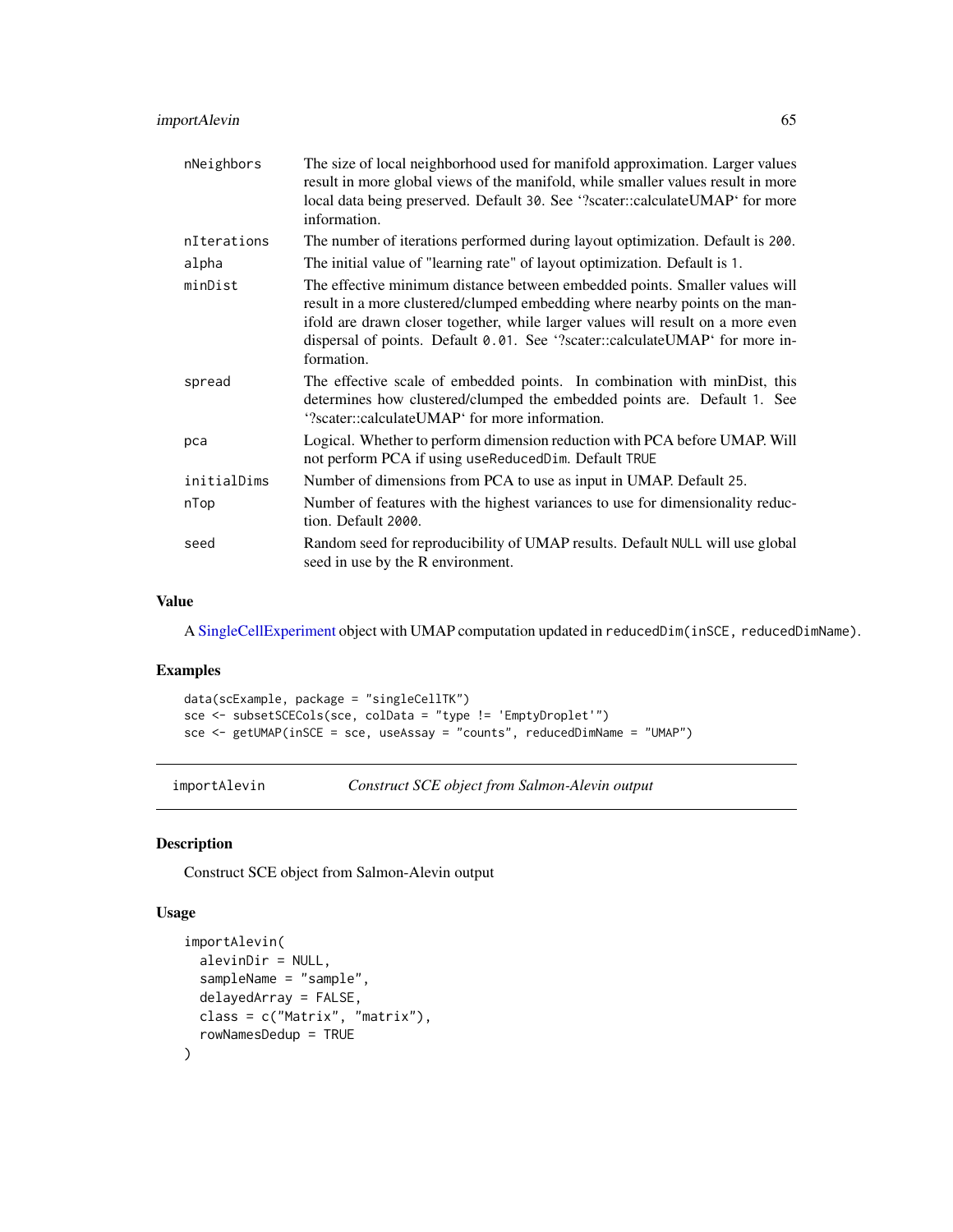#### **Arguments**

| alevinDir     | Character. The output directory of salmon-Alevin pipeline. It should contain<br>subfolder named 'alevin', which contains the count data which is stored in<br>'quants_mat.gz'. Default NULL.           |
|---------------|--------------------------------------------------------------------------------------------------------------------------------------------------------------------------------------------------------|
| sampleName    | Character. A user-defined sample name for the sample to be imported. The<br>'sampleName' will be appended to the begining of cell barcodes. Default is<br>'sample'.                                    |
| delayedArray  | Boolean. Whether to read the expression matrix as DelayedArray object or not.<br>Default FALSE.                                                                                                        |
| class         | Character. The class of the expression matrix stored in the SCE object. Can be<br>one of "Matrix" (as returned by readMM function), or "matrix" (as returned by<br>matrix function). Default "Matrix". |
| rowNamesDedup | Boolean. Whether to deduplicate rownames. Default TRUE.                                                                                                                                                |

#### Value

A SingleCellExperiment object containing the count matrix, the feature annotations, and the cell annotation (which includes QC metrics stored in 'featureDump.txt').

importAnnData *Create a SingleCellExperiment Object from Python AnnData .h5ad files*

#### Description

This function reads in one or more Python AnnData files in the .h5ad format and returns a single [SingleCellExperiment](#page-0-0) object containing all the AnnData samples by concatenating their counts matrices and related information slots.

#### Usage

```
importAnnData(
  sampleDirs = NULL,
  sampleNames = NULL,
  delayedArray = FALSE,
  class = c("Matrix", "matrix"),
  rowNamesDedup = TRUE
)
```
# Arguments

sampleDirs Folder containing the .h5ad file. Can be one of -

- Default current working directory.
- Full path to the directory containing the .h5ad file. E.g sampleDirs = '/path/to/sample'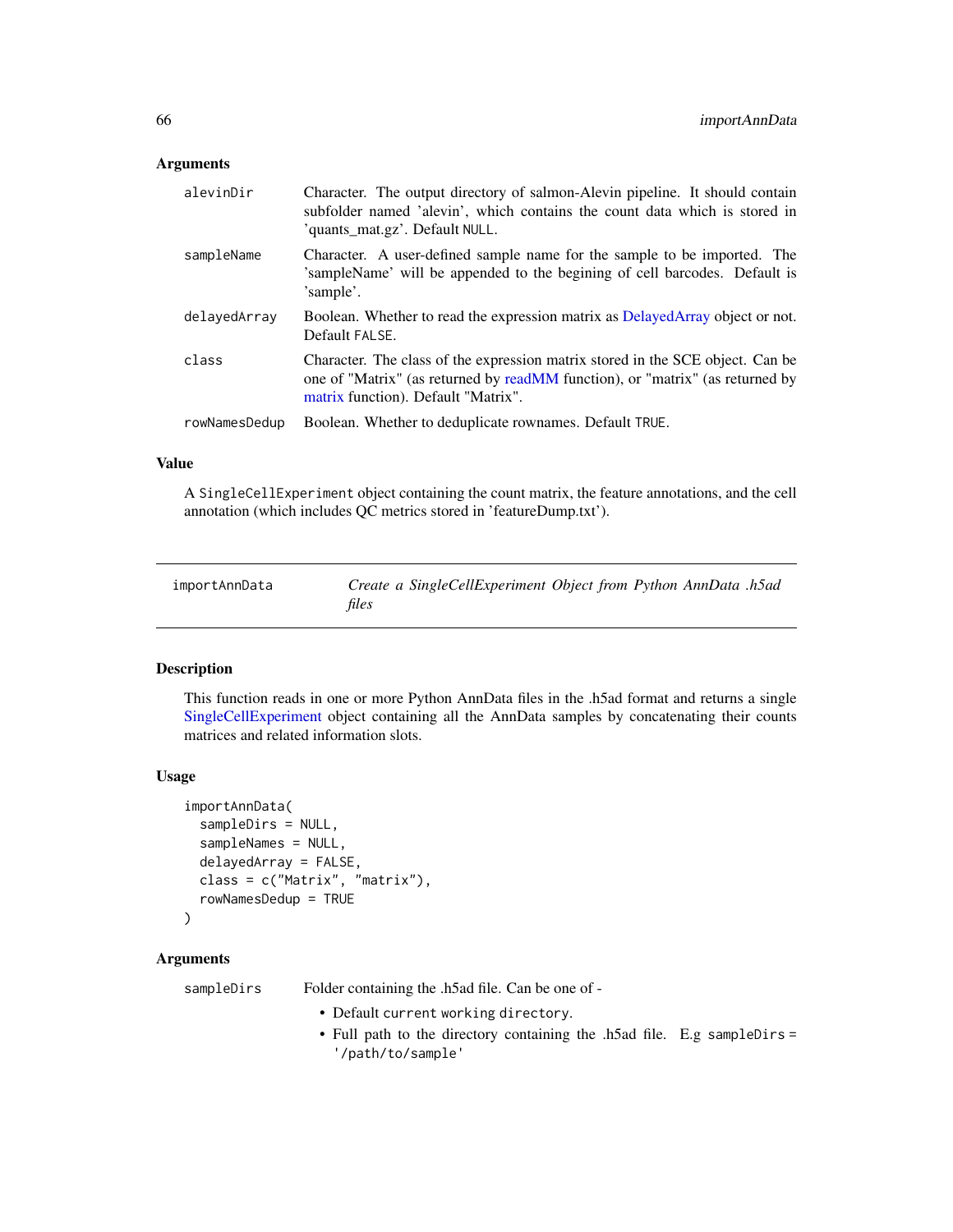|               | • A vector of folder paths for the samples to import. E.g. sampleDirs =<br>c('/path/to/sample1', '/path/to/sample2', '/path/to/sample3') im-<br>portAnnData will return a single SCE object containing all the samples with<br>the sample name appended to each colname in colData               |
|---------------|--------------------------------------------------------------------------------------------------------------------------------------------------------------------------------------------------------------------------------------------------------------------------------------------------|
| sampleNames   | The prefix/name of the .h5ad file without the .h5ad extension e.g. if 'sam-<br>ple.h5ad' is the filename, pass sampleNames = 'sample'. Can be one of -                                                                                                                                           |
|               | • Default sample.                                                                                                                                                                                                                                                                                |
|               | • A vector of samples to import. Length of vector must be equal to length of<br>sampleDirs vector E.g. sampleDirs = $c('sample1', 'sample2', 'sample3')$<br>importAnnData will return a single SCE object containing all the samples<br>with the sample name appended to each colname in colData |
| delayedArray  | Boolean. Whether to read the expression matrix as DelayedArray object. De-<br>fault FALSE.                                                                                                                                                                                                       |
| class         | Character. The class of the expression matrix stored in the SCE object. Can be<br>one of "Matrix" (as returned by readMM function), or "matrix" (as returned by<br>matrix function). Default "Matrix".                                                                                           |
| rowNamesDedup | Boolean. Whether to deduplicate rownames. Default TRUE.                                                                                                                                                                                                                                          |

#### Details

importAnnData converts scRNA-seq data in the AnnData format to the SingleCellExperiment object. The .X slot in AnnData is transposed to the features x cells format and becomes the 'counts' matrix in the assay slot. The .vars AnnData slot becomes the SCE rowData and the .obs AnnData slot becomes the SCE colData. Multidimensional data in the .obsm AnnData slot is ported over to the SCE reducedDims slot. Additionally, unstructured data in the .uns AnnData slot is available through the SCE metadata slot. There are 2 currently known minor issues - Anndata python module depends on another python module h5pyto read hd5 format files. If there are errors reading the .h5ad files, such as "ValueError: invalid shape in fixed-type tuple." the user will need to do downgrade h5py by running pip3 install --user h5py==2.9.0 Additionally there might be errors in converting some python objects in the unstructured data slots. There are no known R solutions at present. Refer <https://github.com/rstudio/reticulate/issues/209>

# Value

A SingleCellExperiment object.

#### Examples

```
file.path <- system.file("extdata/annData_pbmc_3k", package = "singleCellTK")
## Not run:
sce <- importAnnData(sampleDirs = file.path,
                     sampleNames = 'pbmc3k_20by20')
```
## End(Not run)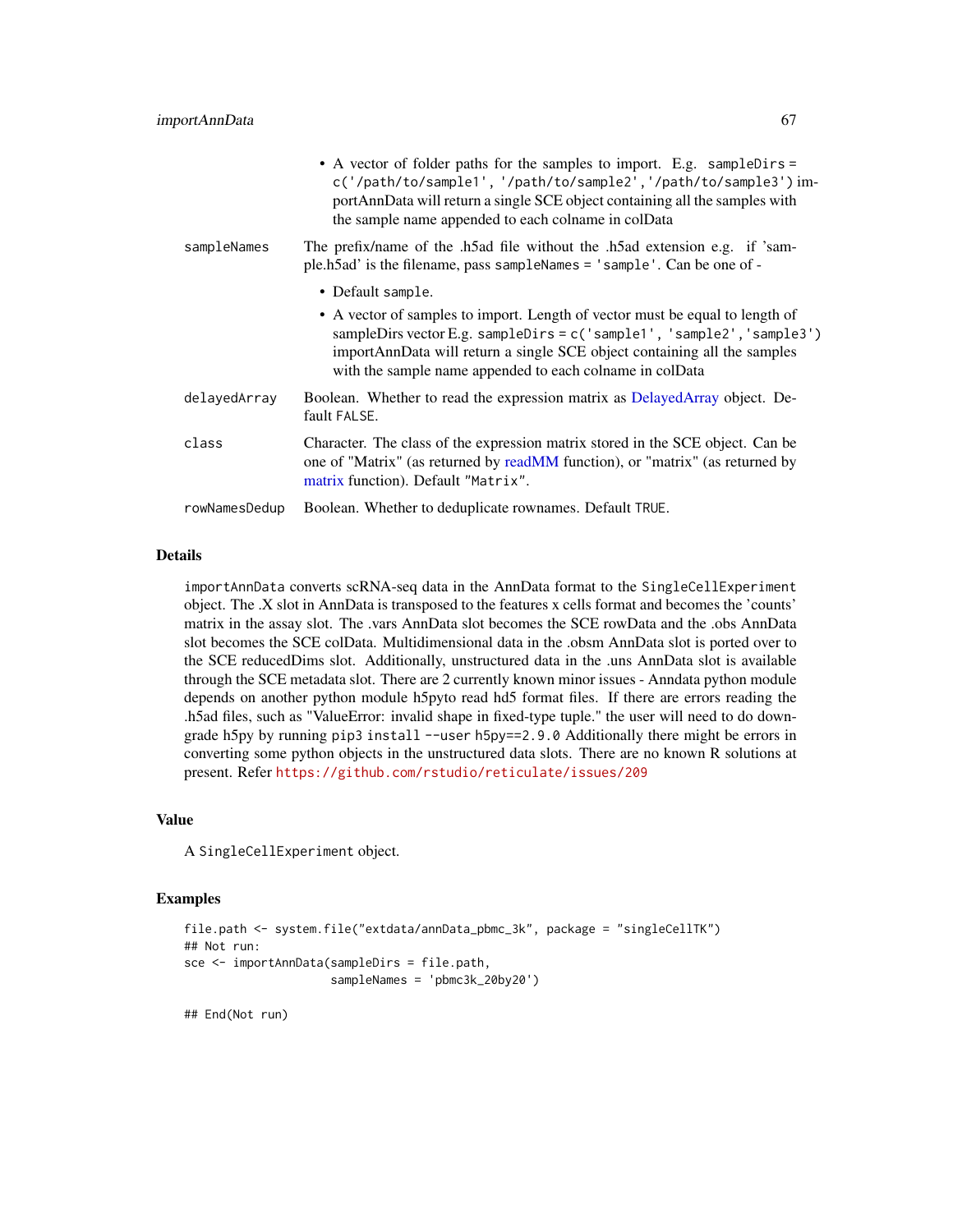## Description

Read the barcodes, features (genes), and matrix from BUStools output. Import them as one [Single-](#page-0-0)[CellExperiment](#page-0-0) object. Note the cells in the output files for BUStools 0.39.4 are not filtered.

# Usage

```
importBUStools(
 BUStoolsDirs,
 samples,
 matrixFileNames = "genes.mtx",
 featuresFileNames = "genes.genes.txt",
 barcodesFileNames = "genes.barcodes.txt",
 gzipped = "auto",
 class = c("Matrix", "matrix"),
 delayedArray = FALSE,
 rowNamesDedup = TRUE
)
```
#### Arguments

| <b>BUStoolsDirs</b> | A vector of paths to BUStools output files. Each sample should have its own<br>path. For example: ./genecount. Must have the same length as samples.                                                                                                                                                   |
|---------------------|--------------------------------------------------------------------------------------------------------------------------------------------------------------------------------------------------------------------------------------------------------------------------------------------------------|
| samples             | A vector of user-defined sample names for the samples to be imported. Must<br>have the same length as BUStoolsDirs.                                                                                                                                                                                    |
| matrixFileNames     |                                                                                                                                                                                                                                                                                                        |
|                     | Filenames for the Market Exchange Format (MEX) sparse matrix files (.mtx                                                                                                                                                                                                                               |
|                     | files). Must have length 1 or the same length as samples.                                                                                                                                                                                                                                              |
| featuresFileNames   |                                                                                                                                                                                                                                                                                                        |
|                     | Filenames for the feature annotation files. Must have length 1 or the same length                                                                                                                                                                                                                      |
|                     | as samples.                                                                                                                                                                                                                                                                                            |
| barcodesFileNames   |                                                                                                                                                                                                                                                                                                        |
|                     | Filenames for the cell barcode list file. Must have length 1 or the same length as<br>samples.                                                                                                                                                                                                         |
| gzipped             | Boolean. TRUE if the BUStools output files (barcodes.txt, genes.txt, and genes.mtx)<br>were gzip compressed. FALSE otherwise. This is FALSE in BUStools 0.39.4. De-<br>fault "auto" which automatically detects if the files are gzip compressed. Must<br>have length 1 or the same length as samples. |
| class               | Character. The class of the expression matrix stored in the SCE object. Can be<br>one of "Matrix" (as returned by readMM function), or "matrix" (as returned by<br>matrix function). Default "Matrix".                                                                                                 |
| delayedArray        | Boolean. Whether to read the expression matrix as DelayedArray-class object<br>or not. Default FALSE.                                                                                                                                                                                                  |
| rowNamesDedup       | Boolean. Whether to deduplicate rownames. Default TRUE.                                                                                                                                                                                                                                                |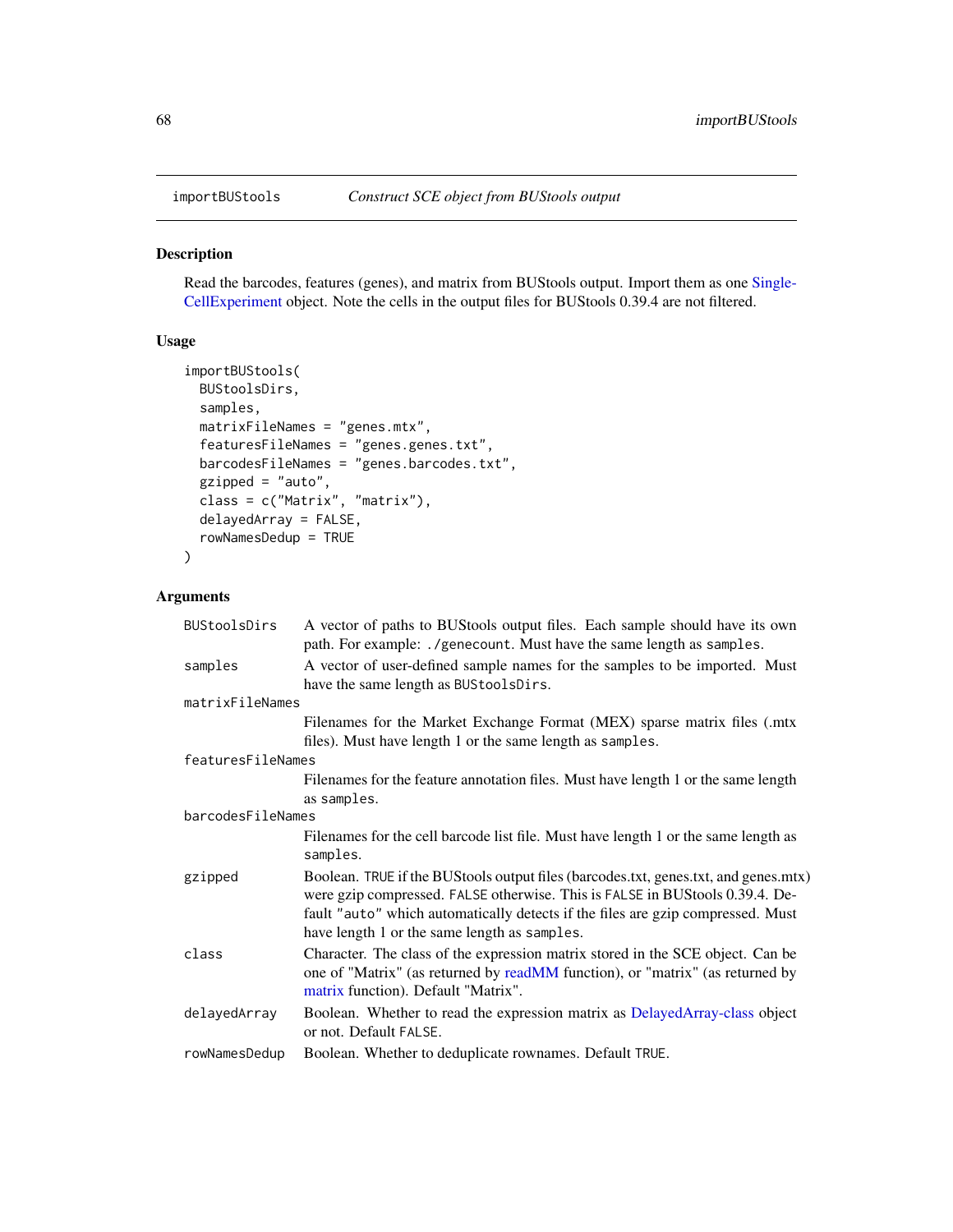## Value

A SingleCellExperiment object containing the count matrix, the gene annotation, and the cell annotation.

#### Examples

```
# Example #1
# FASTQ files were downloaded from
# https://support.10xgenomics.com/single-cell-gene-expression/datasets/3.0.0
# /pbmc_1k_v3
# They were concatenated as follows:
# cat pbmc_1k_v3_S1_L001_R1_001.fastq.gz pbmc_1k_v3_S1_L002_R1_001.fastq.gz >
# pbmc_1k_v3_R1.fastq.gz
# cat pbmc_1k_v3_S1_L001_R2_001.fastq.gz pbmc_1k_v3_S1_L002_R2_001.fastq.gz >
# pbmc_1k_v3_R2.fastq.gz
# The following BUStools command generates the gene, cell, and
# matrix files
# bustools correct -w ./3M-february-2018.txt -p output.bus | \
# bustools sort -T tmp/ -t 4 -p - \vert \ \rangle# bustools count -o genecount/genes \
# -g ./transcripts_to_genes.txt \
# -e matrix.ec \
# -t transcripts.txt \
# --genecounts -
# The top 20 genes and the first 20 cells are included in this example.
sce <- importBUStools(
 BUStoolsDirs = system.file("extdata/BUStools_PBMC_1k_v3_20x20/genecount/",
   package = "singleCellTK"),
 samples = "PBMC_1k_v3_20x20")
```
importCellRanger *Construct SCE object from Cell Ranger output*

#### Description

Read the filtered barcodes, features, and matrices for all samples from (preferably a single run of) Cell Ranger output. Import and combine them as one big [SingleCellExperiment](#page-0-0) object.

```
importCellRanger(
 cellRangerDirs = NULL,
  sampleDirs = NULL,
  sampleNames = NULL,
  cellRangerOuts = NULL,
  dataType = c("filtered", "raw"),
 matrixFileNames = "matrix.mtx.gz",
```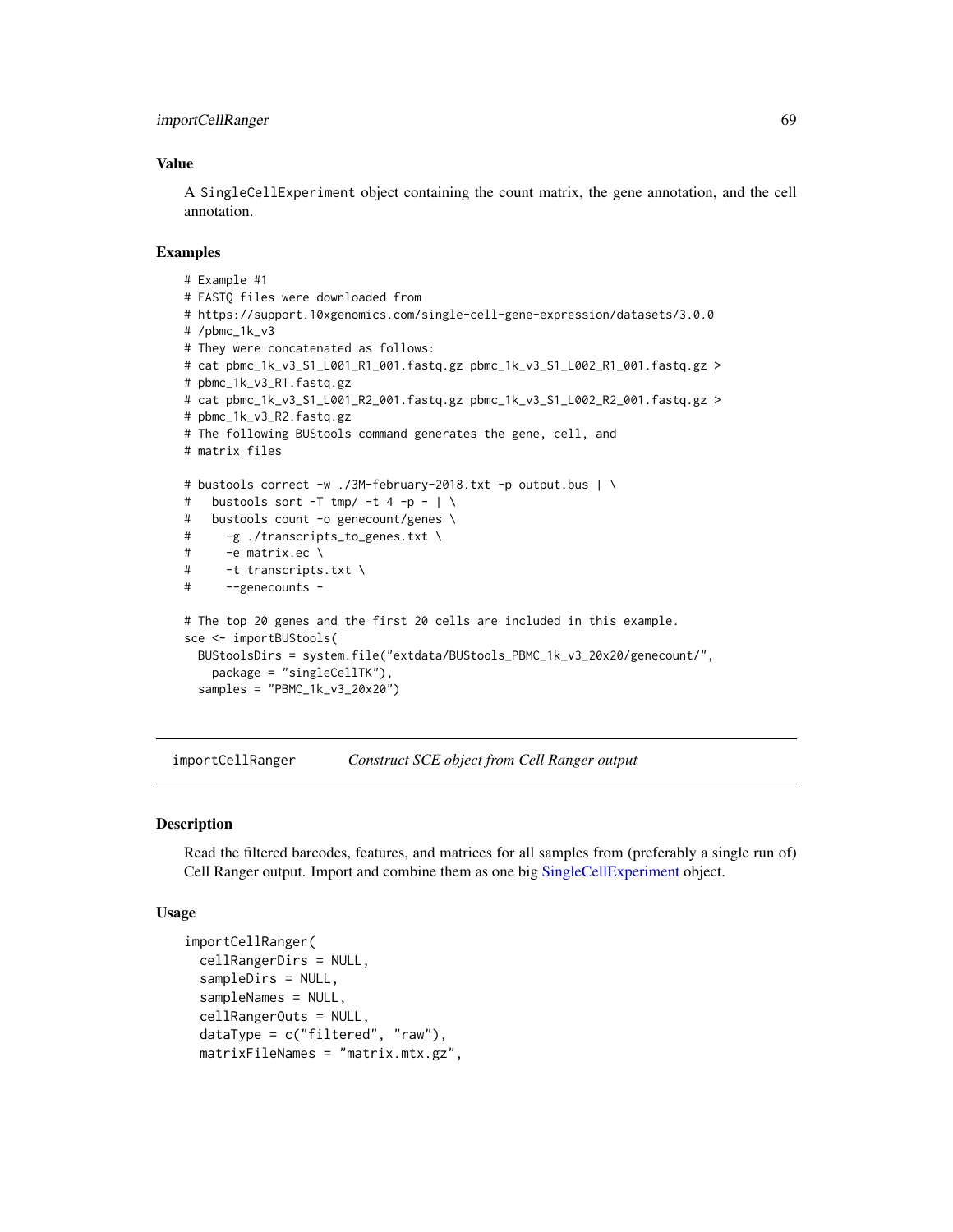```
featuresFileNames = "features.tsv.gz",
 barcodesFileNames = "barcodes.tsv.gz",
 gzipped = "auto",class = c("Matrix", "matrix"),
 delayedArray = FALSE,
 rowNamesDedup = TRUE
)
importCellRangerV2(
 cellRangerDirs = NULL,
  sampleDirs = NULL,
  sampleNames = NULL,
 dataTypeV2 = c("filtered", "raw"),
  class = c("Matrix", "matrix"),
 delayedArray = FALSE,
  reference = NULL,
 cellRangerOutsV2 = NULL,
 rowNamesDedup = TRUE
\lambdaimportCellRangerV3(
 cellRangerDirs = NULL,
  sampleDirs = NULL,
  sampleNames = NULL,
 dataType = c("filtered", "raw"),
 class = c("Matrix", "matrix"),
 delayedArray = FALSE,
  rowNamesDedup = TRUE
)
```
# Arguments

|             | cell Ranger Dirs The root directories where Cell Ranger was run. These folders should contain<br>sample specific folders. Default NULL, meaning the paths for each sample will<br>be specified in <i>samples</i> argument.                                                                                                                                                                                                                                                                                                                                                                                                                                 |
|-------------|------------------------------------------------------------------------------------------------------------------------------------------------------------------------------------------------------------------------------------------------------------------------------------------------------------------------------------------------------------------------------------------------------------------------------------------------------------------------------------------------------------------------------------------------------------------------------------------------------------------------------------------------------------|
| sampleDirs  | Default NULL. Can be one of                                                                                                                                                                                                                                                                                                                                                                                                                                                                                                                                                                                                                                |
|             | • NULL. All samples within cellRangerDirs will be imported. The order of<br>samples will be first determined by the order of cell Ranger Dirs and then<br>by list.dirs. This is only for the case where cellRangerDirs is specified.<br>• A list of vectors containing the folder names for samples to import. Each<br>vector in the list corresponds to samples from one of cellRangerDirs.<br>These names are the same as the folder names under cell Ranger Dirs.<br>This is only for the case where cell Ranger Dirs is specified.<br>• A vector of folder paths for the samples to import. This is only for the case<br>where cellRangerDirs is NULL. |
|             | The cells in the final SCE object will be ordered in the same order of sampleDirs.                                                                                                                                                                                                                                                                                                                                                                                                                                                                                                                                                                         |
| sampleNames | A vector of user-defined sample names for the samples to be imported. Must<br>have the same length as length(unlist(sampleDirs)) if sampleDirs is not                                                                                                                                                                                                                                                                                                                                                                                                                                                                                                      |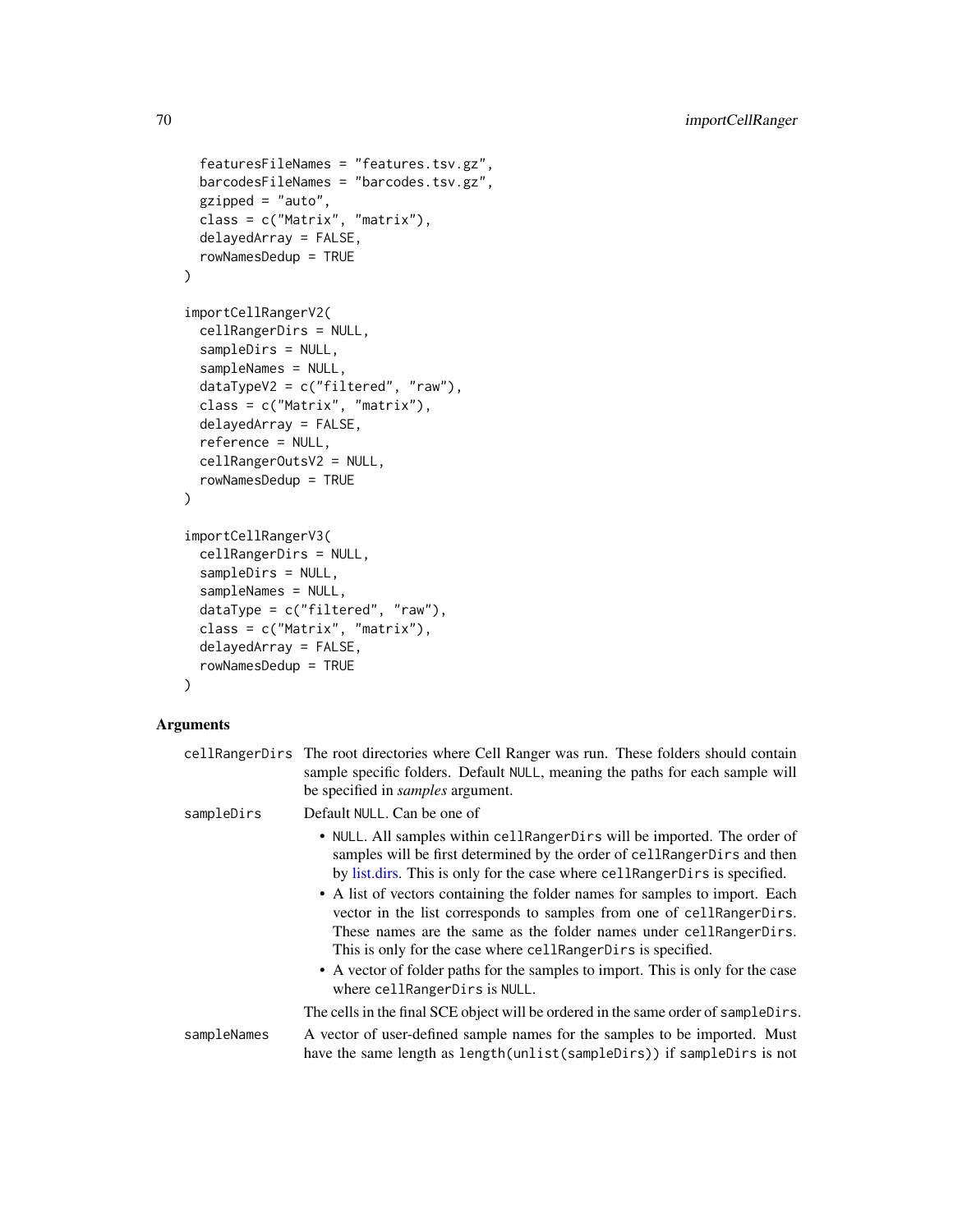NULL. Otherwise, make sure the length and order match the output of unlist(lapply(cellRangerDirs, list.dirs, recursive = FALSE)). Default NULL, in which case the folder names will be used as sample names.

- cellRangerOuts Character vector. The intermediate paths to filtered or raw cell barcode, feature, and matrix files for each sample. Supercedes dayaType. If NULL, dataType will be used to determine Cell Ranger output directory. If not NULL, dataType will be ingored and cellRangerOuts specifies the paths. Must have length 1 or the same length as length(unlist(sampleDirs)) if sampleDirs is not NULL. Otherwise, make sure the length and order match the output of unlist(lapply(cellRangerDirs, list.dirs, recursive = FALSE)). Reference genome names might need to be appended for CellRanger version below 3.0.0 if reads were mapped to multiple genomes when running Cell Ranger pipeline. Probable options include "outs/filtered\_feature\_bc\_matrix/", "outs/raw\_feature\_bc\_matrix/", "outs/filtered\_gene\_bc\_matrix/", "outs/raw\_gene\_bc\_matrix/".
- dataType Character. The type of data to import. Can be one of "filtered" (which is equivalent to cellRangerOuts = "outs/filtered\_feature\_bc\_matrix/" or cellRangerOuts = "outs/filtered\_gene\_bc\_matrix/") or "raw" (which is equivalent to cellRangerOuts = "outs/raw\_feature\_bc\_matrix/" or cellRangerOuts = "outs/raw\_gene\_bc\_matrix/"). Default "filtered" which imports the counts for filtered cell barcodes only.

```
matrixFileNames
```
Character vector. Filenames for the Market Exchange Format (MEX) sparse matrix files (matrix.mtx or matrix.mtx.gz files). Must have length 1 or the same length as length(unlist(sampleDirs)) if sampleDirs is not NULL. Otherwise, make sure the length and order match the output of unlist(lapply(cellRangerDirs, list.dirs, recursive = FALSE)).

featuresFileNames

Character vector. Filenames for the feature annotation files. They are usually named *features.tsv.gz* or *genes.tsv*. Must have length 1 or the same length as length(unlist(sampleDirs)) if sampleDirs is not NULL. Otherwise, make sure the length and order match the output of unlist(lapply(cellRangerDirs, list.dirs, recursive = FALSE)).

barcodesFileNames

Character vector. Filename for the cell barcode list files. They are usually named *barcodes.tsv.gz* or *barcodes.tsv*. Must have length 1 or the same length as length(unlist(sampleDirs)) if sampleDirs is not NULL. Otherwise, make sure the length and order match the output of unlist(lapply(cellRangerDirs, list.dirs, recursive = FALSE)).

gzipped TRUE if the Cell Ranger output files (barcodes.tsv, features.tsv, and matrix.mtx) were gzip compressed. FALSE otherwise. This is true after Cell Ranger 3.0.0 update. Default "auto" which automatically detects if the files are gzip compressed. If not "auto", gzipped must have length 1 or the same length as length(unlist(sampleDirs)) if sampleDirs is not NULL. Otherwise, make sure the length and order match the output of unlist(lapply(cellRangerDirs, list.dirs, recursive = FALSE)).

class Character. The class of the expression matrix stored in the SCE object. Can be one of "Matrix" (as returned by [readMM](#page-0-0) function), or "matrix" (as returned by [matrix](#page-0-0) function). Default "Matrix".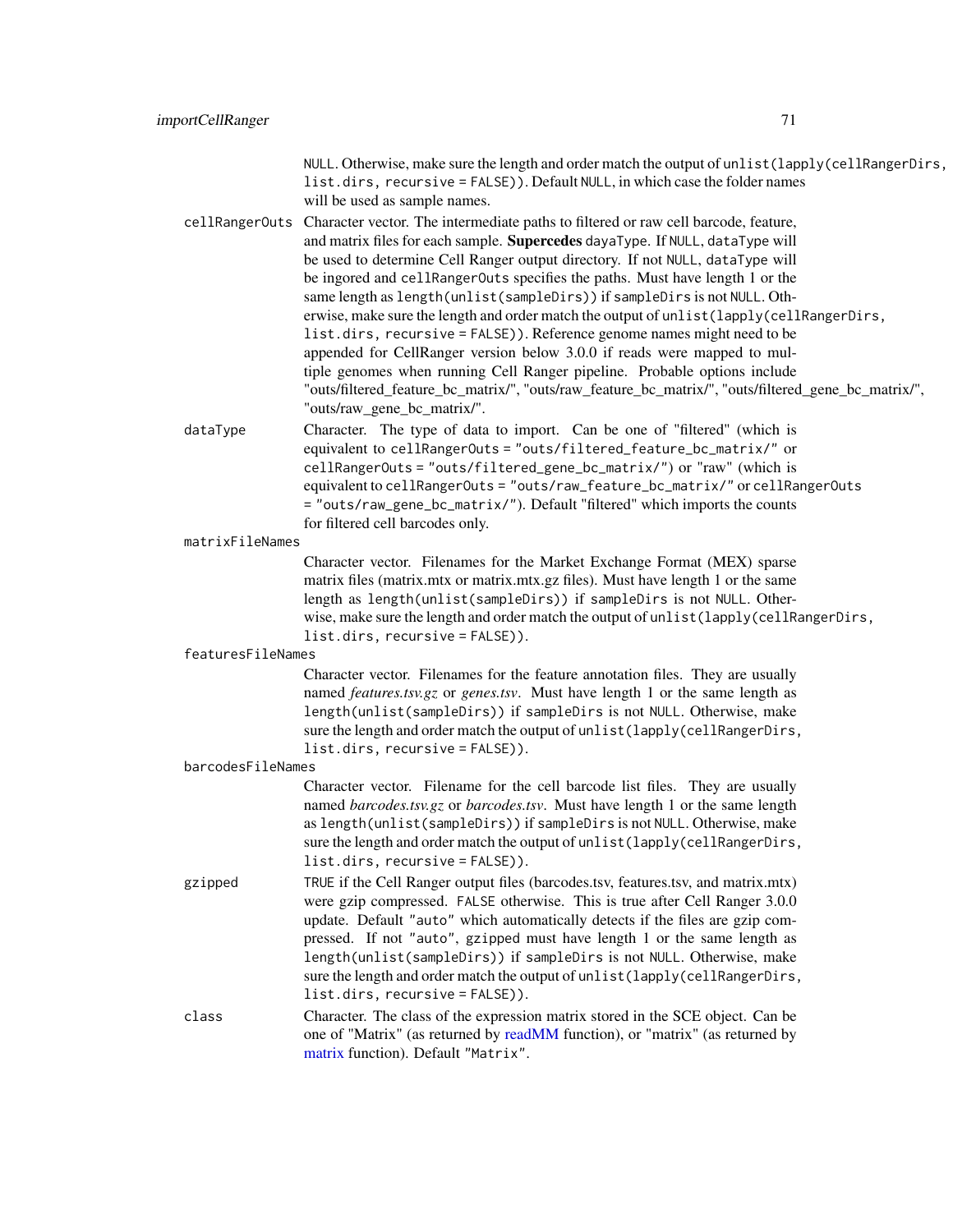| delayedArray     | Boolean. Whether to read the expression matrix as DelayedArray object or not.<br>Default FALSE.                                                                                                                                                                                                                                                               |
|------------------|---------------------------------------------------------------------------------------------------------------------------------------------------------------------------------------------------------------------------------------------------------------------------------------------------------------------------------------------------------------|
| rowNamesDedup    | Boolean. Whether to deduplicate rownames. Default TRUE.                                                                                                                                                                                                                                                                                                       |
| dataTypeV2       | Character. The type of output to import for Cellranger version below 3.0.0.<br>Whether to import the filtered or the raw data. Can be one of 'filtered' or<br>'raw'. Default 'filtered'. When cellRangerOuts is specified, dataTypeV2 and<br>reference will be ignored.                                                                                       |
| reference        | Character vector. The reference genome names. Default NULL. If not NULL, it<br>must gave the length and order as length (unlist (sampleDirs)) if sampleDirs<br>is not NULL. Otherwise, make sure the length and order match the output of<br>unlist(lapply(cellRangerDirs, list.dirs, recursive = FALSE)). Only needed<br>for Cellranger version below 3.0.0. |
| cellRangerOutsV2 |                                                                                                                                                                                                                                                                                                                                                               |
|                  | Character vector. The intermediate paths to filtered or raw cell barcode, feature,<br>and matrix files for each sample for Cellranger version below 3.0.0. If NULL,<br>reference and dataTypeV2 will be used to determine Cell Ranger output di-<br>rectory. If it has length 1, it assumes that all samples use the same genome                              |

## Details

importCellRangerV2 imports output from Cell Ranger V2. importCellRangerV2Sample imports output from one sample from Cell Ranger V2. importCellRangerV3 imports output from Cell Ranger V3. importCellRangerV3 imports output from one sample from Cell Ranger V3. Some implicit assumptions which match the output structure of Cell Ranger V2 & V3 are made in these  $4$ functions including cellRangerOuts, matrixFileName, featuresFileName, barcodesFileName, and gzipped. Alternatively, user can call importCellRanger to explicitly specify these arguments.

reference and the function will load only filtered or raw data.

#### Value

A SingleCellExperiment object containing the combined count matrix, the feature annotations, and the cell annotation.

```
# Example #1
# The following filtered feature, cell, and matrix files were downloaded from
# https://support.10xgenomics.com/single-cell-gene-expression/datasets/
# 3.0.0/hgmm_1k_v3
# The top 10 hg19 & mm10 genes are included in this example.
# Only the first 20 cells are included.
sce <- importCellRanger(
    cellRangerDirs = system.file("extdata/", package = "singleCellTK"),
    sampleDirs = "hgmm_1k_v3_20x20",
    sampleNames = "hgmm1kv3",
    dataType = "filtered")
# The following filtered feature, cell, and matrix files were downloaded from
# https://support.10xgenomics.com/single-cell-gene-expression/datasets/
# 2.1.0/pbmc4k
```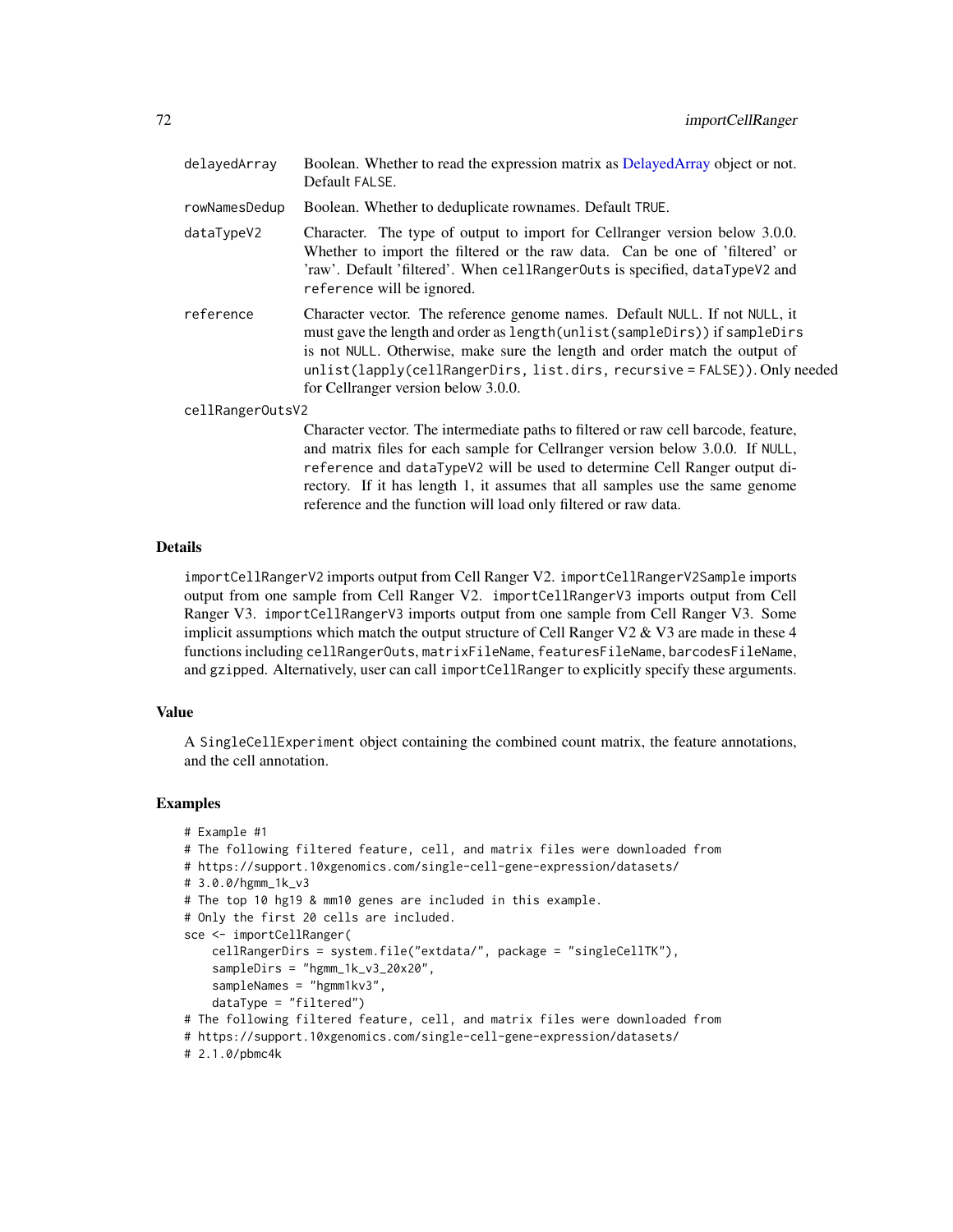```
# Top 20 genes are kept. 20 cell barcodes are extracted.
sce <- importCellRangerV2(
   cellRangerDirs = system.file("extdata/", package = "singleCellTK"),
   sampleDirs = "pbmc_4k_v2_20x20",
   sampleNames = "pbmc4k_20",
   reference = 'GRCh38',
   dataTypeV2 = "filtered")
sce <- importCellRangerV3(
   cellRangerDirs = system.file("extdata/", package = "singleCellTK"),
   sampleDirs = "hgmm_1k_v3_20x20",
    sampleNames = "hgmm1kv3",
   dataType = "filtered")
```

```
importCellRangerV2Sample
```
*Construct SCE object from Cell Ranger V2 output for a single sample*

## Description

Read the filtered barcodes, features, and matrices for all samples from Cell Ranger V2 output. Files are assumed to be named "matrix.mtx", "genes.tsv", and "barcodes.tsv".

#### Usage

```
importCellRangerV2Sample(
  dataDir = NULL,
  sampleName = NULL,
  class = c("Matrix", "matrix"),
  delayedArray = FALSE,
  rowNamesDedup = TRUE
\lambda
```
#### Arguments

| dataDir       | A path to the directory containing the data files. Default "./".                                                                                                                                       |  |
|---------------|--------------------------------------------------------------------------------------------------------------------------------------------------------------------------------------------------------|--|
| sampleName    | A User-defined sample name. This will be prepended to all cell barcode IDs.<br>Default "sample".                                                                                                       |  |
| class         | Character. The class of the expression matrix stored in the SCE object. Can be<br>one of "Matrix" (as returned by readMM function), or "matrix" (as returned by<br>matrix function). Default "Matrix". |  |
| delayedArray  | Boolean. Whether to read the expression matrix as DelayedArray object or not.<br>Default FALSE.                                                                                                        |  |
| rowNamesDedup | Boolean. Whether to deduplicate rownames. Default TRUE.                                                                                                                                                |  |

#### Value

A SingleCellExperiment object containing the count matrix, the feature annotations, and the cell annotation for the sample.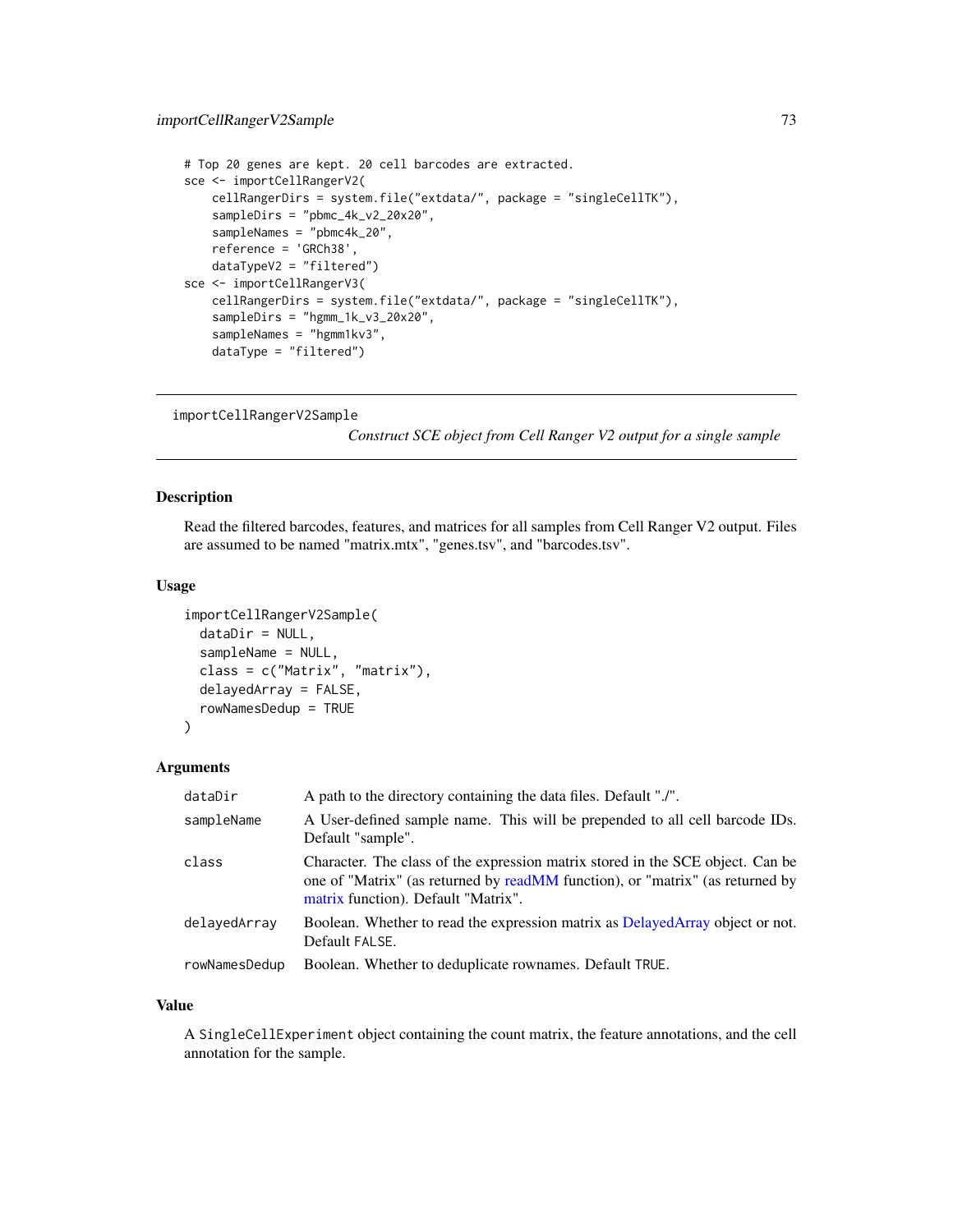## Examples

```
sce <- importCellRangerV2Sample(
    dataDir = system.file("extdata/pbmc_4k_v2_20x20/outs/",
        "filtered_gene_bc_matrices/GRCh38", package = "singleCellTK"),
    sampleName = "pbmc4k_20")
```
importCellRangerV3Sample

*Construct SCE object from Cell Ranger V3 output for a single sample*

## Description

Read the filtered barcodes, features, and matrices for all samples from Cell Ranger V3 output. Files are assumed to be named "matrix.mtx.gz", "features.tsv.gz", and "barcodes.tsv.gz".

#### Usage

```
importCellRangerV3Sample(
  dataDir = "./",sampleName = "sample",
  class = c("Matrix", "matrix"),
  delayedArray = FALSE,
  rowNamesDedup = TRUE
\lambda
```
#### Arguments

| dataDir       | A path to the directory containing the data files. Default "./".                                                                                                                                       |  |
|---------------|--------------------------------------------------------------------------------------------------------------------------------------------------------------------------------------------------------|--|
| sampleName    | A User-defined sample name. This will be prepended to all cell barcode IDs.<br>Default "sample".                                                                                                       |  |
| class         | Character. The class of the expression matrix stored in the SCE object. Can be<br>one of "Matrix" (as returned by readMM function), or "matrix" (as returned by<br>matrix function). Default "Matrix". |  |
| delayedArray  | Boolean. Whether to read the expression matrix as DelayedArray object or not.<br>Default FALSE.                                                                                                        |  |
| rowNamesDedup | Boolean. Whether to deduplicate rownames. Default TRUE.                                                                                                                                                |  |

## Value

A SingleCellExperiment object containing the count matrix, the feature annotations, and the cell annotation for the sample.

```
sce <- importCellRangerV3Sample(
   dataDir = system.file("extdata/hgmm_1k_v3_20x20/outs/",
        "filtered_feature_bc_matrix", package = "singleCellTK"),
    sampleName = "hgmm1kv3")
```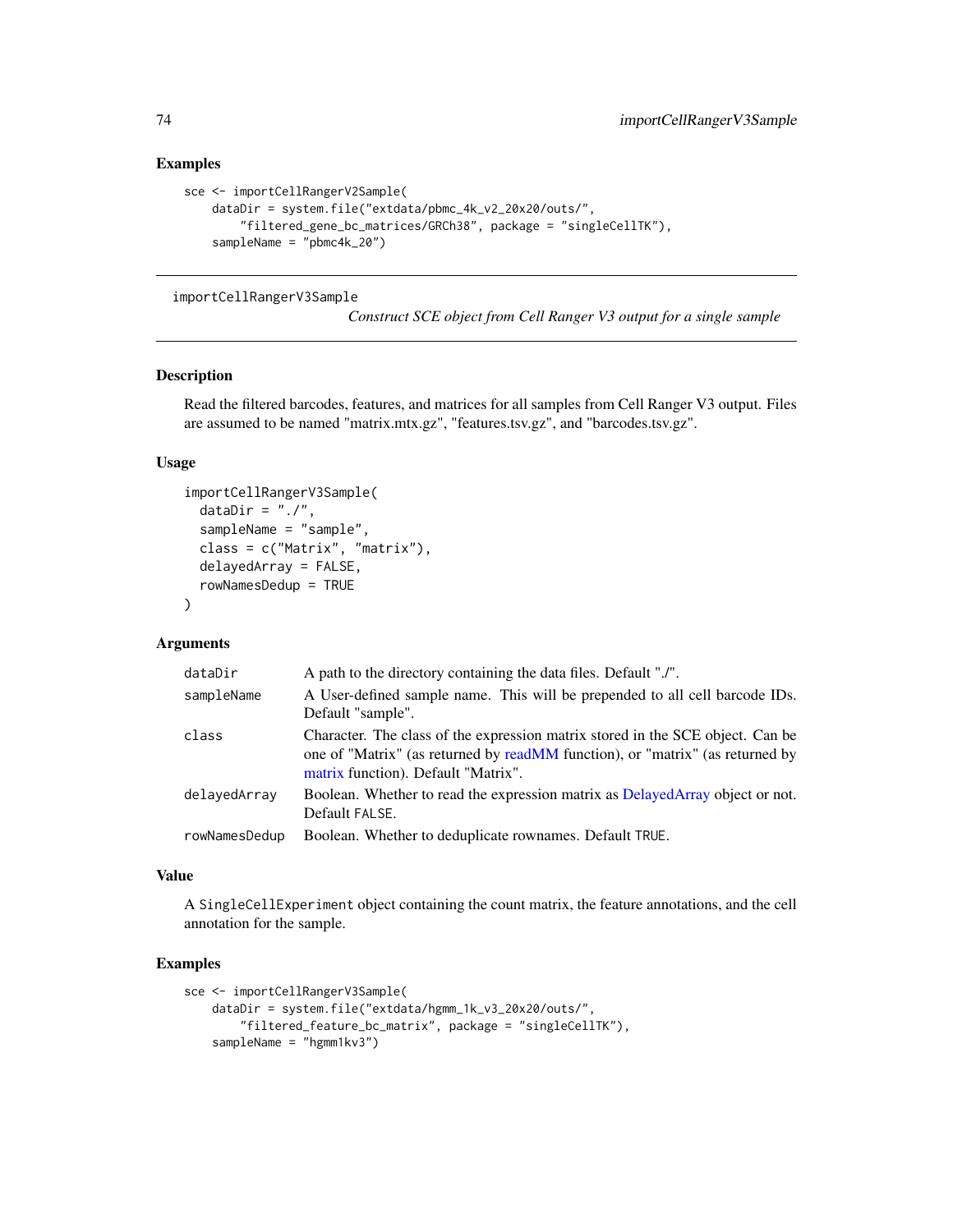imports the RDS file created by DropEst (https://github.com/hms-dbmi/dropEst) and create a SingleCellExperiment object from either the raw or filtered counts matrix. Additionally parse through the RDS to obtain appropriate feature annotations as SCE coldata, in addition to any metadata.

#### Usage

```
importDropEst(
  sampleDirs = NULL,
  dataType = c("filtered", "raw"),
  rdsFileName = "cell.counts",
  sampleNames = NULL,
  delayedArray = FALSE,
  class = c("Matrix", "matrix"),
  rowNamesDedup = TRUE
)
```
#### Arguments

| sampleDirs    | A path to the directory containing the data files. Default "./".                                                                                                                                       |  |
|---------------|--------------------------------------------------------------------------------------------------------------------------------------------------------------------------------------------------------|--|
| dataType      | can be "filtered" or "raw". Default "filtered".                                                                                                                                                        |  |
| rdsFileName   | File name prefix of the DropEst RDS output. default is "cell.counts"                                                                                                                                   |  |
| sampleNames   | A User-defined sample name. This will be prepended to all cell barcode IDs.<br>Default "sample".                                                                                                       |  |
| delayedArray  | Boolean. Whether to read the expression matrix as DelayedArray object or not.<br>Default FALSE.                                                                                                        |  |
| class         | Character. The class of the expression matrix stored in the SCE object. Can be<br>one of "Matrix" (as returned by readMM function), or "matrix" (as returned by<br>matrix function). Default "Matrix". |  |
| rowNamesDedup | Boolean. Whether to deduplicate rownames. Default TRUE.                                                                                                                                                |  |

## Details

importDropEst expects either raw counts matrix stored as "cm\_raw" or filtered counts matrix stored as "cm" in the DropEst rds output. ColData is obtained from the DropEst corresponding to "mean\_reads\_per\_umi","aligned\_reads\_per\_cell", "aligned\_umis\_per\_cell","requested\_umis\_per\_cb","requested\_reads\_per\_cb" If using filtered counts matrix, the colData dataframe is subset to contain features from the filtered counts matrix alone. If any annotations of ("saturation\_info","merge\_targets","reads\_per\_umi\_per\_cell") are found in the DropEst rds, they will be added to the SCE metadata field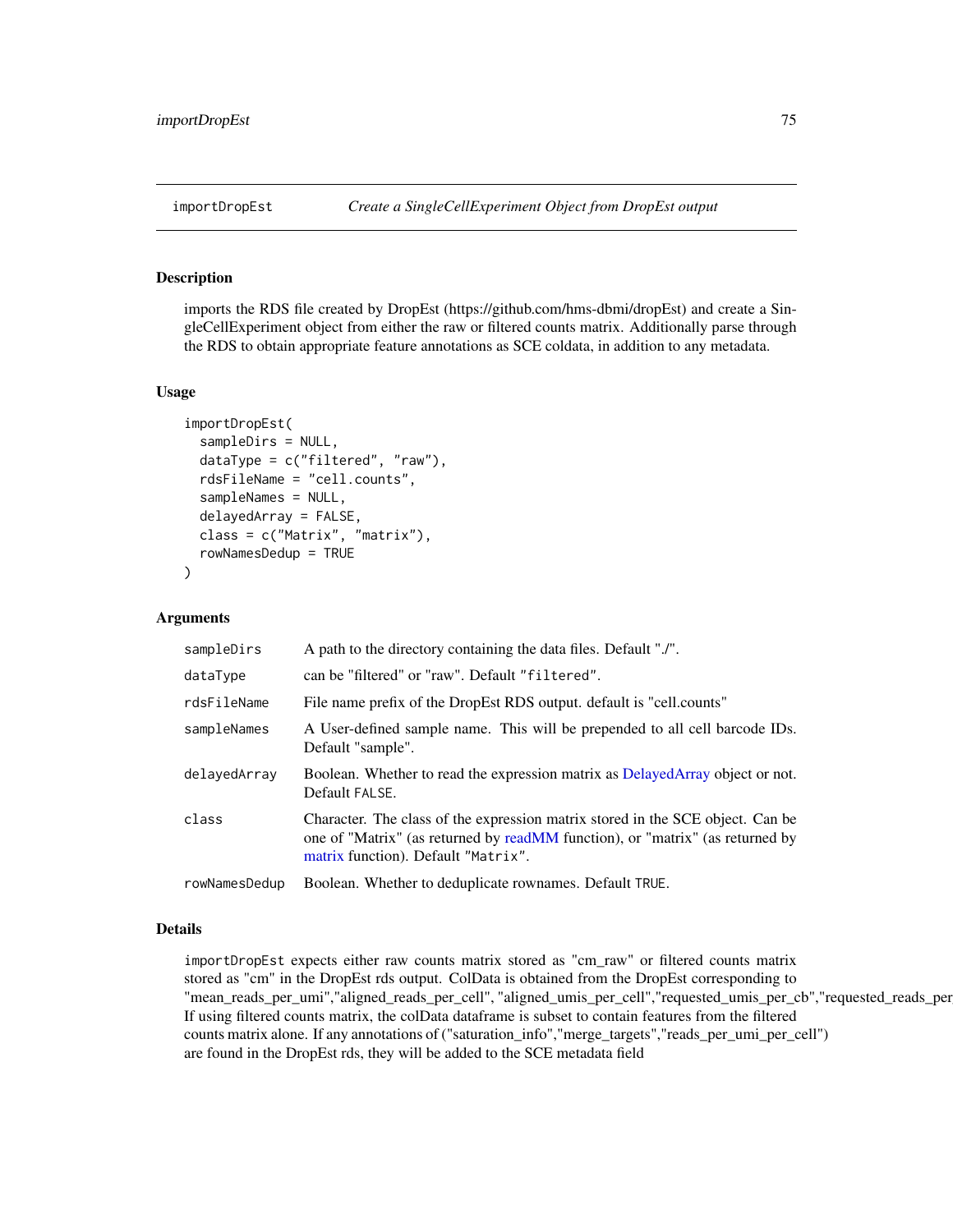A SingleCellExperiment object containing the count matrix, the feature annotations from DropEst as ColData, and any metadata from DropEst

#### Examples

```
# Example results were generated as per instructions from the developers of dropEst described in
# https://github.com/hms-dbmi/dropEst/blob/master/examples/EXAMPLES.md
sce <- importDropEst(sampleDirs = system.file("extdata/dropEst_scg71", package = "singleCellTK"),
                     sampleNames = 'scg71')
```
importExampleData *Retrieve example datasets*

#### Description

Retrieves published example datasets stored in [SingleCellExperiment](#page-0-0) using the [scRNAseq](#page-0-0) and [TENxPBMCData](#page-0-0) packages. See 'Details' for a list of available datasets.

#### Usage

```
importExampleData(
  dataset,
  class = c("Matrix", "matrix"),
  delayedArray = FALSE,
  rowNamesDedup = TRUE
\lambda
```
#### Arguments

| dataset       | Character. Name of the dataset to retrieve.<br>Character. The class of the expression matrix stored in the SCE object. Can be<br>one of "Matrix" or "matrix". "Matrix" will store the data as a sparse matrix<br>from package Matrix while "matrix" will store the data in a standard matrix.<br>Default "Matrix". |  |
|---------------|--------------------------------------------------------------------------------------------------------------------------------------------------------------------------------------------------------------------------------------------------------------------------------------------------------------------|--|
| class         |                                                                                                                                                                                                                                                                                                                    |  |
| delayedArray  | Boolean. Whether to read the expression matrix as DelayedArray object or not.<br>Default FALSE.                                                                                                                                                                                                                    |  |
| rowNamesDedup | Boolean. Whether to deduplicate rownames. Default TRUE.                                                                                                                                                                                                                                                            |  |

## Details

See the list below for the available datasets and their descriptions.

"fluidigm\_pollen" Retrieved with [ReprocessedFluidigmData](#page-0-0). Returns a dataset of 65 human neural cells from Pollen et al. (2014), each sequenced at high and low coverage (SRA accession SRP041736).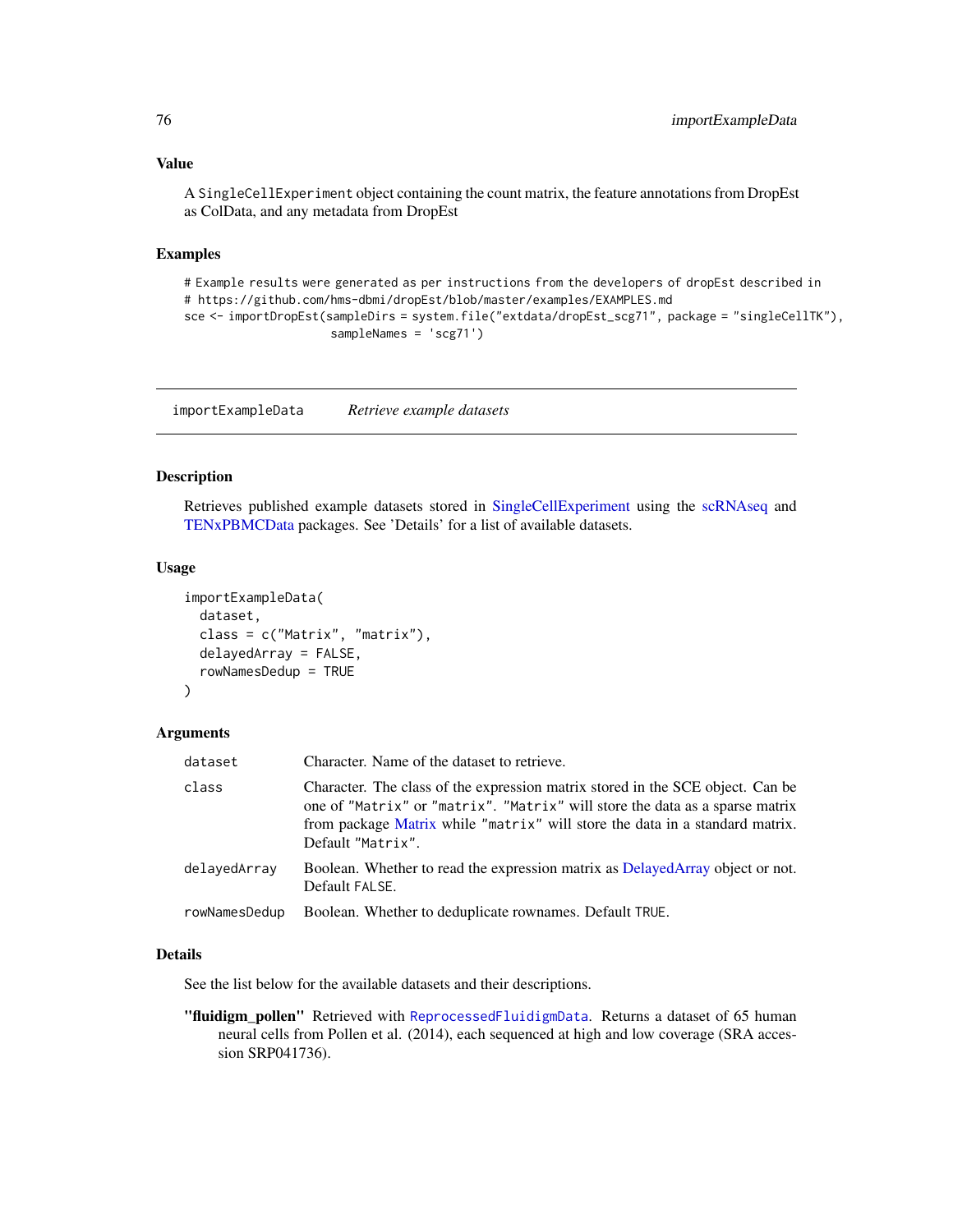- "allen\_tasic" Retrieved with [ReprocessedAllenData](#page-0-0). Returns a dataset of 379 mouse brain cells from Tasic et al. (2016).
- "pbmc3k" Retrieved with [TENxPBMCData](#page-0-0). 2,700 peripheral blood mononuclear cells (PBMCs) from 10X Genomics.
- "pbmc4k" Retrieved with [TENxPBMCData](#page-0-0). 4,340 peripheral blood mononuclear cells (PBMCs) from 10X Genomics.
- "pbmc6k" Retrieved with [TENxPBMCData](#page-0-0). 5,419 peripheral blood mononuclear cells (PBMCs) from 10X Genomics.
- "pbmc8k" Retrieved with [TENxPBMCData](#page-0-0). 8,381 peripheral blood mononuclear cells (PBMCs) from 10X Genomics.
- "pbmc33k" Retrieved with [TENxPBMCData](#page-0-0). 33,148 peripheral blood mononuclear cells (PBMCs) from 10X Genomics.
- "pbmc68k" Retrieved with [TENxPBMCData](#page-0-0). 68,579 peripheral blood mononuclear cells (PBMCs) from 10X Genomics.

The specified [SingleCellExperiment](#page-0-0) object.

#### Author(s)

Joshua D. Campbell, David Jenkins

#### Examples

sce <- importExampleData("pbmc3k")

importFromFiles *Create a SingleCellExperiment object from files*

#### Description

Create a SingleCellExperiment object from files

```
importFromFiles(
  assayFile,
  annotFile = NULL,
  featureFile = NULL,
  assayName = "counts",
  inputDataFrames = FALSE,
  class = c("Matrix", "matrix"),
  delayedArray = FALSE,
  annotFileHeader = FALSE,
  annotFileRowName = 1,
```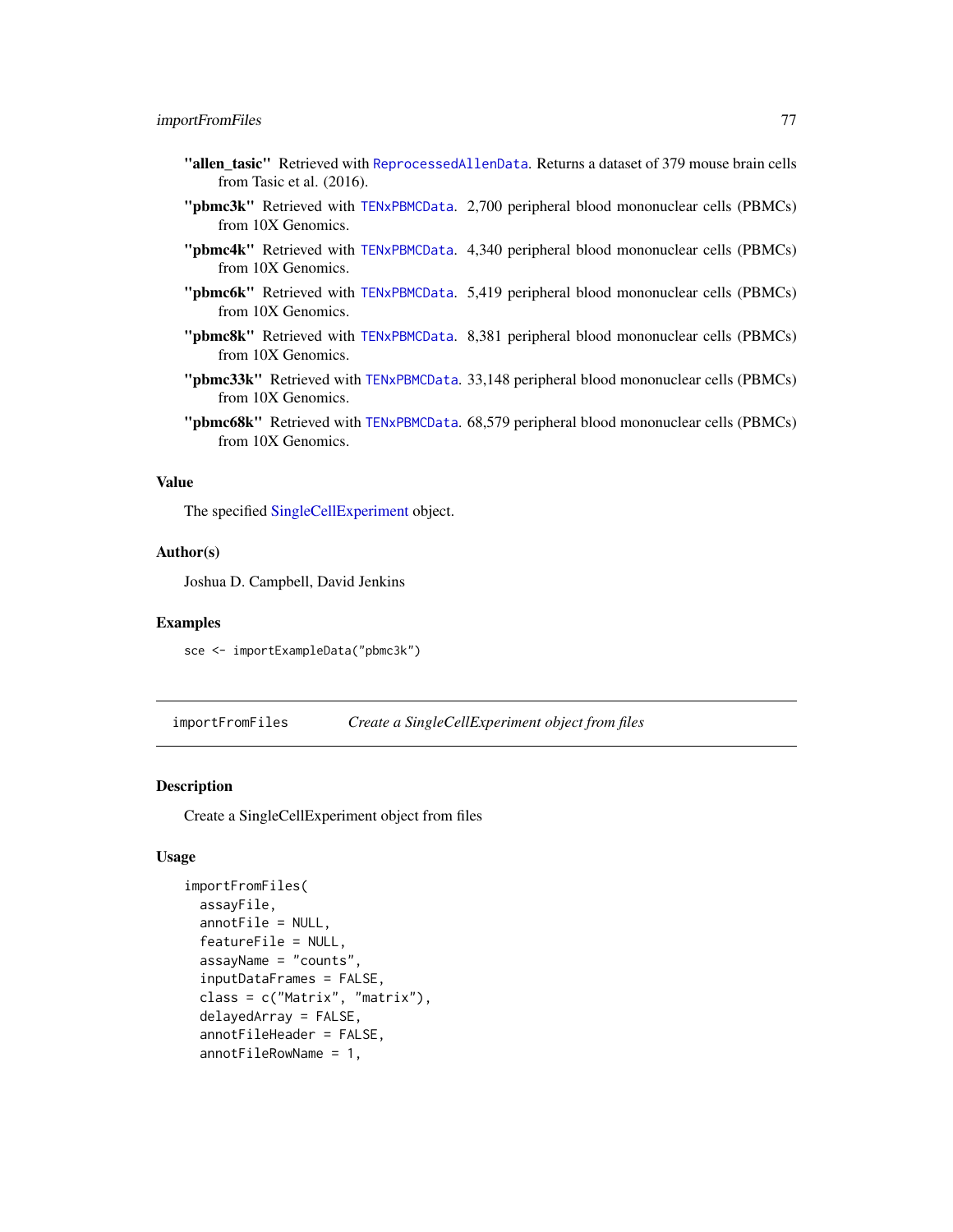```
annotFileSep = "\t",
  featureHeader = FALSE,
 featureRowName = 1,
 featureSep = "\t t",gzipped = "auto",rowNamesDedup = TRUE
)
```
## Arguments

| assayFile        | The path to a file in .mtx, .txt, .csv, .tab, or .tsv format.                                                                                                                                                                                                                                                                         |  |
|------------------|---------------------------------------------------------------------------------------------------------------------------------------------------------------------------------------------------------------------------------------------------------------------------------------------------------------------------------------|--|
| annotFile        | The path to a text file that contains columns of annotation information for each<br>cell in the assayFile. This file should have the same number of rows as<br>there are columns in the assayFile. If multiple samples are represented in<br>the dataset, this should be denoted by a column called 'sample' within the<br>annotFile. |  |
| featureFile      | The path to a text file that contains columns of annotation information for each<br>gene in the count matrix. This file should have the same genes in the same order<br>as assayFile. This is optional.                                                                                                                               |  |
| assayName        | The name of the assay that you are uploading. The default is "counts".                                                                                                                                                                                                                                                                |  |
| inputDataFrames  |                                                                                                                                                                                                                                                                                                                                       |  |
|                  | If TRUE, assayFile, annotFile and featureFile should be data. frames ob-<br>ject (or its inheritance) instead of file paths. The default is FALSE.                                                                                                                                                                                    |  |
| class            | Character. The class of the expression matrix stored in the SCE object. Can be<br>one of "Matrix" (as returned by readMM function), or "matrix" (as returned<br>by matrix function). Default "Matrix".                                                                                                                                |  |
| delayedArray     | Boolean. Whether to read the expression matrix as DelayedArray object or not.<br>Default FALSE.                                                                                                                                                                                                                                       |  |
| annotFileHeader  |                                                                                                                                                                                                                                                                                                                                       |  |
|                  | Whether there's a header (colnames) in the cell annotation file. Default is FALSE.                                                                                                                                                                                                                                                    |  |
| annotFileRowName |                                                                                                                                                                                                                                                                                                                                       |  |
|                  | Which column is used as the rownames for the cell annotation file. This should<br>match to the colnames of the assayFile. Default is 1 (first column).                                                                                                                                                                                |  |
| annotFileSep     | Separater used for the cell annotation file. Default is "\t".                                                                                                                                                                                                                                                                         |  |
| featureHeader    | Whether there's a header (colnames) in the feature annotation file. Default is<br>FALSE.                                                                                                                                                                                                                                              |  |
| featureRowName   | Which column is used as the rownames for the feature annotation file. This<br>should match to the rownames of the assayFile. Default is 1. (first column).                                                                                                                                                                            |  |
| featureSep       | Separater used for the feature annotation file. Default is " $\setminus t$ ".                                                                                                                                                                                                                                                         |  |
| gzipped          | Whether the input file is gzipped. Default is "auto" and it will automatically<br>detect whether the file is gzipped. Other options are TRUE or FALSE.                                                                                                                                                                                |  |
| rowNamesDedup    | Boolean. Whether to deduplicate rownames. Default TRUE.                                                                                                                                                                                                                                                                               |  |

# Details

Creates a [SingleCellExperiment](#page-0-0) object from a counts file in various formats, and files of cell and feature annotation.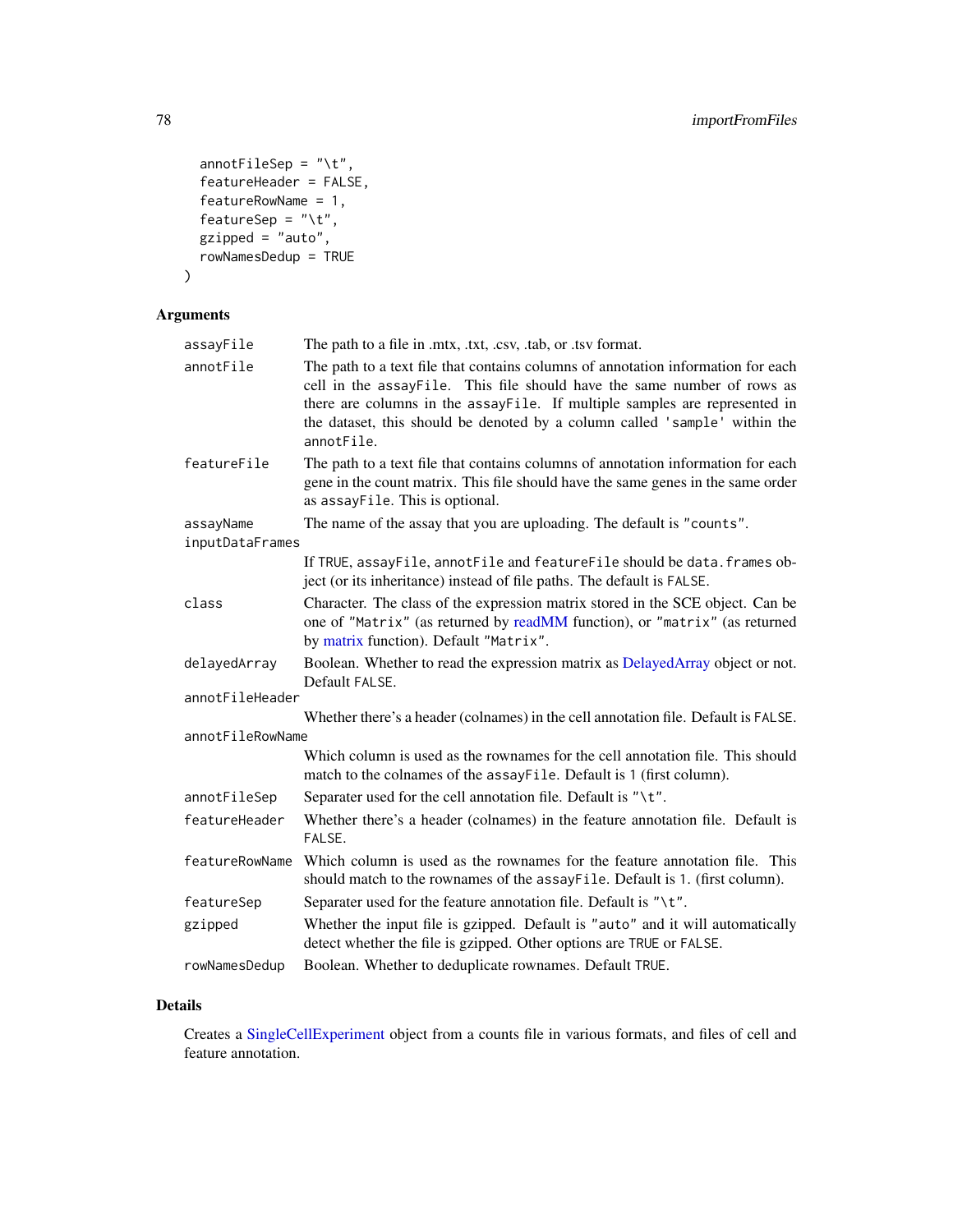a [SingleCellExperiment](#page-0-0) object

<span id="page-78-0"></span>importGeneSetsFromCollection

*Imports gene sets from a GeneSetCollection object*

## Description

Converts a list of gene sets stored in a [GeneSetCollection](#page-0-0) object and stores it in the metadata of the [SingleCellExperiment](#page-0-0) object. These gene sets can be used in downstream quality control and analysis functions in [singleCellTK.](#page-280-0)

#### Usage

```
importGeneSetsFromCollection(
  inSCE,
 geneSetCollection,
 collectionName = "GeneSetCollection",
 by = "rownames"
)
```
#### Arguments

| inSCE             | Input SingleCellExperiment object.                                                                                                                                                                                                                                                                                                                                                                                                                                                                                                                                                                                                                                                                                                                                                                                                   |
|-------------------|--------------------------------------------------------------------------------------------------------------------------------------------------------------------------------------------------------------------------------------------------------------------------------------------------------------------------------------------------------------------------------------------------------------------------------------------------------------------------------------------------------------------------------------------------------------------------------------------------------------------------------------------------------------------------------------------------------------------------------------------------------------------------------------------------------------------------------------|
| geneSetCollection |                                                                                                                                                                                                                                                                                                                                                                                                                                                                                                                                                                                                                                                                                                                                                                                                                                      |
|                   | A GeneSetCollection object. See GeneSetCollection for more details.                                                                                                                                                                                                                                                                                                                                                                                                                                                                                                                                                                                                                                                                                                                                                                  |
| collectionName    | Character. Name of collection to add gene sets to. If this collection already<br>exists in insce, then these gene sets will be added to that collection. Any<br>gene sets within the collection with the same name will be overwritten. Default<br>GeneSetCollection.                                                                                                                                                                                                                                                                                                                                                                                                                                                                                                                                                                |
| by                | Character, character vector, or NULL. Describes the location within in SCE where<br>the gene identifiers in geneSetCollection should be mapped. If set to "rownames"<br>then the features will be searched for among rownames (in SCE). This can also be<br>set to one of the column names of rowData(inSCE) in which case the gene iden-<br>tifies will be mapped to that column in the rowData of insCE, by can be a vector<br>the same length as the number of gene sets in the GeneSetCollection and the<br>elements of the vector can point to different locations within in SCE. Finally, by<br>can be NULL. In this case, the location of the gene identifiers in inSCE should be<br>saved in the description slot for each gene set in the GeneSetCollection. See<br>feature Index for more information. Default "rownames". |

# Details

The gene identifiers in gene sets in the GeneSetCollection will be mapped to the rownames of inSCE using the by parameter and stored in a [GeneSetCollection](#page-0-0) object from package [GSEABase.](#page-0-0) This object is stored in metadata(inSCE)\$sctk\$genesets, which can be accessed in downstream analysis functions such as [runCellQC.](#page-207-0)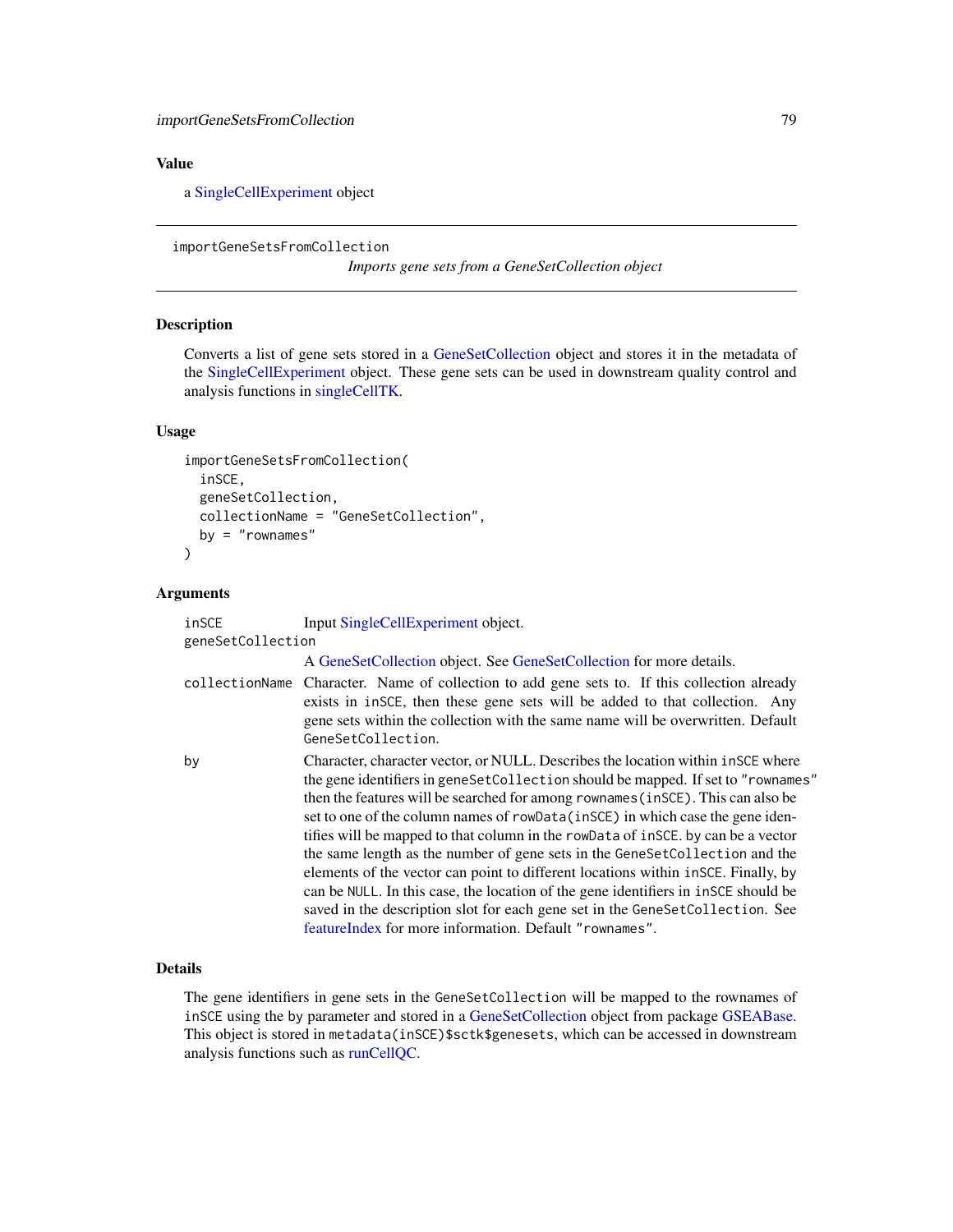A [SingleCellExperiment](#page-0-0) object with gene set from collectionName output stored to the [metadata](#page-0-0) slot.

#### Author(s)

Joshua D. Campbell

## See Also

[importGeneSetsFromList](#page-81-0) for importing from lists, [importGeneSetsFromGMT](#page-79-0) for importing from GMT files, and [importGeneSetsFromMSigDB](#page-82-0) for importing MSigDB gene sets.

## Examples

```
data(scExample)
library(GSEABase)
gs1 <- GeneSet(setName = "geneset1", geneIds = rownames(sce)[seq(10)])
gs2 <- GeneSet(setName = "geneset2", geneIds = rownames(sce)[seq(11,20)])
gsc <- GeneSetCollection(list(gs1, gs2))
sce <- importGeneSetsFromCollection(inSCE = sce,
                                    geneSetCollection = gsc,
                                    by = "rownames")
```
<span id="page-79-0"></span>importGeneSetsFromGMT *Imports gene sets from a GMT file*

## Description

Converts a list of gene sets stored in a GMT file into a [GeneSetCollection](#page-0-0) and stores it in the metadata of the [SingleCellExperiment](#page-0-0) object. These gene sets can be used in downstream quality control and analysis functions in [singleCellTK.](#page-280-0)

```
importGeneSetsFromGMT(
  inSCE,
 file,
 collectionName = "GeneSetCollection",
 by = "rownames",
  sep = "\t"
)
```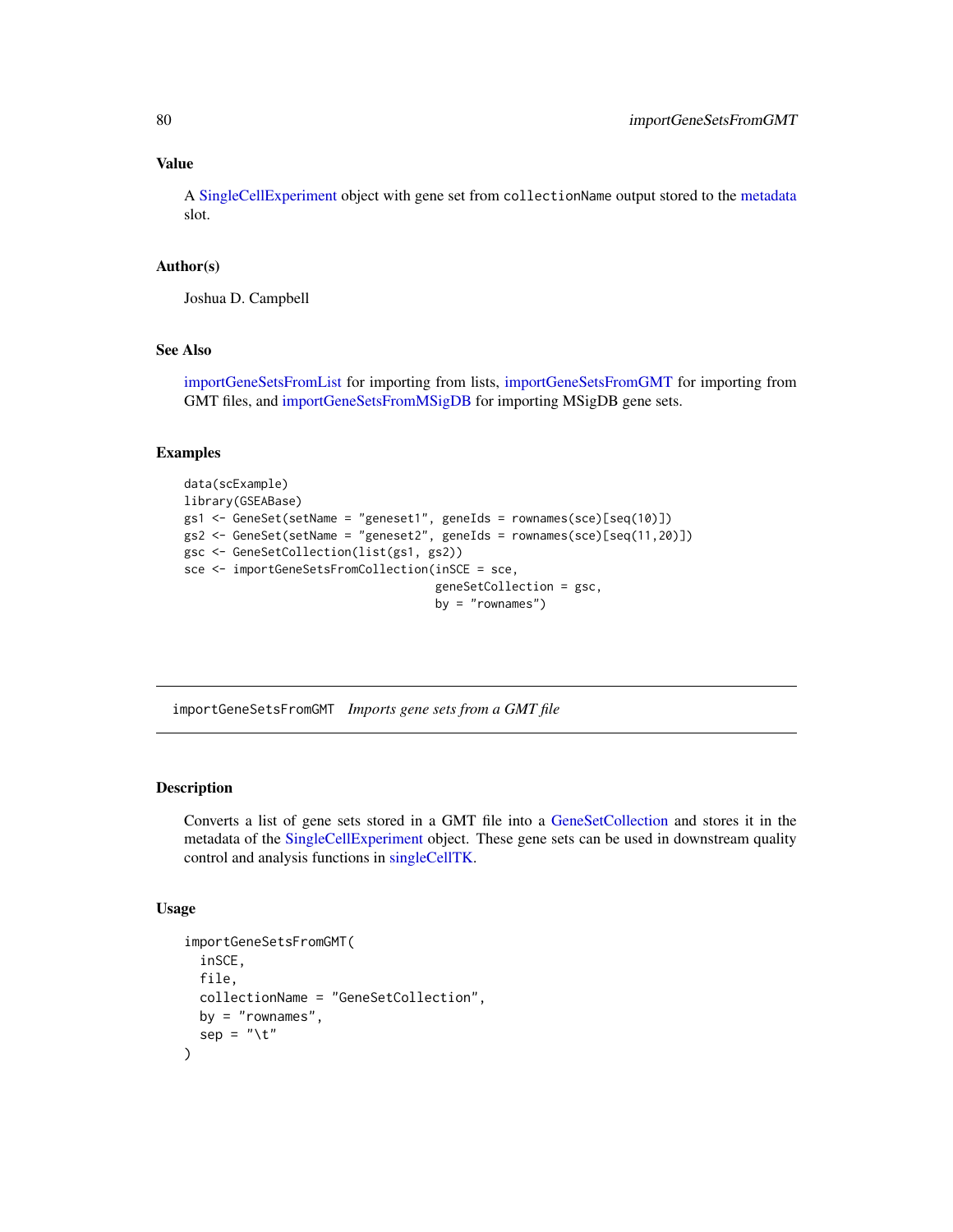#### **Arguments**

| inSCE                                                                                                                                                                                                                                                                                   | Input SingleCellExperiment object.                                                                                                                                                                                                                                                                                                                                                                                                                                                                                                                                                                                                                                                                                                                                                                          |  |
|-----------------------------------------------------------------------------------------------------------------------------------------------------------------------------------------------------------------------------------------------------------------------------------------|-------------------------------------------------------------------------------------------------------------------------------------------------------------------------------------------------------------------------------------------------------------------------------------------------------------------------------------------------------------------------------------------------------------------------------------------------------------------------------------------------------------------------------------------------------------------------------------------------------------------------------------------------------------------------------------------------------------------------------------------------------------------------------------------------------------|--|
| file                                                                                                                                                                                                                                                                                    | Character. Path to GMT file. See getGmt for more information on reading GMT<br>files.                                                                                                                                                                                                                                                                                                                                                                                                                                                                                                                                                                                                                                                                                                                       |  |
| collectionName<br>Character. Name of collection to add gene sets to. If this collection already<br>exists in insce, then these gene sets will be added to that collection. Any<br>gene sets within the collection with the same name will be overwritten. Default<br>GeneSetCollection. |                                                                                                                                                                                                                                                                                                                                                                                                                                                                                                                                                                                                                                                                                                                                                                                                             |  |
| by                                                                                                                                                                                                                                                                                      | Character, character vector, or NULL. Describes the location within in SCE where<br>the gene identifiers in geneSetList should be mapped. If set to "rownames"<br>then the features will be searched for among rownames (in SCE). This can also<br>be set to one of the column names of rowData(inSCE) in which case the gene<br>identifies will be mapped to that column in the rowData of inSCE. by can be<br>a vector the same length as the number of gene sets in the GMT file and the<br>elements of the vector can point to different locations within $\text{inSCE}$ . Finally, by<br>can be NULL. In this case, the location of the gene identifiers in inscents should<br>be saved in the description (2nd column) of the GMT file. See featureIndex for<br>more information. Default "rownames". |  |
| sep                                                                                                                                                                                                                                                                                     | Character. Delimiter of the GMT file. Default "\ $t$ ".                                                                                                                                                                                                                                                                                                                                                                                                                                                                                                                                                                                                                                                                                                                                                     |  |

## Details

The gene identifiers in gene sets in the GMT file will be mapped to the rownames of inSCE using the by parameter and stored in a [GeneSetCollection](#page-0-0) object from package [GSEABase.](#page-0-0) This object is stored in metadata(inSCE)\$sctk\$genesets, which can be accessed in downstream analysis functions such as [runCellQC.](#page-207-0)

## Value

A [SingleCellExperiment](#page-0-0) object with gene set from collectionName output stored to the [metadata](#page-0-0) slot.

## Author(s)

Joshua D. Campbell

# See Also

[importGeneSetsFromList](#page-81-0) for importing from lists, [importGeneSetsFromCollection](#page-78-0) for importing from [GeneSetCollection](#page-0-0) objects, and [importGeneSetsFromMSigDB](#page-82-0) for importing MSigDB gene sets.

# Examples

data(scExample)

# GMT file containing gene symbols for a subset of human mitochondrial genes gmt <- system.file("extdata/mito\_subset.gmt", package = "singleCellTK")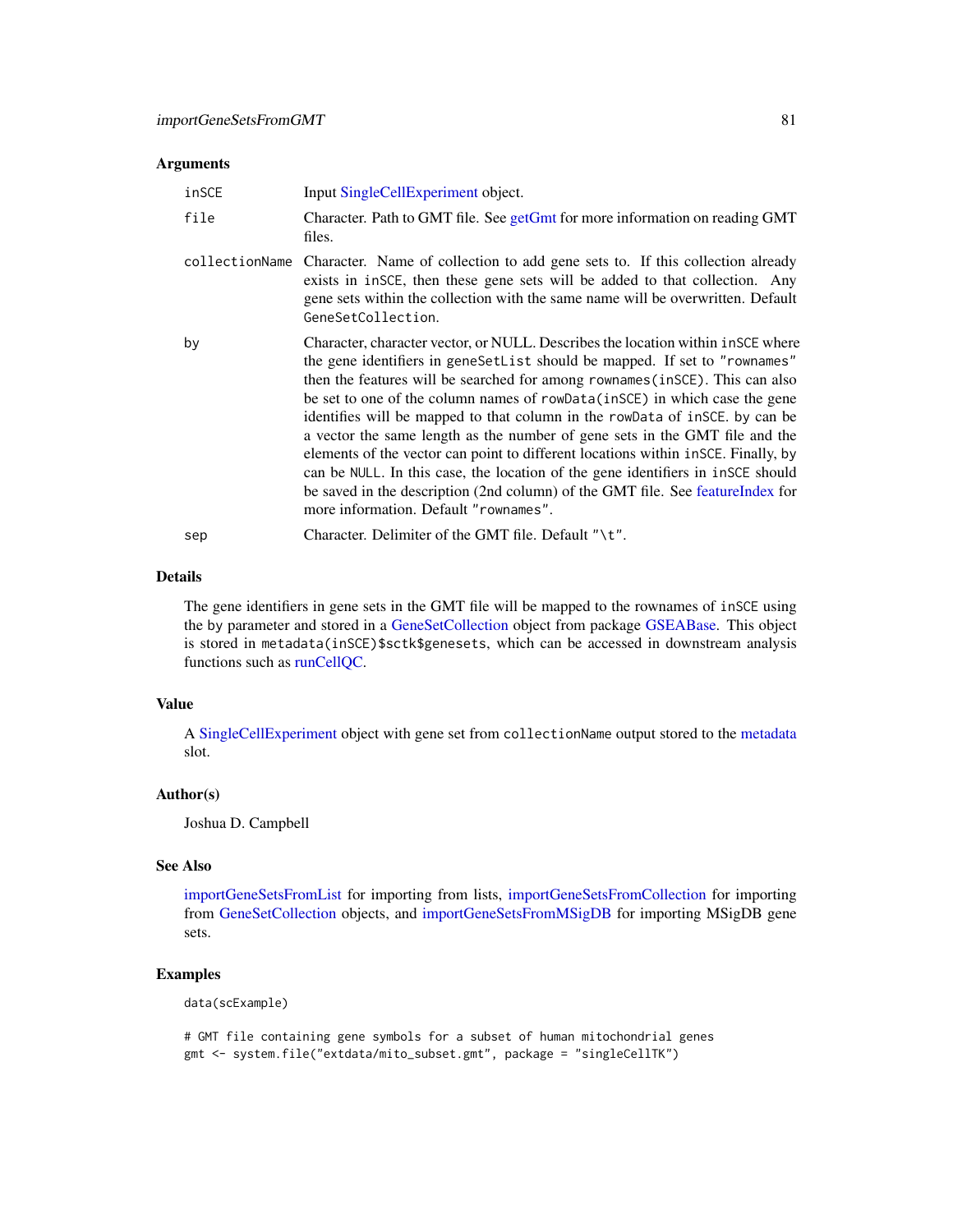```
# "feature_name" is the second column in the GMT file, so the ids will
# be mapped using this column in the 'rowData' of 'sce'. This
# could also be accomplished by setting by = "feature_name" in the
# function call.
sce <- importGeneSetsFromGMT(inSCE = sce, file = gmt, by = NULL)
```
<span id="page-81-0"></span>importGeneSetsFromList

*Imports gene sets from a list*

## Description

Converts a list of gene sets into a [GeneSetCollection](#page-0-0) and stores it in the metadata of the [Single-](#page-0-0)[CellExperiment](#page-0-0) object. These gene sets can be used in downstream quality control and analysis functions in [singleCellTK.](#page-280-0)

## Usage

```
importGeneSetsFromList(
  inSCE,
  geneSetList,
 collectionName = "GeneSetCollection",
 by = "rownames"\lambda
```
# Arguments

| inSCE       | Input SingleCellExperiment object.                                                                                                                                                                                                                                                                                                                                                                                                                                                                                                                                                                                                       |
|-------------|------------------------------------------------------------------------------------------------------------------------------------------------------------------------------------------------------------------------------------------------------------------------------------------------------------------------------------------------------------------------------------------------------------------------------------------------------------------------------------------------------------------------------------------------------------------------------------------------------------------------------------------|
| geneSetList | Named List. A list containing one or more gene sets. Each element of the list<br>should be a character vector of gene identifiers. The names of the list will be<br>become the gene set names in the GeneSetCollection object.                                                                                                                                                                                                                                                                                                                                                                                                           |
|             | collectionName Character. Name of collection to add gene sets to. If this collection already<br>exists in insce, then these gene sets will be added to that collection. Any<br>gene sets within the collection with the same name will be overwritten. Default<br>GeneSetCollection.                                                                                                                                                                                                                                                                                                                                                     |
| by          | Character or character vector. Describes the location within in SCE where the<br>gene identifiers in geneSetList should be mapped. If set to "rownames" then<br>the features will be searched for among rownames (in SCE). This can also be<br>set to one of the column names of rowData(inSCE) in which case the gene<br>identifies will be mapped to that column in the rowData of insce. Finally, by<br>can be a vector the same length as the number of gene sets in gene SetList<br>and the elements of the vector can point to different locations within $i$ nSCE. See<br>feature Index for more information. Default "rownames". |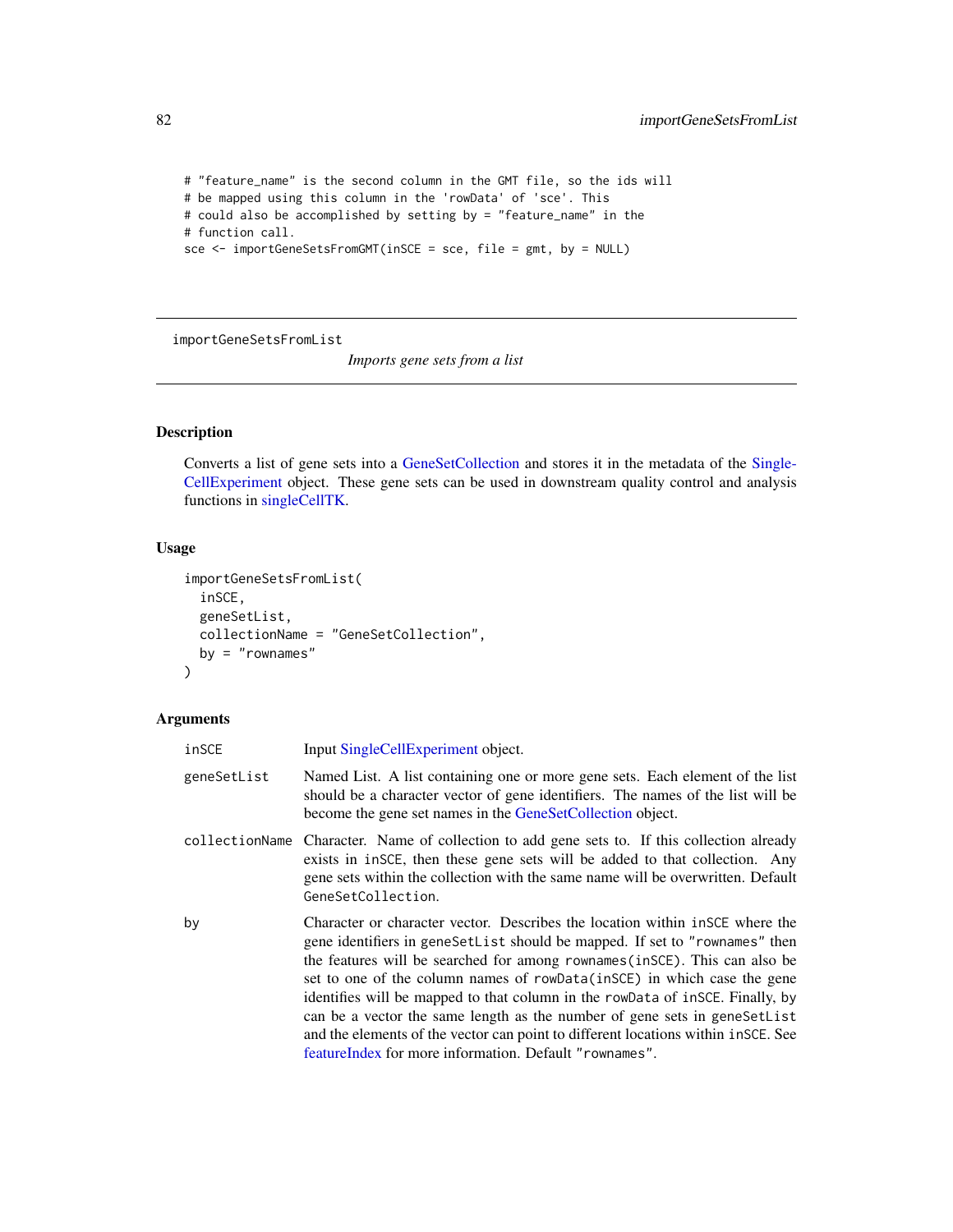## Details

The gene identifiers in gene sets in geneSetList will be mapped to the rownames of inSCE using the by parameter and stored in a [GeneSetCollection](#page-0-0) object from package [GSEABase.](#page-0-0) This object is stored in metadata(inSCE)\$sctk\$genesets, which can be accessed in downstream analysis functions such as [runCellQC.](#page-207-0)

#### Value

A [SingleCellExperiment](#page-0-0) object with gene set from collectionName output stored to the [metadata](#page-0-0) slot.

#### Author(s)

Joshua D. Campbell

#### See Also

[importGeneSetsFromCollection](#page-78-0) for importing from [GeneSetCollection](#page-0-0) objects, [importGeneSets-](#page-79-0)[FromGMT](#page-79-0) for importing from GMT files, and [importGeneSetsFromMSigDB](#page-82-0) for importing MSigDB gene sets.

## Examples

data(scExample)

```
# Generate gene sets from 'rownames'
gs1 <- rownames(sce)[seq(10)]
gs2 <- rownames(sce)[seq(11,20)]
gs <- list("geneset1" = gs1, "geneset2" = gs2)
sce <- importGeneSetsFromList(inSCE = sce,
                              geneSetList = gs,
                              by = "rownames")# Generate a gene set for mitochondrial genes using
# Gene Symbols stored in 'rowData'
mito.ix <- grep("^MT-", rowData(sce)$feature_name)
mito <- list(mito = rowData(sce)$feature_name[mito.ix])
```

```
sce <- importGeneSetsFromList(inSCE = sce,
```

```
geneSetList = mito,
by = "feature_name")
```
<span id="page-82-0"></span>importGeneSetsFromMSigDB

*Imports gene sets from MSigDB*

#### Description

Gets a list of MSigDB gene sets stores it in the metadata of the [SingleCellExperiment](#page-0-0) object. These gene sets can be used in downstream quality control and analysis functions in [singleCellTK.](#page-280-0)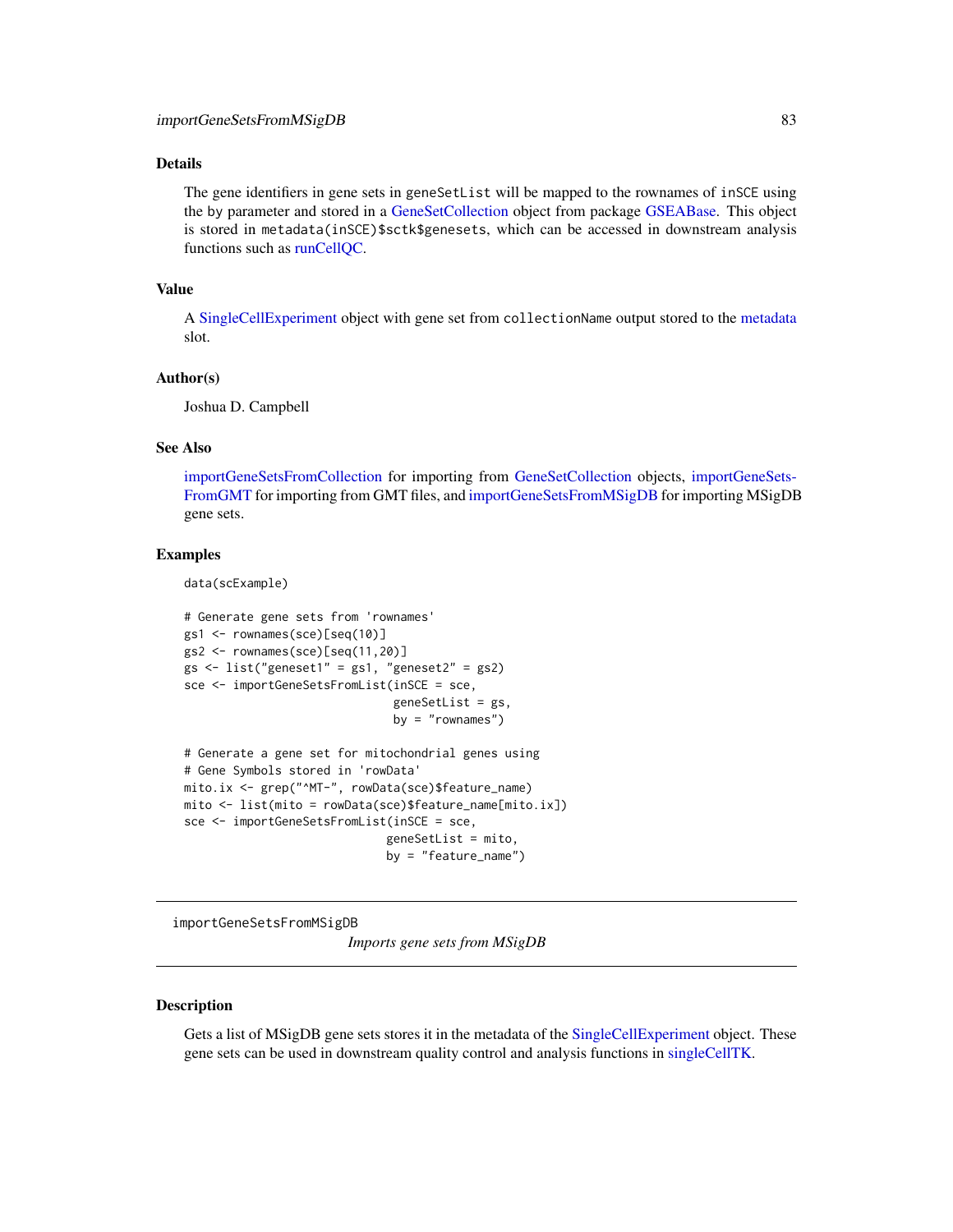# Usage

```
importGeneSetsFromMSigDB(
  inSCE,
 categoryIDs,
  species = "Homo sapiens",
 mapping = c("gene_symbol", "human_gene_symbol", "entrez_gene"),
 by = "rownames",
 verbose = TRUE
)
```
#### Arguments

| inSCE       | Input SingleCellExperiment object.                                                                                                                                                                                                                                                                                                                                                                                                             |  |
|-------------|------------------------------------------------------------------------------------------------------------------------------------------------------------------------------------------------------------------------------------------------------------------------------------------------------------------------------------------------------------------------------------------------------------------------------------------------|--|
| categoryIDs | Character vector containing the MSigDB gene set ids. The column ID in the<br>table returned by getMSigDBTable() shows the list of possible gene set IDs<br>that can be obtained.                                                                                                                                                                                                                                                               |  |
| species     | Character. Species available can be found using the function msigdbr_show_species.<br>Default "Homo sapiens".                                                                                                                                                                                                                                                                                                                                  |  |
| mapping     | Character. One of "gene_symbol", "human_gene_symbol", or "entrez_gene".<br>Gene identifiers to be used for MSigDB gene sets. IDs denoted by the by pa-<br>rameter must be either in gene symbol or Entrez gene id format to match IDs<br>from MSigDB.                                                                                                                                                                                          |  |
| by          | Character. Describes the location within in SCE where the gene identifiers in the<br>MSigDB gene sets should be mapped. If set to "rownames" then the features<br>will be searched for among rownames (in SCE). This can also be set to one of<br>the column names of rowData(inSCE) in which case the gene identifies will<br>be mapped to that column in the rowData of inSCE. See featureIndex for more<br>information. Default "rownames". |  |
| verbose     | Boolean. Whether to display progress. Default TRUE.                                                                                                                                                                                                                                                                                                                                                                                            |  |

#### Details

The gene identifiers in gene sets from MSigDB will be retrieved using the [msigdbr](#page-0-0) package. They will be mapped to the IDs in inSCE using the by parameter and stored in a [GeneSetCollection](#page-0-0) object from package [GSEABase.](#page-0-0) This object is stored in metadata(inSCE)\$sctk\$genesets, which can be accessed in downstream analysis functions such as [runCellQC.](#page-207-0)

## Value

A [SingleCellExperiment](#page-0-0) object with gene set from collectionName output stored to the [metadata](#page-0-0) slot.

#### Author(s)

Joshua D. Campbell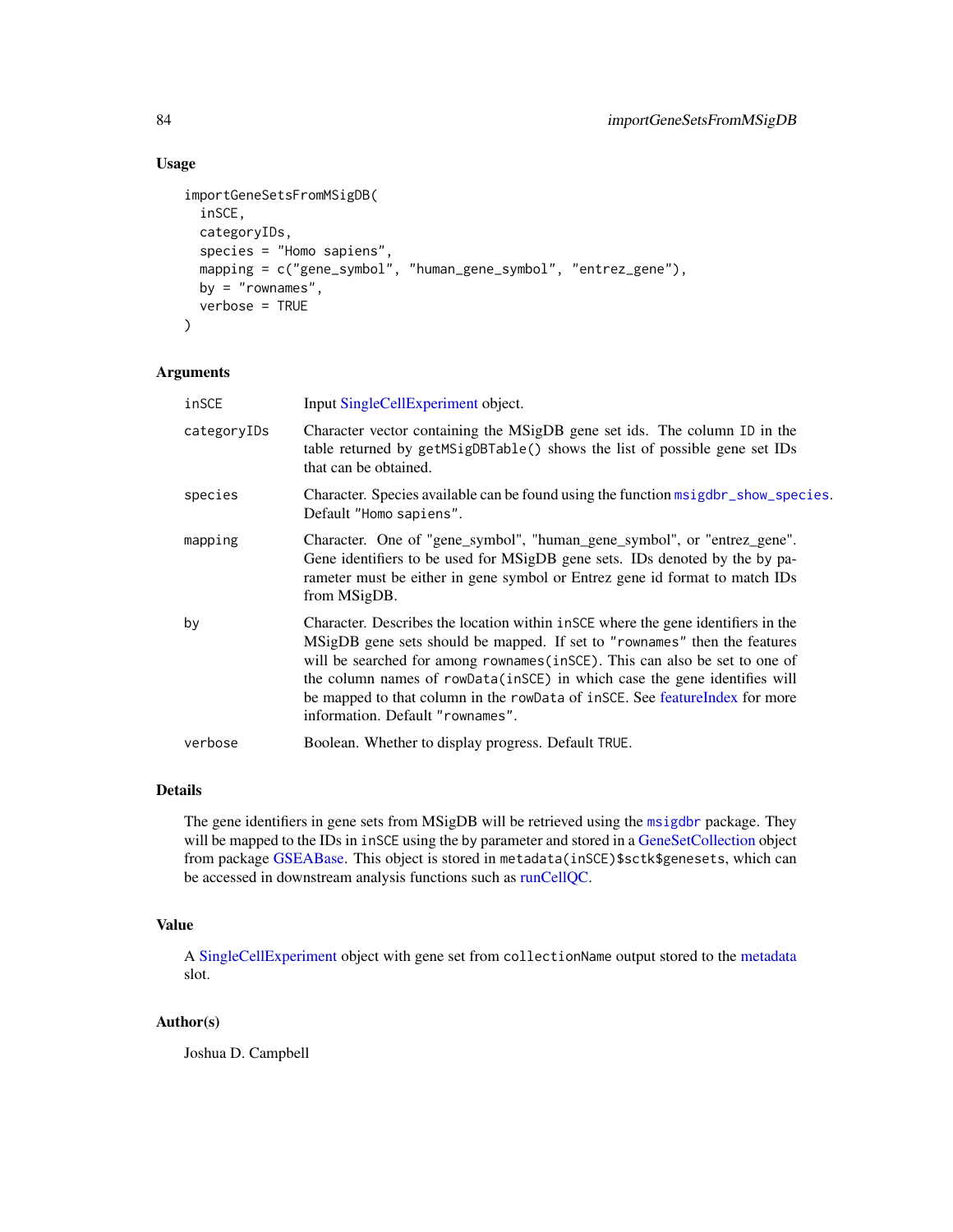## importMitoGeneSet 85

## See Also

[importGeneSetsFromList](#page-81-0) for importing from lists, [importGeneSetsFromGMT](#page-79-0) for importing from GMT files, and [GeneSetCollection](#page-0-0) objects.

# Examples

```
data(scExample)
sce <- importGeneSetsFromMSigDB(inSCE = sce,
                                categoryIDs = "H",
                                species = "Homo sapiens",
                                mapping = "gene_symbol",
                                by = "feature_name")
```
importMitoGeneSet *Import mitochondrial gene sets*

## Description

Imports mitochondrial gene sets and stores it in the metadata of the [SingleCellExperiment](#page-0-0) object. These gene sets can be used in downstream quality control and analysis functions in [singleCellTK.](#page-280-0)

#### Usage

```
importMitoGeneSet(
  inSCE,
 reference = "human",
 id = "ensembl",
 by = "rownames",
 collectionName = "human_mito"
\lambda
```
#### Arguments

| inSCE                                                                                                                                                                                                                                                                                                                                                                                                                                                        | Input SingleCellExperiment object.                                                              |  |
|--------------------------------------------------------------------------------------------------------------------------------------------------------------------------------------------------------------------------------------------------------------------------------------------------------------------------------------------------------------------------------------------------------------------------------------------------------------|-------------------------------------------------------------------------------------------------|--|
| Character. Species available are "human" and "mouse".<br>reference                                                                                                                                                                                                                                                                                                                                                                                           |                                                                                                 |  |
| id                                                                                                                                                                                                                                                                                                                                                                                                                                                           | Types of gene id. Now it supports "symbol", "entrez", "ensembl" and "ensem-<br>blTranscriptID". |  |
| by<br>Character. Describes the location within in SCE where the gene identifiers in<br>the mitochondrial gene sets should be mapped. If set to "rownames" then the<br>features will be searched for among rownames (in SCE). This can also be set to<br>one of the column names of rowData(inSCE) in which case the gene identifies<br>will be mapped to that column in the rowData of insce. See feature Index for<br>more information. Default "rownames". |                                                                                                 |  |
| collectionName Character. Name of collection to add gene sets to. If this collection already<br>exists in inscept then these gene sets will be added to that collection. Any gene<br>sets within the collection with the same name will be overwritten.                                                                                                                                                                                                      |                                                                                                 |  |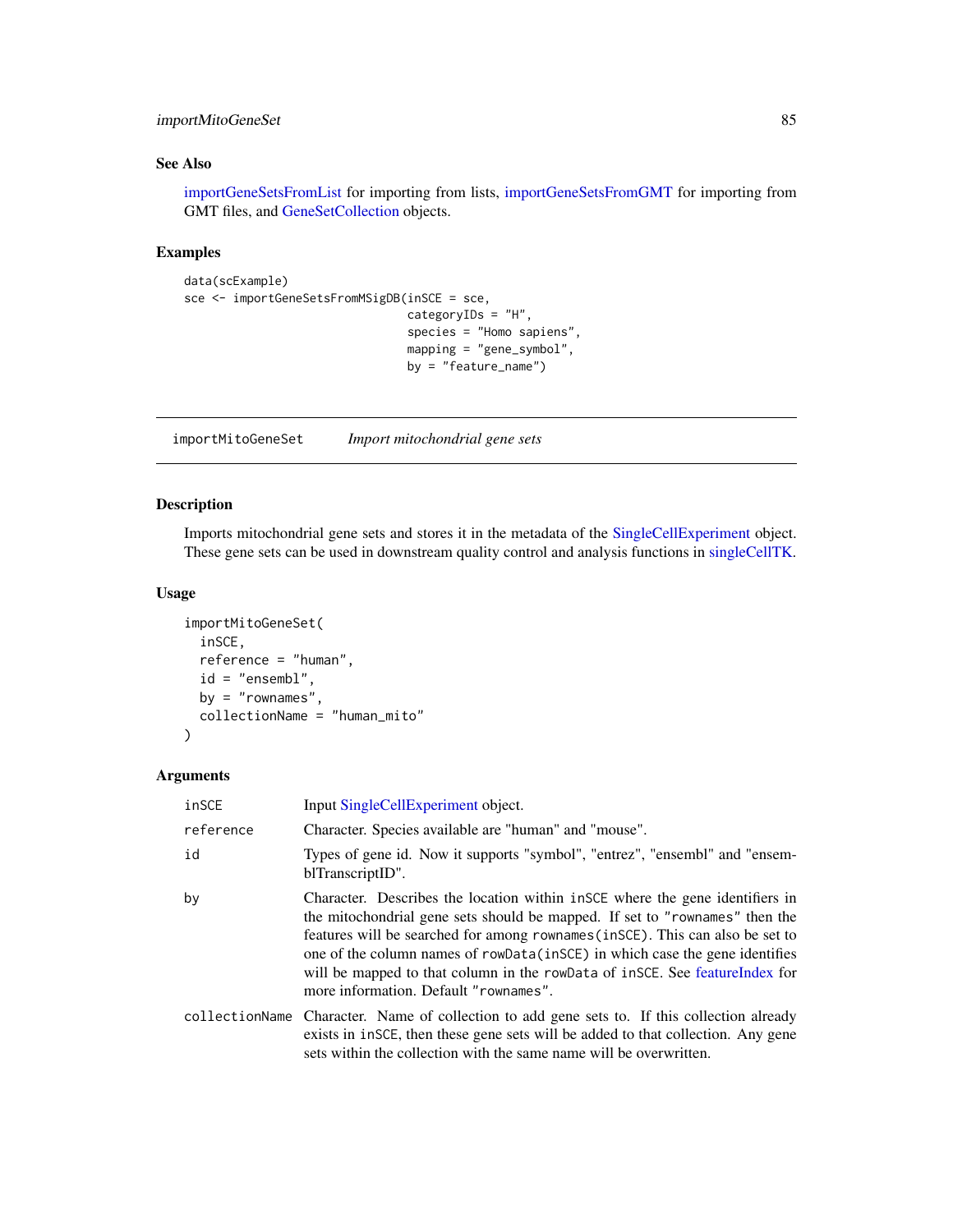## Details

The gene identifiers of mitochondrial genes will be loaded with "data(AllMito)". Currently, it supports human and mouse reference. Also, it supports entrez ID, gene symbol, ensemble ID and ensemble transcript ID. They will be mapped to the IDs in inSCE using the by parameter and stored in a [GeneSetCollection](#page-0-0) object from package [GSEABase.](#page-0-0) This object is stored in metadata(inSCE)\$sctk\$genesets, which can be accessed in downstream analysis functions such as [runCellQC.](#page-207-0)

## Value

A [SingleCellExperiment](#page-0-0) object with gene set from collectionName output stored to the [metadata](#page-0-0) slot.

# Author(s)

Rui Hong

#### See Also

[importGeneSetsFromList](#page-81-0) for importing from lists, [importGeneSetsFromGMT](#page-79-0) for importing from GMT files, and [GeneSetCollection](#page-0-0) objects.

#### Examples

```
data(scExample)
sce <- importMitoGeneSet(inSCE = sce,
                         reference = "human",
                         id = "ensembl",
                         collectionName = "human_mito",
                         by = "rownames")
```
importMultipleSources *Imports samples from different sources and compiles them into a list of SCE objects*

#### **Description**

Imports samples from different sources and compiles them into a list of SCE objects

#### Usage

```
importMultipleSources(allImportEntries, delayedArray = FALSE)
```
#### Arguments

| allImportEntries |                                                                                                 |
|------------------|-------------------------------------------------------------------------------------------------|
|                  | object containing the sources and parameters of all the samples being imported<br>(from the UI) |
| delayedArray     | Boolean. Whether to read the expression matrix as DelayedArray object or not.<br>Default FALSE. |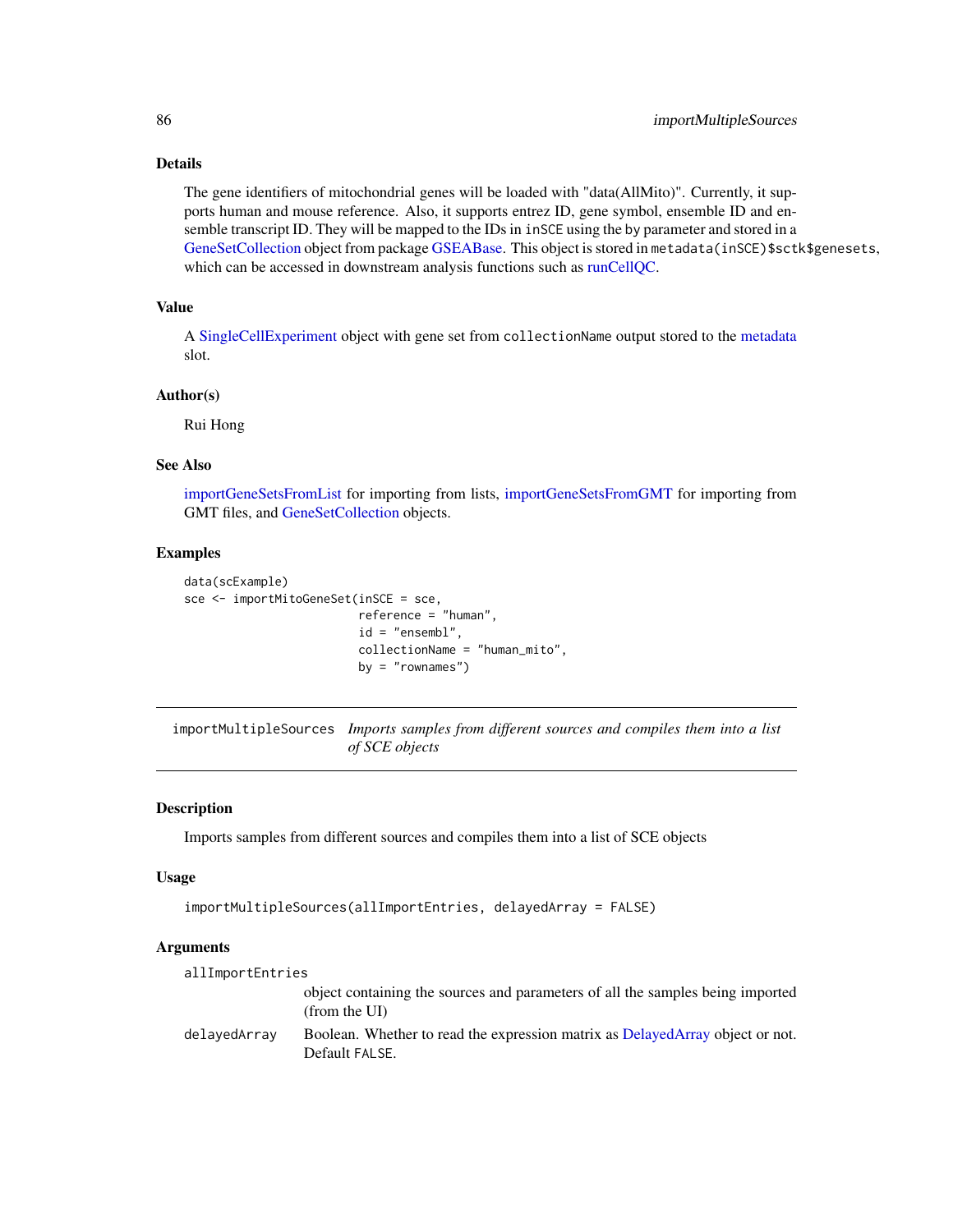## importOptimus 87

## Value

A list of [SingleCellExperiment](#page-0-0) object containing the droplet or cell data or both,depending on the dataType that users provided.

importOptimus *Construct SCE object from Optimus output*

## Description

Read the barcodes, features (genes), and matrices from Optimus outputs. Import them as one [Sin](#page-0-0)[gleCellExperiment](#page-0-0) object.

#### Usage

```
importOptimus(
 OptimusDirs,
 samples,
 matrixLocation = "call-MergeCountFiles/sparse_counts.npz",
 colIndexLocation = "call-MergeCountFiles/sparse_counts_col_index.npy",
  rowIndexLocation = "call-MergeCountFiles/sparse_counts_row_index.npy",
 cellMetricsLocation = "call-MergeCellMetrics/merged-cell-metrics.csv.gz",
  geneMetricsLocation = "call-MergeGeneMetrics/merged-gene-metrics.csv.gz",
  emptyDropsLocation = "call-RunEmptyDrops/empty_drops_result.csv",
  class = c("Matrix", "matrix"),
 delayedArray = FALSE,
  rowNamesDedup = TRUE
```
#### Arguments

)

| OptimusDirs      | A vector of root directories of Optimus output files. The paths should be some-<br>thing like this: /PATH/TO/bb4a2a5e-ff34-41b6-97d2-0c0c0c534530. Each<br>entry in OptimusDirs is considered a sample and should have its own path.<br>Must have the same length as samples. |
|------------------|-------------------------------------------------------------------------------------------------------------------------------------------------------------------------------------------------------------------------------------------------------------------------------|
| samples          | A vector of user-defined sample names for the sample to be imported. Must<br>have the same length as OptimusDirs.                                                                                                                                                             |
|                  | matrix Location Character. It is the intermediate path to the filtered count maxtrix file saved in<br>sparse matrix format (.npz). Default call-MergeCountFiles/sparse_counts.npz<br>which works for optimus $v1.4.0$ .                                                       |
| colIndexLocation |                                                                                                                                                                                                                                                                               |
|                  | Character. The intermediate path to the barcode index file. Default call-MergeCountFiles/sparse_cou                                                                                                                                                                           |
| rowIndexLocation |                                                                                                                                                                                                                                                                               |
|                  | Character. The intermediate path to the feature (gene) index file. Default call-MergeCountFiles/spars                                                                                                                                                                         |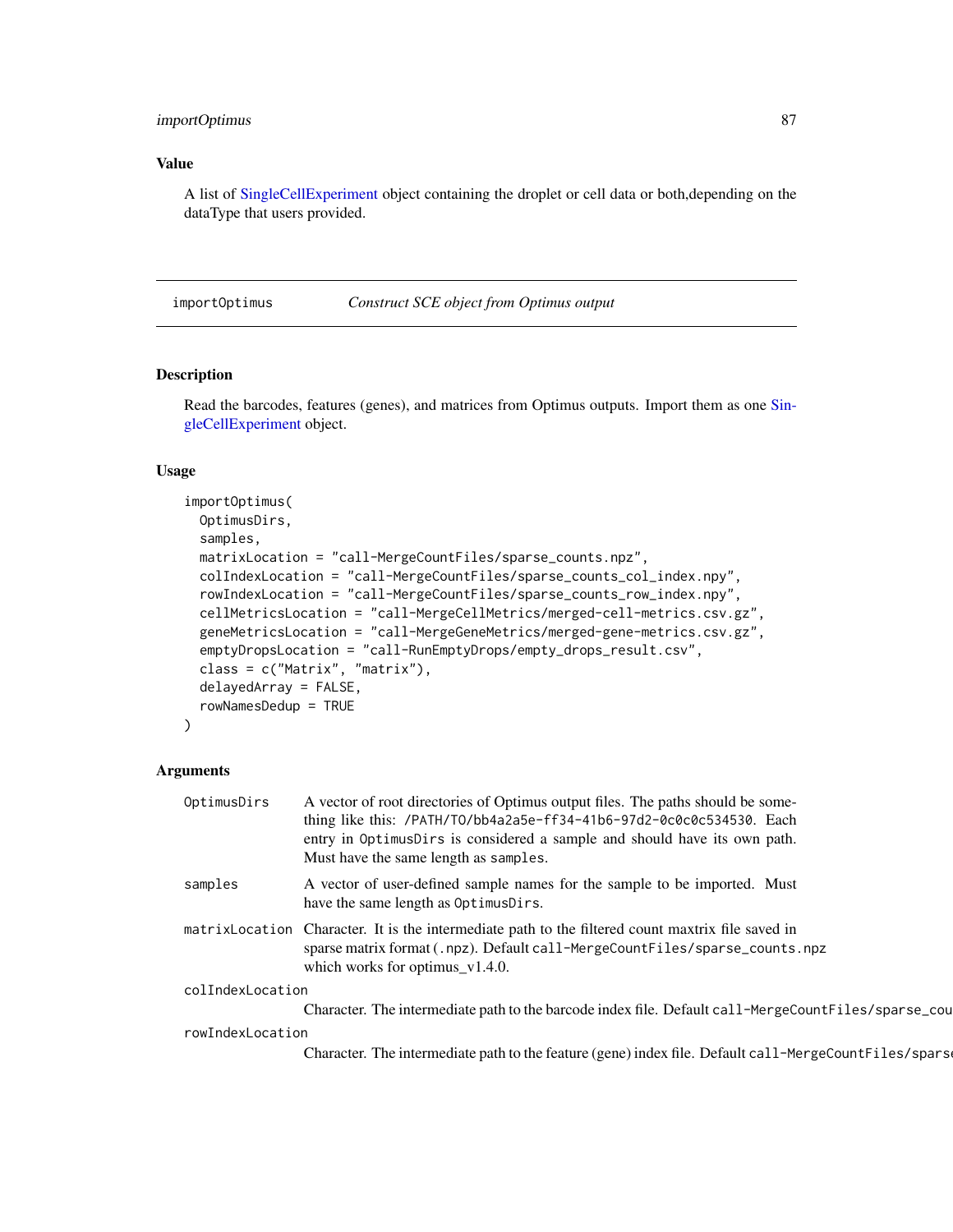| cellMetricsLocation |                                                                                                                                                                                                            |
|---------------------|------------------------------------------------------------------------------------------------------------------------------------------------------------------------------------------------------------|
|                     | Character. It is the intermediate path to the cell metrics file (merged-cell-metrics.csv.gz).<br>Default call-MergeCellMetrics/merged-cell-metrics.csv.gz which works<br>for optimus $v1.4.0$ .            |
| geneMetricsLocation |                                                                                                                                                                                                            |
|                     | Character. It is the intermediate path to the feature (gene) metrics file (merged-gene-metrics.csv.gz).<br>Default call-MergeGeneMetrics/merged-gene-metrics.csv.gz which works<br>for optimus_ $v1.4.0$ . |
| emptyDropsLocation  |                                                                                                                                                                                                            |
|                     | Character. It is the intermediate path to emptyDrops metrics file (empty_drops_result.csv).<br>Default call-RunEmptyDrops/empty_drops_result.csv which works for op-<br>$\text{timus_v1.4.0}.$             |
| class               | Character. The class of the expression matrix stored in the SCE object. Can be<br>one of "Matrix" (as returned by readMM function), or "matrix" (as returned by<br>matrix function). Default "Matrix".     |
| delayedArray        | Boolean. Whether to read the expression matrix as DelayedArray object or not.<br>Default FALSE.                                                                                                            |
| rowNamesDedup       | Boolean. Whether to deduplicate rownames. Default TRUE.                                                                                                                                                    |

A [SingleCellExperiment](#page-0-0) object containing the count matrix, the gene annotation, and the cell annotation.

## Examples

```
file.path <- system.file("extdata/Optimus_20x1000",
  package = "singleCellTK")
## Not run:
sce <- importOptimus(OptimusDirs = file.path,
  samples = "Optimus_20x1000")
```
## End(Not run)

importSEQC *Construct SCE object from seqc output*

# Description

Read the filtered barcodes, features, and matrices for all samples from (preferably a single run of) seqc output. Import and combine them as one big [SingleCellExperiment](#page-0-0) object.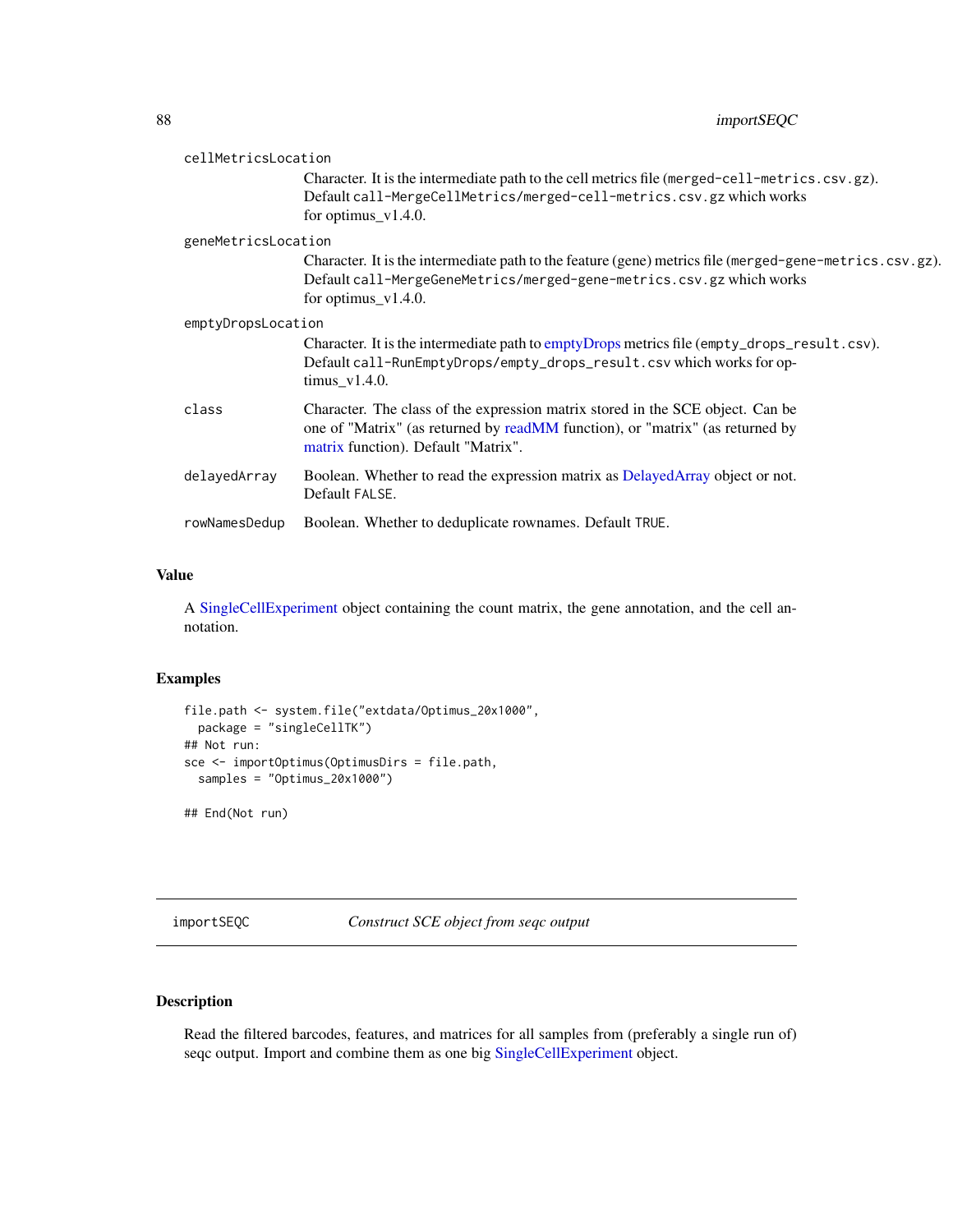# importSEQC 89

# Usage

```
importSEQC(
 seqcDirs = NULL,
  samples = NULL,
 prefix = NULL,
 gzipped = FALSE,
 class = c("Matrix", "matrix"),
 delayedArray = FALSE,
  cbNotFirstCol = TRUE,
  feNotFirstCol = TRUE,
 combinedSample = TRUE,
  rowNamesDedup = TRUE
)
```
## Arguments

| segcDirs      | A vector of paths to seqc output files. Each sample should have its own path.<br>For example: "./pbmc_1k_50x50". Must have the same length as samples.                                                                                                                                                                                                                                 |
|---------------|----------------------------------------------------------------------------------------------------------------------------------------------------------------------------------------------------------------------------------------------------------------------------------------------------------------------------------------------------------------------------------------|
| samples       | A vector of user-defined sample names for the samples to be imported. Must<br>have the same length as seqcDirs.                                                                                                                                                                                                                                                                        |
| prefix        | A vector containing the prefix of file names within each sample directory. It<br>cannot be null and the vector should have the same length as samples.                                                                                                                                                                                                                                 |
| gzipped       | Boolean. TRUE if the seqc output files (sparse_counts_barcode.csv, sparse_counts_genes.csv,<br>and sparse_molecule_counts.mtx) were gzip compressed. FALSE otherwise. De-<br>fault seqc outputs are not gzipped. Default FALSE.                                                                                                                                                        |
| class         | Character. The class of the expression matrix stored in the SCE object. Can be<br>one of "Matrix" (as returned by readMM function), or "matrix" (as returned<br>by matrix function). Default "Matrix".                                                                                                                                                                                 |
| delayedArray  | Boolean. Whether to read the expression matrix as DelayedArray object or not.<br>Default FALSE.                                                                                                                                                                                                                                                                                        |
| cbNotFirstCol | Boolean. TRUE if first column of sparse_counts_barcode.csv is row index and it<br>will be removed. FALSE the first column will be kept.                                                                                                                                                                                                                                                |
| feNotFirstCol | Boolean. TRUE if first column of sparse_counts_genes.csv is row index and it<br>will be removed. FALSE the first column will be kept.                                                                                                                                                                                                                                                  |
|               | combinedSample Boolean. If TRUE, importSEQC returns a SingleCellExperiment object con-<br>taining the combined count matrix, feature annotations and the cell annotations.<br>If FALSE, importSEQC returns a list containing multiple SingleCellExperiment<br>objects. Each SingleCellExperiment contains count matrix, feature annota-<br>tions and cell annotations for each sample. |
| rowNamesDedup | Boolean. Whether to deduplicate rownames. Only applied if combinedSample<br>is TRUE or only one seqcDirs specified. Default TRUE.                                                                                                                                                                                                                                                      |

## Details

importSEQC imports output from seqc. The default sparse\_counts\_barcode.csv or sparse\_counts\_genes.csv from seqc output contains two columns. The first column is row index and the second column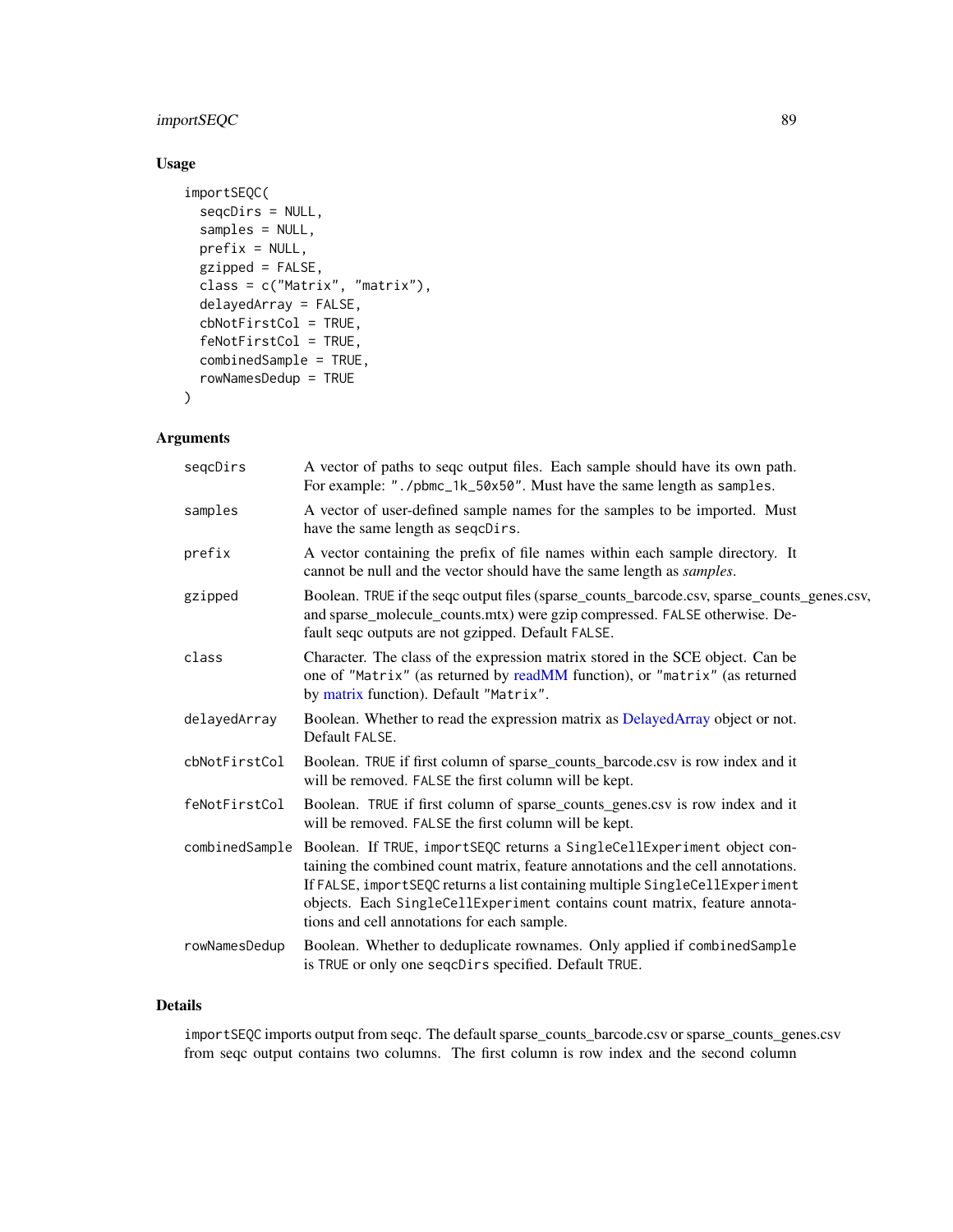is cell-barcode or gene symbol. importSEQC will remove first column. Alternatively, user can call cbNotFirstCol or feNotFirstCol as FALSE to keep the first column of these files. When combinedSample is TRUE, importSEQC will combined count matrix with genes detected in at least one sample.

#### Value

A SingleCellExperiment object containing the combined count matrix, the feature annotations, and the cell annotation.

#### Examples

```
# Example #1
# The following filtered feature, cell, and matrix files were downloaded from
# https://support.10xgenomics.com/single-cell-gene-expression/datasets/
# 3.0.0/pbmc_1k_v3
# The top 50 hg38 genes are included in this example.
# Only the top 50 cells are included.
sce <- importSEQC(
    seqcDirs = system.file("extdata/pbmc_1k_50x50", package = "singleCellTK"),
    samples = "pbmc_1k_50x50",
   prefix = "pbmc_1k",combinedSample = FALSE)
```
importSTARsolo *Construct SCE object from STARsolo outputs*

#### Description

Read the barcodes, features (genes), and matrices from STARsolo outputs. Import them as one [SingleCellExperiment](#page-0-0) object.

```
importSTARsolo(
  STARsoloDirs,
  samples,
  STARsoloOuts = "Gene/filtered",
  matrixFileNames = "matrix.mtx",
  featuresFileNames = "features.tsv",
  barcodesFileNames = "barcodes.tsv",
  gzipped = "auto",class = c("Matrix", "matrix"),
  delayedArray = FALSE,
  rowNamesDedup = TRUE
)
```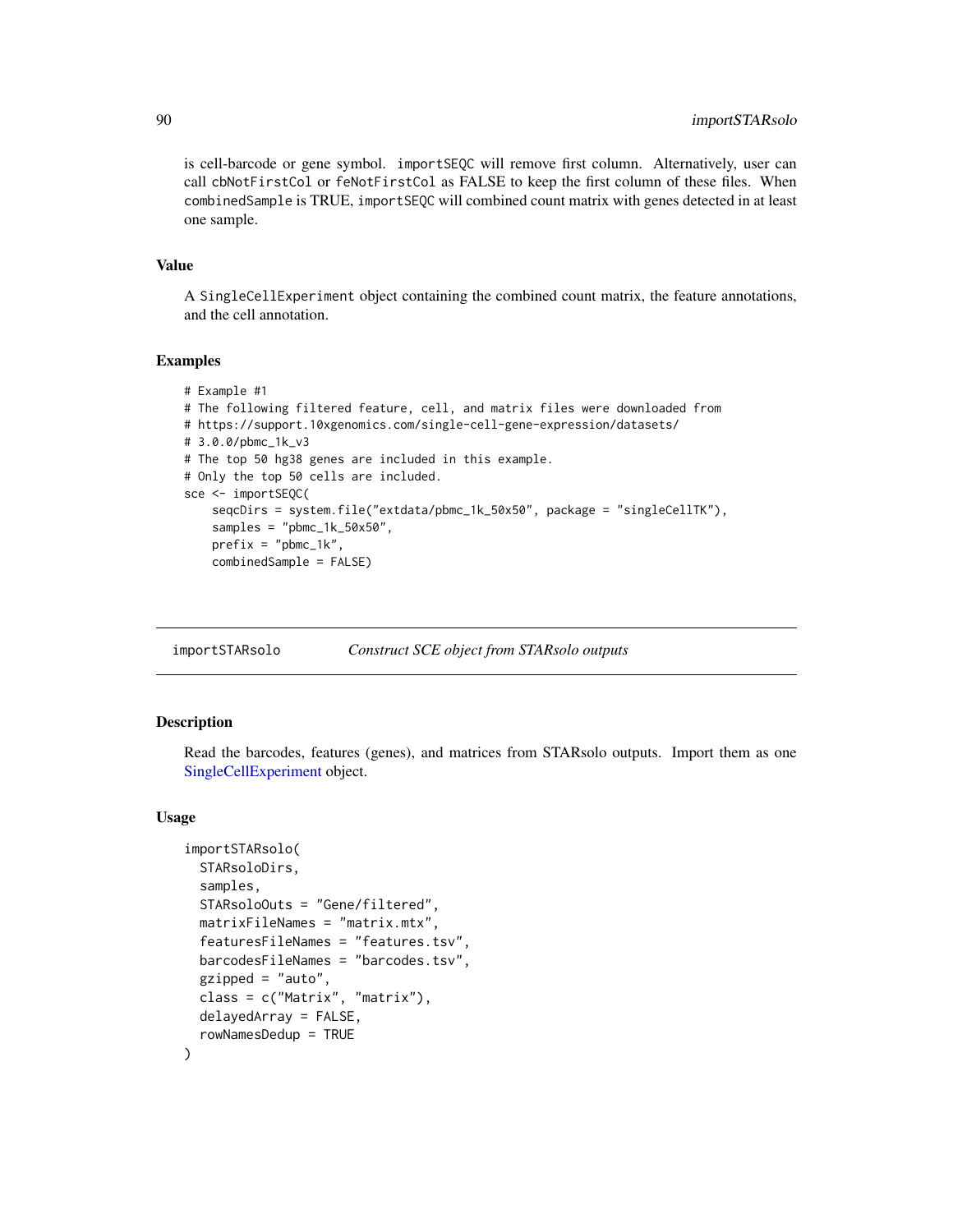## Arguments

| STARsoloDirs      | A vector of root directories of STARsolo output files. The paths should be some-<br>thing like this: /PATH/TO/prefixSolo.out. For example: ./Solo.out. Each<br>sample should have its own path. Must have the same length as samples.                                                                    |
|-------------------|----------------------------------------------------------------------------------------------------------------------------------------------------------------------------------------------------------------------------------------------------------------------------------------------------------|
| samples           | A vector of user-defined sample names for the sample to be imported. Must<br>have the same length as STARsoloDirs.                                                                                                                                                                                       |
| STARsoloOuts      | Character vector. The intermediate paths to filtered or raw cell barcode, feature,<br>and matrix files for each of samples. Default "Gene/filtered" which works<br>for STAR 2.7.3a. Must have length 1 or the same length as samples.                                                                    |
| matrixFileNames   |                                                                                                                                                                                                                                                                                                          |
|                   | Filenames for the Market Exchange Format (MEX) sparse matrix file (.mtx file).<br>Must have length 1 or the same length as samples.                                                                                                                                                                      |
| featuresFileNames |                                                                                                                                                                                                                                                                                                          |
|                   | Filenames for the feature annotation file. Must have length 1 or the same length<br>as samples.                                                                                                                                                                                                          |
| barcodesFileNames |                                                                                                                                                                                                                                                                                                          |
|                   | Filenames for the cell barcode list file. Must have length 1 or the same length as<br>samples.                                                                                                                                                                                                           |
| gzipped           | Boolean. TRUE if the STARsolo output files (barcodes.tsv, features.tsv, and ma-<br>trix.mtx) were gzip compressed. FALSE otherwise. This is FALSE in STAR<br>2.7.3a. Default "auto" which automatically detects if the files are gzip com-<br>pressed. Must have length 1 or the same length as samples. |
| class             | Character. The class of the expression matrix stored in the SCE object. Can be<br>one of "Matrix" (as returned by readMM function), or "matrix" (as returned by<br>matrix function). Default "Matrix".                                                                                                   |
| delayedArray      | Boolean. Whether to read the expression matrix as DelayedArray object or not.<br>Default FALSE.                                                                                                                                                                                                          |
| rowNamesDedup     | Boolean. Whether to deduplicate rownames. Default TRUE.                                                                                                                                                                                                                                                  |

## Value

A SingleCellExperiment object containing the count matrix, the gene annotation, and the cell annotation.

```
# Example #1
```

```
# FASTQ files were downloaded from
```
- # https://support.10xgenomics.com/single-cell-gene-expression/datasets/3.0.0
- # /pbmc\_1k\_v3
- # They were concatenated as follows:
- # cat pbmc\_1k\_v3\_S1\_L001\_R1\_001.fastq.gz pbmc\_1k\_v3\_S1\_L002\_R1\_001.fastq.gz >
- # pbmc\_1k\_v3\_R1.fastq.gz
- # cat pbmc\_1k\_v3\_S1\_L001\_R2\_001.fastq.gz pbmc\_1k\_v3\_S1\_L002\_R2\_001.fastq.gz >
- # pbmc\_1k\_v3\_R2.fastq.gz
- # The following STARsolo command generates the filtered feature, cell, and
- # matrix files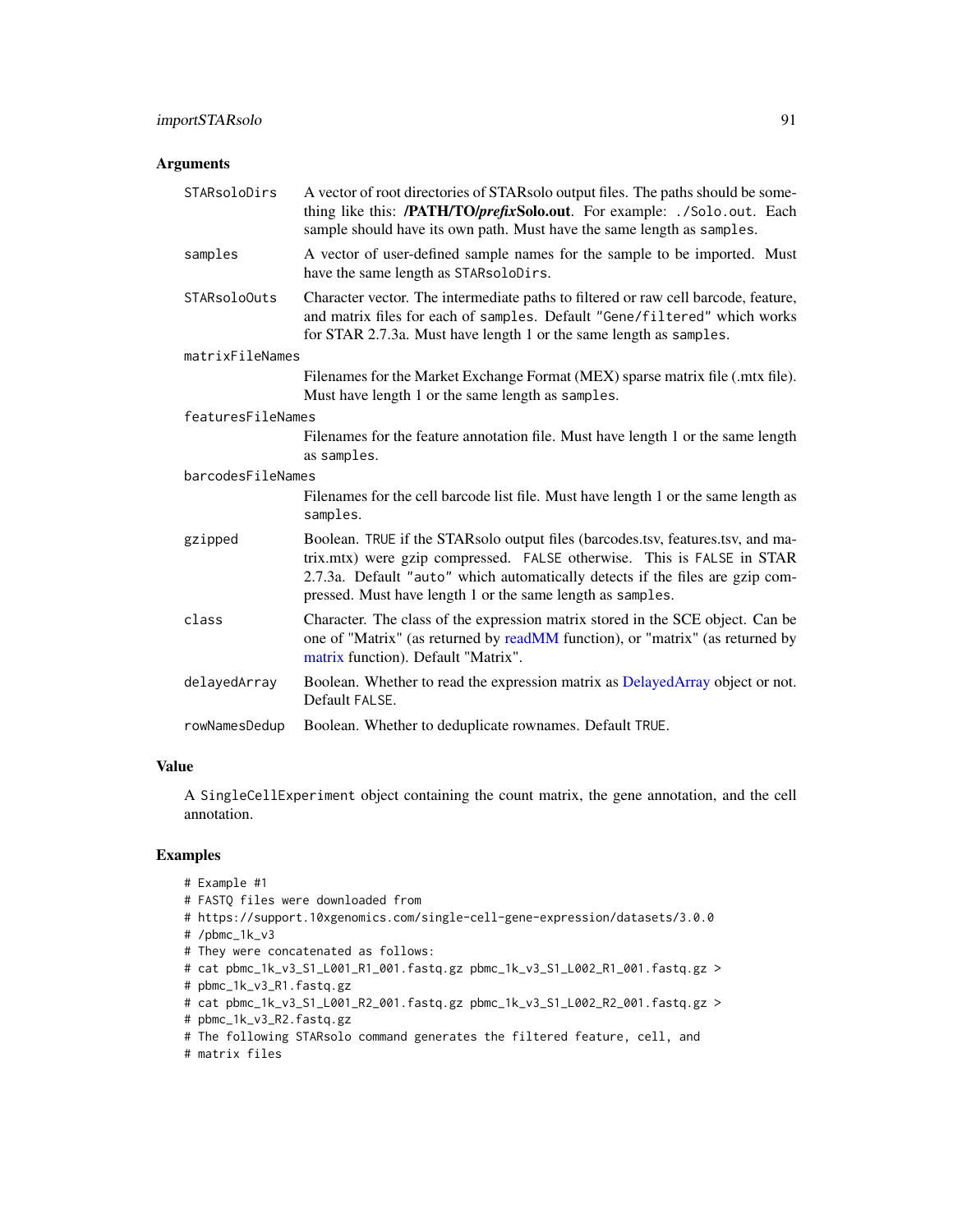```
# STAR \
# --genomeDir ./index \
# --readFilesIn ./pbmc_1k_v3_R2.fastq.gz \
# ./pbmc_1k_v3_R1.fastq.gz \
# --readFilesCommand zcat \
# --outSAMtype BAM Unsorted \
# --outBAMcompression -1 \
# --soloType CB_UMI_Simple \
# --soloCBwhitelist ./737K-august-2016.txt \
# --soloUMIlen 12
# The top 20 genes and the first 20 cells are included in this example.
sce <- importSTARsolo(
 STARsoloDirs = system.file("extdata/STARsolo_PBMC_1k_v3_20x20",
   package = "singleCellTK"),
 samples = "PBMC_1k_v3_20x20")
```
iterateSimulations *Returns significance data from a snapshot.*

## Description

Returns significance data from a snapshot.

## Usage

```
iterateSimulations(
  originalData,
  useAssay = "counts",
  realLabels,
  totalReads,
 cells,
  iterations
)
```
## Arguments

| originalData | The SingleCellExperiment object storing all assay data from the shiny app.                               |
|--------------|----------------------------------------------------------------------------------------------------------|
| useAssay     | Character. The name of the assay to be used for subsampling.                                             |
| realLabels   | Character. The name of the condition of interest. Must match a name from<br>sample data.                 |
| totalReads   | Numeric. The total number of reads in the simulated dataset, to be split between<br>all simulated cells. |
| cells        | Numeric. The number of virtual cells to simulate.                                                        |
| iterations   | Numeric. How many times should each experimental design be simulated.                                    |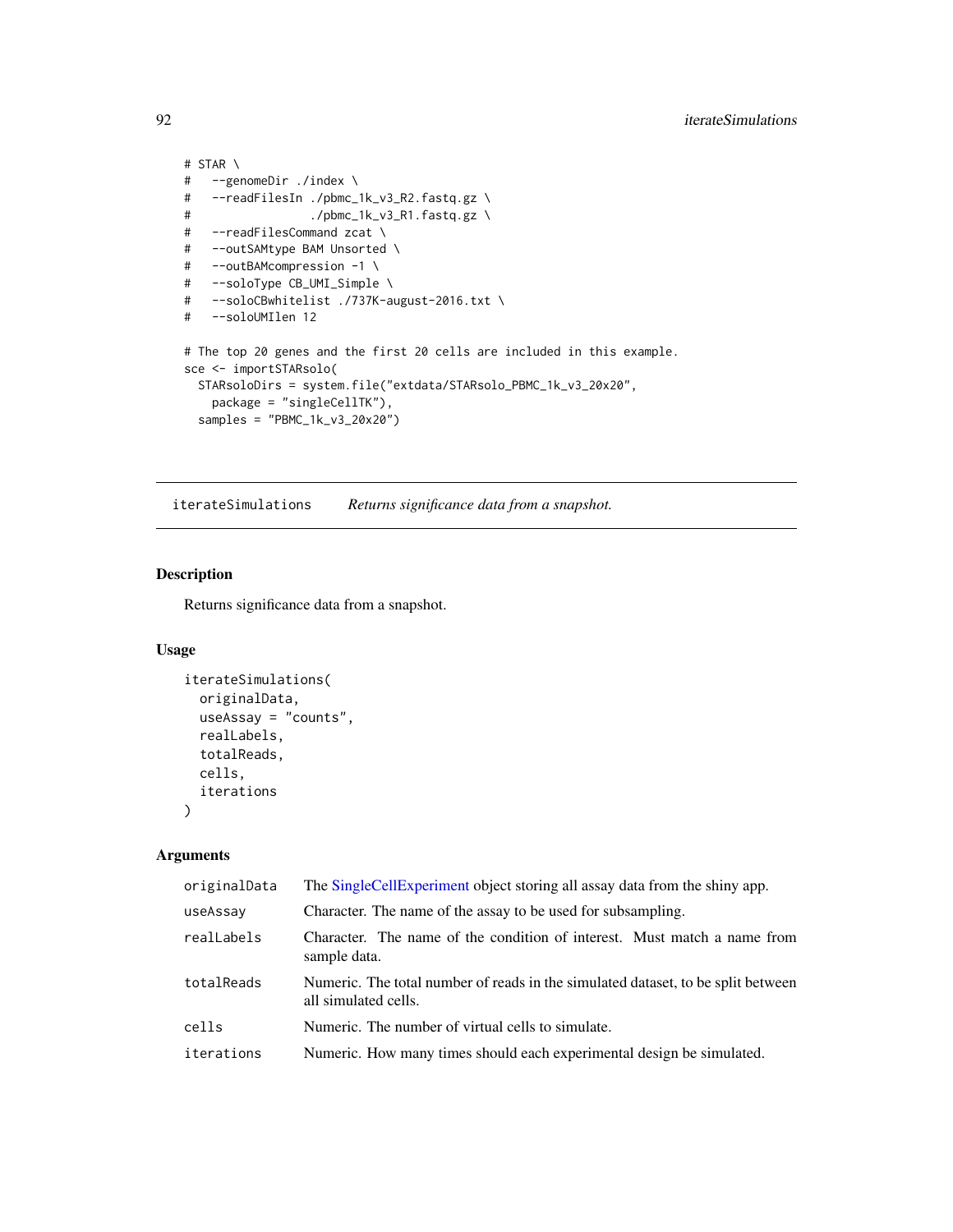A matrix of significance information from a snapshot

#### Examples

```
data("mouseBrainSubsetSCE")
res <- iterateSimulations(mouseBrainSubsetSCE, realLabels = "level1class",
                          totalReads = 1000, cells = 10, iterations = 2)
```
listSampleSummaryStatsTables

*Lists the table of SCTK QC outputs stored within the metadata.*

## Description

Returns a character vector of the tables within the metadata slot of the SingleCellExperiment object.

## Usage

```
listSampleSummaryStatsTables(inSCE, ...)
```

```
## S4 method for signature 'SingleCellExperiment'
listSampleSummaryStatsTables(inSCE, ...)
```
## Arguments

| inSCE   | Input SingleCellExperiment object with saved table within the metadata data.<br>Required. |
|---------|-------------------------------------------------------------------------------------------|
| $\cdot$ | Other arguments passed to the function.                                                   |

## Value

A character vector. Contains a list of summary tables within the SingleCellExperiment object.

```
data(scExample, package = "singleCellTK")
sce <- subsetSCECols(sce, colData = "type != 'EmptyDroplet'")
sce <- sampleSummaryStats(sce, simple = TRUE, statsName = "qc_table")
listSampleSummaryStatsTables(sce)
```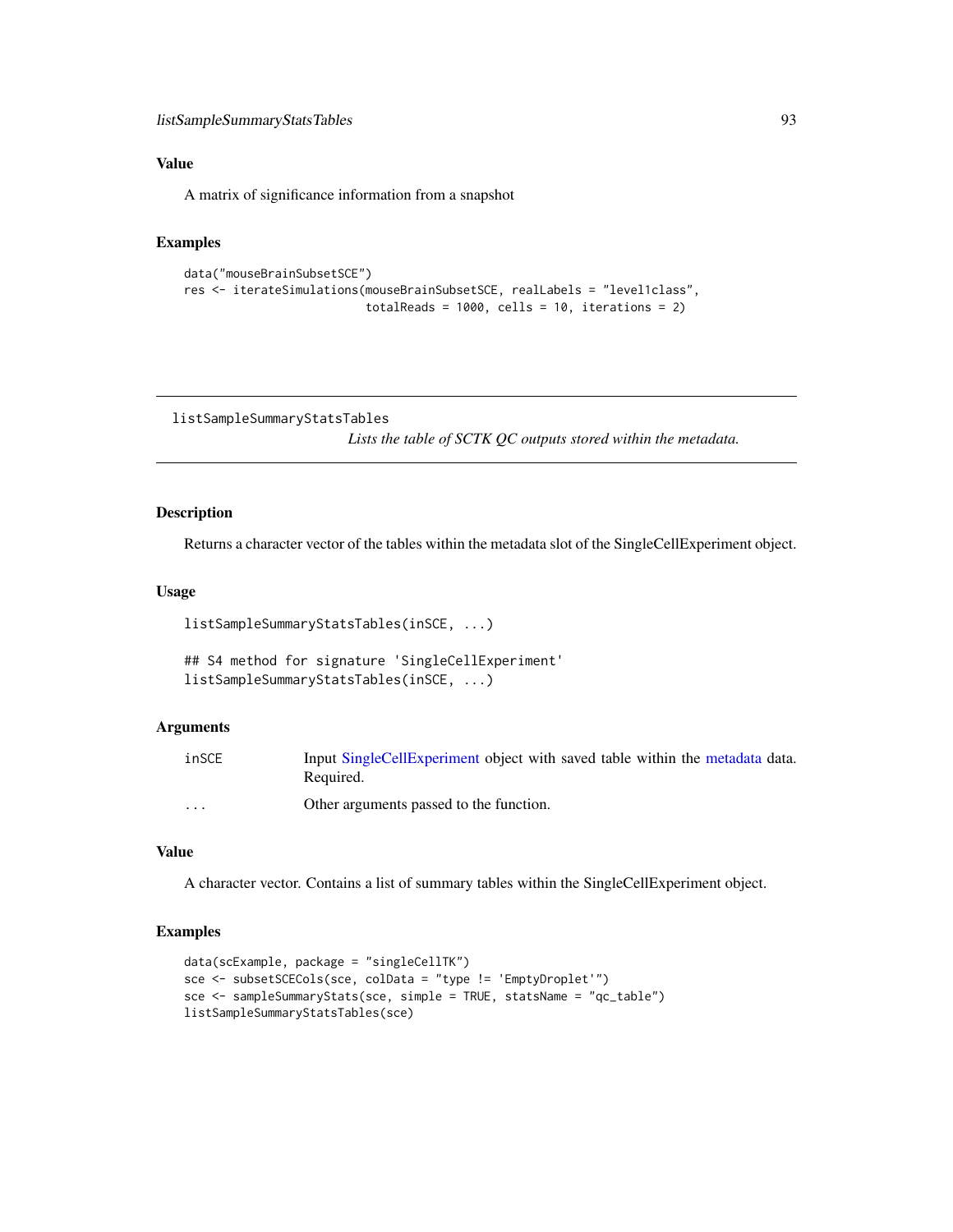Merges colData of the singleCellExperiment objects obtained from the same dataset which contain differing colData. (i.e. raw data and filtered data)

## Usage

```
mergeSCEColData(inSCE1, inSCE2, id1 = "column_name", id2 = "column_name")
```
## Arguments

| inSCE1 | Input SingleCellExperiment object. The function will output this singleCellEx-<br>periment object with a combined colData from in SCE1 and in SCE2. |
|--------|-----------------------------------------------------------------------------------------------------------------------------------------------------|
| inSCE2 | Input SingleCellExperiment object. colData from this object will be merged<br>with colData from inSCE1 and loaded into inSCE1.                      |
| id1    | Character vector. Column in colData of inSCE1 that will be used to combine<br>in SCE1 and in SCE2. Default "column name"                            |
| id2    | Character vector. Column in colData of inSCE2 that will be used to combine<br>in SCE1 and in SCE2. Default "column name"                            |

## Value

SingleCellExperiment object containing combined colData from both singleCellExperiment for samples in inSCE1.

```
sce1 <- importCellRanger(
   cellRangerDirs = system.file("extdata/", package = "singleCellTK"),
   sampleDirs = "hgmm_1k_v3_20x20",
   sampleNames = "hgmm1kv3",
   dataType = "filtered")
data(scExample)
sce2 <- sce
sce <- mergeSCEColData(inSCE1 = sce1, inSCE2 = sce2, id1 = "column_name", id2 = "column_name")
```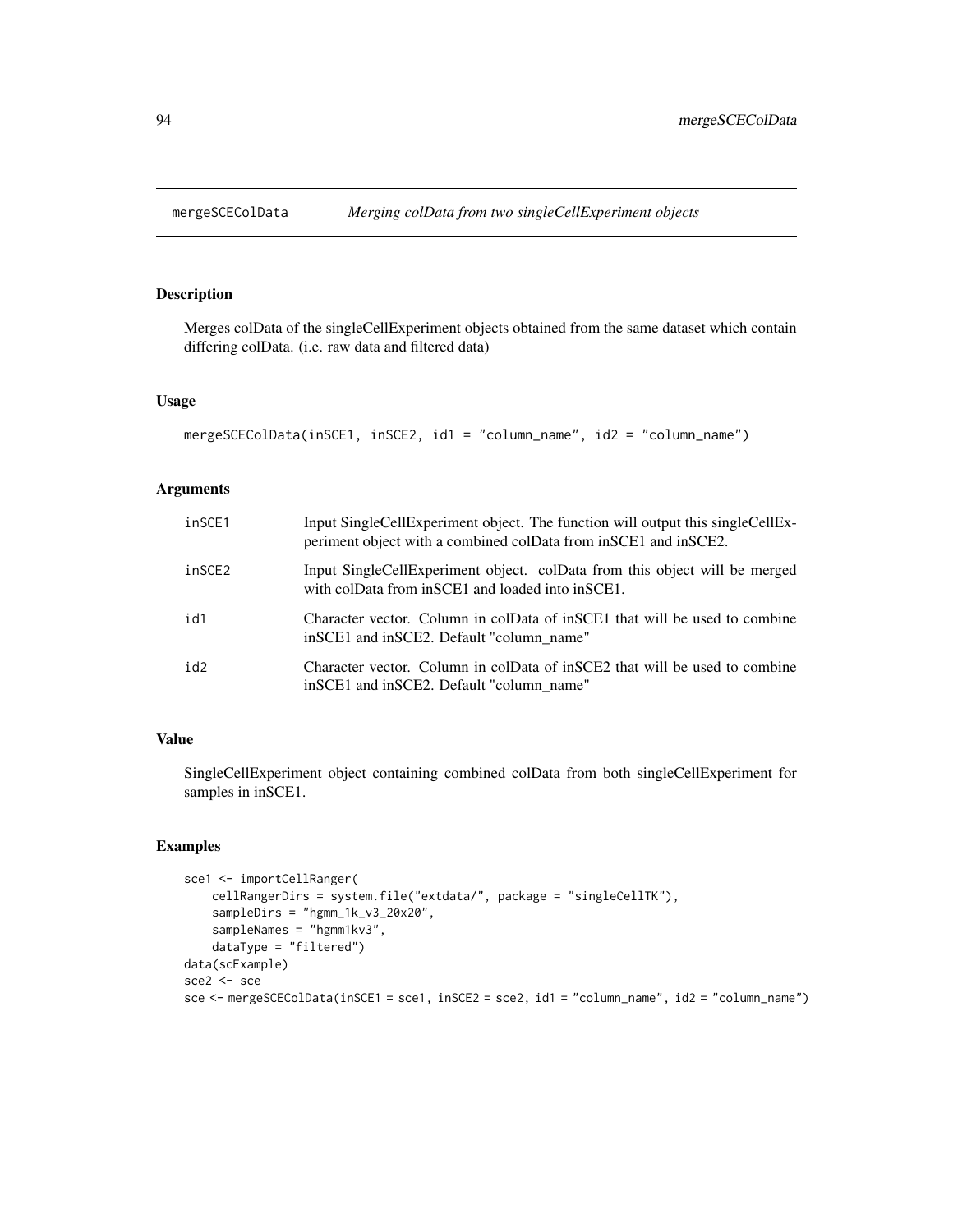A list of gene set that contains mitochondrial genes of multiple reference (hg38, hg19, mm10 and mm9). It contains multiple types of gene identifier: gene symbol, entrez ID, ensemble ID and ensemble transcript ID. It's used for the function 'importMitoGeneSet'.

#### Usage

```
data("MitoGenes")
```
#### Format

A list

# Examples

data("MitoGenes")

mouseBrainSubsetSCE *Example Single Cell RNA-Seq data in SingleCellExperiment Object, GSE60361 subset*

## Description

A subset of 30 cells from a single cell RNA-Seq experiment from Zeisel, et al. Science 2015. The data was produced from cells from the mouse somatosensory cortex (S1) and hippocampus (CA1). 15 of the cells were identified as oligodendrocytes and 15 of the cell were identified as microglia.

## Usage

```
data("mouseBrainSubsetSCE")
```
#### Format

SingleCellExperiment

#### Source

DOI: 10.1126/science.aaa1934

#### Examples

data("mouseBrainSubsetSCE")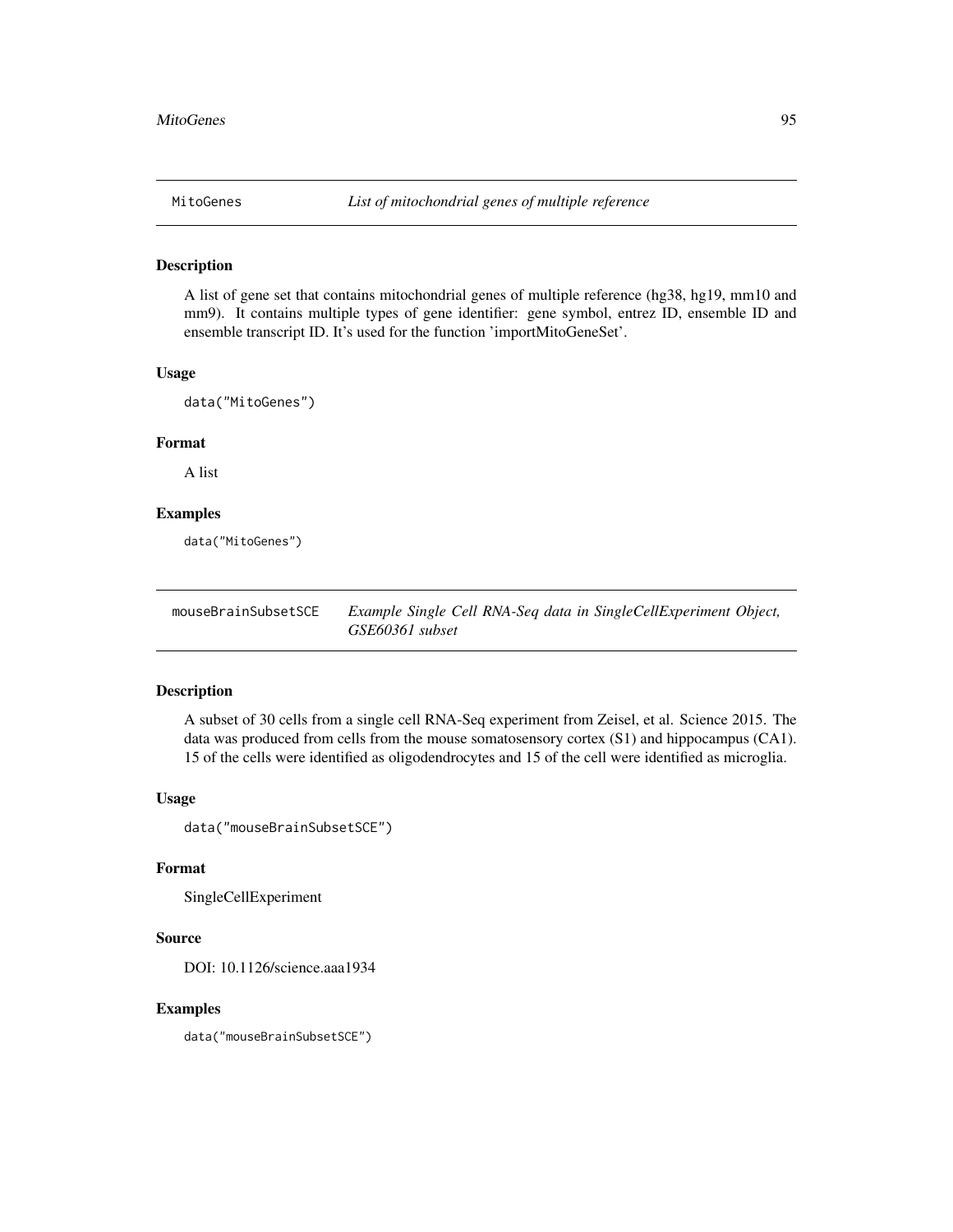A table of gene set categories that can be download from MSigDB. The categories and descriptions can be found here: https://www.gsea-msigdb.org/gsea/msigdb/collections.jsp. The IDs in the first column can be used to retrieve the gene sets for these categories using the [importGeneSetsFromM-](#page-82-0)[SigDB](#page-82-0) function.

#### Usage

data("msigdb\_table")

## Format

A data.frame.

#### Examples

data("msigdb\_table")

plotBarcodeRankDropsResults

*Plots for runEmptyDrops outputs.*

# Description

A wrapper function which visualizes outputs from the runEmptyDrops function stored in the col-Data slot of the SingleCellExperiment object via plots.

```
plotBarcodeRankDropsResults(
  inSCE,
  sample = NULL,
  defaultTheme = TRUE,
  dotSize = 0.5,
  titleSize = 18,
  axisLabelSize = 18,
  axisSize = 15,
  legendSize = 15
)
```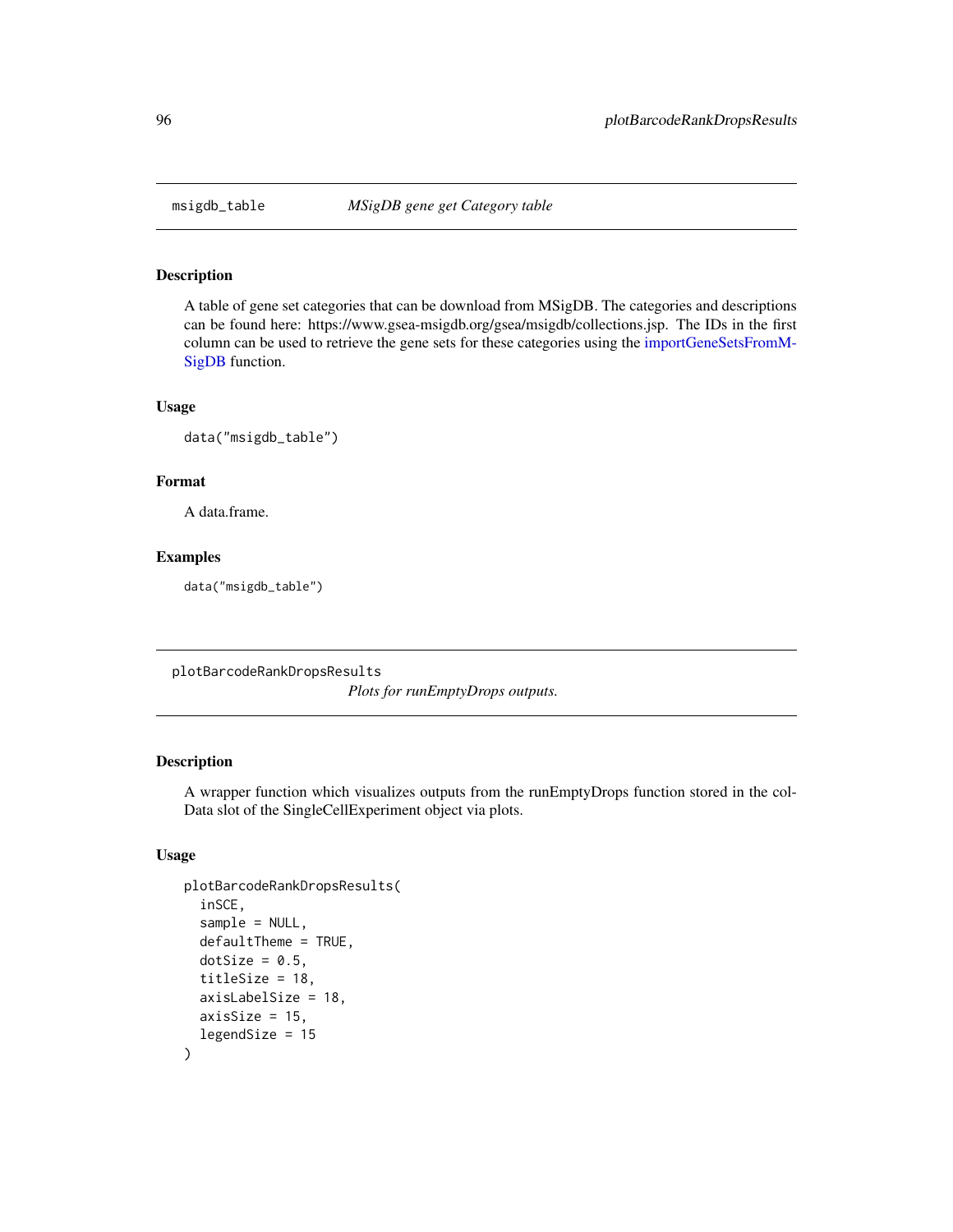## Arguments

| inSCE         | Input SingleCellExperiment object with saved dimension reduction components<br>or a variable with saved results from runBarcodeRankDrops. Required. |
|---------------|-----------------------------------------------------------------------------------------------------------------------------------------------------|
| sample        | Character vector. Indicates which sample each cell belongs to. Default NULL.                                                                        |
| defaultTheme  | Removes grid in plot and sets axis title size to 10 when TRUE. Default TRUE.                                                                        |
| dotSize       | Size of dots. Default 0.5.                                                                                                                          |
| titleSize     | Size of title of plot. Default 18.                                                                                                                  |
| axisLabelSize | Size of x/y-axis labels. Default 18.                                                                                                                |
| axisSize      | Size of x/y-axis ticks. Default 15.                                                                                                                 |
| legendSize    | size of legend. Default 15.                                                                                                                         |

#### Value

list of .ggplot objects

#### Examples

```
data(scExample, package="singleCellTK")
sce <- runBarcodeRankDrops(inSCE=sce)
plotBarcodeRankDropsResults(inSCE=sce)
```
plotBarcodeRankScatter

```
Plots for runBarcodeRankDrops outputs.
```
## Description

A plotting function which visualizes outputs from the runBarcodeRankDrops function stored in the colData slot of the SingleCellExperiment object via scatterplot.

```
plotBarcodeRankScatter(
  inSCE,
  sample = NULL,
  defaultTheme = TRUE,
  dotSize = 0.5,
  title = NULL,
  titleSize = 18,
  xlab = NULL,
 ylab = NULL,
  axisSize = 12,
  axisLabelSize = 15,
  legendSize = 10,
  combinePlot = "none",
```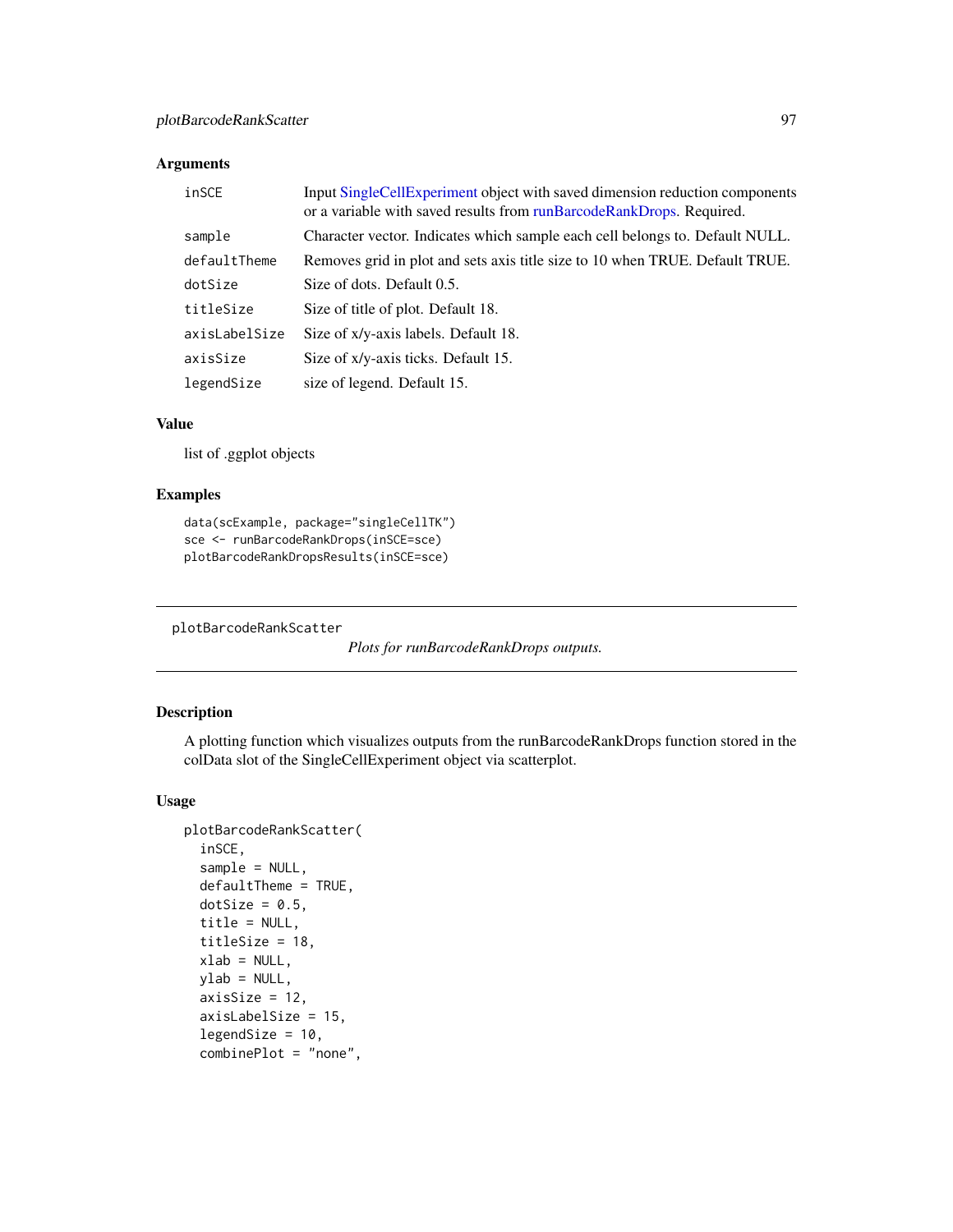```
sampleRelHeights = 1,
  sampleRelWidths = 1
\mathcal{L}
```
# Arguments

| inSCE            | Input SingleCellExperiment object with saved dimension reduction components<br>or a variable with saved results from runBarcodeRankDrops. Required. |  |
|------------------|-----------------------------------------------------------------------------------------------------------------------------------------------------|--|
| sample           | Character vector. Indicates which sample each cell belongs to. Default NULL.                                                                        |  |
| defaultTheme     | Removes grid in plot and sets axis title size to 10 when TRUE. Default TRUE.                                                                        |  |
| dotSize          | Size of dots. Default 0.5.                                                                                                                          |  |
| title            | Title of plot. Default NULL.                                                                                                                        |  |
| titleSize        | Size of title of plot. Default 18.                                                                                                                  |  |
| xlab             | Character vector. Label for x-axis. Default NULL.                                                                                                   |  |
| ylab             | Character vector. Label for y-axis. Default NULL.                                                                                                   |  |
| axisSize         | Size of x/y-axis ticks. Default 12.                                                                                                                 |  |
| axisLabelSize    | Size of x/y-axis labels. Default 15.                                                                                                                |  |
| legendSize       | size of legend. Default 10.                                                                                                                         |  |
| combinePlot      | Boolean. If multiple plots are generated (multiple samples, etc.), will combined<br>plots using 'cowplot::plot_grid'.                               |  |
| sampleRelHeights |                                                                                                                                                     |  |
|                  | If there are multiple samples and combining by "all", the relative heights for<br>each plot.                                                        |  |
| sampleRelWidths  |                                                                                                                                                     |  |
|                  | If there are multiple samples and combining by "all", the relative widths for each<br>plot. Default TRUE.                                           |  |
|                  |                                                                                                                                                     |  |
| ۱Δ               |                                                                                                                                                     |  |

# Value

a ggplot object of the scatter plot.

```
data(scExample, package="singleCellTK")
sce <- runBarcodeRankDrops(inSCE=sce)
plotBarcodeRankScatter(inSCE=sce)
```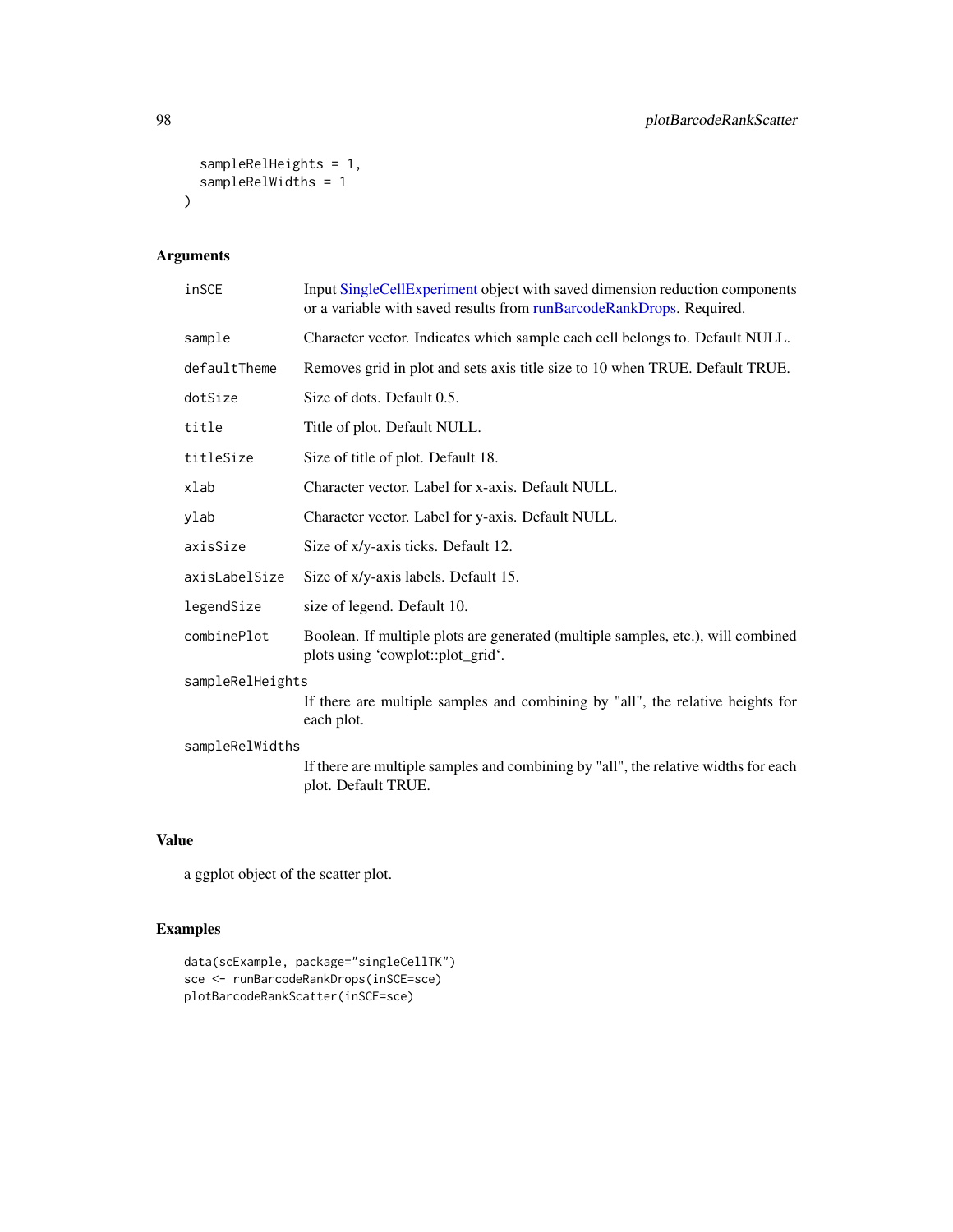plotBatchCorrCompare *Plot comparison of batch corrected result against original assay*

## Description

Plot comparison of batch corrected result against original assay

#### Usage

```
plotBatchCorrCompare(
  inSCE,
  corrMat,
 batch = NULL,condition = NULL,
  origAssay = NULL,
  origLogged = NULL,
  method = NULL,matType = NULL
)
```
#### Arguments

| inSCE      | SingleCellExperiment inherited object.                                                                                        |
|------------|-------------------------------------------------------------------------------------------------------------------------------|
| corrMat    | A single character indicating the name of the corrected matrix.                                                               |
| batch      | A single character. The name of batch annotation column in coldata (insce).                                                   |
| condition  | A single character. The name of an additional covariate annotation column in<br>colData(inSCE).                               |
| origAssay  | A single character indicating what the original assay used for batch correction<br>is.                                        |
| origLogged | Logical scalar indicating whether origaller is log-normalized.                                                                |
| method     | A single character indicating the name of the batch correction method. Only<br>used for the titles of plots.                  |
| matType    | A single character indicating the type of the batch correction result matrix,<br>choose from "assay", "altExp", "reducedDim". |

## Details

Four plots will be combined. Two of them are violin/box-plots for percent variance explained by the batch variation, and optionally the covariate, for original and corrected. The other two are UMAPs of the original assay and the correction result matrix. If SCTK batch correction methods are performed in advance, this function will automatically detect necessary input. Otherwise, users can also customize the input. Future improvement might include solution to reduce redundant UMAP calculation.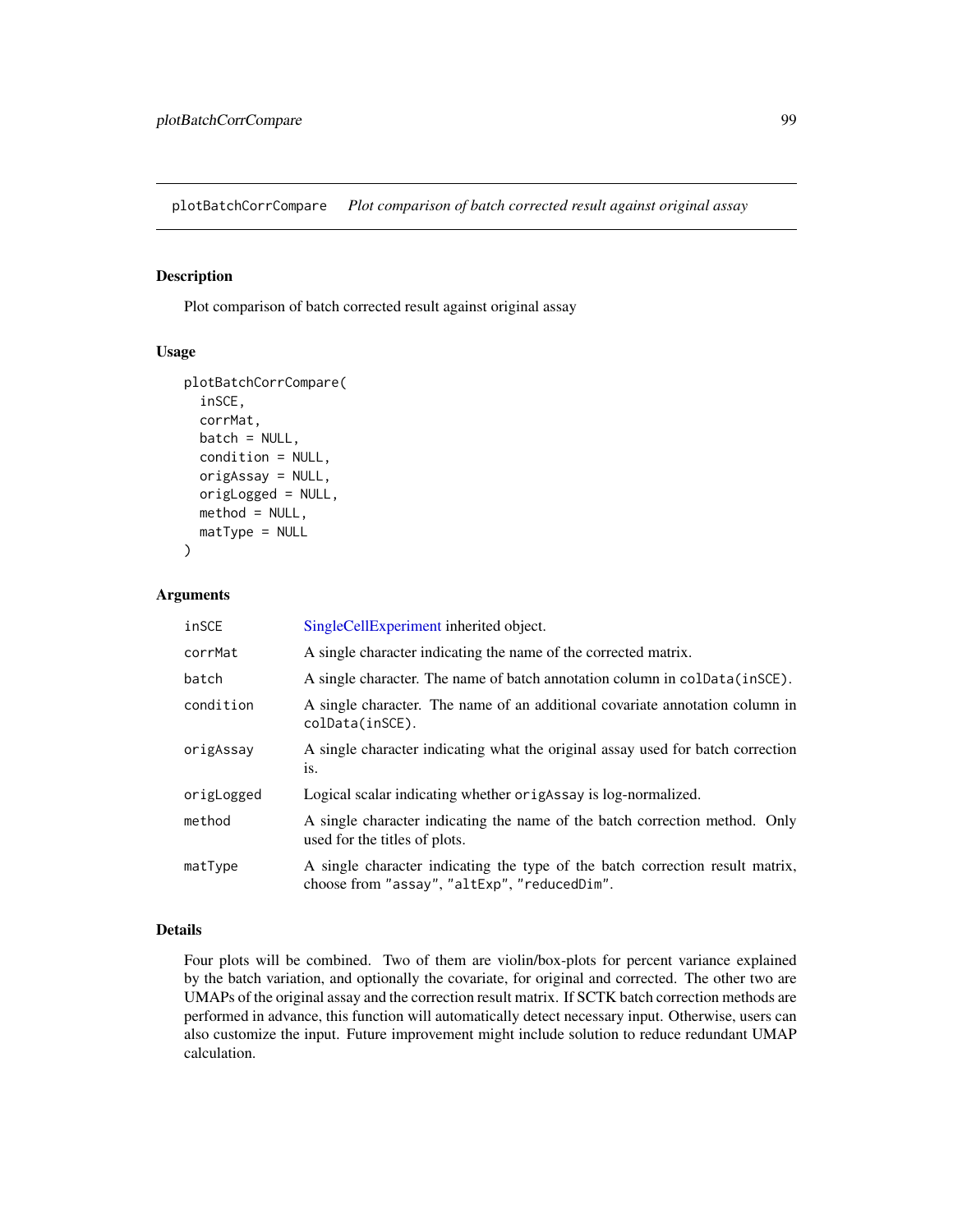An object of class "gtable", combining four ggplots.

#### Author(s)

Yichen Wang

## Examples

```
data("sceBatches")
sceBatches <- scaterlogNormCounts(sceBatches, "logcounts")
sceBatches <- runLimmaBC(sceBatches)
plotBatchCorrCompare(sceBatches, "LIMMA", condition = "cell_type")
```
plotBatchVariance *Plot the percent of the variation that is explained by batch and condition in the data*

#### Description

Visualize the percent variation in the data that is explained by batch and condition, individually, and that explained by combining both annotations. Plotting only the variation explained by batch is supported but not recommended, because this can be confounded by potential condition.

#### Usage

```
plotBatchVariance(
  inSCE,
 useAssay = NULL,
 useReddim = NULL,
  useAltExp = NULL,
 batch = "batch",
  condition = NULL,
  title = NULL
)
```
#### Arguments

| inSCE     | SingleCellExperiment inherited object.                                                                                      |
|-----------|-----------------------------------------------------------------------------------------------------------------------------|
| useAssay  | A single character. The name of the assay that stores the value to plot. For<br>useReddim and useAltExp also. Default NULL. |
| useReddim | A single character. The name of the dimension reduced matrix that stores the<br>value to plot. Default NULL.                |
| useAltExp | A single character. The name of the alternative experiment that stores an assay<br>of the value to plot. Default NULL.      |
| batch     | A single character. The name of batch annotation column in colData(inSCE).<br>Default "batch".                              |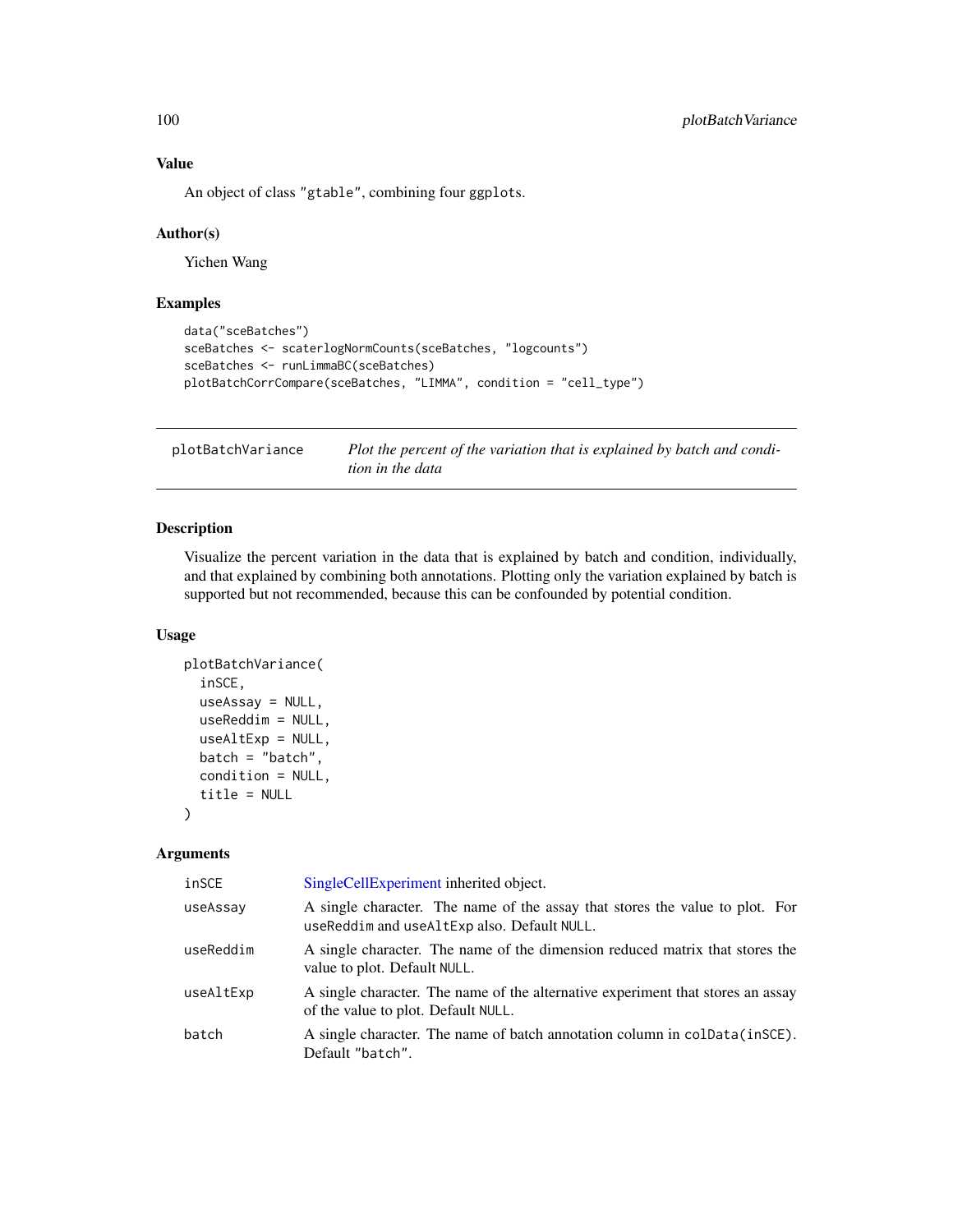## plotBcdsResults 101

| condition | A single character. The name of an additional condition annotation column in<br>colData(inSCE). Default NULL. |
|-----------|---------------------------------------------------------------------------------------------------------------|
| title     | A single character. The title text on the top. Default NULL.                                                  |

## Details

When condition and batch both are causing some variation, if the difference between full variation and condition variation is close to batch variation, this might imply that batches are causing some effect; if the difference is much less than batch variation, then the batches are likely to be confounded by the conditions.

#### Value

A ggplot object of a boxplot of variation explained by batch, condition, and batch+condition.

## Examples

```
data('sceBatches', package = 'singleCellTK')
plotBatchVariance(sceBatches,
                 useAssay="counts",
                  batch="batch",
                  condition = "cell_type")
```
plotBcdsResults *Plots for runBcds outputs.*

#### Description

A wrapper function which visualizes outputs from the runBcds function stored in the colData slot of the SingleCellExperiment object via various plots.

```
plotBcdsResults(
  inSCE,
  sample = NULL,
  shape = NULL,
  groupBy = NULL,combinePlot = "all",
  violin = TRUE,
  boxplot = FALSE,dots = TRUE,reducedDimName = "UMAP",
  xlab = NULL,
 vlab = NULL,
  dim1 = NULL,dim2 = NULL,bin = NULL,
```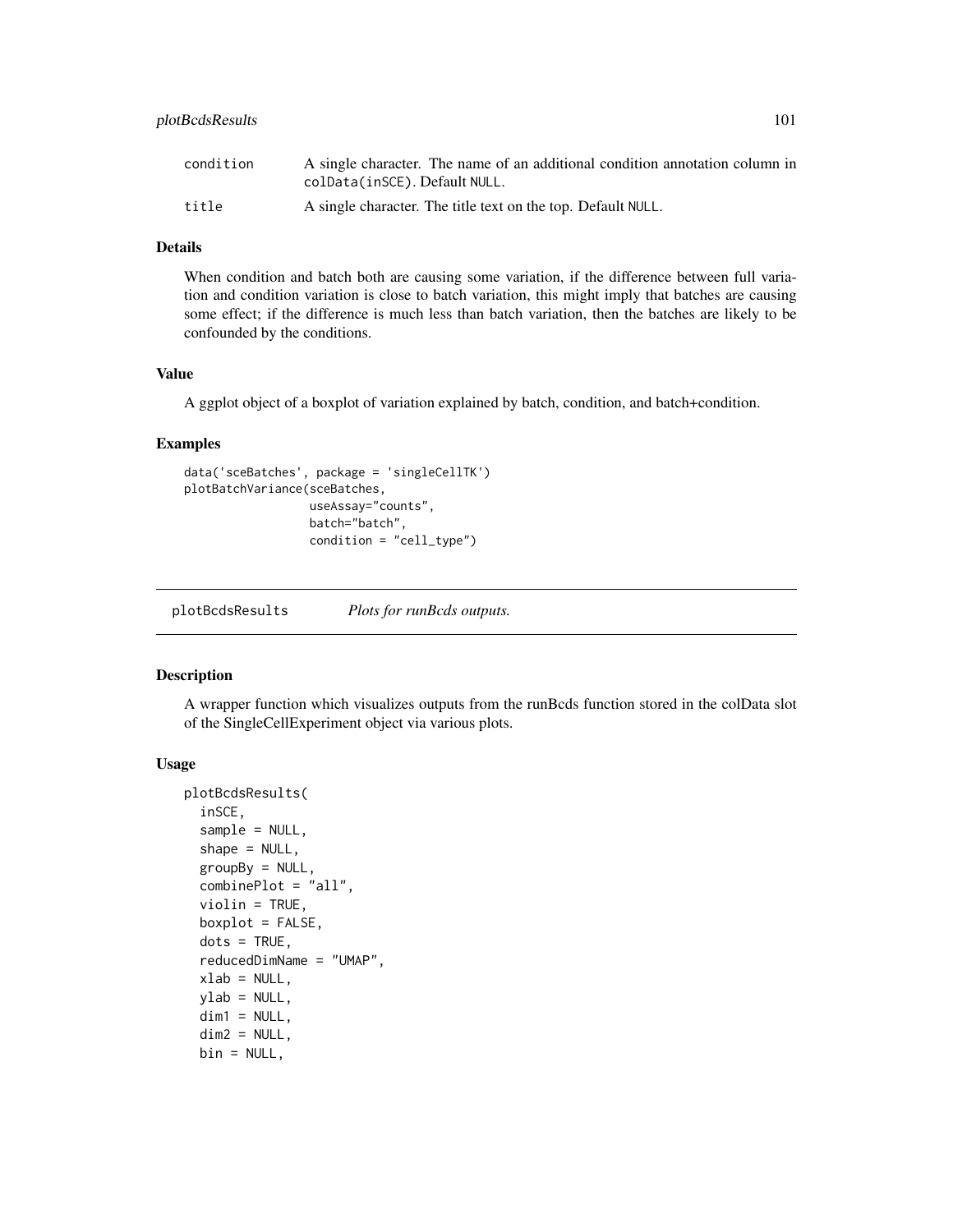```
binLabel = NULL,defaultTheme = TRUE,
dotSize = 0.5,
summary = "median",
summaryTextSize = 3,
transparency = 1,
baseSize = 15,
titleSize = NULL,
axisLabelSize = NULL,
axisSize = NULL,
legendSize = NULL,
legendTitleSize = NULL,
relHeights = 1,
relWidths = c(1, 1, 1),
plotNCols = NULL,
plotNRows = NULL,
labelSamples = TRUE,
samplePerColumn = TRUE,
sampleRelHeights = 1,
sampleRelWidths = 1
```

```
Arguments
```
)

| inSCE          | Input SingleCellExperiment object with saved dimension reduction components<br>or a variable with saved results from runBcds. Required.                                                                                                      |
|----------------|----------------------------------------------------------------------------------------------------------------------------------------------------------------------------------------------------------------------------------------------|
| sample         | Character vector. Indicates which sample each cell belongs to. Default NULL.                                                                                                                                                                 |
| shape          | If provided, add shapes based on the value.                                                                                                                                                                                                  |
| groupBy        | Groupings for each numeric value. A user may input a vector equal length to the<br>number of the samples in the SingleCellExperiment object, or can be retrieved<br>from the colData slot. Default NULL.                                     |
| combinePlot    | Must be either "all", "sample", or "none". "all" will combine all plots into a<br>single .ggplot object, while "sample" will output a list of plots separated by<br>sample. Default "all".                                                   |
| violin         | Boolean. If TRUE, will plot the violin plot. Default TRUE.                                                                                                                                                                                   |
| boxplot        | Boolean. If TRUE, will plot boxplots for each violin plot. Default TRUE.                                                                                                                                                                     |
| dots           | Boolean. If TRUE, will plot dots for each violin plot. Default TRUE.                                                                                                                                                                         |
| reducedDimName | Saved dimension reduction name in the SingleCellExperiment object. Required.                                                                                                                                                                 |
| xlab           | Character vector. Label for x-axis. Default NULL.                                                                                                                                                                                            |
| ylab           | Character vector. Label for y-axis. Default NULL.                                                                                                                                                                                            |
| dim1           | 1st dimension to be used for plotting. Can either be a string which specifies<br>the name of the dimension to be plotted from reduced Dims, or a numeric value<br>which specifies the index of the dimension to be plotted. Default is NULL. |
| dim2           | 2nd dimension to be used for plotting. Can either be a string which specifies<br>the name of the dimension to be plotted from reducedDims, or a numeric value<br>which specifies the index of the dimension to be plotted. Default is NULL.  |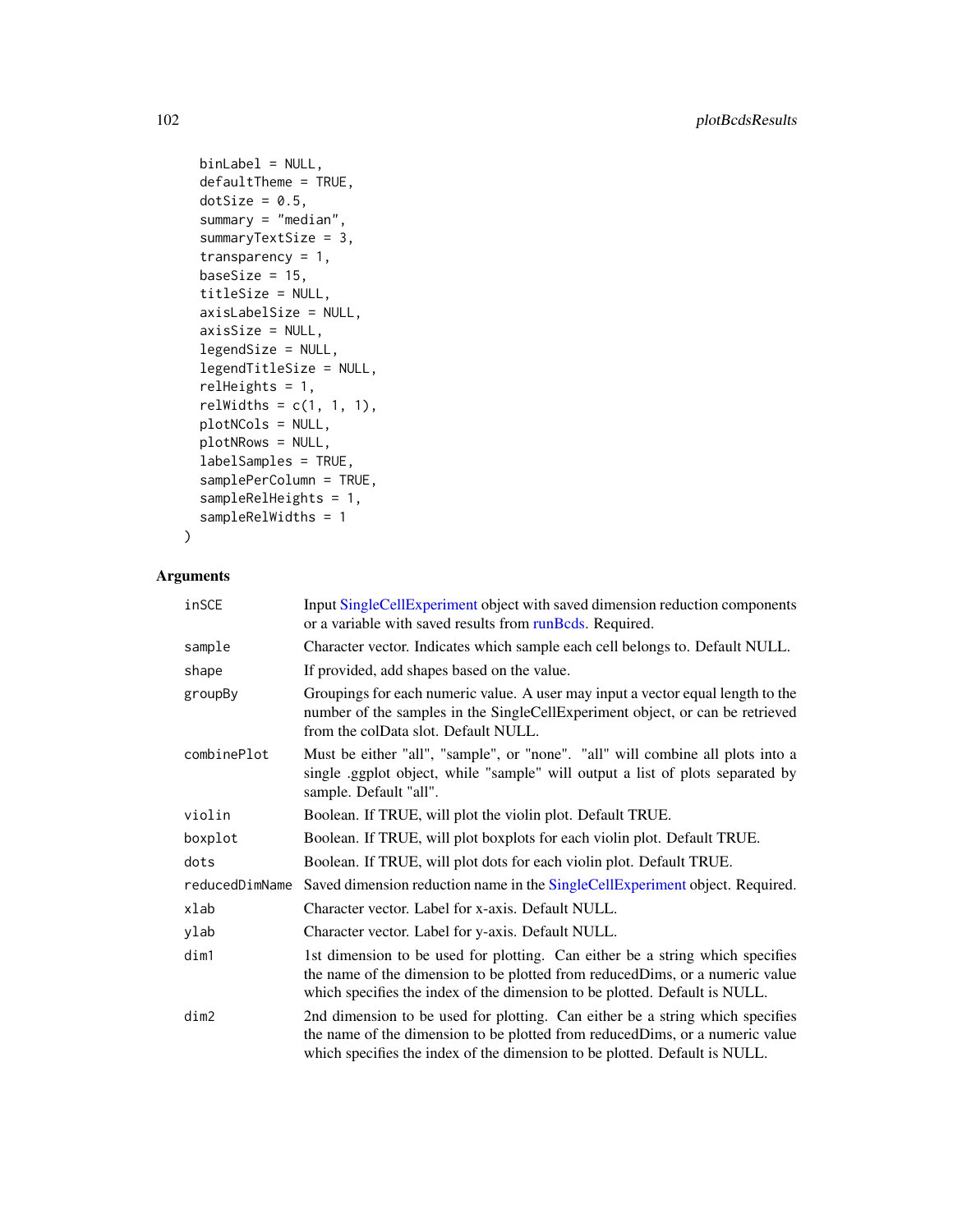| bin                             | Numeric vector. If single value, will divide the numeric values into the 'bin'<br>groups. If more than one value, will bin numeric values using values as a cut<br>point. |  |
|---------------------------------|---------------------------------------------------------------------------------------------------------------------------------------------------------------------------|--|
| binLabel                        | Character vector. Labels for the bins created by the 'bin' parameter. Default<br>NULL.                                                                                    |  |
| defaultTheme                    | Removes grid in plot and sets axis title size to 10 when TRUE. Default TRUE.                                                                                              |  |
| dotSize                         | Size of dots. Default 0.5.                                                                                                                                                |  |
| summary                         | Adds a summary statistic, as well as a crossbar to the violin plot. Options are<br>"mean" or "median". Default NULL.                                                      |  |
| summaryTextSize                 |                                                                                                                                                                           |  |
|                                 | The text size of the summary statistic displayed above the violin plot. Default 3.                                                                                        |  |
| transparency                    | Transparency of the dots, values will be 0-1. Default 1.                                                                                                                  |  |
| baseSize                        | The base font size for all text. Default 15. Can be overwritten by titleSize,<br>axisSize, and axisLabelSize, legendSize, legendTitleSize.                                |  |
| titleSize                       | Size of title of plot. Default NULL.                                                                                                                                      |  |
| axisLabelSize                   | Size of x/y-axis labels. Default NULL.                                                                                                                                    |  |
| axisSize                        | Size of x/y-axis ticks. Default NULL.                                                                                                                                     |  |
| legendSize                      | size of legend. Default NULL.                                                                                                                                             |  |
| legendTitleSize                 |                                                                                                                                                                           |  |
|                                 | size of legend title. Default NULL.                                                                                                                                       |  |
| relHeights                      | Relative heights of plots when combine is set.                                                                                                                            |  |
| relWidths                       | Relative widths of plots when combine is set.                                                                                                                             |  |
| plotNCols                       | Number of columns when plots are combined in a grid.                                                                                                                      |  |
| plotNRows                       | Number of rows when plots are combined in a grid.                                                                                                                         |  |
| labelSamples<br>samplePerColumn | Will label sample name in title of plot if TRUE. Default TRUE.                                                                                                            |  |
|                                 | If TRUE, when there are multiple samples and combining by "all", the output<br>.ggplot will have plots from each sample on a single column. Default TRUE.                 |  |
| sampleRelHeights                |                                                                                                                                                                           |  |
|                                 | If there are multiple samples and combining by "all", the relative heights for<br>each plot.                                                                              |  |
| sampleRelWidths                 |                                                                                                                                                                           |  |
|                                 | If there are multiple samples and combining by "all", the relative widths for each<br>plot.                                                                               |  |
|                                 |                                                                                                                                                                           |  |

list of .ggplot objects

```
data(scExample, package="singleCellTK")
sce <- subsetSCECols(sce, colData = "type != 'EmptyDroplet'")
sce <- getUMAP(inSCE=sce, useAssay="counts", reducedDimName="UMAP")
sce <- runBcds(sce)
plotBcdsResults(inSCE=sce, reducedDimName="UMAP")
```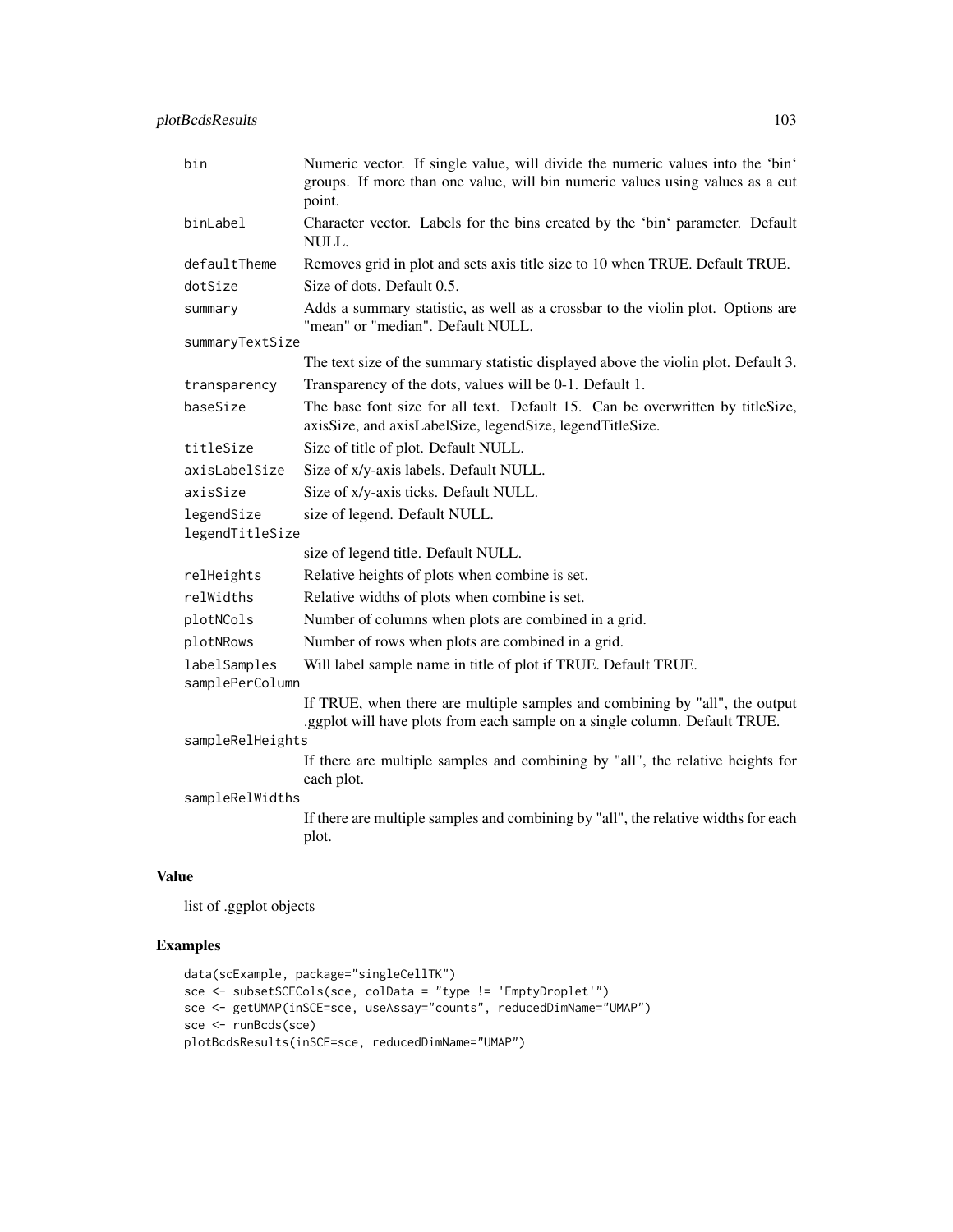plotClusterAbundance *Plot the differential Abundance*

## Description

Plot the differential Abundance

## Usage

```
plotClusterAbundance(inSCE, cluster, variable, combinePlot = c("all", "none"))
```
#### Arguments

| inSCE       | A SingleCellExperiment object.                                                                              |
|-------------|-------------------------------------------------------------------------------------------------------------|
| cluster     | A single character, specifying the name to store the cluster label in colData.                              |
| variable    | A single character, specifying the name to store the phenotype labels in colData.                           |
| combinePlot | Must be either "all" or "none". "all" will combine all plots into a single ggplot<br>object. Default "all". |

## Details

This function will visualize the differential abundance in two given variables, by making bar plots that presents the cell counting and fraction in different cases.

## Value

When combinePlot = "none", a list with 4 [ggplot](#page-0-0) objects; when combinePlot = "all", a single [ggplot](#page-0-0) object with for subplots.

```
data("mouseBrainSubsetSCE", package = "singleCellTK")
plotClusterAbundance(inSCE = mouseBrainSubsetSCE,
                    cluster = "tissue",
                    variable = "level1class")
```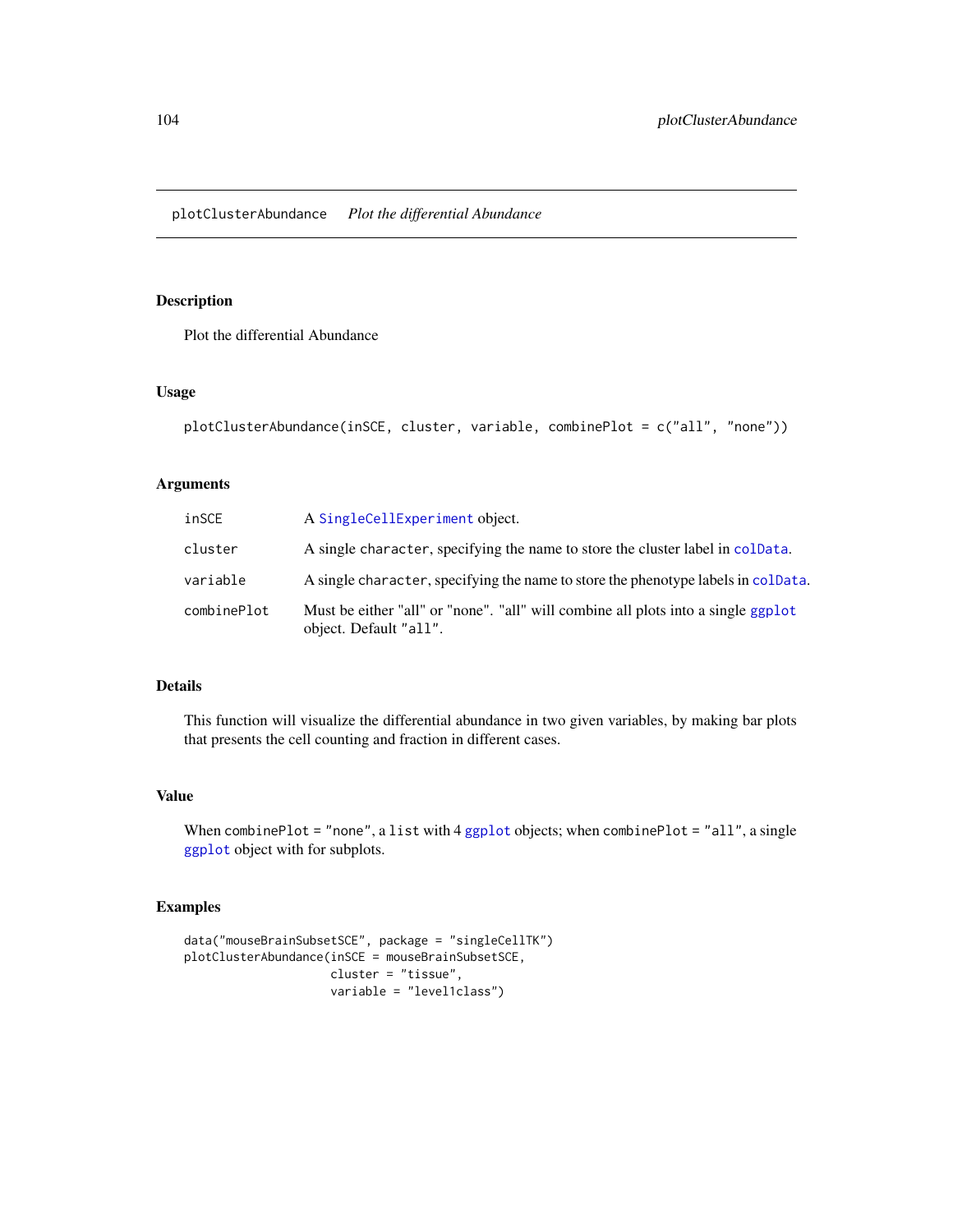plotClusterPseudo *Run plotClusterPseudo function to plot TSCAN-derived pseudotimes around cluster in the dataset.*

#### **Description**

A wrapper function which visualizes outputs from the [runTSCANClusterDEAnalysis](#page-262-0) function. Each point is a cell in the cluster and is colored by its pseudotime value along the path to which it was assigned.

#### Usage

```
plotClusterPseudo(inSCE, useClusters, pathIndex = NULL, useReducedDim)
```
#### Arguments

| inSCE         | Input SingleCellExperiment object.                                                                                                                                                                                                       |
|---------------|------------------------------------------------------------------------------------------------------------------------------------------------------------------------------------------------------------------------------------------|
| useClusters   | Choose the cluster containing the branch point in the data in order to recompute<br>the pseudotimes so that the root lies at the cluster center, allowing us to detect<br>genes that are associated with the divergence of the branches. |
| pathIndex     | Path number for which the pseudotime values should be used. PathIndex corre-<br>sponds to one path from the root node to one of the terminal nodes.                                                                                      |
| useReducedDim | Saved dimension reduction name in inSCE. Required.                                                                                                                                                                                       |

## Value

A plots with the TSCAN-derived pseudotimes of all the cells along the path belonging to the cluster

#### Author(s)

Nida Pervaiz

```
data("scExample", package = "singleCellTK")
sce <- subsetSCECols(sce, colData = "type != 'EmptyDroplet'")
rowData(sce)$Symbol <- rowData(sce)$feature_name
rownames(sce) <- rowData(sce)$Symbol
sce <- scaterlogNormCounts(sce, assayName = "logcounts")
sce <- runDimReduce(inSCE = sce, method = "scaterPCA",
                    useAssay = "logcounts", reducedDimName = "PCA")
sce <- runDimReduce(inSCE = sce, method = "rTSNE", useReducedDim = "PCA",
                    reducedDimName = "TSNE")
sce <- runTSCAN (inSCE = sce, useReducedDim = "PCA", seed = NULL)
sce <- runTSCANDEG(inSCE = sce, pathIndex = 4)
sce <- runTSCANClusterDEAnalysis(inSCE = sce, useClusters = 5)
plotClusterPseudo(inSCE = sce, useClusters = 5, pathIndex = NULL,
                 useReducedDim = "TSNE")
```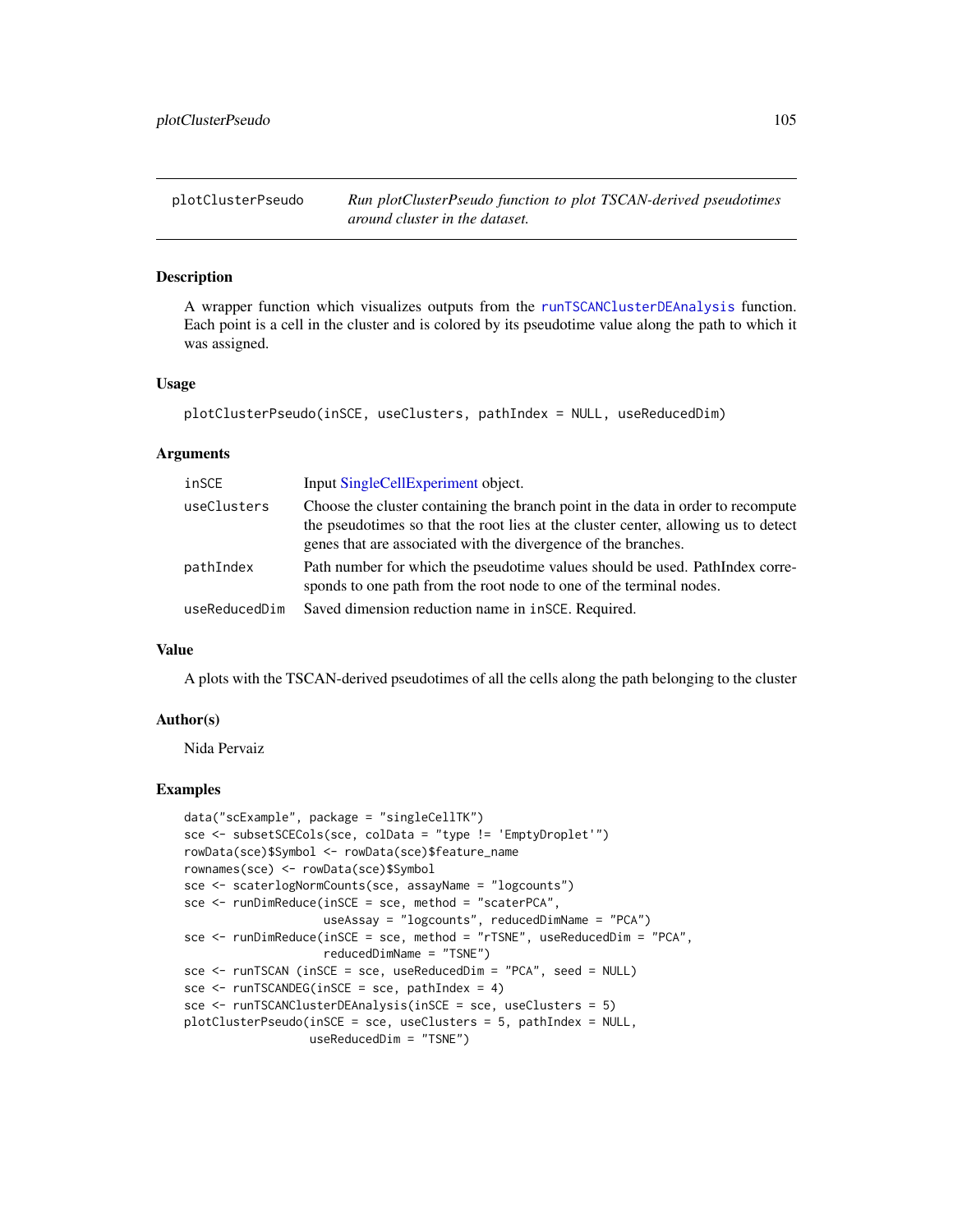A wrapper function which visualizes outputs from the runCxds function stored in the colData slot of the SingleCellExperiment object via various plots.

```
plotCxdsResults(
  inSCE,
  sample = NULL,
  shape = NULL,groupBy = NULL,combinePlot = "all",
  violin = TRUE,
  boxplot = FALSE,dots = TRUE,reducedDimName = "UMAP",
  xlab = NULL,ylab = NULL,dim1 = NULL,dim2 = NULL,
 bin = NULL,binLabel = NULL,
  defaultTheme = TRUE,
  dotSize = 0.5,
  summary = "median",
  summaryTextSize = 3,
  transparency = 1,
  baseSize = 15,
  titleSize = NULL,
  axisLabelSize = NULL,
  axisSize = NULL,
  legendSize = NULL,
  legendTitleSize = NULL,
  relHeights = 1,
  relWidths = c(1, 1, 1),plotNCols = NULL,
 plotNRows = NULL,
  labelSamples = TRUE,
  samplePerColumn = TRUE,
  sampleRelHeights = 1,
  sampleRelWidths = 1
)
```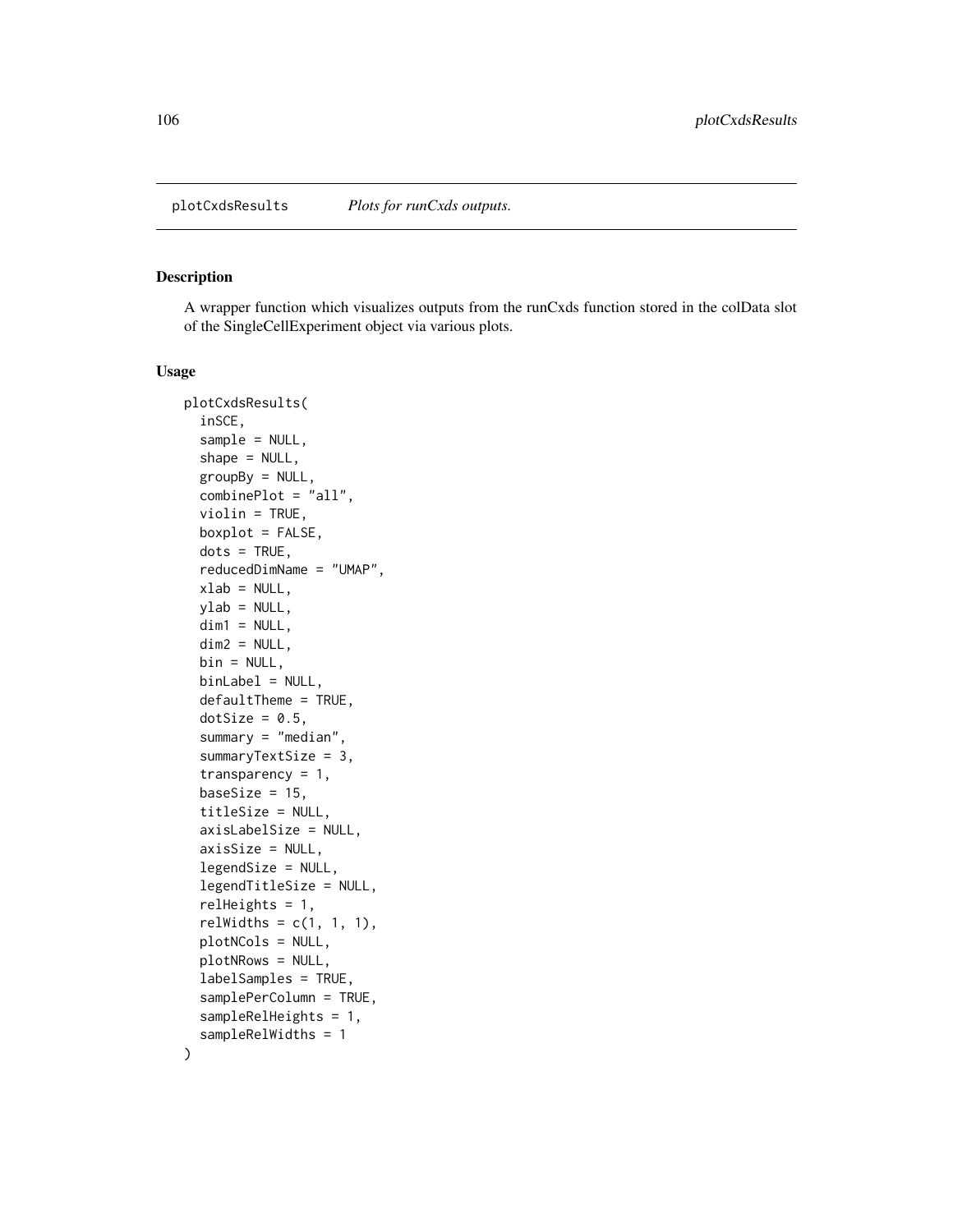# plotCxdsResults 107

# Arguments

| inSCE           | Input SingleCellExperiment object with saved dimension reduction components<br>or a variable with saved results from runCxds.                                                                                                               |
|-----------------|---------------------------------------------------------------------------------------------------------------------------------------------------------------------------------------------------------------------------------------------|
| sample          | Character vector. Indicates which sample each cell belongs to. Default NULL.                                                                                                                                                                |
| shape           | If provided, add shapes based on the value.                                                                                                                                                                                                 |
| groupBy         | Groupings for each numeric value. A user may input a vector equal length to the<br>number of the samples in the SingleCellExperiment object, or can be retrieved<br>from the colData slot. Default NULL.                                    |
| combinePlot     | Must be either "all", "sample", or "none". "all" will combine all plots into a<br>single .ggplot object, while "sample" will output a list of plots separated by<br>sample. Default "all".                                                  |
| violin          | Boolean. If TRUE, will plot the violin plot. Default TRUE.                                                                                                                                                                                  |
| boxplot         | Boolean. If TRUE, will plot boxplots for each violin plot. Default TRUE.                                                                                                                                                                    |
| dots            | Boolean. If TRUE, will plot dots for each violin plot. Default TRUE.                                                                                                                                                                        |
| reducedDimName  | Saved dimension reduction name in the SingleCellExperiment object. Required.                                                                                                                                                                |
| xlab            | Character vector. Label for x-axis. Default NULL.                                                                                                                                                                                           |
| ylab            | Character vector. Label for y-axis. Default NULL.                                                                                                                                                                                           |
| dim1            | 1st dimension to be used for plotting. Can either be a string which specifies<br>the name of the dimension to be plotted from reducedDims, or a numeric value<br>which specifies the index of the dimension to be plotted. Default is NULL. |
| dim2            | 2nd dimension to be used for plotting. Can either be a string which specifies<br>the name of the dimension to be plotted from reducedDims, or a numeric value<br>which specifies the index of the dimension to be plotted. Default is NULL. |
| bin             | Numeric vector. If single value, will divide the numeric values into the 'bin'<br>groups. If more than one value, will bin numeric values using values as a cut<br>point.                                                                   |
| binLabel        | Character vector. Labels for the bins created by the 'bin' parameter. Default<br>NULL.                                                                                                                                                      |
| defaultTheme    | Removes grid in plot and sets axis title size to 10 when TRUE. Default TRUE.                                                                                                                                                                |
| dotSize         | Size of dots. Default 0.5.                                                                                                                                                                                                                  |
| summary         | Adds a summary statistic, as well as a crossbar to the violin plot. Options are<br>"mean" or "median". Default NULL.                                                                                                                        |
| summaryTextSize |                                                                                                                                                                                                                                             |
|                 | The text size of the summary statistic displayed above the violin plot. Default 3.                                                                                                                                                          |
| transparency    | Transparency of the dots, values will be 0-1. Default 1.                                                                                                                                                                                    |
| baseSize        | The base font size for all text. Default 12. Can be overwritten by titleSize,<br>axisSize, and axisLabelSize, legendSize, legendTitleSize.                                                                                                  |
| titleSize       | Size of title of plot. Default NULL.                                                                                                                                                                                                        |
| axisLabelSize   | Size of x/y-axis labels. Default NULL.                                                                                                                                                                                                      |
| axisSize        | Size of x/y-axis ticks. Default NULL.                                                                                                                                                                                                       |
| legendSize      | size of legend. Default NULL.                                                                                                                                                                                                               |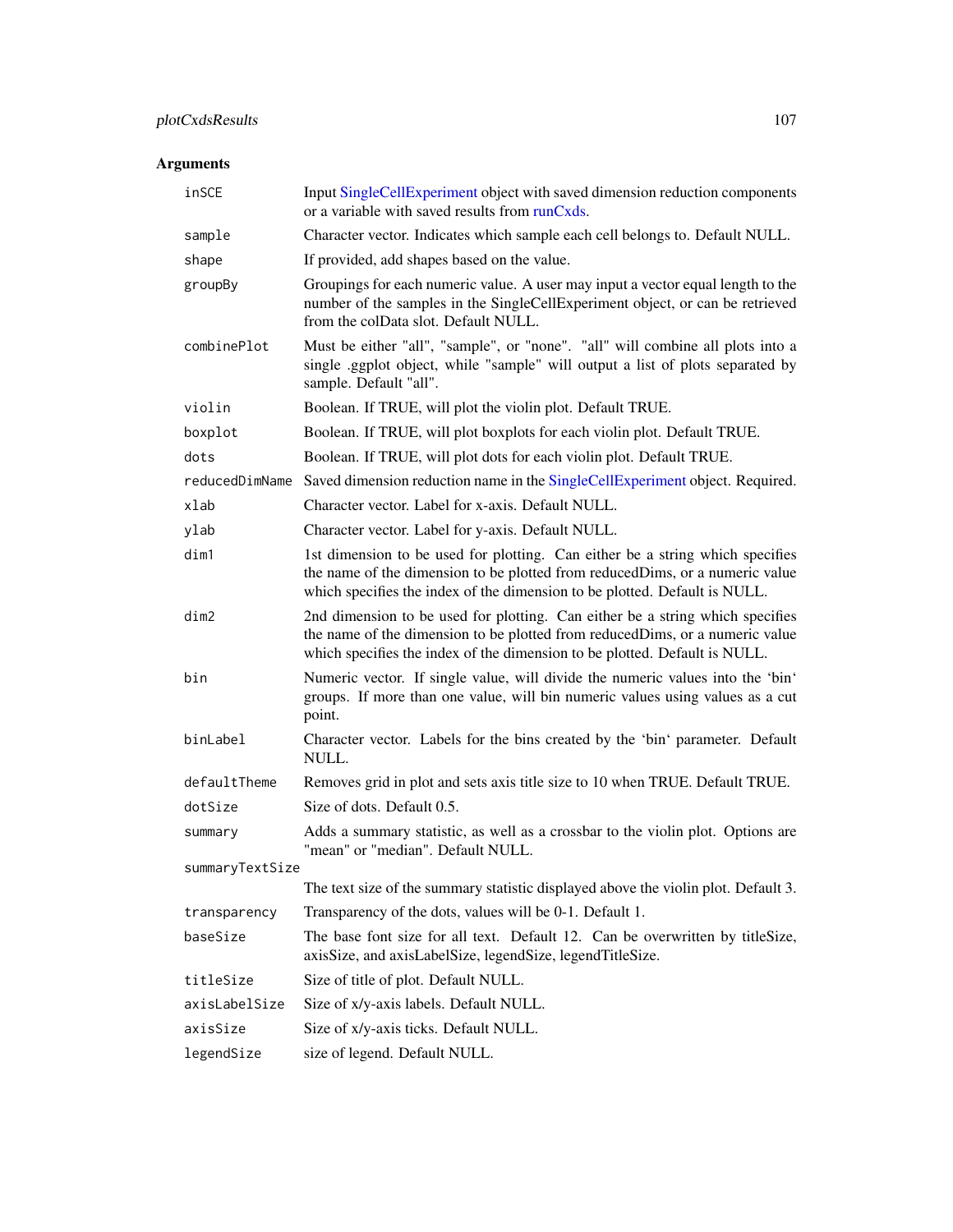| legendTitleSize  |                                                                                                                                         |  |
|------------------|-----------------------------------------------------------------------------------------------------------------------------------------|--|
|                  | size of legend title. Default NULL.                                                                                                     |  |
| relHeights       | Relative heights of plots when combine is set.                                                                                          |  |
| relWidths        | Relative widths of plots when combine is set.                                                                                           |  |
| plotNCols        | Number of columns when plots are combined in a grid.                                                                                    |  |
| plotNRows        | Number of rows when plots are combined in a grid.                                                                                       |  |
| labelSamples     | Will label sample name in title of plot if TRUE. Default TRUE.                                                                          |  |
| samplePerColumn  |                                                                                                                                         |  |
|                  | If TRUE, when there are multiple samples and combining by "all", the output<br>s generally equilibrary and single column. Default TRUE. |  |
| sampleRelHeights |                                                                                                                                         |  |
|                  | If there are multiple samples and combining by "all", the relative heights for<br>each plot.                                            |  |
| sampleRelWidths  |                                                                                                                                         |  |
|                  | If there are multiple samples and combining by "all", the relative widths for each<br>plot.                                             |  |
|                  |                                                                                                                                         |  |

list of .ggplot objects

# Examples

```
data(scExample, package="singleCellTK")
sce <- subsetSCECols(sce, colData = "type != 'EmptyDroplet'")
sce <- getUMAP(inSCE=sce, useAssay="counts", reducedDimName="UMAP")
sce <- runCxds(sce)
plotCxdsResults(inSCE=sce, reducedDimName="UMAP")
```
plotDecontXResults *Plots for runDecontX outputs.*

## Description

A wrapper function which visualizes outputs from the runDecontX function stored in the colData slot of the SingleCellExperiment object via various plots.

```
plotDecontXResults(
  inSCE,
  sample = NULL,
 bgResult = FALSE,shape = NULL,groupBy = NULL,
  combinePlot = "all",
```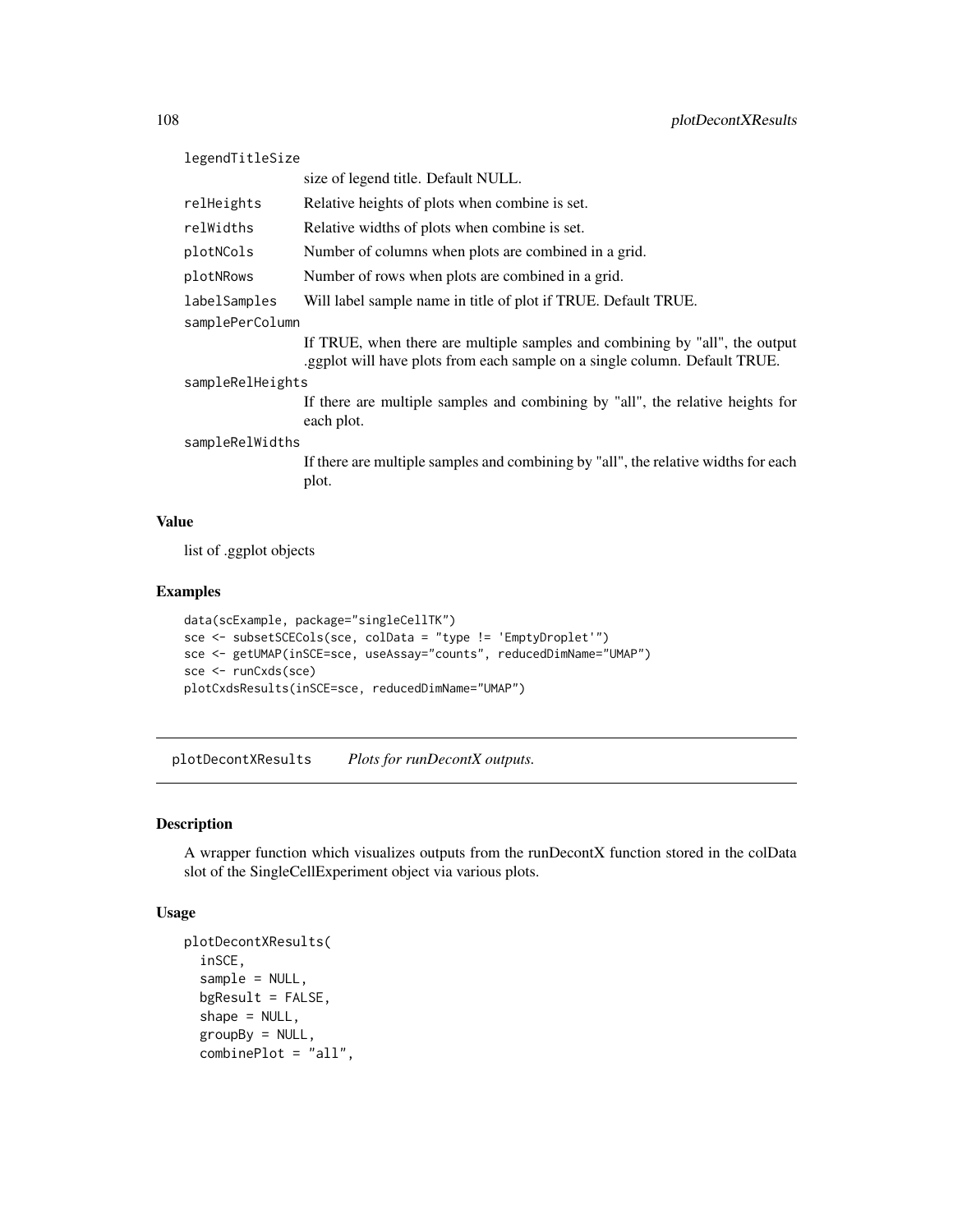```
violin = TRUE,
boxplot = FALSE,
dots = TRUE,
reducedDimName = "UMAP",
xlab = NULL,
ylab = NULL,
dim1 = NULL,dim2 = NULL,bin = NULL,binLabel = NULL,
defaultTheme = TRUE,
dotSize = 0.5,
summary = "median",
summaryTextSize = 3,
transparency = 1,
baseSize = 15,
titleSize = NULL,
axisLabelSize = NULL,
axisSize = NULL,
legendSize = NULL,
legendTitleSize = NULL,
relHeights = 1,
relWidths = c(1, 1, 1),plotNCols = NULL,
plotNRows = NULL,
labelSamples = TRUE,
labelClusters = TRUE,
clusterLabelSize = 3.5,
samplePerColumn = TRUE,
sampleRelHeights = 1,
sampleRelWidths = 1
```

```
)
```

| inSCE       | Input SingleCellExperiment object with saved dimension reduction components<br>or a variable with saved results from runDecontX. Required.                                                               |
|-------------|----------------------------------------------------------------------------------------------------------------------------------------------------------------------------------------------------------|
| sample      | Character vector. Indicates which sample each cell belongs to. Default NULL.                                                                                                                             |
| bgResult    | Boolean. If TRUE, will plot decontX results generated with raw/droplet matrix<br>Default FALSE.                                                                                                          |
| shape       | If provided, add shapes based on the value.                                                                                                                                                              |
| groupBy     | Groupings for each numeric value. A user may input a vector equal length to the<br>number of the samples in the SingleCellExperiment object, or can be retrieved<br>from the colData slot. Default NULL. |
| combinePlot | Must be either "all", "sample", or "none". "all" will combine all plots into a<br>single ggplot object, while "sample" will output a list of plots separated by<br>sample. Default "all".                |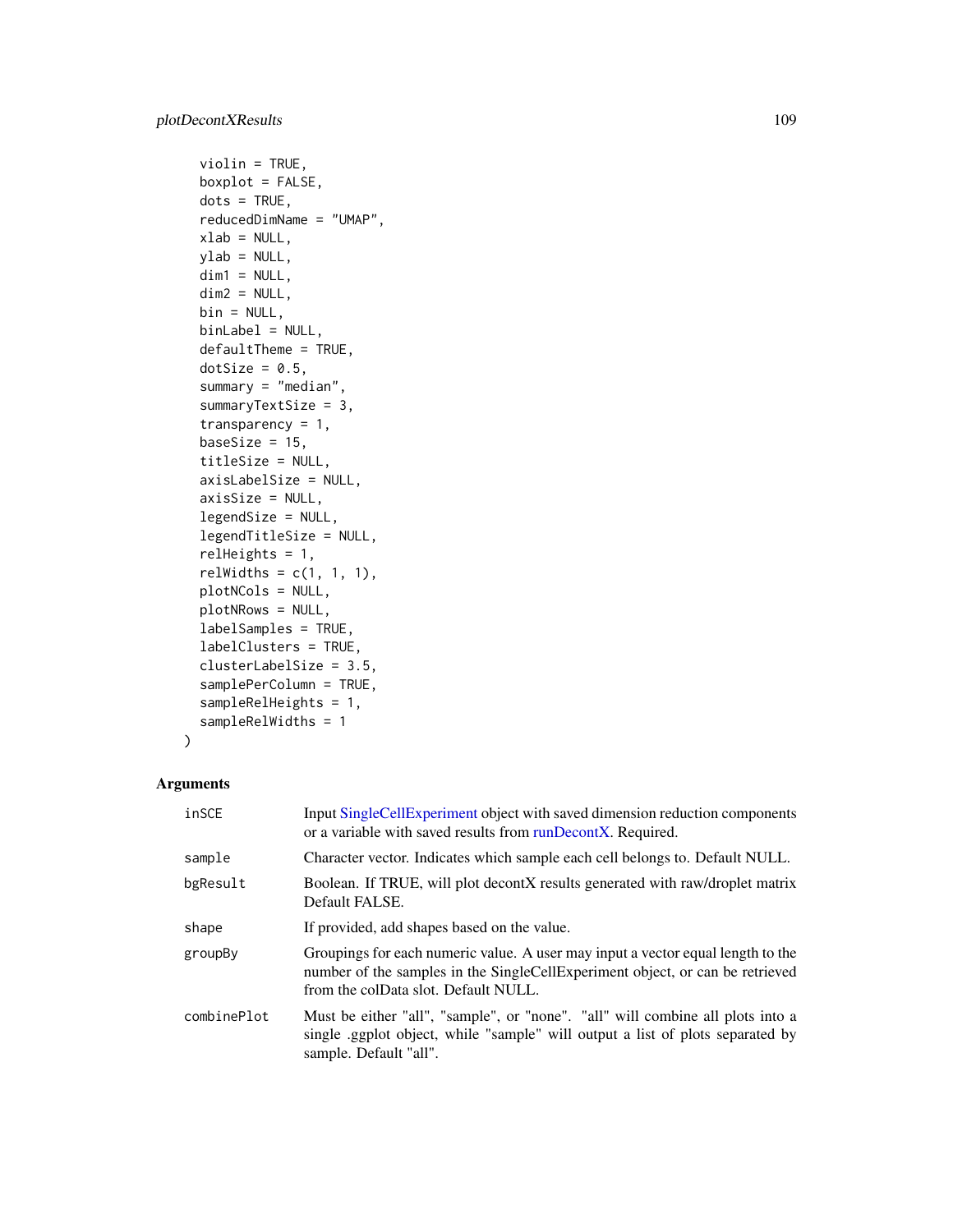| violin                        | Boolean. If TRUE, will plot the violin plot. Default TRUE.                                                                                                                                                                                   |
|-------------------------------|----------------------------------------------------------------------------------------------------------------------------------------------------------------------------------------------------------------------------------------------|
| boxplot                       | Boolean. If TRUE, will plot boxplots for each violin plot. Default TRUE.                                                                                                                                                                     |
| dots                          | Boolean. If TRUE, will plot dots for each violin plot. Default TRUE.                                                                                                                                                                         |
| reducedDimName                | Saved dimension reduction name in the SingleCellExperiment object. Required.<br>$Default = "UMAP"$                                                                                                                                           |
| xlab                          | Character vector. Label for x-axis. Default NULL.                                                                                                                                                                                            |
| ylab                          | Character vector. Label for y-axis. Default NULL.                                                                                                                                                                                            |
| dim1                          | 1st dimension to be used for plotting. Can either be a string which specifies<br>the name of the dimension to be plotted from reduced Dims, or a numeric value<br>which specifies the index of the dimension to be plotted. Default is NULL. |
| dim2                          | 2nd dimension to be used for plotting. Can either be a string which specifies<br>the name of the dimension to be plotted from reduced Dims, or a numeric value<br>which specifies the index of the dimension to be plotted. Default is NULL. |
| bin                           | Numeric vector. If single value, will divide the numeric values into the 'bin'<br>groups. If more than one value, will bin numeric values using values as a cut<br>point.                                                                    |
| binLabel                      | Character vector. Labels for the bins created by the 'bin' parameter. Default<br>NULL.                                                                                                                                                       |
| defaultTheme                  | Removes grid in plot and sets axis title size to 10 when TRUE. Default TRUE.                                                                                                                                                                 |
| dotSize                       | Size of dots. Default 0.5.                                                                                                                                                                                                                   |
| summary                       | Adds a summary statistic, as well as a crossbar to the violin plot. Options are<br>"mean" or "median". Default NULL.                                                                                                                         |
| summaryTextSize               |                                                                                                                                                                                                                                              |
|                               | The text size of the summary statistic displayed above the violin plot. Default 3.                                                                                                                                                           |
| transparency                  | Transparency of the dots, values will be 0-1. Default 1.                                                                                                                                                                                     |
| baseSize                      | The base font size for all text. Default 12. Can be overwritten by titleSize,<br>axisSize, and axisLabelSize, legendSize, legendTitleSize.                                                                                                   |
| titleSize                     | Size of title of plot. Default NULL.                                                                                                                                                                                                         |
| axisLabelSize                 | Size of x/y-axis labels. Default NULL.                                                                                                                                                                                                       |
| axisSize                      | Size of x/y-axis ticks. Default NULL.                                                                                                                                                                                                        |
| legendSize<br>legendTitleSize | size of legend. Default NULL.                                                                                                                                                                                                                |
|                               | size of legend title. Default NULL.                                                                                                                                                                                                          |
| relHeights                    | Relative heights of plots when combine is set.                                                                                                                                                                                               |
| relWidths                     | Relative widths of plots when combine is set.                                                                                                                                                                                                |
| plotNCols                     | Number of columns when plots are combined in a grid.                                                                                                                                                                                         |
| plotNRows                     | Number of rows when plots are combined in a grid.                                                                                                                                                                                            |
| labelSamples                  | Will label sample name in title of plot if TRUE. Default TRUE.                                                                                                                                                                               |
| labelClusters                 | Logical. Whether the cluster labels are plotted. Default FALSE.                                                                                                                                                                              |
| clusterLabelSize              | Numeric. Determines the size of cluster label when 'labelClusters' is set to                                                                                                                                                                 |
|                               | TRUE. Default 3.5.                                                                                                                                                                                                                           |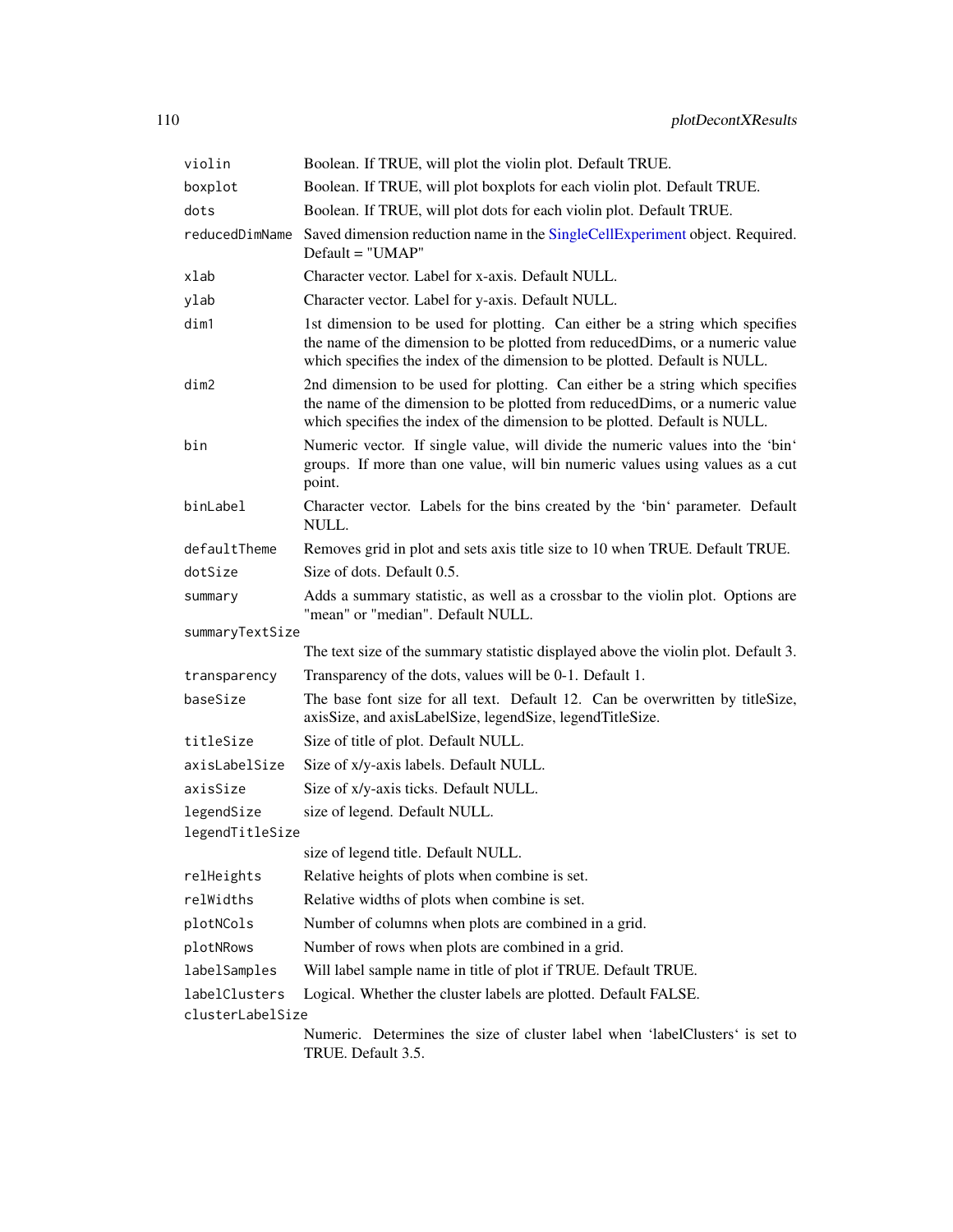## plotDEGHeatmap 111

```
samplePerColumn
                 If TRUE, when there are multiple samples and combining by "all", the output
                  .ggplot will have plots from each sample on a single column. Default TRUE.
```
# sampleRelHeights

If there are multiple samples and combining by "all", the relative heights for each plot.

#### sampleRelWidths

If there are multiple samples and combining by "all", the relative widths for each plot.

#### Value

list of .ggplot objects

#### Examples

```
data(scExample, package="singleCellTK")
sce <- subsetSCECols(sce, colData = "type != 'EmptyDroplet'")
sce <- runDecontX(sce)
plotDecontXResults(inSCE=sce, reducedDimName="decontX_UMAP")
```
plotDEGHeatmap *Heatmap visualization of DEG result*

#### Description

Heatmap visualization of DEG result

```
plotDEGHeatmap(
  inSCE,
  useResult,
  doLog = FALSE,
  onlyPos = FALSE,
  log2fcThreshold = 0.25,
  fdrThreshold = 0.05,
  minGroup1MeanExp = NULL,
 maxGroup2MeanExp = NULL,
 minGroup1ExprPerc = NULL,
 maxGroup2ExprPerc = NULL,
  useAssay = NULL,
  featureAnnotations = NULL,
  cellAnnotations = NULL,
  featureAnnotationColor = NULL,
  cellAnnotationColor = NULL,
  rowDataName = NULL,
```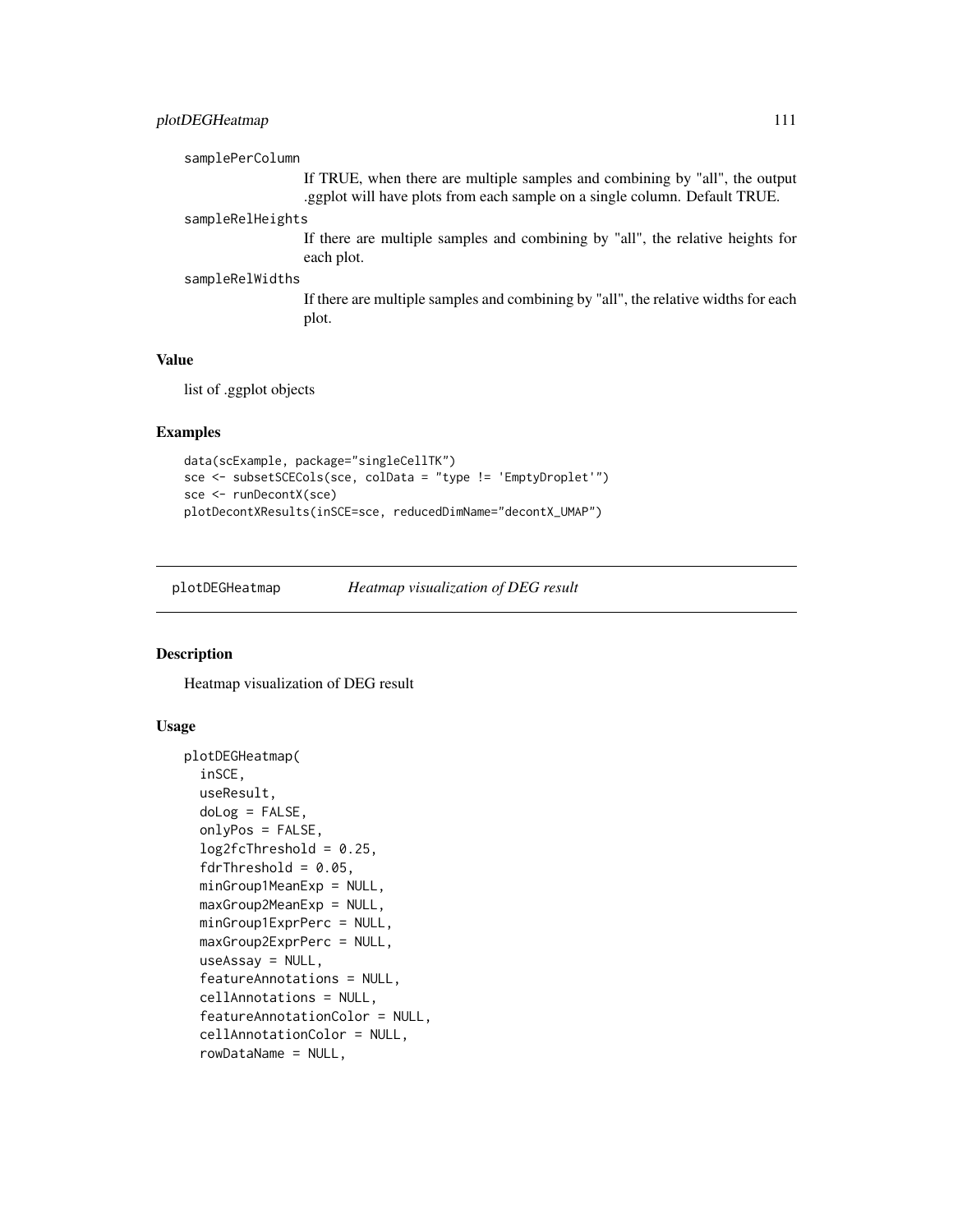```
colDataName = NULL,
 colSplitBy = "condition",
 rowSplitBy = "regulation",
 title = paste0("DE Analysis: ", useResult),
 ...
)
```

| inSCE                  | SingleCellExperiment inherited object.                                                                                                                                                                                              |  |
|------------------------|-------------------------------------------------------------------------------------------------------------------------------------------------------------------------------------------------------------------------------------|--|
| useResult              | character. A string specifying the analysisName used when running a differen-<br>tial expression analysis function.                                                                                                                 |  |
| doLog                  | Logical scalar. Whether to do $log(assay + 1)$ transformation on the assay used<br>for the analysis. Default FALSE.                                                                                                                 |  |
| onlyPos                | logical. Whether to only plot DEG with positive log2_FC value. Default FALSE.                                                                                                                                                       |  |
| log2fcThreshold        |                                                                                                                                                                                                                                     |  |
|                        | numeric. Only plot DEGs with the absolute values of log2FC larger than this<br>value. Default 0.25.                                                                                                                                 |  |
| fdrThreshold           | numeric. Only plot DEGs with FDR value smaller than this value. Default 0.05.                                                                                                                                                       |  |
| minGroup1MeanExp       |                                                                                                                                                                                                                                     |  |
|                        | numeric. Only plot DEGs with mean expression in group1 greater then this<br>value. Default NULL.                                                                                                                                    |  |
| maxGroup2MeanExp       |                                                                                                                                                                                                                                     |  |
|                        | numeric. Only plot DEGs with mean expression in group2 less then this value.<br>Default NULL.                                                                                                                                       |  |
| minGroup1ExprPerc      |                                                                                                                                                                                                                                     |  |
|                        | numeric. Only plot DEGs expressed in greater then this fraction of cells in<br>group1. Default NULL.                                                                                                                                |  |
| maxGroup2ExprPerc      |                                                                                                                                                                                                                                     |  |
|                        | numeric. Only plot DEGs expressed in less then this fraction of cells in group2.<br>Default NULL.                                                                                                                                   |  |
| useAssay               | character. A string specifying an assay of expression value to plot. By default<br>the assay used for runMAST() will be used. Default NULL.                                                                                         |  |
| featureAnnotations     |                                                                                                                                                                                                                                     |  |
|                        | data. frame, with rownames containing all the features going to be plotted.<br>Character columns should be factors. Default NULL.                                                                                                   |  |
| cellAnnotations        |                                                                                                                                                                                                                                     |  |
|                        | data. frame, with rownames containing all the cells going to be plotted. Char-<br>acter columns should be factors. Default NULL.                                                                                                    |  |
| featureAnnotationColor |                                                                                                                                                                                                                                     |  |
|                        | A named list. Customized color settings for feature labeling. Should match<br>the entries in the featureAnnotations or rowDataName. For each entry, there<br>should be a list/vector of colors named with categories. Default NULL. |  |
| cellAnnotationColor    |                                                                                                                                                                                                                                     |  |
|                        | A named list. Customized color settings for cell labeling. Should match the<br>entries in the cellAnnotations or colDataName. For each entry, there should<br>be a list/vector of colors named with categories. Default NULL.       |  |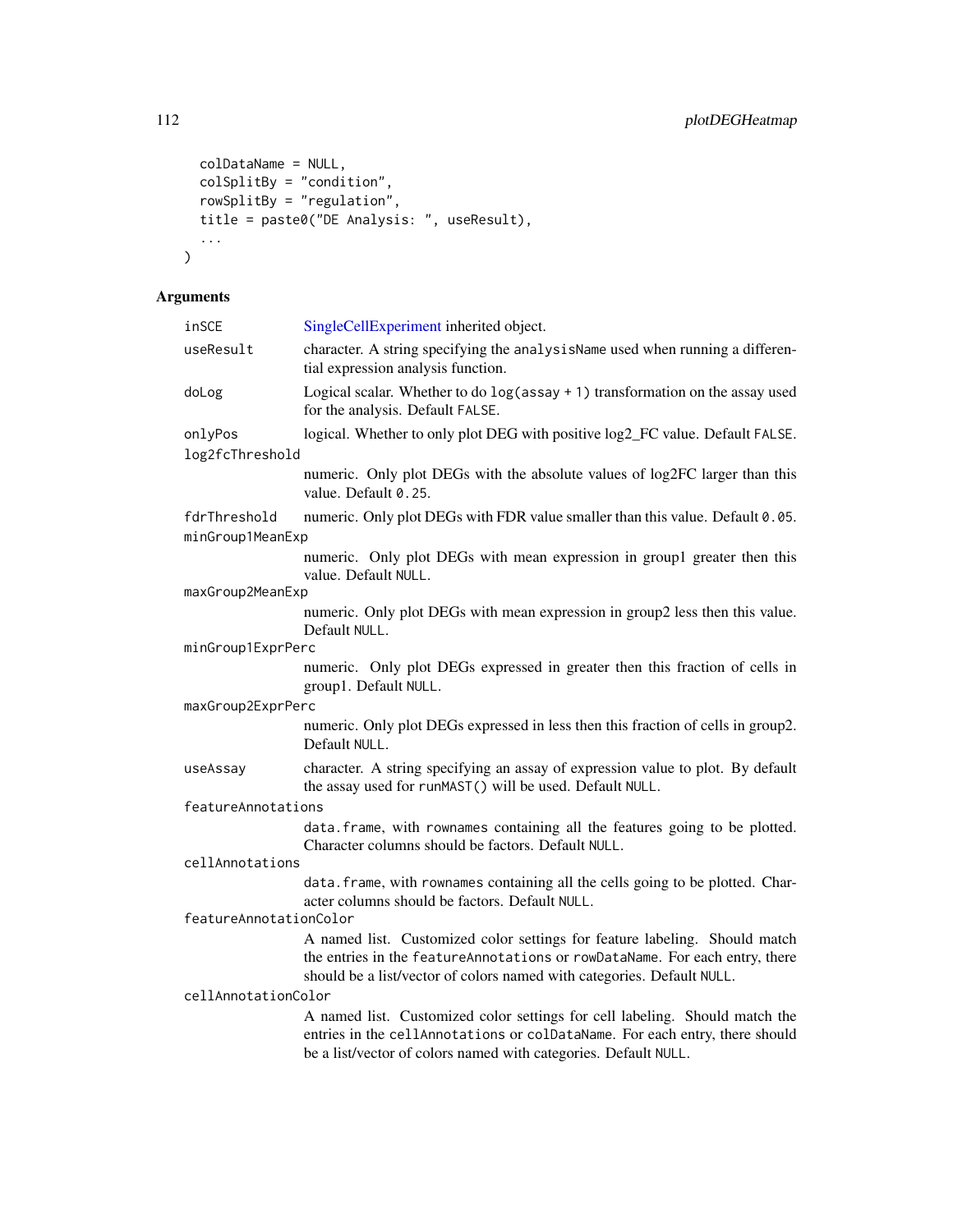| rowDataName | character. The column name(s) in rowData that need to be added to the annota-<br>tion. Default NULL.                                                                                |
|-------------|-------------------------------------------------------------------------------------------------------------------------------------------------------------------------------------|
| colDataName | character. The column name(s) in coldata that need to be added to the annota-<br>tion. Default NULL.                                                                                |
| colSplitBy  | character. Do semi-heatmap based on the grouping of this (these) annotation(s).<br>Should exist in either colDataName or names(cellAnnotations). Default<br>"condition".            |
| rowSplitBy  | character. Do semi-heatmap based on the grouping of this $(these)$ annotation $(s)$ .<br>Should exist in either rowDataName or names (featureAnnotations). Default<br>"regulation". |
| title       | character. Main title of the heatmap. Default "DE Analysis: <useresult>".</useresult>                                                                                               |
| $\ddots$    | Other arguments passed to plotSCEHeatmap                                                                                                                                            |

#### Details

A differential expression analysis function has to be run in advance so that information is stored in the metadata of the input SCE object. This function wraps [plotSCEHeatmap](#page-151-0). A feature annotation basing on the log2FC level called "regulation" will be automatically added. A cell annotation basing on the condition selection while running the analysis called "condition", and the annotations used from colData(inSCE) while setting the condition and covariates will also be added.

#### Value

A [ggplot](#page-0-0) object

#### Author(s)

Yichen Wang

#### Examples

```
data("sceBatches")
logcounts(sceBatches) <- log(counts(sceBatches) + 1)
sce.w <- subsetSCECols(sceBatches, colData = "batch == 'w'")
sce.w <- runWilcox(sce.w, class = "cell_type", classGroup1 = "alpha",
                   groupName1 = "w.alpha", groupName2 = "w.beta",
                   analysisName = "w.aVSb")
plotDEGHeatmap(sce.w, "w.aVSb")
```
plotDEGRegression *Create linear regression plot to show the expression the of top DEGs*

#### Description

Create linear regression plot to show the expression the of top DEGs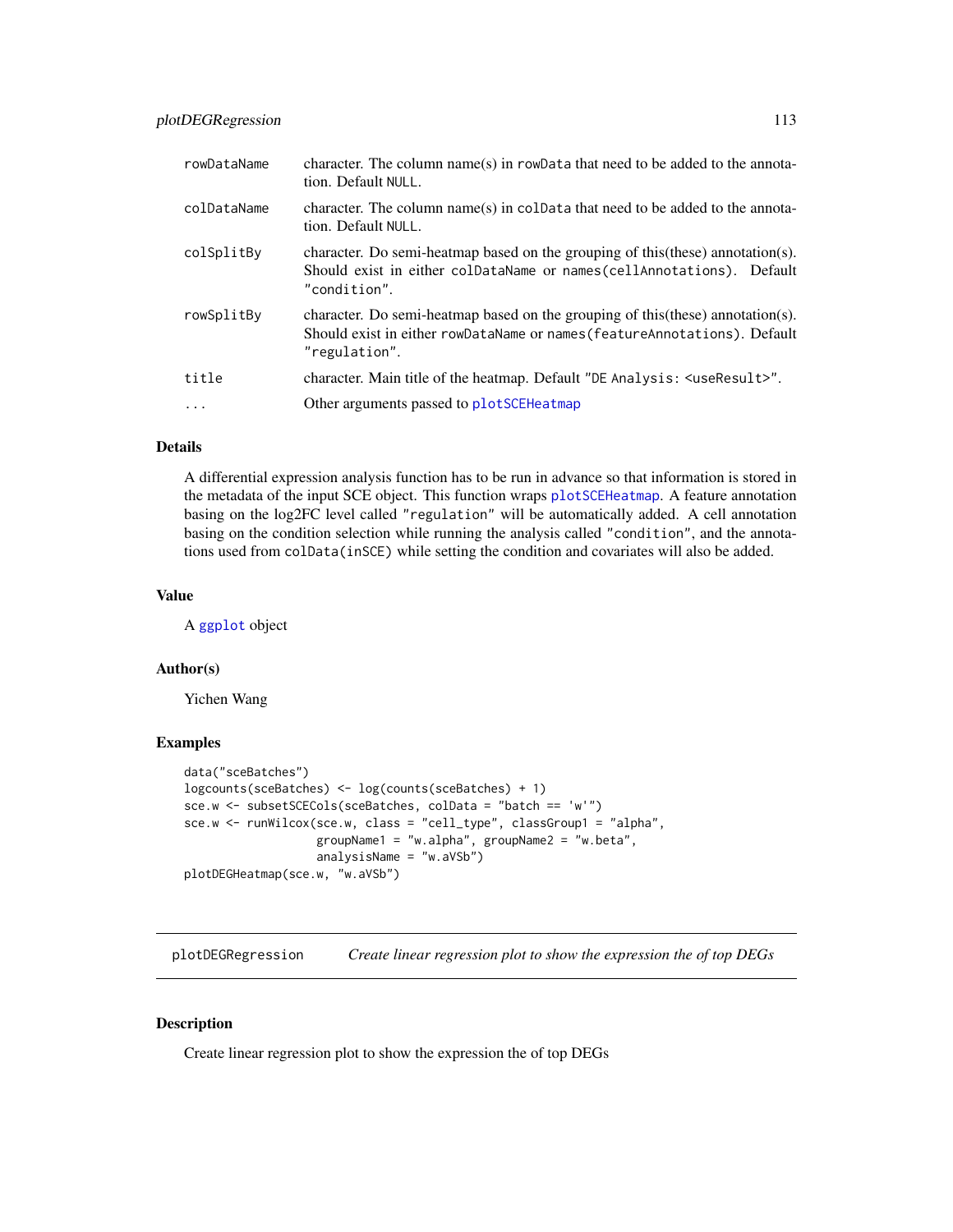## Usage

```
plotDEGRegression(
  inSCE,
  useResult,
  threshP = FALSE,labelBy = NULL,nrow = 6,
  ncol = 6,
  defaultTheme = TRUE,
  isLogged = TRUE,
  check_sanity = TRUE
)
```
#### Arguments

| inSCE        | SingleCellExperiment inherited object.                                                                                                                  |
|--------------|---------------------------------------------------------------------------------------------------------------------------------------------------------|
| useResult    | character. A string specifying the analysisName used when running a differen-<br>tial expression analysis function.                                     |
| threshP      | logical. Whether to plot threshold values from adaptive thresholding, instead of<br>using the assay used by when performing DE analysis. Default FALSE. |
| labelBy      | A single character for a column of rowData(inSCE) as where to search for the<br>labeling text. Default NULL.                                            |
| nrow         | Integer. Number of rows in the plot grid. Default 6.                                                                                                    |
| ncol         | Integer. Number of columns in the plot grid. Default 6.                                                                                                 |
| defaultTheme | Logical scalar. Whether to use default SCTK theme in ggplot. Default TRUE.                                                                              |
| isLogged     | Logical scalar. Whether the assay used for the analysis is logged. If not, will do<br>a $log(assay + 1)$ transformation. Default TRUE.                  |
| check_sanity | Logical scalar. Whether to perform MAST's sanity check to see if the counts<br>are logged. Default TRUE                                                 |

#### Details

Any of the differential expression analysis method from SCTK should be performed prior to using this function

## Value

A ggplot object of linear regression

#### Examples

```
data("sceBatches")
logcounts(sceBatches) <- log(counts(sceBatches) + 1)
sce.w <- subsetSCECols(sceBatches, colData = "batch == 'w'")
sce.w <- runWilcox(sce.w, class = "cell_type", classGroup1 = "alpha",
                  groupName1 = "w.alpha", groupName2 = "w.beta",
                   analysisName = "w.aVSb")
plotDEGRegression(sce.w, "w.aVSb")
```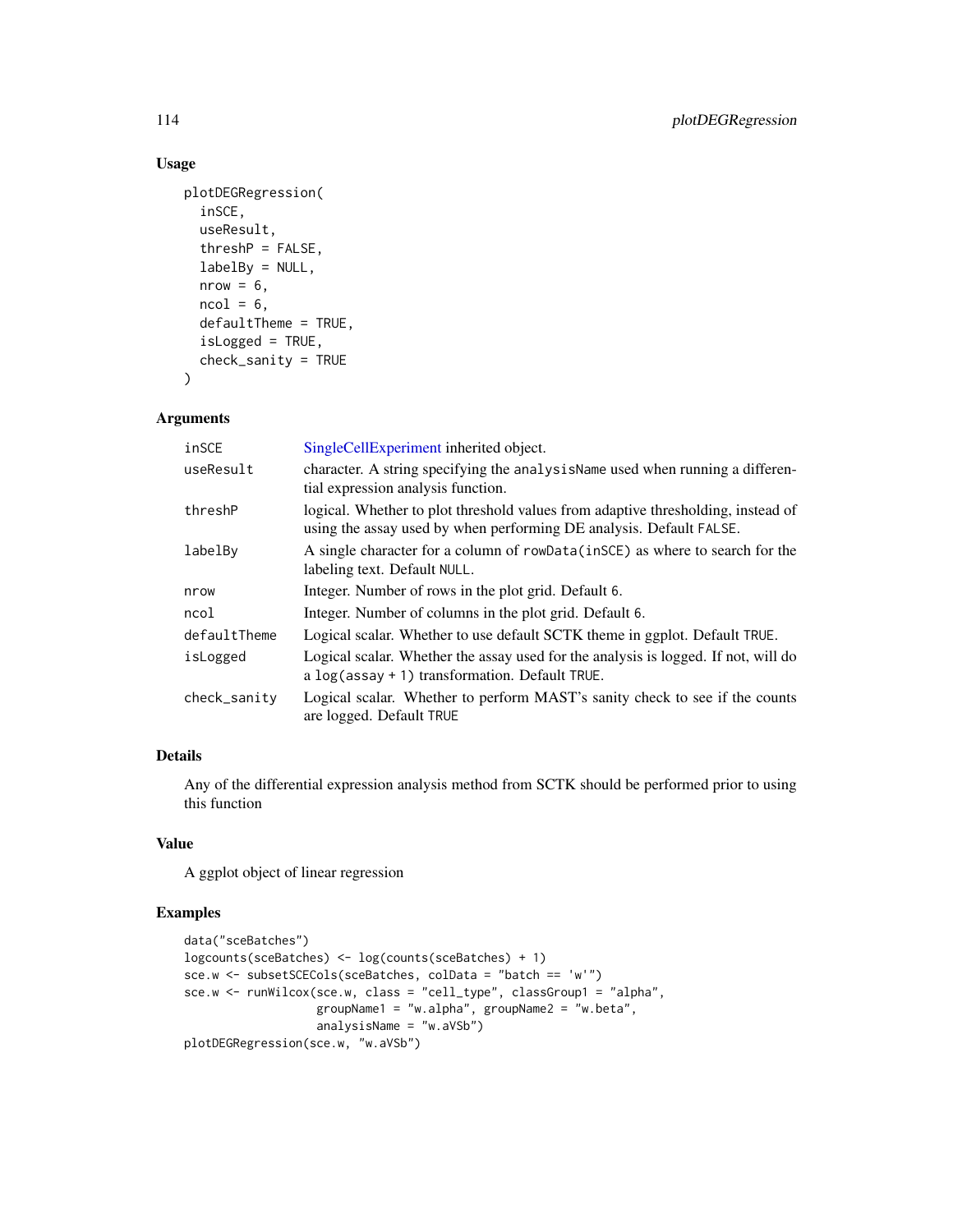## Description

Generate violin plot to show the expression of top DEGs

## Usage

```
plotDEGViolin(
  inSCE,
 useResult,
  threshP = FALSE,
  labelBy = NULL,nrow = 6,
 ncol = 6,
 defaultTheme = TRUE,
  isLogged = TRUE,
  check_sanity = TRUE
)
```
#### Arguments

| inSCE        | SingleCellExperiment inherited object.                                                                                                  |
|--------------|-----------------------------------------------------------------------------------------------------------------------------------------|
| useResult    | character. A string specifying the analysisName used when running a differen-<br>tial expression analysis function.                     |
| threshP      | logical. Whether to plot threshold values from adaptive thresholding, instead of<br>using the assay used by runMAST(). Default FALSE.   |
| labelBy      | A single character for a column of rowData(inSCE) as where to search for the<br>labeling text. Default NULL.                            |
| nrow         | Integer. Number of rows in the plot grid. Default 6.                                                                                    |
| ncol         | Integer. Number of columns in the plot grid. Default 6.                                                                                 |
| defaultTheme | Logical scalar. Whether to use default SCTK theme in ggplot. Default TRUE.                                                              |
| isLogged     | Logical scalar. Whether the assay used for the analysis is logged. If not, will do<br>a $log$ (assay + 1) transformation. Default TRUE. |
| check_sanity | Logical scalar. Whether to perform MAST's sanity check to see if the counts<br>are logged. Default TRUE                                 |

## Details

Any of the differential expression analysis method from SCTK should be performed prior to using this function

#### Value

A ggplot object of violin plot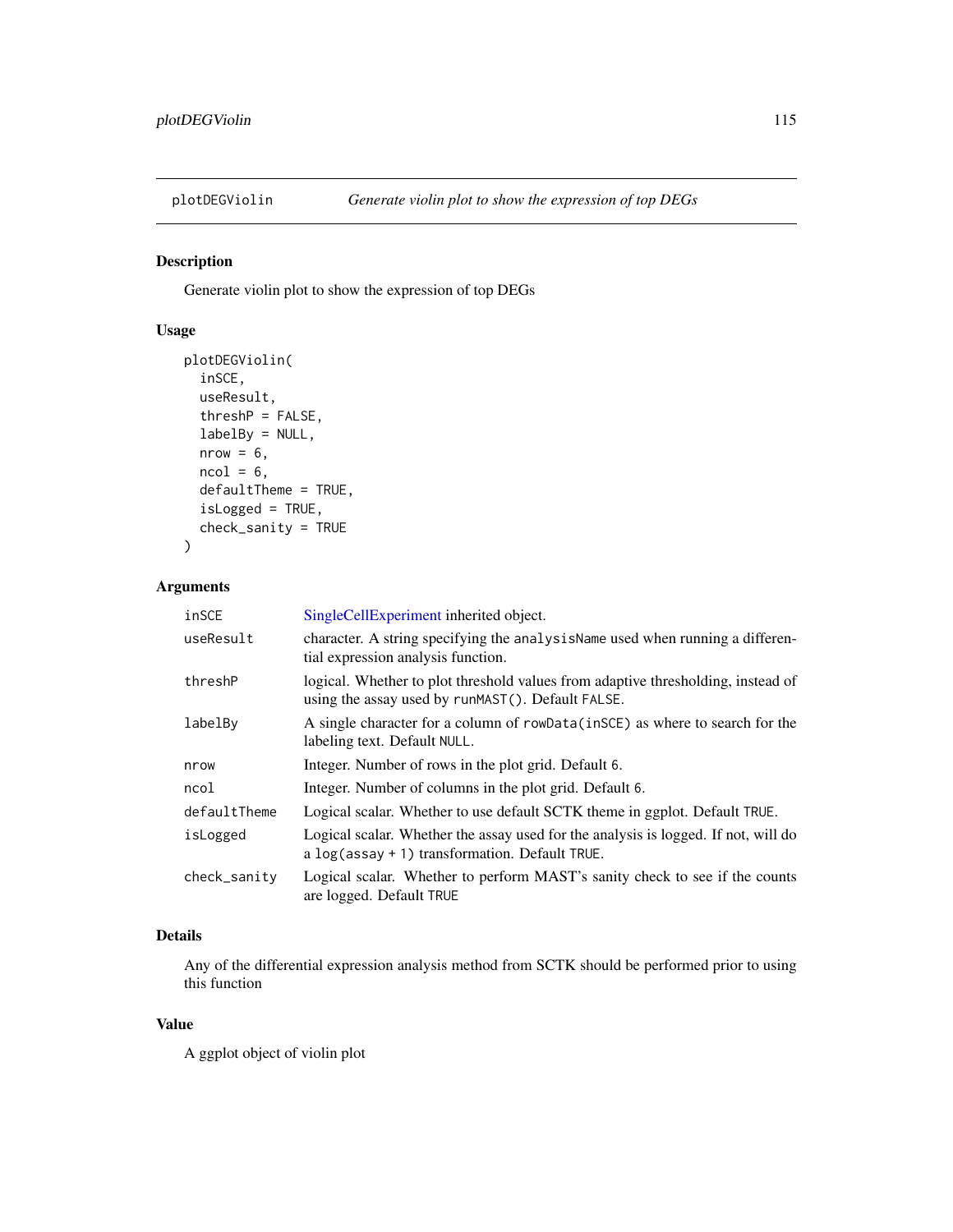# Examples

```
data("sceBatches")
logcounts(sceBatches) <- log(counts(sceBatches) + 1)
sce.w <- subsetSCECols(sceBatches, colData = "batch == 'w'")
sce.w <- runWilcox(sce.w, class = "cell_type", classGroup1 = "alpha",
                   groupName1 = "w.alpha", groupName2 = "w.beta",
                   analysisName = "w.aVSb")
plotDEGViolin(sce.w, "w.aVSb")
```
plotDEGVolcano *Generate volcano plot for DEGs*

## Description

Generate volcano plot for DEGs

## Usage

```
plotDEGVolcano(
  inSCE,
  useResult,
  labelTopN = 10,log2fcThreshold = 0.25,
  fdrThreshold = 0.05)
```
#### Arguments

| inSCE           | SingleCellExperiment inherited object.                                                                              |  |
|-----------------|---------------------------------------------------------------------------------------------------------------------|--|
| useResult       | character. A string specifying the analysisName used when running a differen-<br>tial expression analysis function. |  |
| labelTopN       | Integer, label this number of top DEGs that pass the filters.                                                       |  |
| log2fcThreshold |                                                                                                                     |  |
|                 | numeric. Label genes with the absolute values of log2FC greater than this value<br>as regulated. Default 0.25.      |  |
| fdrThreshold    | numeric. Label genes with FDR value less than this value as regulated. Default<br>0.05.                             |  |

# Details

Any of the differential expression analysis method from SCTK should be performed prior to using this function to generate volcano plots.

## Value

A ggplot object of volcano plot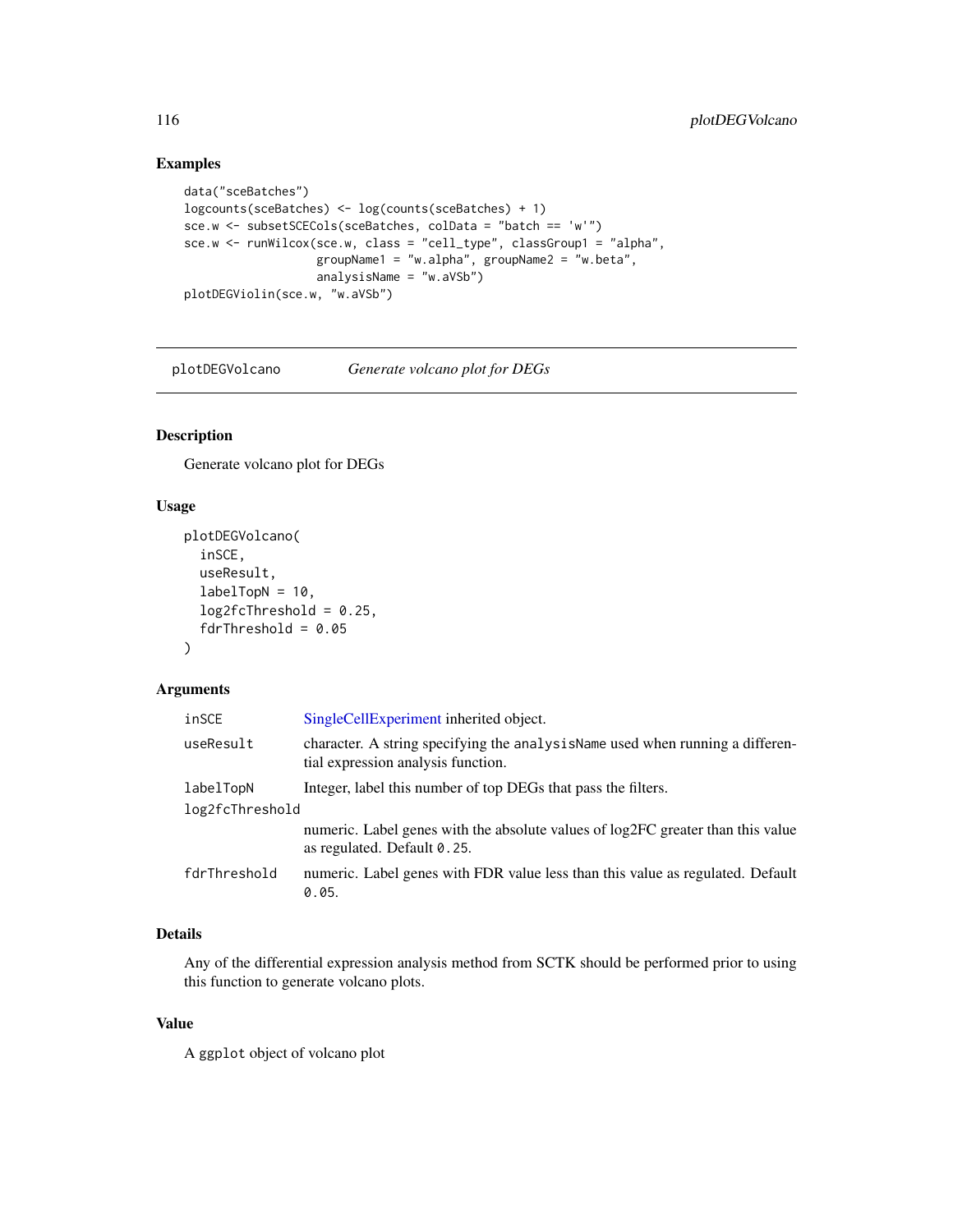## plotDimRed 117

## Examples

```
data("sceBatches")
sceBatches <- scaterlogNormCounts(sceBatches, "logcounts")
sce.w <- subsetSCECols(sceBatches, colData = "batch == 'w'")
sce.w <- runWilcox(sce.w, class = "cell_type", classGroup1 = "alpha",
                  groupName1 = "w.alpha", groupName2 = "w.beta",
                   analysisName = "w.aVSb")
plotDEGVolcano(sce.w, "w.aVSb")
```

| plotDimRed |  |
|------------|--|

Plot dimensionality reduction from computed metrics including PCA, *ICA, tSNE and UMAP*

# Description

Plot dimensionality reduction from computed metrics including PCA, ICA, tSNE and UMAP

## Usage

```
plotDimRed(
  inSCE,
  useReduction,
  showLegend = FALSE,
  xDim = 1,yDim = 2,xAxisLabel = NULL,
  yAxisLabel = NULL
\mathcal{L}
```
# Arguments

| inSCE        | Input SCE object                                                                              |
|--------------|-----------------------------------------------------------------------------------------------|
| useReduction | Reduction to plot                                                                             |
| showLegend   | If legends should be plotted or not                                                           |
| xDim         | Numeric value indicating the dimension to use for X-axis. Default is 1 (refers<br>to $PC1$ ). |
| yDim         | Numeric value indicating the dimension to use for Y-axis. Default is 2 (refers to<br>$PC2$ ). |
| xAxisLabel   | Specify the label for x-axis. Default is NULL which will specify the label as $x'$ .          |
| yAxisLabel   | Specify the label for y-axis. Default is NULL which will specify the label as 'y'.            |

#### Value

plot object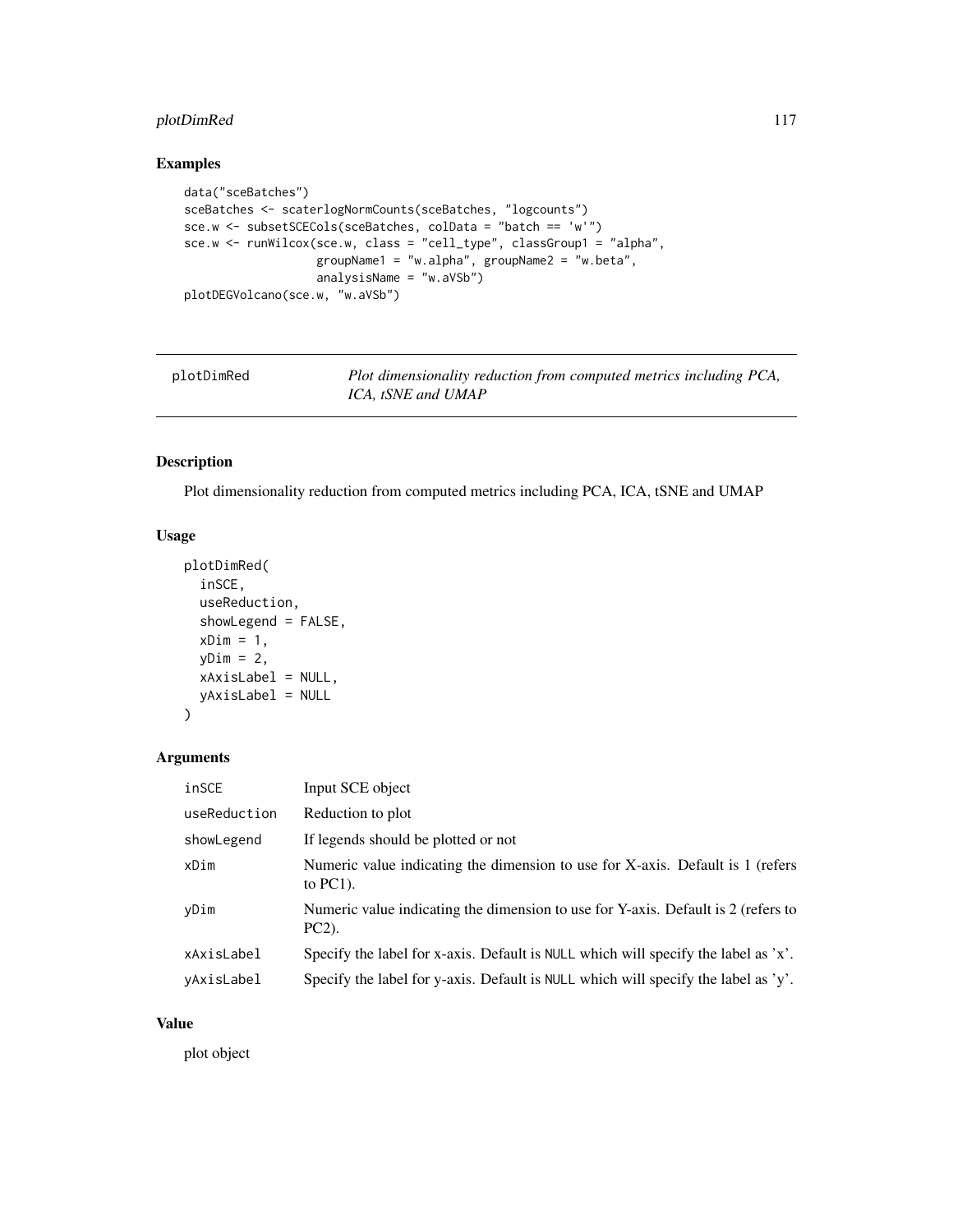#### Examples

```
data("mouseBrainSubsetSCE", package = "singleCellTK")
plotDimRed(mouseBrainSubsetSCE, "PCA_logcounts")
```
plotDoubletFinderResults

*Plots for runDoubletFinder outputs.*

#### Description

A wrapper function which visualizes outputs from the runDoubletFinder function stored in the colData slot of the SingleCellExperiment object via various plots.

```
plotDoubletFinderResults(
  inSCE,
  sample = NULL,
  shape = NULL,
  groupBy = NULL,combinePlot = "all",
  violin = TRUE,
  boxplot = FALSE,dots = TRUE,reducedDimName = "UMAP",
 xlab = NULL,
 ylab = NULL,
  dim1 = NULL,dim2 = NULL,bin = NULL,binLabel = NULL,
  defaultTheme = TRUE,
  dotSize = 0.5,
  summary = "median",
  summaryTextSize = 3,
  transparency = 1,
 baseSize = 15,
  titleSize = NULL,
  axisLabelSize = NULL,
  axisSize = NULL,
  legendSize = NULL,
  legendTitleSize = NULL,
  relHeights = 1,
  relWidths = c(1, 1, 1),
  plotNCols = NULL,
  plotNRows = NULL,
  labelSamples = TRUE,
```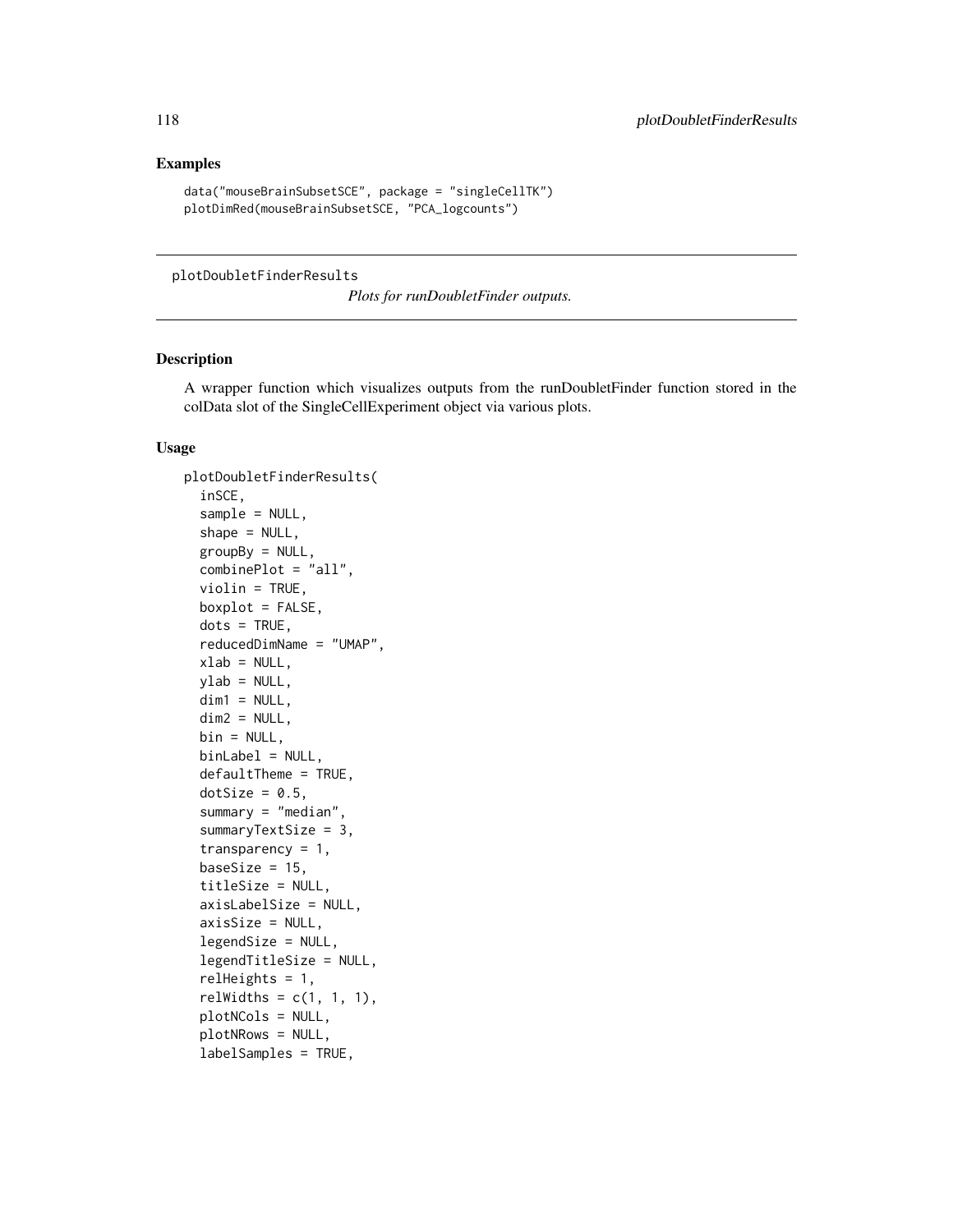```
samplePerColumn = TRUE,
  sampleRelHeights = 1,
  sampleRelWidths = 1
\mathcal{L}
```

| inSCE           | Input SingleCellExperiment object with saved dimension reduction components<br>or a variable with saved results from runDoubletFinder. Required.                                                                                            |
|-----------------|---------------------------------------------------------------------------------------------------------------------------------------------------------------------------------------------------------------------------------------------|
| sample          | Character vector. Indicates which sample each cell belongs to. Default NULL.                                                                                                                                                                |
| shape           | If provided, add shapes based on the value.                                                                                                                                                                                                 |
| groupBy         | Groupings for each numeric value. A user may input a vector equal length to the<br>number of the samples in the SingleCellExperiment object, or can be retrieved<br>from the colData slot. Default NULL.                                    |
| combinePlot     | Must be either "all", "sample", or "none". "all" will combine all plots into a<br>single .ggplot object, while "sample" will output a list of plots separated by<br>sample. Default "all".                                                  |
| violin          | Boolean. If TRUE, will plot the violin plot. Default TRUE.                                                                                                                                                                                  |
| boxplot         | Boolean. If TRUE, will plot boxplots for each violin plot. Default TRUE.                                                                                                                                                                    |
| dots            | Boolean. If TRUE, will plot dots for each violin plot. Default TRUE.                                                                                                                                                                        |
| reducedDimName  | Saved dimension reduction name in the SingleCellExperiment object. Required.                                                                                                                                                                |
| xlab            | Character vector. Label for x-axis. Default NULL.                                                                                                                                                                                           |
| ylab            | Character vector. Label for y-axis. Default NULL.                                                                                                                                                                                           |
| dim1            | 1st dimension to be used for plotting. Can either be a string which specifies<br>the name of the dimension to be plotted from reducedDims, or a numeric value<br>which specifies the index of the dimension to be plotted. Default is NULL. |
| dim2            | 2nd dimension to be used for plotting. Can either be a string which specifies<br>the name of the dimension to be plotted from reducedDims, or a numeric value<br>which specifies the index of the dimension to be plotted. Default is NULL. |
| bin             | Numeric vector. If single value, will divide the numeric values into the 'bin'<br>groups. If more than one value, will bin numeric values using values as a cut<br>point.                                                                   |
| binLabel        | Character vector. Labels for the bins created by the 'bin' parameter. Default<br>NULL.                                                                                                                                                      |
| defaultTheme    | Removes grid in plot and sets axis title size to 10 when TRUE. Default TRUE.                                                                                                                                                                |
| dotSize         | Size of dots. Default 0.5.                                                                                                                                                                                                                  |
| summary         | Adds a summary statistic, as well as a crossbar to the violin plot. Options are<br>"mean" or "median". Default NULL.                                                                                                                        |
| summaryTextSize |                                                                                                                                                                                                                                             |
|                 | The text size of the summary statistic displayed above the violin plot. Default 3.                                                                                                                                                          |
| transparency    | Transparency of the dots, values will be 0-1. Default 1.                                                                                                                                                                                    |
| baseSize        | The base font size for all text. Default 12. Can be overwritten by titleSize,<br>axisSize, and axisLabelSize, legendSize, legendTitleSize.                                                                                                  |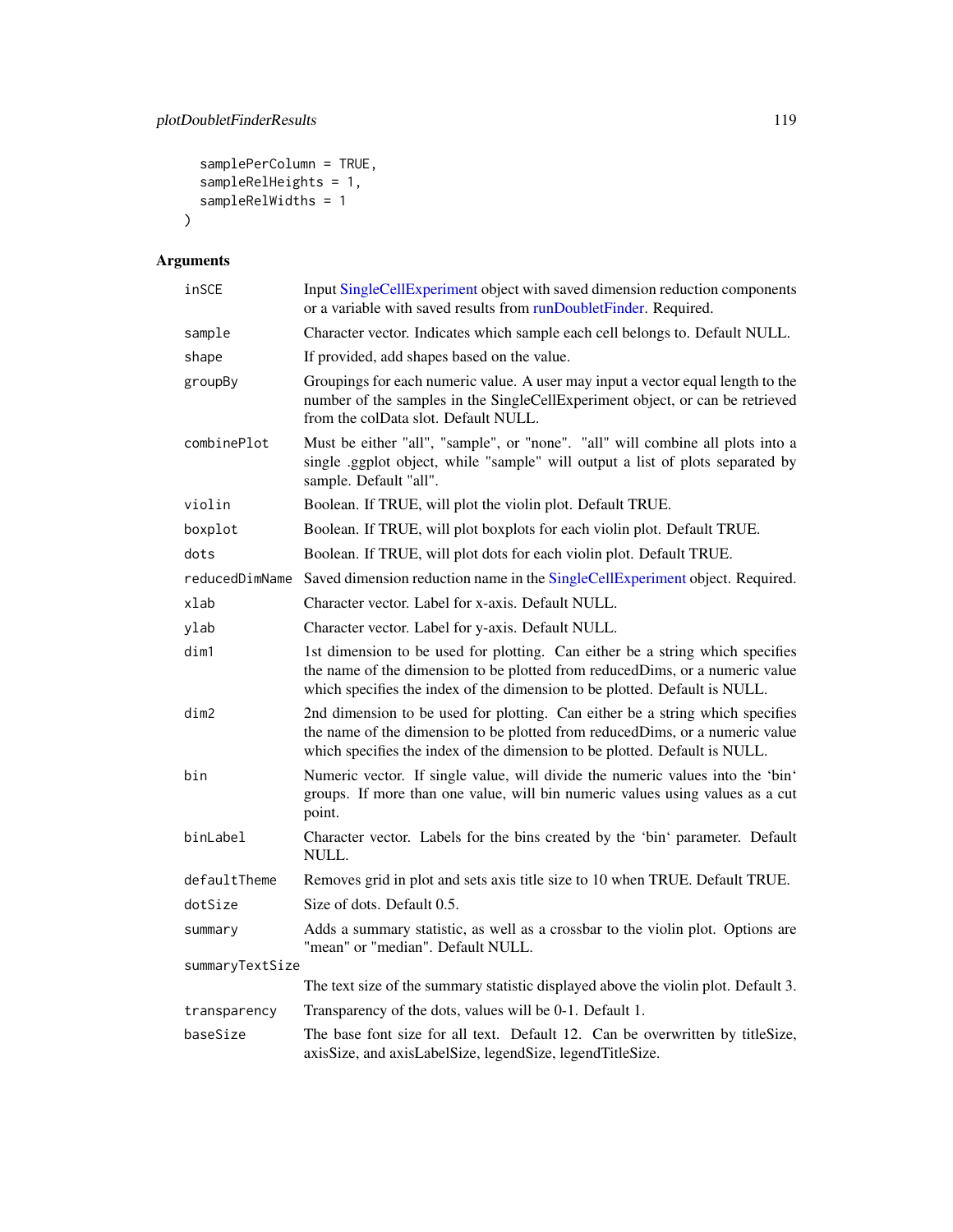| titleSize        | Size of title of plot. Default NULL.                                                                                                                      |  |
|------------------|-----------------------------------------------------------------------------------------------------------------------------------------------------------|--|
| axisLabelSize    | Size of x/y-axis labels. Default NULL.                                                                                                                    |  |
| axisSize         | Size of x/y-axis ticks. Default NULL.                                                                                                                     |  |
| legendSize       | size of legend. Default NULL.                                                                                                                             |  |
| legendTitleSize  |                                                                                                                                                           |  |
|                  | size of legend title. Default NULL.                                                                                                                       |  |
| relHeights       | Relative heights of plots when combine is set.                                                                                                            |  |
| relWidths        | Relative widths of plots when combine is set.                                                                                                             |  |
| plotNCols        | Number of columns when plots are combined in a grid.                                                                                                      |  |
| plotNRows        | Number of rows when plots are combined in a grid.                                                                                                         |  |
| labelSamples     | Will label sample name in title of plot if TRUE. Default TRUE.                                                                                            |  |
| samplePerColumn  |                                                                                                                                                           |  |
|                  | If TRUE, when there are multiple samples and combining by "all", the output<br>.ggplot will have plots from each sample on a single column. Default TRUE. |  |
| sampleRelHeights |                                                                                                                                                           |  |
|                  | If there are multiple samples and combining by "all", the relative heights for<br>each plot.                                                              |  |
| sampleRelWidths  |                                                                                                                                                           |  |
|                  | If there are multiple samples and combining by "all", the relative widths for each<br>plot.                                                               |  |
|                  |                                                                                                                                                           |  |

list of .ggplot objects

#### Examples

```
data(scExample, package="singleCellTK")
sce <- subsetSCECols(sce, colData = "type != 'EmptyDroplet'")
sce <- getUMAP(inSCE=sce, useAssay="counts", reducedDimName="UMAP")
sce <- runDoubletFinder(sce)
plotDoubletFinderResults(inSCE=sce, reducedDimName="UMAP")
```
plotEmptyDropsResults *Plots for runEmptyDrops outputs.*

# Description

A wrapper function which visualizes outputs from the runEmptyDrops function stored in the col-Data slot of the SingleCellExperiment object via plots.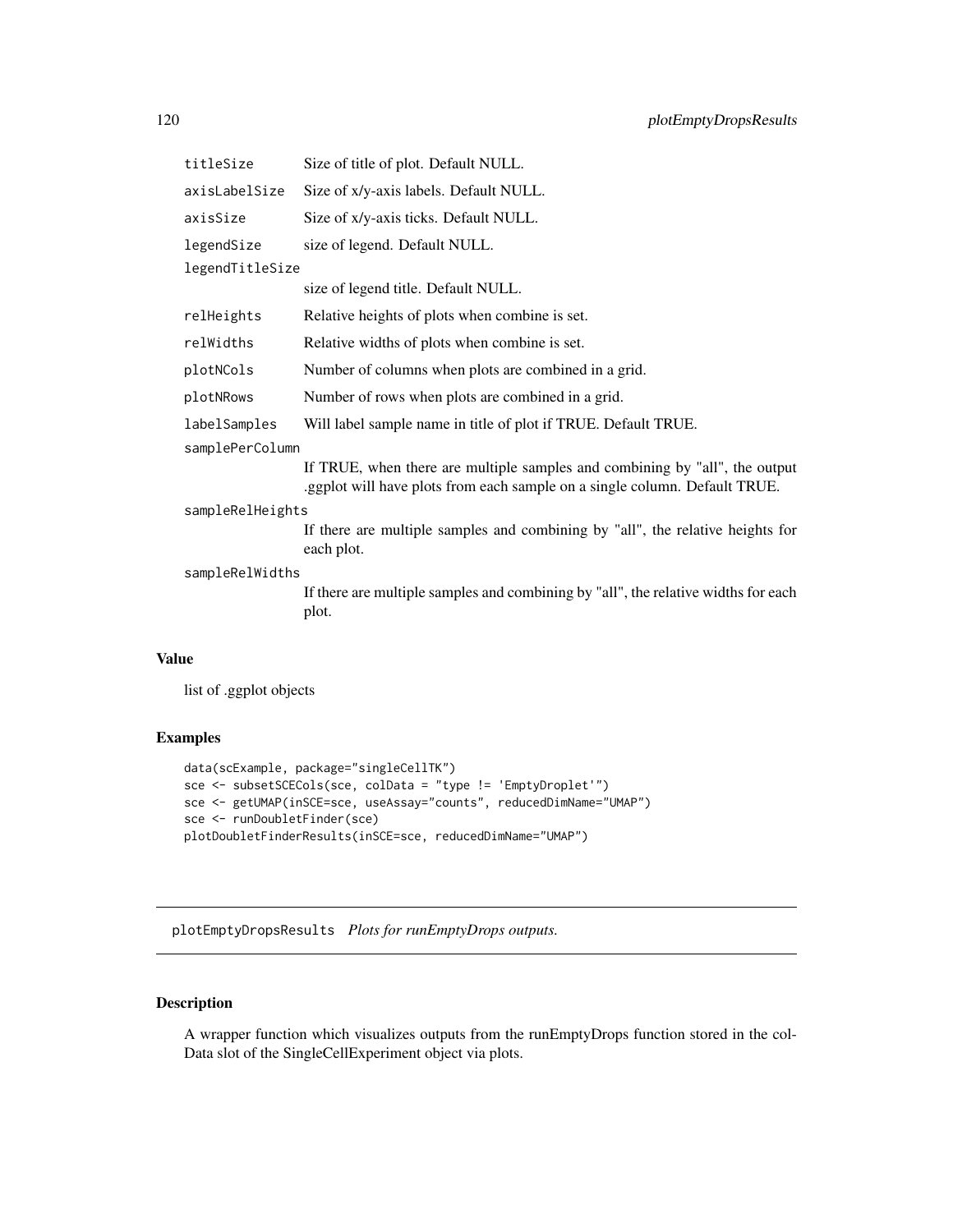# Usage

```
plotEmptyDropsResults(
  inSCE,
  sample = NULL,
  combinePlot = "all",
  fdrCutoff = 0.01,
  defaultTheme = TRUE,
  dotSize = 0.5,
  titleSize = 18,
  axisLabelSize = 18,
  axisSize = 15,
  legendSize = 15,
  legendTitleSize = 16,
  relHeights = 1,
  relWidths = 1,
  samplePerColumn = TRUE,
  sampleRelHeights = 1,
  sampleRelWidths = 1
```

```
)
```

| inSCE           | Input SingleCellExperiment object with saved dimension reduction components<br>or a variable with saved results from runScrublet. Required.                                                |  |
|-----------------|--------------------------------------------------------------------------------------------------------------------------------------------------------------------------------------------|--|
| sample          | Character vector. Indicates which sample each cell belongs to. Default NULL.                                                                                                               |  |
| combinePlot     | Must be either "all", "sample", or "none". "all" will combine all plots into a<br>single .ggplot object, while "sample" will output a list of plots separated by<br>sample. Default "all". |  |
| fdrCutoff       | Numeric. Thresholds barcodes based on the FDR values from runEmptyDrops<br>as "Empty Droplet" or "Putative Cell". Default 0.01.                                                            |  |
| defaultTheme    | Removes grid in plot and sets axis title size to 10 when TRUE. Default TRUE.                                                                                                               |  |
| dotSize         | Size of dots. Default 0.5.                                                                                                                                                                 |  |
| titleSize       | Size of title of plot. Default 18.                                                                                                                                                         |  |
| axisLabelSize   | Size of x/y-axis labels. Default 18.                                                                                                                                                       |  |
| axisSize        | Size of x/y-axis ticks. Default 15.                                                                                                                                                        |  |
| legendSize      | size of legend. Default 15.                                                                                                                                                                |  |
| legendTitleSize |                                                                                                                                                                                            |  |
|                 | size of legend title. Default 16.                                                                                                                                                          |  |
| relHeights      | Relative heights of plots when combine is set.                                                                                                                                             |  |
| relWidths       | Relative widths of plots when combine is set.                                                                                                                                              |  |
| samplePerColumn |                                                                                                                                                                                            |  |
|                 | If TRUE, when there are multiple samples and combining by "all", the output<br>.ggplot will have plots from each sample on a single column. Default TRUE.                                  |  |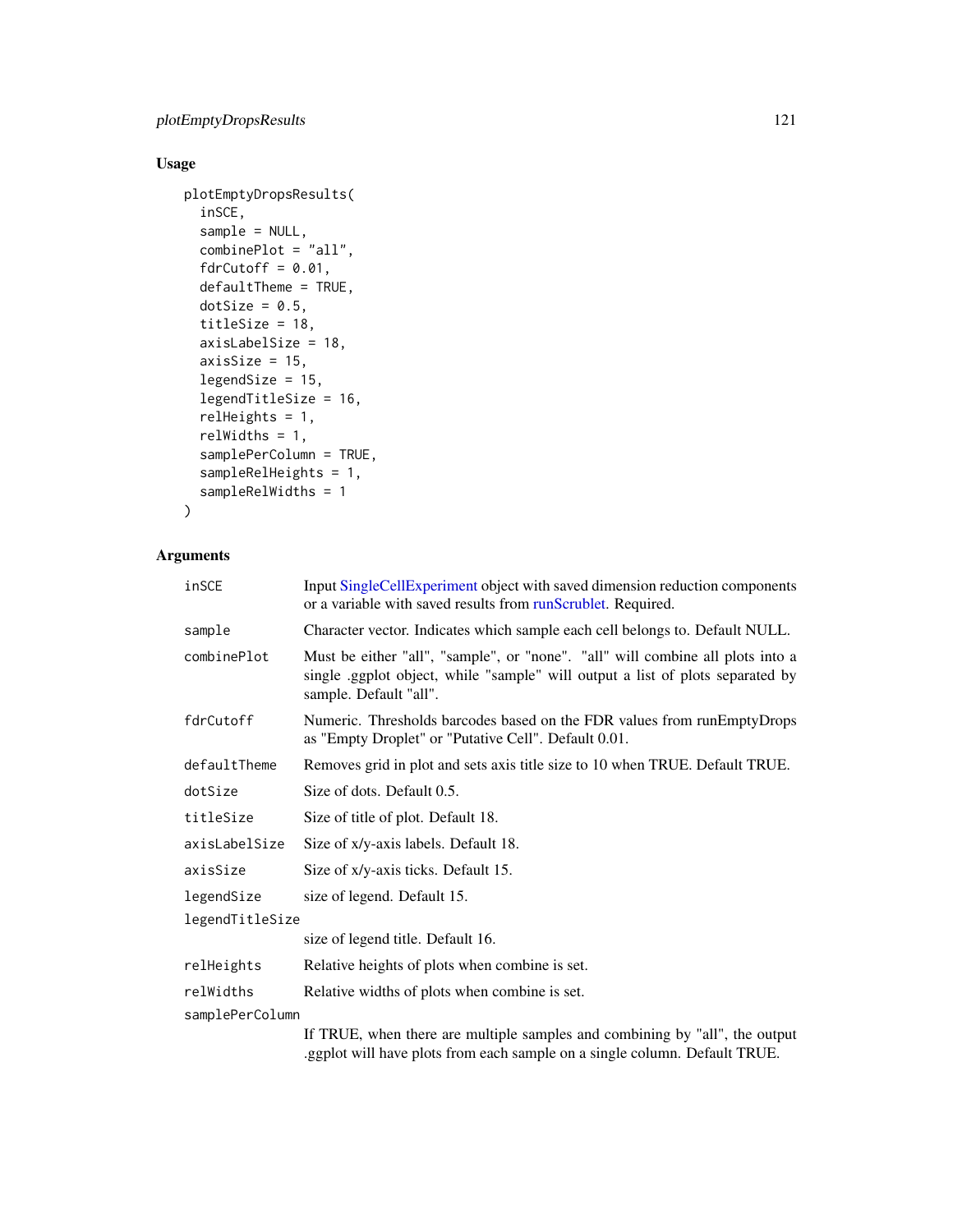sampleRelHeights If there are multiple samples and combining by "all", the relative heights for each plot. sampleRelWidths

If there are multiple samples and combining by "all", the relative widths for each plot.

#### Value

list of .ggplot objects

#### Examples

```
data(scExample, package="singleCellTK")
sce <- runEmptyDrops(inSCE=sce)
plotEmptyDropsResults(inSCE=sce)
```
plotEmptyDropsScatter *Plots for runEmptyDrops outputs.*

#### Description

A plotting function which visualizes outputs from the runEmptyDrops function stored in the colData slot of the SingleCellExperiment object via scatterplot.

```
plotEmptyDropsScatter(
  inSCE,
  sample = NULL,
  fdrCutoff = 0.01,defaultTheme = TRUE,
  dotSize = 0.5,
  title = NULL,
  titleSize = 18,
  xlab = NULL,
  ylab = NULL,
  axisSize = 12,
  axisLabelSize = 15,
  legendTitle = NULL,
  legendTitleSize = 12,
  legendSize = 10,
  combinePlot = "none",
  relHeights = 1,
  relWidths = 1,
  samplePerColumn = TRUE,
  sampleRelHeights = 1,
  sampleRelWidths = 1
)
```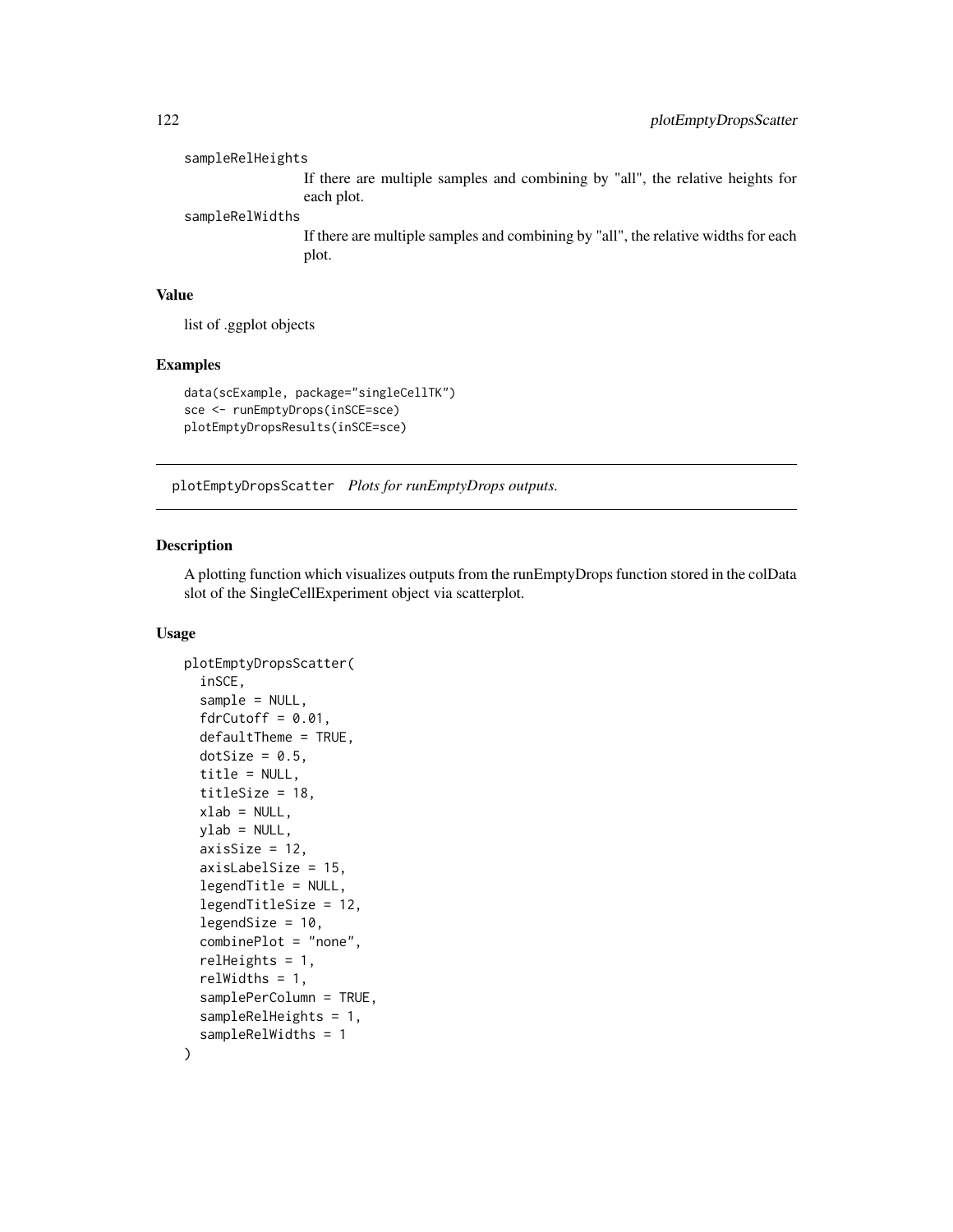| inSCE            | Input SingleCellExperiment object with saved dimension reduction components<br>or a variable with saved results from runEmptyDrops. Required.             |  |
|------------------|-----------------------------------------------------------------------------------------------------------------------------------------------------------|--|
| sample           | Character vector. Indicates which sample each cell belongs to. Default NULL.                                                                              |  |
| fdrCutoff        | Numeric. Thresholds barcodes based on the FDR values from runEmptyDrops<br>as "Empty Droplet" or "Putative Cell". Default 0.01.                           |  |
| defaultTheme     | Removes grid in plot and sets axis title size to 10 when TRUE. Default TRUE.                                                                              |  |
| dotSize          | Size of dots. Default 0.5.                                                                                                                                |  |
| title            | Title of plot. Default NULL.                                                                                                                              |  |
| titleSize        | Size of title of plot. Default 18.                                                                                                                        |  |
| xlab             | Character vector. Label for x-axis. Default NULL.                                                                                                         |  |
| ylab             | Character vector. Label for y-axis. Default NULL.                                                                                                         |  |
| axisSize         | Size of x/y-axis ticks. Default 12.                                                                                                                       |  |
| axisLabelSize    | Size of x/y-axis labels. Default 15.                                                                                                                      |  |
| legendTitle      | Title of legend. Default NULL.                                                                                                                            |  |
| legendTitleSize  |                                                                                                                                                           |  |
|                  | size of legend title. Default 12.                                                                                                                         |  |
| legendSize       | size of legend. Default 10.                                                                                                                               |  |
| combinePlot      | Boolean. If multiple plots are generated (multiple samples, etc.), will combined<br>plots using 'cowplot::plot_grid'. Default TRUE.                       |  |
| relHeights       | Relative heights of plots when combine is set.                                                                                                            |  |
| relWidths        | Relative widths of plots when combine is set.                                                                                                             |  |
| samplePerColumn  |                                                                                                                                                           |  |
|                  | If TRUE, when there are multiple samples and combining by "all", the output<br>.ggplot will have plots from each sample on a single column. Default TRUE. |  |
| sampleRelHeights |                                                                                                                                                           |  |
|                  | If there are multiple samples and combining by "all", the relative heights for<br>each plot.                                                              |  |
| sampleRelWidths  |                                                                                                                                                           |  |
|                  | If there are multiple samples and combining by "all", the relative widths for each<br>plot.                                                               |  |
|                  |                                                                                                                                                           |  |

# Value

a ggplot object of the scatter plot.

# Examples

```
data(scExample, package="singleCellTK")
sce <- runEmptyDrops(inSCE=sce)
plotEmptyDropsScatter(inSCE=sce)
```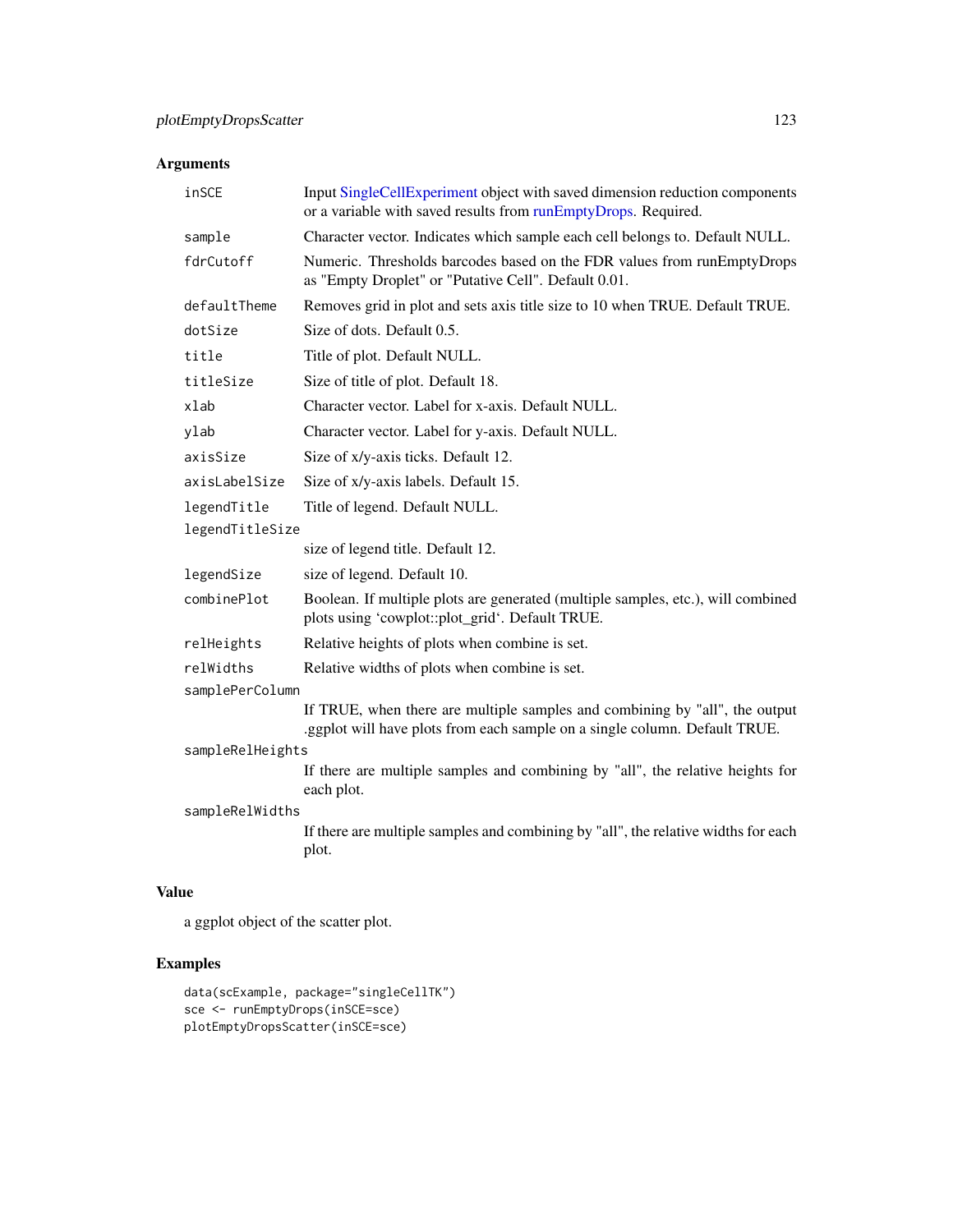#### Description

This function will first reads the result saved in metadata slot, named by "findMarker" and generated by [findMarkerDiffExp](#page-46-0). Then it do the filtering on the statistics based on the input parameters and get unique genes to plot. We choose the genes that are identified as up-regulated only. As for the genes identified as up-regulated for multiple clusters, we only keep the belonging towards the one they have the highest Log2FC value. In the heatmap, there will always be a cell annotation for the cluster labeling used when finding the markers, and a feature annotation for which cluster each gene belongs to. And by default we split the heatmap by these two annotations. Additional legends can be added and the splitting can be canceled.

This function will first reads the result saved in metadata slot, named by "findMarker" and generated by [findMarkerDiffExp](#page-46-0). Then it do the filtering on the statistics based on the input parameters and get unique genes to plot. We choose the genes that are identified as up-regulated only. As for the genes identified as up-regulated for multiple clusters, we only keep the belonging towards the one they have the highest Log2FC value. In the heatmap, there will always be a cell annotation for the cluster labeling used when finding the markers, and a feature annotation for which cluster each gene belongs to. And by default we split the heatmap by these two annotations. Additional legends can be added and the splitting can be canceled.

```
plotMarkerDiffExp(
  inSCE,
  orderBy = "size",
  log2fcThreshold = 1,
  fdrThreshold = 0.05,
  minClusterPrC = 0.7,
  maxCtrlExprPerc = 0.4,
  minMeanExpr = 1,
  topN = 10,
  decreasing = TRUE,
  rowDataName = NULL,
  colDataName = NULL,
  featureAnnotations = NULL,
  cellAnnotations = NULL,
  featureAnnotationColor = NULL,
  cellAnnotationColor = NULL,
 colSplitBy = ifelse(is.null(orderBy), NULL, colnames(inSCE@metadata$findMarker)[5]),
  rowSplitBy = "marker",
  rowDend = FALSE,
  colDend = FALSE,
  title = "Top Marker Heatmap",
  ...
```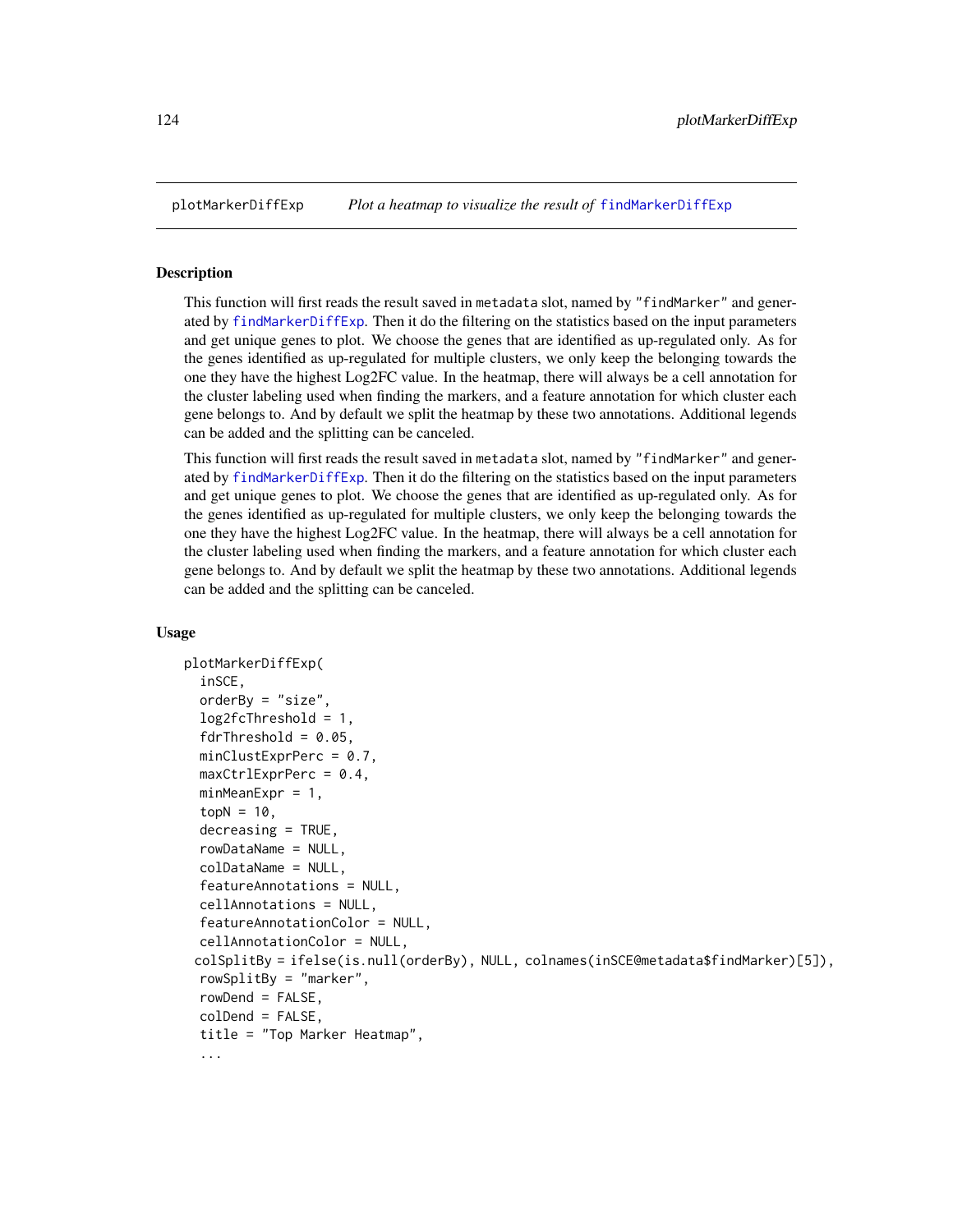```
\mathcal{L}plotMarkerDiffExp(
  inSCE,
  orderBy = "size",
  log2fcThreshold = 1,
  fdrThreshold = 0.05,
 minClustExprPerc = 0.7,
 maxCtrlExprPerc = 0.4,
 minMeanExpr = 1,
  topN = 10,
  decreasing = TRUE,
  rowDataName = NULL,
  colDataName = NULL,
  featureAnnotations = NULL,
  cellAnnotations = NULL,
  featureAnnotationColor = NULL,
  cellAnnotationColor = NULL,
 colSplitBy = ifelse(is.null(orderBy), NULL, colnames(inSCE@metadata$findMarker)[5]),
  rowSplitBy = "marker",
 rowDend = FALSE,
 colDend = FALSE,
  title = "Top Marker Heatmap",
  ...
\mathcal{L}
```

| inSCE            | SingleCellExperiment inherited object.                                                                                                                                                                                 |  |
|------------------|------------------------------------------------------------------------------------------------------------------------------------------------------------------------------------------------------------------------|--|
| orderBy          | The ordering method of the clusters on the splitted heatmap. Can be chosen<br>from "size" or "name", specified with vector of ordered unique cluster labels,<br>or set as NULL for unsplitted heatmap. Default "size". |  |
| log2fcThreshold  |                                                                                                                                                                                                                        |  |
|                  | Only use DEGs with the absolute values of log2FC larger than this value. De-<br>fault 1                                                                                                                                |  |
| fdrThreshold     | Only use DEGs with FDR value smaller than this value. Default 0.05                                                                                                                                                     |  |
| minClustExprPerc |                                                                                                                                                                                                                        |  |
|                  | A numeric scalar. The minimum cutoff of the percentage of cells in the cluster<br>of interests that expressed the marker gene. Default 0.7.                                                                            |  |
| maxCtrlExprPerc  |                                                                                                                                                                                                                        |  |
|                  | A numeric scalar. The maximum cutoff of the percentage of cells out of the<br>cluster (control group) that expressed the marker gene. Default 0.4.                                                                     |  |
| minMeanExpr      | A numeric scalar. The minimum cutoff of the mean expression value of the<br>marker in the cluster of interests. Default 1.                                                                                             |  |
| topN             | An integer. Only to plot this number of top markers for each cluster in max-<br>imum, in terms of log2FC value. Use NULL to cancel the top N subscription.<br>Default 10.                                              |  |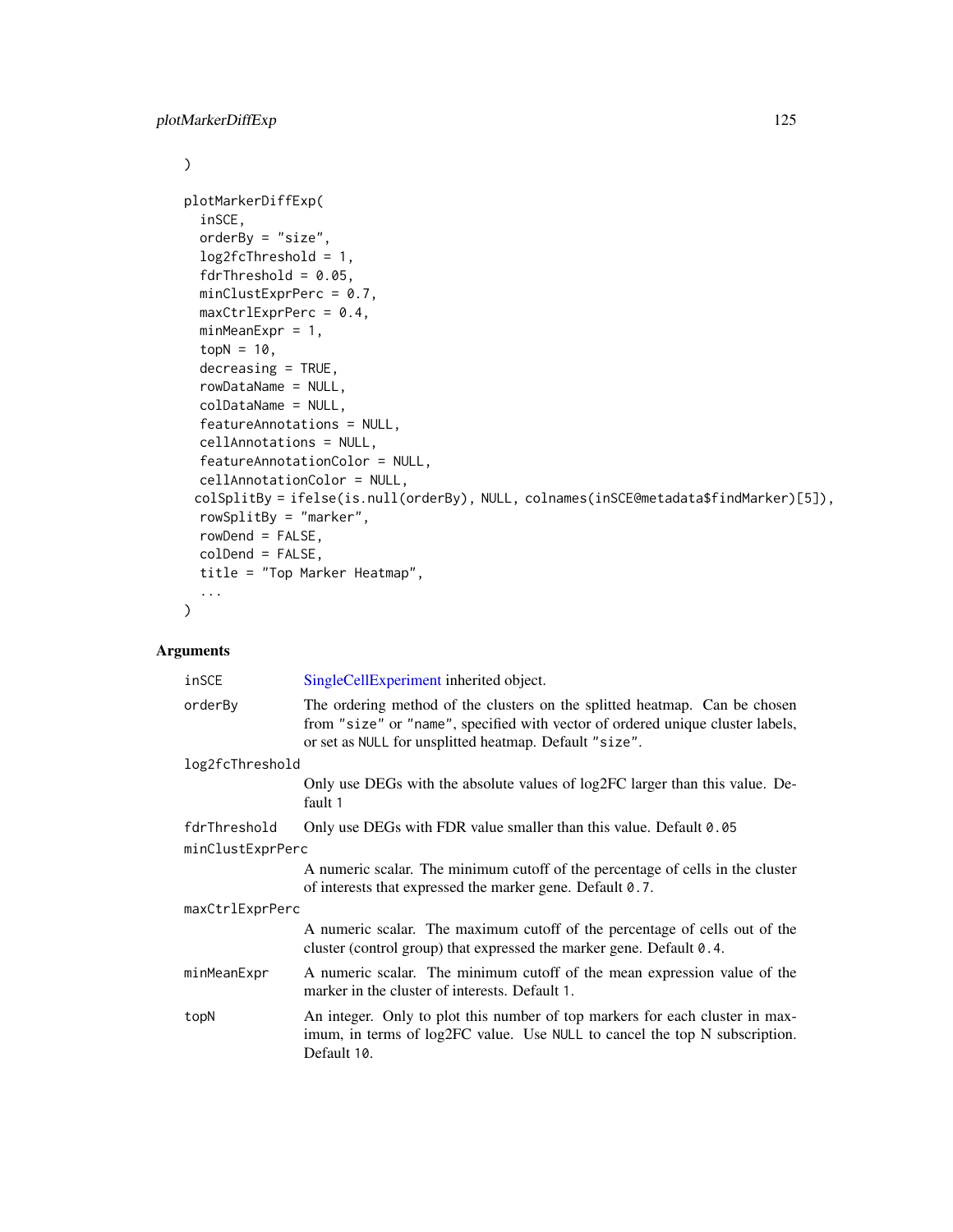| decreasing             | Order the cluster decreasingly. Default TRUE.                                                                                                                                                                                                                     |
|------------------------|-------------------------------------------------------------------------------------------------------------------------------------------------------------------------------------------------------------------------------------------------------------------|
| rowDataName            | character. The column name(s) in rowData that need to be added to the annota-<br>tion. Default NULL.                                                                                                                                                              |
| colDataName            | character. The column name(s) in colData that need to be added to the annota-<br>tion. Default NULL.                                                                                                                                                              |
| featureAnnotations     |                                                                                                                                                                                                                                                                   |
|                        | data. frame, with rownames containing all the features going to be plotted.<br>Character columns should be factors. Default NULL.                                                                                                                                 |
| cellAnnotations        |                                                                                                                                                                                                                                                                   |
|                        | data. frame, with rownames containing all the cells going to be plotted. Char-<br>acter columns should be factors. Default NULL.                                                                                                                                  |
| featureAnnotationColor |                                                                                                                                                                                                                                                                   |
|                        | A named list. Customized color settings for feature labeling. Should match<br>the entries in the featureAnnotations or rowDataName. For each entry, there<br>should be a list/vector of colors named with categories. Default NULL.                               |
| cellAnnotationColor    |                                                                                                                                                                                                                                                                   |
|                        | A named list. Customized color settings for cell labeling. Should match the<br>entries in the cellAnnotations or colDataName. For each entry, there should<br>be a list/vector of colors named with categories. Default NULL.                                     |
| colSplitBy             | character vector. Do semi-heatmap based on the grouping of this (these) anno-<br>tation(s). Should exist in either colDataName or names(cellAnnotations).<br>Default is the value of cluster in findMarkerDiffExp when orderBy is not<br>NULL, or NULL otherwise. |
| rowSplitBy             | character vector. Do semi-heatmap based on the grouping of this (these) annota-<br>tion(s). Should exist in either rowDataName or names (featureAnnotations).<br>Default "marker", which indicates an auto generated annotation for this plot.                    |
| rowDend                | Whether to display row dendrogram. Default FALSE.                                                                                                                                                                                                                 |
| colDend                | Whether to display column dendrogram. Default FALSE.                                                                                                                                                                                                              |
| title                  | Text of the title, at the top of the heatmap. Default "Top Marker Heatmap".                                                                                                                                                                                       |
| $\cdots$               | Other arguments passed to plotSCEHeatmap.                                                                                                                                                                                                                         |

A [Heatmap](#page-0-0) object A [Heatmap](#page-0-0) object

## Author(s)

Yichen Wang Yichen Wang

## Examples

```
data("sceBatches")
logcounts(sceBatches) <- log(counts(sceBatches) + 1)
sce.w <- subsetSCECols(sceBatches, colData = "batch == 'w'")
```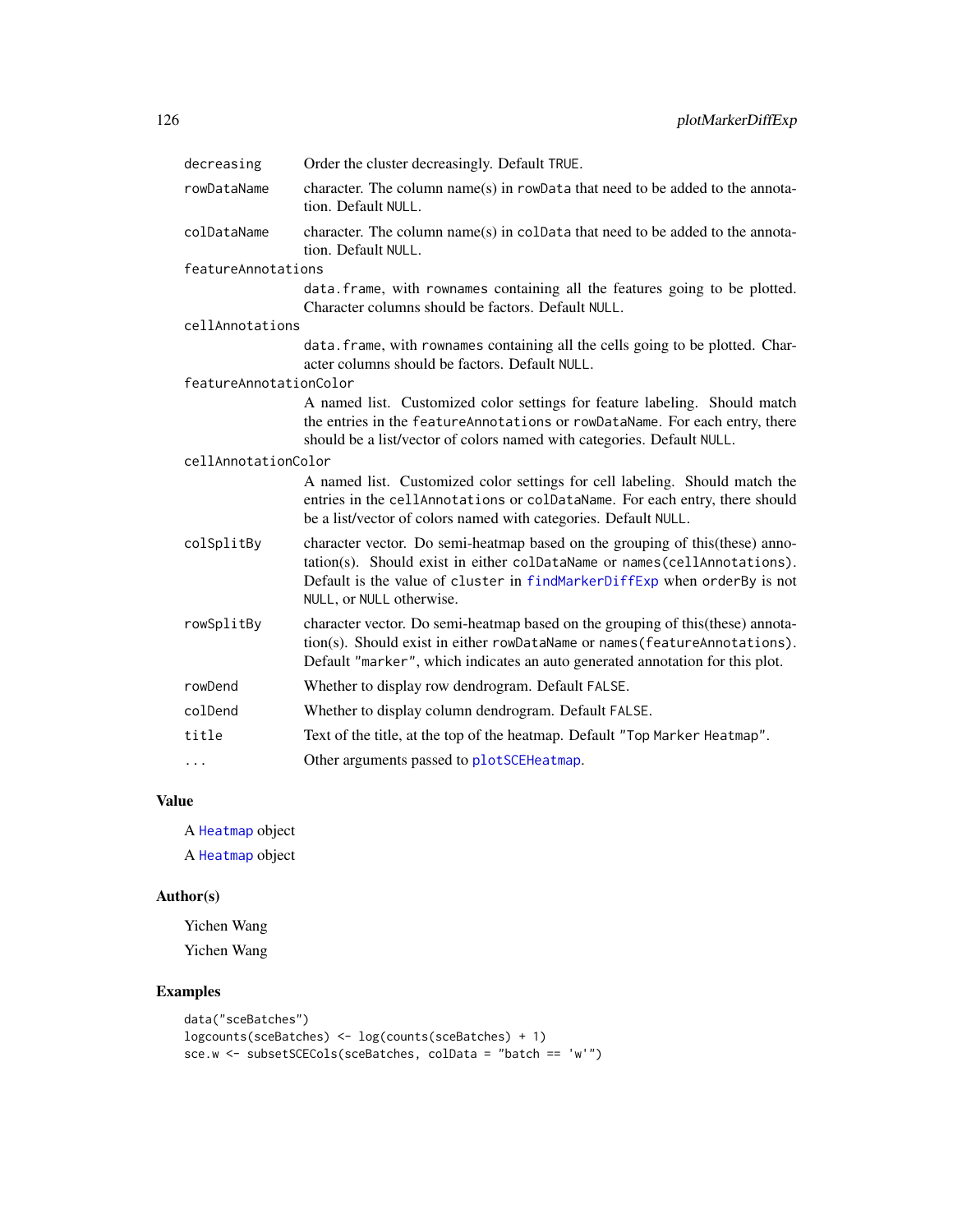```
sce.w <- findMarkerDiffExp(sce.w, method = "wilcox", cluster = "cell_type")
plotMarkerDiffExp(sce.w)
data("sceBatches")
logcounts(sceBatches) <- log(counts(sceBatches) + 1)
sce.w <- subsetSCECols(sceBatches, colData = "batch == 'w'")
sce.w <- findMarkerDiffExp(sce.w, method = "wilcox", cluster = "cell_type")
plotMarkerDiffExp(sce.w)
```
plotMASTThresholdGenes

*MAST Identify adaptive thresholds*

#### Description

Calculate and produce a list of thresholded counts (on natural scale), thresholds, bins, densities estimated on each bin, and the original data from [thresholdSCRNACountMatrix](#page-0-0)

#### Usage

```
plotMASTThresholdGenes(
  inSCE,
  useAssay = "logcounts",
 doPlot = TRUE,
  isLogged = TRUE,
  check_sanity = TRUE
)
```
#### Arguments

| inSCE        | SingleCellExperiment object                                                                                                                                        |
|--------------|--------------------------------------------------------------------------------------------------------------------------------------------------------------------|
| useAssay     | character, default "logcounts"                                                                                                                                     |
| doPlot       | Logical scalar. Whether to directly plot in the plotting area. If FALSE, will return<br>a graphical object which can be visualized with grid.draw(). Default TRUE. |
| isLogged     | Logical scalar. Whether the assay used for the analysis is logged. If not, will do<br>a $log$ (assay + 1) transformation. Default TRUE.                            |
| check_sanity | Logical scalar. Whether to perform MAST's sanity check to see if the counts<br>are logged. Default TRUE                                                            |

# Value

Plot the thresholding onto the plotting region if  $plot == TRUE$  or a graphical object if  $plot ==$ FALSE.

## Examples

```
data("mouseBrainSubsetSCE")
plotMASTThresholdGenes(mouseBrainSubsetSCE)
```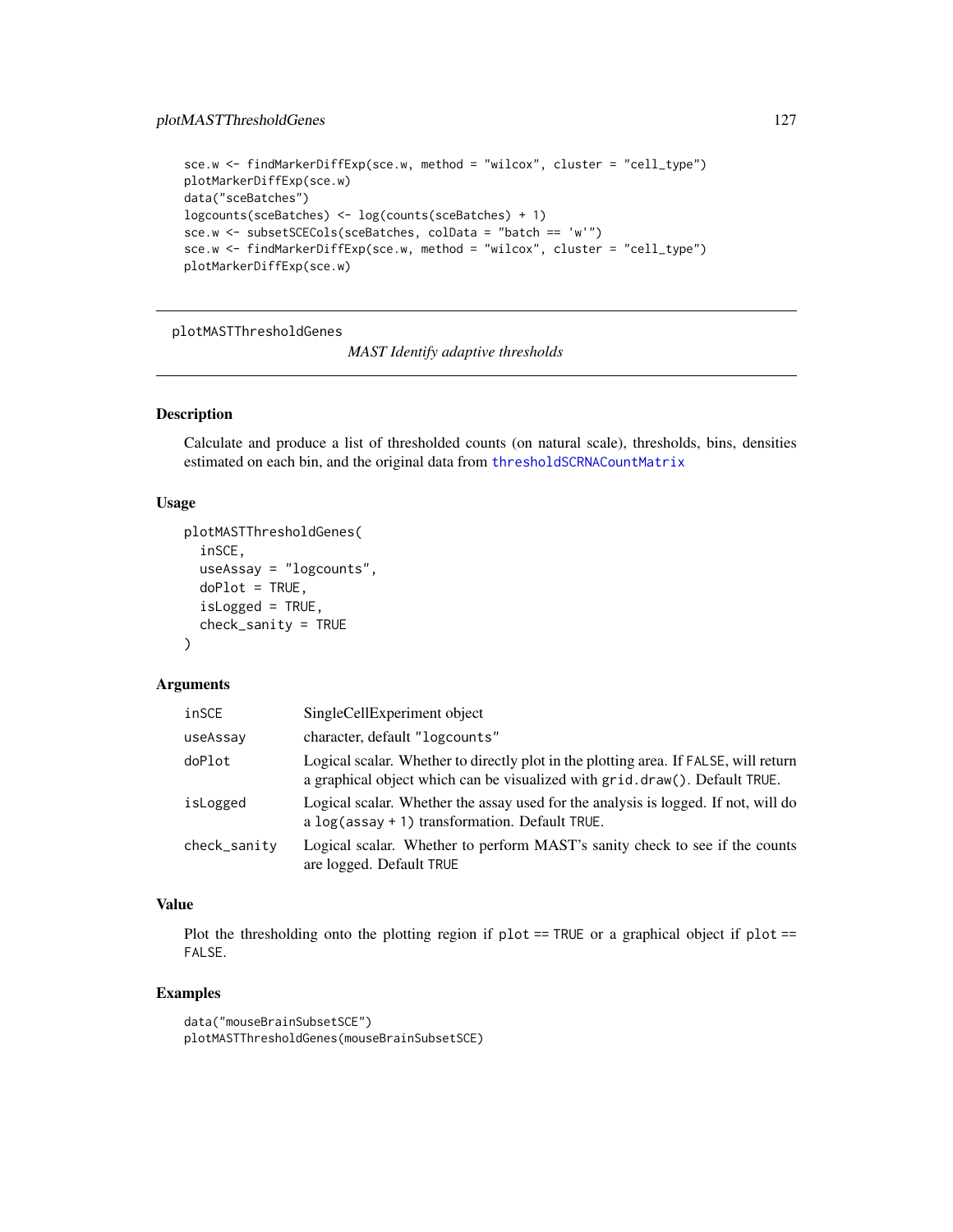## Description

Generate violin plots for pathway analysis results

# Usage

```
plotPathway(
  inSCE,
  resultName,
  geneset,
  groupBy = NULL,
  boxplot = FALSE,
  violin = TRUE,
  dots = TRUE,summary = "median",
  axisSize = 10,
  axisLabelSize = 10,
  dotSize = 0.5,
  transparency = 1,
  defaultTheme = TRUE,
  gridLine = FALSE,
  title = geneset,
  titleSize = NULL
\mathcal{L}
```

| inSCE      | Input SingleCellExperiment object. With runGSVA() or runVAM() applied in<br>advance.                                                              |
|------------|---------------------------------------------------------------------------------------------------------------------------------------------------|
| resultName | A single character of the name of a score matrix, which should be found in<br>getPathwayResultNames(inSCE).                                       |
| geneset    | A single character specifying the geneset of interest. Should be found in the<br>geneSetCollection used for performing the analysis.              |
| groupBy    | Either a single character specifying a column of colData(inSCE) or a vector of<br>equal length as the number of cells. Default NULL.              |
| boxplot    | Boolean, Whether to add a boxplot. Default FALSE.                                                                                                 |
| violin     | Boolean, Whether to add a violin plot. Default TRUE.                                                                                              |
| dots       | Boolean, If TRUE, will plot dots for each violin plot. Default TRUE.                                                                              |
| summary    | Adds a summary statistic, as well as a crossbar to the violin plot. Options are<br>"mean" or "median", and NULL for not adding. Default "median". |
| axisSize   | Size of x/y-axis ticks. Default 10.                                                                                                               |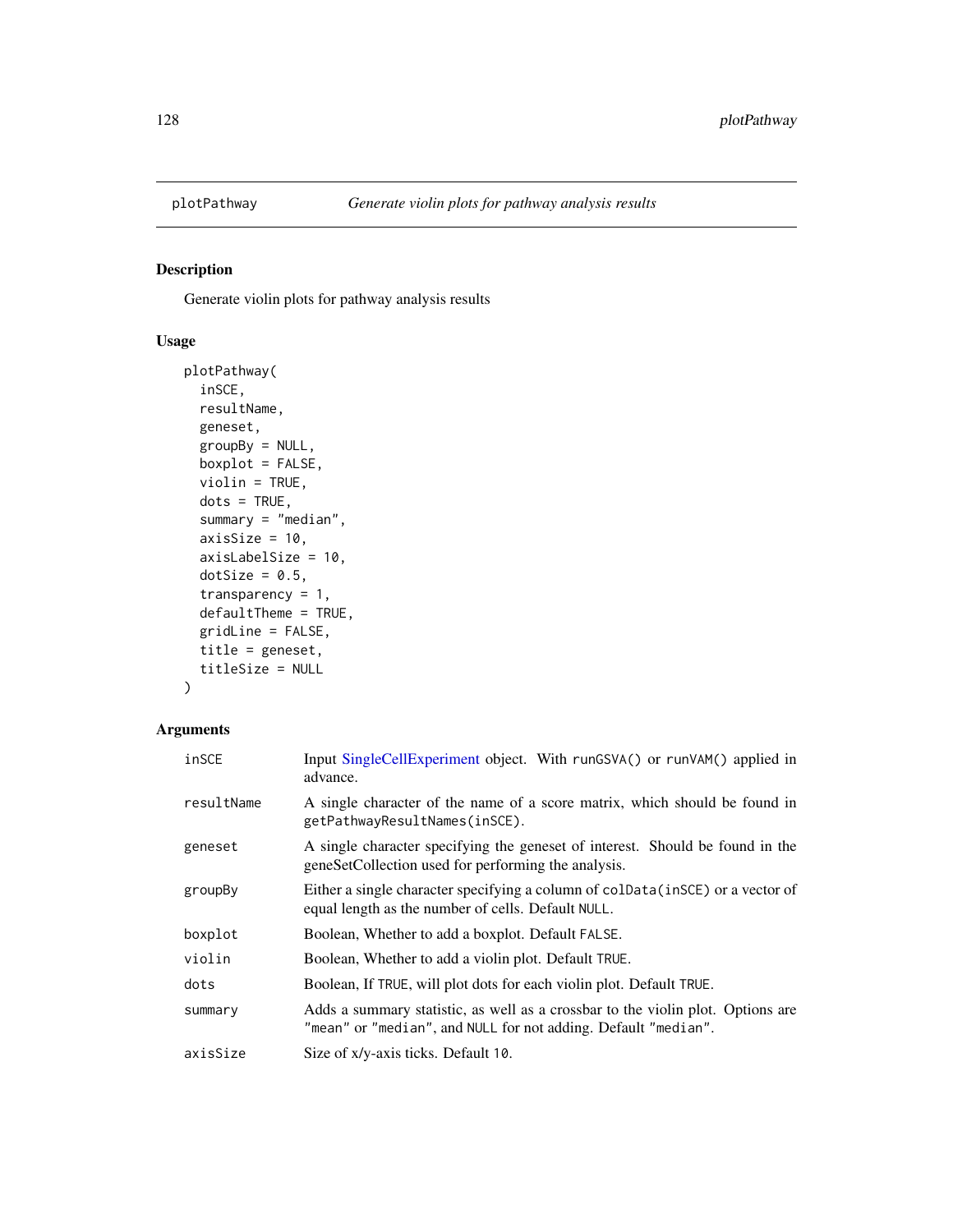#### plotPCA 129

| axisLabelSize | Size of x/y-axis labels. Default 10.                                                                      |
|---------------|-----------------------------------------------------------------------------------------------------------|
| dotSize       | Size of dots. Default 0.5.                                                                                |
| transparency  | Transparency of the dots, values will be 0-1. Default 1.                                                  |
| defaultTheme  | Removes grid in plot and sets axis title size to 10 when TRUE. Default TRUE.                              |
| gridLine      | Adds a horizontal grid line if TRUE. Will still be drawn even if default Theme is<br>TRUE. Default FALSE. |
| title         | Title of plot. Default using geneset.                                                                     |
| titleSize     | Size of the title of the plot. Default 15.                                                                |

## Details

runGSVA() or runVAM() should be applied in advance of using this function. Users can group the data by specifying groupby.

#### Value

A ggplot object for the violin plot

#### Examples

```
data("scExample", package = "singleCellTK")
sce <- subsetSCECols(sce, colData = "type != 'EmptyDroplet'")
sce <- scaterlogNormCounts(sce, assayName = "logcounts")
gs1 <- rownames(sce)[seq(10)]
gs2 <- rownames(sce)[seq(11,20)]
gs <- list("geneset1" = gs1, "geneset2" = gs2)
sce <- importGeneSetsFromList(inSCE = sce, geneSetList = gs,
                             by = "rownames")
sce <- runVAM(inSCE = sce, geneSetCollectionName = "GeneSetCollection",
              useAssay = "logcounts")
plotPathway(sce, "VAM_GeneSetCollection_CDF", "geneset1")
```
plotPCA *Plot PCA run data from its components.*

#### Description

Plot PCA run data from its components.

```
plotPCA(
  inSCE,
  colorBy = "No Color",
  shape = "No Shape",
 pcX = "PC1"pcY = "PC2",
```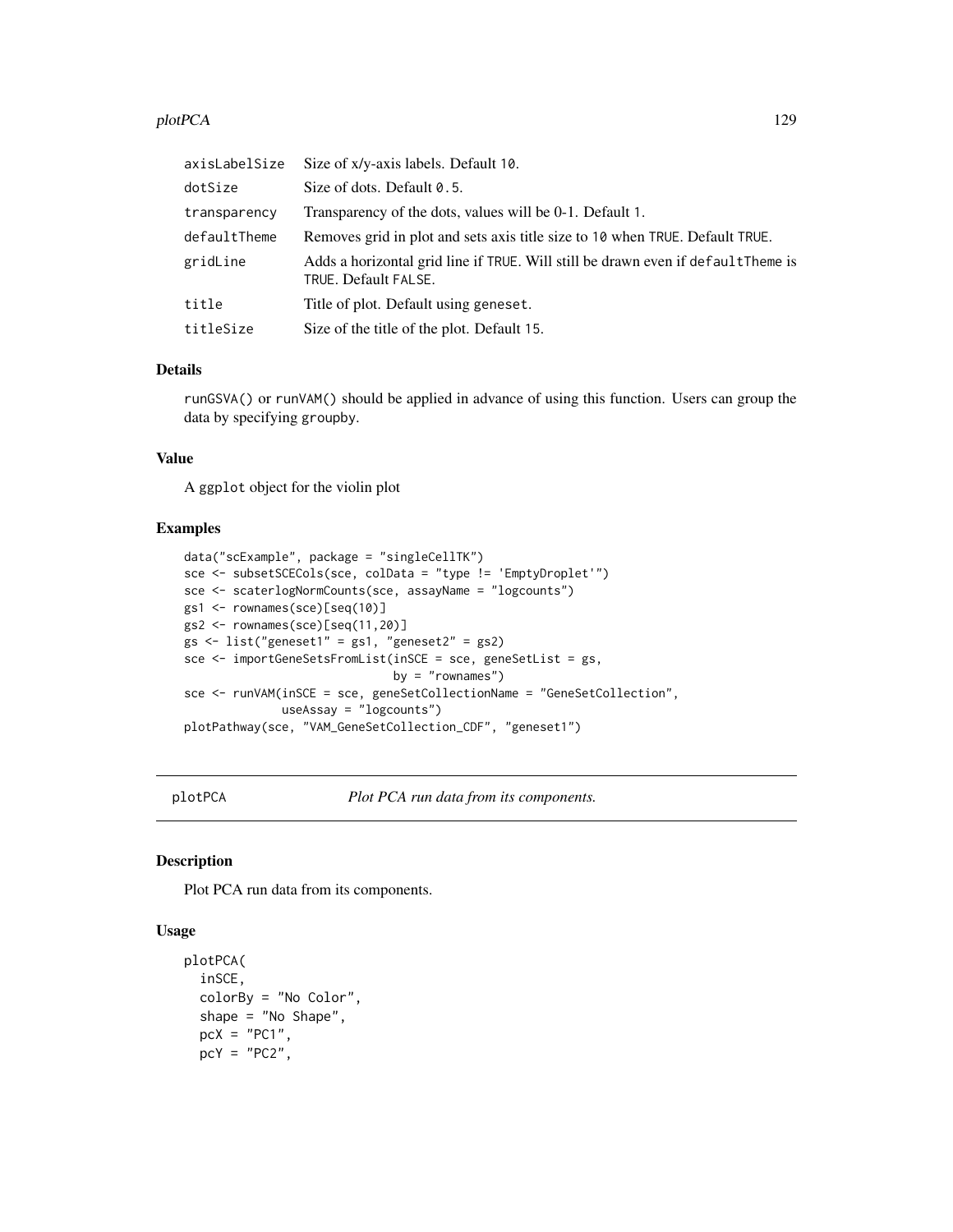```
reducedDimName = "PCA",
  runPCA = FALSE,useAssay = "logcounts"
\mathcal{L}
```

| inSCE          | Input SingleCellExperiment object.                                                                                                                                                         |
|----------------|--------------------------------------------------------------------------------------------------------------------------------------------------------------------------------------------|
| colorBy        | The variable to color clusters by                                                                                                                                                          |
| shape          | Shape of the points                                                                                                                                                                        |
| pcX            | User choice for the first principal component                                                                                                                                              |
| pcY            | User choice for the second principal component                                                                                                                                             |
| reducedDimName | a name to store the results of the dimension reduction coordinates obtained from<br>this method. This is stored in the SingleCellExperiment object in the reduced-<br>Dims slot. Required. |
| runPCA         | Run PCA if the reduced DimName does not exist, the Default is FALSE.                                                                                                                       |
| useAssay       | Indicate which assay to use. The default is "logcounts".                                                                                                                                   |

## Value

A PCA plot

#### Examples

```
data("mouseBrainSubsetSCE")
plotPCA(mouseBrainSubsetSCE, colorBy = "level1class",
       reducedDimName = "PCA_counts")
```
plotRunPerCellQCResults

*Plots for runPerCellQC outputs.*

## Description

A wrapper function which visualizes outputs from the runPerCellQC function stored in the colData slot of the SingleCellExperiment object via various plots.

```
plotRunPerCellQCResults(
  inSCE,
  sample = NULL,
  groupBy = NULL,
  combinePlot = "all",
  violin = TRUE,
```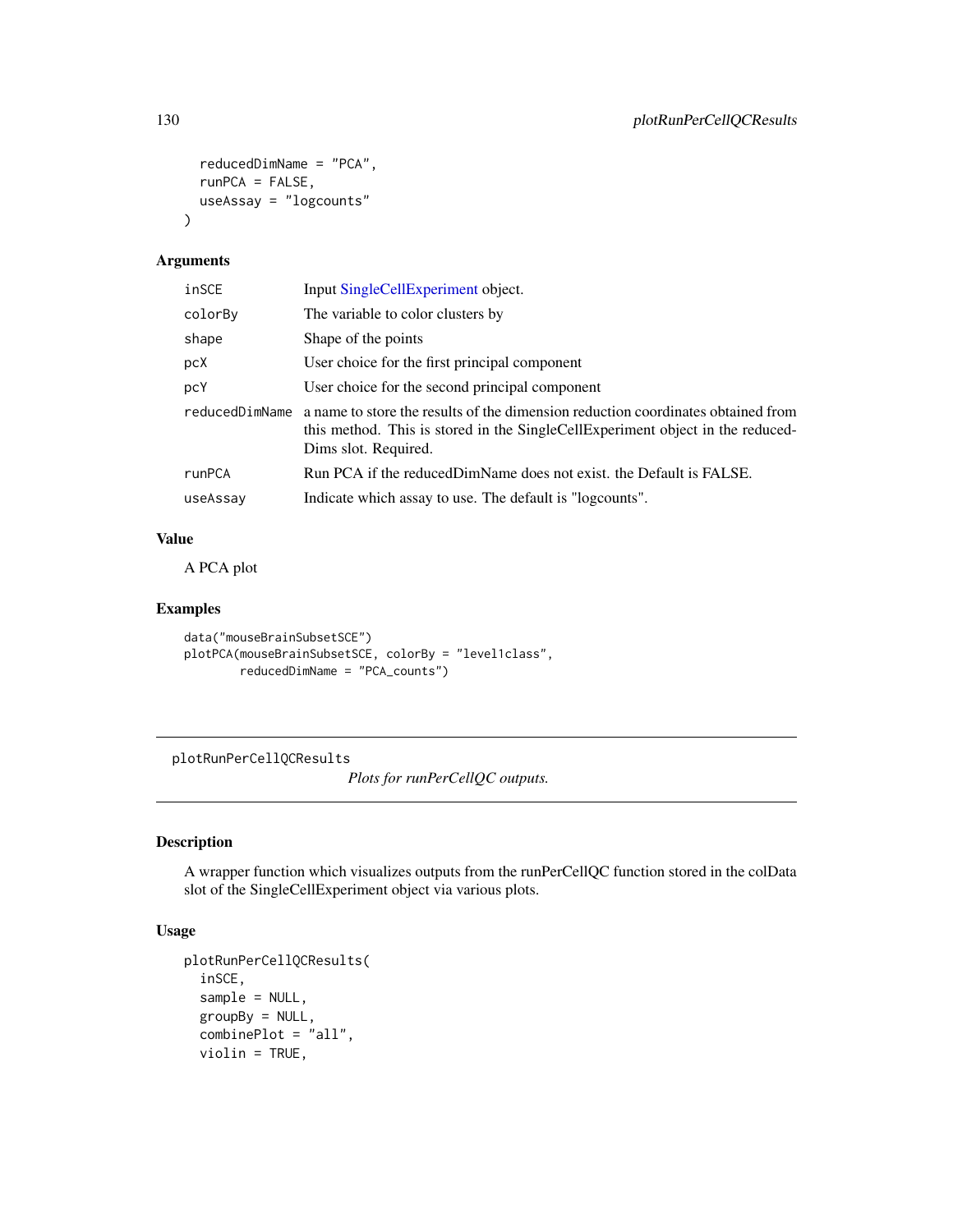```
boxplot = FALSE,dots = TRUE,dotSize = 0.5,
summary = "median",
summaryTextSize = 3,
baseSize = 15,
axisSize = NULL,
axisLabelSize = NULL,
transparency = 1,
defaultTheme = TRUE,
titleSize = NULL,
relHeights = 1,
relWidths = 1,
labelSamples = TRUE,
plotNCols = NULL,
plotNRows = NULL,
samplePerColumn = TRUE,
sampleRelHeights = 1,
sampleRelWidths = 1
```

```
\mathcal{L}
```

| inSCE           | Input SingleCellExperiment object with saved dimension reduction components<br>or a variable with saved results from runPerCellQC. Required.                                                             |  |
|-----------------|----------------------------------------------------------------------------------------------------------------------------------------------------------------------------------------------------------|--|
| sample          | Character vector. Indicates which sample each cell belongs to. Default NULL.                                                                                                                             |  |
| groupBy         | Groupings for each numeric value. A user may input a vector equal length to the<br>number of the samples in the SingleCellExperiment object, or can be retrieved<br>from the colData slot. Default NULL. |  |
| combinePlot     | Must be either "all", "sample", or "none". "all" will combine all plots into a<br>single ggplot object, while "sample" will output a list of plots separated by<br>sample. Default "all".                |  |
| violin          | Boolean. If TRUE, will plot the violin plot. Default TRUE.                                                                                                                                               |  |
| boxplot         | Boolean. If TRUE, will plot boxplots for each violin plot. Default FALSE.                                                                                                                                |  |
| dots            | Boolean. If TRUE, will plot dots for each violin plot. Default TRUE.                                                                                                                                     |  |
| dotSize         | Size of dots. Default 0.5.                                                                                                                                                                               |  |
| summary         | Adds a summary statistic, as well as a crossbar to the violin plot. Options are<br>"mean" or "median". Default "median".                                                                                 |  |
| summaryTextSize |                                                                                                                                                                                                          |  |
|                 | The text size of the summary statistic displayed above the violin plot. Default 3.                                                                                                                       |  |
| baseSize        | The base font size for all text. Default 15. Can be overwritten by titleSize,<br>axisSize, and axisLabelSize.                                                                                            |  |
| axisSize        | Size of x/y-axis ticks. Default NULL.                                                                                                                                                                    |  |
| axisLabelSize   | Size of x/y-axis labels. Default NULL.                                                                                                                                                                   |  |
| transparency    | Transparency of the dots, values will be 0-1. Default 1.                                                                                                                                                 |  |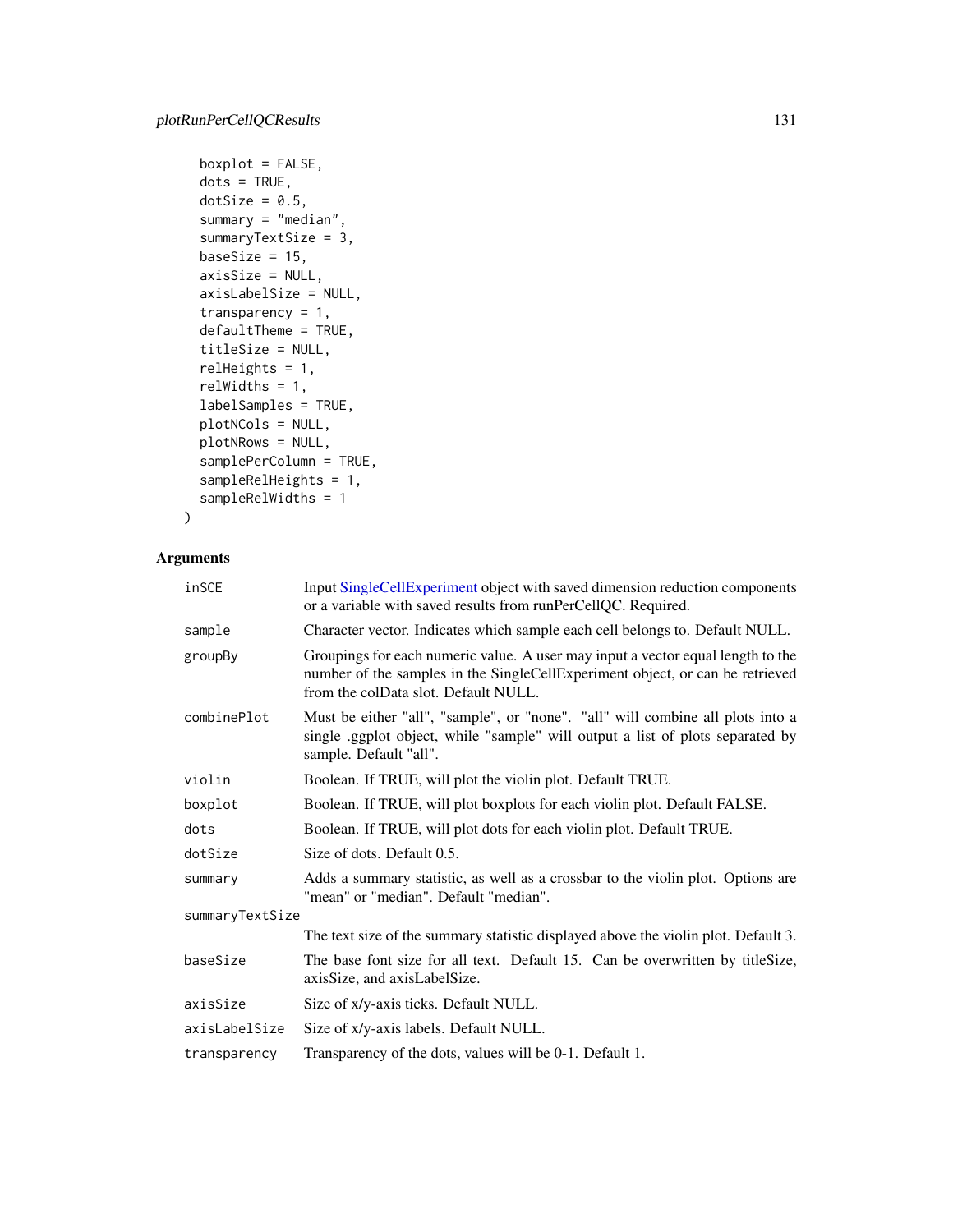| defaultTheme     | Removes grid in plot and sets axis title size to 10 when TRUE. Default TRUE.                                                                              |  |  |
|------------------|-----------------------------------------------------------------------------------------------------------------------------------------------------------|--|--|
| titleSize        | Size of title of plot. Default NULL.                                                                                                                      |  |  |
| relHeights       | Relative heights of plots when combine is set.                                                                                                            |  |  |
| relWidths        | Relative widths of plots when combine is set.                                                                                                             |  |  |
| labelSamples     | Will label sample name in title of plot if TRUE. Default TRUE.                                                                                            |  |  |
| plotNCols        | Number of columns when plots are combined in a grid.                                                                                                      |  |  |
| plotNRows        | Number of rows when plots are combined in a grid.                                                                                                         |  |  |
| samplePerColumn  |                                                                                                                                                           |  |  |
|                  | If TRUE, when there are multiple samples and combining by "all", the output<br>.ggplot will have plots from each sample on a single column. Default TRUE. |  |  |
| sampleRelHeights |                                                                                                                                                           |  |  |
|                  | If there are multiple samples and combining by "all", the relative heights for<br>each plot.                                                              |  |  |
| sampleRelWidths  |                                                                                                                                                           |  |  |
|                  | If there are multiple samples and combining by "all", the relative widths for each<br>plot.                                                               |  |  |
|                  |                                                                                                                                                           |  |  |

list of .ggplot objects

## Examples

```
data(scExample, package="singleCellTK")
## Not run:
sce <- subsetSCECols(sce, colData = "type != 'EmptyDroplet'")
sce <- runPerCellQC(sce)
plotRunPerCellQCResults(inSCE=sce)
```
## End(Not run)

plotScDblFinderResults

*Plots for runScDblFinder outputs.*

# Description

A wrapper function which visualizes outputs from the runScDblFinder function stored in the col-Data slot of the SingleCellExperiment object via various plots.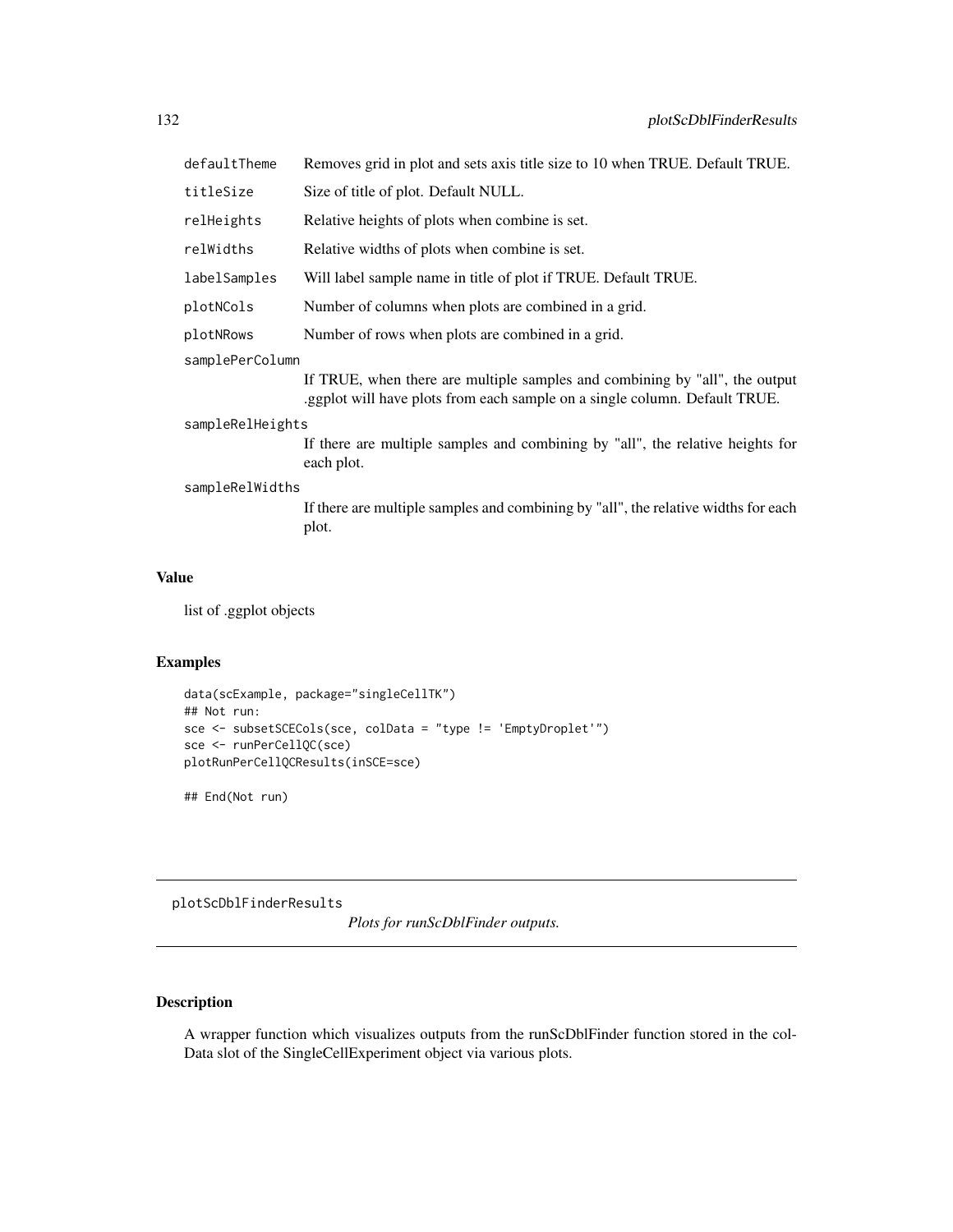## Usage

```
plotScDblFinderResults(
  inSCE,
  sample = NULL,
  shape = NULL,
  groupBy = NULL,
  combinePlot = "all",
  violin = TRUE,
  boxplot = FALSE,
  dots = TRUE,reducedDimName = "UMAP",
  xlab = NULL,
 ylab = NULL,
 dim1 = NULL,dim2 = NULL,bin = NULL,
  binLabel = NULL,
  defaultTheme = TRUE,
  dotSize = 0.5,
  summary = "median",
  summaryTextSize = 3,
  transparency = 1,
  baseSize = 15,
  titleSize = NULL,
  axisLabelSize = NULL,
  axisSize = NULL,
  legendSize = NULL,
  legendTitleSize = NULL,
  relHeights = 1,
  relWidths = c(1, 1, 1),plotNCols = NULL,
 plotNRows = NULL,
  labelSamples = TRUE,
  samplePerColumn = TRUE,
  sampleRelHeights = 1,
  sampleRelWidths = 1
\mathcal{L}
```

| inSCE   | Input SingleCellExperiment object with saved dimension reduction components<br>or a variable with saved results from runScDbIFinder. Required.                                                           |
|---------|----------------------------------------------------------------------------------------------------------------------------------------------------------------------------------------------------------|
| sample  | Character vector. Indicates which sample each cell belongs to. Default NULL.                                                                                                                             |
| shape   | If provided, add shapes based on the value.                                                                                                                                                              |
| groupBy | Groupings for each numeric value. A user may input a vector equal length to the<br>number of the samples in the SingleCellExperiment object, or can be retrieved<br>from the colData slot. Default NULL. |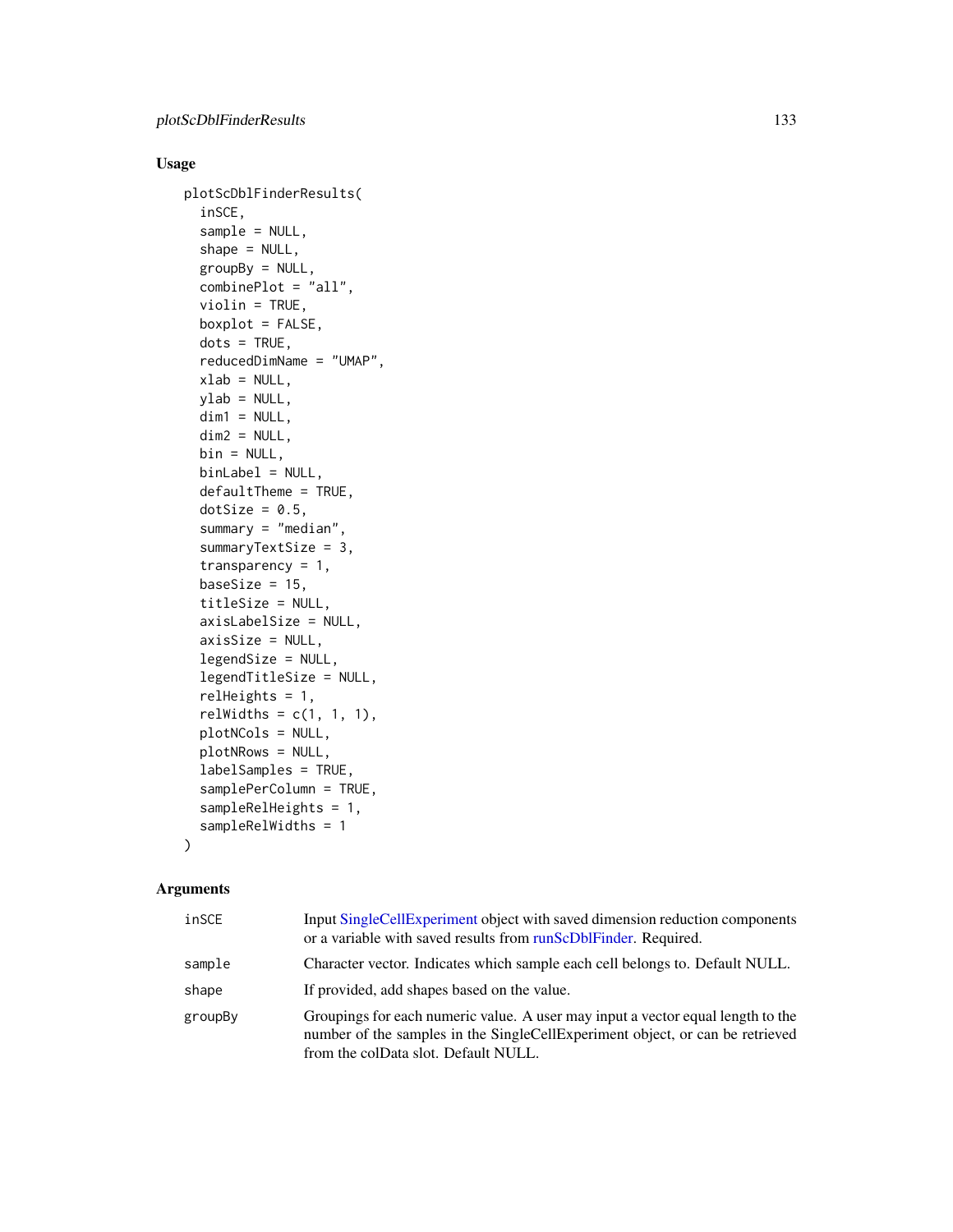| combinePlot              | Must be either "all", "sample", or "none". "all" will combine all plots into a<br>single .ggplot object, while "sample" will output a list of plots separated by<br>sample. Default "all".                                                   |
|--------------------------|----------------------------------------------------------------------------------------------------------------------------------------------------------------------------------------------------------------------------------------------|
| violin                   | Boolean. If TRUE, will plot the violin plot. Default TRUE.                                                                                                                                                                                   |
| boxplot                  | Boolean. If TRUE, will plot boxplots for each violin plot. Default TRUE.                                                                                                                                                                     |
| dots                     | Boolean. If TRUE, will plot dots for each violin plot. Default TRUE.                                                                                                                                                                         |
| reducedDimName           | Saved dimension reduction name in the SingleCellExperiment object. Required.                                                                                                                                                                 |
| xlab                     | Character vector. Label for x-axis. Default NULL.                                                                                                                                                                                            |
| ylab                     | Character vector. Label for y-axis. Default NULL.                                                                                                                                                                                            |
| dim1                     | 1st dimension to be used for plotting. Can either be a string which specifies<br>the name of the dimension to be plotted from reducedDims, or a numeric value<br>which specifies the index of the dimension to be plotted. Default is NULL.  |
| dim2                     | 2nd dimension to be used for plotting. Can either be a string which specifies<br>the name of the dimension to be plotted from reduced Dims, or a numeric value<br>which specifies the index of the dimension to be plotted. Default is NULL. |
| bin                      | Numeric vector. If single value, will divide the numeric values into the 'bin'<br>groups. If more than one value, will bin numeric values using values as a cut<br>point.                                                                    |
| binLabel                 | Character vector. Labels for the bins created by the 'bin' parameter. Default<br>NULL.                                                                                                                                                       |
| defaultTheme             | Removes grid in plot and sets axis title size to 10 when TRUE. Default TRUE.                                                                                                                                                                 |
| dotSize                  | Size of dots. Default 0.5.                                                                                                                                                                                                                   |
| summary                  | Adds a summary statistic, as well as a crossbar to the violin plot. Options are<br>"mean" or "median". Default NULL.                                                                                                                         |
| summaryTextSize          |                                                                                                                                                                                                                                              |
|                          | The text size of the summary statistic displayed above the violin plot. Default 3.                                                                                                                                                           |
| transparency<br>baseSize | Transparency of the dots, values will be 0-1. Default 1.<br>The base font size for all text. Default 12. Can be overwritten by titleSize,                                                                                                    |
|                          | axisSize, and axisLabelSize, legendSize, legendTitleSize.                                                                                                                                                                                    |
| titleSize                | Size of title of plot. Default NULL.                                                                                                                                                                                                         |
| axisLabelSize            | Size of x/y-axis labels. Default NULL.                                                                                                                                                                                                       |
| axisSize                 | Size of x/y-axis ticks. Default NULL.                                                                                                                                                                                                        |
| legendSize               | size of legend. Default NULL.                                                                                                                                                                                                                |
| legendTitleSize          |                                                                                                                                                                                                                                              |
|                          | size of legend title. Default NULL.                                                                                                                                                                                                          |
| relHeights               | Relative heights of plots when combine is set.                                                                                                                                                                                               |
| relWidths                | Relative widths of plots when combine is set.                                                                                                                                                                                                |
| plotNCols                | Number of columns when plots are combined in a grid.                                                                                                                                                                                         |
| plotNRows                | Number of rows when plots are combined in a grid.                                                                                                                                                                                            |
| labelSamples             | Will label sample name in title of plot if TRUE. Default TRUE.                                                                                                                                                                               |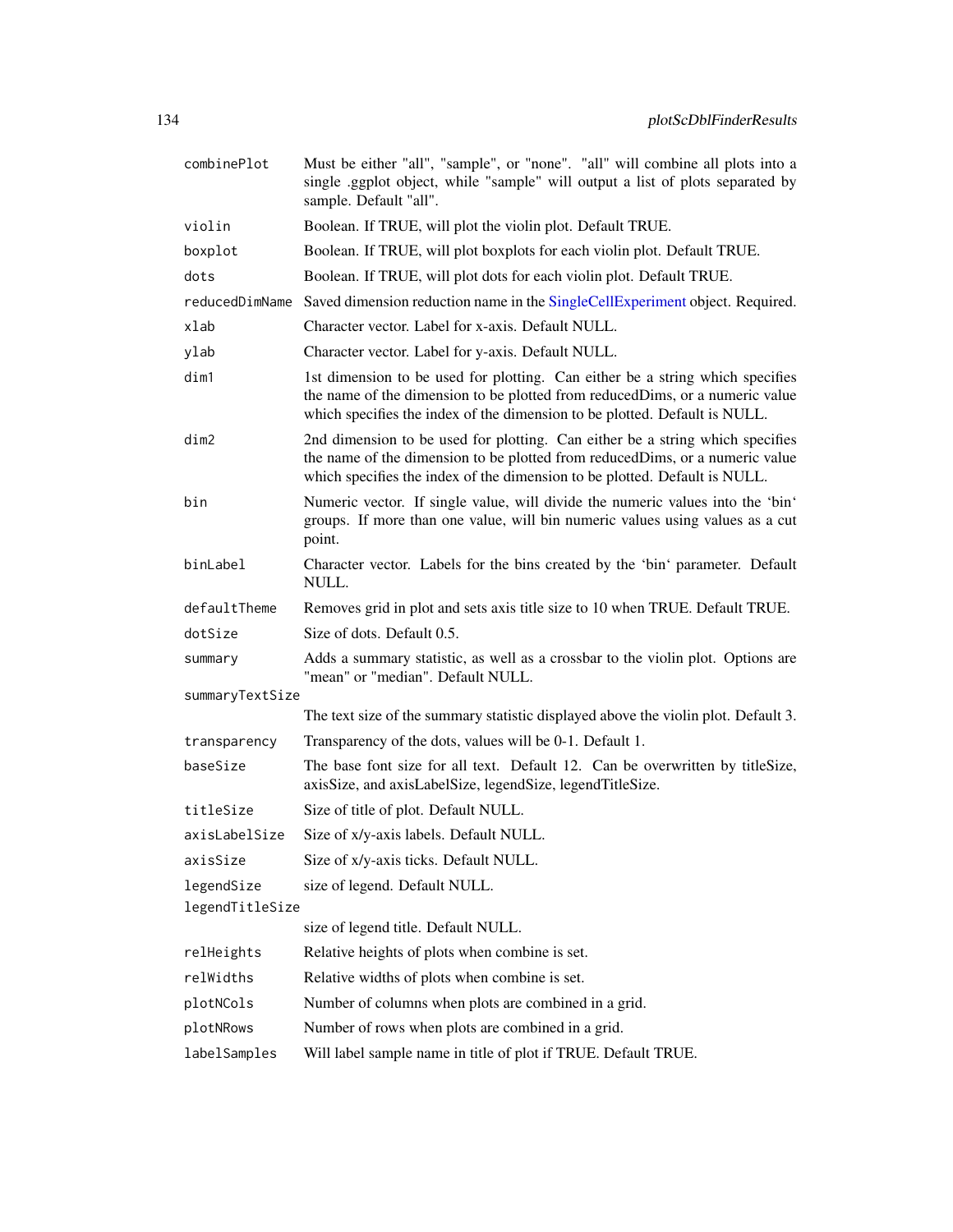## plotScdsHybridResults 135

```
samplePerColumn
```
If TRUE, when there are multiple samples and combining by "all", the output .ggplot will have plots from each sample on a single column. Default TRUE.

#### sampleRelHeights

If there are multiple samples and combining by "all", the relative heights for each plot.

## sampleRelWidths

If there are multiple samples and combining by "all", the relative widths for each plot.

#### Value

list of .ggplot objects

#### Examples

```
data(scExample, package="singleCellTK")
sce <- subsetSCECols(sce, colData = "type != 'EmptyDroplet'")
sce <- getUMAP(inSCE=sce, useAssay="counts", reducedDimName="UMAP")
sce <- runScDblFinder(sce)
plotScDblFinderResults(inSCE=sce, reducedDimName="UMAP")
```
plotScdsHybridResults *Plots for runCxdsBcdsHybrid outputs.*

#### Description

A wrapper function which visualizes outputs from the runCxdsBcdsHybrid function stored in the colData slot of the SingleCellExperiment object via various plots.

```
plotScdsHybridResults(
  inSCE,
  sample = NULL,
  shape = NULL,
  groupBy = NULL,combinePlot = "all",
  violin = TRUE,
 boxplot = FALSE,dots = TRUE,reducedDimName = "UMAP",
  xlab = NULL,
  ylab = NULL,
  dim1 = NULL,
  dim2 = NULL,bin = NULL,binLabel = NULL,
```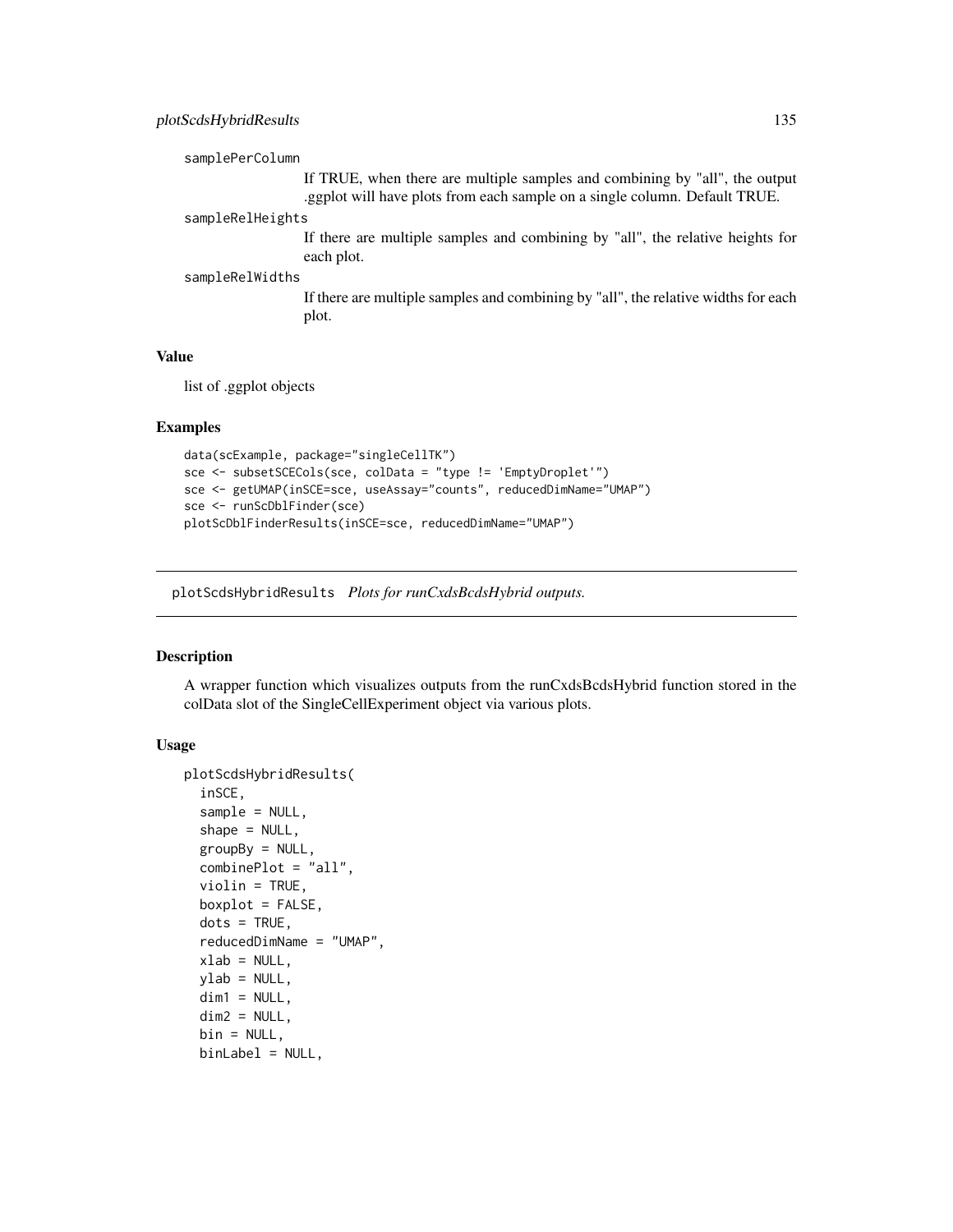```
defaultThene = TRUE,dotSize = 0.5,
summary = "median",
summaryTextSize = 3,
transparency = 1,
baseSize = 15,
titleSize = NULL,
axisLabelSize = NULL,
axisSize = NULL,
legendSize = NULL,
legendTitleSize = NULL,
relHeights = 1,
relWidths = c(1, 1, 1),plotNCols = NULL,
plotNRows = NULL,
labelSamples = TRUE,
samplePerColumn = TRUE,
sampleRelHeights = 1,
sampleRelWidths = 1
```

```
\mathcal{L}
```

| inSCE          | Input SingleCellExperiment object with saved dimension reduction components<br>or a variable with saved results from runCxdsBcdsHybrid. Required.                                                                                            |
|----------------|----------------------------------------------------------------------------------------------------------------------------------------------------------------------------------------------------------------------------------------------|
| sample         | Character vector. Indicates which sample each cell belongs to. Default NULL.                                                                                                                                                                 |
| shape          | If provided, add shapes based on the value.                                                                                                                                                                                                  |
| groupBy        | Groupings for each numeric value. A user may input a vector equal length to the<br>number of the samples in the SingleCellExperiment object, or can be retrieved<br>from the colData slot. Default NULL.                                     |
| combinePlot    | Must be either "all", "sample", or "none". "all" will combine all plots into a<br>single ggplot object, while "sample" will output a list of plots separated by<br>sample. Default "all".                                                    |
| violin         | Boolean. If TRUE, will plot the violin plot. Default TRUE.                                                                                                                                                                                   |
| boxplot        | Boolean. If TRUE, will plot boxplots for each violin plot. Default TRUE.                                                                                                                                                                     |
| dots           | Boolean. If TRUE, will plot dots for each violin plot. Default TRUE.                                                                                                                                                                         |
| reducedDimName | Saved dimension reduction name in the SingleCellExperiment object. Required.                                                                                                                                                                 |
| xlab           | Character vector. Label for x-axis. Default NULL.                                                                                                                                                                                            |
| ylab           | Character vector. Label for y-axis. Default NULL.                                                                                                                                                                                            |
| dim1           | 1st dimension to be used for plotting. Can either be a string which specifies<br>the name of the dimension to be plotted from reduced Dims, or a numeric value<br>which specifies the index of the dimension to be plotted. Default is NULL. |
| dim2           | 2nd dimension to be used for plotting. Can either be a string which specifies<br>the name of the dimension to be plotted from reducedDims, or a numeric value<br>which specifies the index of the dimension to be plotted. Default is NULL.  |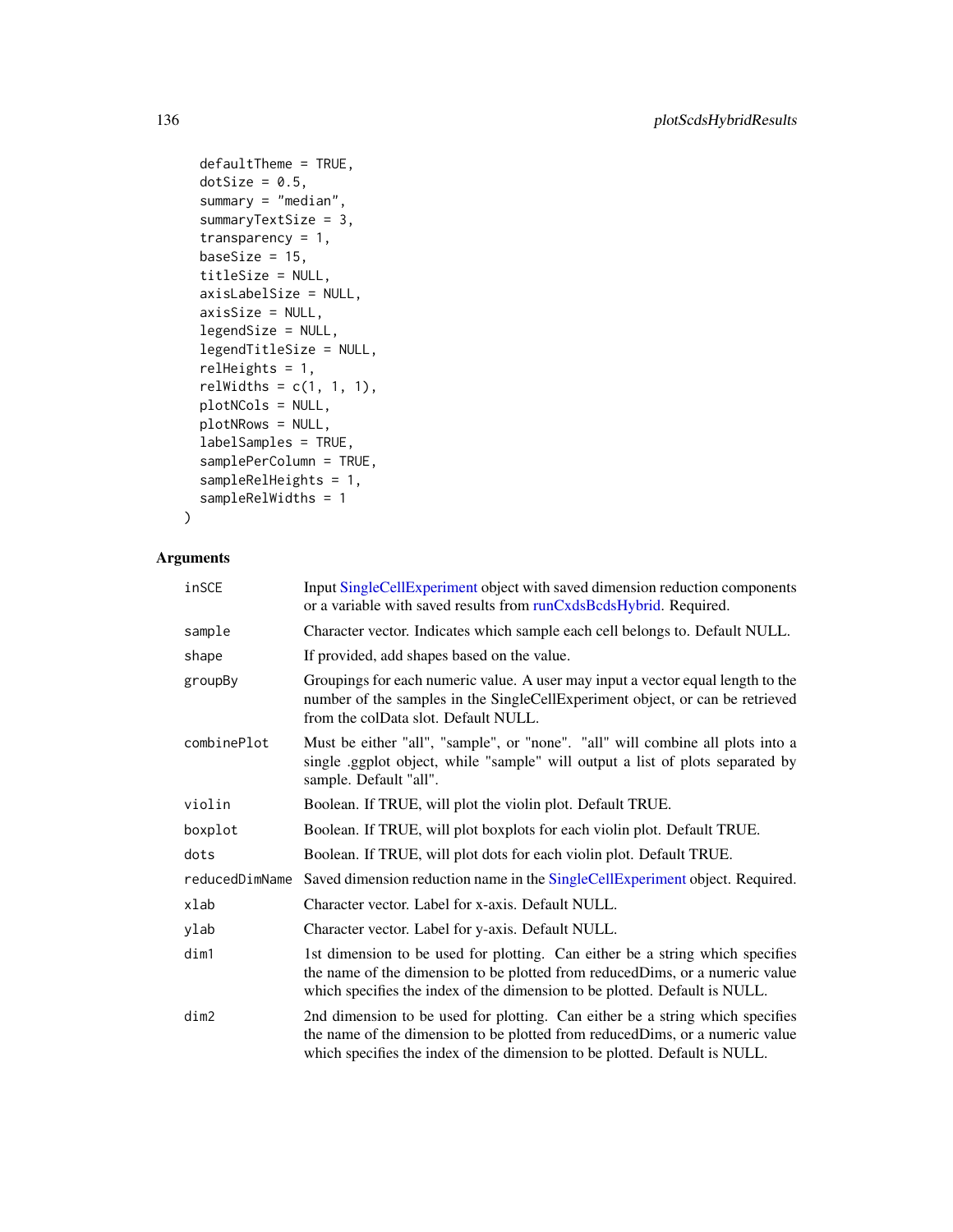| bin                             | Numeric vector. If single value, will divide the numeric values into the 'bin'<br>groups. If more than one value, will bin numeric values using values as a cut<br>point. |
|---------------------------------|---------------------------------------------------------------------------------------------------------------------------------------------------------------------------|
| binLabel                        | Character vector. Labels for the bins created by the 'bin' parameter. Default<br>NULL.                                                                                    |
| defaultTheme                    | Removes grid in plot and sets axis title size to 10 when TRUE. Default TRUE.                                                                                              |
| dotSize                         | Size of dots. Default 0.5.                                                                                                                                                |
| summary                         | Adds a summary statistic, as well as a crossbar to the violin plot. Options are<br>"mean" or "median". Default NULL.                                                      |
| summaryTextSize                 |                                                                                                                                                                           |
|                                 | The text size of the summary statistic displayed above the violin plot. Default 3.                                                                                        |
| transparency                    | Transparency of the dots, values will be 0-1. Default 1.                                                                                                                  |
| baseSize                        | The base font size for all text. Default 12. Can be overwritten by titleSize,<br>axisSize, and axisLabelSize, legendSize, legendTitleSize.                                |
| titleSize                       | Size of title of plot. Default NULL.                                                                                                                                      |
| axisLabelSize                   | Size of x/y-axis labels. Default NULL.                                                                                                                                    |
| axisSize                        | Size of x/y-axis ticks. Default NULL.                                                                                                                                     |
| legendSize                      | size of legend. Default NULL.                                                                                                                                             |
| legendTitleSize                 |                                                                                                                                                                           |
|                                 | size of legend title. Default NULL.                                                                                                                                       |
| relHeights                      | Relative heights of plots when combine is set.                                                                                                                            |
| relWidths                       | Relative widths of plots when combine is set.                                                                                                                             |
| plotNCols                       | Number of columns when plots are combined in a grid.                                                                                                                      |
| plotNRows                       | Number of rows when plots are combined in a grid.                                                                                                                         |
| labelSamples<br>samplePerColumn | Will label sample name in title of plot if TRUE. Default TRUE.                                                                                                            |
|                                 | If TRUE, when there are multiple samples and combining by "all", the output<br>.ggplot will have plots from each sample on a single column. Default TRUE.                 |
| sampleRelHeights                |                                                                                                                                                                           |
|                                 | If there are multiple samples and combining by "all", the relative heights for<br>each plot.                                                                              |
| sampleRelWidths                 |                                                                                                                                                                           |
|                                 | If there are multiple samples and combining by "all", the relative widths for each<br>plot.                                                                               |
|                                 |                                                                                                                                                                           |

list of .ggplot objects

## Examples

```
data(scExample, package="singleCellTK")
sce <- subsetSCECols(sce, colData = "type != 'EmptyDroplet'")
sce <- getUMAP(inSCE=sce, useAssay="counts", reducedDimName="UMAP")
sce <- runCxdsBcdsHybrid(sce)
plotScdsHybridResults(inSCE=sce, reducedDimName="UMAP")
```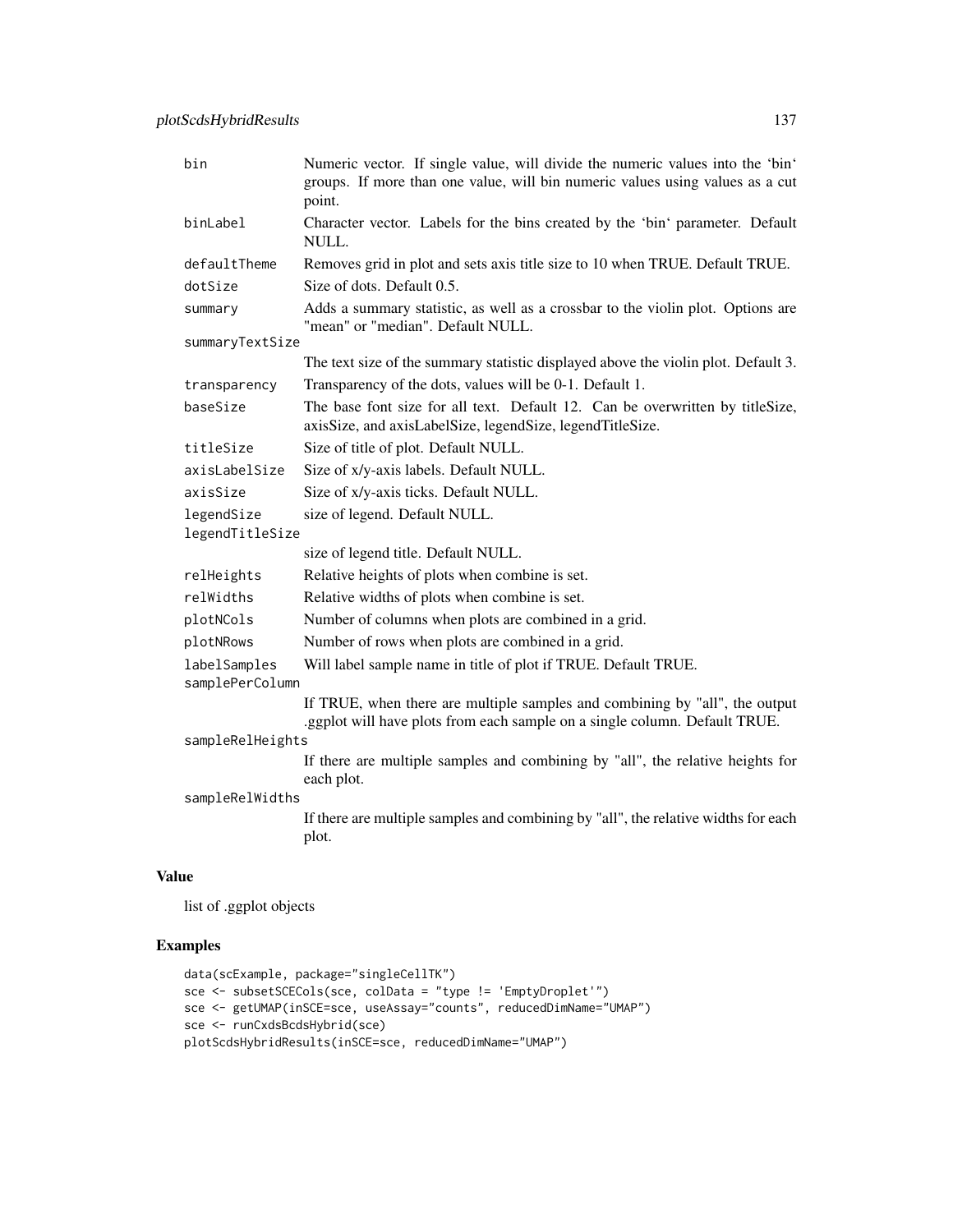plotSCEBarAssayData *Bar plot of assay data.*

## Description

Visualizes values stored in the assay slot of a SingleCellExperiment object via a bar plot.

## Usage

```
plotSCEBarAssayData(
  inSCE,
  feature,
  sample = NULL,
  useAssay = "counts",
  featureLocation = NULL,
  featureDisplay = NULL,
  groupBy = NULL,
  xlab = NULL,
 ylab = NULL,
  axisSize = 10,
  axisLabelSize = 10,
 dotSize = 0.5,
  transparency = 1,
  defaultTheme = TRUE,
  gridLine = FALSE,
  summary = NULL,
  title = NULL,
  titleSize = NULL,
  combinePlot = TRUE
)
```

| inSCE           | Input SingleCellExperiment object with saved dimension reduction components<br>or a variable with saved results. Required.                                                                               |
|-----------------|----------------------------------------------------------------------------------------------------------------------------------------------------------------------------------------------------------|
| feature         | Name of feature stored in assay of SingleCellExperiment object.                                                                                                                                          |
| sample          | Character vector. Indicates which sample each cell belongs to.                                                                                                                                           |
| useAssay        | Indicate which assay to use. Default "counts".                                                                                                                                                           |
| featureLocation |                                                                                                                                                                                                          |
|                 | Indicates which column name of rowData to query gene.                                                                                                                                                    |
| featureDisplay  | Indicates which column name of rowData to use to display feature for visualiza-<br>tion.                                                                                                                 |
| groupBy         | Groupings for each numeric value. A user may input a vector equal length to the<br>number of the samples in the SingleCellExperiment object, or can be retrieved<br>from the colData slot. Default NULL. |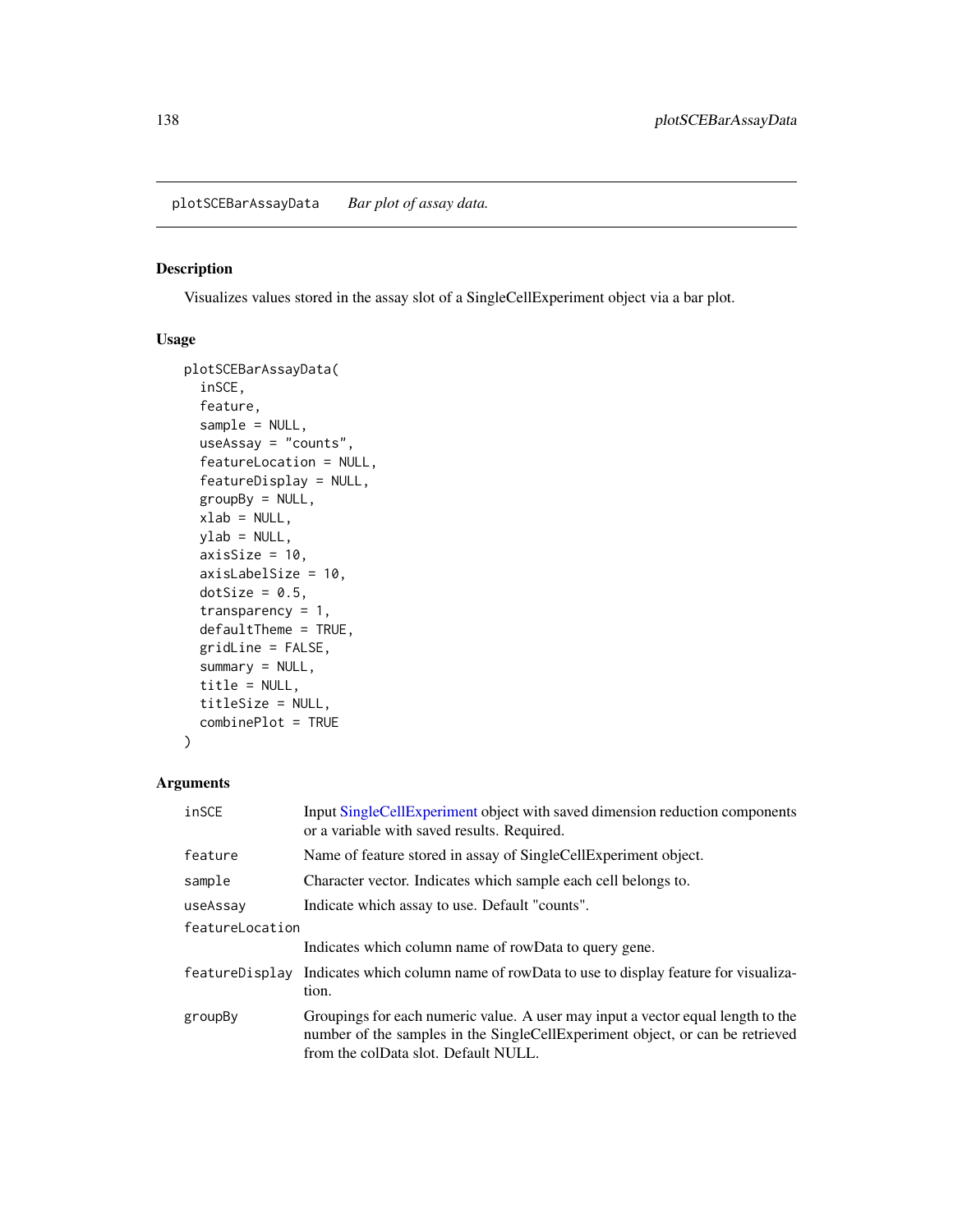| xlab          | Character vector. Label for x-axis. Default NULL.                                                                                   |
|---------------|-------------------------------------------------------------------------------------------------------------------------------------|
| ylab          | Character vector. Label for y-axis. Default NULL.                                                                                   |
| axisSize      | Size of x/y-axis ticks. Default 10.                                                                                                 |
| axisLabelSize | Size of x/y-axis labels. Default 10.                                                                                                |
| dotSize       | Size of dots. Default 0.5.                                                                                                          |
| transparency  | Transparency of the dots, values will be 0-1. Default 1.                                                                            |
| defaultTheme  | Removes grid in plot and sets axis title size to 10 when TRUE. Default TRUE.                                                        |
| gridLine      | Adds a horizontal grid line if TRUE. Will still be drawn even if default Theme is<br>TRUE. Default FALSE.                           |
| summary       | Adds a summary statistic, as well as a crossbar to the violin plot. Options are<br>"mean" or "median". Default NULL.                |
| title         | Title of plot. Default NULL.                                                                                                        |
| titleSize     | Size of title of plot. Default 15.                                                                                                  |
| combinePlot   | Boolean. If multiple plots are generated (multiple samples, etc.), will combined<br>plots using 'cowplot::plot_grid'. Default TRUE. |

a ggplot of the barplot of assay data.

## Examples

```
data("mouseBrainSubsetSCE")
plotSCEBarAssayData(
  inSCE = mouseBrainSubsetSCE,
  feature = "Apoe", groupBy = "sex"
\mathcal{L}
```
plotSCEBarColData *Bar plot of colData.*

## Description

Visualizes values stored in the colData slot of a SingleCellExperiment object via a bar plot.

```
plotSCEBarColData(
 inSCE,
 coldata,
 sample = NULL,
 groupBy = NULL,
 dots = TRUE,xlab = NULL,
```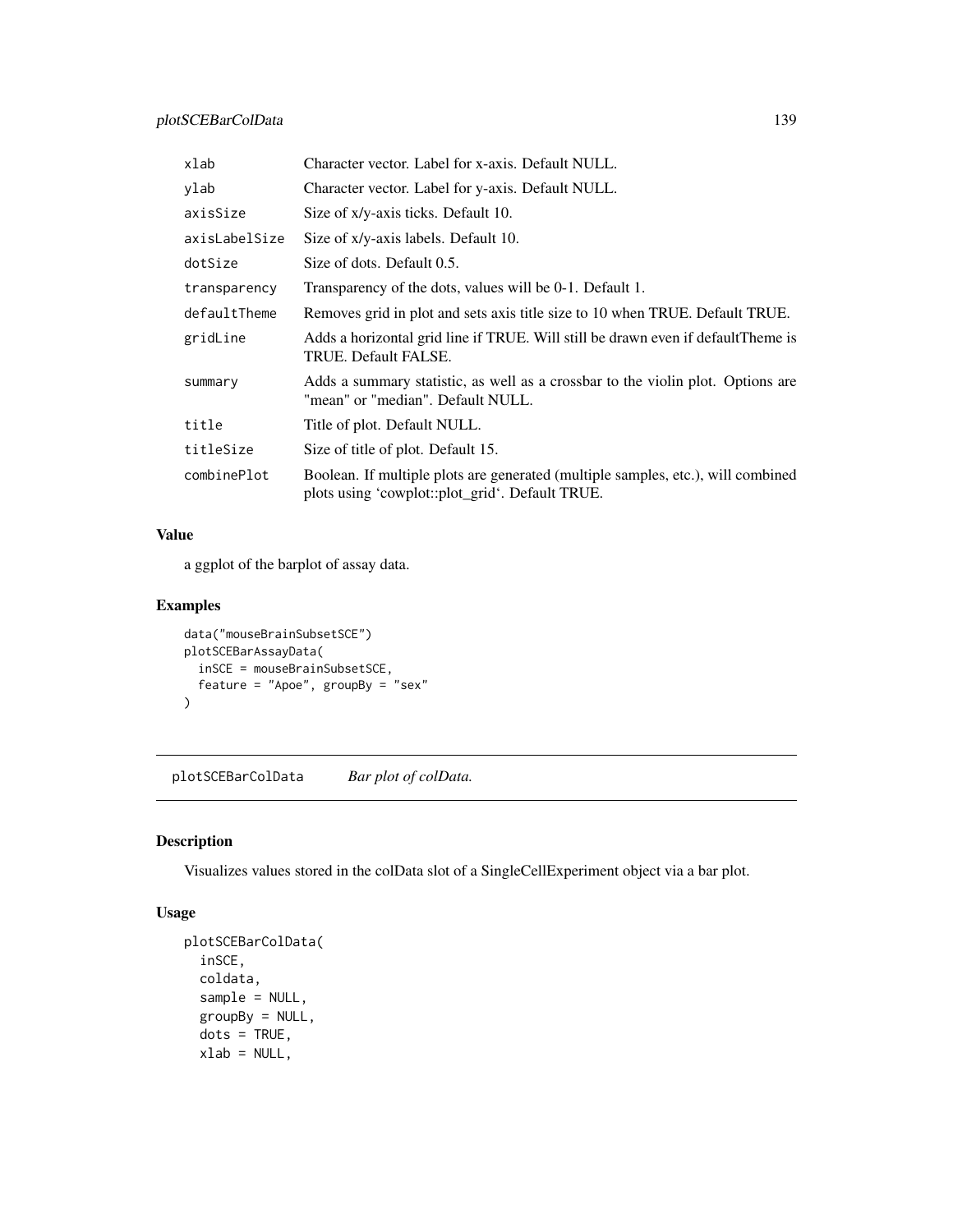```
ylab = NULL,
 axisSize = 10,
 axisLabelSize = 10,
 dotSize = 0.5,
 transparency = 1,
 defaultTheme = TRUE,
 gridLine = FALSE,
 summary = NULL,
 title = NULL,
 titleSize = NULL,
 combinePlot = TRUE
)
```

| inSCE         | Input SingleCellExperiment object with saved dimension reduction components<br>or a variable with saved results. Required.                                                                               |
|---------------|----------------------------------------------------------------------------------------------------------------------------------------------------------------------------------------------------------|
| coldata       | colData value that will be plotted.                                                                                                                                                                      |
| sample        | Character vector. Indicates which sample each cell belongs to.                                                                                                                                           |
| groupBy       | Groupings for each numeric value. A user may input a vector equal length to the<br>number of the samples in the SingleCellExperiment object, or can be retrieved<br>from the colData slot. Default NULL. |
| dots          | Boolean. If TRUE, will plot dots for each violin plot. Default TRUE.                                                                                                                                     |
| xlab          | Character vector. Label for x-axis. Default NULL.                                                                                                                                                        |
| ylab          | Character vector. Label for y-axis. Default NULL.                                                                                                                                                        |
| axisSize      | Size of x/y-axis ticks. Default 10.                                                                                                                                                                      |
| axisLabelSize | Size of x/y-axis labels. Default 10.                                                                                                                                                                     |
| dotSize       | Size of dots. Default 0.5.                                                                                                                                                                               |
| transparency  | Transparency of the dots, values will be 0-1. Default 1.                                                                                                                                                 |
| defaultTheme  | Removes grid in plot and sets axis title size to 10 when TRUE. Default TRUE.                                                                                                                             |
| gridLine      | Adds a horizontal grid line if TRUE. Will still be drawn even if default Theme is<br>TRUE. Default FALSE.                                                                                                |
| summary       | Adds a summary statistic, as well as a crossbar to the violin plot. Options are<br>"mean" or "median". Default NULL.                                                                                     |
| title         | Title of plot. Default NULL.                                                                                                                                                                             |
| titleSize     | Size of title of plot. Default 15.                                                                                                                                                                       |
| combinePlot   | Boolean. If multiple plots are generated (multiple samples, etc.), will combined<br>plots using 'cowplot::plot_grid'. Default TRUE.                                                                      |

#### Value

a ggplot of the barplot of coldata.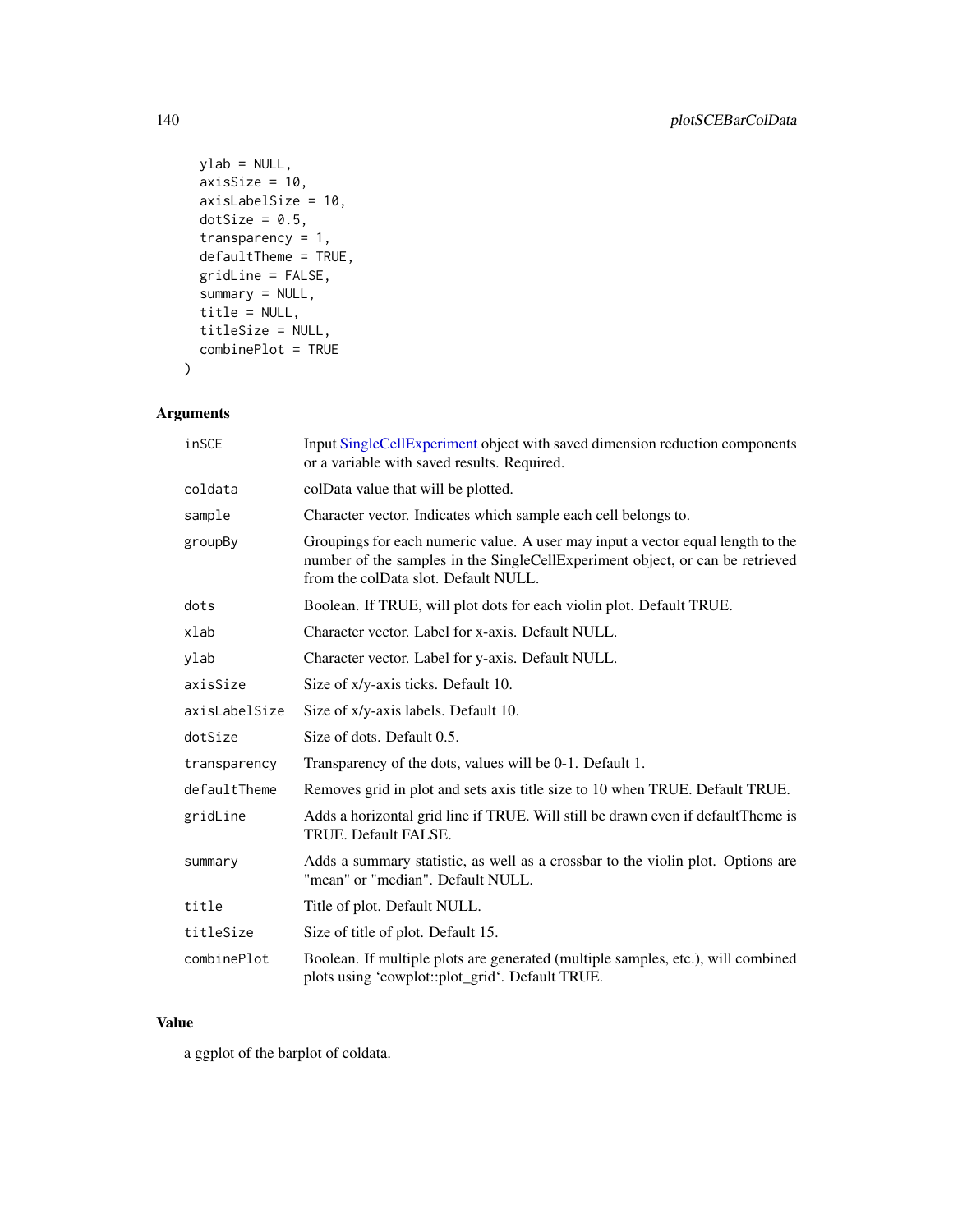## Examples

```
data("mouseBrainSubsetSCE")
plotSCEBarColData(
  inSCE = mouseBrainSubsetSCE,
  coldata = "age", groupBy = "sex"
\overline{)}
```
plotSCEBatchFeatureMean

*Plot mean feature value in each batch of a SingleCellExperiment object*

## Description

Plot mean feature value in each batch of a SingleCellExperiment object

## Usage

```
plotSCEBatchFeatureMean(
  inSCE,
 useAssay = NULL,
 useReddim = NULL,
 useAltExp = NULL,
 batch = "batch",xlab = "batch",
 ylab = "Feature Mean",
  ...
)
```

| inSCE     | SingleCellExperiment inherited object.                                                                                      |
|-----------|-----------------------------------------------------------------------------------------------------------------------------|
| useAssay  | A single character. The name of the assay that stores the value to plot. For<br>useReddim and useAltExp also. Default NULL. |
| useReddim | A single character. The name of the dimension reduced matrix that stores the<br>value to plot. Default NULL.                |
| useAltExp | A single character. The name of the alternative experiment that stores an assay<br>of the value to plot. Default NULL.      |
| batch     | A single character. The name of batch annotation column in colData(inSCE).<br>Default "batch".                              |
| xlab      | label for x-axis. Default "batch".                                                                                          |
| ylab      | label for y-axis. Default "Feature Mean".                                                                                   |
| $\ddotsc$ | Additional arguments passed to .ggViolin.                                                                                   |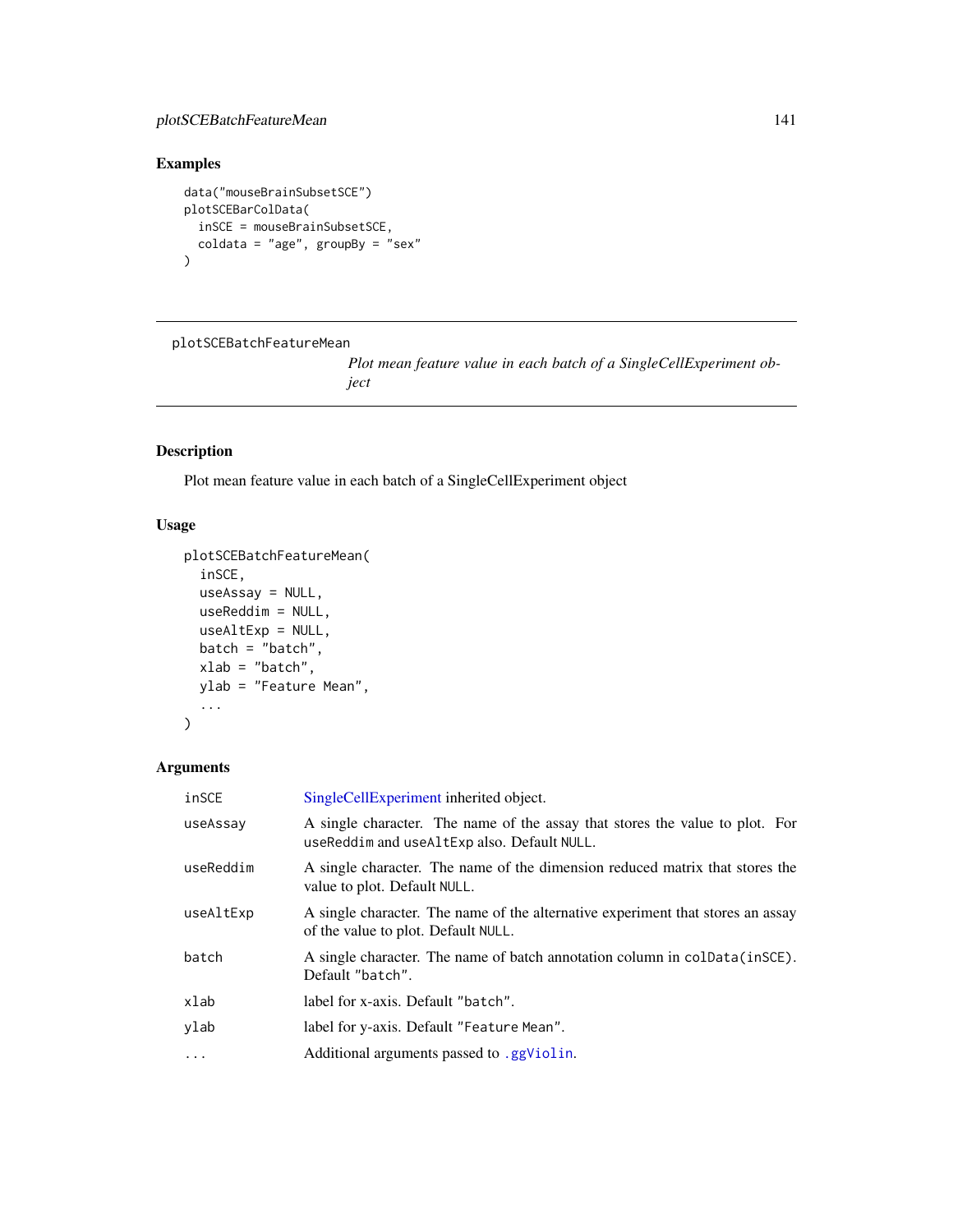ggplot

# Examples

```
data('sceBatches', package = 'singleCellTK')
plotSCEBatchFeatureMean(sceBatches, useAssay = "counts")
```
plotSCEDensity *Density plot of any data stored in the SingleCellExperiment object.*

## Description

Visualizes values stored in any slot of a SingleCellExperiment object via a densityn plot.

#### Usage

```
plotSCEDensity(
  inSCE,
  slotName,
  itemName,
  sample = NULL,
  feature = NULL,
  dimension = NULL,
 groupBy = NULL,xlab = NULL,
 ylab = NULL,
  axisSize = 10,
  axisLabelSize = 10,
  defaultTheme = TRUE,
  title = NULL,
  titleSize = 18,
  cutoff = NULL,
  combinePlot = "none",
 plotLabels = NULL
```
 $\lambda$ 

| inSCE    | Input SingleCellExperiment object with saved dimension reduction components<br>or a variable with saved results. Required.               |
|----------|------------------------------------------------------------------------------------------------------------------------------------------|
| slotName | Desired slot of SingleCellExperiment used for plotting. Possible options: "as-<br>says", "colData", "metadata", "reducedDims". Required. |
| itemName | Desired vector within the slot used for plotting. Required.                                                                              |
| sample   | Character vector. Indicates which sample each cell belongs to.                                                                           |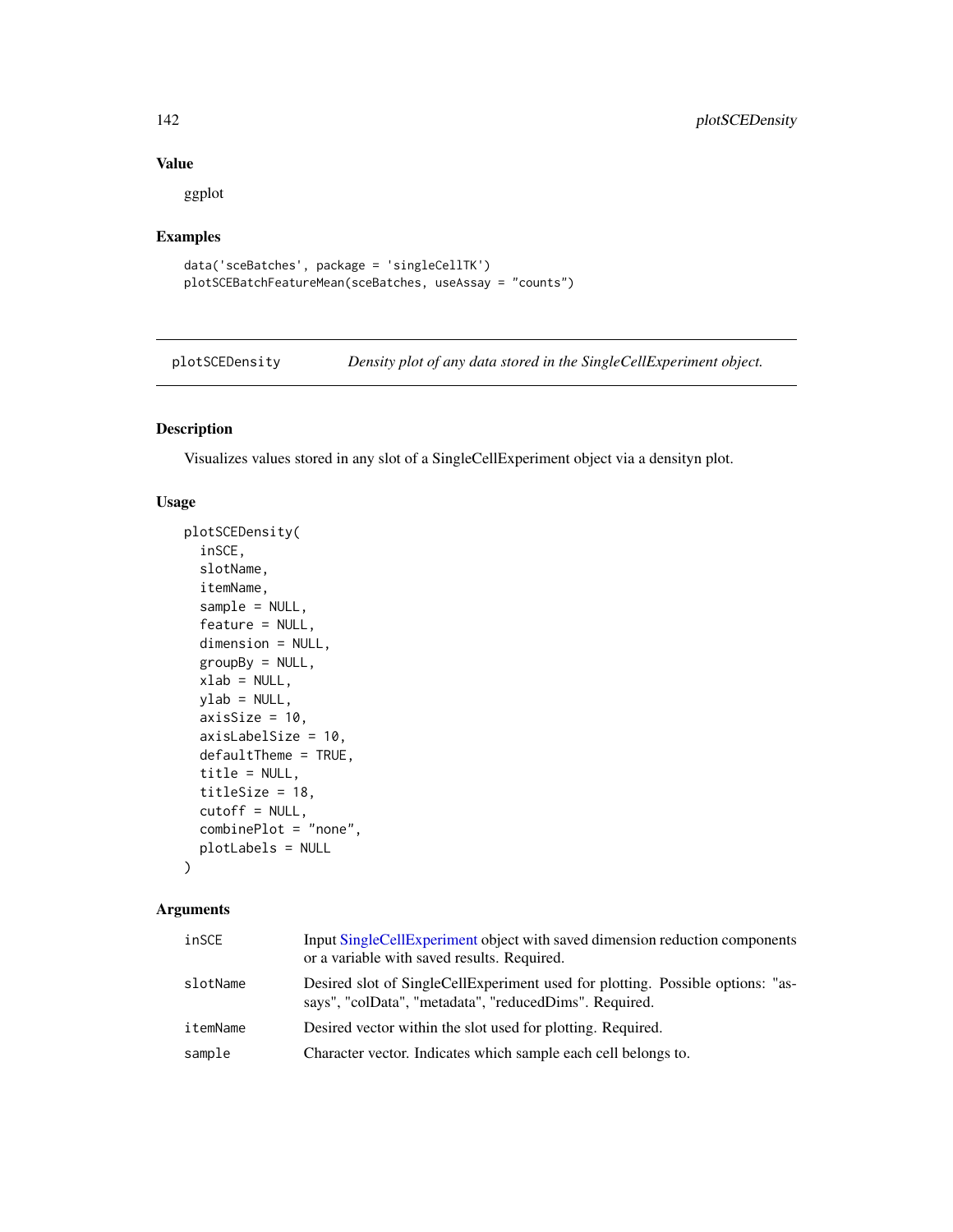| feature       | Desired name of feature stored in assay of SingleCellExperiment object. Only<br>used when "assays" slotName is selected. Default NULL.                                                                                                                                          |
|---------------|---------------------------------------------------------------------------------------------------------------------------------------------------------------------------------------------------------------------------------------------------------------------------------|
| dimension     | Desired dimension stored in the specified reducedDims. Either an integer which<br>indicates the column or a character vector specifies column name. By default,<br>the 1st dimension/column will be used. Only used when "reducedDims" slot-<br>Name is selected. Default NULL. |
| groupBy       | Groupings for each numeric value. A user may input a vector equal length to the<br>number of the samples in the SingleCellExperiment object, or can be retrieved<br>from the colData slot. Default NULL.                                                                        |
| xlab          | Character vector. Label for x-axis. Default NULL.                                                                                                                                                                                                                               |
| ylab          | Character vector. Label for y-axis. Default NULL.                                                                                                                                                                                                                               |
| axisSize      | Size of x/y-axis ticks. Default 10.                                                                                                                                                                                                                                             |
| axisLabelSize | Size of x/y-axis labels. Default 10.                                                                                                                                                                                                                                            |
| defaultTheme  | Removes grid in plot and sets axis title size to 10 when TRUE. Default TRUE.                                                                                                                                                                                                    |
| title         | Title of plot. Default NULL.                                                                                                                                                                                                                                                    |
| titleSize     | Size of title of plot. Default 15.                                                                                                                                                                                                                                              |
| cutoff        | Numeric value. The plot will be annotated with a vertical line if set. Default<br>NULL.                                                                                                                                                                                         |
| combinePlot   | Must be either "all", "sample", or "none". "all" will combine all plots into a<br>single ggplot object, while "sample" will output a list of plots separated by<br>sample. Default "none".                                                                                      |
| plotLabels    | labels to each plot. If set to "default", will use the name of the samples as the<br>labels. If set to "none", no label will be plotted.                                                                                                                                        |

a ggplot object of the density plot.

# Examples

```
data("mouseBrainSubsetSCE")
plotSCEDensity(
  inSCE = mouseBrainSubsetSCE, slotName = "assays",
  itemName = "counts", feature = "Apoe", groupBy = "sex"
)
```
plotSCEDensityAssayData

*Density plot of assay data.*

## Description

Visualizes values stored in the assay slot of a SingleCellExperiment object via a density plot.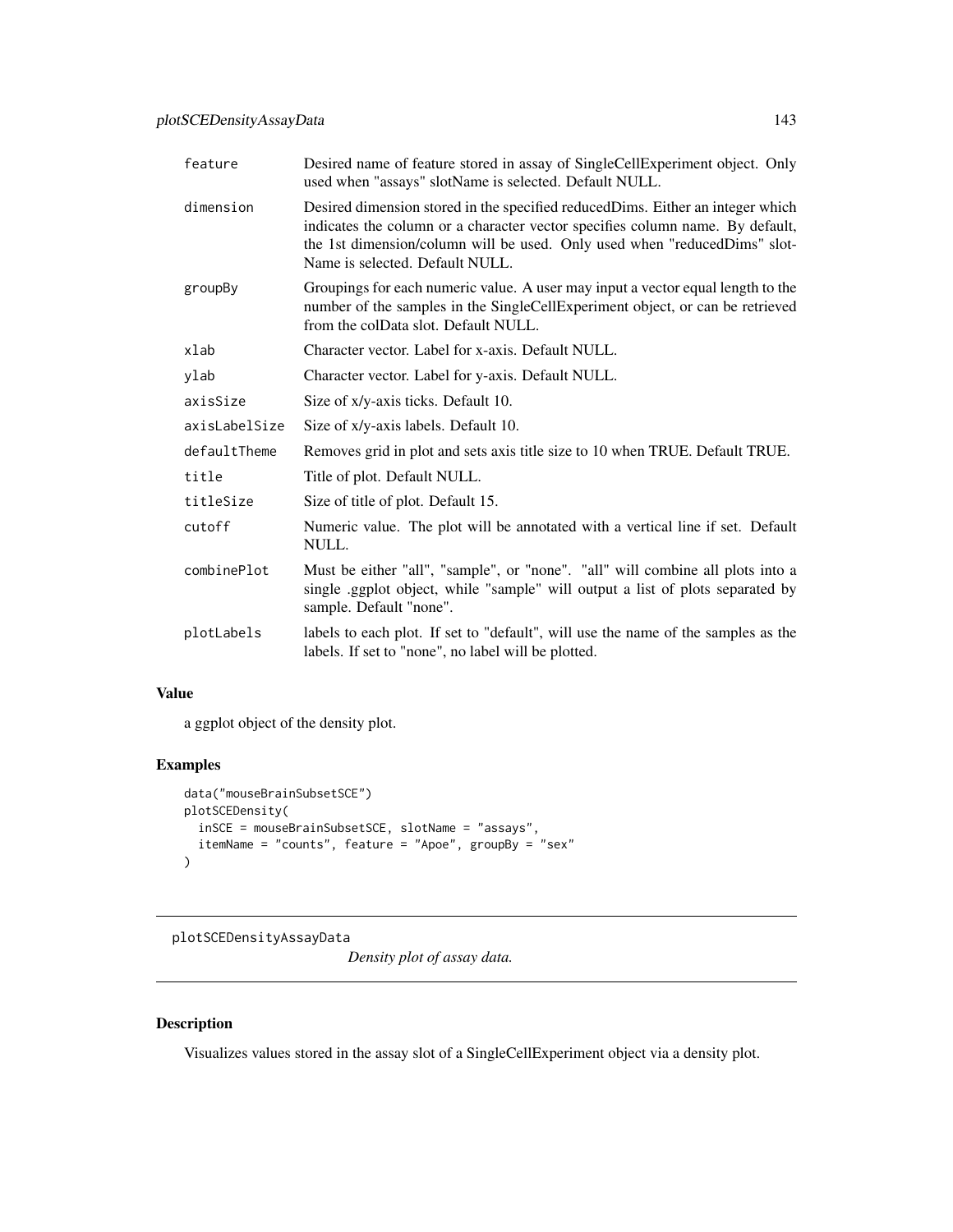# Usage

```
plotSCEDensityAssayData(
 inSCE,
 feature,
 sample = NULL,
 useAssay = "counts",
 featureLocation = NULL,
 featureDisplay = NULL,
 groupBy = NULL,
 xlab = NULL,
 ylab = NULL,
 axisSize = 10,
 axisLabelSize = 10,
 defaultTheme = TRUE,
 cutoff = NULL,
 title = NULL,
 titleSize = 18,
 combinePlot = "none",
 plotLabels = NULL
```

```
\mathcal{L}
```

| inSCE           | Input SingleCellExperiment object with saved dimension reduction components<br>or a variable with saved results. Required.                                                                               |
|-----------------|----------------------------------------------------------------------------------------------------------------------------------------------------------------------------------------------------------|
| feature         | Name of feature stored in assay of SingleCellExperiment object.                                                                                                                                          |
| sample          | Character vector. Indicates which sample each cell belongs to.                                                                                                                                           |
| useAssay        | Indicate which assay to use. Default "counts".                                                                                                                                                           |
| featureLocation |                                                                                                                                                                                                          |
|                 | Indicates which column name of rowData to query gene.                                                                                                                                                    |
| featureDisplay  | Indicates which column name of rowData to use to display feature for visualiza-<br>tion.                                                                                                                 |
| groupBy         | Groupings for each numeric value. A user may input a vector equal length to the<br>number of the samples in the SingleCellExperiment object, or can be retrieved<br>from the colData slot. Default NULL. |
| xlab            | Character vector. Label for x-axis. Default NULL.                                                                                                                                                        |
| ylab            | Character vector. Label for y-axis. Default NULL.                                                                                                                                                        |
| axisSize        | Size of x/y-axis ticks. Default 10.                                                                                                                                                                      |
| axisLabelSize   | Size of x/y-axis labels. Default 10.                                                                                                                                                                     |
| defaultTheme    | Removes grid in plot and sets axis title size to 10 when TRUE. Default TRUE.                                                                                                                             |
| cutoff          | Numeric value. The plot will be annotated with a vertical line if set. Default<br>NULL.                                                                                                                  |
| title           | Title of plot. Default NULL.                                                                                                                                                                             |
| titleSize       | Size of title of plot. Default 15.                                                                                                                                                                       |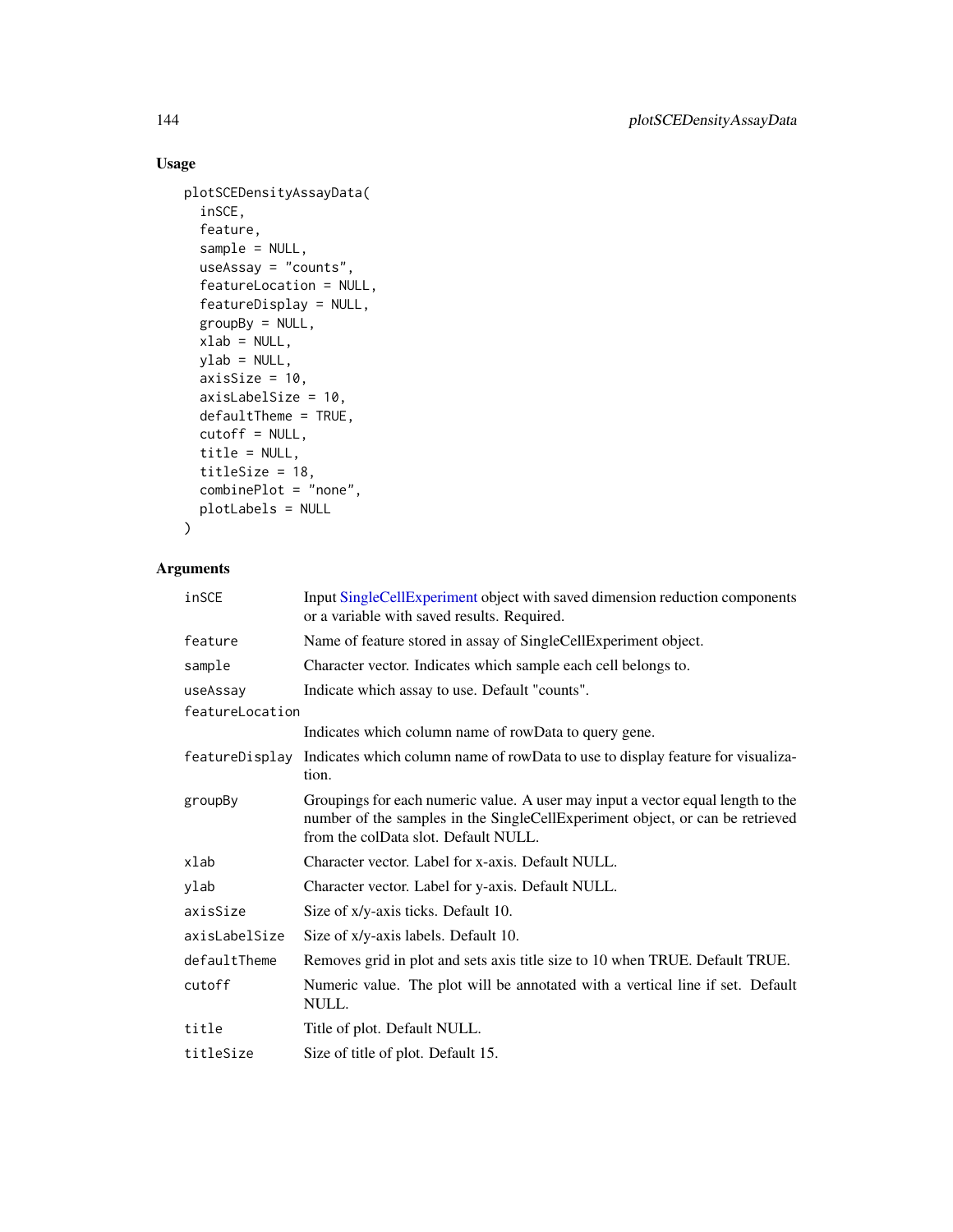| combinePlot | Must be either "all", "sample", or "none". "all" will combine all plots into a<br>single eggplot object, while "sample" will output a list of plots separated by<br>sample. Default "none". |
|-------------|---------------------------------------------------------------------------------------------------------------------------------------------------------------------------------------------|
| plotLabels  | labels to each plot. If set to "default", will use the name of the samples as the<br>labels. If set to "none", no label will be plotted.                                                    |

a ggplot of the density plot of assay data.

# Examples

```
data("mouseBrainSubsetSCE")
plotSCEDensityAssayData(
  inSCE = mouseBrainSubsetSCE,
  feature = "Apoe"
\mathcal{L}
```
plotSCEDensityColData *Density plot of colData.*

#### Description

Visualizes values stored in the colData slot of a SingleCellExperiment object via a density plot.

```
plotSCEDensityColData(
  inSCE,
  coldata,
  sample = NULL,
  groupBy = NULL,
  xlab = NULL,
 ylab = NULL,
  baseSize = 12,
  axisSize = NULL,
  axisLabelSize = NULL,
  defaultTheme = TRUE,
  title = NULL,
  titleSize = 18,
  cutoff = NULL,
  combinePlot = "none",
  plotLabels = NULL
\mathcal{E}
```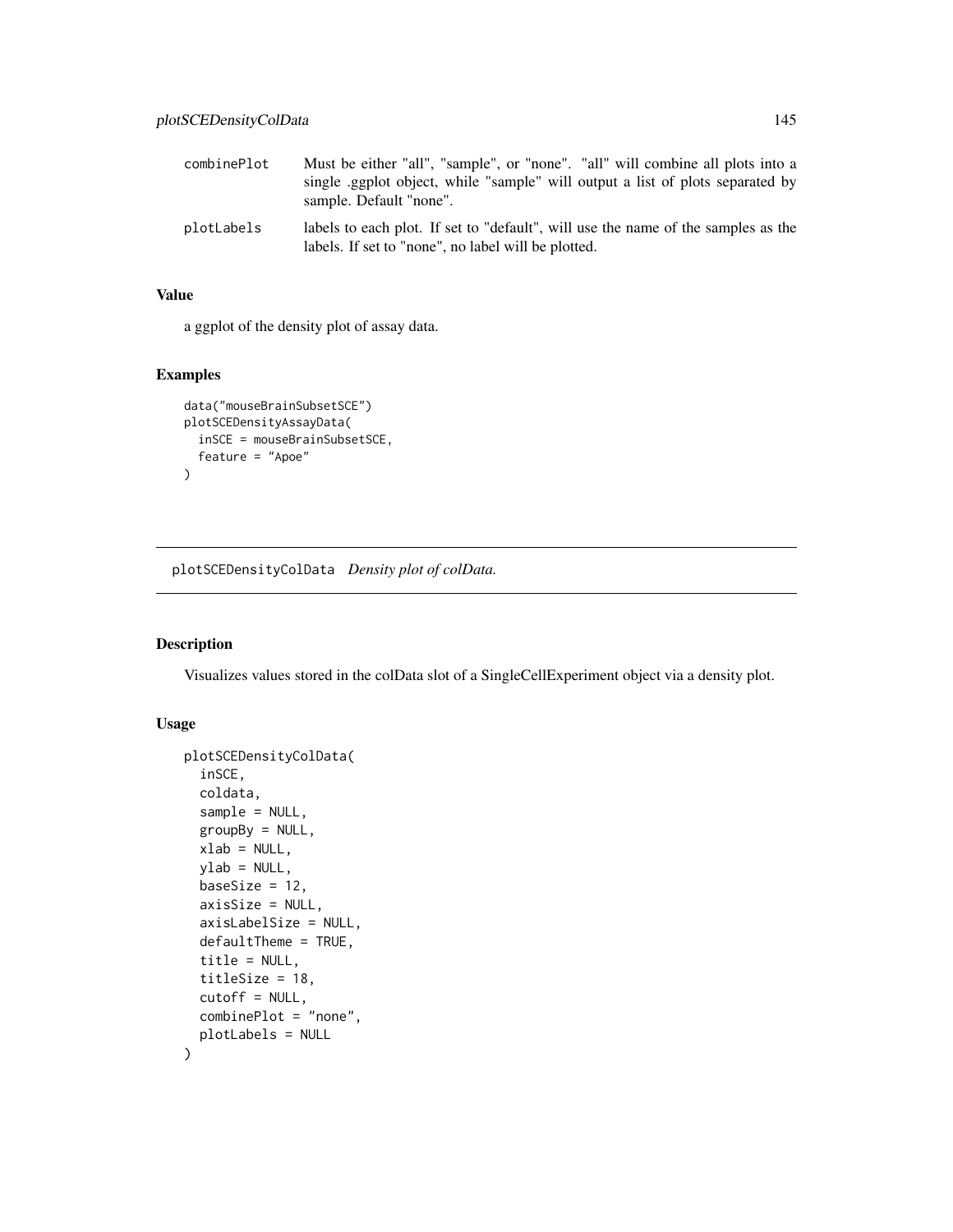# Arguments

| inSCE         | Input SingleCellExperiment object with saved dimension reduction components<br>or a variable with saved results. Required.                                                                               |
|---------------|----------------------------------------------------------------------------------------------------------------------------------------------------------------------------------------------------------|
| coldata       | colData value that will be plotted.                                                                                                                                                                      |
| sample        | Character vector. Indicates which sample each cell belongs to.                                                                                                                                           |
| groupBy       | Groupings for each numeric value. A user may input a vector equal length to the<br>number of the samples in the SingleCellExperiment object, or can be retrieved<br>from the colData slot. Default NULL. |
| xlab          | Character vector. Label for x-axis. Default NULL.                                                                                                                                                        |
| ylab          | Character vector. Label for y-axis. Default NULL.                                                                                                                                                        |
| baseSize      | The base font size for all text. Default 12. Can be overwritten by titleSize,<br>axisSize, and axisLabelSize, legendSize, legendTitleSize.                                                               |
| axisSize      | Size of x/y-axis ticks. Default NULL.                                                                                                                                                                    |
| axisLabelSize | Size of x/y-axis labels. Default NULL.                                                                                                                                                                   |
| defaultTheme  | Removes grid in plot and sets axis title size to 10 when TRUE. Default TRUE.                                                                                                                             |
| title         | Title of plot. Default NULL.                                                                                                                                                                             |
| titleSize     | Size of title of plot. Default 15.                                                                                                                                                                       |
| cutoff        | Numeric value. The plot will be annotated with a vertical line if set. Default<br>NULL.                                                                                                                  |
| combinePlot   | Must be either "all", "sample", or "none". "all" will combine all plots into a<br>single .ggplot object, while "sample" will output a list of plots separated by<br>sample. Default "none".              |
| plotLabels    | labels to each plot. If set to "default", will use the name of the samples as the<br>labels. If set to "none", no label will be plotted.                                                                 |

# Value

a ggplot of the density plot of colData.

```
data("mouseBrainSubsetSCE")
plotSCEDensityColData(
 inSCE = mouseBrainSubsetSCE,
  coldata = "age", groupBy = "sex"
)
```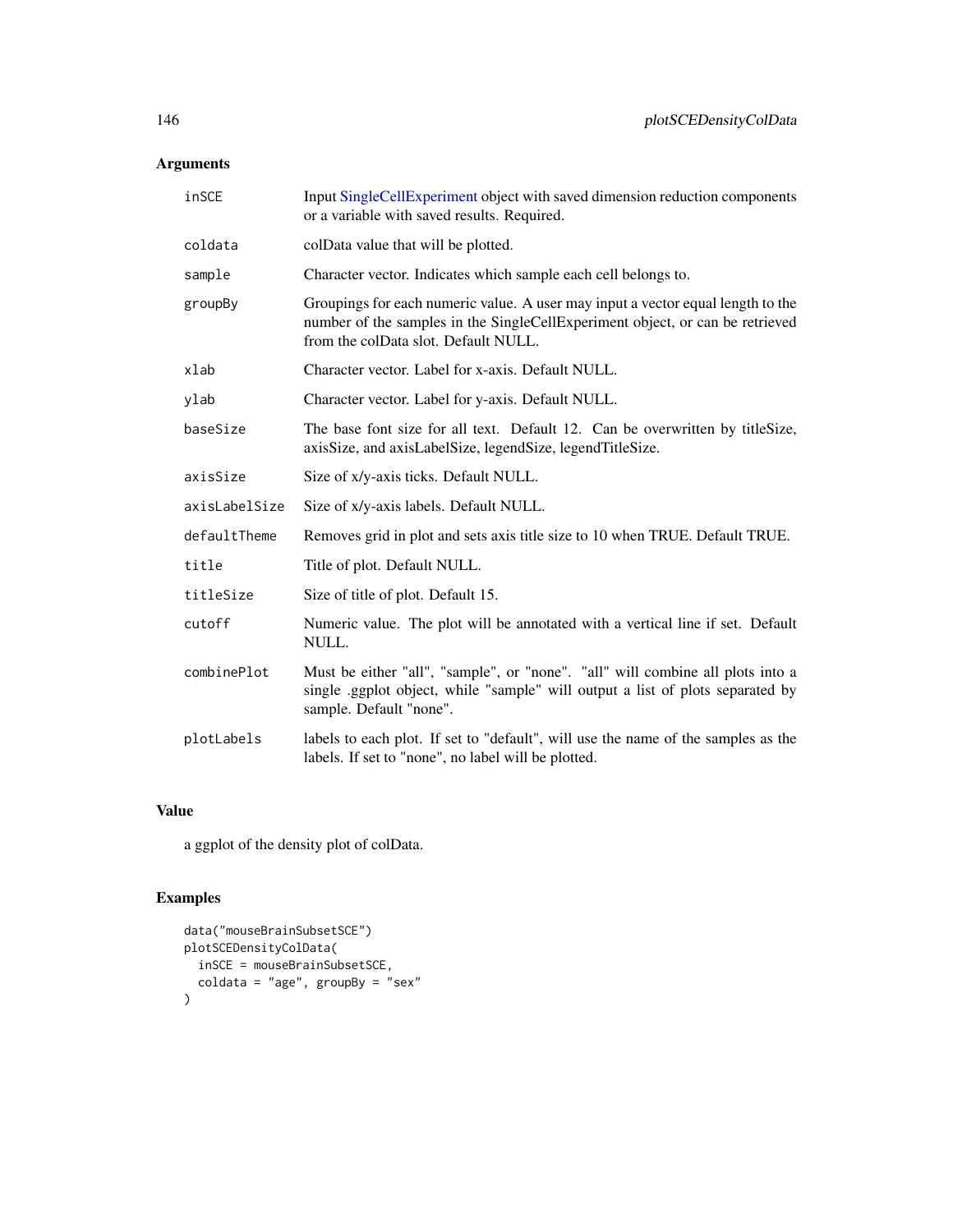<span id="page-146-0"></span>plotSCEDimReduceColData

*Dimension reduction plot tool for colData*

#### Description

Plot results of reduced dimensions data and colors by annotation data stored in the colData slot.

```
plotSCEDimReduceColData(
  inSCE,
  colorBy,
  reducedDimName,
  sample = NULL,
  groupBy = NULL,conditionClass = NULL,
  shape = NULL,
  xlab = NULL,
  ylab = NULL,
  baseSize = 12,
  axisSize = NULL,
  axisLabelSize = NULL,
  dim1 = NULL,dim2 = NULL,bin = NULL,binLabel = NULL,
  dotSize = 0.5,
  transparency = 1,
  colorScale = NULL,
  colorLow = "white",
  colorMid = "gray",
  colorHigh = "blue",
  defaultTheme = TRUE,
  title = NULL,
  titleSize = 15,
  labelClusters = TRUE,
  clusterLabelSize = 3.5,
  legendTitle = NULL,
  legendTitleSize = NULL,
  legendSize = NULL,
  combinePlot = "none",
  plotLabels = NULL
)
```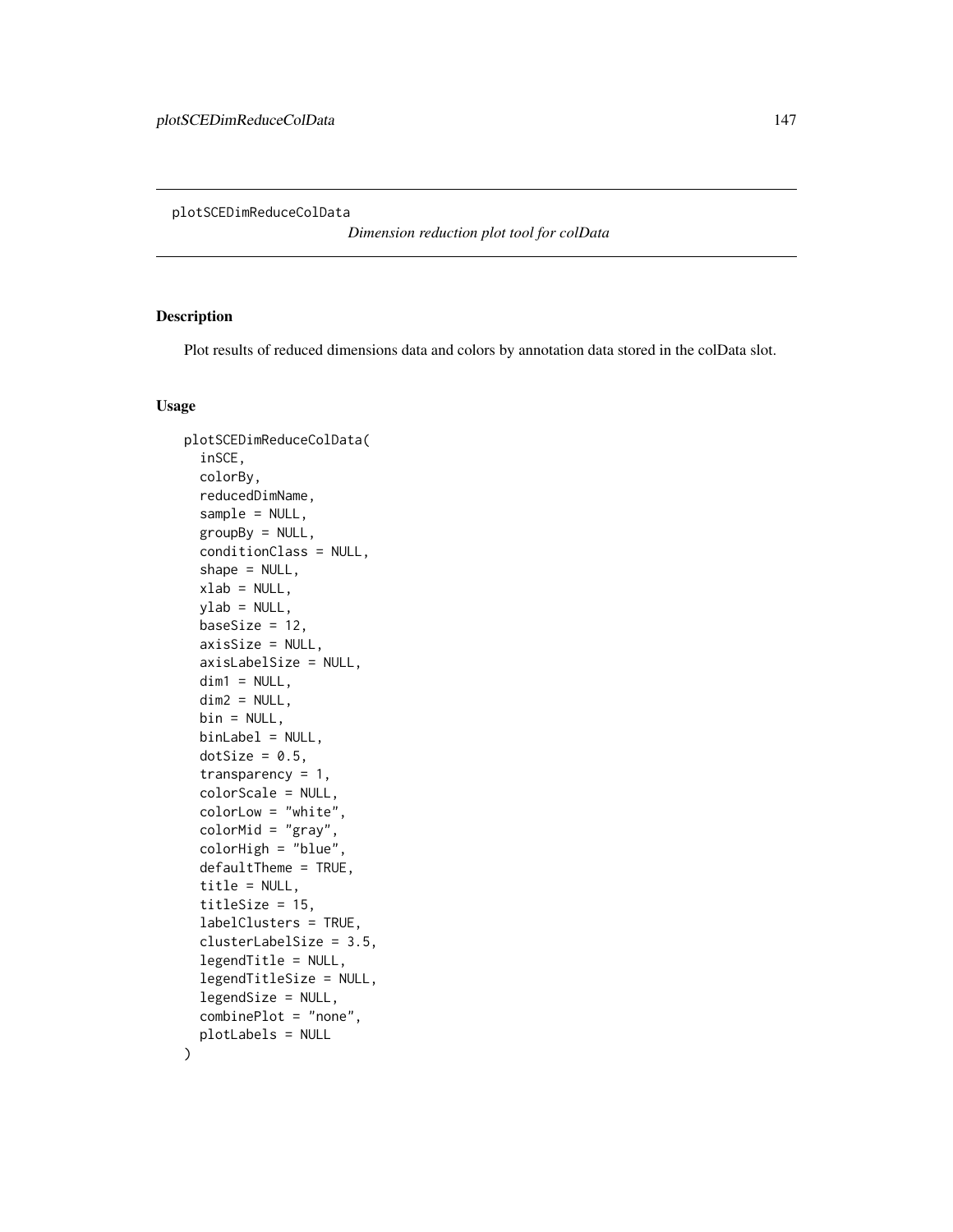| inSCE          | Input SingleCellExperiment object with saved dimension reduction components<br>or a variable with saved results. Required.                                                                                                                   |
|----------------|----------------------------------------------------------------------------------------------------------------------------------------------------------------------------------------------------------------------------------------------|
| colorBy        | Color by a condition(any column of the annotation data). Required.                                                                                                                                                                           |
| reducedDimName | Saved dimension reduction matrix name in the SingleCellExperiment object.<br>Required.                                                                                                                                                       |
| sample         | Character vector. Indicates which sample each cell belongs to.                                                                                                                                                                               |
| groupBy        | Group by a condition(any column of the annotation data). Default NULL.                                                                                                                                                                       |
|                | conditionClass Class of the annotation data used in colorBy. Options are NULL, "factor" or<br>"numeric". If NULL, class will default to the original class. Default NULL.                                                                    |
| shape          | Add shapes to each condition.                                                                                                                                                                                                                |
| xlab           | Character vector. Label for x-axis. Default NULL.                                                                                                                                                                                            |
| ylab           | Character vector. Label for y-axis. Default NULL.                                                                                                                                                                                            |
| baseSize       | The base font size for all text. Default 12. Can be overwritten by titleSize,<br>axisSize, and axisLabelSize, legendSize, legendTitleSize.                                                                                                   |
| axisSize       | Size of x/y-axis ticks. Default NULL.                                                                                                                                                                                                        |
| axisLabelSize  | Size of x/y-axis labels. Default NULL.                                                                                                                                                                                                       |
| dim1           | 1st dimension to be used for plotting. Can either be a string which specifies<br>the name of the dimension to be plotted from reduced Dims, or a numeric value<br>which specifies the index of the dimension to be plotted. Default is NULL. |
| dim2           | 2nd dimension to be used for plotting. Can either be a string which specifies<br>the name of the dimension to be plotted from reduced Dims, or a numeric value<br>which specifies the index of the dimension to be plotted. Default is NULL. |
| bin            | Numeric vector. If single value, will divide the numeric values into the 'bin'<br>groups. If more than one value, will bin numeric values using values as a cut<br>point.                                                                    |
| binLabel       | Character vector. Labels for the bins created by the 'bin' parameter. Default<br>NULL.                                                                                                                                                       |
| dotSize        | Size of dots. Default 0.5.                                                                                                                                                                                                                   |
| transparency   | Transparency of the dots, values will be 0-1. Default 1.                                                                                                                                                                                     |
| colorScale     | Vector. Needs to be same length as the number of unique levels of colorBy. Will<br>be used only if conditionClass = "factor" or "character". Default NULL.                                                                                   |
| colorLow       | Character. A color available from 'colors $()$ '. The color will be used to signify<br>the lowest values on the scale. Default 'white'.                                                                                                      |
| colorMid       | Character. A color available from 'colors()'. The color will be used to signify<br>the midpoint on the scale. Default 'gray'.                                                                                                                |
| colorHigh      | Character. A color available from 'colors()'. The color will be used to signify<br>the highest values on the scale. Default 'blue'.                                                                                                          |
| defaultTheme   | adds grid to plot when TRUE. Default TRUE.                                                                                                                                                                                                   |
| title          | Title of plot. Default NULL.                                                                                                                                                                                                                 |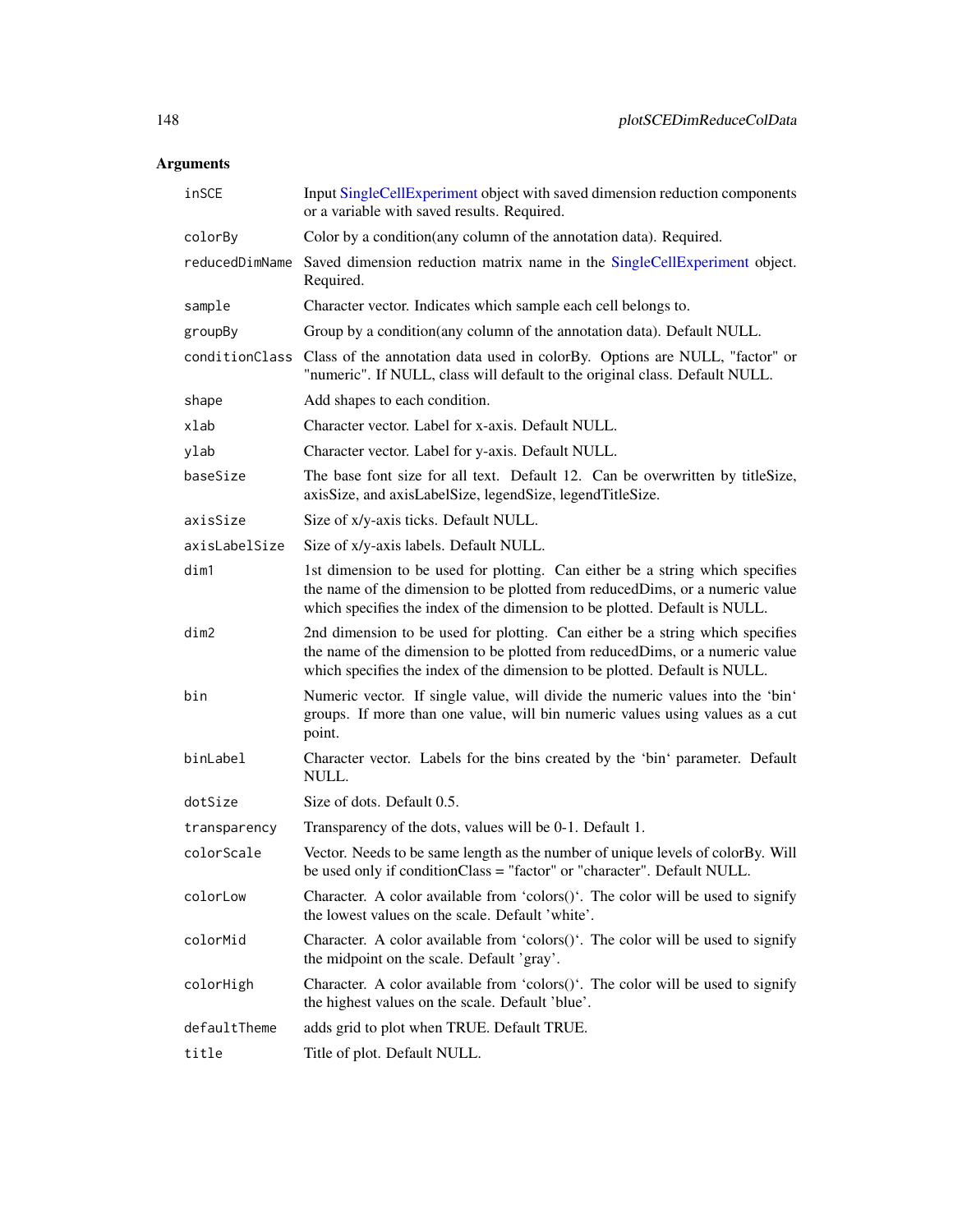| titleSize        | Size of title of plot. Default 15.                                                                                                                                                         |
|------------------|--------------------------------------------------------------------------------------------------------------------------------------------------------------------------------------------|
| labelClusters    | Logical. Whether the cluster labels are plotted.                                                                                                                                           |
| clusterLabelSize |                                                                                                                                                                                            |
|                  | Numeric. Determines the size of cluster label when 'labelClusters' is set to<br>TRUE. Default 3.5.                                                                                         |
| legendTitle      | title of legend. Default NULL.                                                                                                                                                             |
| legendTitleSize  |                                                                                                                                                                                            |
|                  | size of legend title. Default 12.                                                                                                                                                          |
| legendSize       | size of legend. Default NULL. Default FALSE.                                                                                                                                               |
| combinePlot      | Must be either "all", "sample", or "none". "all" will combine all plots into a<br>single ggplot object, while "sample" will output a list of plots separated by<br>sample. Default "none". |
| plotLabels       | labels to each plot. If set to "default", will use the name of the samples as the<br>labels. If set to "none", no label will be plotted.                                                   |

a ggplot of the reduced dimension plot of coldata.

#### Examples

```
data("mouseBrainSubsetSCE")
plotSCEDimReduceColData(
  inSCE = mouseBrainSubsetSCE, colorBy = "tissue",
  shape = NULL, conditionClass = "factor",
  reducedDimName = "TSNE_counts",
  xlab = "tSNE1", ylab = "tSNE2", labelClusters = TRUE
)
plotSCEDimReduceColData(
  inSCE = mouseBrainSubsetSCE, colorBy = "age",
  shape = NULL, conditionClass = "numeric",
  reducedDimName = "TSNE_counts", bin = c(-Inf, 20, 25, +Inf),
  xlab = "tSNE1", ylab = "tSNE2", labelClusters = FALSE
\mathcal{L}
```
plotSCEDimReduceFeatures

*Dimension reduction plot tool for assay data*

#### Description

Plot results of reduced dimensions data and colors by feature data stored in the assays slot.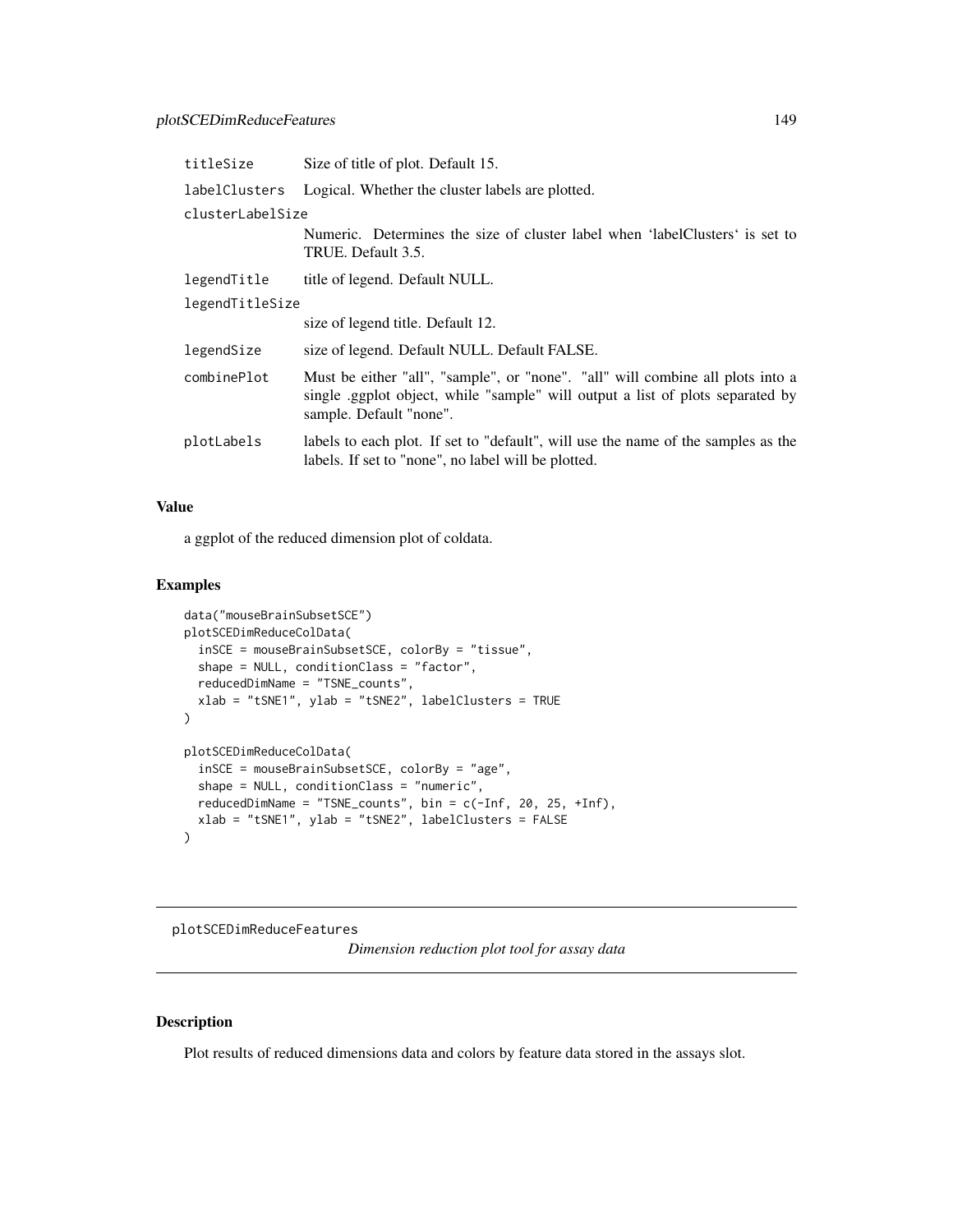# Usage

```
plotSCEDimReduceFeatures(
  inSCE,
  feature,
  reducedDimName,
  sample = NULL,
  featureLocation = NULL,
  featureDisplay = NULL,
  shape = NULL,useAssay = "logcounts",
  xlab = NULL,
 ylab = NULL,
  axisSize = 10,
  axisLabelSize = 10,
  dim1 = NULL,dim2 = NULL,bin = NULL,
 binLabel = NULL,
  dotSize = 0.5,
  transparency = 1,
  colorLow = "white",
  colorMid = "gray",
  colorHigh = "blue",
  defaultTheme = TRUE,
  title = NULL,
  titleSize = 15,
  legendTitle = NULL,
  legendSize = 10,
  legendTitleSize = 12,
  groupBy = NULL,combinePlot = "none",
 plotLabels = NULL
\mathcal{L}
```

| inSCE           | Input SingleCellExperiment object with saved dimension reduction components<br>or a variable with saved results. Required. |  |
|-----------------|----------------------------------------------------------------------------------------------------------------------------|--|
| feature         | Name of feature stored in assay of SingleCellExperiment object.                                                            |  |
|                 | reduced DimName saved dimension reduction name in the Single Cell Experiment object. Required.                             |  |
| sample          | Character vector. Indicates which sample each cell belongs to.                                                             |  |
| featureLocation |                                                                                                                            |  |
|                 | Indicates which column name of rowData to query gene.                                                                      |  |
|                 | feature Display Indicates which column name of rowData to use to display feature for visualiza-<br>tion.                   |  |
| shape           | add shapes to each condition. Default NULL.                                                                                |  |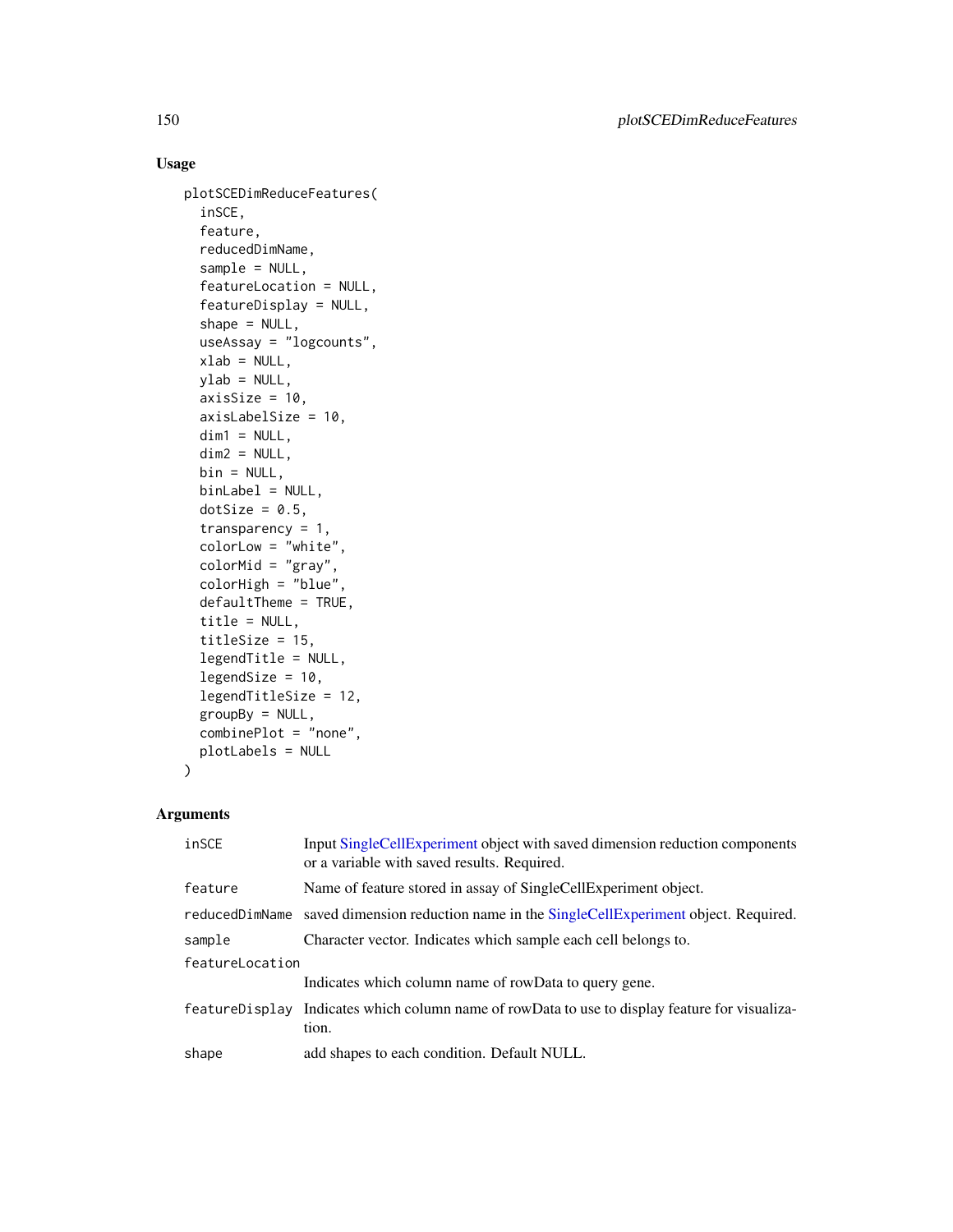| useAssay        | Indicate which assay to use. The default is "logcounts"                                                                                                                                                                                     |
|-----------------|---------------------------------------------------------------------------------------------------------------------------------------------------------------------------------------------------------------------------------------------|
| xlab            | Character vector. Label for x-axis. Default NULL.                                                                                                                                                                                           |
| ylab            | Character vector. Label for y-axis. Default NULL.                                                                                                                                                                                           |
| axisSize        | Size of x/y-axis ticks. Default 10.                                                                                                                                                                                                         |
| axisLabelSize   | Size of x/y-axis labels. Default 10.                                                                                                                                                                                                        |
| dim1            | 1st dimension to be used for plotting. Can either be a string which specifies<br>the name of the dimension to be plotted from reducedDims, or a numeric value<br>which specifies the index of the dimension to be plotted. Default is NULL. |
| dim2            | 2nd dimension to be used for plotting. Can either be a string which specifies<br>the name of the dimension to be plotted from reducedDims, or a numeric value<br>which specifies the index of the dimension to be plotted. Default is NULL. |
| bin             | Numeric vector. If single value, will divide the numeric values into the 'bin'<br>groups. If more than one value, will bin numeric values using values as a cut<br>point.                                                                   |
| binLabel        | Character vector. Labels for the bins created by the 'bin' parameter. Default<br>NULL.                                                                                                                                                      |
| dotSize         | Size of dots. Default 0.5.                                                                                                                                                                                                                  |
| transparency    | Transparency of the dots, values will be 0-1. Default 1.                                                                                                                                                                                    |
| colorLow        | Character. A color available from 'colors $()$ '. The color will be used to signify<br>the lowest values on the scale. Default 'white'.                                                                                                     |
| colorMid        | Character. A color available from 'colors()'. The color will be used to signify<br>the midpoint on the scale. Default 'gray'.                                                                                                               |
| colorHigh       | Character. A color available from 'colors()'. The color will be used to signify<br>the highest values on the scale. Default 'blue'.                                                                                                         |
| defaultTheme    | adds grid to plot when TRUE. Default TRUE.                                                                                                                                                                                                  |
| title           | Title of plot. Default NULL.                                                                                                                                                                                                                |
| titleSize       | Size of title of plot. Default 15.                                                                                                                                                                                                          |
| legendTitle     | title of legend. Default NULL.                                                                                                                                                                                                              |
| legendSize      | size of legend. Default 10.                                                                                                                                                                                                                 |
| legendTitleSize |                                                                                                                                                                                                                                             |
|                 | size of legend title. Default 12                                                                                                                                                                                                            |
| groupBy         | Facet wrap the scatterplot based on value. Default NULL.                                                                                                                                                                                    |
| combinePlot     | Must be either "all", "sample", or "none". "all" will combine all plots into a<br>single .ggplot object, while "sample" will output a list of plots separated by<br>sample. Default "none".                                                 |
| plotLabels      | labels to each plot. If set to "default", will use the name of the samples as the<br>labels. If set to "none", no label will be plotted.                                                                                                    |

a ggplot of the reduced dimension plot of feature data.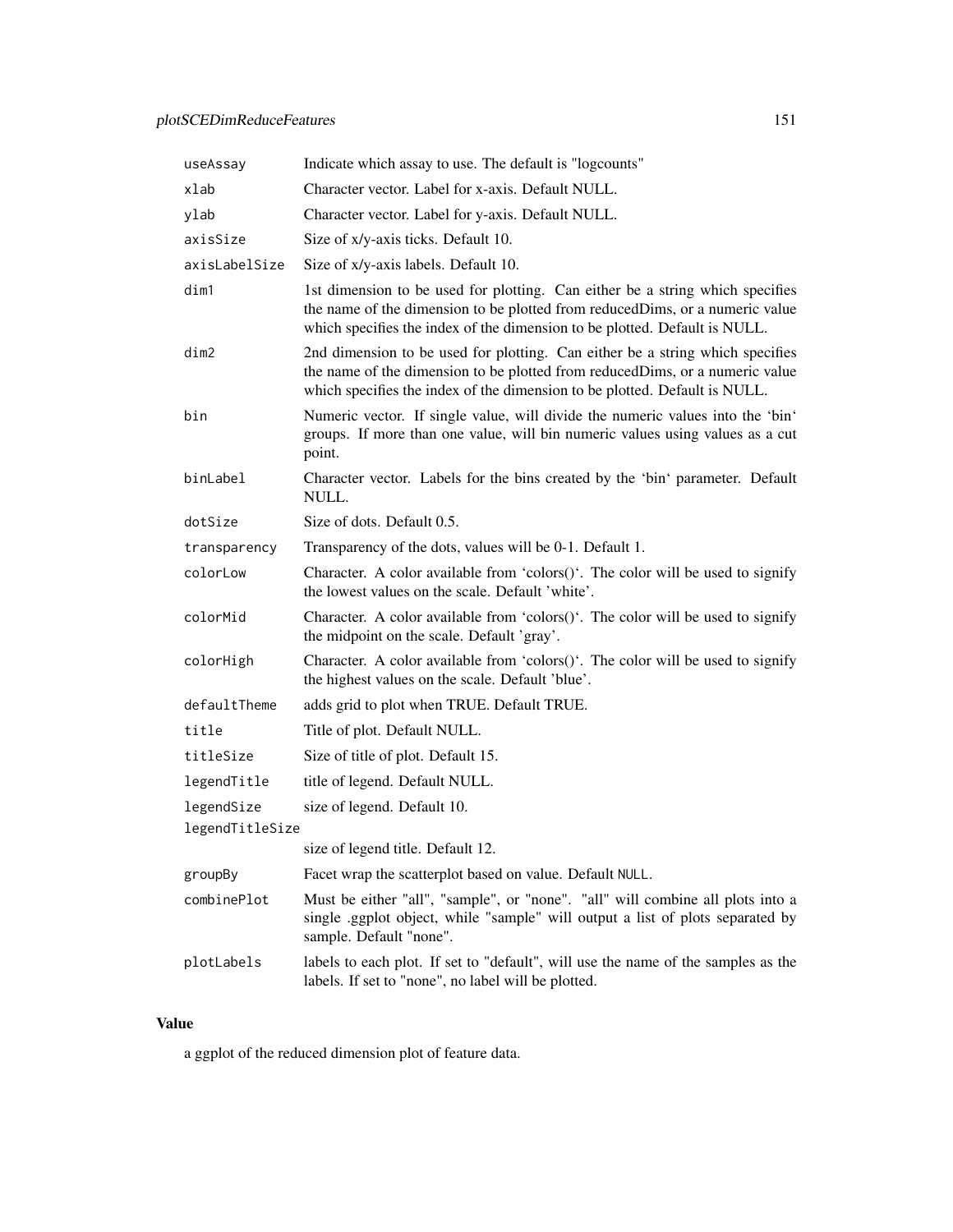# Examples

```
data("mouseBrainSubsetSCE")
plotSCEDimReduceFeatures(
  inSCE = mouseBrainSubsetSCE, feature = "Apoe",
  shape = NULL, reducedDimName = "TSNE_counts",
  useAssay = "counts", xlab = "tSNE1", ylab = "tSNE2"
\mathcal{L}
```
plotSCEHeatmap *Plot heatmap of using data stored in SingleCellExperiment Object*

#### Description

Plot heatmap of using data stored in SingleCellExperiment Object

```
plotSCEHeatmap(
  inSCE,
  useAssay = "logcounts",
  doLog = FALSE,
  featureIndex = NULL,
  cellIndex = NULL,
  scale = TRUE,
  trim = c(-2, 2),
  featureIndexBy = "rownames",
  cellIndexBy = "rownames",
  rowDataName = NULL,
  colDataName = NULL,
  featureAnnotations = NULL,
  cellAnnotations = NULL,
  featureAnnotationColor = NULL,
  cellAnnotationColor = NULL,
  rowSplitBy = NULL,
  colSplitBy = NULL,
  rowLabel = FALSE,
  collabel = FALSE,rowLabelSize = 8,
  colLabelSize = 8,
  rowDend = TRUE,colDend = TRUE,
  title = NULL,
  rowTitle = "Genes",
  colTitle = "Cells",
  rowGap = grid::unit(0, "mm"),
  colGap = grid::unit(0, "mm"),
  border = FALSE,
```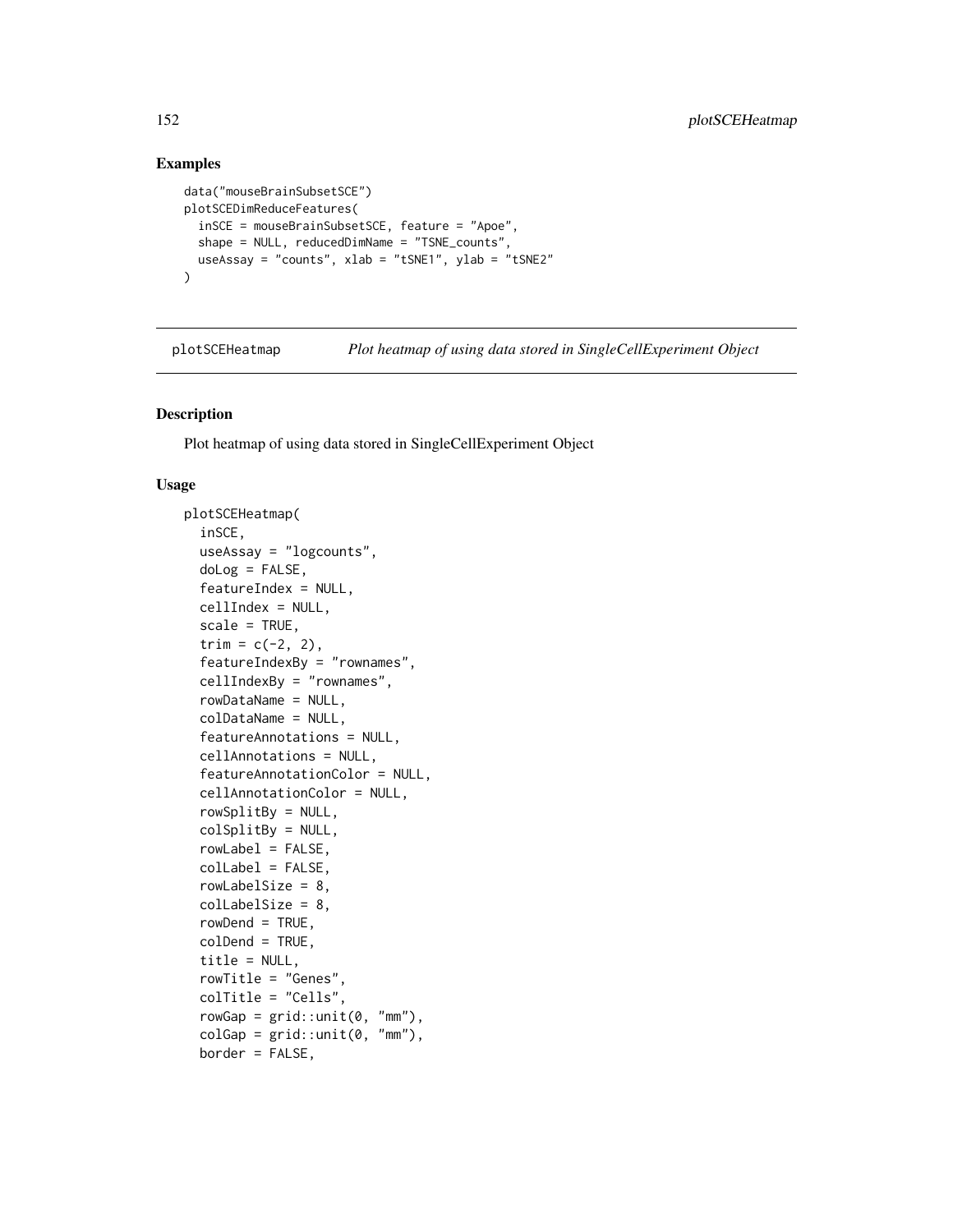```
colorScheme = NULL,
  ...
\lambdaplotSCEDimReduceHeatmap(
  inSCE,
 useReducedDim,
  featureIndex = NULL,
  cellIndex = NULL,
  doLog = FALSE,
  scale = FALSE,
  trim = c(-2, 2),
  cellIndexBy = "rownames",
  colDataName = NULL,
  featureAnnotations = NULL,
  cellAnnotations = NULL,
  featureAnnotationColor = NULL,
  cellAnnotationColor = NULL,
  rowSplitBy = NULL,
  colSplitBy = NULL,
  rowLabel = FALSE,
  colLabel = FALSE,
  rowLabelSize = 8,
  colLabelSize = 8,
  rowDend = TRUE,
  colDend = TRUE,
  title = NULL,
  rowTitle = "Dimensions",
  colTitle = "Cells",
  rowGap = grid::unit(0, "mm"),
  colGap = grid::unit(0, "mm"),
 border = FALSE,
  colorScheme = NULL,
  ...
\mathcal{L}
```

| inSCE        | SingleCellExperiment inherited object.                                                                                                                                                              |
|--------------|-----------------------------------------------------------------------------------------------------------------------------------------------------------------------------------------------------|
| useAssay     | character. A string indicating the assay name that provides the expression level<br>to plot. Only for plotSCEHeatmap.                                                                               |
| doLog        | Logical scalar. Whether to do $log($ assay + 1) transformation on the assay in-<br>dicated by useAssay. Default FALSE.                                                                              |
| featureIndex | A vector that can subset the input SCE object by rows (features). Alterna-<br>tively, it can be a vector identifying features in another feature list indicated<br>by featureIndexBy. Default NULL. |
| cellIndex    | A vector that can subset the input SCE object by columns (cells). Alternatively,<br>it can be a vector identifying cells in another cell list indicated by feature Index By.                        |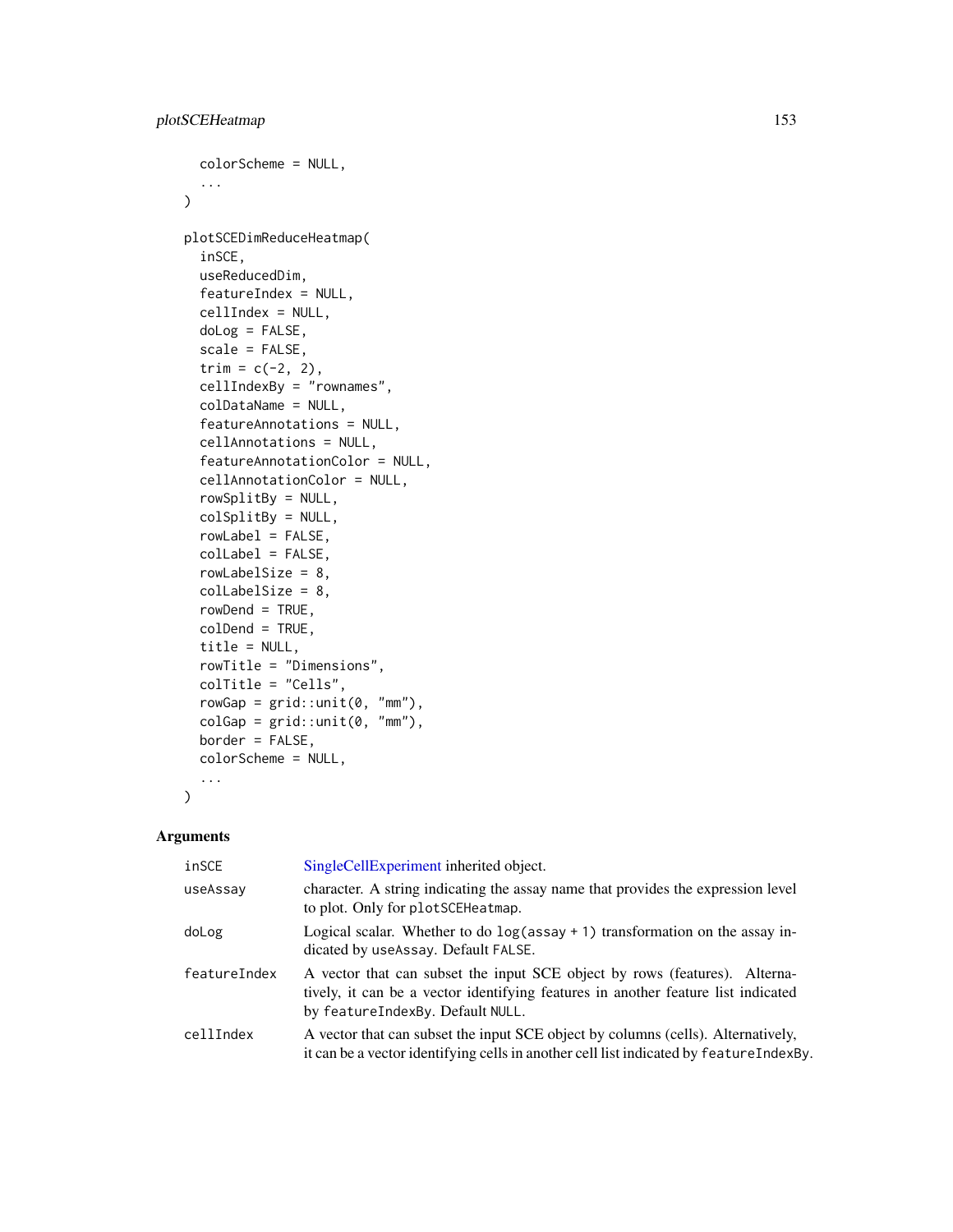|                        | Default NULL.                                                                                                                                                                                                                            |
|------------------------|------------------------------------------------------------------------------------------------------------------------------------------------------------------------------------------------------------------------------------------|
| scale                  | Whether to perform z-score scaling on each row. Default TRUE.                                                                                                                                                                            |
| trim                   | A 2-element numeric vector. Values outside of this range will be trimmed to<br>their nearst bound. Default $c(-2, 2)$                                                                                                                    |
| featureIndexBy         | A single character specifying a column name of rowData(inSCE), or a vector of<br>the same length as nrow(inSCE), where we search for the non-rowname feature<br>indices. Not applicable for plotSCEDimReduceHeatmap. Default "rownames". |
| cellIndexBy            | A single character specifying a column name of colData(inSCE), or a vector<br>of the same length as ncol (inSCE), where we search for the non-rowname cell<br>indices. Default "rownames".                                               |
| rowDataName            | character. The column name(s) in rowData that need to be added to the annota-<br>tion. Not applicable for plotSCEDimReduceHeatmap. Default NULL.                                                                                         |
| colDataName            | character. The column name(s) in coldata that need to be added to the annota-<br>tion. Default NULL.                                                                                                                                     |
| featureAnnotations     |                                                                                                                                                                                                                                          |
|                        | data. frame, with rownames containing all the features going to be plotted.<br>Character columns should be factors. Default NULL.                                                                                                        |
| cellAnnotations        |                                                                                                                                                                                                                                          |
|                        | data. frame, with rownames containing all the cells going to be plotted. Char-<br>acter columns should be factors. Default NULL.                                                                                                         |
| featureAnnotationColor |                                                                                                                                                                                                                                          |
|                        | A named list. Customized color settings for feature labeling. Should match<br>the entries in the featureAnnotations or rowDataName. For each entry, there<br>should be a list/vector of colors named with categories. Default NULL.      |
| cellAnnotationColor    |                                                                                                                                                                                                                                          |
|                        | A named list. Customized color settings for cell labeling. Should match the<br>entries in the cellAnnotations or colDataName. For each entry, there should<br>be a list/vector of colors named with categories. Default NULL.            |
| rowSplitBy             | character. Do semi-heatmap based on the grouping of this(these) annotation(s).<br>Should exist in either rowDataName or names (featureAnnotations). Default<br>NULL.                                                                     |
| colSplitBy             | character. Do semi-heatmap based on the grouping of this (these) annotation(s).<br>Should exist in either colDataName or names(cellAnnotations). Default<br>NULL.                                                                        |
| rowLabel               | Use a logical for whether to display all the feature names, a single character to<br>display a column of rowData(inSCE) annotation, a vector of the same length as<br>full/subset nrow(inSCE) to display customized info. Default FALSE. |
| colLabel               | Use a logical for whether to display all the cell names, a single character to<br>display a column of colData(inSCE) annotation, a vector of the same length as<br>full/subset ncol(inSCE) to display customized info. Default FALSE.    |
| rowLabelSize           | A number for the font size of feature names. Default 8                                                                                                                                                                                   |
| colLabelSize           | A number for the font size of cell names. Default 8                                                                                                                                                                                      |
| rowDend                | Whether to display row dendrogram. Default TRUE.                                                                                                                                                                                         |
| colDend                | Whether to display column dendrogram. Default TRUE.                                                                                                                                                                                      |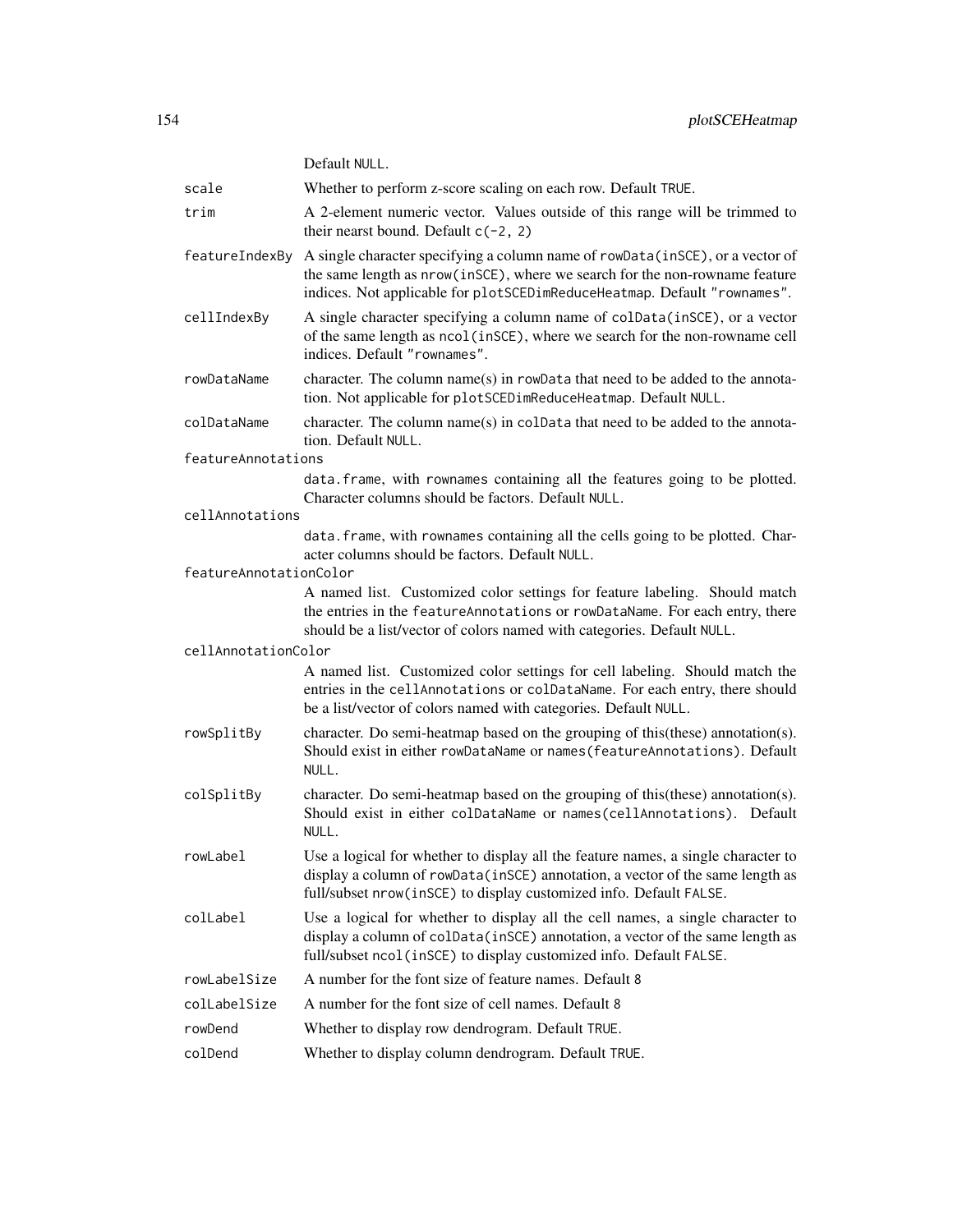# plotSCEScatter 155

| title         | The main title of the whole plot. Default NULL.                                                                                      |
|---------------|--------------------------------------------------------------------------------------------------------------------------------------|
| rowTitle      | The subtitle for the rows. Default "Genes".                                                                                          |
| colTitle      | The subtitle for the columns. Default "Cells".                                                                                       |
| rowGap        | A numeric value or a unit object. For the gap size between rows of the splitted<br>heatmap. Default $grid::unit(0, 'mm').$           |
| colGap        | A numeric value or a unit object. For the gap size between columns of the<br>splitted heatmap. Default $grid::unit(0, 'mm').$        |
| border        | A logical scalar. Whether to show the border of the heatmap or splitted heatmaps.<br>Default TRUE.                                   |
| colorScheme   | function. A function that generates color code by giving a value. Can be gener-<br>ated by colorRamp2. Default NULL.                 |
| $\ddotsc$     | Other arguments passed to Heatmap.                                                                                                   |
| useReducedDim | character. A string indicating the reduced Dim name that provides the expression<br>level to plot. Only for plotSCEDimReduceHeatmap. |

# Value

A [ggplot](#page-0-0) object.

# Author(s)

Yichen Wang

# Examples

```
data(scExample, package = "singleCellTK")
plotSCEHeatmap(sce[1:3,1:3], useAssay = "counts")
```
plotSCEScatter *Dimension reduction plot tool for all types of data*

# Description

Plot results of reduced dimensions data of counts stored in any slot in the SingleCellExperiment object.

```
plotSCEScatter(
  inSCE,
  annotation,
  reducedDimName = NULL,
  slot = NULL,
  sample = NULL,
  feature = NULL,
```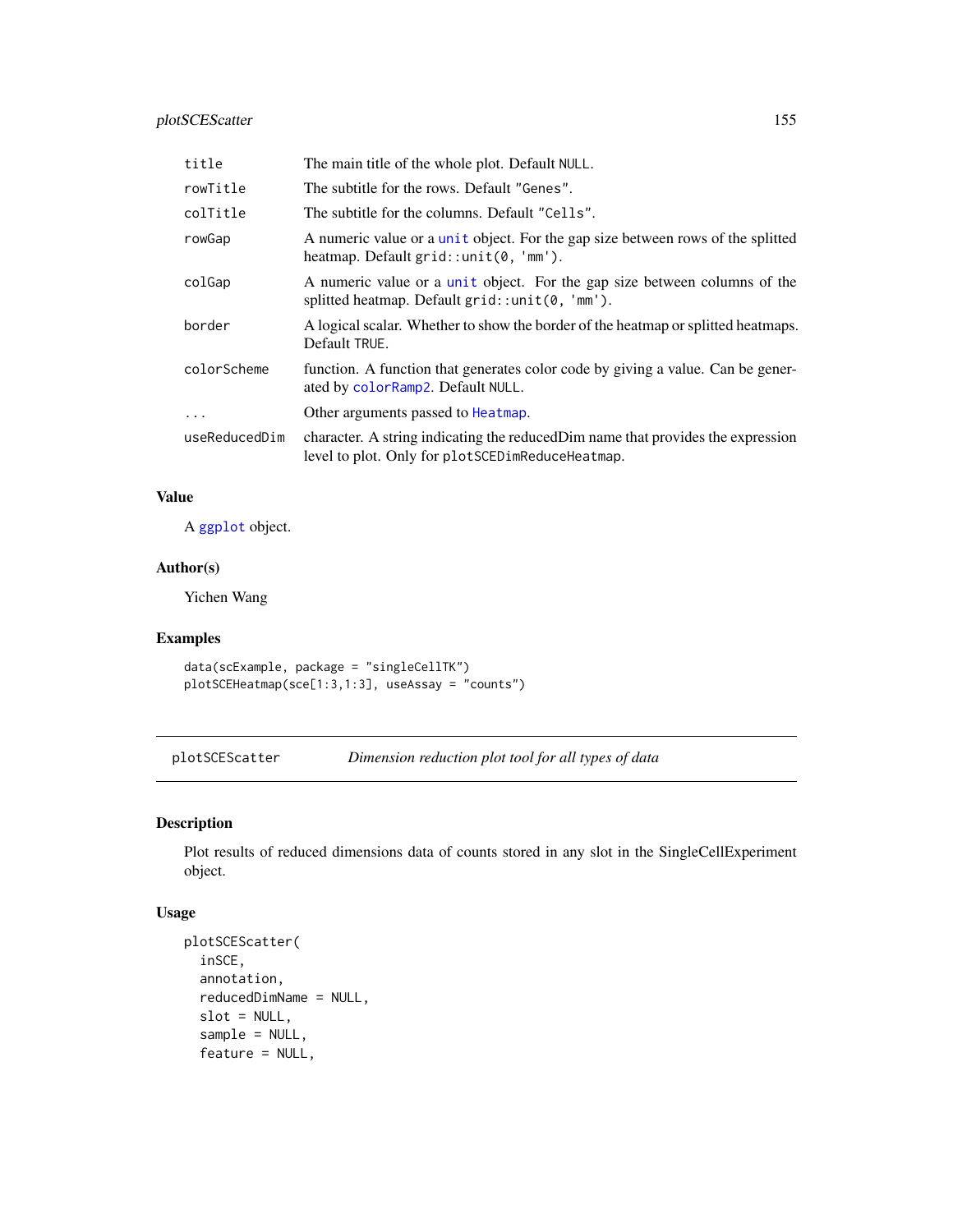156 plotSCEScatter

```
groupBy = NULL,shape = NULL,
 conditionClass = NULL,
 xlab = NULL,ylab = NULL,
 axisSize = 10,
 axisLabelSize = 10,
 dim1 = NULL,dim2 = NULL,bin = NULL,binLabel = NULL,
 dotSize = 0.5,
  transparency = 1,
 colorLow = "white",
 colorMid = "gray",
  colorHigh = "blue",
 defaultTheme = TRUE,
  title = NULL,
  titleSize = 15,
 labelClusters = TRUE,
  legendTitle = NULL,
  legendTitleSize = 12,
  legendSize = 10,
  combinePlot = "none",
 plotLabels = NULL
\mathcal{L}
```

| inSCE          | Input SingleCellExperiment object with saved dimension reduction components<br>or a variable with saved results. Required.                                                |
|----------------|---------------------------------------------------------------------------------------------------------------------------------------------------------------------------|
| annotation     | Desired vector within the slot used for plotting. Default NULL.                                                                                                           |
| reducedDimName | saved dimension reduction name in the SingleCellExperiment object.                                                                                                        |
| slot           | Desired slot of SingleCellExperiment used for plotting. Possible options: "as-<br>says", "colData", "metadata", "reducedDims". Default NULL.                              |
| sample         | Character vector. Indicates which sample each cell belongs to.                                                                                                            |
| feature        | name of feature stored in assay of SingleCellExperiment object. Will be used<br>only if "assays" slot is chosen. Default NULL.                                            |
| groupBy        | Group by a condition (any column of the annotation data). Default NULL.                                                                                                   |
| shape          | add shapes to each condition.                                                                                                                                             |
|                | conditionClass class of the annotation data used in colorBy. Options are NULL, "factor" or<br>"numeric". If NULL, class will default to the original class. Default NULL. |
| xlab           | Character vector. Label for x-axis. Default NULL.                                                                                                                         |
| ylab           | Character vector. Label for y-axis. Default NULL.                                                                                                                         |
| axisSize       | Size of x/y-axis ticks. Default 10.                                                                                                                                       |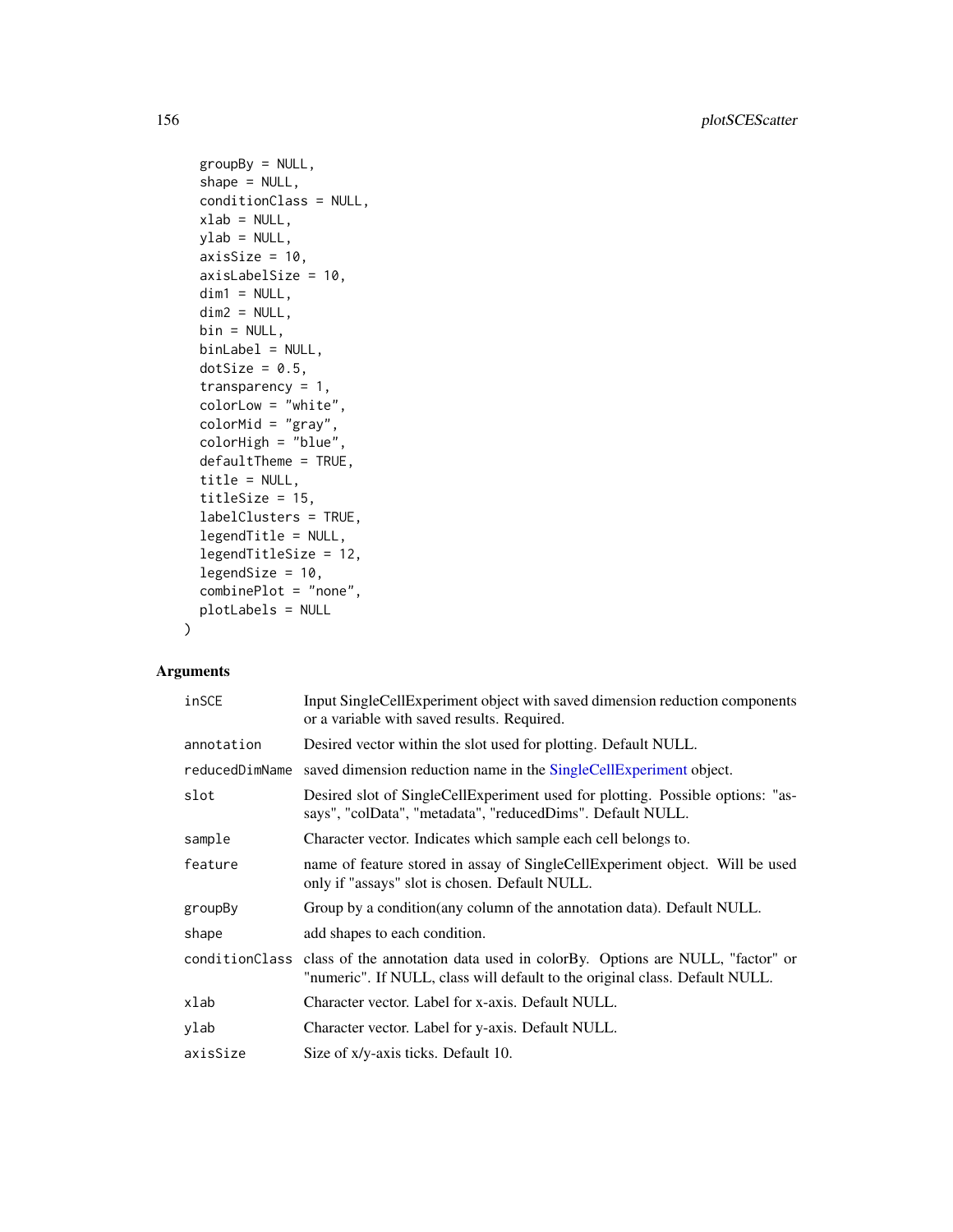| axisLabelSize                  | Size of x/y-axis labels. Default 10.                                                                                                                                                                                                         |
|--------------------------------|----------------------------------------------------------------------------------------------------------------------------------------------------------------------------------------------------------------------------------------------|
| dim1                           | 1st dimension to be used for plotting. Can either be a string which specifies<br>the name of the dimension to be plotted from reduced Dims, or a numeric value<br>which specifies the index of the dimension to be plotted. Default is NULL. |
| dim2                           | 2nd dimension to be used for plotting. Can either be a string which specifies<br>the name of the dimension to be plotted from reducedDims, or a numeric value<br>which specifies the index of the dimension to be plotted. Default is NULL.  |
| bin                            | Numeric vector. If single value, will divide the numeric values into the 'bin'<br>groups. If more than one value, will bin numeric values using values as a cut<br>point.                                                                    |
| binLabel                       | Character vector. Labels for the bins created by the 'bin' parameter. Default<br>NULL.                                                                                                                                                       |
| dotSize                        | Size of dots. Default 0.5.                                                                                                                                                                                                                   |
| transparency                   | Transparency of the dots, values will be 0-1. Default 1.                                                                                                                                                                                     |
| colorLow                       | Character. A color available from 'colors()'. The color will be used to signify<br>the lowest values on the scale. Default 'white'.                                                                                                          |
| colorMid                       | Character. A color available from 'colors()'. The color will be used to signify<br>the midpoint on the scale. Default 'gray'.                                                                                                                |
| colorHigh                      | Character. A color available from 'colors()'. The color will be used to signify<br>the highest values on the scale. Default 'blue'.                                                                                                          |
| defaultTheme                   | adds grid to plot when TRUE. Default TRUE.                                                                                                                                                                                                   |
| title                          | Title of plot. Default NULL.                                                                                                                                                                                                                 |
| titleSize                      | Size of title of plot. Default 15.                                                                                                                                                                                                           |
| labelClusters                  | Logical. Whether the cluster labels are plotted.                                                                                                                                                                                             |
| legendTitle<br>legendTitleSize | title of legend. Default NULL.                                                                                                                                                                                                               |
|                                | size of legend title. Default 12.                                                                                                                                                                                                            |
| legendSize                     | size of legend. Default 10.                                                                                                                                                                                                                  |
| combinePlot                    | Must be either "all", "sample", or "none". "all" will combine all plots into a<br>single .ggplot object, while "sample" will output a list of plots separated by<br>sample. Default "none".                                                  |
| plotLabels                     | labels to each plot. If set to "default", will use the name of the samples as the<br>labels. If set to "none", no label will be plotted.                                                                                                     |

a ggplot of the reduced dimensions.

```
data("mouseBrainSubsetSCE")
plotSCEScatter(
  inSCE = mouseBrainSubsetSCE, legendTitle = NULL,
  slot = "assays", annotation = "counts", feature = "Apoe",
  reducedDimName = "TSNE_counts", labelClusters = FALSE
\overline{)}
```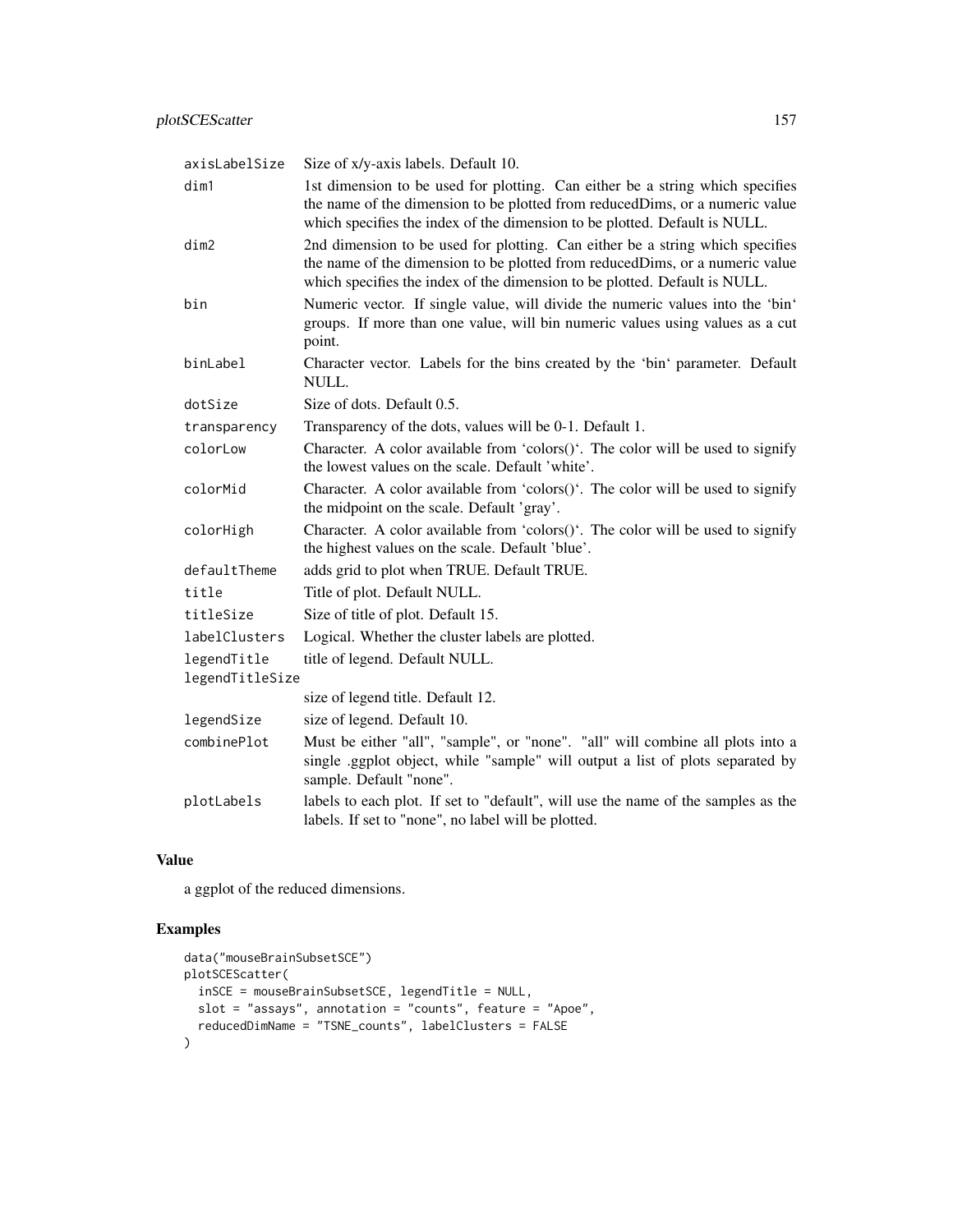#### Description

Visualizes values stored in any slot of a SingleCellExperiment object via a violin plot.

#### Usage

```
plotSCEViolin(
  inSCE,
  slotName,
  itemName,
  feature = NULL,
  sample = NULL,
  dimension = NULL,
  groupBy = NULL,violin = TRUE,
 boxplot = TRUE,dots = TRUE,plotOrder = NULL,
  xlab = NULL,
 ylab = NULL,
  axisSize = 10,
  axisLabelSize = 10,
  dotSize = 0.5,
  transparency = 1,
  defaultTheme = TRUE,
  gridLine = FALSE,
  summary = NULL,
  title = NULL,
  titleSize = NULL,
  hcutoff = NULL,
 hcolor = "red",hsize = 1,
 hlinetype = 1,
  vcutoff = NULL,
  vcolor = "red",
  vsize = 1,
  vlinetype = 1,
  combinePlot = "none",
 plotLabels = NULL
\mathcal{L}
```
# Arguments

inSCE Input [SingleCellExperiment](#page-0-0) object with saved dimension reduction components or a variable with saved results. Required.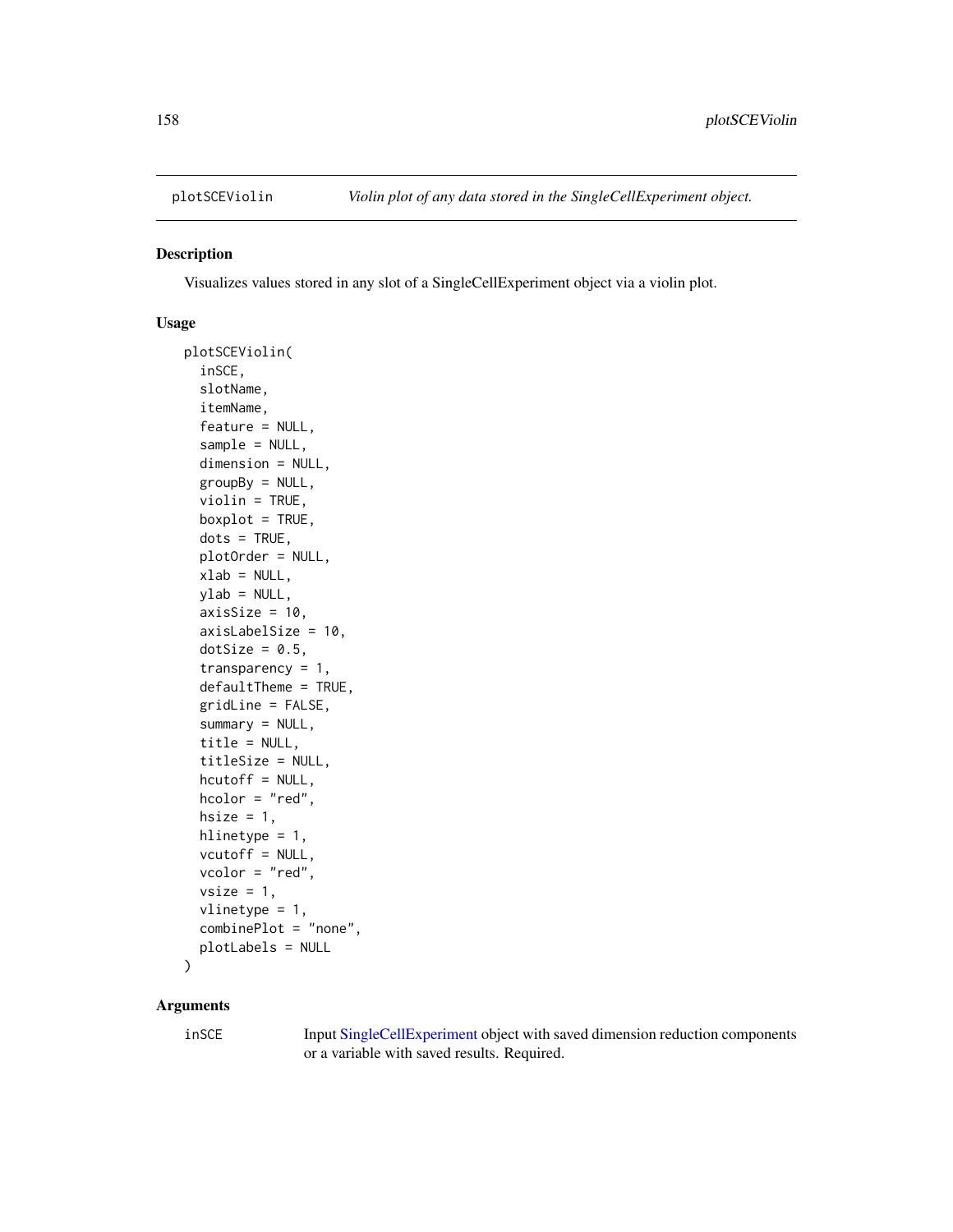| slotName      | Desired slot of SingleCellExperiment used for plotting. Possible options: "as-<br>says", "colData", "metadata", "reducedDims". Required.                                                                                                                                         |
|---------------|----------------------------------------------------------------------------------------------------------------------------------------------------------------------------------------------------------------------------------------------------------------------------------|
| itemName      | Desired vector within the slot used for plotting. Required.                                                                                                                                                                                                                      |
| feature       | Desired name of feature stored in assay of SingleCellExperiment object. Only<br>used when "assays" slotName is selected. Default NULL.                                                                                                                                           |
| sample        | Character vector. Indicates which sample each cell belongs to.                                                                                                                                                                                                                   |
| dimension     | Desired dimension stored in the specified reduced Dims. Either an integer which<br>indicates the column or a character vector specifies column name. By default,<br>the 1st dimension/column will be used. Only used when "reducedDims" slot-<br>Name is selected. Default NULL. |
| groupBy       | Groupings for each numeric value. A user may input a vector equal length to the<br>number of the samples in the SingleCellExperiment object, or can be retrieved<br>from the colData slot. Default NULL.                                                                         |
| violin        | Boolean. If TRUE, will plot the violin plot. Default TRUE.                                                                                                                                                                                                                       |
| boxplot       | Boolean. If TRUE, will plot boxplots for each violin plot. Default TRUE.                                                                                                                                                                                                         |
| dots          | Boolean. If TRUE, will plot dots for each violin plot. Default TRUE.                                                                                                                                                                                                             |
| plotOrder     | Character vector. If set, reorders the violin plots in the order of the character<br>vector when 'groupBy' is set. Default NULL.                                                                                                                                                 |
| xlab          | Character vector. Label for x-axis. Default NULL.                                                                                                                                                                                                                                |
| ylab          | Character vector. Label for y-axis. Default NULL.                                                                                                                                                                                                                                |
| axisSize      | Size of x/y-axis ticks. Default 10.                                                                                                                                                                                                                                              |
| axisLabelSize | Size of x/y-axis labels. Default 10.                                                                                                                                                                                                                                             |
| dotSize       | Size of dots. Default 0.5.                                                                                                                                                                                                                                                       |
| transparency  | Transparency of the dots, values will be 0-1. Default 1.                                                                                                                                                                                                                         |
| defaultTheme  | Removes grid in plot and sets axis title size to 10 when TRUE. Default TRUE.                                                                                                                                                                                                     |
| gridLine      | Adds a horizontal grid line if TRUE. Will still be drawn even if default Theme is<br>TRUE. Default FALSE.                                                                                                                                                                        |
| summary       | Adds a summary statistic, as well as a crossbar to the violin plot. Options are<br>"mean" or "median". Default NULL.                                                                                                                                                             |
| title         | Title of plot. Default NULL.                                                                                                                                                                                                                                                     |
| titleSize     | Size of title of plot. Default 15.                                                                                                                                                                                                                                               |
| hcutoff       | Adds a horizontal line with the y-intercept at given value. Default NULL.                                                                                                                                                                                                        |
| hcolor        | Character. A color available from 'colors()'. Controls the color of the horizontal<br>cutoff line, if drawn. Default 'black'.                                                                                                                                                    |
| hsize         | Size of horizontal line, if drawn. Default 0.5.                                                                                                                                                                                                                                  |
| hlinetype     | Type of horizontal line, if drawn. can be specified with either an integer or a<br>name (0 = blank, 1 = solid, 2 = dashed, 3 = dotted, 4 = dotdash, 5 = longdash, 6<br>= twodash). Default 1.                                                                                    |
| vcutoff       | Adds a vertical line with the x-intercept at given value. Default NULL.                                                                                                                                                                                                          |
| vcolor        | Character. A color available from 'colors()'. Controls the color of the vertical<br>cutoff line, if drawn. Default 'black'.                                                                                                                                                      |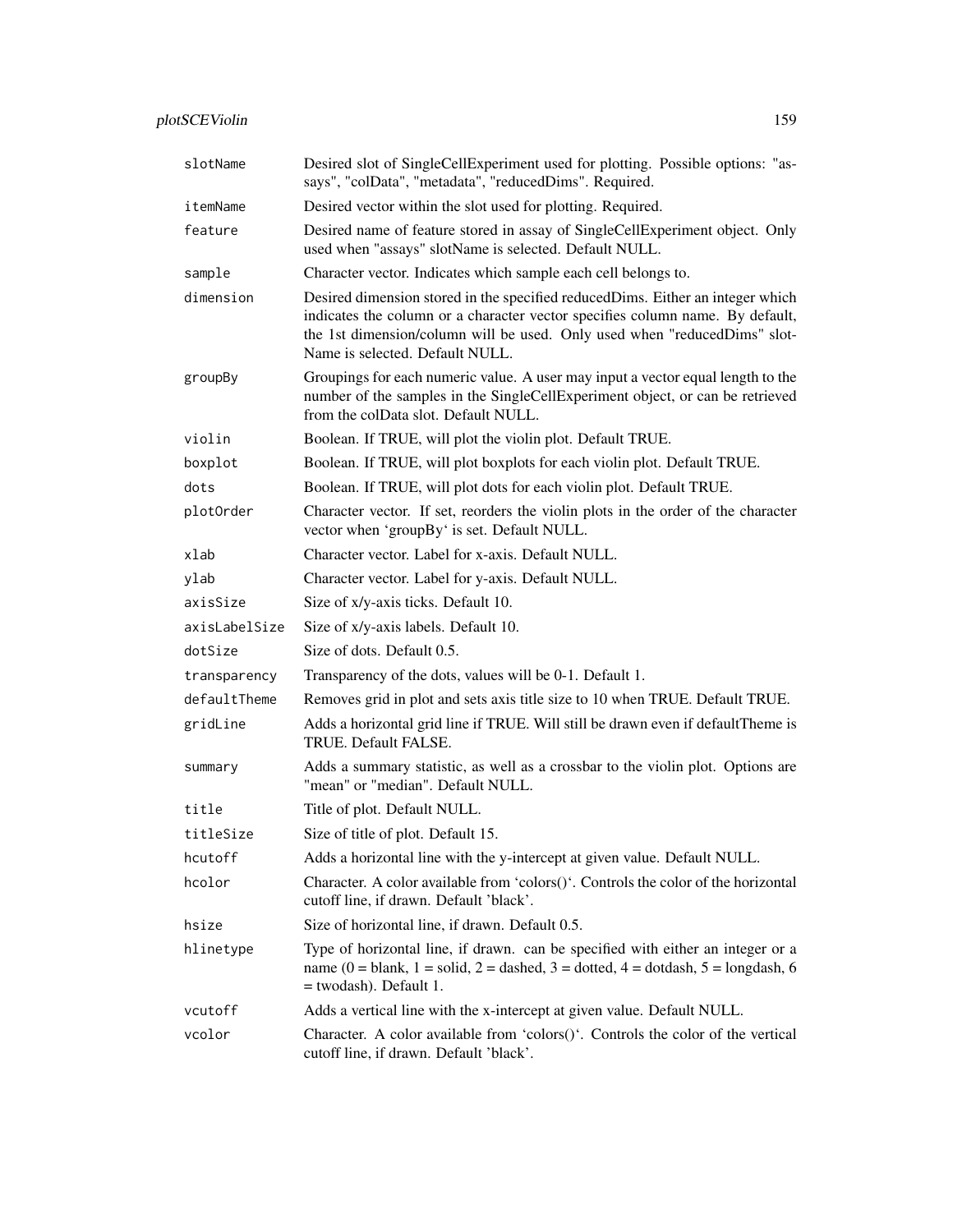| vsize       | Size of vertical line, if drawn. Default 0.5.                                                                                                                                                    |
|-------------|--------------------------------------------------------------------------------------------------------------------------------------------------------------------------------------------------|
| vlinetype   | Type of vertical line, if drawn, can be specified with either an integer or a name<br>$(0 = 5)$ blank, 1 = solid, 2 = dashed, 3 = dotted, 4 = dotdash, 5 = longdash, 6 =<br>twodash). Default 1. |
| combinePlot | Must be either "all", "sample", or "none". "all" will combine all plots into a<br>single eggplot object, while "sample" will output a list of plots separated by<br>sample. Default "none".      |
| plotLabels  | labels to each plot. If set to "default", will use the name of the samples as the<br>labels. If set to "none", no label will be plotted.                                                         |

a ggplot of the violin plot.

# Examples

```
data("mouseBrainSubsetSCE")
plotSCEViolin(
  inSCE = mouseBrainSubsetSCE, slotName = "assays",
  itemName = "counts", feature = "Apoe", groupBy = "sex"
\mathcal{L}
```

```
plotSCEViolinAssayData
```
*Violin plot of assay data.*

# Description

Visualizes values stored in the assay slot of a SingleCellExperiment object via a violin plot.

```
plotSCEViolinAssayData(
  inSCE,
  feature,
  sample = NULL,
  useAssay = "counts",
  featureLocation = NULL,
  featureDisplay = NULL,
  groupBy = NULL,violin = TRUE,
  boxplot = TRUE,
  dots = TRUE,plotOrder = NULL,
 xlab = NULL,
  ylab = NULL,
  axisSize = 10,
```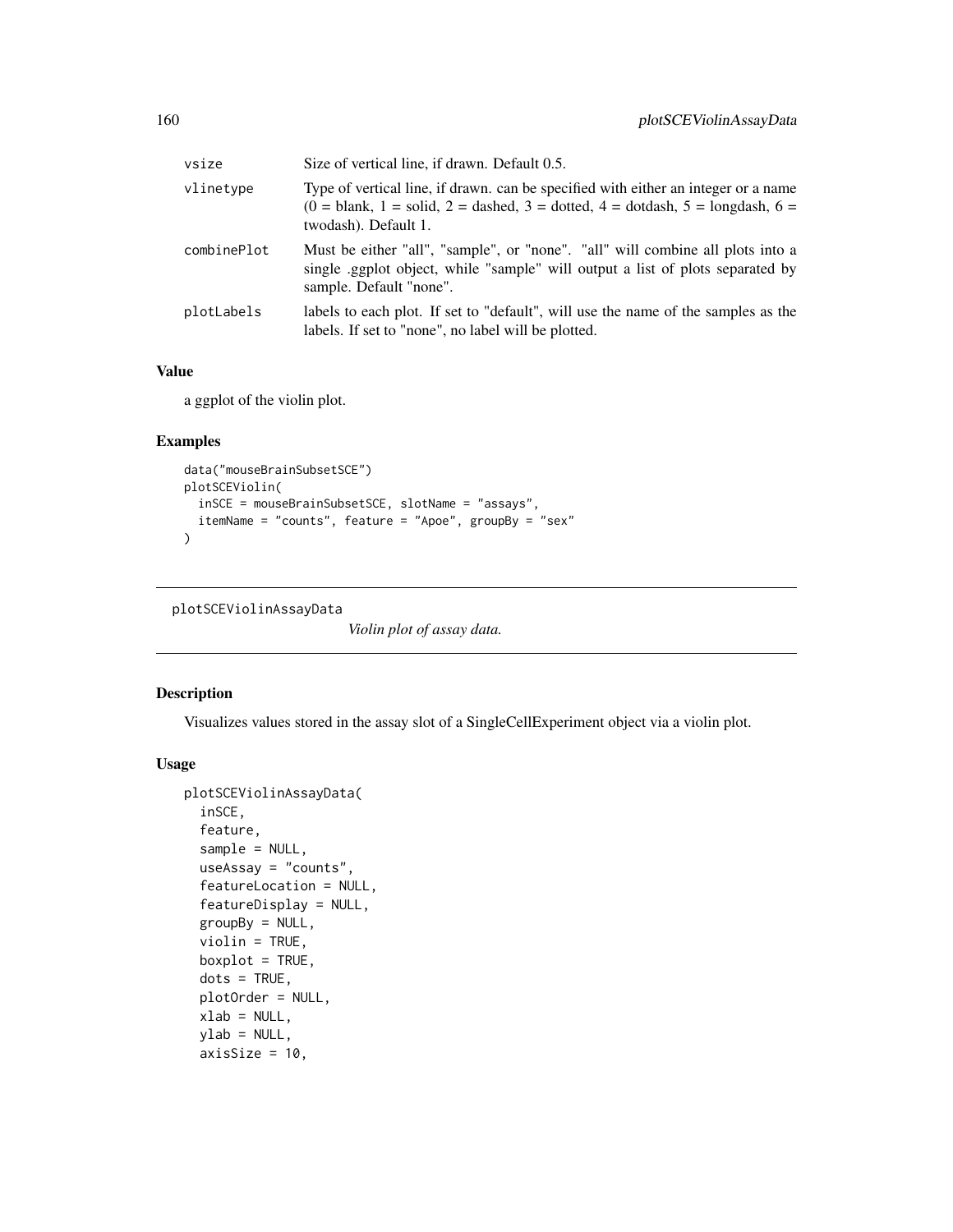```
axisLabelSize = 10,
 dotSize = 0.5,
  transparency = 1,
 defaultTheme = TRUE,
  gridLine = FALSE,
  summary = NULL,
  title = NULL,
  titleSize = NULL,
 hcutoff = NULL,
 hcolor = "red",
 hsize = 1,
 hlinetype = 1,
 vcutoff = NULL,
 vcolor = "red",
 vsize = 1,vlinetype = 1,
 combinePlot = "none",
 plotLabels = NULL
\mathcal{L}
```

| inSCE           | Input SingleCellExperiment object with saved dimension reduction components<br>or a variable with saved results. Required.                                                                               |
|-----------------|----------------------------------------------------------------------------------------------------------------------------------------------------------------------------------------------------------|
| feature         | Name of feature stored in assay of SingleCellExperiment object.                                                                                                                                          |
| sample          | Character vector. Indicates which sample each cell belongs to.                                                                                                                                           |
| useAssay        | Indicate which assay to use. Default "counts".                                                                                                                                                           |
| featureLocation |                                                                                                                                                                                                          |
|                 | Indicates which column name of rowData to query gene.                                                                                                                                                    |
| featureDisplay  | Indicates which column name of rowData to use to display feature for visualiza-<br>tion.                                                                                                                 |
| groupBy         | Groupings for each numeric value. A user may input a vector equal length to the<br>number of the samples in the SingleCellExperiment object, or can be retrieved<br>from the colData slot. Default NULL. |
| violin          | Boolean. If TRUE, will plot the violin plot. Default TRUE.                                                                                                                                               |
| boxplot         | Boolean. If TRUE, will plot boxplots for each violin plot. Default TRUE.                                                                                                                                 |
| dots            | Boolean. If TRUE, will plot dots for each violin plot. Default TRUE.                                                                                                                                     |
| plotOrder       | Character vector. If set, reorders the violin plots in the order of the character<br>vector when 'groupBy' is set. Default NULL.                                                                         |
| xlab            | Character vector. Label for x-axis. Default NULL.                                                                                                                                                        |
| ylab            | Character vector. Label for y-axis. Default NULL.                                                                                                                                                        |
| axisSize        | Size of x/y-axis ticks. Default 10.                                                                                                                                                                      |
| axisLabelSize   | Size of x/y-axis labels. Default 10.                                                                                                                                                                     |
| dotSize         | Size of dots. Default 0.5.                                                                                                                                                                               |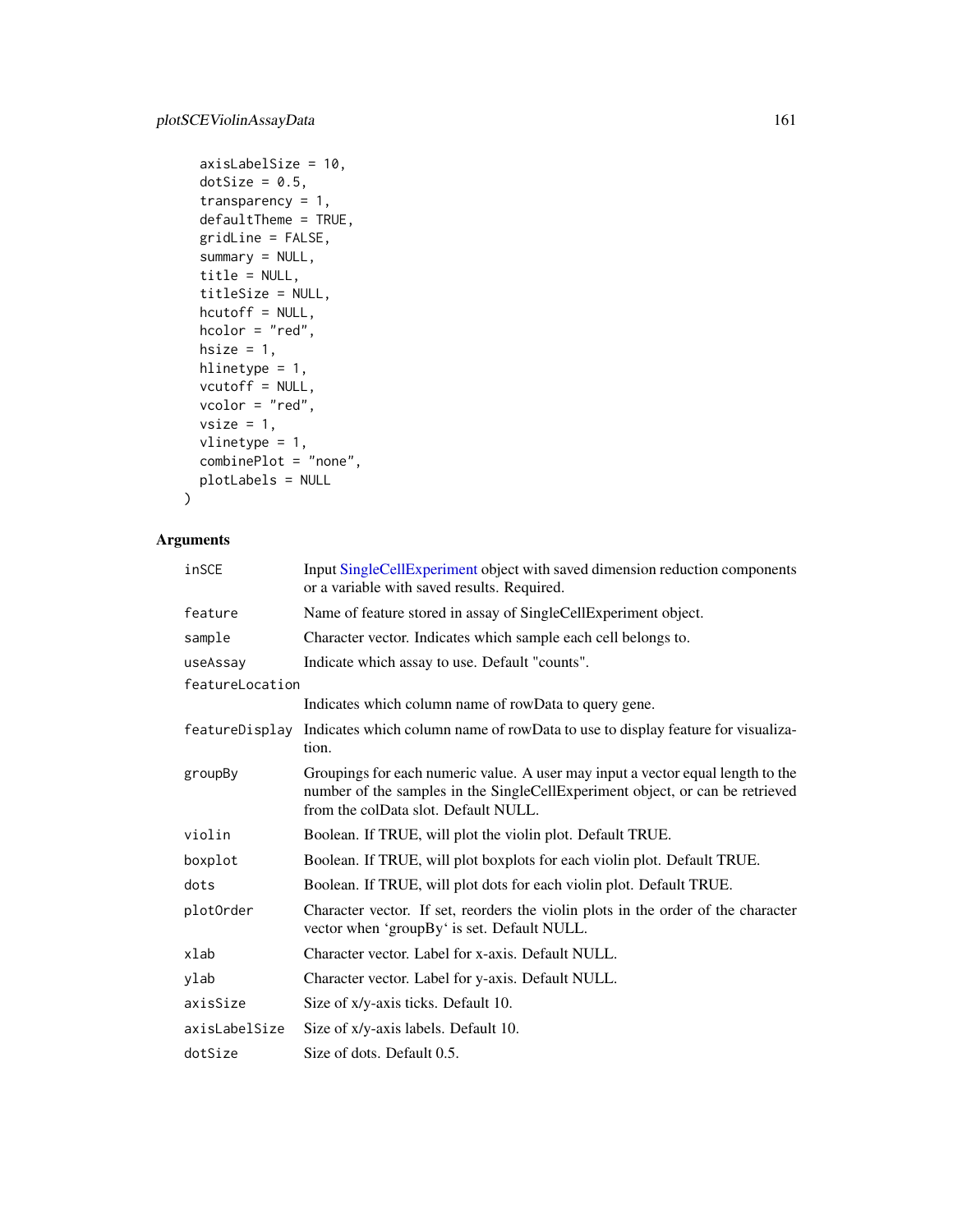| transparency | Transparency of the dots, values will be 0-1. Default 1.                                                                                                                                      |
|--------------|-----------------------------------------------------------------------------------------------------------------------------------------------------------------------------------------------|
| defaultTheme | Removes grid in plot and sets axis title size to 10 when TRUE. Default TRUE.                                                                                                                  |
| gridLine     | Adds a horizontal grid line if TRUE. Will still be drawn even if default Theme is<br>TRUE. Default FALSE.                                                                                     |
| summary      | Adds a summary statistic, as well as a crossbar to the violin plot. Options are<br>"mean" or "median". Default NULL.                                                                          |
| title        | Title of plot. Default NULL.                                                                                                                                                                  |
| titleSize    | Size of title of plot. Default 15.                                                                                                                                                            |
| hcutoff      | Adds a horizontal line with the y-intercept at given value. Default NULL.                                                                                                                     |
| hcolor       | Character. A color available from 'colors()'. Controls the color of the horizontal<br>cutoff line, if drawn. Default 'black'.                                                                 |
| hsize        | Size of horizontal line, if drawn. Default 0.5.                                                                                                                                               |
| hlinetype    | Type of horizontal line, if drawn. can be specified with either an integer or a<br>name (0 = blank, 1 = solid, 2 = dashed, 3 = dotted, 4 = dotdash, 5 = longdash, 6<br>= twodash). Default 1. |
| vcutoff      | Adds a vertical line with the x-intercept at given value. Default NULL.                                                                                                                       |
| vcolor       | Character. A color available from 'colors()'. Controls the color of the vertical<br>cutoff line, if drawn. Default 'black'.                                                                   |
| vsize        | Size of vertical line, if drawn. Default 0.5.                                                                                                                                                 |
| vlinetype    | Type of vertical line, if drawn. can be specified with either an integer or a name<br>$(0 = blank, 1 = solid, 2 = dashed, 3 = dotted, 4 = dotdash, 5 = longdash, 6 =$<br>twodash). Default 1. |
| combinePlot  | Must be either "all", "sample", or "none". "all" will combine all plots into a<br>single .ggplot object, while "sample" will output a list of plots separated by<br>sample. Default "none".   |
| plotLabels   | labels to each plot. If set to "default", will use the name of the samples as the<br>labels. If set to "none", no label will be plotted.                                                      |

a ggplot of the violin plot of assay data.

```
data("mouseBrainSubsetSCE")
plotSCEViolinAssayData(
  inSCE = mouseBrainSubsetSCE,
 feature = "Apoe", groupBy = "sex"
\mathcal{L}
```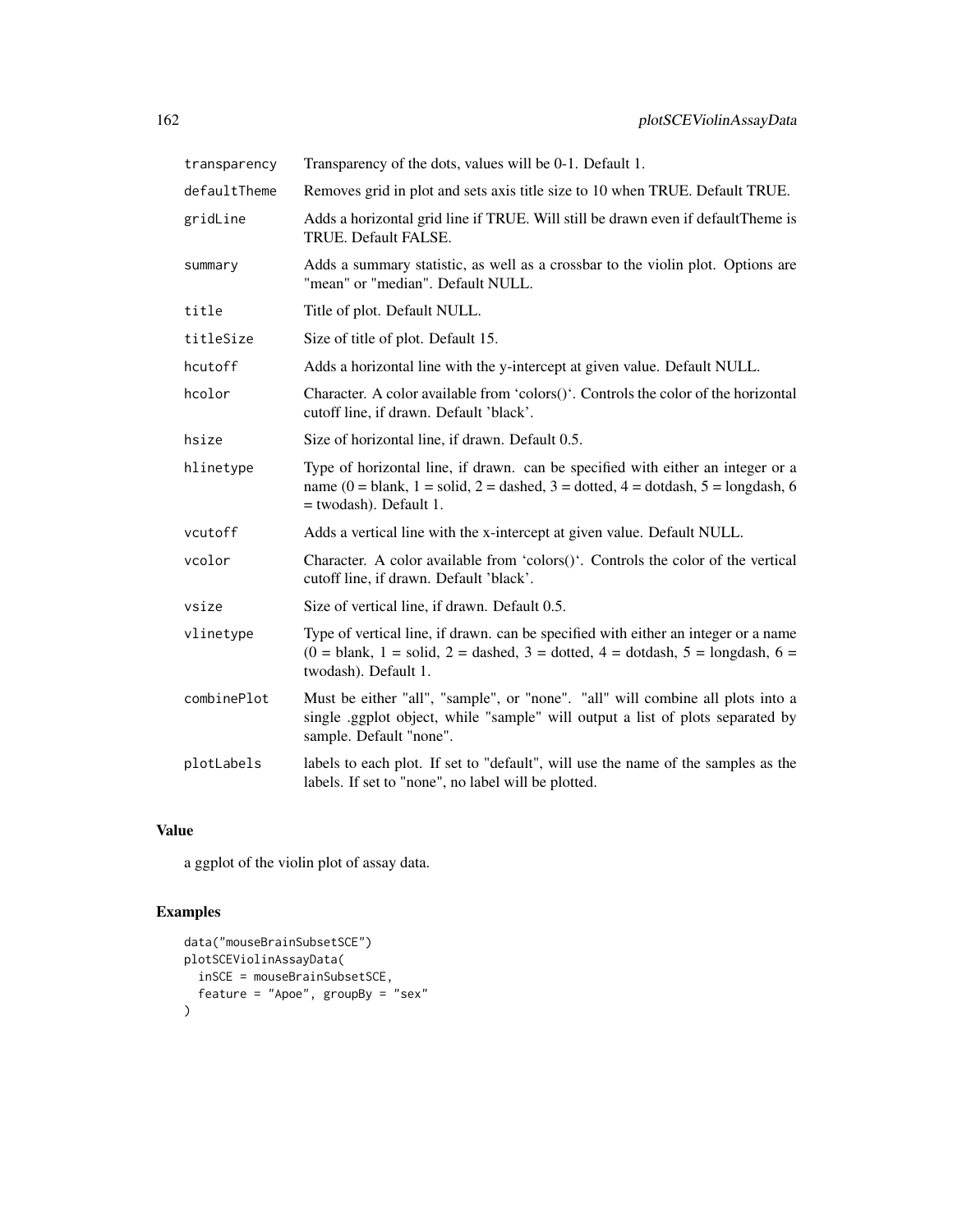#### Description

Visualizes values stored in the colData slot of a SingleCellExperiment object via a violin plot.

#### Usage

```
plotSCEViolinColData(
  inSCE,
  coldata,
  sample = NULL,
  groupBy = NULL,violin = TRUE,
 boxplot = TRUE,dots = TRUE,plotOrder = NULL,
 xlab = NULL,
 ylab = NULL,
 baseSize = 12,
  axisSize = NULL,
  axisLabelSize = NULL,
  dotSize = 0.5,
  transparency = 1,
  defaultTheme = TRUE,
  gridLine = FALSE,
  summary = NULL,
  summaryTextSize = 3,
  title = NULL,
  titleSize = NULL,
  hcutoff = NULL,
  hcolor = "red",
 hsize = 1,
 hlinetype = 1,
  vcutoff = NULL,
  vcolor = "red",
  vsize = 1,vlinetype = 1,
  combinePlot = "none",
 plotLabels = NULL
)
```
#### Arguments

inSCE Input [SingleCellExperiment](#page-0-0) object with saved dimension reduction components or a variable with saved results. Required.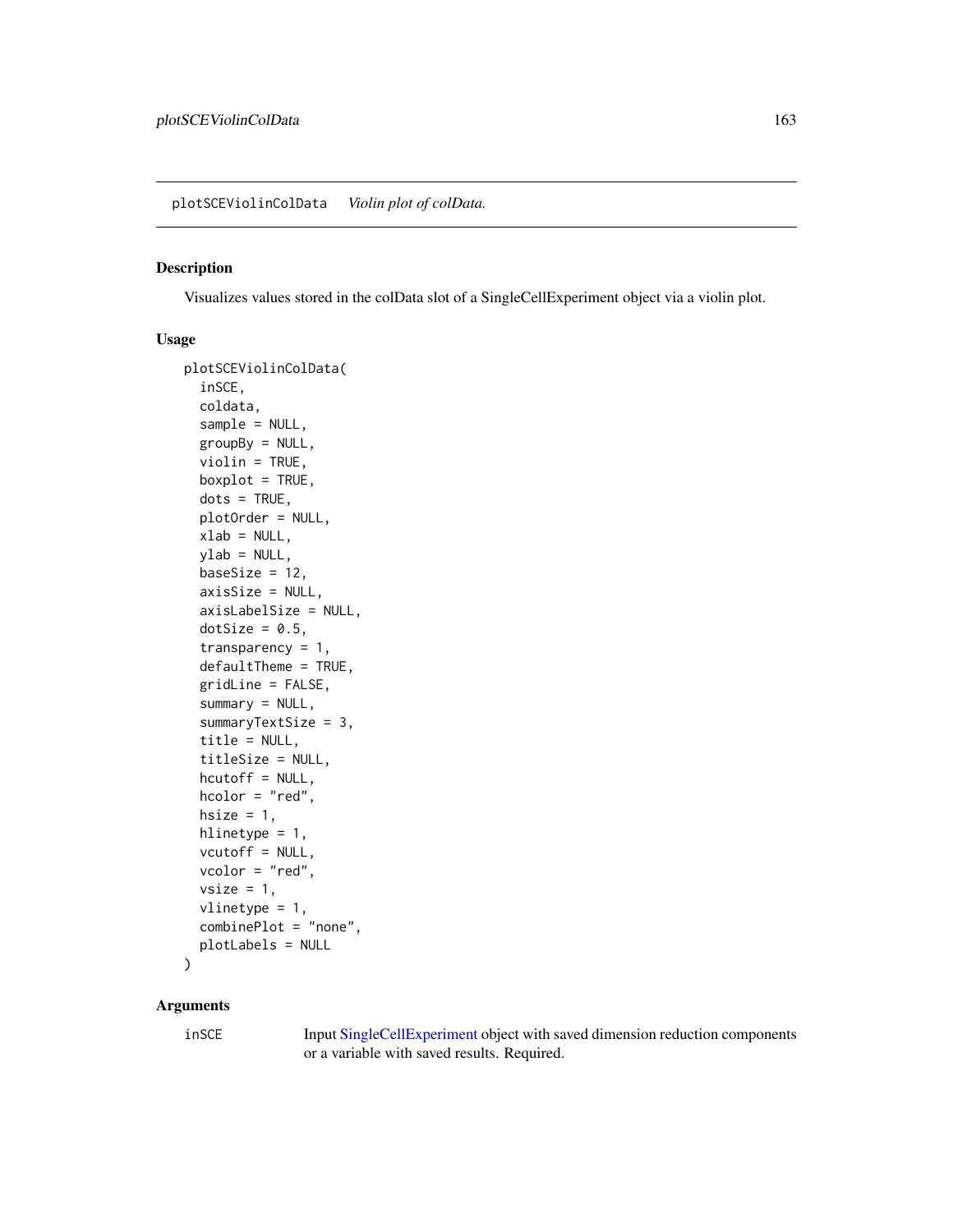| coldata         | colData value that will be plotted.                                                                                                                                                                      |
|-----------------|----------------------------------------------------------------------------------------------------------------------------------------------------------------------------------------------------------|
| sample          | Character vector. Indicates which sample each cell belongs to.                                                                                                                                           |
| groupBy         | Groupings for each numeric value. A user may input a vector equal length to the<br>number of the samples in the SingleCellExperiment object, or can be retrieved<br>from the colData slot. Default NULL. |
| violin          | Boolean. If TRUE, will plot the violin plot. Default TRUE.                                                                                                                                               |
| boxplot         | Boolean. If TRUE, will plot boxplots for each violin plot. Default TRUE.                                                                                                                                 |
| dots            | Boolean. If TRUE, will plot dots for each violin plot. Default TRUE.                                                                                                                                     |
| plotOrder       | Character vector. If set, reorders the violin plots in the order of the character<br>vector when 'groupBy' is set. Default NULL.                                                                         |
| xlab            | Character vector. Label for x-axis. Default NULL.                                                                                                                                                        |
| ylab            | Character vector. Label for y-axis. Default NULL.                                                                                                                                                        |
| baseSize        | The base font size for all text. Default 12. Can be overwritten by titleSize,<br>axisSize, and axisLabelSize.                                                                                            |
| axisSize        | Size of x/y-axis ticks. Default NULL.                                                                                                                                                                    |
| axisLabelSize   | Size of x/y-axis labels. Default NULL.                                                                                                                                                                   |
| dotSize         | Size of dots. Default 0.5.                                                                                                                                                                               |
| transparency    | Transparency of the dots, values will be 0-1. Default 1.                                                                                                                                                 |
| defaultTheme    | Removes grid in plot and sets axis title size to 10 when TRUE. Default TRUE.                                                                                                                             |
| gridLine        | Adds a horizontal grid line if TRUE. Will still be drawn even if defaultTheme is<br>TRUE. Default FALSE.                                                                                                 |
| summary         | Adds a summary statistic, as well as a crossbar to the violin plot. Options are<br>"mean" or "median". Default NULL.                                                                                     |
| summaryTextSize |                                                                                                                                                                                                          |
|                 | The text size of the summary statistic displayed above the violin plot. Default 3.                                                                                                                       |
| title           | Title of plot. Default NULL.                                                                                                                                                                             |
| titleSize       | Size of title of plot. Default 15.                                                                                                                                                                       |
| hcutoff         | Adds a horizontal line with the y-intercept at given value. Default NULL.                                                                                                                                |
| hcolor          | Character. A color available from 'colors()'. Controls the color of the horizontal<br>cutoff line, if drawn. Default 'black'.                                                                            |
| hsize           | Size of horizontal line, if drawn. Default 0.5.                                                                                                                                                          |
| hlinetype       | Type of horizontal line, if drawn. can be specified with either an integer or a<br>name (0 = blank, 1 = solid, 2 = dashed, 3 = dotted, 4 = dotdash, 5 = longdash, 6<br>= twodash). Default 1.            |
| vcutoff         | Adds a vertical line with the x-intercept at given value. Default NULL.                                                                                                                                  |
| vcolor          | Character. A color available from 'colors()'. Controls the color of the vertical<br>cutoff line, if drawn. Default 'black'.                                                                              |
| vsize           | Size of vertical line, if drawn. Default 0.5.                                                                                                                                                            |
| vlinetype       | Type of vertical line, if drawn. can be specified with either an integer or a name<br>$(0 = 5)$ blank, 1 = solid, 2 = dashed, 3 = dotted, 4 = dotdash, 5 = longdash, 6 =<br>twodash). Default 1.         |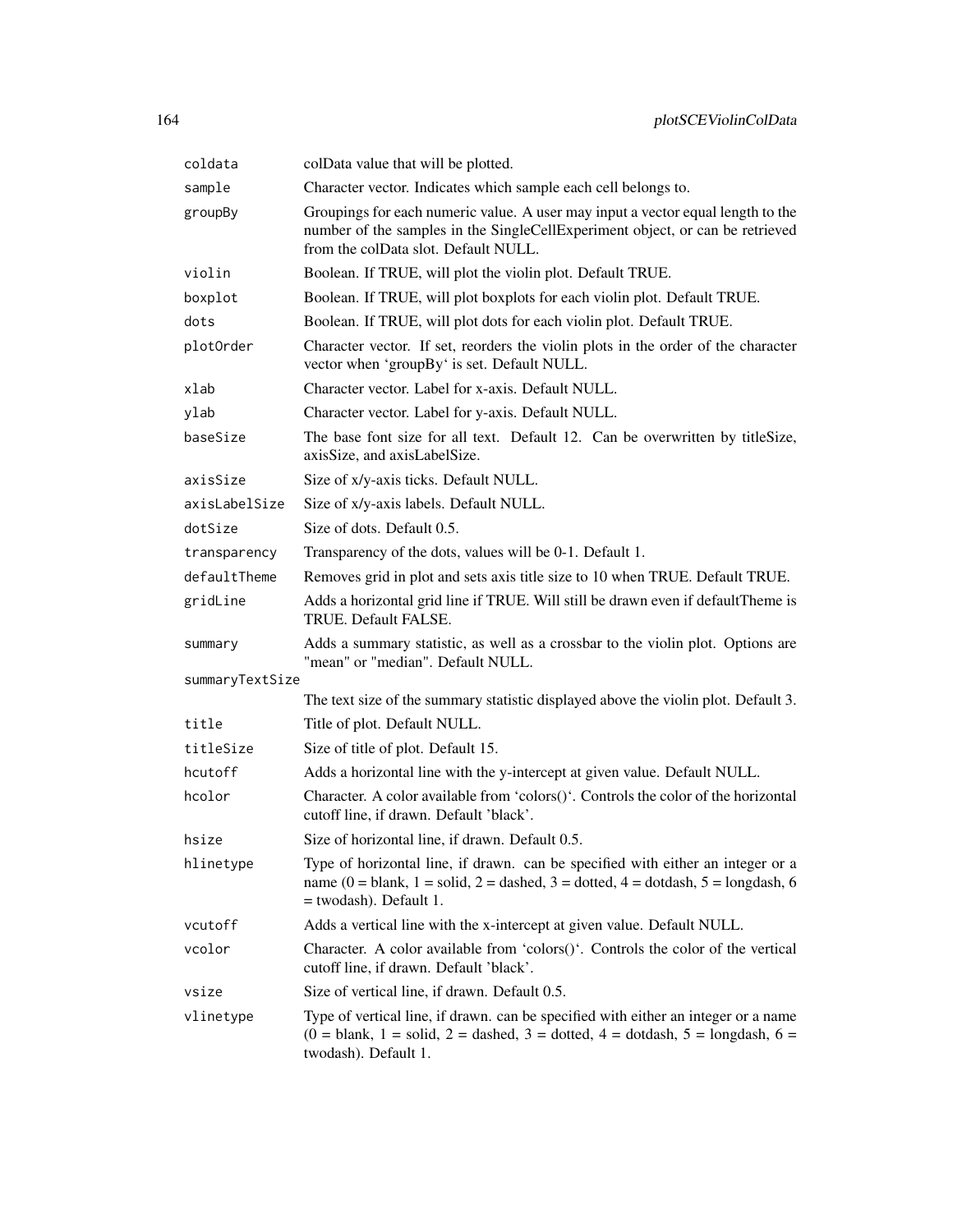| combinePlot | Must be either "all", "sample", or "none". "all" will combine all plots into a<br>single example single object, while "sample" will output a list of plots separated by<br>sample. Default "none". |
|-------------|----------------------------------------------------------------------------------------------------------------------------------------------------------------------------------------------------|
| plotLabels  | labels to each plot. If set to "default", will use the name of the samples as the<br>labels. If set to "none", no label will be plotted.                                                           |

a ggplot of the violin plot of coldata.

# Examples

```
data("mouseBrainSubsetSCE")
plotSCEViolinColData(
  inSCE = mouseBrainSubsetSCE,
  coldata = "age", groupBy = "sex"
)
```
plotScrubletResults *Plots for runScrublet outputs.*

# Description

A wrapper function which visualizes outputs from the runScrublet function stored in the colData slot of the SingleCellExperiment object via various plots.

```
plotScrubletResults(
  inSCE,
  sample = NULL,
  shape = NULL,
  groupBy = NULL,
  combinePlot = "all",
  violin = TRUE,
  boxplot = FALSE,
  dots = TRUE,reducedDimName,
  xlab = NULL,ylab = NULL,dim1 = NULL,dim2 = NULL,
  bin = NULL,binLabel = NULL,
  defaultTheme = TRUE,
  dotSize = 0.5,
  summary = "median",
```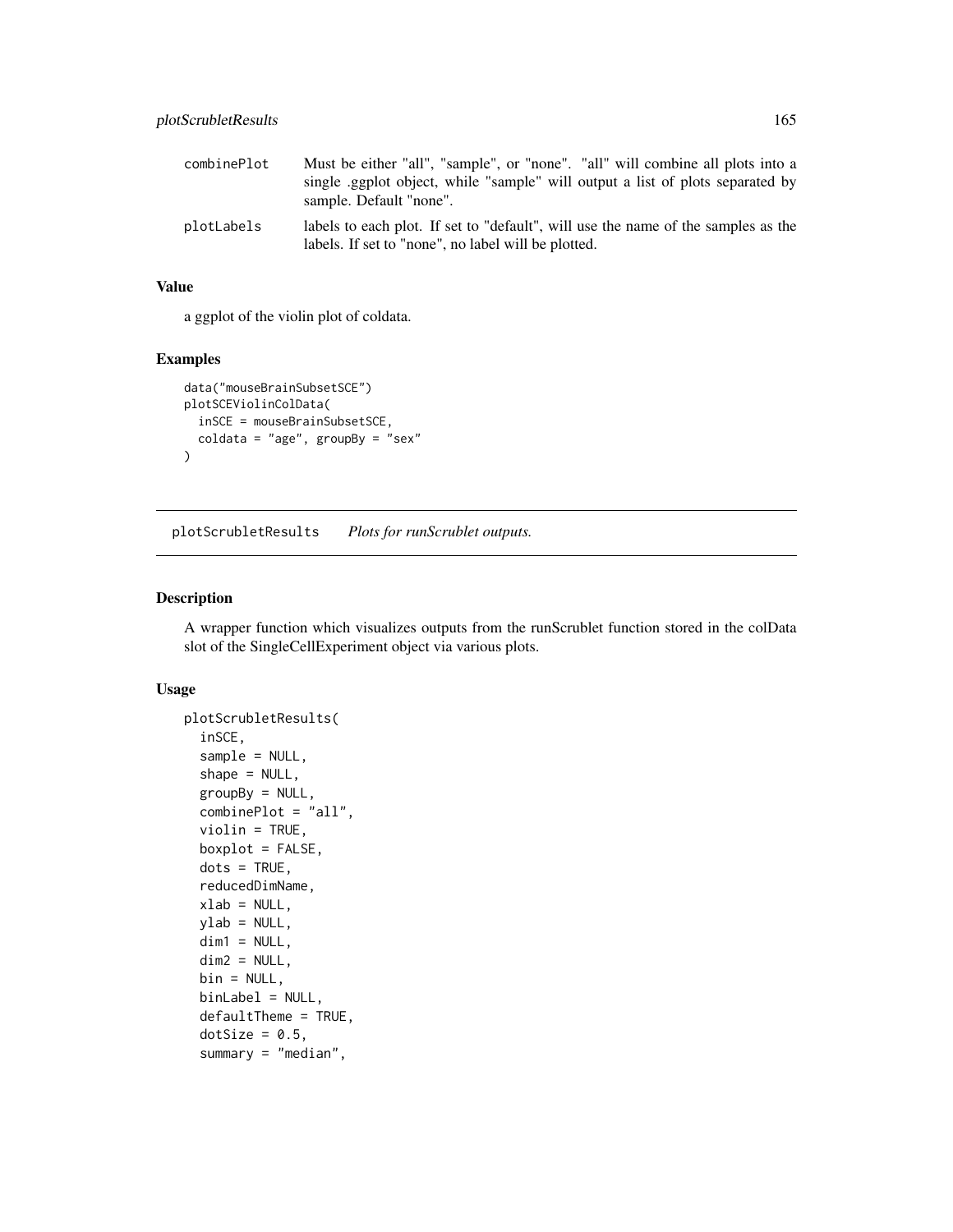```
summaryTextSize = 3,
transparency = 1,
baseSize = 15,
titleSize = NULL,
axisLabelSize = NULL,
axisSize = NULL,
legendSize = NULL,
legendTitleSize = NULL,
relHeights = 1,
relWidths = c(1, 1, 1),plotNCols = NULL,
plotNRows = NULL,
labelSamples = TRUE,
samplePerColumn = TRUE,
sampleRelHeights = 1,
sampleRelWidths = 1
```

```
\mathcal{L}
```

| inSCE          | Input SingleCellExperiment object with saved dimension reduction components<br>or a variable with saved results from runScrublet. Required.                                                                                                 |
|----------------|---------------------------------------------------------------------------------------------------------------------------------------------------------------------------------------------------------------------------------------------|
| sample         | Character vector. Indicates which sample each cell belongs to. Default NULL.                                                                                                                                                                |
| shape          | If provided, add shapes based on the value.                                                                                                                                                                                                 |
| groupBy        | Groupings for each numeric value. A user may input a vector equal length to the<br>number of the samples in the SingleCellExperiment object, or can be retrieved<br>from the colData slot. Default NULL.                                    |
| combinePlot    | Must be either "all", "sample", or "none". "all" will combine all plots into a<br>single .ggplot object, while "sample" will output a list of plots separated by<br>sample. Default "all".                                                  |
| violin         | Boolean. If TRUE, will plot the violin plot. Default TRUE.                                                                                                                                                                                  |
| boxplot        | Boolean. If TRUE, will plot boxplots for each violin plot. Default TRUE.                                                                                                                                                                    |
| dots           | Boolean. If TRUE, will plot dots for each violin plot. Default TRUE.                                                                                                                                                                        |
| reducedDimName | Saved dimension reduction name in the SingleCellExperiment object. Required.                                                                                                                                                                |
| xlab           | Character vector. Label for x-axis. Default NULL.                                                                                                                                                                                           |
| ylab           | Character vector. Label for y-axis. Default NULL.                                                                                                                                                                                           |
| dim1           | 1st dimension to be used for plotting. Can either be a string which specifies<br>the name of the dimension to be plotted from reducedDims, or a numeric value<br>which specifies the index of the dimension to be plotted. Default is NULL. |
| dim2           | 2nd dimension to be used for plotting. Can either be a string which specifies<br>the name of the dimension to be plotted from reducedDims, or a numeric value<br>which specifies the index of the dimension to be plotted. Default is NULL. |
| bin            | Numeric vector. If single value, will divide the numeric values into the 'bin'<br>groups. If more than one value, will bin numeric values using values as a cut<br>point.                                                                   |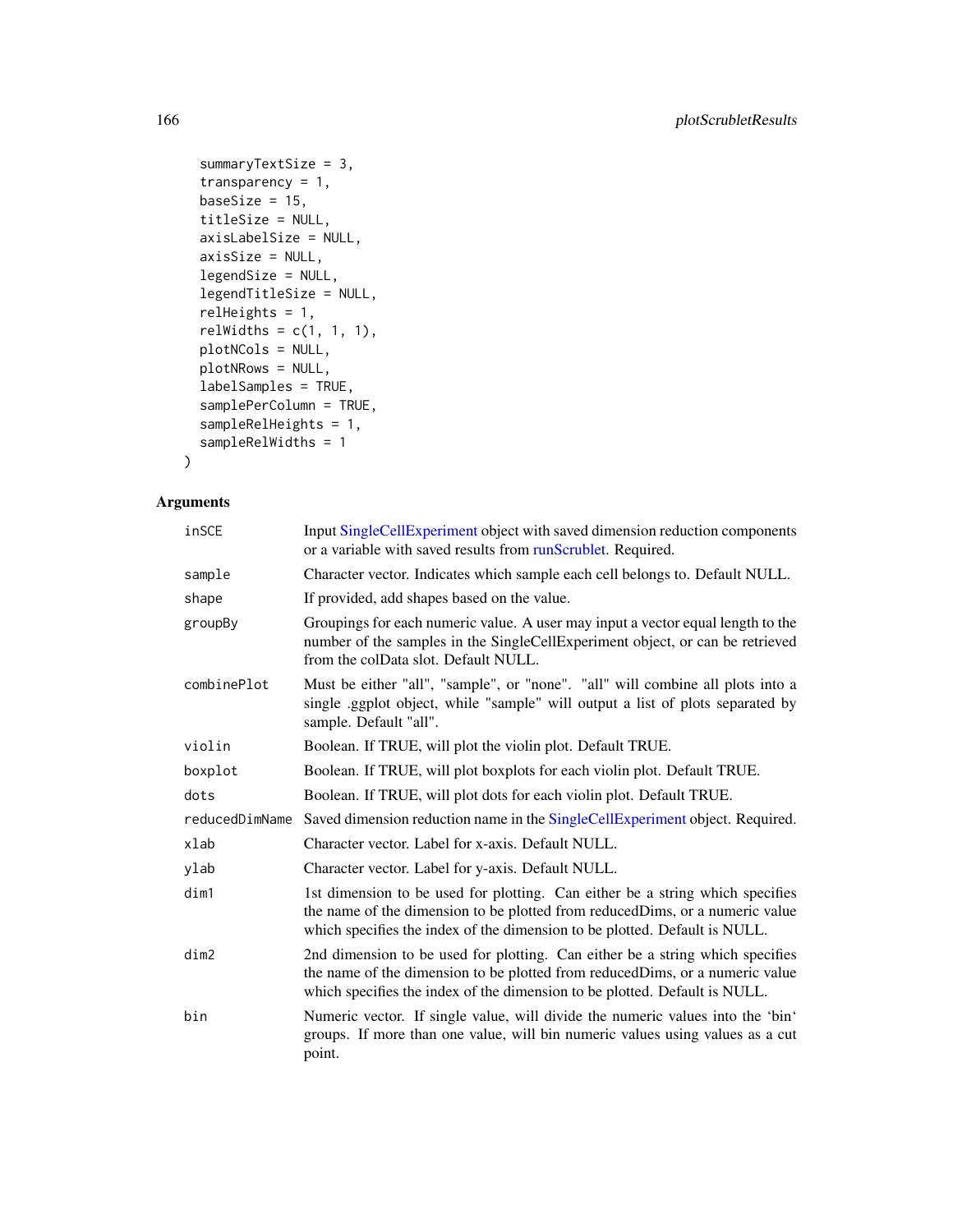| binLabel                        | Character vector. Labels for the bins created by the 'bin' parameter. Default<br>NULL.                                                                    |  |
|---------------------------------|-----------------------------------------------------------------------------------------------------------------------------------------------------------|--|
| defaultTheme                    | Removes grid in plot and sets axis title size to 10 when TRUE. Default TRUE.                                                                              |  |
| dotSize                         | Size of dots. Default 0.5.                                                                                                                                |  |
| summary                         | Adds a summary statistic, as well as a crossbar to the violin plot. Options are<br>"mean" or "median". Default NULL.                                      |  |
| summaryTextSize                 |                                                                                                                                                           |  |
|                                 | The text size of the summary statistic displayed above the violin plot. Default 3.                                                                        |  |
| transparency                    | Transparency of the dots, values will be 0-1. Default 1.                                                                                                  |  |
| baseSize                        | The base font size for all text. Default 12. Can be overwritten by titleSize,<br>axisSize, and axisLabelSize, legendSize, legendTitleSize.                |  |
| titleSize                       | Size of title of plot. Default NULL.                                                                                                                      |  |
| axisLabelSize                   | Size of x/y-axis labels. Default NULL.                                                                                                                    |  |
| axisSize                        | Size of x/y-axis ticks. Default NULL.                                                                                                                     |  |
| legendSize                      | size of legend. Default NULL.                                                                                                                             |  |
| legendTitleSize                 |                                                                                                                                                           |  |
|                                 | size of legend title. Default NULL.                                                                                                                       |  |
| relHeights                      | Relative heights of plots when combine is set.                                                                                                            |  |
| relWidths                       | Relative widths of plots when combine is set.                                                                                                             |  |
| plotNCols                       | Number of columns when plots are combined in a grid.                                                                                                      |  |
| plotNRows                       | Number of rows when plots are combined in a grid.                                                                                                         |  |
| labelSamples<br>samplePerColumn | Will label sample name in title of plot if TRUE. Default TRUE.                                                                                            |  |
|                                 | If TRUE, when there are multiple samples and combining by "all", the output<br>.ggplot will have plots from each sample on a single column. Default TRUE. |  |
| sampleRelHeights                |                                                                                                                                                           |  |
|                                 | If there are multiple samples and combining by "all", the relative heights for<br>each plot.                                                              |  |
| sampleRelWidths                 |                                                                                                                                                           |  |
|                                 | If there are multiple samples and combining by "all", the relative widths for each<br>plot.                                                               |  |
|                                 |                                                                                                                                                           |  |

list of .ggplot objects

# Examples

```
data(scExample, package="singleCellTK")
## Not run:
sce <- subsetSCECols(sce, colData = "type != 'EmptyDroplet'")
sce <- getUMAP(inSCE=sce, useAssay="counts", reducedDimName="UMAP")
sce <- runScrublet(sce)
plotScrubletResults(inSCE=sce, reducedDimName="UMAP")
```
## End(Not run)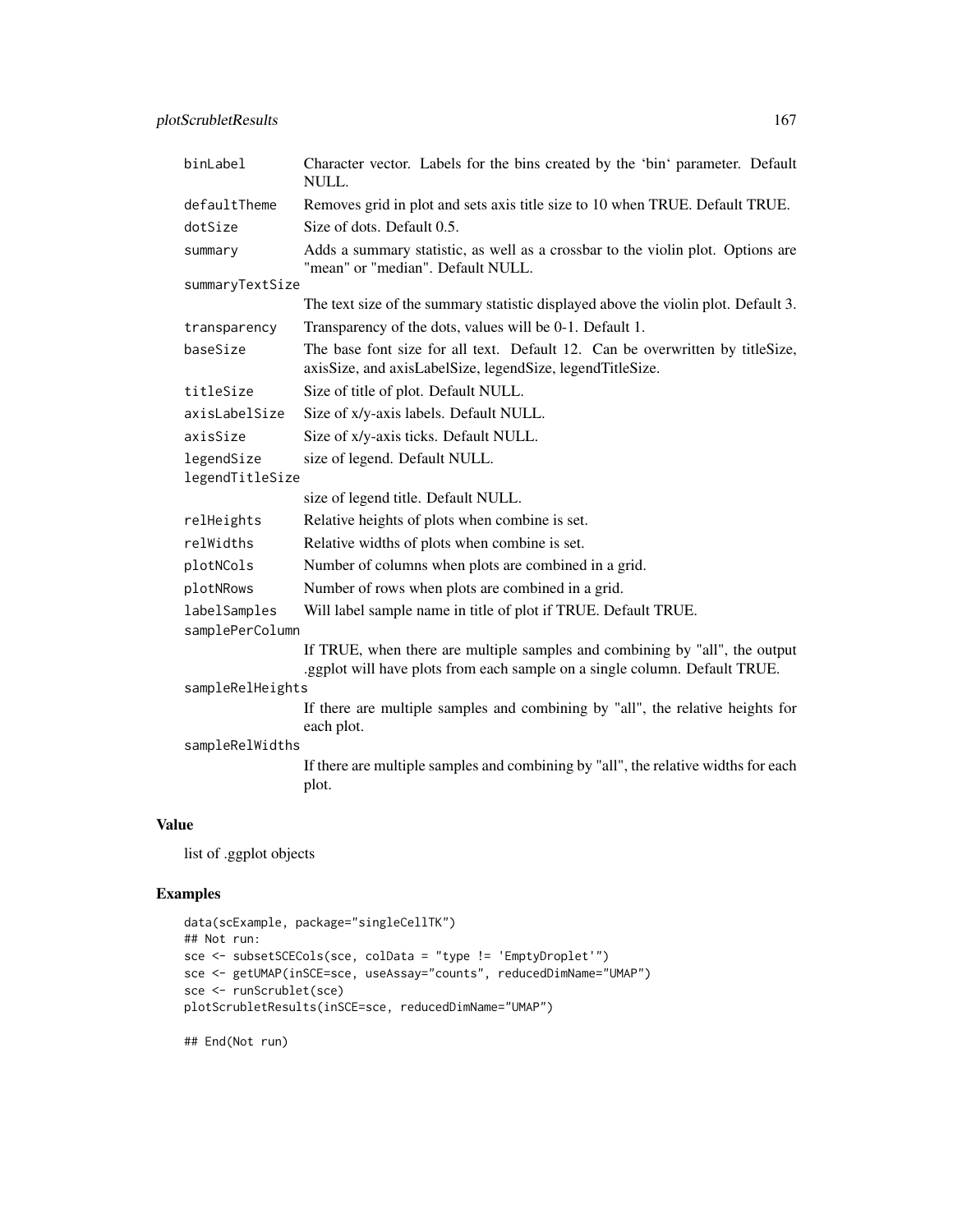# Description

plotSeuratElbow Computes the plot object for elbow plot from the pca slot in the input sce object

#### Usage

```
plotSeuratElbow(
  inSCE,
  significantPC = NULL,
  reduction = "pca",ndims = 20,
  externalReduction = NULL,
  interactive = TRUE
)
```
#### Arguments

| inSCE             | (sce) object from which to compute the elbow plot (pca should be computed)                                                                                                                   |  |
|-------------------|----------------------------------------------------------------------------------------------------------------------------------------------------------------------------------------------|--|
| significantPC     | Number of significant principal components to plot. This is used to alter the<br>color of the points for the corresponding PCs. If NULL, all points will be the<br>same color. Default NULL. |  |
| reduction         | Reduction to use for elbow plot generation. Either "pca" or "ica". Default<br>$"$ pca".                                                                                                      |  |
| ndims             | Number of components to use. Default 20.                                                                                                                                                     |  |
| externalReduction |                                                                                                                                                                                              |  |
|                   | Pass DimReduc object if PCA/ICA computed through other libraries. Default<br>NULL.                                                                                                           |  |
| interactive       | Logical value indicating if the returned object should be an interactive plotly<br>object if TRUE or a ggplot object if set to FALSE. Default is TRUE.                                       |  |

# Value

plot object

```
data(scExample, package = "singleCellTK")
## Not run:
sce <- runSeuratNormalizeData(sce, useAssay = "counts")
sce <- runSeuratFindHVG(sce, useAssay = "counts")
sce <- runSeuratScaleData(sce, useAssay = "counts")
sce <- runSeuratPCA(sce, useAssay = "counts")
```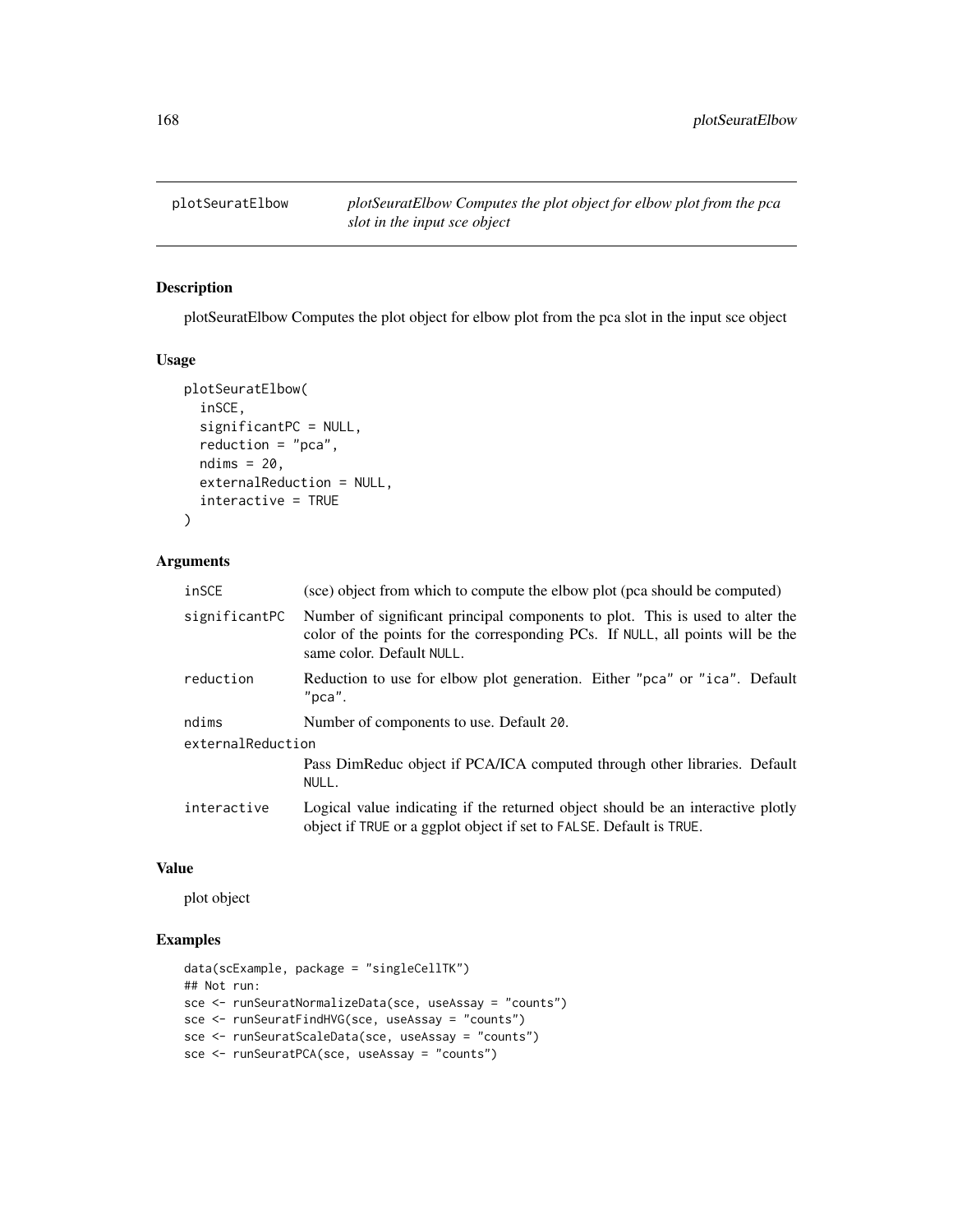# plotSeuratGenes 169

plotSeuratElbow(sce)

## End(Not run)

plotSeuratGenes *Compute and plot visualizations for marker genes*

# Description

Compute and plot visualizations for marker genes

# Usage

```
plotSeuratGenes(
  inSCE,
  scaledAssayName = "seuratScaledData",
 plotType,
  features,
 groupVariable,
  splitBy = NULL,
 cols = c("lightgrey", "blue"),
 ncol = 1,
 combine = FALSE
)
```

| inSCE           | Input SingleCellExperiment object.                                                                                                                                                                                                                                                                                                                           |  |
|-----------------|--------------------------------------------------------------------------------------------------------------------------------------------------------------------------------------------------------------------------------------------------------------------------------------------------------------------------------------------------------------|--|
| scaledAssayName |                                                                                                                                                                                                                                                                                                                                                              |  |
|                 | Specify the name of the scaled assay stored in the input object.                                                                                                                                                                                                                                                                                             |  |
| plotType        | Specify the type of the plot to compute. Options are limited to "ridge", "violin",<br>"feature", "dot" and "heatmap".                                                                                                                                                                                                                                        |  |
| features        | Specify the features to compute the plot against.                                                                                                                                                                                                                                                                                                            |  |
| groupVariable   | Specify the column name from the colData slot that should be used as grouping<br>variable.                                                                                                                                                                                                                                                                   |  |
| splitBy         | Specify the column name from the colData slot that should be used to split<br>samples. Default is NULL.                                                                                                                                                                                                                                                      |  |
| cols            | Specify two colors to form a gradient between. Default is c("lightgrey",<br>"blue").                                                                                                                                                                                                                                                                         |  |
| ncol            | Visualizations will be adjusted in "ncol" number of columns. Default is 1.                                                                                                                                                                                                                                                                                   |  |
| combine         | A logical value that indicates if the plots should be combined together into a<br>single plot if TRUE, else if FALSE returns separate ggplot objects for each feature.<br>Only works when plotType parameter is "feature", "violin" or "ridge".<br>For "heatmap" and "dot", plots for all features are always combined into a<br>single plot. Default FALSE. |  |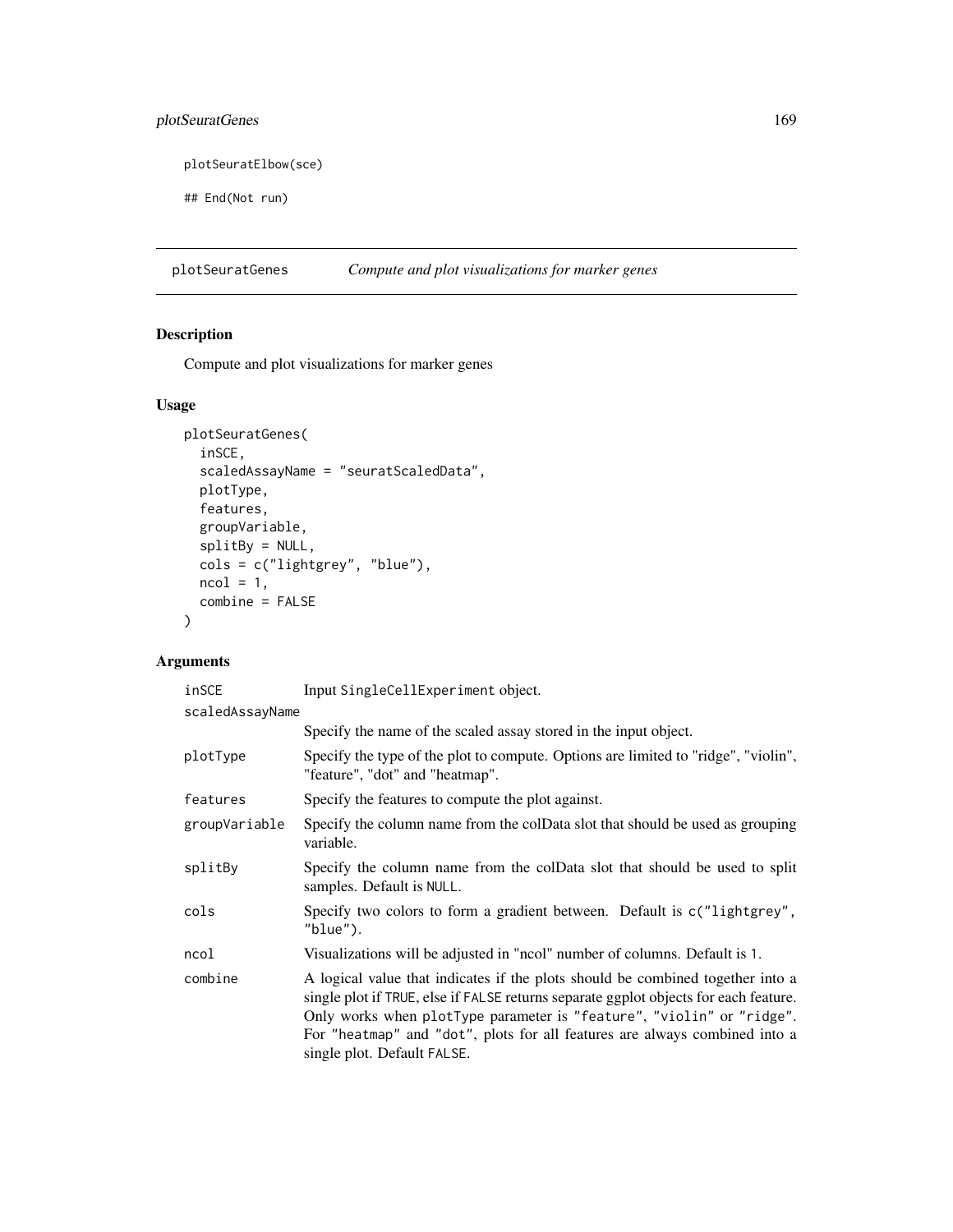Plot object

plotSeuratHeatmap *plotSeuratHeatmap Modifies the heatmap plot object so it contains specified number of heatmaps in a single plot*

# Description

plotSeuratHeatmap Modifies the heatmap plot object so it contains specified number of heatmaps in a single plot

# Usage

plotSeuratHeatmap(plotObject, dims, ncol, labels)

# Arguments

| plotObject | plot object computed from runSeuratHeatmap() function                                                    |
|------------|----------------------------------------------------------------------------------------------------------|
| dims       | numerical value of how many heatmaps to draw (default is 0)                                              |
| ncol       | numerical value indicating that in how many columns should the heatmaps be<br>distributed (default is 2) |
| labels     | list() of labels to draw on heatmaps                                                                     |

# Value

modified plot object

| plotSeuratHVG | plotSeuratHVG Plot highly variable genes from input sce object (must |
|---------------|----------------------------------------------------------------------|
|               | have highly variable genes computations stored)                      |

# Description

plotSeuratHVG Plot highly variable genes from input sce object (must have highly variable genes computations stored)

#### Usage

```
plotSeuratHVG(inSCE, labelPoints = 0)
```

| inSCE       | (sce) object that contains the highly variable genes computations            |
|-------------|------------------------------------------------------------------------------|
| labelPoints | Numeric value indicating the number of top genes that should be labeled. De- |
|             | fault is 0, which will not label any point.                                  |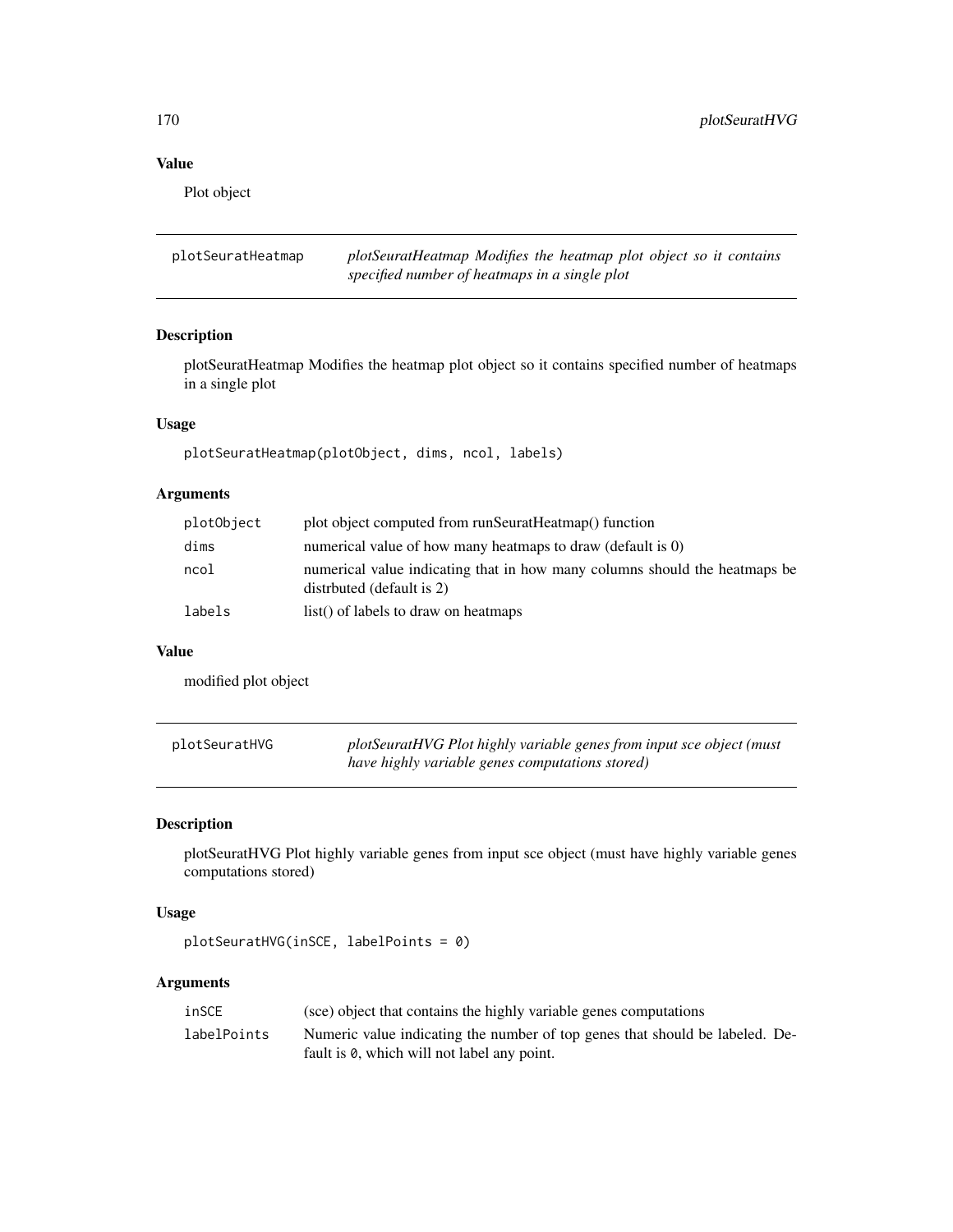# plotSeuratJackStraw 171

# Value

plot object

# Examples

```
data(scExample, package = "singleCellTK")
## Not run:
sce <- runSeuratNormalizeData(sce, useAssay = "counts")
sce <- runSeuratFindHVG(sce, useAssay = "counts")
plotSeuratHVG(sce)
```
## End(Not run)

plotSeuratJackStraw *plotSeuratJackStraw Computes the plot object for jackstraw plot from the pca slot in the input sce object*

# Description

plotSeuratJackStraw Computes the plot object for jackstraw plot from the pca slot in the input sce object

# Usage

```
plotSeuratJackStraw(
  inSCE,
 dims = NULL,
 xmax = 0.1,
 ymax = 0.3,
  externalReduction = NULL
)
```
#### Arguments

| inSCE             | (sce) object from which to compute the jackstraw plot (pca should be computed)                       |
|-------------------|------------------------------------------------------------------------------------------------------|
| dims              | Number of components to plot in Jackstraw. If NULL, then all components are<br>plotted Default NULL. |
| xmax              | X-axis maximum on each OO plot. Default 0.1.                                                         |
| ymax              | Y-axis maximum on each QQ plot. Default 0.3.                                                         |
| externalReduction |                                                                                                      |
|                   | Pass DimReduc object if PCA/ICA computed through other libraries. Default                            |
|                   | NULL.                                                                                                |

#### Value

plot object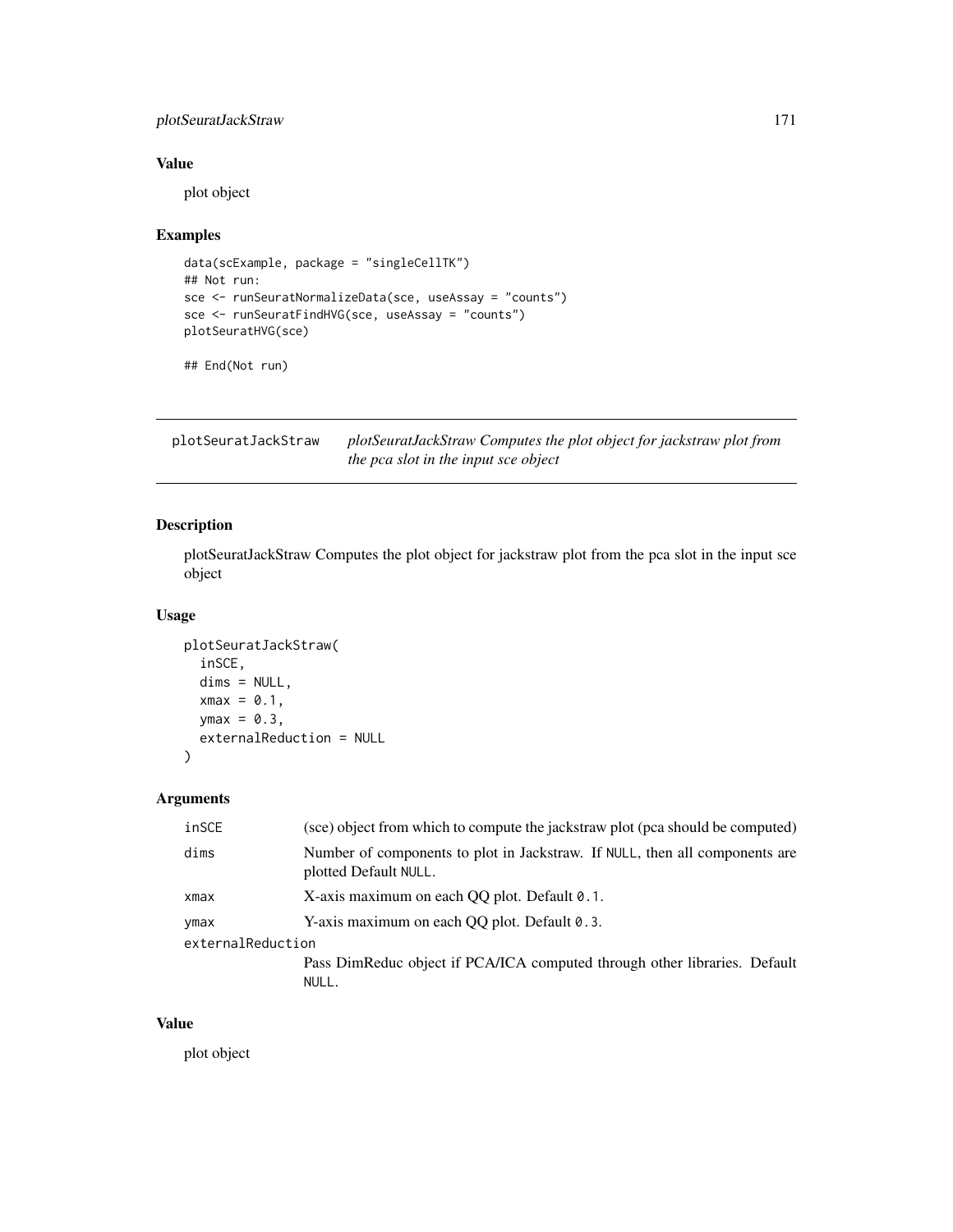# Examples

```
data(scExample, package = "singleCellTK")
## Not run:
sce <- runSeuratNormalizeData(sce, useAssay = "counts")
sce <- runSeuratFindHVG(sce, useAssay = "counts")
sce <- runSeuratScaleData(sce, useAssay = "counts")
sce <- runSeuratPCA(sce, useAssay = "counts")
sce <- runSeuratJackStraw(sce, useAssay = "counts")
plotSeuratJackStraw(sce)
## End(Not run)
```
plotSeuratReduction *plotSeuratReduction Plots the selected dimensionality reduction method*

# Description

plotSeuratReduction Plots the selected dimensionality reduction method

#### Usage

```
plotSeuratReduction(
  inSCE,
  useReduction = c("pca", "ica", "tsne", "umap"),
  showLegend = FALSE,
  groupBy = NULL,
  splitBy = NULL
\mathcal{E}
```
# Arguments

| inSCE        | (sce) object which has the selected dimensionality reduction algorithm already<br>computed and stored               |
|--------------|---------------------------------------------------------------------------------------------------------------------|
| useReduction | Dimentionality reduction to plot. One of "pca", "ica", "tsne", or "umap". Default<br>$"$ umap $"$ .                 |
| showLegend   | Select if legends and labels should be shown on the output plot or not. Either<br>"TRUE" or "FALSE". Default FALSE. |
| groupBy      | Specify a colData column name that be used for grouping. Default is NULL.                                           |
| splitBy      | Specify a colData column name that be used for splitting the output plot. Default<br>is NULL.                       |

#### Value

plot object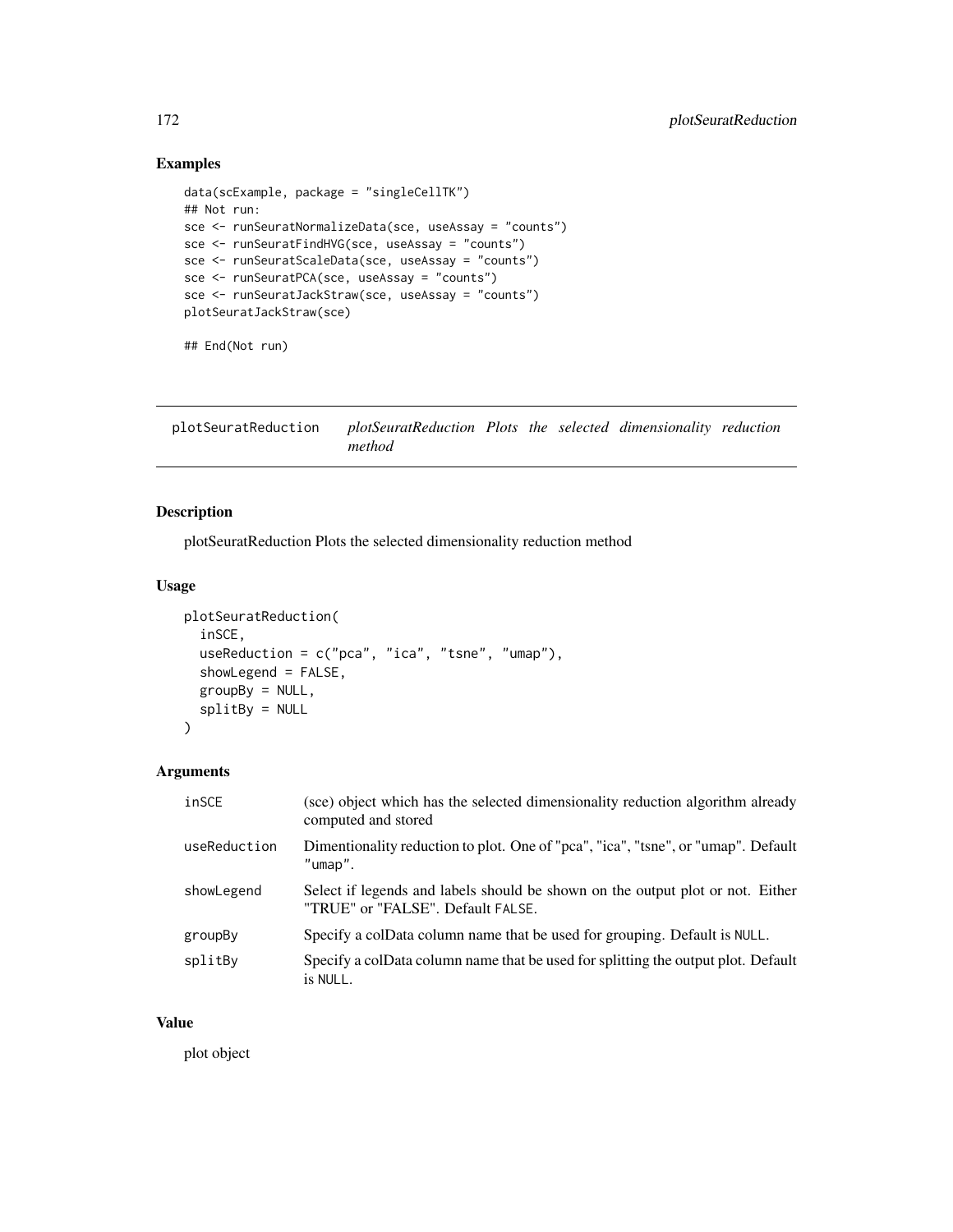# plotSoupXResults 173

#### Examples

```
data(scExample, package = "singleCellTK")
## Not run:
sce <- runSeuratNormalizeData(sce, useAssay = "counts")
sce <- runSeuratFindHVG(sce, useAssay = "counts")
sce <- runSeuratScaleData(sce, useAssay = "counts")
sce <- runSeuratPCA(sce, useAssay = "counts")
plotSeuratReduction(sce, useReductionPlot = "pca")
## End(Not run)
```
plotSoupXResults *Plot SoupX Result*

#### Description

This function will generate a combination of plots basing on the correction done by SoupX. For each sample, there will be a UMAP with cluster labeling, followed by a number of UMAPs showing the change in selected top markers. The cluster labeling is what should be used for SoupX to estimate the contamination. The Soup Fraction is calculated by subtracting the gene expression value of the output corrected matrix from that of the original input matrix, and then devided by the input.

```
plotSoupXResults(
  inSCE,
  sample = NULL,
  background = FALSE,
  reducedDimName = NULL,
  plotNCols = 3,
 plotNRows = 2,
  baseSize = 8,
  combinePlot = c("all", "sample", "none"),
  xlab = NULL,
 ylab = NULL,
  dim1 = NULL,dim2 = NULL,labelClusters = FALSE,
  clusterLabelSize = 3.5,
  defaultTheme = TRUE,
  dotSize = 0.5,
  transparency = 1,
  titleSize = NULL,
  axisLabelSize = NULL,
  axisSize = NULL,
  legendSize = NULL,
  legendTitleSize = NULL
)
```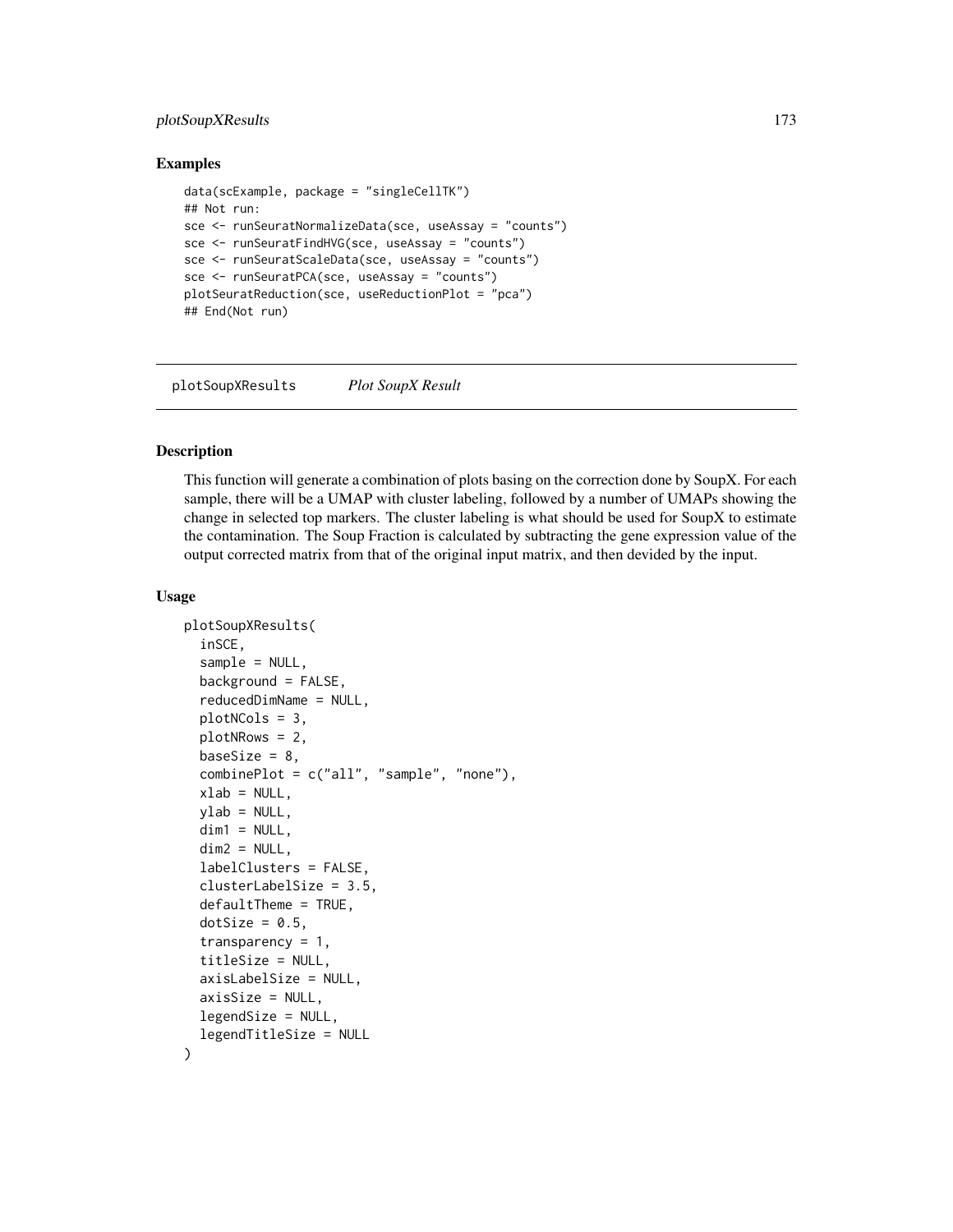# Arguments

| inSCE            | A SingleCellExperiment object. With runSoupX already applied.                                                                                                                              |
|------------------|--------------------------------------------------------------------------------------------------------------------------------------------------------------------------------------------|
| sample           | Character vector. Indicates which sample each cell belongs to. Default NULL.                                                                                                               |
| background       | Logical. Whether background was applied when running runSoupX. Default<br>FALSE.                                                                                                           |
| reducedDimName   | Character. The embedding to use for plotting. Leave it NULL for using the<br>sample-specific UMAPs generated when running runSoupX. Default NULL.                                          |
| plotNCols        | Integer. Number of columns for the plot grid per sample. Will determine the<br>number of top markers to show together with plotNRows. Default 3.                                           |
| plotNRows        | Integer. Number of rows for the plot grid per sample. Will determine the number<br>of top markers to show together with plotNCols. Default 2.                                              |
| baseSize         | Numeric. The base font size for all text. Default 12. Can be overwritten by<br>titleSize, axisSize, and axisLabelSize, legendSize, legendTitleSize. Default 8.                             |
| combinePlot      | Must be either "all", "sample", or "none". "all" will combine all plots into<br>a single .ggplot object, while "sample" will output a list of plots separated by<br>sample. Default "all". |
| xlab             | Character vector. Label for x-axis. Default NULL.                                                                                                                                          |
| ylab             | Character vector. Label for y-axis. Default NULL.                                                                                                                                          |
| dim1             | See plotSCEDimReduceColData. Default NULL.                                                                                                                                                 |
| dim2             | See plotSCEDimReduceColData. Default NULL.                                                                                                                                                 |
| labelClusters    | Logical. Whether the cluster labels are plotted. Default FALSE.                                                                                                                            |
| clusterLabelSize |                                                                                                                                                                                            |
|                  | Numeric. Determines the size of cluster label when labelClusters is set to<br>TRUE. Default 3.5.                                                                                           |
| defaultTheme     | Logical. Adds grid to plot when TRUE. Default TRUE.                                                                                                                                        |
| dotSize          | Numeric. Size of dots. Default 0.5.                                                                                                                                                        |
| transparency     | Numeric. Transparency of the dots, values will be from 0 to 1. Default 1.                                                                                                                  |
| titleSize        | Numeric. Size of title of plot. Default 15.                                                                                                                                                |
| axisLabelSize    | Numeric. Size of x/y-axis labels. Default NULL.                                                                                                                                            |
| axisSize         | Numeric. Size of x/y-axis ticks. Default NULL.                                                                                                                                             |
| legendSize       | Numeric. Size of legend. Default NULL.                                                                                                                                                     |
| legendTitleSize  |                                                                                                                                                                                            |
|                  | Numeric. Size of legend title. Default NULL.                                                                                                                                               |

# Value

ggplot object of the combination of UMAPs. See description.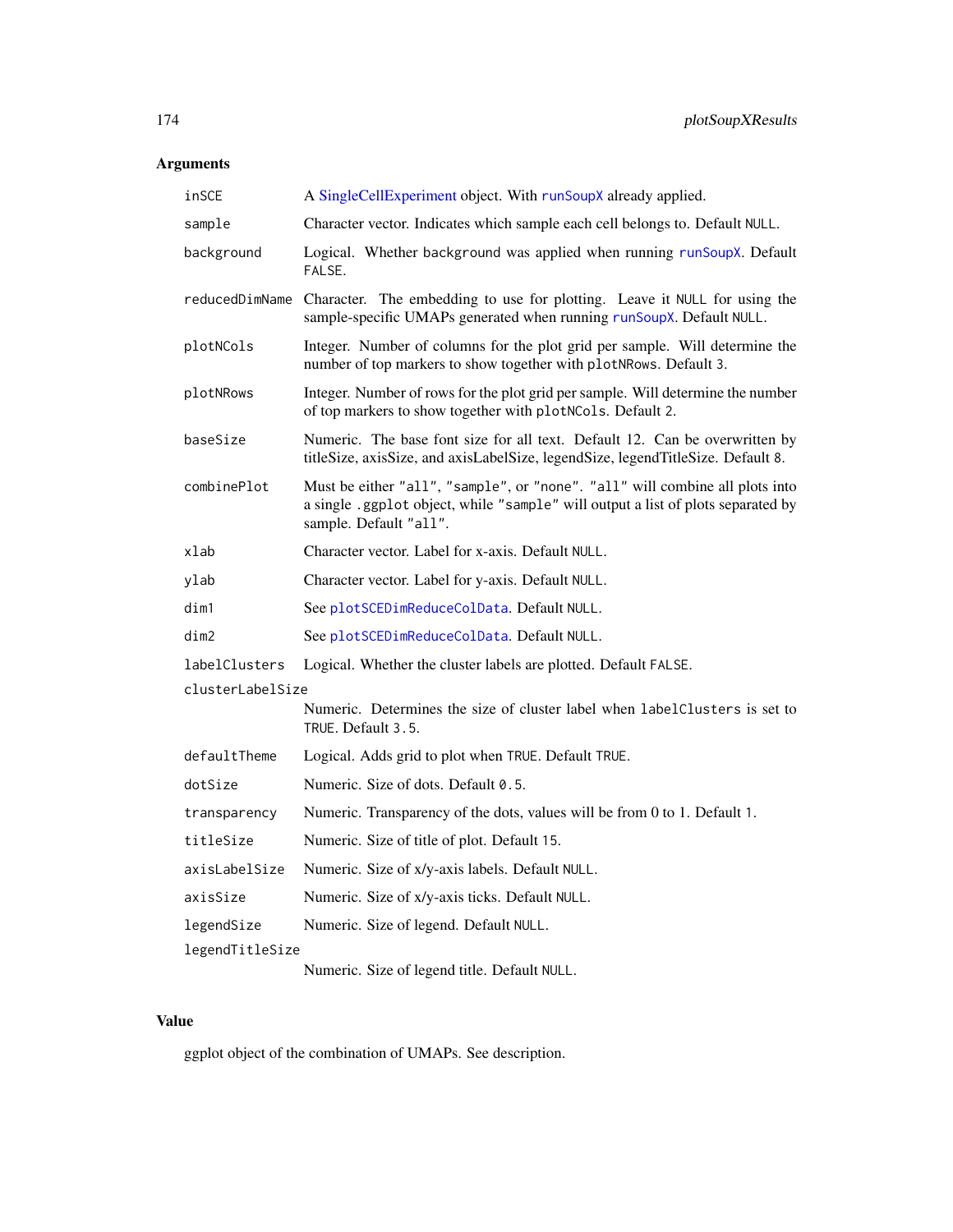# plotTopHVG 175

# Examples

```
data(scExample, package = "singleCellTK")
sce <- subsetSCECols(sce, colData = "type != 'EmptyDroplet'")<br>## Not run:<br># SoupX does not work for toy example,<br># can be tested with `sce <- importExampleData("pbmc3k")`
## Not run:
# SoupX does not work for toy example,
sce <- runSoupX(sce, sample = "sample")
plotSoupXResults(sce)
```

```
## End(Not run)
```
plotTopHVG *Plot highly variable genes*

# Description

Plot highly variable genes

# Usage

```
plotTopHVG(
  inSCE,
 method = c("vst", "mean.var.plot", "dispersion", "modelGeneVar"),
 hvgList = NULL,
 n = NULL,labelsCount = NULL
\mathcal{L}
```
#### Arguments

| inSCE       | Input SingleCellExperiment object containing the computations.                                                                                                                             |
|-------------|--------------------------------------------------------------------------------------------------------------------------------------------------------------------------------------------|
| method      | Select either "vst", "mean.var.plot", "dispersion" or "modelGeneVar".                                                                                                                      |
| hvgList     | Character vector indicating the labels of highly variable genes.                                                                                                                           |
| n           | Specify the number of top genes to highlight in red. If hyglist parameter is not<br>provided, this parameter can be used simply to specify the number of top genes<br>to highlight in red. |
| labelsCount | Specify the number of data points/genes to label. By default, all top genes will<br>be labeled.                                                                                            |

#### Value

plot object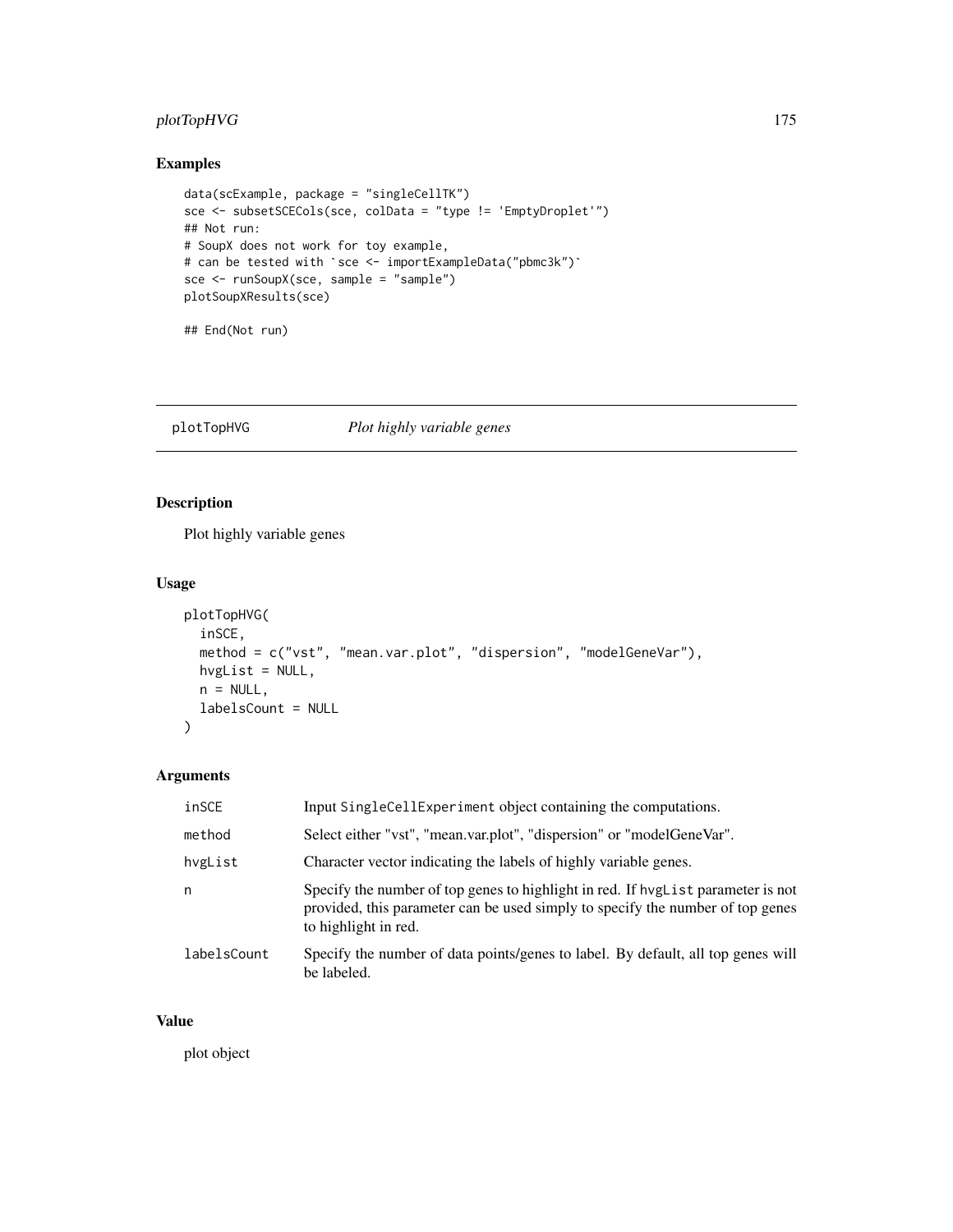#### Examples

```
data("mouseBrainSubsetSCE", package = "singleCellTK")
mouseBrainSubsetSCE <- scranModelGeneVar(mouseBrainSubsetSCE, "logcounts")
plotTopHVG(mouseBrainSubsetSCE, method = "modelGeneVar",
          n = 1000, labelsCount = 0)
```
plotTSCANDEgenes *Run plotTSCANDEgenes function to plot cells colored by the expression of a gene of interest*

# **Description**

A wrapper function which plots all the cells in the cluster containing the branch point of the MST in the dataset. Each point is a cell colored by the expression of a gene of interest and the relevant edges of the MST are overlaid on top.

#### Usage

```
plotTSCANDEgenes(inSCE, geneSymbol, useClusters = NULL, useReducedDim)
```
#### Arguments

| inSCE         | Input SingleCellExperiment object.                                                                                                                                                                                                       |
|---------------|------------------------------------------------------------------------------------------------------------------------------------------------------------------------------------------------------------------------------------------|
| geneSymbol    | Choose the gene of interest from the DE genes in order to know the level of<br>expression of gene in clusters.                                                                                                                           |
| useClusters   | Choose the cluster containing the branch point in the data in order to recompute<br>the pseudotimes so that the root lies at the cluster center, allowing us to detect<br>genes that are associated with the divergence of the branches. |
| useReducedDim | Saved dimension reduction name in $i$ nSCE. Required.                                                                                                                                                                                    |

#### Value

A plots with the cells colored by the expression of a gene of interest.

#### Author(s)

Nida Pervaiz

```
data("scExample", package = "singleCellTK")
sce <- subsetSCECols(sce, colData = "type != 'EmptyDroplet'")
rowData(sce)$Symbol <- rowData(sce)$feature_name
rownames(sce) <- rowData(sce)$Symbol
sce <- scaterlogNormCounts(sce, assayName = "logcounts")
sce <- runDimReduce(inSCE = sce, method = "scaterPCA",
                   useAssay = "logcounts", reducedDimName = "PCA")
```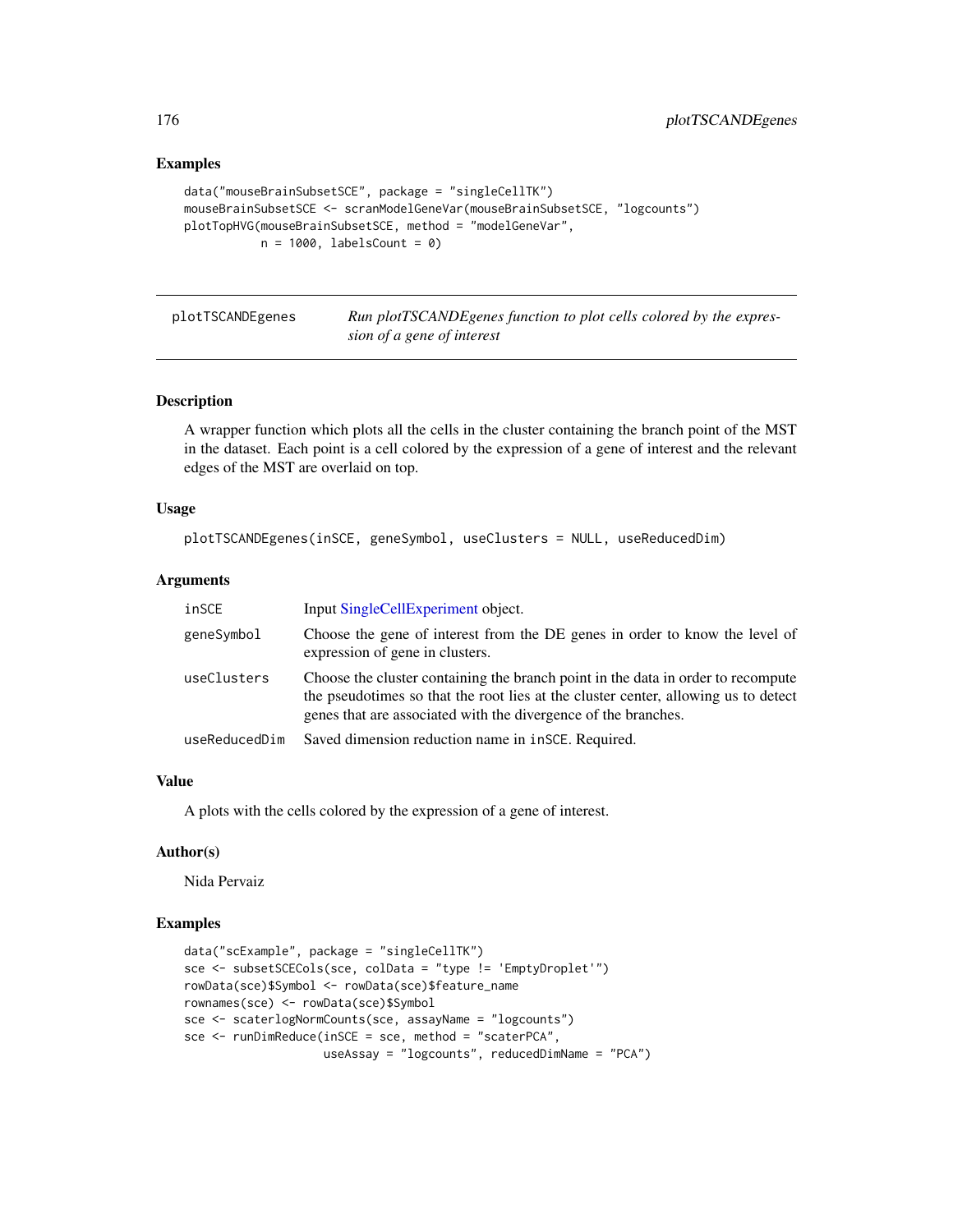```
sce <- runDimReduce(inSCE = sce, method = "rTSNE", useReducedDim = "PCA",
                      reducedDimName = "TSNE")
sce <- runTSCAN (inSCE = sce, useReducedDim = "PCA", seed = NULL)
\text{see} \leq \text{runTSCANDEG}(in \text{SCE} = \text{see}, \text{pathIndex} = 4)sce <- runTSCANClusterDEAnalysis(inSCE = sce, useClusters = 5)
plotTSCANDEgenes(inSCE = sce, geneSymbol = "CD74", useReducedDim = "TSNE")
```
plotTSCANPseudotimeGenes

*Run plotTSCANPseudotimeGenes function to plot genes with significant changes*

## Description

A wrapper function which visualizes outputs from the [runTSCANDEG](#page-263-0) function. Plots the genes that increase or decrease in expression with increasing pseudotime along the path in the MST.

#### Usage

```
plotTSCANPseudotimeGenes(
  inSCE,
  pathIndex,
  direction = c("increasing", "decreasing"),
  n = 10)
```
#### Arguments

| inSCE     | Input SingleCellExperiment object.                                                                                                                                  |
|-----------|---------------------------------------------------------------------------------------------------------------------------------------------------------------------|
| pathIndex | Path number for which the pseudotime values should be used. PathIndex corre-<br>sponds to one path from the root node to one of the terminal nodes.                 |
| direction | Which direction to use. Choices are increasing or decreasing.                                                                                                       |
| n         | An integer. Only to plot this number of top genes that are increasing/decreasing<br>in expression with increasing pseudotime along the path in the MST. Default 10. |

# Value

A plot with the top genes that increase/decrease in expression with increasing pseudotime along the path in the MST

#### Author(s)

Nida Pervaiz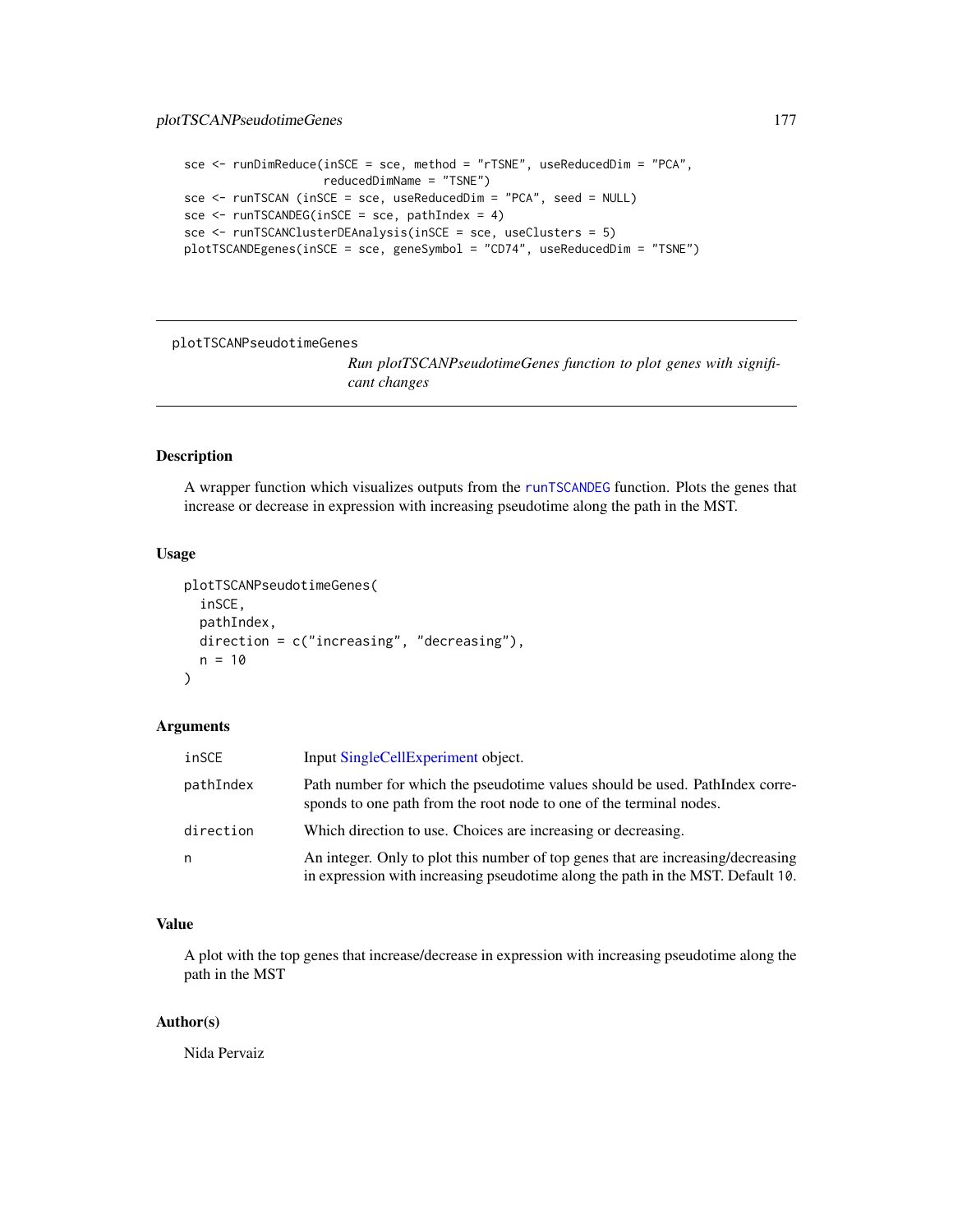#### Examples

```
data("scExample", package = "singleCellTK")
sce <- subsetSCECols(sce, colData = "type != 'EmptyDroplet'")
rowData(sce)$Symbol <- rowData(sce)$feature_name
rownames(sce) <- rowData(sce)$Symbol
sce <- scaterlogNormCounts(sce, assayName = "logcounts")
sce <- runDimReduce(inSCE = sce, method = "scaterPCA",
                    useAssay = "logcounts", reducedDimName = "PCA")
sce <- runDimReduce(inSCE = sce, method = "rTSNE", useReducedDim = "PCA",
                    reducedDimName = "TSNE")
sce <- runTSCAN (inSCE = sce, useReducedDim = "PCA", seed = NULL)
sce <- runTSCANDEG(inSCE = sce, pathIndex = 4)
plotTSCANPseudotimeGenes(inSCE = sce, pathIndex = 4,
                         direction = "increasing")
```
plotTSCANPseudotimeHeatmap

*Run plotTSCANPseudotimeHeatmap function to plot heatmap for top genes*

# Description

A wrapper function which visualizes outputs from the [runTSCANDEG](#page-263-0) function. Plots the top genes that increase in expression with increasing pseudotime along the path in the MST

#### Usage

```
plotTSCANPseudotimeHeatmap(inSCE, pathIndex, topN = 50)
```
#### Arguments

| inSCE     | Input SingleCellExperiment object.                                                                                                                               |
|-----------|------------------------------------------------------------------------------------------------------------------------------------------------------------------|
| pathIndex | Path number for which the pseudotime values should be used. PathIndex corre-<br>sponds to one path from the root node to one of the terminal nodes.              |
| topN      | An integer. Only to plot this number of top genes along the path in the MST, in<br>terms of log2FC value. Use NULL to cancel the top N subscription. Default 50. |

#### Value

A plot with the top genes that increase in expression with increasing pseudotime along the path in the MST.

#### Author(s)

Nida Pervaiz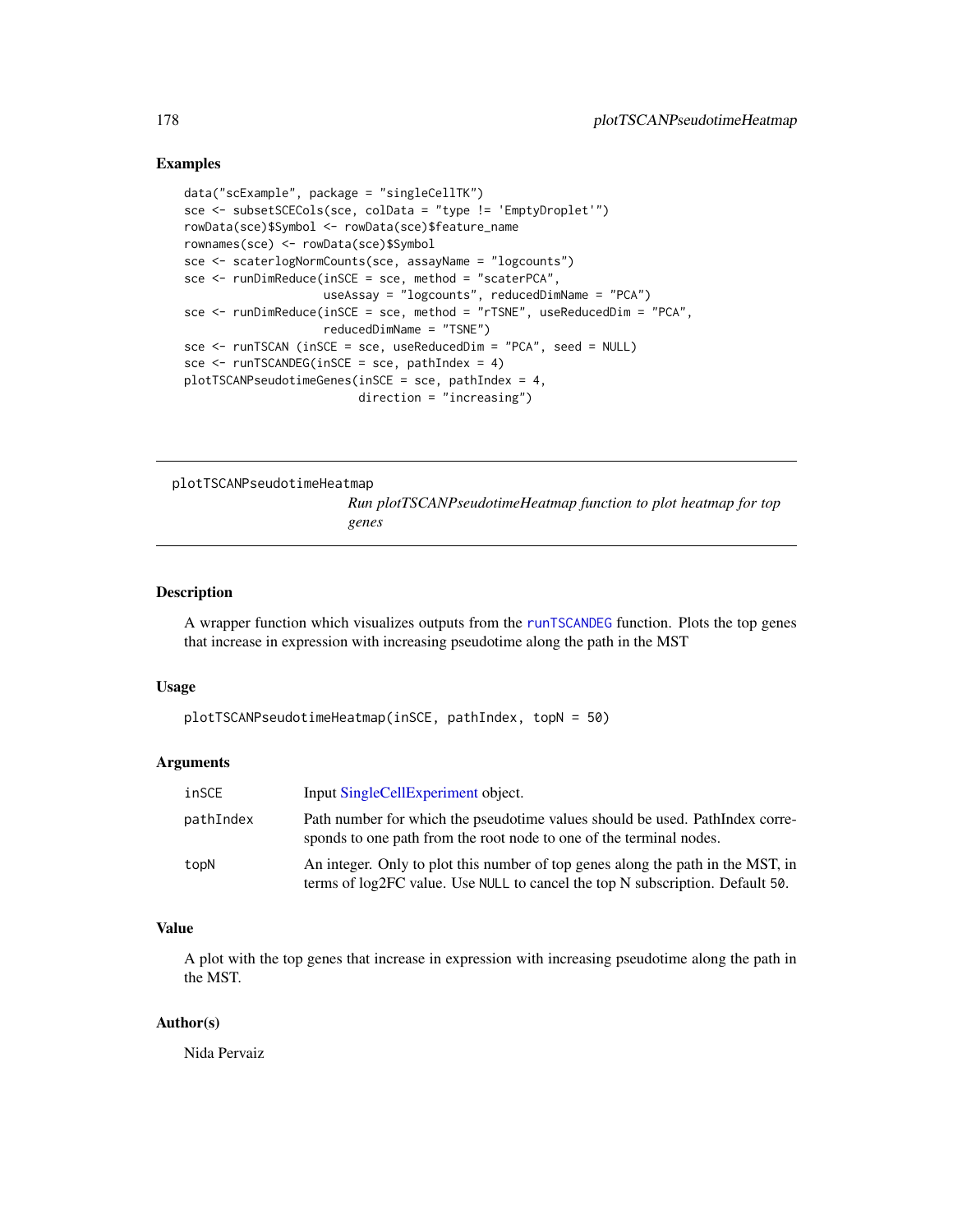# plotTSCANResults 179

#### Examples

```
data("scExample", package = "singleCellTK")
sce <- subsetSCECols(sce, colData = "type != 'EmptyDroplet'")
rowData(sce)$Symbol <- rowData(sce)$feature_name
rownames(sce) <- rowData(sce)$Symbol
sce <- scaterlogNormCounts(sce, assayName = "logcounts")
sce <- runDimReduce(inSCE = sce, method = "scaterPCA",
                    useAssay = "logcounts", reducedDimName = "PCA")
sce <- runDimReduce(inSCE = sce, method = "rTSNE", useReducedDim = "PCA",
                    reducedDimName = "TSNE")
sce <- runTSCAN (inSCE = sce, useReducedDim = "PCA", seed = NULL)
sce <- runTSCANDEG(inSCE = sce, pathIndex = 4)
plotTSCANPseudotimeHeatmap(inSCE = sce, pathIndex = 4,topN = 5)
```
plotTSCANResults *Plot MST pseudotime values for cells*

#### **Description**

A wrapper function which visualizes outputs from the [runTSCAN](#page-261-0) function. Plots the pseudotime ordering of the cells by projecting them onto the MST

#### Usage

plotTSCANResults(inSCE, useReducedDim)

#### Arguments

| inSCE         | Input SingleCellExperiment object.                        |
|---------------|-----------------------------------------------------------|
| useReducedDim | Saved dimension reduction name in insce object. Required. |

#### Value

A plot with the pseudotime ordering of the cells by projecting them onto the MST.

#### Author(s)

Nida Pervaiz

```
data("scExample", package = "singleCellTK")
sce <- subsetSCECols(sce, colData = "type != 'EmptyDroplet'")
rowData(sce)$Symbol <- rowData(sce)$feature_name
rownames(sce) <- rowData(sce)$Symbol
sce <- scaterlogNormCounts(sce, assayName = "logcounts")
sce <- runDimReduce(inSCE = sce, method = "scaterPCA",
                   useAssay = "logcounts", reducedDimName = "PCA")
sce <- runDimReduce(inSCE = sce, method = "rTSNE", useReducedDim = "PCA",
```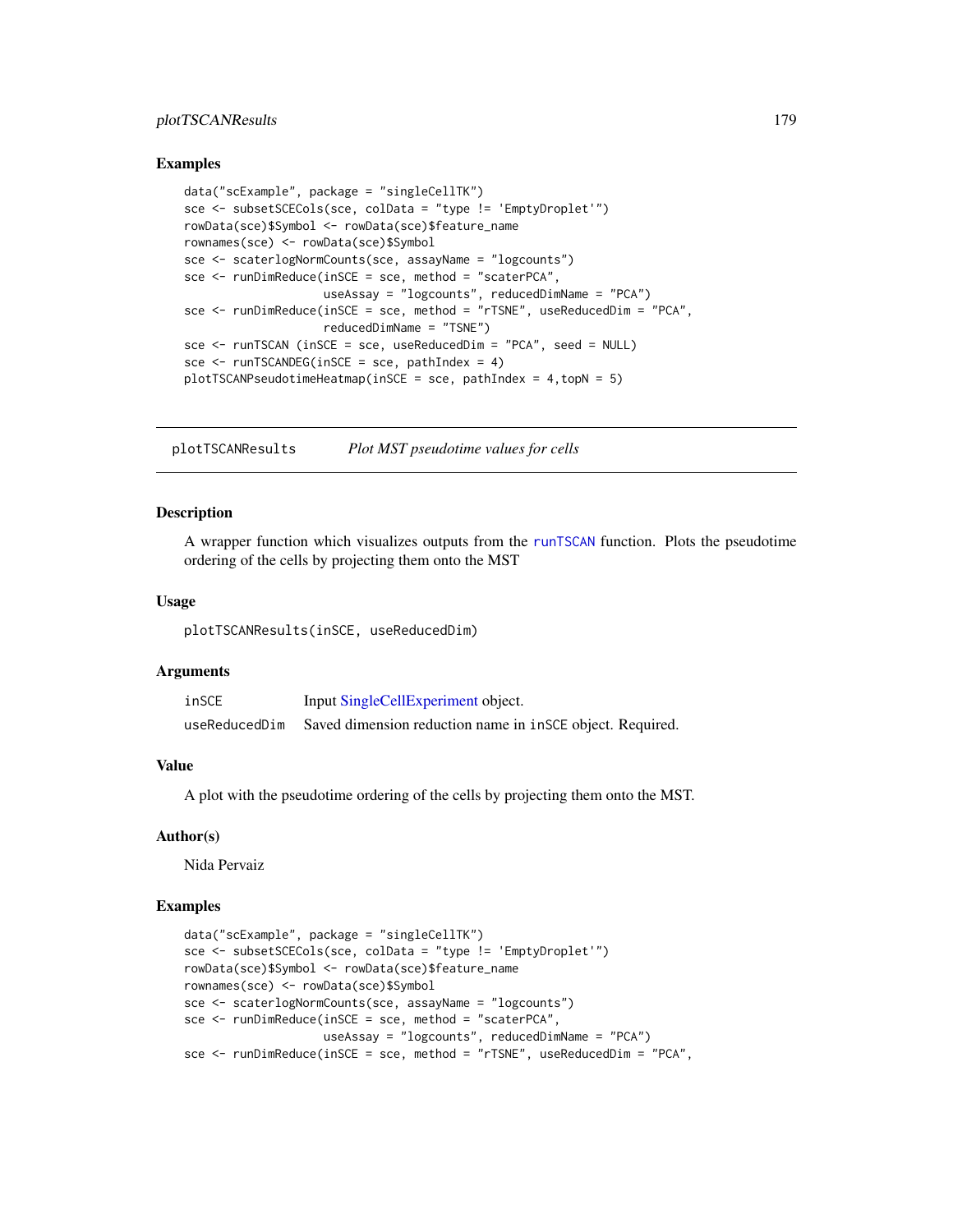```
reducedDimName = "TSNE")
sce <- runTSCAN (inSCE = sce, useReducedDim = "PCA", seed = NULL)
plotTSCANResults(inSCE = sce, useReducedDim = "TSNE")
```
plotTSNE *Plot t-SNE plot on dimensionality reduction data run from t-SNE method.*

# Description

Plot t-SNE plot on dimensionality reduction data run from t-SNE method.

#### Usage

```
plotTSNE(
  inSCE,
  colorBy = "No Color",
  shape = "No Shape",
  reducedDimName = "TSNE",
  runTSNE = FALSE,
  useAssay = "logcounts"
)
```
# Arguments

| inSCE          | Input SingleCellExperiment object.                                                                                                                                                         |
|----------------|--------------------------------------------------------------------------------------------------------------------------------------------------------------------------------------------|
| colorBy        | color by condition.                                                                                                                                                                        |
| shape          | add shape to each distinct label.                                                                                                                                                          |
| reducedDimName | a name to store the results of the dimension reduction coordinates obtained from<br>this method. This is stored in the SingleCellExperiment object in the reduced-<br>Dims slot. Required. |
| runTSNE        | Run t-SNE if the reducedDimName does not exist, the Default is FALSE.                                                                                                                      |
| useAssay       | Indicate which assay to use. The default is "logcounts".                                                                                                                                   |

#### Value

A t-SNE plot

```
data("mouseBrainSubsetSCE")
plotTSNE(mouseBrainSubsetSCE, colorBy = "level1class",
        reducedDimName = "TSNE_counts")
```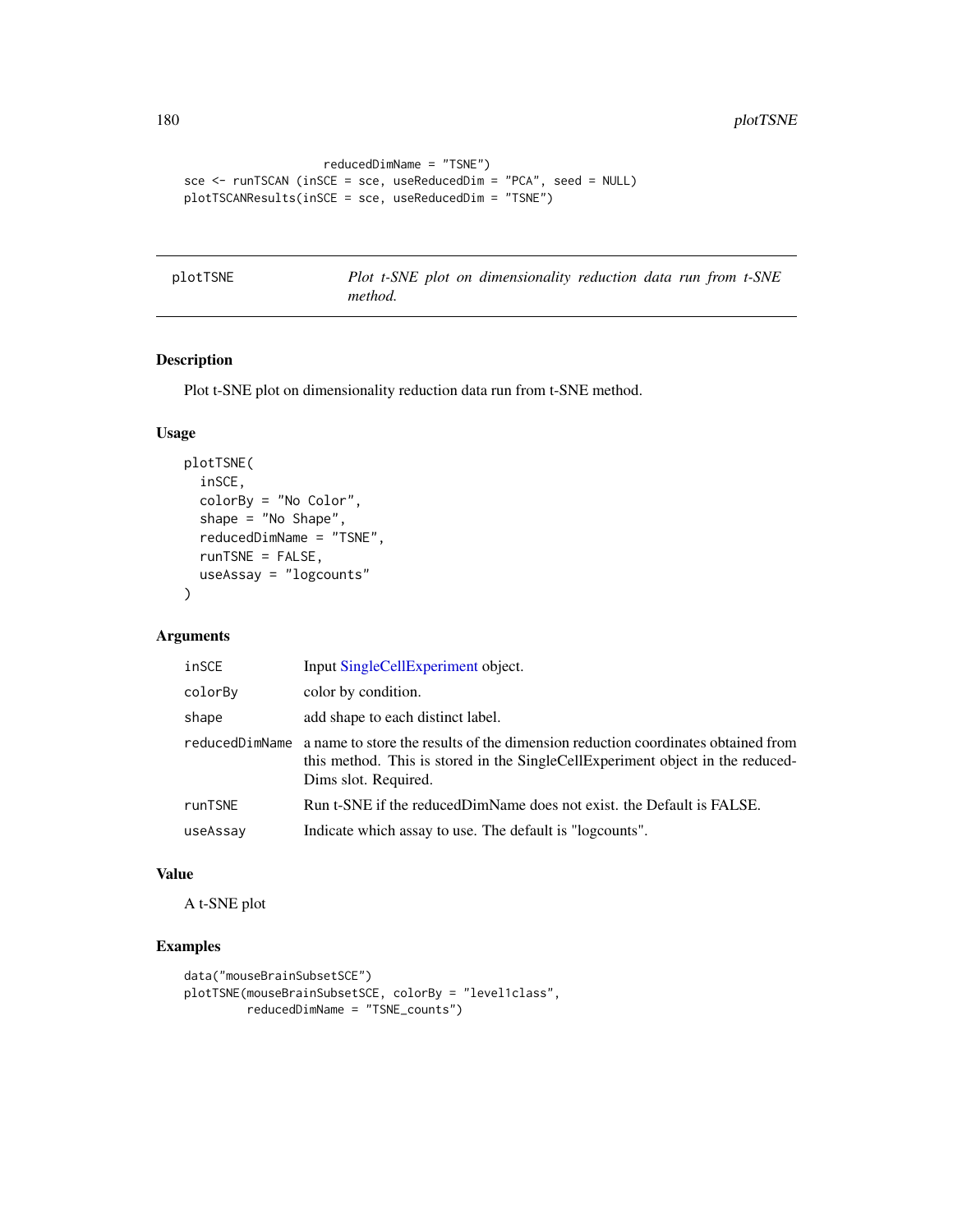plotUMAP *Plot UMAP results either on already run results or run first and then plot.*

## Description

Plot UMAP results either on already run results or run first and then plot.

#### Usage

```
plotUMAP(
  inSCE,
  colorBy = "No Color",
  shape = "No Shape",
  reducedDimName = "UMAP",
  runUMAP = FALSE,useAssay = "logcounts"
)
```
## Arguments

| inSCE          | Input SingleCellExperiment object with saved dimension reduction components.<br>Required                                   |
|----------------|----------------------------------------------------------------------------------------------------------------------------|
| colorBy        | color by a condition (any column of the annotation data).                                                                  |
| shape          | add shapes to each condition.                                                                                              |
| reducedDimName | saved dimension reduction name in the SingleCellExperiment object. Required.                                               |
| runUMAP        | If the dimension reduction components are already available set this to FALSE,<br>otherwise set to TRUE. Default is False. |
| useAssay       | Indicate which assay to use. The default is "logcounts"                                                                    |

## Value

a UMAP plot of the reduced dimensions.

# Examples

```
data(scExample, package = "singleCellTK")
sce <- subsetSCECols(sce, colData = "type != 'EmptyDroplet'")
sce <- getUMAP(inSCE = sce, useAssay = "counts", reducedDimName = "UMAP")
plotUMAP(sce, shape = "No Shape", reducedDimName = "UMAP",
        runUMAP = TRUE, useAssay = "counts")
```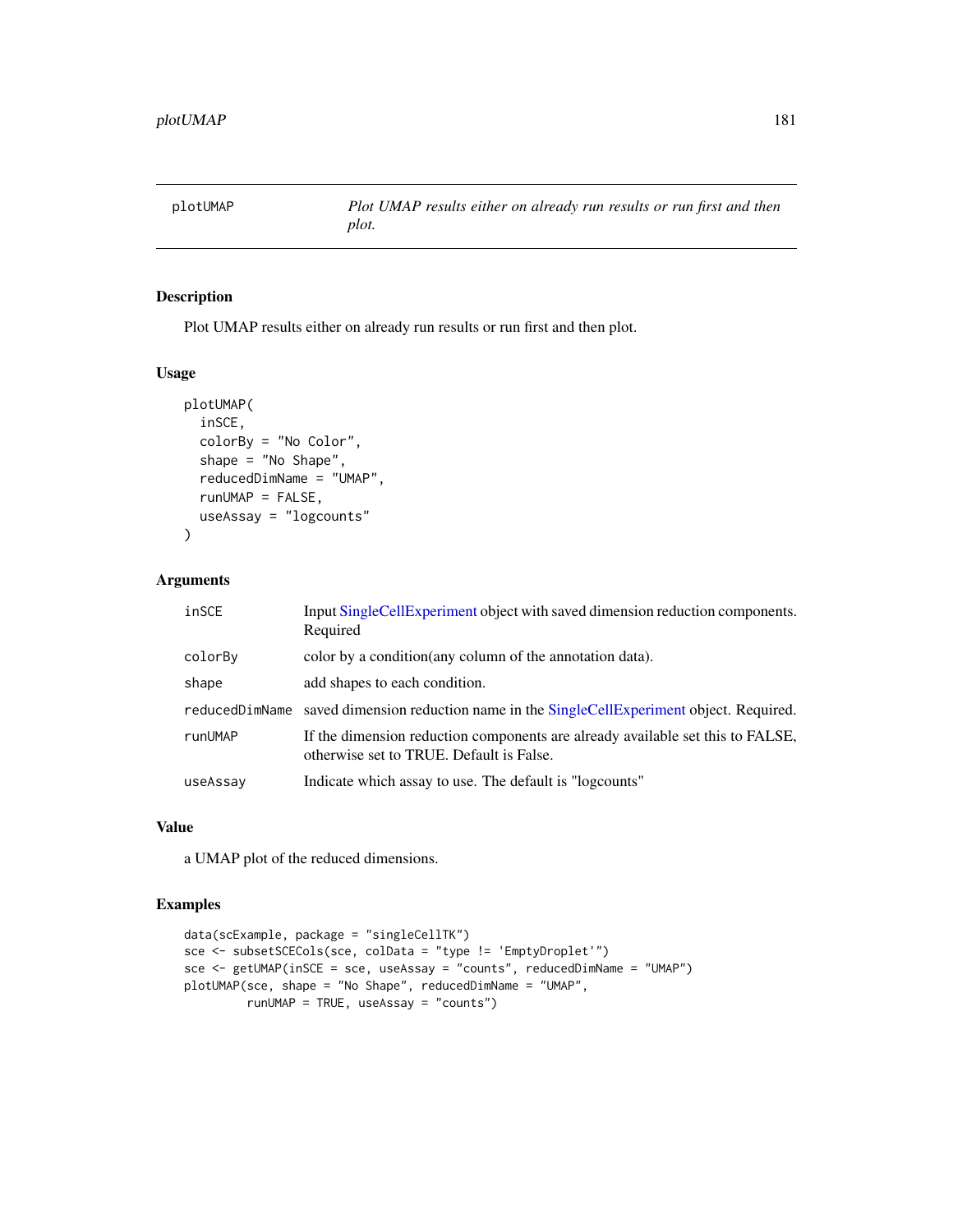# Description

Create SingleCellExperiment object from command line input arguments

## Usage

```
qcInputProcess(
 preproc,
  samplename,
 path,
  raw,
  fil,
  ref,
  rawFile,
 filFile,
  dataType
)
```
# Arguments

| preproc    | Method used to preprocess the data. It's one of the path provided in -preproc<br>argument.                                                          |
|------------|-----------------------------------------------------------------------------------------------------------------------------------------------------|
| samplename | The sample name of the data. It's one of the path provided in -sample argument.                                                                     |
| path       | Base path of the dataset. It's one of the path provided in $-$ bash path argument.                                                                  |
| raw        | The directory contains droplet matrix, gene and cell barcodes information. It's<br>one of the path provided in $-{\rm raw\_data\_path}$ argument.   |
| fil        | The directory contains cell matrix, gene and cell barcodes information. It's one<br>of the path provided in -cell_data_path argument.               |
| ref        | The name of reference used by cellranger. Only need for Cellranger V2 data.                                                                         |
| rawFile    | The full path of the RDS file or Matrix file of the raw gene count matrix. It's<br>one of the path provided in $-\text{raw}\_\text{data argument.}$ |
| filFile    | The full path of the RDS file or Matrix file of the cell count matrix. It's one of<br>the path provided in -cell data argument.                     |
| dataType   | Type of the input. It can be "Both", "Droplet" or "Cell". It's one of the path<br>provided in -genome argument.                                     |

# Value

A list of [SingleCellExperiment](#page-0-0) object containing the droplet or cell data or both,depending on the dataType that users provided.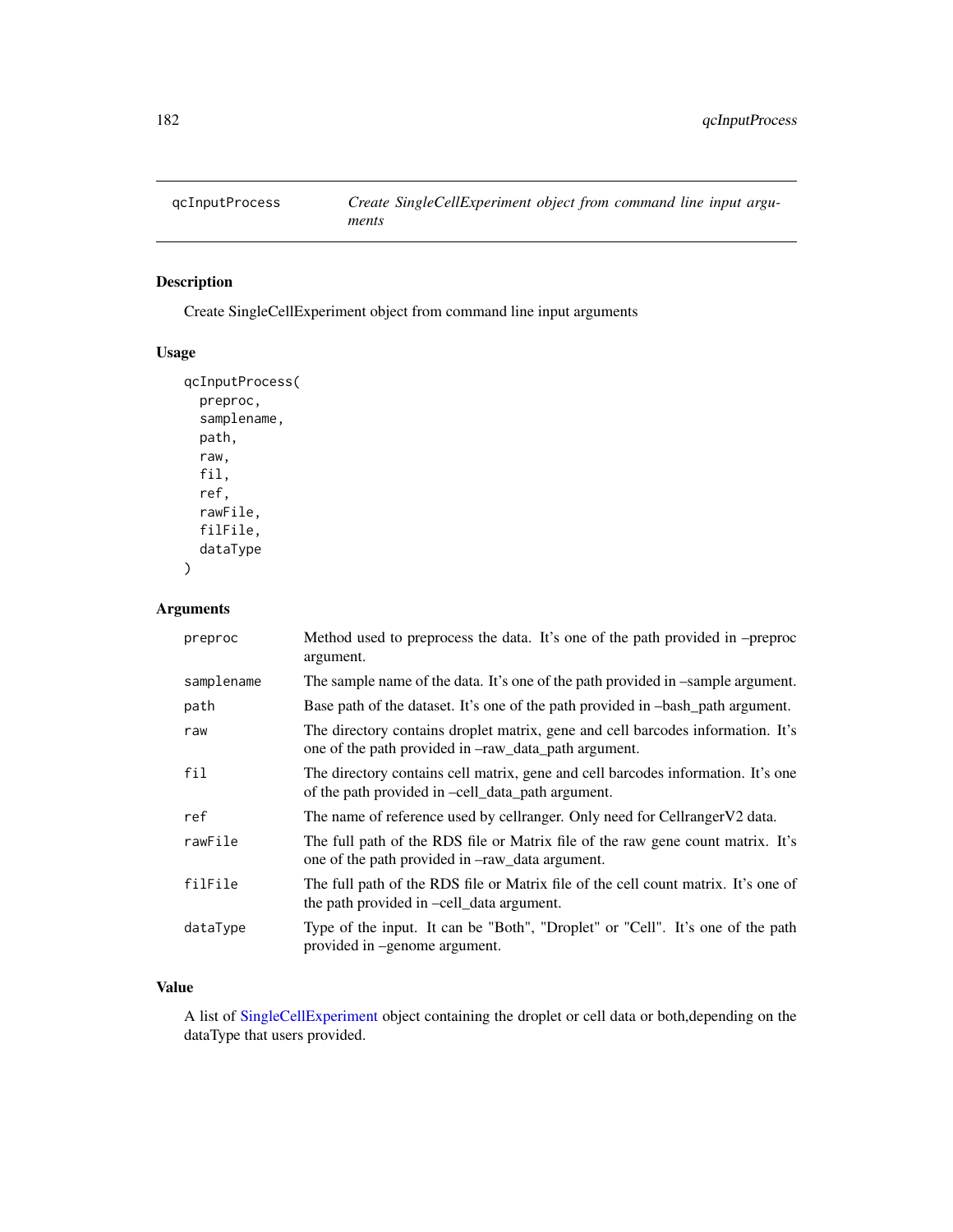readSingleCellMatrix *Read single cell expression matrix*

## Description

Automatically detact the format of the input file and read the file.

#### Usage

```
readSingleCellMatrix(
  file,
  class = c("Matrix", "matrix"),
  delayedArray = TRUE,
  colIndexLocation = NULL,
  rowIndexLocation = NULL
\mathcal{L}
```
#### Arguments

| file             | Path to input file. Supported file endings include .mtx, .txt, .csv, .tab, .tsv,<br>npz, and their corresponding gzip, bzip2, or $xz$ compressed extensions $(*.gz,$<br>$\star$ . bz2, or $\star$ . xz). |
|------------------|----------------------------------------------------------------------------------------------------------------------------------------------------------------------------------------------------------|
| class            | Character. Class of matrix. One of "Matrix" or "matrix". Specifying "Matrix"<br>will convert to a sparse format which should be used for datasets with large<br>numbers of cells. Default "Matrix".      |
| delavedArrav     | Boolean. Whether to read the expression matrix as DelayedArray object or not.<br>Default TRUE.                                                                                                           |
| colIndexLocation |                                                                                                                                                                                                          |
|                  | Character. For Optimus output, the path to the barcode index .npy file. Used<br>only if file has .npz extension. Default NULL.                                                                           |
| rowIndexLocation |                                                                                                                                                                                                          |
|                  | Character. For Optimus output, The path to the feature (gene) index .npy file.<br>Used only if file has .npz extension. Default NULL.                                                                    |

## Value

A [DelayedArray](#page-0-0) object or matrix.

## Examples

```
mat <- readSingleCellMatrix(system.file("extdata/hgmm_1k_v3_20x20/outs/",
    "filtered_feature_bc_matrix/matrix.mtx.gz", package = "singleCellTK"))
```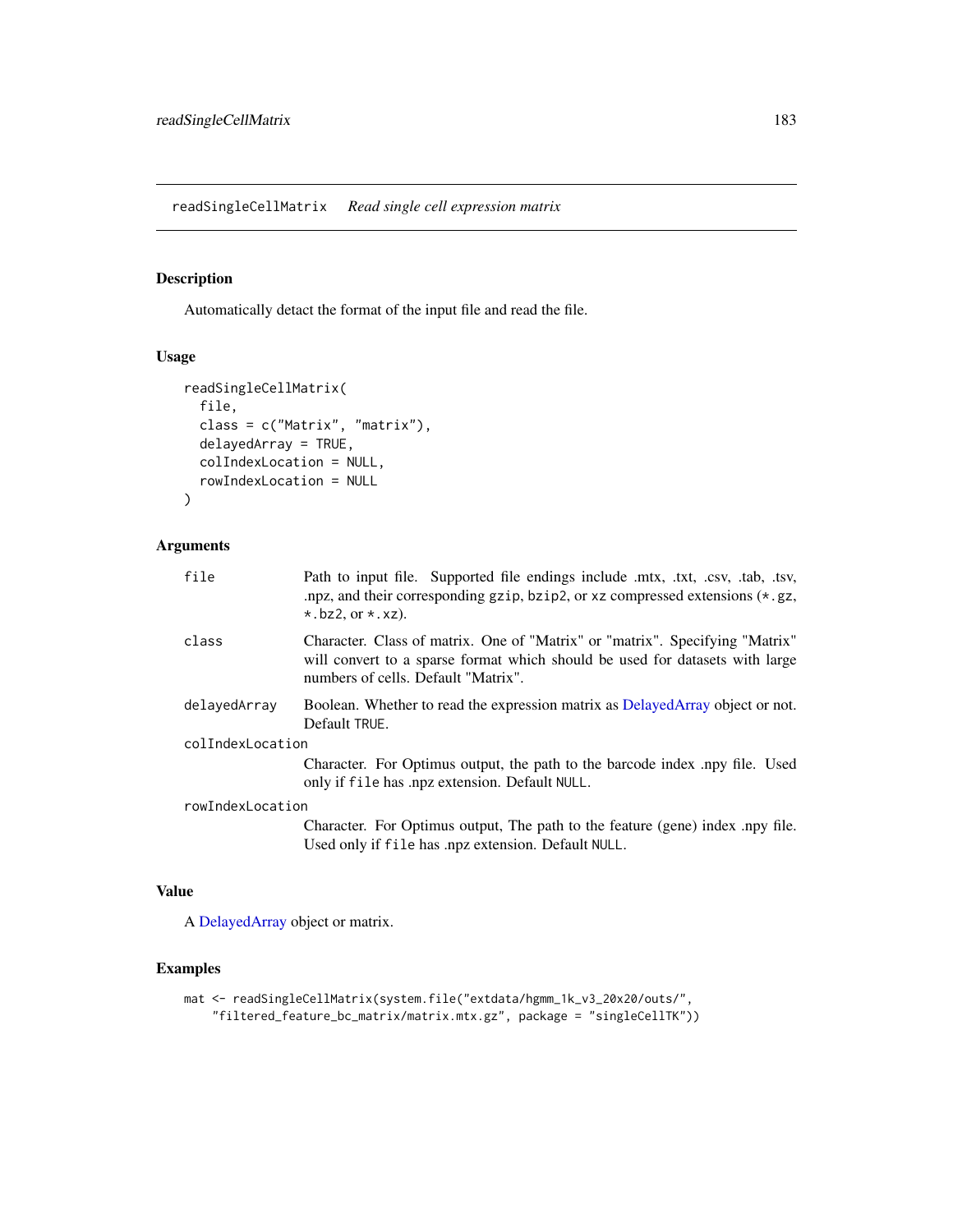## Description

A function to generate .html Rmarkdown report containing the visualizations of the runCellQC function output

#### Usage

```
reportCellQC(
  inSCE,
 output_file = NULL,
 output_dir = NULL,
 subTitle = NULL,
  studyDesign = NULL,
 useReducedDim = NULL
)
```
#### Arguments

| inSCE         | A Single Cell Experiment object containing the filtered count matrix with the out-<br>put from runCellQC function                                    |
|---------------|------------------------------------------------------------------------------------------------------------------------------------------------------|
| output_file   | Character. The name of the generated file. If NULL/default then the output file<br>name will be based on the name of the Rmarkdown template.         |
| output_dir    | Character. The name of the output directory to save the rendered file. If NULL/default<br>the file is stored to the current working directory        |
| subTitle      | subtitle of the QC HTML report. Default is NULL.                                                                                                     |
| studyDesign   | Character. The description of the data set and experiment design. It would be<br>shown at the top of QC HTML report. Default is NULL.                |
| useReducedDim | Character. The name of the saved dimension reduction slot including cells from<br>all samples in then Single Cell Experiment object, Default is NULL |

#### Value

.html file

## Examples

```
data(scExample, package = "singleCellTK")
sce <- subsetSCECols(sce, colData = "type != 'EmptyDroplet'")
## Not run:
sce <- runCellQC(sce)
reportCellQC(inSCE = sce)
```
## End(Not run)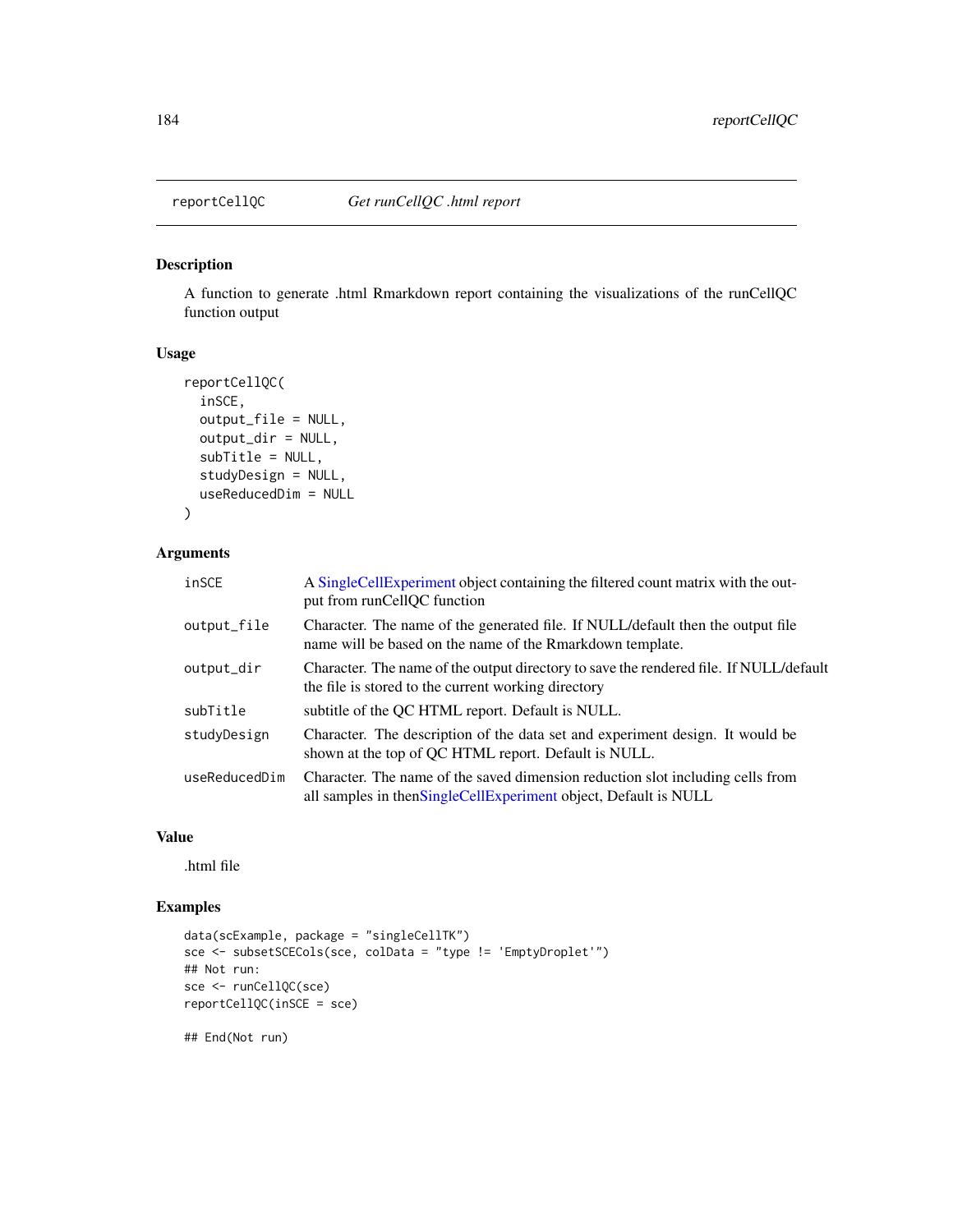reportClusterAbundance

*Get plotClusterAbundance .html report*

# Description

A function to generate .html Rmarkdown report containing the visualizations of the plotCluster-Abundance function output

# Usage

```
reportClusterAbundance(
  inSCE,
 cluster,
 variable,
 output\_dir = ".",
 output_file = "plotClusterAbundance_Report",
 pdf = FALSE,
 showSession = TRUE
\mathcal{L}
```
# Arguments

| inSCE       | A SingleCellExperiment object.                                                                                                        |
|-------------|---------------------------------------------------------------------------------------------------------------------------------------|
| cluster     | A single character, specifying the name to store the cluster label in colData.                                                        |
| variable    | A single character, specifying the name to store the phenotype labels in colData.                                                     |
| output_dir  | name of the output directory to save the rendered file. If NULL the file is stored<br>to the current working directory. Default NULL. |
| output_file | name of the generated file. If NULL then the output file name will be based on<br>the name of the Rmarkdown template. Default NULL.   |
| pdf         | A logical value indicating if a pdf should also be generated for each figure in<br>the report. Default is TRUE.                       |
| showSession | A logical value indicating if session information should be displayed or not.<br>Default is TRUE.                                     |

## Value

An HTML file of the report will be generated at the path specified in the arguments.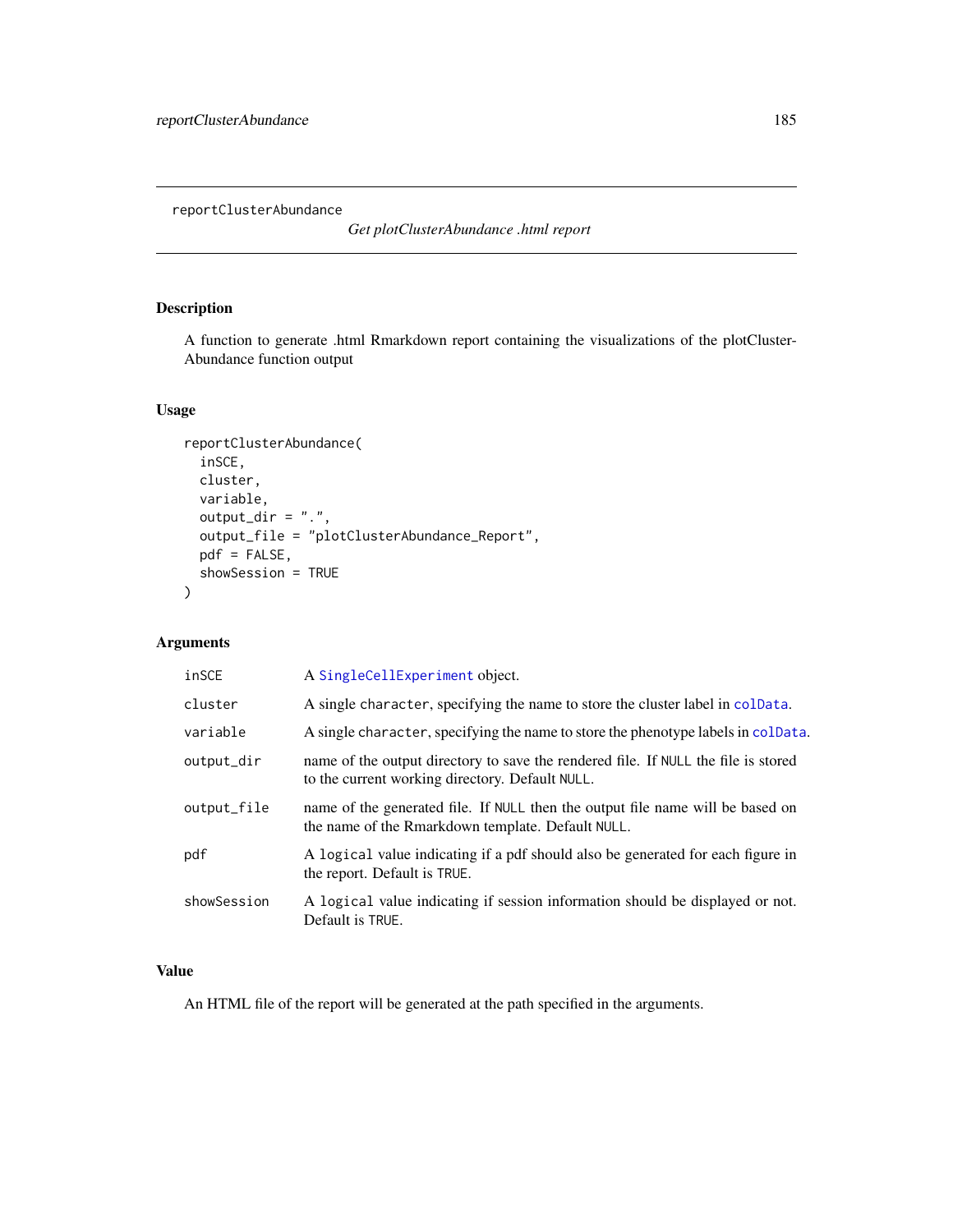```
reportDiffAbundanceFET
```
*Get diffAbundanceFET .html report*

# Description

A function to generate .html Rmarkdown report containing the visualizations of the diffAbundance-FET function output

# Usage

```
reportDiffAbundanceFET(
 inSCE,
 cluster,
 variable,
 control,
 case,
 analysisName,
 output\_dir = "."output_file = "DifferentialAbundanceFET_Report",
 pdf = FALSE,
 showSession = TRUE
)
```
## Arguments

| inSCE        | A SingleCellExperiment object.                                                                                                        |
|--------------|---------------------------------------------------------------------------------------------------------------------------------------|
| cluster      | A single character, specifying the name to store the cluster label in colData.                                                        |
| variable     | A single character, specifying the name to store the phenotype labels in colData.                                                     |
| control      | character. Specifying one or more categories that can be found in the vector<br>specified by variable.                                |
| case         | character. Specifying one or more categories that can be found in the vector<br>specified by variable.                                |
| analysisName | A single character. Will be used for naming the result table, which will be<br>saved in metadata slot.                                |
| output_dir   | name of the output directory to save the rendered file. If NULL the file is stored<br>to the current working directory. Default NULL. |
| output_file  | name of the generated file. If NULL then the output file name will be based on<br>the name of the Rmarkdown template. Default NULL.   |
| pdf          | A logical value indicating if a pdf should also be generated for each figure in<br>the report. Default is TRUE.                       |
| showSession  | A logical value indicating if session information should be displayed or not.<br>Default is TRUE.                                     |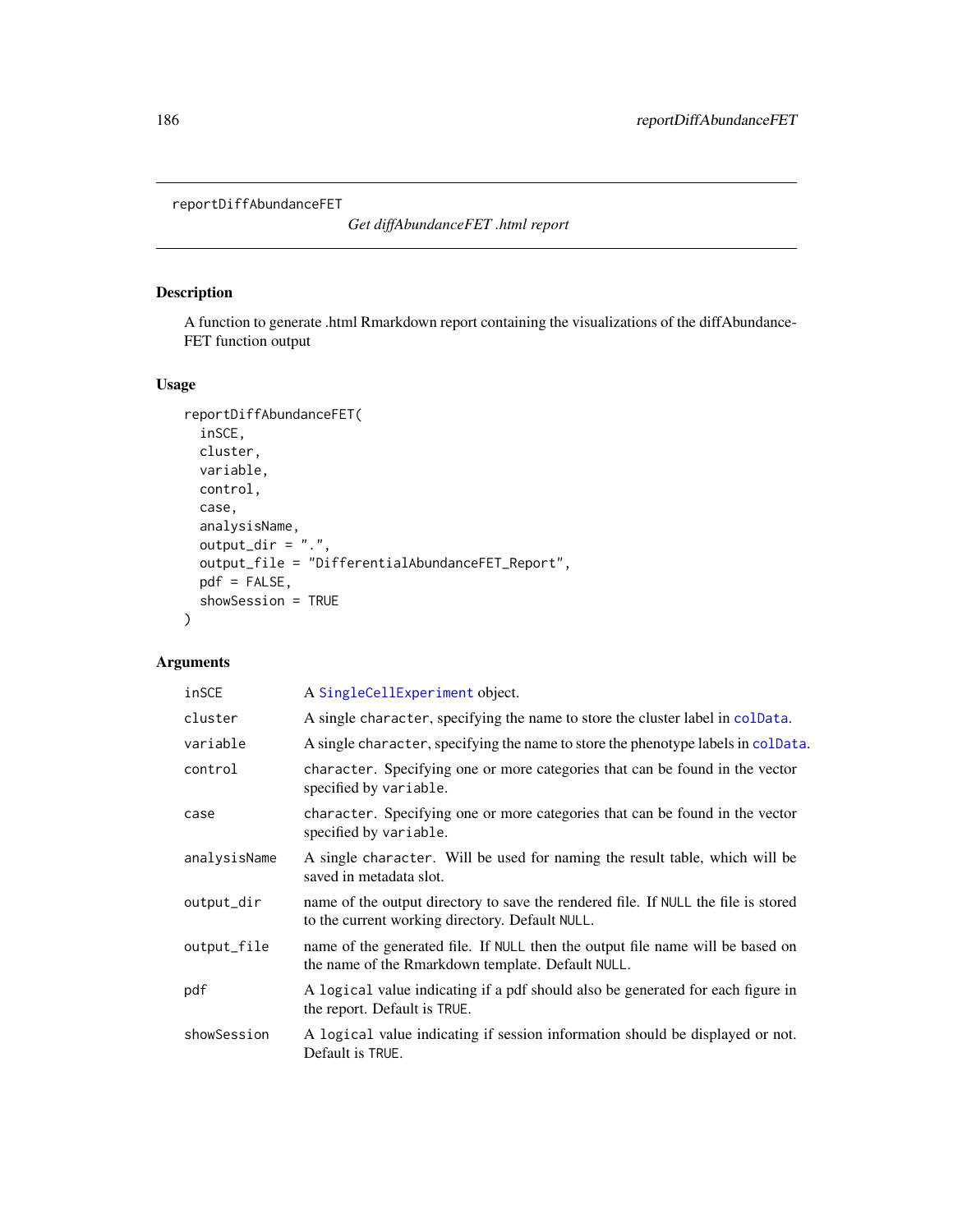## reportDiffExp 187

## Value

An HTML file of the report will be generated at the path specified in the arguments.

reportDiffExp *Get runDEAnalysis .html report*

## Description

A function to generate .html Rmarkdown report containing the visualizations of the [runDEAnalysis](#page-213-0) function output

#### Usage

```
reportDiffExp(inSCE, study, output_file = NULL, output_dir = NULL)
```
#### Arguments

| inSCE       | A SingleCellExperiment object containing the output from runDEAnalysis<br>function                                                    |
|-------------|---------------------------------------------------------------------------------------------------------------------------------------|
| study       | The specific analysis to visualize, used as analysis Name argument when run-<br>ning differential expression.                         |
| output_file | name of the generated file. If NULL then the output file name will be based on<br>the name of the Rmarkdown template. Default NULL.   |
| output_dir  | name of the output directory to save the rendered file. If NULL the file is stored<br>to the current working directory. Default NULL. |

## Value

Saves the HTML report in the specified output directory.

reportDropletQC *Get runDropletQC .html report*

## Description

A function to generate .html Rmarkdown report containing the visualizations of the runDropletQC function output

#### Usage

```
reportDropletQC(
  inSCE,
  output_file = NULL,
  output_dir = NULL,
  subTitle = NULL,
  studyDesign = NULL
\mathcal{E}
```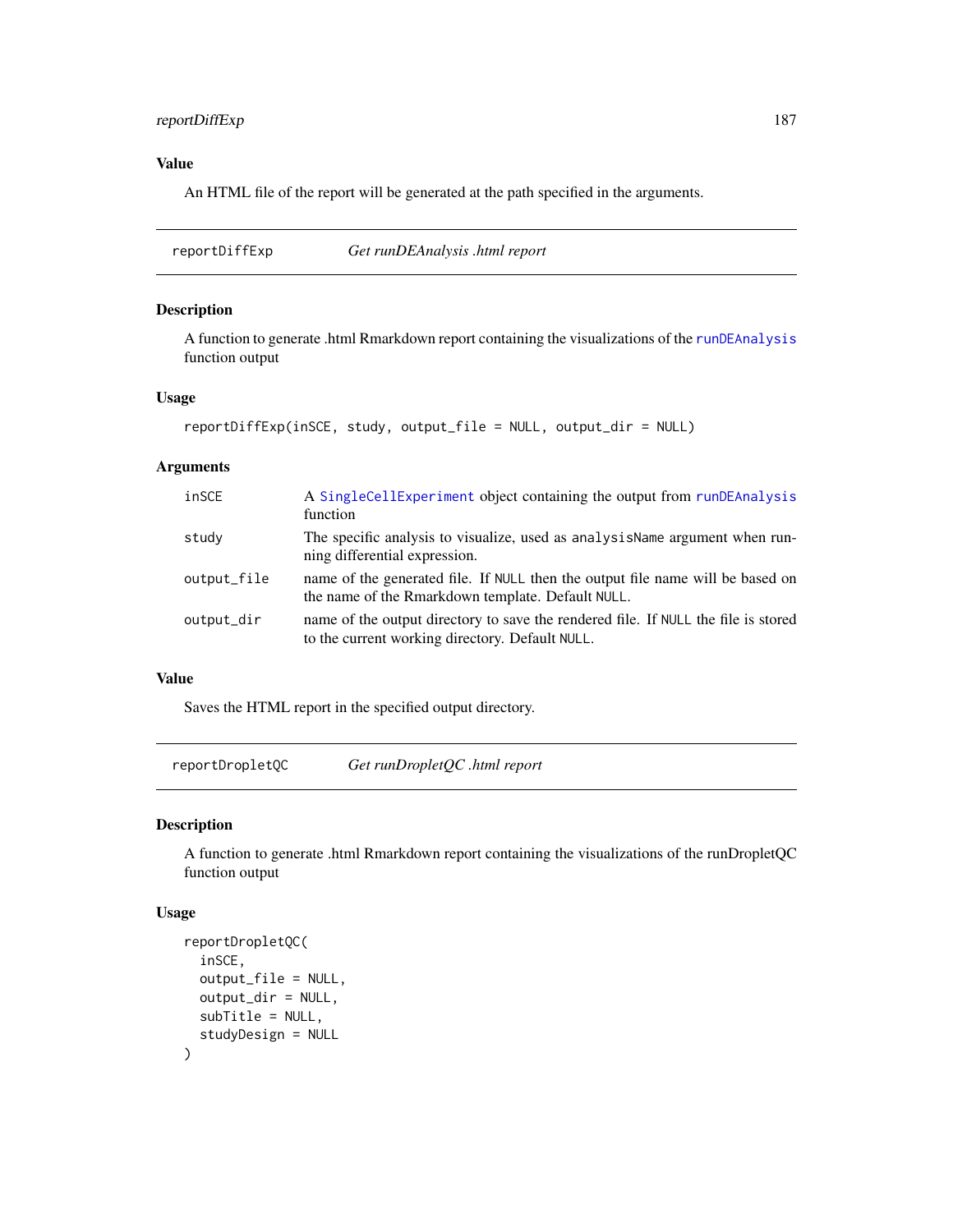## Arguments

| inSCE       | A Single Cell Experiment object containing the full droplet count matrix with the<br>output from runDropletQC function         |
|-------------|--------------------------------------------------------------------------------------------------------------------------------|
| output_file | name of the generated file. If NULL/default then the output file name will be<br>based on the name of the Rmarkdown template   |
| output_dir  | name of the output directory to save the rendered file. If NULL/default the file<br>is stored to the current working directory |
| subTitle    | subtitle of the QC HTML report. Default is NULL.                                                                               |
| studyDesign | description of the data set and experiment design. It would be shown at the top<br>of QC HTML report. Default is NULL.         |

## Value

.html file

## Examples

```
data(scExample, package = "singleCellTK")
## Not run:
sce <- runDropletQC(sce)
reportDropletQC(inSCE = sce)
```
## End(Not run)

reportFindMarker *Get findMarkerDiffExp .html report*

## Description

A function to generate .html Rmarkdown report containing the visualizations of the [findMarkerDiffExp](#page-46-0) function output

#### Usage

```
reportFindMarker(inSCE, output_file = NULL, output_dir = NULL)
```
# Arguments

| inSCE       | A SingleCellExperiment object containing the output from findMarkerDiffExp<br>function                                                |
|-------------|---------------------------------------------------------------------------------------------------------------------------------------|
| output_file | name of the generated file. If NULL then the output file name will be based on<br>the name of the Rmarkdown template. Default NULL.   |
| output_dir  | name of the output directory to save the rendered file. If NULL the file is stored<br>to the current working directory. Default NULL. |

# Value

An HTML file of the report will be generated at the path specified in the arguments.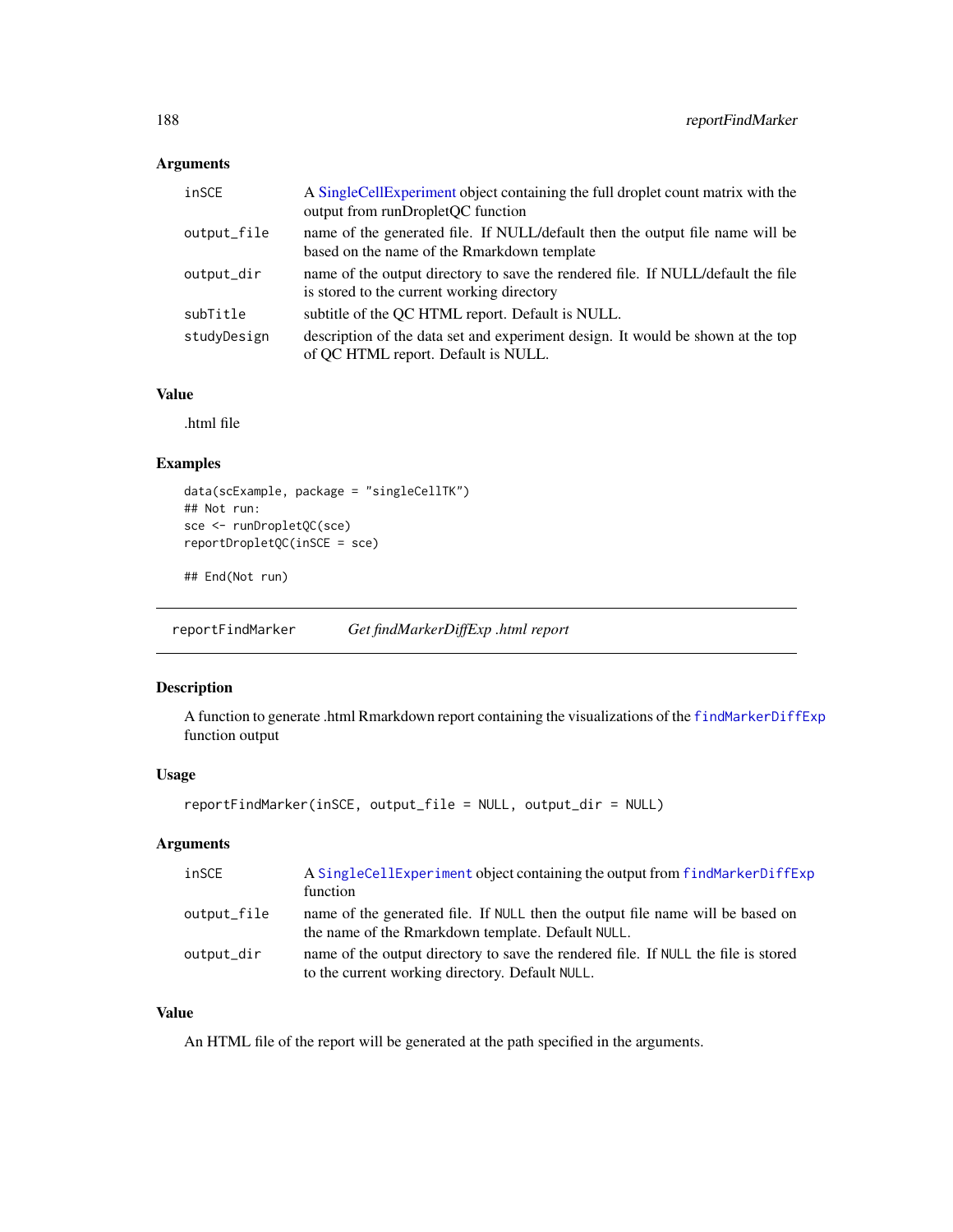## Description

A function to generate .html Rmarkdown report for the specified QC algorithm output

### Usage

```
reportQCTool(
  inSCE,
  algorithm = c("BarcodeRankDrops", "EmptyDrops", "QCMetrics", "Scrublet",
  "ScDblFinder", "Cxds", "Bcds", "CxdsBcdsHybrid", "DoubletFinder", "DecontX", "SoupX"),
 output_file = NULL,
  output_dir = NULL
\mathcal{L}
```
## Arguments

| inSCE       | A SingleCellExperiment object containing the count matrix (full droplets or fil-<br>tered matrix, depends on the selected QC algorithm) with the output from at least<br>one of these functions: runQCMetrics, runScrublet, runScDblFinder, runCxds,<br>runBcds, runCxdsBcdsHybrid, runDecontX, runBarcodeRankDrops, runEmp-<br>tyDrops |
|-------------|-----------------------------------------------------------------------------------------------------------------------------------------------------------------------------------------------------------------------------------------------------------------------------------------------------------------------------------------|
| algorithm   | Character. Specifies which QC algorithm report to generate. Available options<br>are "BarcodeRankDrops", "EmptyDrops", "QCMetrics", "Scrublet", "ScDblFinder",<br>"Cxds", "Bcds", "CxdsBcdsHybrid", "DoubletFinder", "DecontX" and "SoupX".                                                                                             |
| output_file | name of the generated file. If NULL/default then the output file name will be<br>based on the name of the selected QC algorithm name.                                                                                                                                                                                                   |
| output_dir  | name of the output directory to save the rendered file. If NULL/default the file<br>is stored to the current working directory                                                                                                                                                                                                          |

### Value

.html file

## Examples

```
data(scExample, package = "singleCellTK")
sce <- subsetSCECols(sce, colData = "type != 'EmptyDroplet'")
## Not run:
sce <- runDecontX(sce)
sce <- getUMAP(sce)
reportQCTool(inSCE = sce, algorithm = "DecontX")
```
## End(Not run)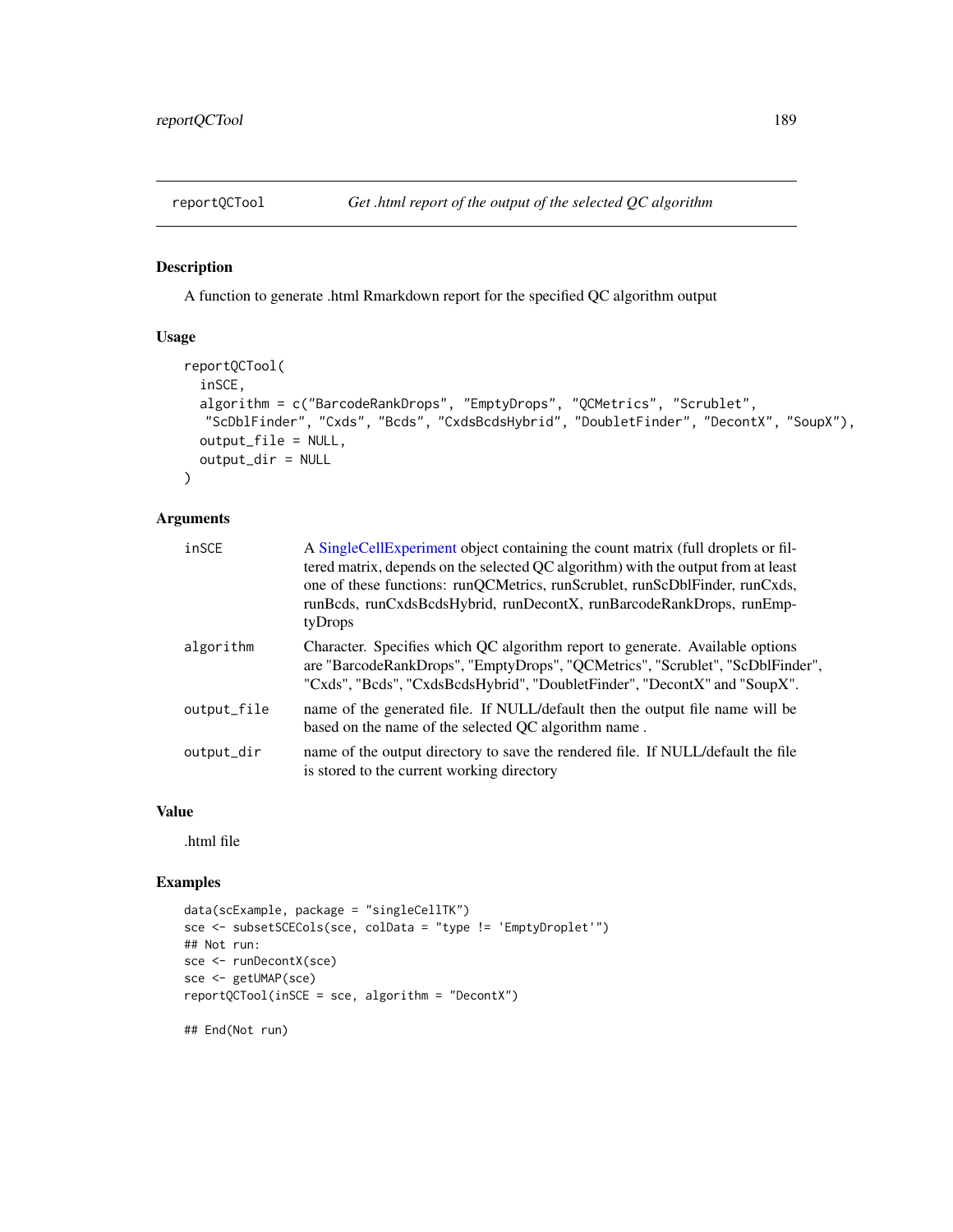reportSeurat *Generates an HTML report for the complete Seurat workflow and returns the SCE object with the results computed and stored inside the object.*

### Description

Generates an HTML report for the complete Seurat workflow and returns the SCE object with the results computed and stored inside the object.

#### Usage

```
reportSeurat(
  inSCE,
  biological.group = NULL,
  phenotype.groups = NULL,
  selected.markers = NULL,
  clustering.resolution = 0.8,
  variable.features = 2000,
  pc.count = 50,
  outputFile = NULL,
  outputDir = NULL,
  subtitle = NULL,
  authors = NULL,
  showSession = FALSE,
 pdf = FALSE,
  runHVG = TRUE,
  plotHVG = TRUE,
  runDimRed = TRUE,
 plotJackStraw = FALSE,
 plotElbowPlot = TRUE,
  plotHeatmaps = TRUE,
  runClustering = TRUE,
 plotTSNE = TRUE,
 plotUMAP = TRUE,
 minResolution = 0.3,
 maxResolution = 1.5,
  runMSClusters = TRUE,
  runMSBioGroup = TRUE,
  forceRun = FALSE
```
)

### Arguments

inSCE Input [SingleCellExperiment](#page-0-0) object.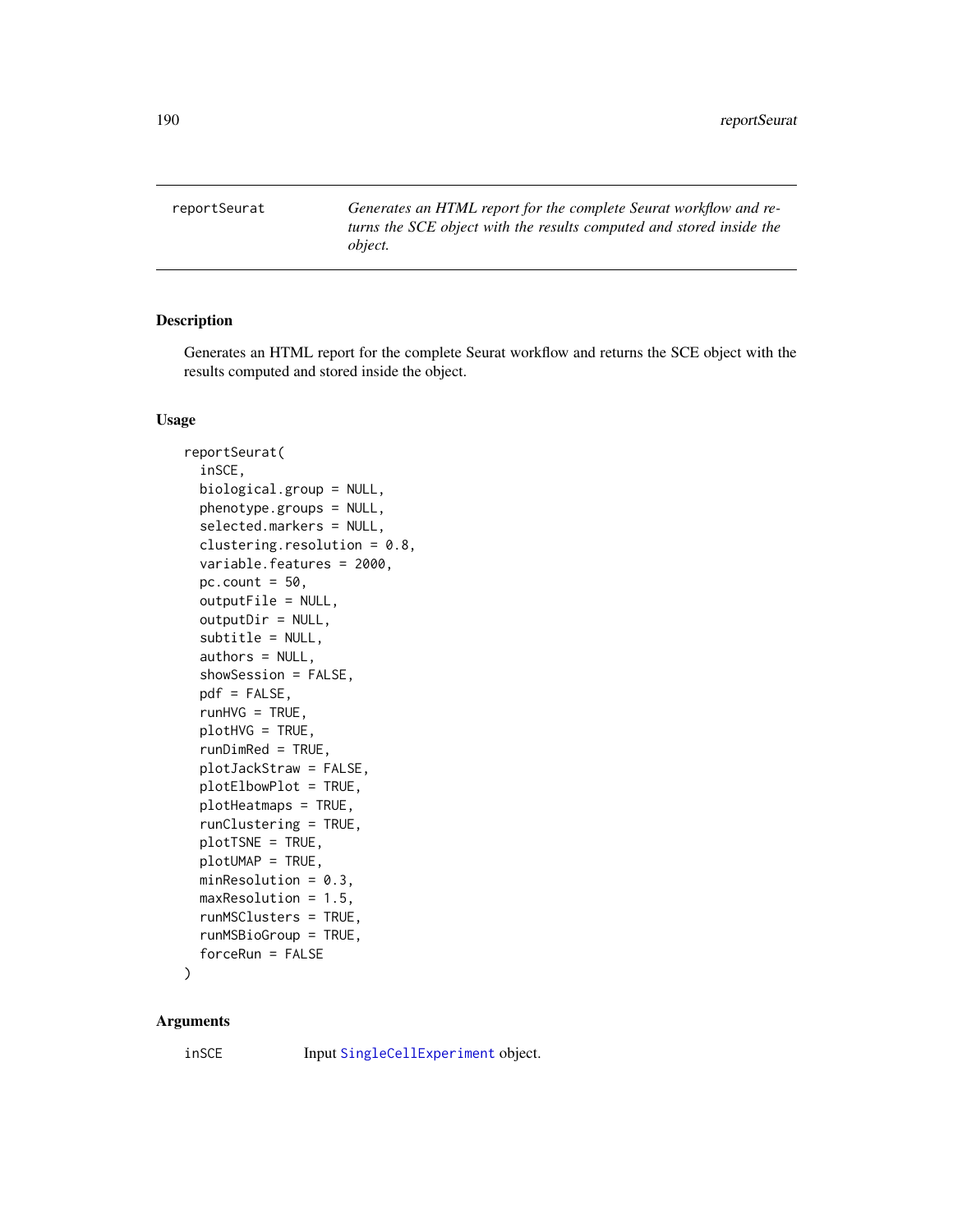# reportSeurat 191

| biological.group      |                                                                                                                                                                                                                   |  |
|-----------------------|-------------------------------------------------------------------------------------------------------------------------------------------------------------------------------------------------------------------|--|
|                       | A character value that specifies the name of the colData() column to use as the<br>main biological group in the Seurat report for marker selection and grouping.                                                  |  |
| phenotype.groups      |                                                                                                                                                                                                                   |  |
|                       | A character vector that specifies the names of the colData() columns to use for<br>differential expression in addition to the biological.group parameter.                                                         |  |
| selected.markers      |                                                                                                                                                                                                                   |  |
|                       | A character vector containing the user-specified gene symbols or feature names<br>of marker genes that be used to generate gene plots in addition to the gene mark-<br>ers computed from differential expression. |  |
| clustering.resolution |                                                                                                                                                                                                                   |  |
|                       | A numeric value indicating the user-specified final resolution to use with clus-<br>tering. Default is 0.8.                                                                                                       |  |
| variable.features     |                                                                                                                                                                                                                   |  |
|                       | A numeric value indicating the number of top variable features to identify. De-<br>fault 2000.                                                                                                                    |  |
| pc.count              | A numeric value indicating the number of principal components to use in the<br>analysis workflow. Default is 50.                                                                                                  |  |
| outputFile            | Specify the name of the generated output HTML file. If NULL then the output<br>file name will be based on the name of the Rmarkdown template. Default NULL.                                                       |  |
| outputDir             | Specify the name of the output directory to save the rendered HTML file. If<br>NULL the file is stored to the current working directory. Default NULL.                                                            |  |
| subtitle              | A character value specifying the subtitle to use in the report. Default NULL.                                                                                                                                     |  |
| authors               | A character value specifying the names of the authors to use in the report. De-<br>fault NULL.                                                                                                                    |  |
| showSession           | A logical value indicating if session information should be displayed or not.<br>Default is FALSE.                                                                                                                |  |
| pdf                   | A logical value indicating if a pdf should also be generated for each figure in the<br>report. Default is FALSE.                                                                                                  |  |
| runHVG                | A logical value indicating if the feature selection computation should be run or<br>not. Default is TRUE.                                                                                                         |  |
| plotHVG               | A logical value indicating if the plot for the top most variable genes should be<br>visualized in a mean-to-variance plot. Default is TRUE.                                                                       |  |
| runDimRed             | A logical value indicating if PCA should be computed. Default is TRUE.                                                                                                                                            |  |
| plotJackStraw         | A logical value indicating if JackStraw plot be visualized for the principal com-<br>ponents. Default is FALSE.                                                                                                   |  |
| plotElbowPlot         | A logical value indicating if the ElbowPlot be visualized for the principal com-<br>ponents. Default is TRUE.                                                                                                     |  |
| plotHeatmaps          | A logical value indicating if heatmaps should be plotted for the principal com-<br>ponents. Default is TRUE.                                                                                                      |  |
| runClustering         | A logical value indicating if clustering section should be run in the report. De-<br>fault is TRUE.                                                                                                               |  |
| plotTSNE              | A logical value indicating if TSNE plots should be visualized for clustering<br>results. Default is TRUE.                                                                                                         |  |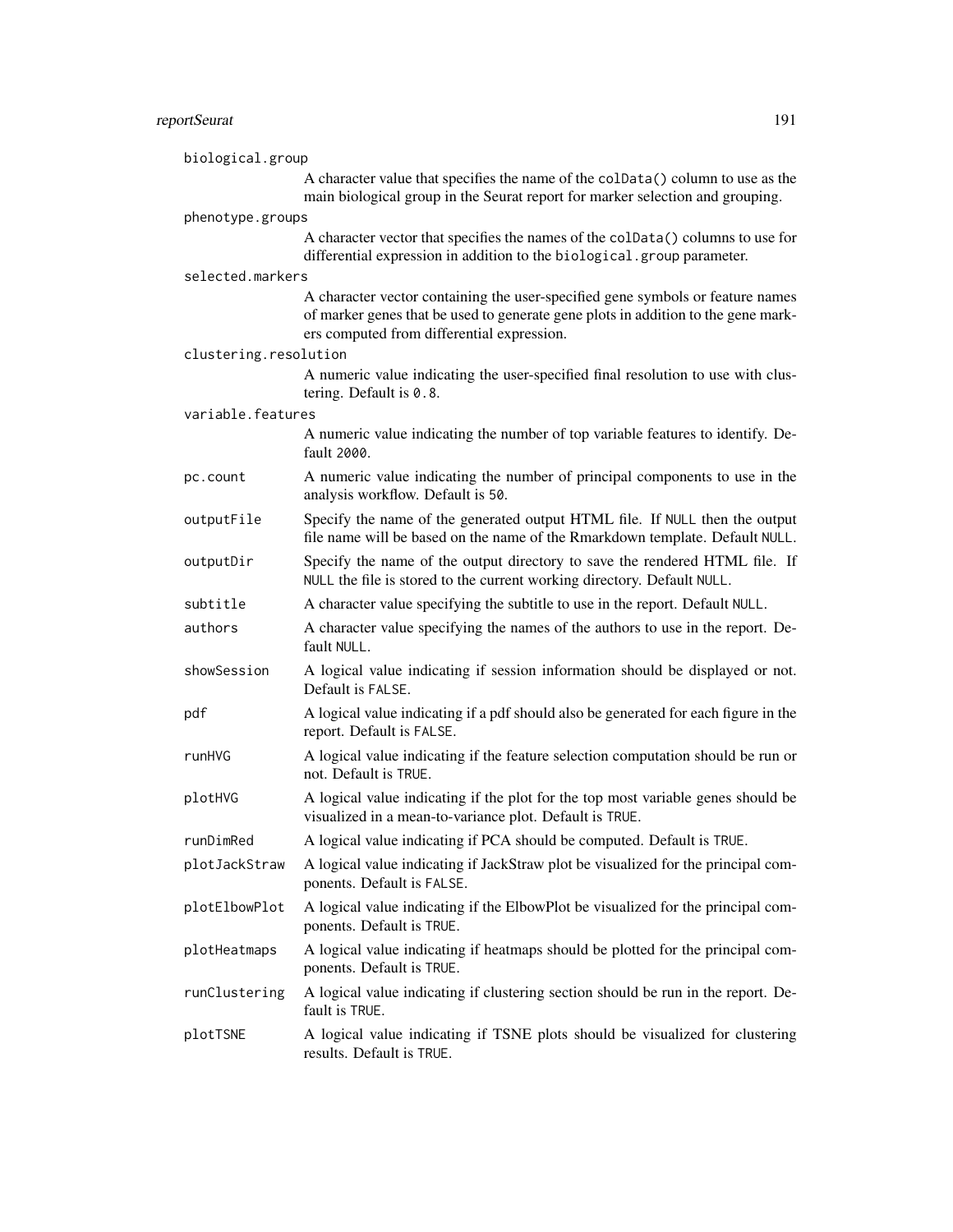| plotUMAP      | A logical value indicating if the UMAP plots should be visualized for the clus-<br>tering results. Default is TRUE.                                      |
|---------------|----------------------------------------------------------------------------------------------------------------------------------------------------------|
| minResolution | A numeric value indicating the minimum resolution to use for clustering. De-<br>fault is $0.3$ .                                                         |
| maxResolution | A numeric value indicating the maximum resolution to use for clustering. De-<br>fault is $1.5$ .                                                         |
| runMSClusters | A logical value indicating if marker selection should be run between clusters.<br>Default is TRUE.                                                       |
| runMSBioGroup | A logical value indicating if marker selection should be run between the biological.group<br>parameter. Default is TRUE.                                 |
| forceRun      | A logical value indicating if all algorithms should be re-run regardless if they<br>have been computed previously in the input object. Default is FALSE. |

## Value

A [SingleCellExperiment](#page-0-0) object with computations stored.

## reportSeuratClustering

*Generates an HTML report for Seurat Clustering and returns the SCE object with the results computed and stored inside the object.*

## Description

Generates an HTML report for Seurat Clustering and returns the SCE object with the results computed and stored inside the object.

#### Usage

```
reportSeuratClustering(
  inSCE,
 biological.group = NULL,
 phenotype.groups = NULL,
  runClustering = TRUE,
 plotTSNE = TRUE,
 plotUMAP = TRUE,
 minResolution = 0.3,
 maxResolution = 1.5,
 numClusters = 10,
  significant_PC = 10,
  outputFile = NULL,
  outputDir = NULL,
  subtitle = NULL,
  authors = NULL,showSession = FALSE,
 pdf = FALSE,
  forceRun = FALSE
\mathcal{E}
```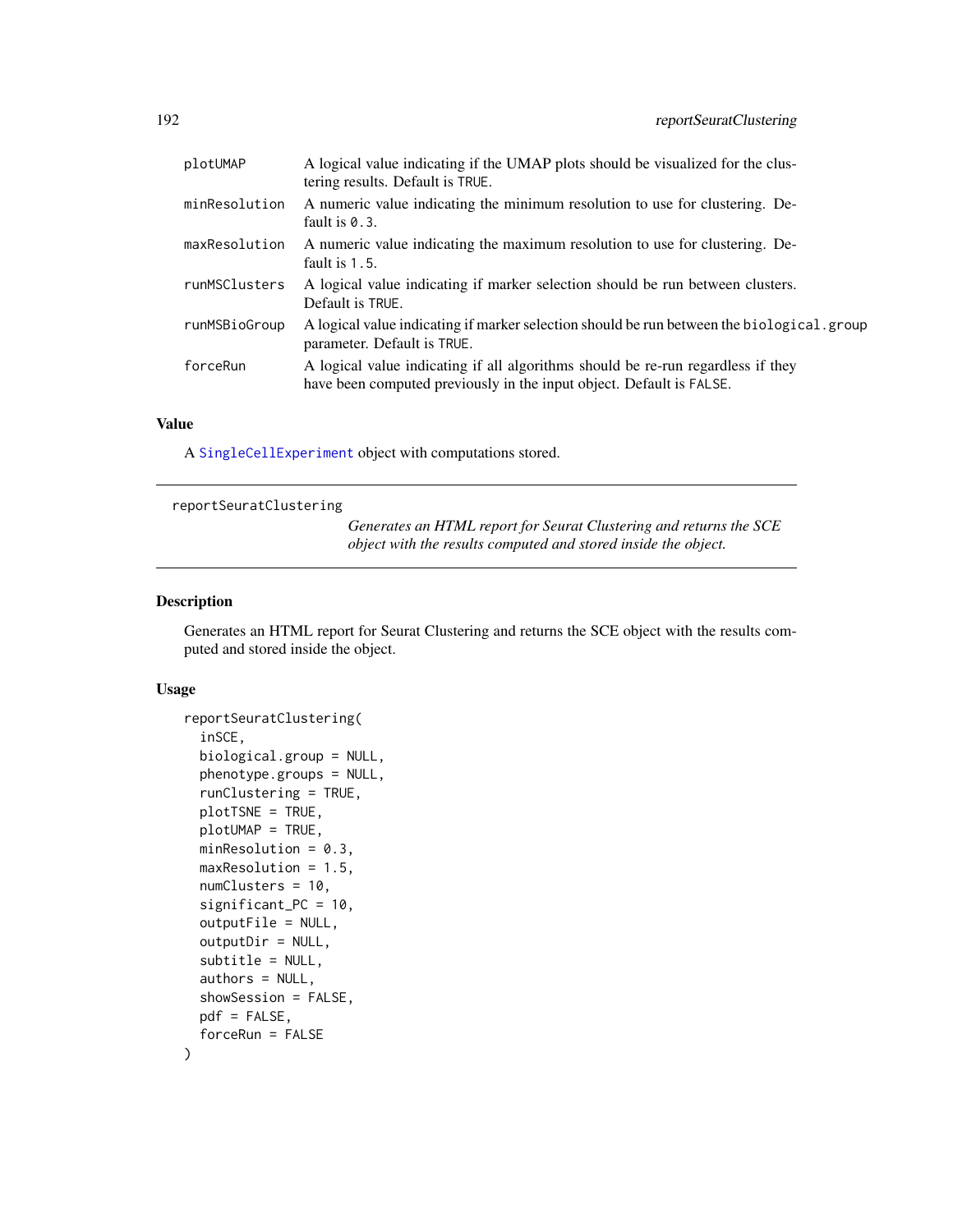# Arguments

| inSCE            | Input SingleCellExperiment object.                                                                                                                                                     |  |
|------------------|----------------------------------------------------------------------------------------------------------------------------------------------------------------------------------------|--|
| biological.group |                                                                                                                                                                                        |  |
|                  | A character value that specifies the name of the colData() column to use as the<br>main biological group in the Seurat report for marker selection and grouping.                       |  |
| phenotype.groups |                                                                                                                                                                                        |  |
|                  | A character vector that specifies the names of the colData() columns to use for<br>differential expression in addition to the biological.group parameter.                              |  |
| runClustering    | A logical value indicating if Clustering should be run or not in the report. De-<br>fault is TRUE. If FALSE, parameters plotTSNE and plotUMAP are also set to<br>FALSE.                |  |
| plotTSNE         | A logical value indicating if TSNE plots should be visualized in the clustering<br>section of the report. Default is TRUE.                                                             |  |
| plotUMAP         | A logical value indicating if UMAP plots should be visualized in the clustering<br>section of the report. Default is TRUE.                                                             |  |
| minResolution    | A numeric value indicating the minimum resolution to use for clustering. De-<br>fault 0.3.                                                                                             |  |
| maxResolution    | A numeric value indicating the maximum resolution to use for clustering. De-<br>fault $1.5$ .                                                                                          |  |
| numClusters      | temp (to remove)                                                                                                                                                                       |  |
|                  | significant_PC temp (change to pc.use)                                                                                                                                                 |  |
| outputFile       | Specify the name of the generated output HTML file. If NULL then the output<br>file name will be based on the name of the Rmarkdown template. Default NULL.                            |  |
| outputDir        | Specify the name of the output directory to save the rendered HTML file. If<br>NULL the file is stored to the current working directory. Default NULL.                                 |  |
| subtitle         | A character value specifying the subtitle to use in the report. Default NULL.                                                                                                          |  |
| authors          | A character value specifying the names of the authors to use in the report. De-<br>fault NULL.                                                                                         |  |
| showSession      | A logical value indicating if session information should be displayed or not.<br>Default is FALSE.                                                                                     |  |
| pdf              | A logical value indicating if a pdf should also be generated for each figure in the<br>report. Default is FALSE.                                                                       |  |
| forceRun         | A logical value indicating if all computations previously computed should be<br>re-calculated regardless if these computations are available in the input object.<br>Default is FALSE. |  |

# Value

A [SingleCellExperiment](#page-0-0) object with computations stored.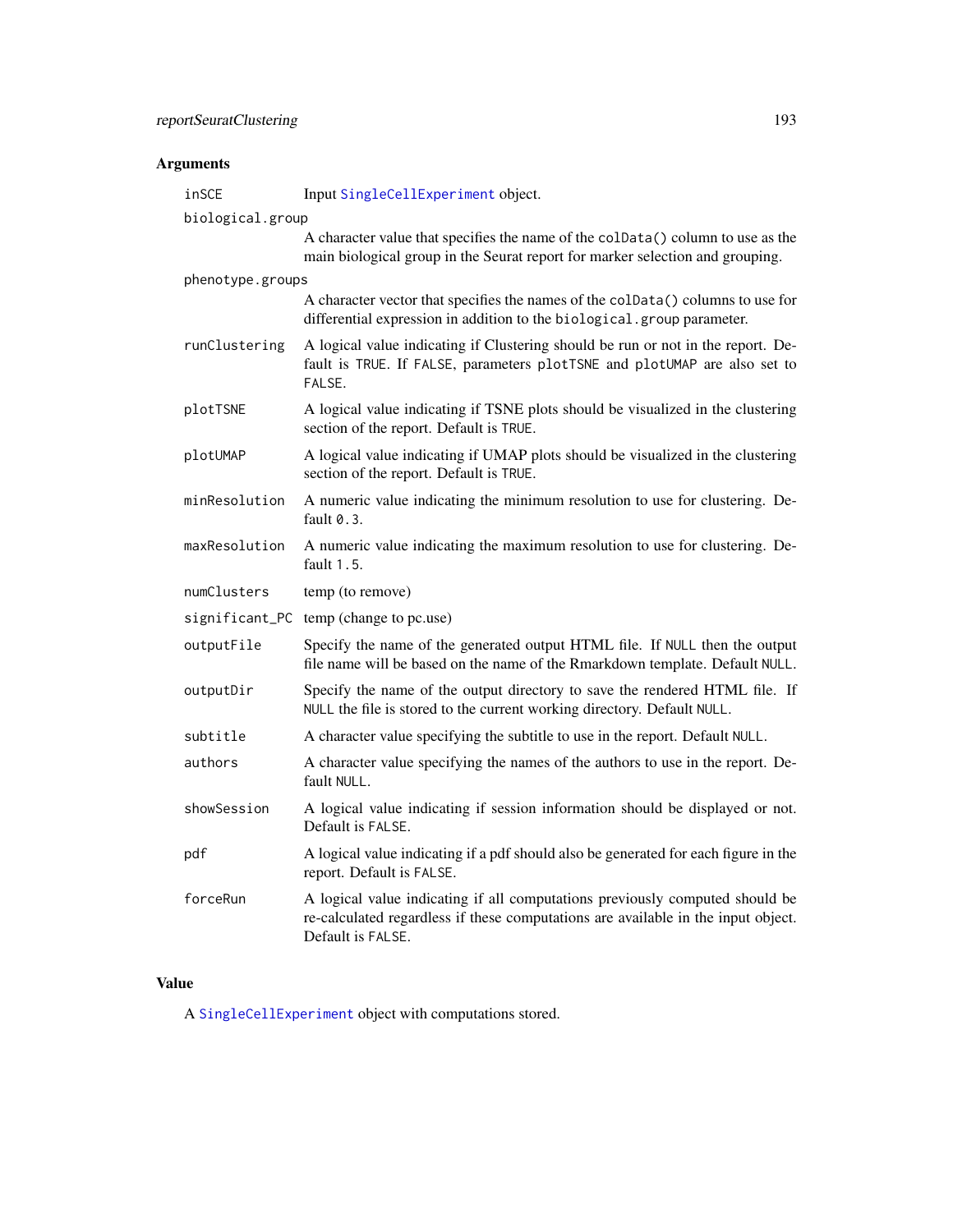reportSeuratDimRed *Generates an HTML report for Seurat Dimensionality Reduction and returns the SCE object with the results computed and stored inside the object.*

## Description

Generates an HTML report for Seurat Dimensionality Reduction and returns the SCE object with the results computed and stored inside the object.

## Usage

```
reportSeuratDimRed(
  inSCE,
 pc.count = 50,
 runDimRed = TRUE,
 plotJackStraw = FALSE,
 plotElbowPlot = TRUE,
 plotHeatmaps = TRUE,
 outputFile = NULL,
  outputDir = NULL,
  subtitle = NULL,
  authors = NULL,
  showSession = FALSE,
  pdf = FALSE,
  forceRun = FALSE
\lambda
```
# Arguments

| inSCE         | Input SingleCellExperiment object.                                                                                                                          |
|---------------|-------------------------------------------------------------------------------------------------------------------------------------------------------------|
| pc.count      | A numeric value indicating the number of principal components to compute.<br>Default is 50.                                                                 |
| runDimRed     | A logical value indicating if dimenionality reduction should be computed. De-<br>fault TRUE.                                                                |
| plotJackStraw | A logical value indicating if JackStraw plot should be visualized. Default FALSE.                                                                           |
| plotElbowPlot | A logical value indicating if ElbowPlot should be visualized. Default TRUE.                                                                                 |
| plotHeatmaps  | A logical value indicating if heatmaps should be visualized. Default TRUE.                                                                                  |
| outputFile    | Specify the name of the generated output HTML file. If NULL then the output<br>file name will be based on the name of the Rmarkdown template. Default NULL. |
| outputDir     | Specify the name of the output directory to save the rendered HTML file. If<br>NULL the file is stored to the current working directory. Default NULL.      |
| subtitle      | A character value specifying the subtitle to use in the report. Default NULL.                                                                               |
| authors       | A character value specifying the names of the authors to use in the report. De-<br>fault NULL.                                                              |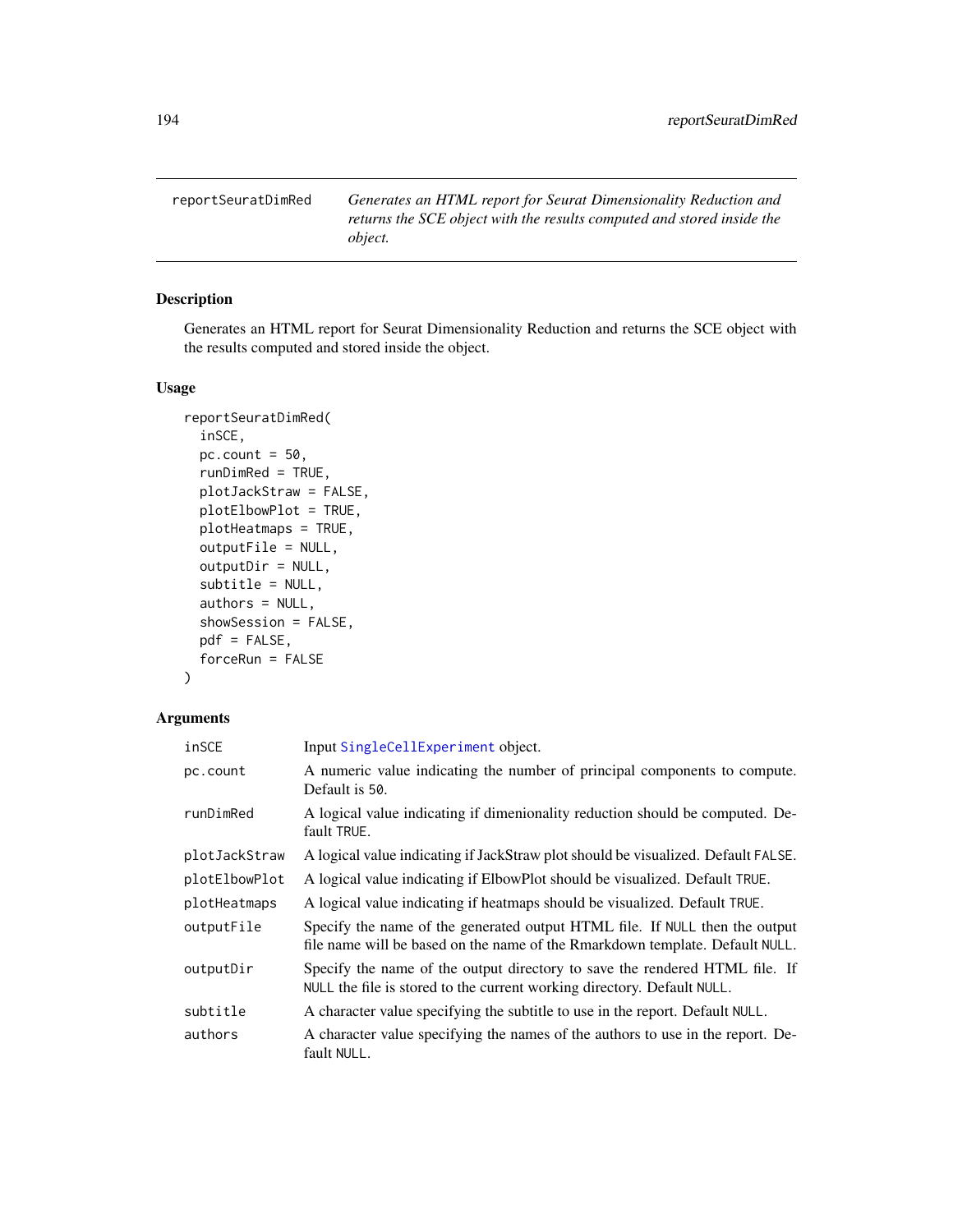| showSession | A logical value indicating if session information should be displayed or not.<br>Default is FALSE.                                                                                     |
|-------------|----------------------------------------------------------------------------------------------------------------------------------------------------------------------------------------|
| pdf         | A logical value indicating if a pdf should also be generated for each figure in the<br>report. Default is FALSE.                                                                       |
| forceRun    | A logical value indicating if all computations previously computed should be<br>re-calculated regardless if these computations are available in the input object.<br>Default is FALSE. |

## Value

A [SingleCellExperiment](#page-0-0) object with computations stored.

```
reportSeuratFeatureSelection
```
*Generates an HTML report for Seurat Feature Selection and returns the SCE object with the results computed and stored inside the object.*

## Description

Generates an HTML report for Seurat Feature Selection and returns the SCE object with the results computed and stored inside the object.

## Usage

```
reportSeuratFeatureSelection(
  inSCE,
  variable.features = 2000,
  runHVG = TRUE,
 plotHVG = TRUE,
 outputFile = NULL,
 outputDir = NULL,
  subtitle = NULL,
  authors = NULL,
  showSession = FALSE,
 pdf = FALSE,forceRun = FALSE
)
```
# Arguments

| inSCE             | Input SingleCellExperiment object.                                                                   |
|-------------------|------------------------------------------------------------------------------------------------------|
| variable.features |                                                                                                      |
|                   | A numeric value indicating the number of top variable features to identify. De-<br>fault 2000.       |
| runHVG            | A logical value indicating if the feature selection algorithm should be run or not.<br>Default TRUE. |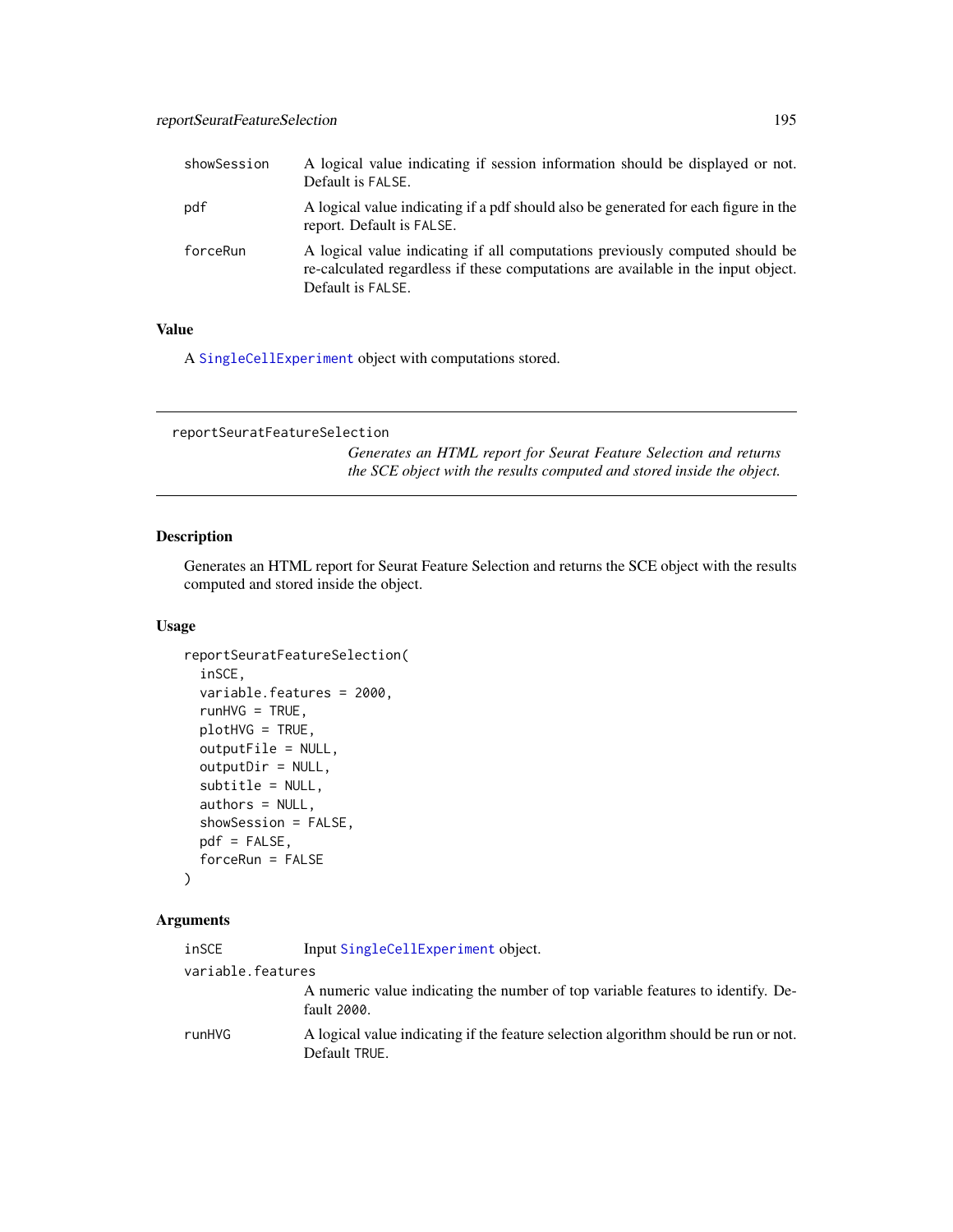|             | Specify the name of the generated output HTML file. If NULL then the output                                                                                                            |
|-------------|----------------------------------------------------------------------------------------------------------------------------------------------------------------------------------------|
| outputFile  | file name will be based on the name of the Rmarkdown template. Default NULL.                                                                                                           |
| outputDir   | Specify the name of the output directory to save the rendered HTML file. If<br>NULL the file is stored to the current working directory. Default NULL.                                 |
| subtitle    | A character value specifying the subtitle to use in the report. Default NULL.                                                                                                          |
| authors     | A character value specifying the names of the authors to use in the report. De-<br>fault NULL.                                                                                         |
| showSession | A logical value indicating if session information should be displayed or not.<br>Default is FALSE.                                                                                     |
| pdf         | A logical value indicating if a pdf should also be generated for each figure in the<br>report. Default is FALSE.                                                                       |
| forceRun    | A logical value indicating if all computations previously computed should be<br>re-calculated regardless if these computations are available in the input object.<br>Default is FALSE. |

#### Value

A [SingleCellExperiment](#page-0-0) object with computations stored.

```
reportSeuratMarkerSelection
```
*Generates an HTML report for Seurat Results (including Clustering & Marker Selection) and returns the SCE object with the results computed and stored inside the object.*

## Description

Generates an HTML report for Seurat Results (including Clustering & Marker Selection) and returns the SCE object with the results computed and stored inside the object.

## Usage

```
reportSeuratMarkerSelection(
  inSCE,
 biological.group = NULL,
 phenotype.groups = NULL,
  selected.markers = NULL,
  runMarkerSelection = TRUE,
 plotMarkerSelection = TRUE,
  countFeatures = 10,
  outputFile = NULL,
  outputDir = NULL,
  subtitle = NULL,
```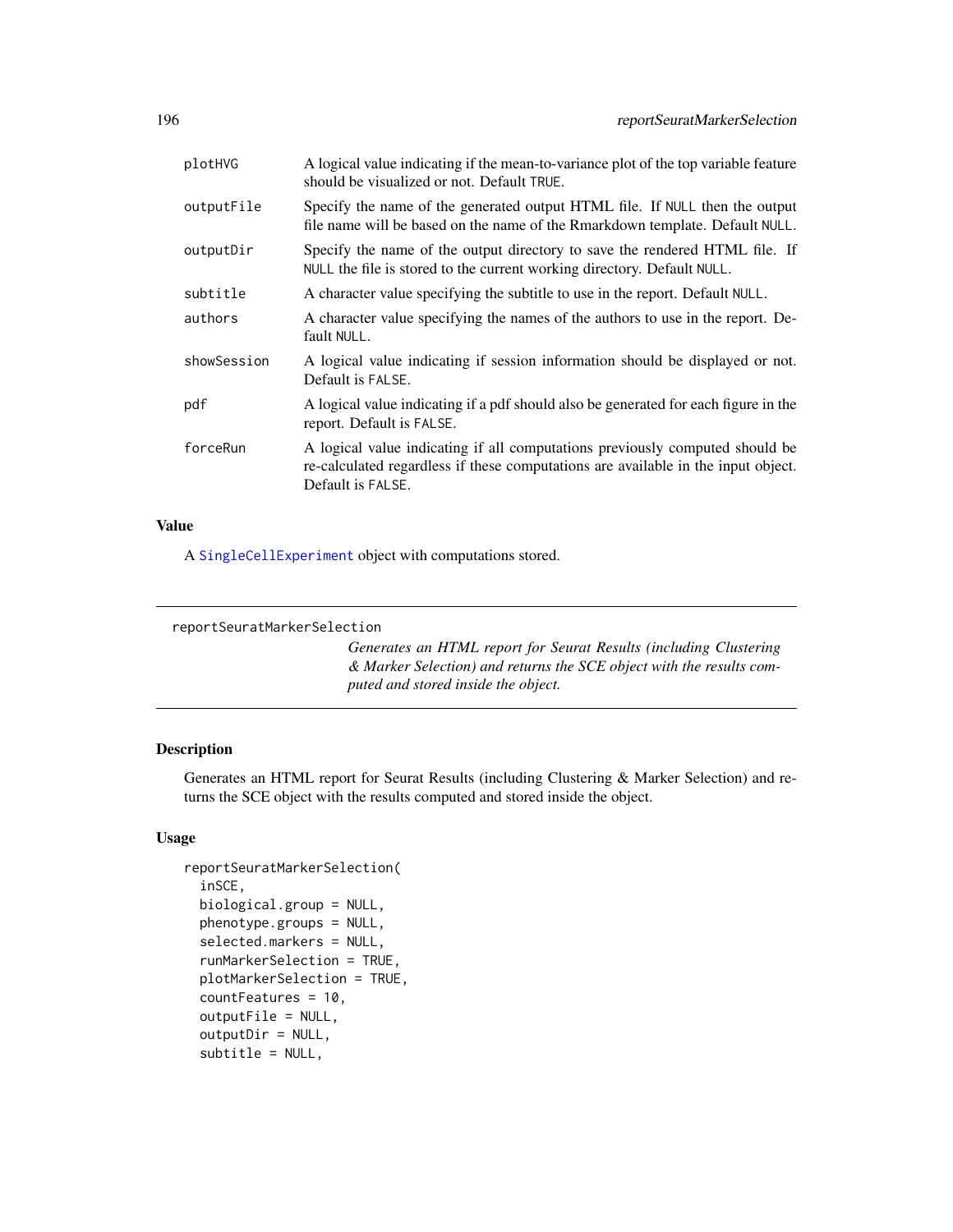```
authors = NULL,showSession = FALSE,
  pdf = FALSE
\mathcal{L}
```
# Arguments

| inSCE               | Input SingleCellExperiment object.                                                                                                                                                                                |  |
|---------------------|-------------------------------------------------------------------------------------------------------------------------------------------------------------------------------------------------------------------|--|
| biological.group    |                                                                                                                                                                                                                   |  |
|                     | A character value that specifies the name of the colData() column to use as the<br>main biological group in the Seurat report for marker selection and grouping.                                                  |  |
| phenotype.groups    |                                                                                                                                                                                                                   |  |
|                     | A character vector that specifies the names of the colData() columns to use for<br>differential expression in addition to the biological.group parameter.                                                         |  |
| selected.markers    |                                                                                                                                                                                                                   |  |
|                     | A character vector containing the user-specified gene symbols or feature names<br>of marker genes that be used to generate gene plots in addition to the gene mark-<br>ers computed from differential expression. |  |
| runMarkerSelection  |                                                                                                                                                                                                                   |  |
|                     | A logical value indicating if the marker selection computation should be run or<br>not. Default TRUE.                                                                                                             |  |
| plotMarkerSelection |                                                                                                                                                                                                                   |  |
|                     | A logical value indicating if the gene marker plots should be visualized or not.<br>Default TRUE.                                                                                                                 |  |
| countFeatures       | A numeric value indicating the number of top features to visualize in each group.<br>Default 10.                                                                                                                  |  |
| outputFile          | Specify the name of the generated output HTML file. If NULL then the output<br>file name will be based on the name of the Rmarkdown template. Default NULL.                                                       |  |
| outputDir           | Specify the name of the output directory to save the rendered HTML file. If<br>NULL the file is stored to the current working directory. Default NULL.                                                            |  |
| subtitle            | A character value specifying the subtitle to use in the report. Default NULL.                                                                                                                                     |  |
| authors             | A character value specifying the names of the authors to use in the report. De-<br>fault NULL.                                                                                                                    |  |
| showSession         | A logical value indicating if session information should be displayed or not.<br>Default is FALSE.                                                                                                                |  |
| pdf                 | A logical value indicating if a pdf should also be generated for each figure in the<br>report. Default is FALSE.                                                                                                  |  |

# Value

A [SingleCellExperiment](#page-0-0) object with computations stored.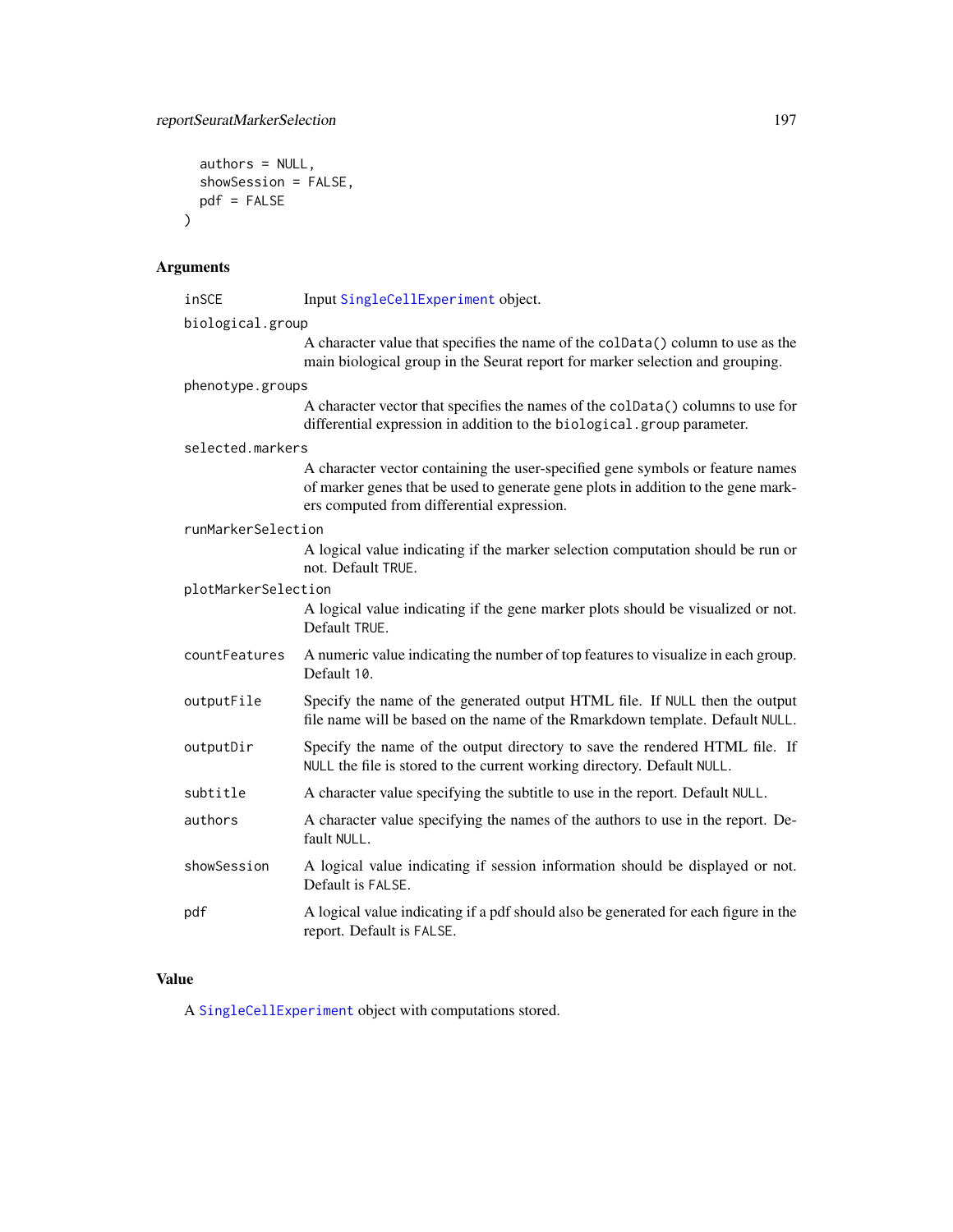```
reportSeuratNormalization
```
*Generates an HTML report for Seurat Normalization and returns the SCE object with the results computed and stored inside the object.*

## Description

Generates an HTML report for Seurat Normalization and returns the SCE object with the results computed and stored inside the object.

## Usage

```
reportSeuratNormalization(
  inSCE,
  outputFile = NULL,
 outputDir = NULL,
  subtitle = NULL,
  authors = NULL,showSession = FALSE,
 pdf = FALSE,
  forceRun = FALSE
\mathcal{L}
```
# Arguments

| inSCE       | Input SingleCellExperiment object previously passed through reportSeuratRun().                                                                                                         |
|-------------|----------------------------------------------------------------------------------------------------------------------------------------------------------------------------------------|
| outputFile  | Specify the name of the generated output HTML file. If NULL then the output<br>file name will be based on the name of the Rmarkdown template. Default NULL.                            |
| outputDir   | Specify the name of the output directory to save the rendered HTML file. If<br>NULL the file is stored to the current working directory. Default NULL.                                 |
| subtitle    | A character value specifying the subtitle to use in the report. Default NULL.                                                                                                          |
| authors     | A character value specifying the names of the authors to use in the report. De-<br>fault NULL.                                                                                         |
| showSession | A logical value indicating if session information should be displayed or not.<br>Default is FALSE.                                                                                     |
| pdf         | A logical value indicating if a pdf should also be generated for each figure in the<br>report. Default is FALSE.                                                                       |
| forceRun    | A logical value indicating if all computations previously computed should be<br>re-calculated regardless if these computations are available in the input object.<br>Default is FALSE. |

# Value

A [SingleCellExperiment](#page-0-0) object with computations stored.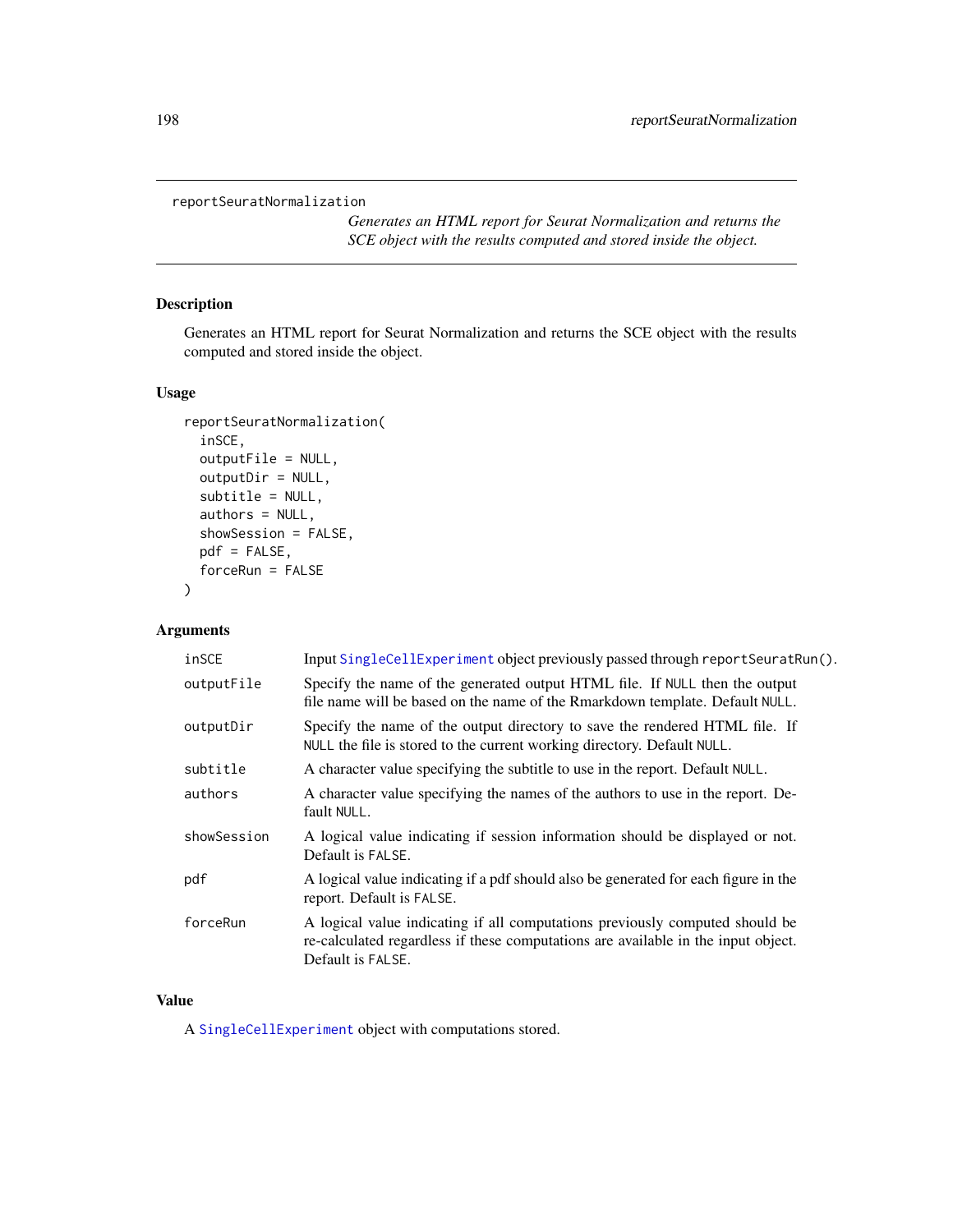reportSeuratResults *Generates an HTML report for Seurat Results (including Clustering & Marker Selection) and returns the SCE object with the results computed and stored inside the object.*

## Description

Generates an HTML report for Seurat Results (including Clustering & Marker Selection) and returns the SCE object with the results computed and stored inside the object.

#### Usage

```
reportSeuratResults(
  inSCE,
 biological.group = NULL,
 phenotype.groups = NULL,
  selected.markers = NULL,
  clustering.resolution = 0.8,
 pc.count = 50,
 plotTSNE = TRUE,
 plotUMAP = TRUE,
  runClustering = TRUE,
  runMSClusters = TRUE,
  runMSBioGroup = TRUE,
  outputFile = NULL,
  outputDir = NULL,
  subtitle = NULL,
  authors = NULL,
  showSession = FALSE,
 pdf = FALSE,
  forceRun = FALSE
)
```
#### Arguments

| inSCE            | Input SingleCellExperiment object previously passed through reportSeuratRun().                                                                                                                                    |
|------------------|-------------------------------------------------------------------------------------------------------------------------------------------------------------------------------------------------------------------|
| biological.group |                                                                                                                                                                                                                   |
|                  | A character value that specifies the name of the coldata () column to use as the<br>main biological group in the Seurat report for marker selection and grouping.                                                 |
| phenotype.groups |                                                                                                                                                                                                                   |
|                  | A character vector that specifies the names of the coldara () columns to use for<br>differential expression in addition to the biological.group parameter.                                                        |
| selected.markers |                                                                                                                                                                                                                   |
|                  | A character vector containing the user-specified gene symbols or feature names<br>of marker genes that be used to generate gene plots in addition to the gene mark-<br>ers computed from differential expression. |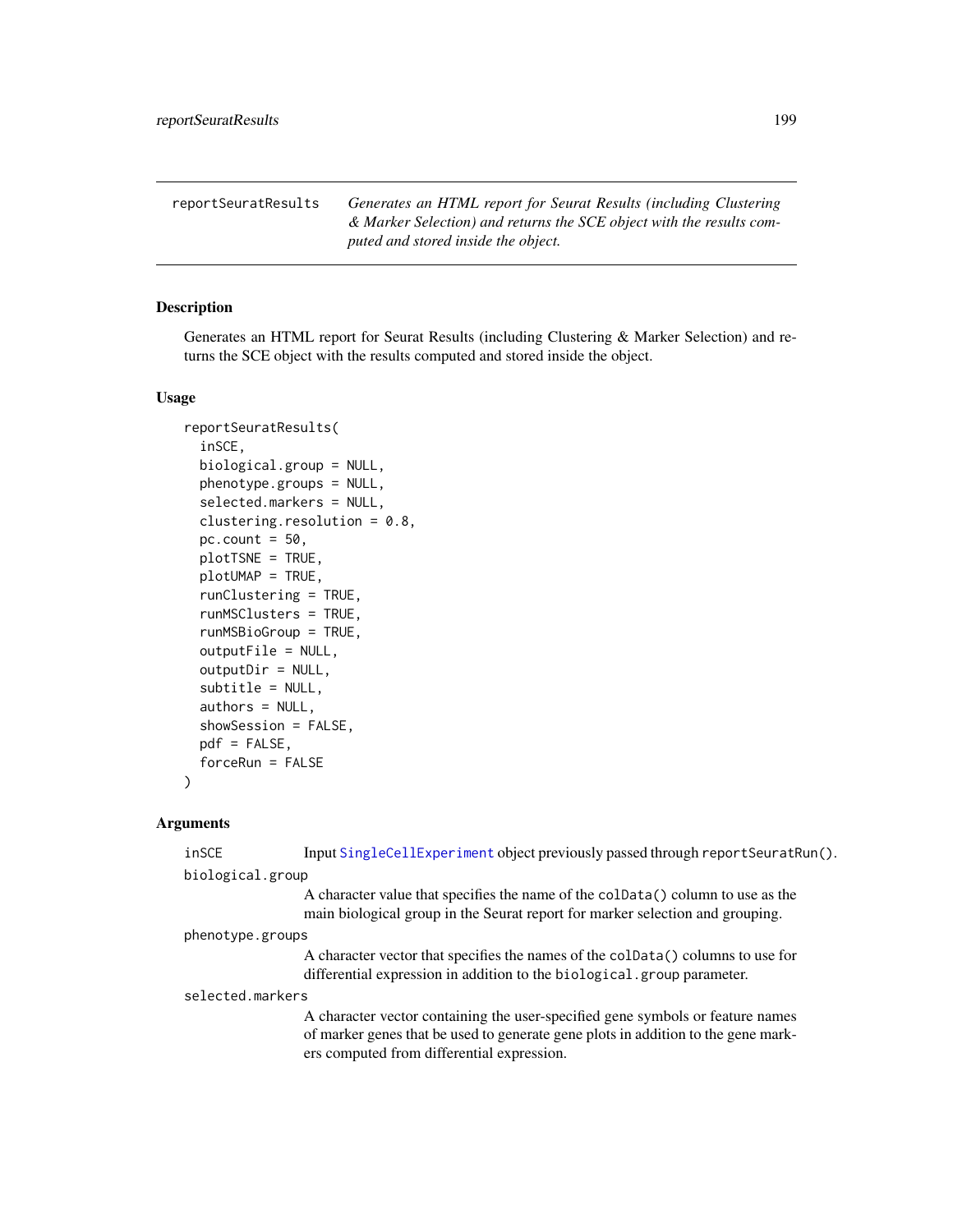| clustering.resolution |                                                                                                                                                                                                |  |
|-----------------------|------------------------------------------------------------------------------------------------------------------------------------------------------------------------------------------------|--|
|                       | A numeric value indicating the user-specified final resolution to use with clus-<br>tering. Default is 0.8.                                                                                    |  |
| pc.count              | A numeric value indicating the number of principal components to use in the<br>analysis workflow. Default is 50.                                                                               |  |
| plotTSNE              | A logical value indicating if TSNE plots should be visualized in the clustering<br>section of the report. Default is TRUE.                                                                     |  |
| plotUMAP              | A logical value indicating if UMAP plots should be visualized in the clustering<br>section of the report. Default is TRUE.                                                                     |  |
| runClustering         | A logical value indicating if Clustering should be run or not in the report. De-<br>fault is TRUE. If FALSE, parameters plotTSNE and plotUMAP are also set to<br>FALSE.                        |  |
| runMSClusters         | A logical value indicating if the marker selection section for identifying marker<br>genes between clusters should be run and visualized in the report. Default TRUE.                          |  |
| runMSBioGroup         | A logical value indicating if the marker selection section for identifying marker<br>genes between the biological.group parameter should be run and visualized<br>in the report. Default TRUE. |  |
| outputFile            | Specify the name of the generated output HTML file. If NULL then the output<br>file name will be based on the name of the Rmarkdown template. Default NULL.                                    |  |
| outputDir             | Specify the name of the output directory to save the rendered HTML file. If<br>NULL the file is stored to the current working directory. Default NULL.                                         |  |
| subtitle              | A character value specifying the subtitle to use in the report. Default NULL.                                                                                                                  |  |
| authors               | A character value specifying the names of the authors to use in the report. De-<br>fault NULL.                                                                                                 |  |
| showSession           | A logical value indicating if session information should be displayed or not.<br>Default is FALSE.                                                                                             |  |
| pdf                   | A logical value indicating if a pdf should also be generated for each figure in the<br>report. Default is FALSE.                                                                               |  |
| forceRun              | A logical value indicating if all computations previously computed should be<br>re-calculated regardless if these computations are available in the input object.<br>Default is FALSE.         |  |

# Value

A [SingleCellExperiment](#page-0-0) object with computations stored.

| reportSeuratRun | Generates an HTML report for Seurat Run (including Normalization,<br>Feature Selection, Dimensionality Reduction & Clustering) and re-<br>turns the SCE object with the results computed and stored inside the<br><i>object.</i> |
|-----------------|----------------------------------------------------------------------------------------------------------------------------------------------------------------------------------------------------------------------------------|
|                 |                                                                                                                                                                                                                                  |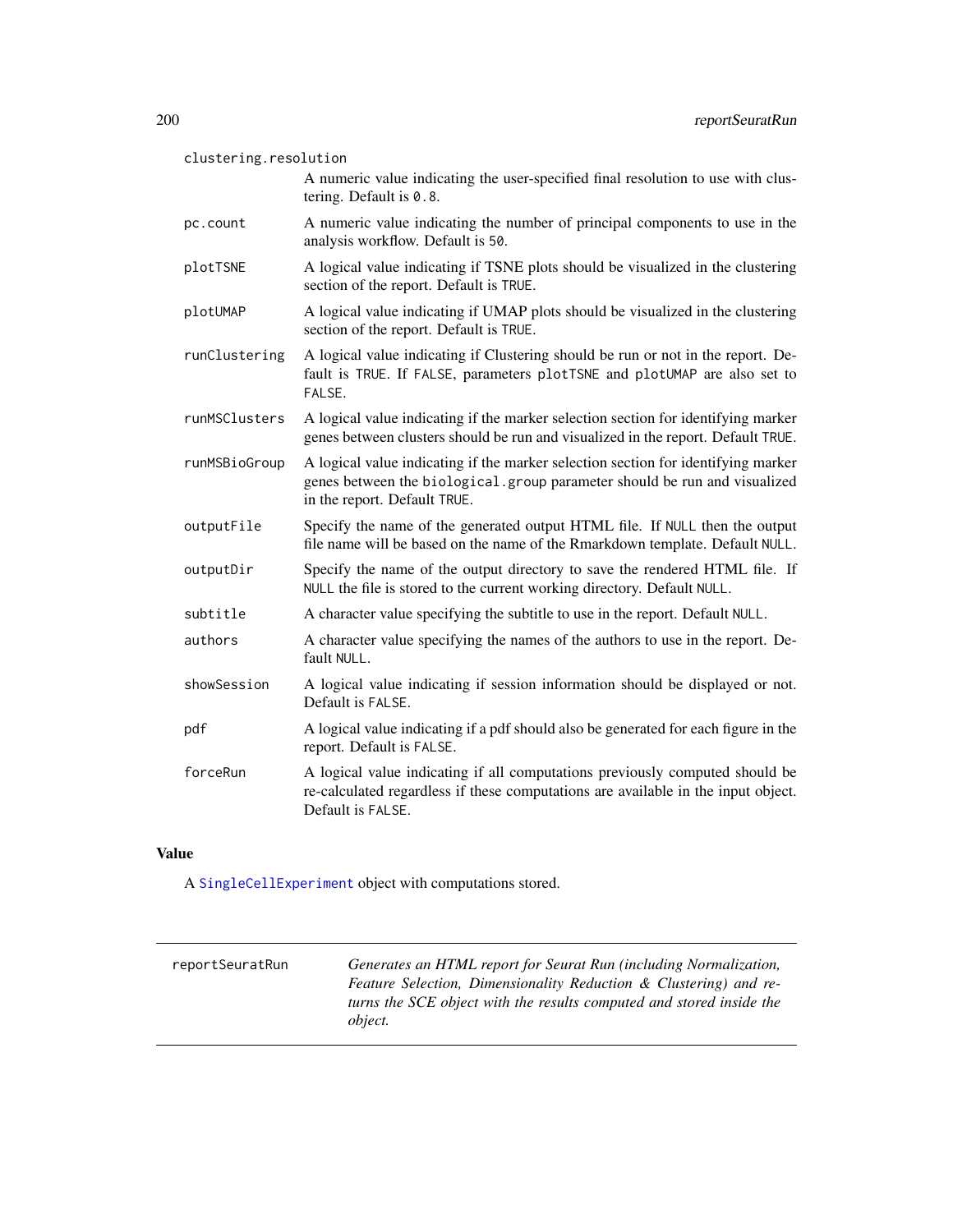## reportSeuratRun 201

#### Description

Generates an HTML report for Seurat Run (including Normalization, Feature Selection, Dimensionality Reduction & Clustering) and returns the SCE object with the results computed and stored inside the object.

#### Usage

```
reportSeuratRun(
  inSCE,
 biological.group = NULL,
 phenotype.groups = NULL,
  variable.features = 2000,
  pc.count = 50,
  runHVG = TRUE,
 plotHVG = TRUE,
  runDimRed = TRUE,
  plotJackStraw = FALSE,
 plotElbowPlot = TRUE,
 plotHeatmaps = TRUE,
  runClustering = TRUE,
 plotTSNE = TRUE,
 plotUMAP = TRUE,
 minResolution = 0.3,
 maxResolution = 1.5,
  outputFile = NULL,
  outputDir = NULL,
  subtitle = NULL,
  authors = NULL,
  showSession = FALSE,
 pdf = FALSE,forceRun = FALSE
\lambda
```
## Arguments

inSCE Input [SingleCellExperiment](#page-0-0) object.

analysis workflow. Default is 50.

| biological.group  |                                                                                                                                                                               |  |
|-------------------|-------------------------------------------------------------------------------------------------------------------------------------------------------------------------------|--|
|                   | A character value that specifies the name of the coldata() column to use as the<br>main biological group in the Seurat report for tSNE & UMAP visualization.                  |  |
| phenotype.groups  |                                                                                                                                                                               |  |
|                   | A character value that specifies the name of the coldata() column to use as<br>additional phenotype variables in the Seurat report for tSNE & UMAP visual-<br><i>ization.</i> |  |
| variable.features |                                                                                                                                                                               |  |
|                   | A numeric value indicating the number of top variable genes to identify in the<br>report. Default is 2000.                                                                    |  |
| pc.count          | A numeric value indicating the number of principal components to use in the                                                                                                   |  |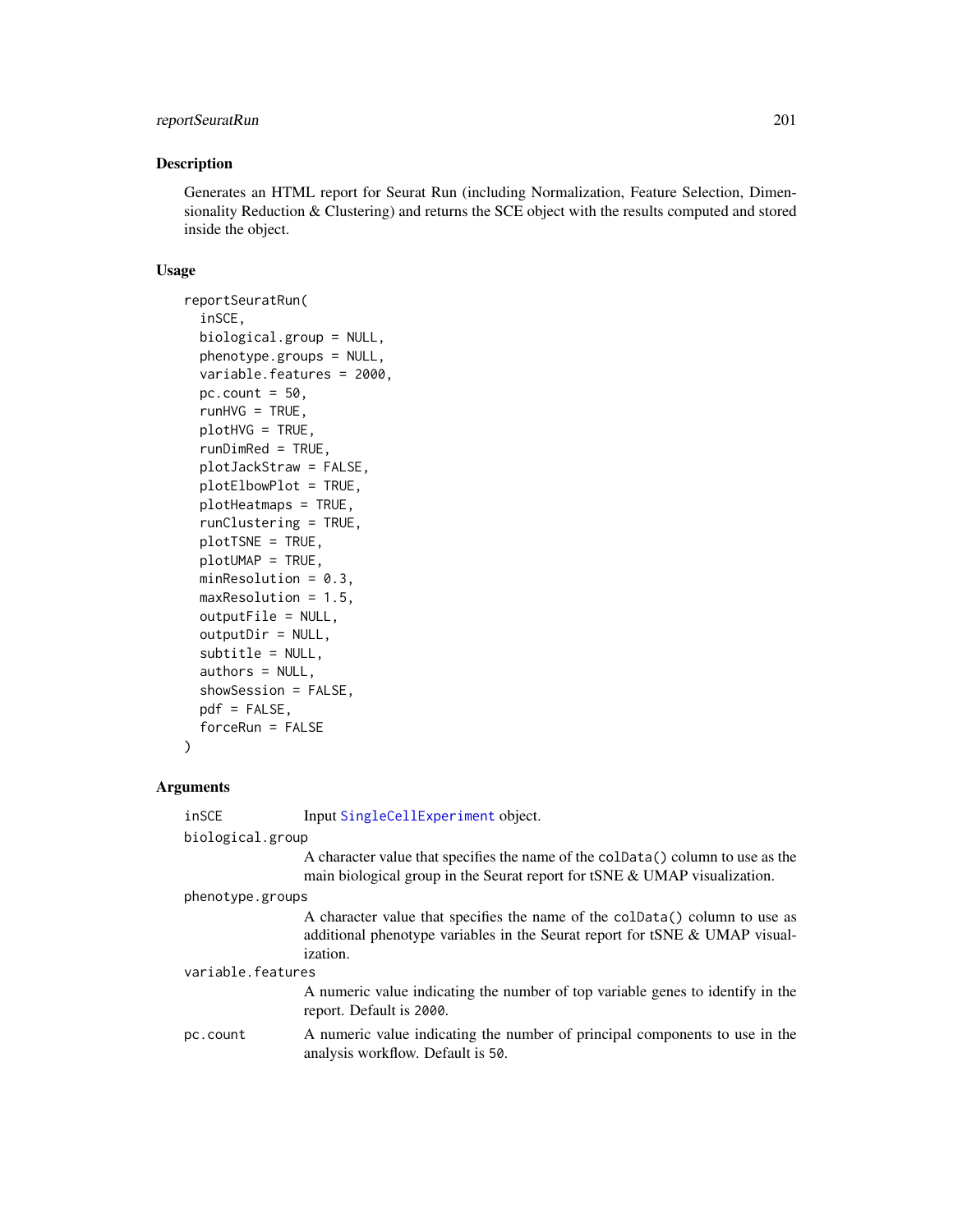| runHVG        | A logical value indicating if feature selection should be run in the report. Default<br>TRUE.                                                                                          |
|---------------|----------------------------------------------------------------------------------------------------------------------------------------------------------------------------------------|
| plotHVG       | A logical value indicating if the top variable genes should be visualized through<br>a mean-to-variance plot. Default is TRUE.                                                         |
| runDimRed     | A logical value indicating if PCA should be computed in the report. Default is<br>TRUE.                                                                                                |
| plotJackStraw | A logical value indicating if the JackStraw plot should be visualized for the<br>principal components. Default is FALSE.                                                               |
| plotElbowPlot | A logical value indicating if the ElbowPlot should be visualized for the principal<br>components. Default is FALSE.                                                                    |
| plotHeatmaps  | A logical value indicating if the Heatmaps should be visualized for the principal<br>components. Default is FALSE.                                                                     |
| runClustering | A logical value indicating if Clustering should be run over multiple resolutions<br>as defined by the minResolution and maxResolution parameters. Default is<br>TRUE.                  |
| plotTSNE      | A logical value indicating if TSNE plot should be visualized for clusters. Default<br>is TRUE.                                                                                         |
| plotUMAP      | A logical value indicating if UMAP plot should be visualized for clusters. De-<br>fault is TRUE.                                                                                       |
| minResolution | A numeric value indicating the minimum resolution to use for clustering. De-<br>fault $0.3$ .                                                                                          |
| maxResolution | A numeric value indicating the maximum resolution to use for clustering. De-<br>fault $1.5$ .                                                                                          |
| outputFile    | Specify the name of the generated output HTML file. If NULL then the output<br>file name will be based on the name of the Rmarkdown template. Default NULL.                            |
| outputDir     | Specify the name of the output directory to save the rendered HTML file. If<br>NULL the file is stored to the current working directory. Default NULL.                                 |
| subtitle      | A character value specifying the subtitle to use in the report. Default NULL.                                                                                                          |
| authors       | A character value specifying the names of the authors to use in the report. De-<br>fault NULL.                                                                                         |
| showSession   | A logical value indicating if session information should be displayed or not.<br>Default is FALSE.                                                                                     |
| pdf           | A logical value indicating if a pdf should also be generated for each figure in the<br>report. Default is FALSE.                                                                       |
| forceRun      | A logical value indicating if all computations previously computed should be<br>re-calculated regardless if these computations are available in the input object.<br>Default is FALSE. |

# Value

A [SingleCellExperiment](#page-0-0) object with computations stored.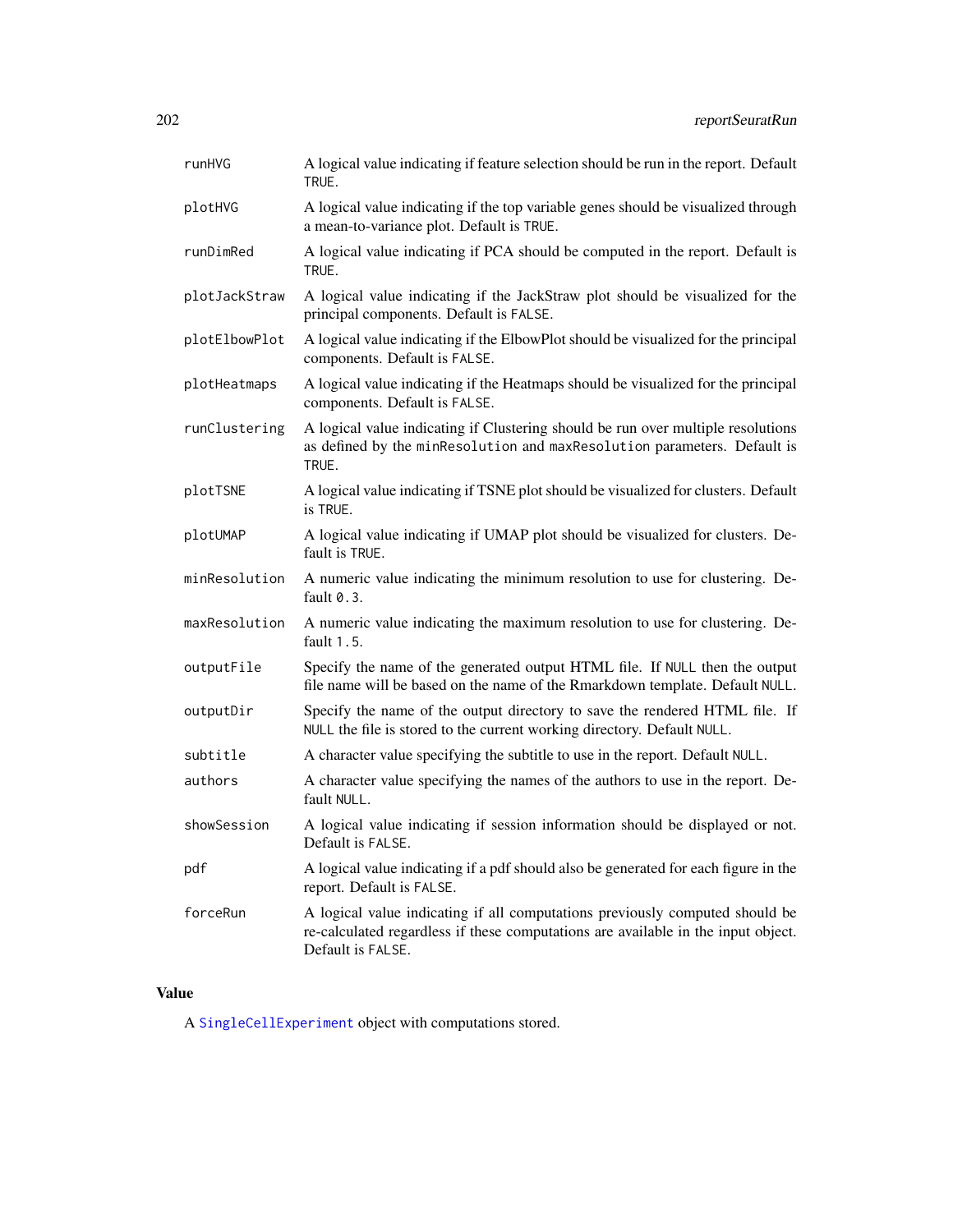reportSeuratScaling *Generates an HTML report for Seurat Scaling and returns the SCE object with the results computed and stored inside the object.*

## Description

Generates an HTML report for Seurat Scaling and returns the SCE object with the results computed and stored inside the object.

## Usage

```
reportSeuratScaling(
  inSCE,
  outputFile = NULL,
 outputDir = NULL,
  subtitle = NULL,
  authors = NULL,
  showSession = FALSE,
 pdf = FALSE,
  forceRun = FALSE
\lambda
```
### Arguments

| inSCE       | Input SingleCellExperiment object.                                                                                                                                                     |
|-------------|----------------------------------------------------------------------------------------------------------------------------------------------------------------------------------------|
| outputFile  | Specify the name of the generated output HTML file. If NULL then the output<br>file name will be based on the name of the Rmarkdown template. Default NULL.                            |
| outputDir   | Specify the name of the output directory to save the rendered HTML file. If<br>NULL the file is stored to the current working directory. Default NULL.                                 |
| subtitle    | A character value specifying the subtitle to use in the report. Default NULL.                                                                                                          |
| authors     | A character value specifying the names of the authors to use in the report. De-<br>fault NULL.                                                                                         |
| showSession | A logical value indicating if session information should be displayed or not.<br>Default is FALSE.                                                                                     |
| pdf         | A logical value indicating if a pdf should also be generated for each figure in the<br>report. Default is FALSE.                                                                       |
| forceRun    | A logical value indicating if all computations previously computed should be<br>re-calculated regardless if these computations are available in the input object.<br>Default is FALSE. |

# Value

A [SingleCellExperiment](#page-0-0) object with computations stored.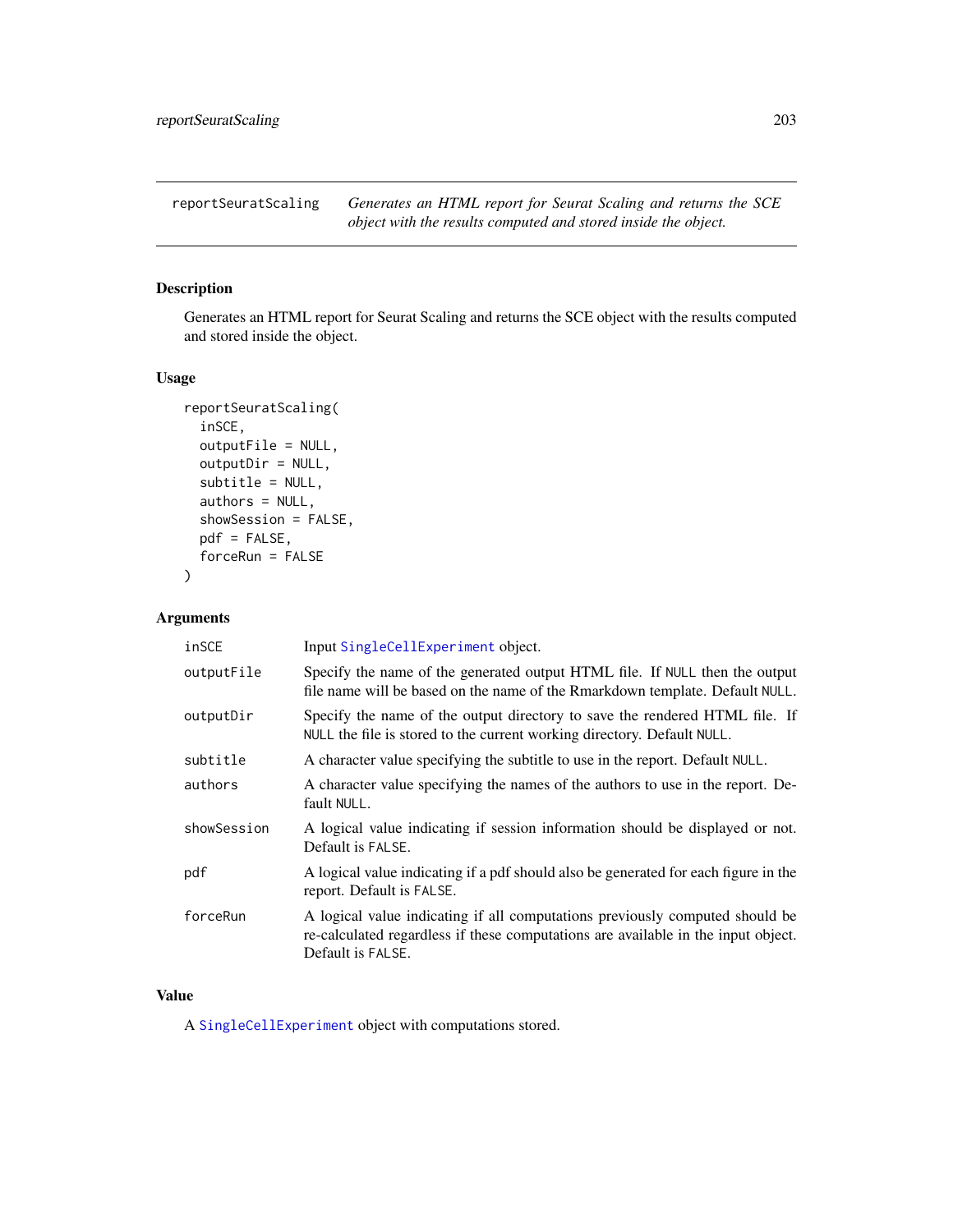#### Description

Originally written in [retrieveFeatureIndex](#page-0-0). Modified for also retrieving cell indices and only working for [SingleCellExperiment](#page-0-0) object. This will return indices of features among the rowData/colData. Partial matching (i.e. grepping) can be used.

#### Usage

```
retrieveSCEIndex(
  inSCE,
  IDs,
  axis,
 by = NULL,
  exactMatch = TRUE,
  firstMatch = TRUE
\mathcal{L}
```
## Arguments

| inSCE      | Input SingleCellExperiment object. Required                                                                                                       |
|------------|---------------------------------------------------------------------------------------------------------------------------------------------------|
| IDs        | Character vector of identifiers for features or cells to find in rowData or colData<br>of inSCE                                                   |
| axis       | A character scalar to specify whether to search for features or cells. Use "row",<br>"feature" or "gene" for features; "col" or "cell" for cells. |
| by         | Character. In which column to search for features/cells in rowData/colData.<br>Default NULL for search the rownames/colnames                      |
| exactMatch | A logical scalar. Whether to only identify exact matches or to identify partial<br>matches using grep. Default TRUE                               |
| firstMatch | A logical scalar. Whether to only identify the first matches or to return all plau-<br>sible matches. Default TRUE                                |

# Value

A unique, non-NA numeric vector of indices for the matching features/cells in inSCE.

## Author(s)

Yusuke Koga, Joshua Campbell

#### Examples

```
data(scExample, package = "singleCellTK")
retrieveSCEIndex(inSCE = sce, IDs = "ENSG00000205542",
axis = "row")
```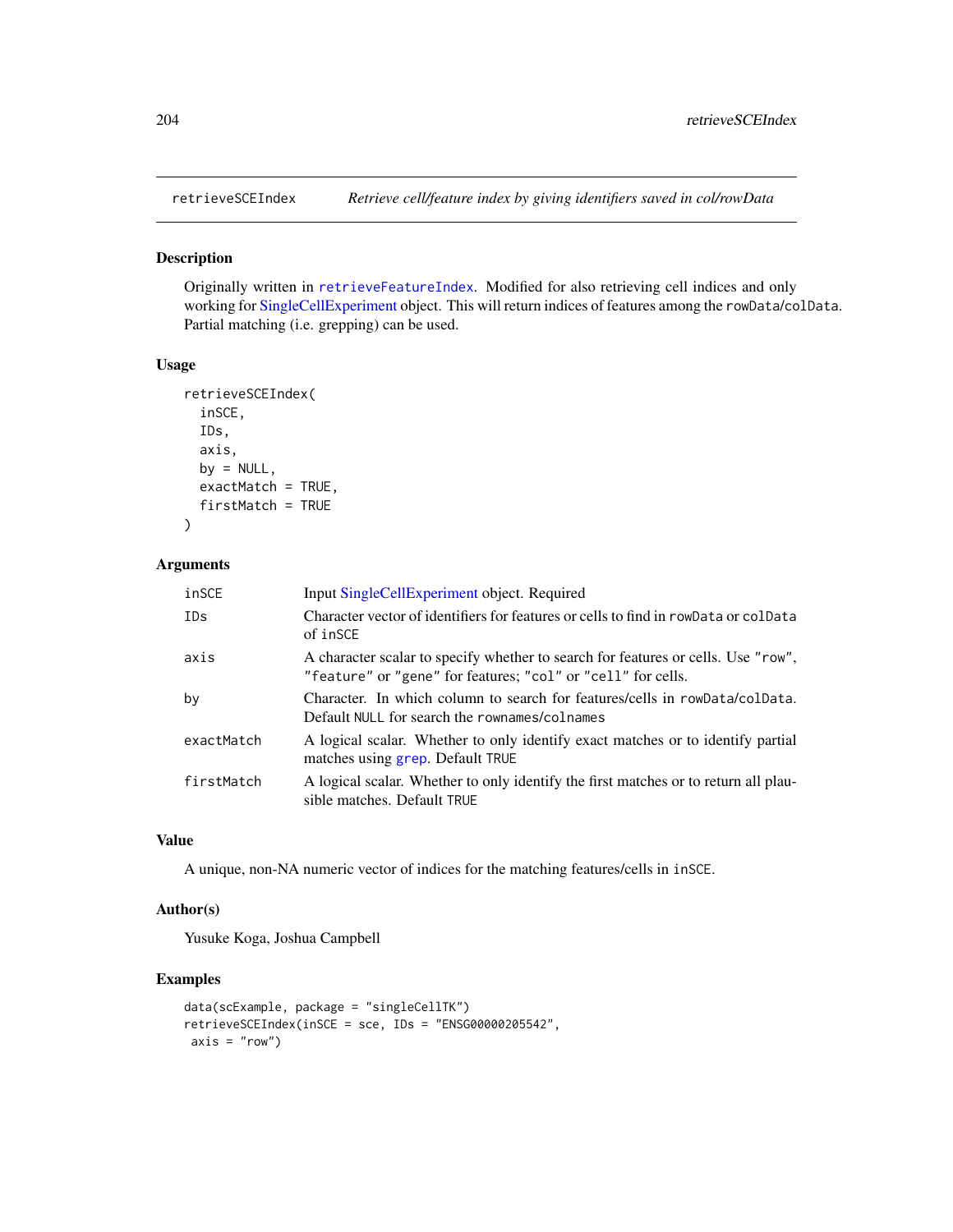runBarcodeRankDrops *Identify empty droplets using [barcodeRanks.](#page-0-0)*

#### Description

Run [barcodeRanks](#page-0-0) on a count matrix provided in a [SingleCellExperiment](#page-0-0) object. Distinguish between droplets containing cells and ambient RNA in a droplet-based single-cell RNA sequencing experiment.

#### Usage

```
runBarcodeRankDrops(
  inSCE,
  sample = NULL,
 useAssay = "counts",
 lower = 100,fitBounds = NULL,
 df = 20)
```
### Arguments

| inSCE     | A SingleCellExperiment object. Must contain a raw counts matrix before empty<br>droplets have been removed.                                                                                        |
|-----------|----------------------------------------------------------------------------------------------------------------------------------------------------------------------------------------------------|
| sample    | Character vector. Indicates which sample each cell belongs to emptyDrops will<br>be run on cells from each sample separately. If NULL, then all cells will be<br>processed together. Default NULL. |
| useAssay  | A string specifying which assay in the SCE to use.                                                                                                                                                 |
| lower     | See emptyDrops for more information. Default 100.                                                                                                                                                  |
| fitBounds | See emptyDrops for more information. Default NULL.                                                                                                                                                 |
| df        | See emptyDrops for more information. Default 20.                                                                                                                                                   |

# Value

A [SingleCellExperiment](#page-0-0) object with the [barcodeRanks](#page-0-0) output table appended to the [colData](#page-0-0) slot. The columns include *dropletUtils\_BarcodeRank\_Knee* and *dropletUtils\_BarcodeRank\_Knee* Please refer to the documentation of [barcodeRanks](#page-0-0) for details.

#### Examples

- # The following unfiltered PBMC\_1k\_v3 data were downloaded from
- # https://support.10xgenomics.com/single-cell-gene-expression/datasets/3.0.0 # /pbmc\_1k\_v3

- # Only the top 10 cells with most counts and the last 10 cells with non-zero
- # counts are included in this example.
- # This example only serves as an proof of concept and a tutoriol on how to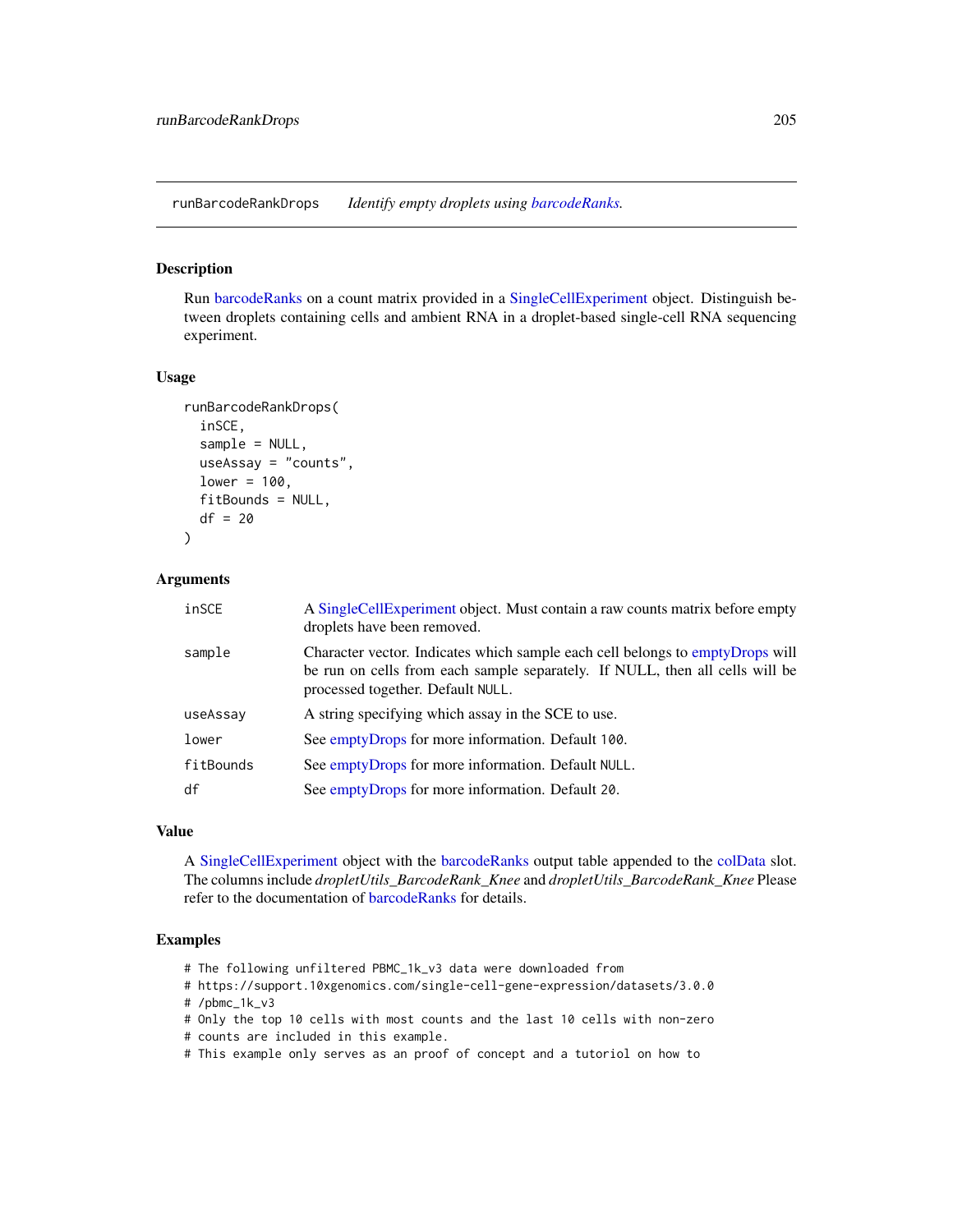```
# run the function. The results should not be
# used for drawing scientific conclusions.
data(scExample, package = "singleCellTK")
sce <- runBarcodeRankDrops(inSCE = sce)
```
runBBKNN *Apply BBKNN batch effect correction method to SingleCellExperiment object*

## Description

BBKNN, an extremely fast graph-based data integration algorithm. It modifies the neighbourhood construction step to produce a graph that is balanced across all batches of the data.

## Usage

```
runBBKNN(
  inSCE,
  useAssay = "logcounts",
 batch = "batch",reducedDimName = "BBKNN",
  nComponents = 50L
)
```
#### Arguments

| inSCE       | SingleCellExperiment inherited object. Required.                                                                                                                                                                                                                                                                    |
|-------------|---------------------------------------------------------------------------------------------------------------------------------------------------------------------------------------------------------------------------------------------------------------------------------------------------------------------|
| useAssay    | A single character indicating the name of the assay requiring batch correction.<br>Default "logcounts".                                                                                                                                                                                                             |
| batch       | A single character indicating a field in coldata that annotates the batches. De-<br>fault "batch".                                                                                                                                                                                                                  |
|             | reduced Dim Name A single character. The name for the corrected low-dimensional representation.<br>Will be saved to reduced Dim (in SCE). Default "BBKNN".                                                                                                                                                          |
| nComponents | An integer. Number of principle components or the dimensionality, adopted in<br>the pre-PCA-computation step, the BBKNN step (for how many PCs the algo-<br>rithm takes into account), and the final UMAP combination step where the value<br>represent the dimensionality of the updated reduced Dim. Default 50L. |

#### Value

The input [SingleCellExperiment](#page-0-0) object with reducedDim(inSCE, reducedDimName) updated.

#### References

Krzysztof Polanski et al., 2020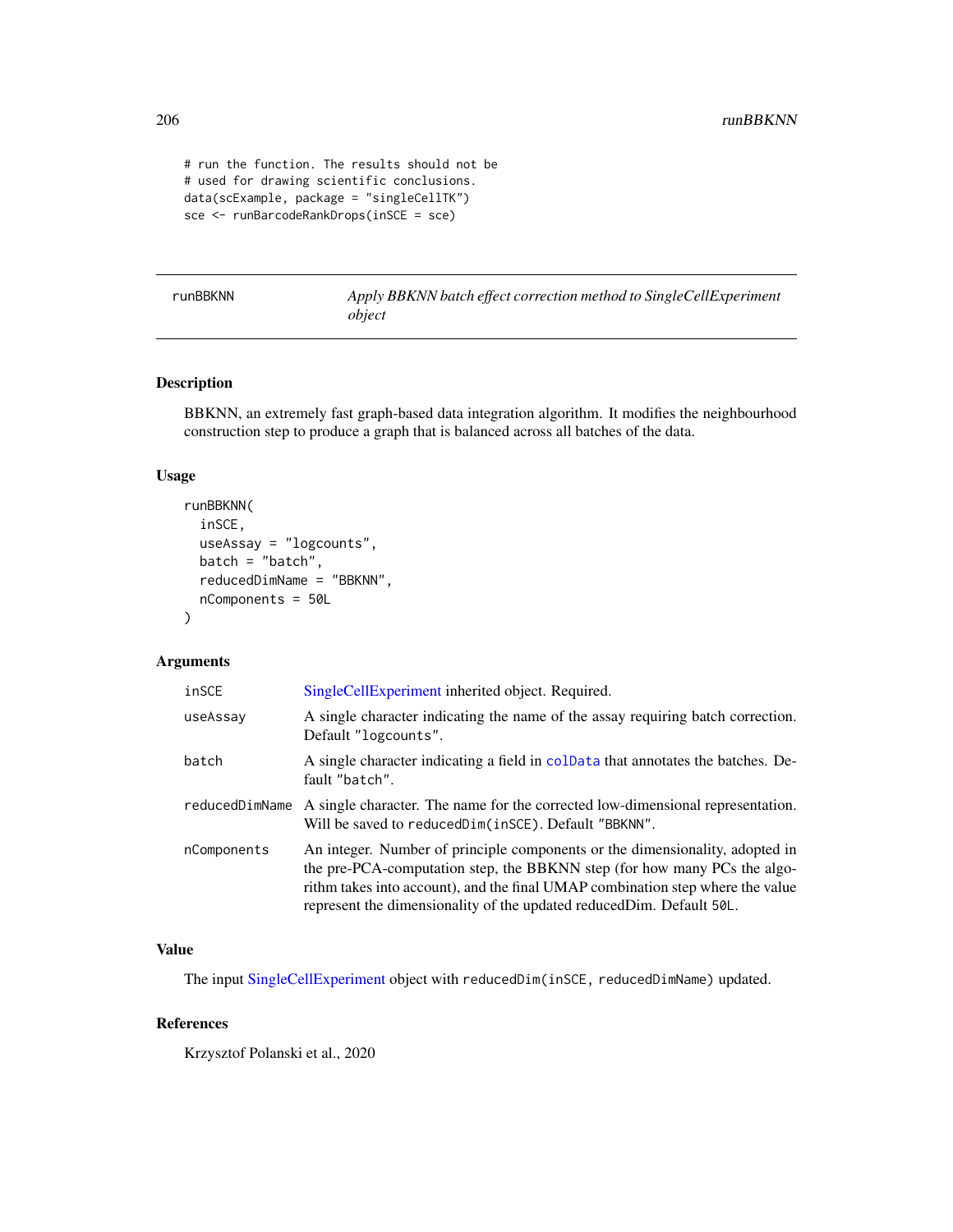#### runBcds 207

## Examples

```
## Not run:
data('sceBatches', package = 'singleCellTK')
logcounts(sceBatches) <- log(counts(sceBatches) + 1)
sceBatches.small <- sample(sceBatches, 20)
sceCorr <- runBBKNN(sceBatches.small, useAssay = "logcounts",
                    nComponents = 10)
```
## End(Not run)

runBcds *Find doublets/multiplets using [bcds.](#page-0-0)*

## Description

A wrapper function for [bcds.](#page-0-0) Annotate doublets/multiplets using a binary classification approach to discriminate artificial doublets from original data. Generate a doublet score for each cell. Infer doublets if estNdbl is TRUE.

## Usage

```
runBcds(
  inSCE,
  sample = NULL,
  seed = 12345,
 ntop = 500,
  srat = 1,
  verb = FALSE,retRes = FALSE,
 nmax = "tune",varImp = FALSE,estNdb1 = FALSE,useAssay = "counts"
)
```
#### Arguments

| inSCE  | A Single Cell Experiment object. Needs counts in assays slot.                                                                                                                                 |
|--------|-----------------------------------------------------------------------------------------------------------------------------------------------------------------------------------------------|
| sample | Character vector. Indicates which sample each cell belongs to, bods will be run<br>on cells from each sample separately. If NULL, then all cells will be processed<br>together. Default NULL. |
| seed   | Seed for the random number generator. Default 12345.                                                                                                                                          |
| ntop   | See bods for more information. Default 500.                                                                                                                                                   |
| srat   | See bods for more information. Default 1.                                                                                                                                                     |
| verb   | See bods for more information. Default FALSE.                                                                                                                                                 |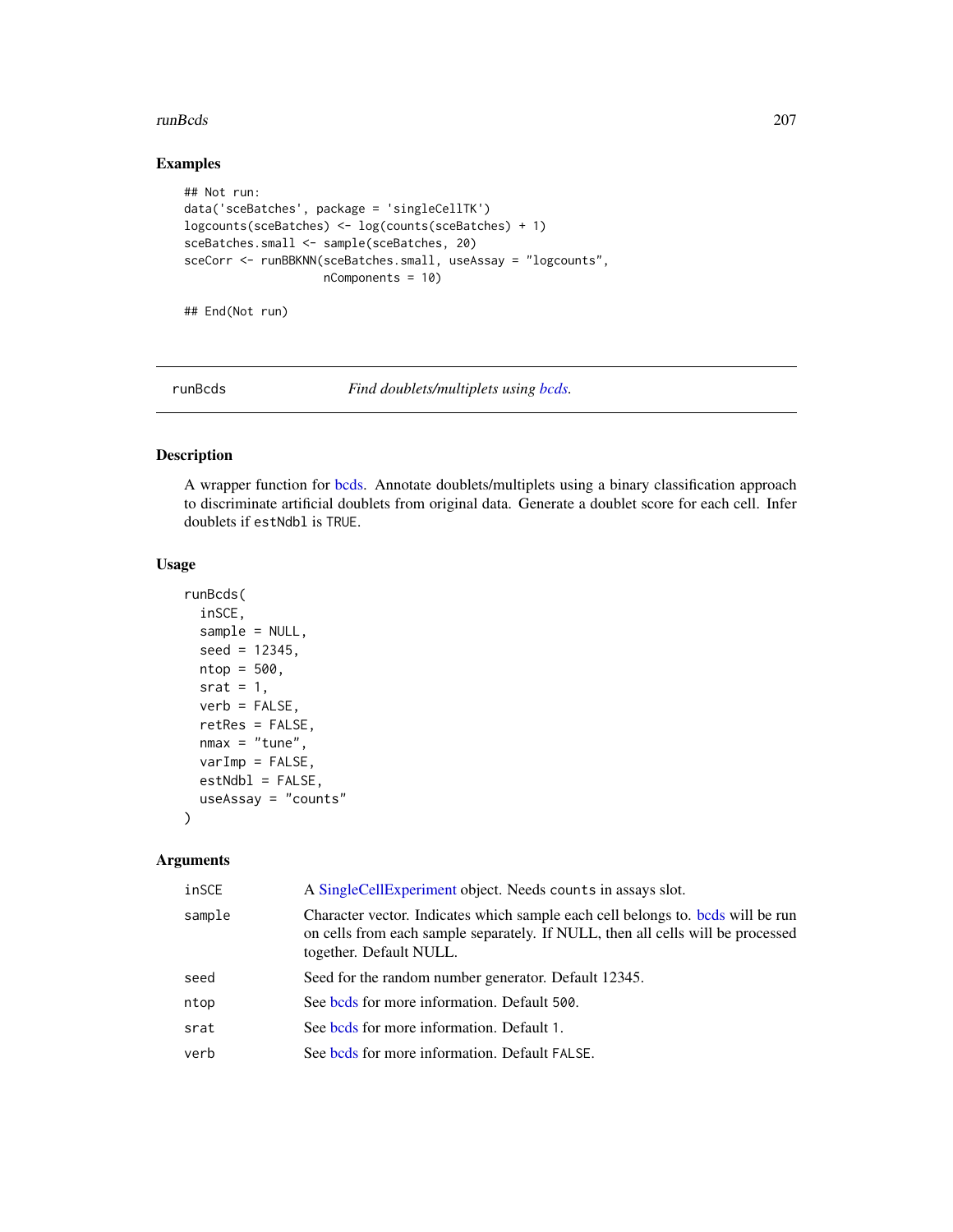| retRes   | See bods for more information. Default FALSE.      |
|----------|----------------------------------------------------|
| nmax     | See bods for more information. Default "tune".     |
| varImp   | See bods for more information. Default FALSE.      |
| estNdbl  | See bods for more information. Default FALSE.      |
| useAssay | A string specifying which assay in the SCE to use. |

#### Value

A [SingleCellExperiment](#page-0-0) object with [bcds](#page-0-0) output appended to the [colData](#page-0-0) slot. The columns include *[bcds](#page-0-0)\_score* and optionally *bcds\_call*. Please refer to the documentation of bcds for details.

## Examples

```
data(scExample, package = "singleCellTK")
sce <- subsetSCECols(sce, colData = "type != 'EmptyDroplet'")
sce <- runBcds(sce)
```
runCellQC *Perform comprehensive single cell QC*

## Description

A wrapper function to run several QC algorithms on a SingleCellExperiment object containing cells after empty droplets have been removed.

#### Usage

```
runCellQC(
  inSCE,
 algorithms = c("QCMetrics", "scDblFinder", "cxds", "bcds", "cxds_bcds_hybrid",
    "decontX", "decontX_bg", "soupX", "soupX_bg"),
  sample = NULL,
  collectionName = NULL,
  geneSetList = NULL,
  geneSetListLocation = "rownames",
  geneSetCollection = NULL,
 mitoRef = NULL,
 mitoIDType = NULL,
 mitoPrefix = NULL,
 mitoID = NULL,mitoGeneLocation = NULL,
 useAssay = "counts",
  background = NULL,
 bgAssayName = NULL,
 bgBatch = NULL,seed = 12345,paramsList = NULL
)
```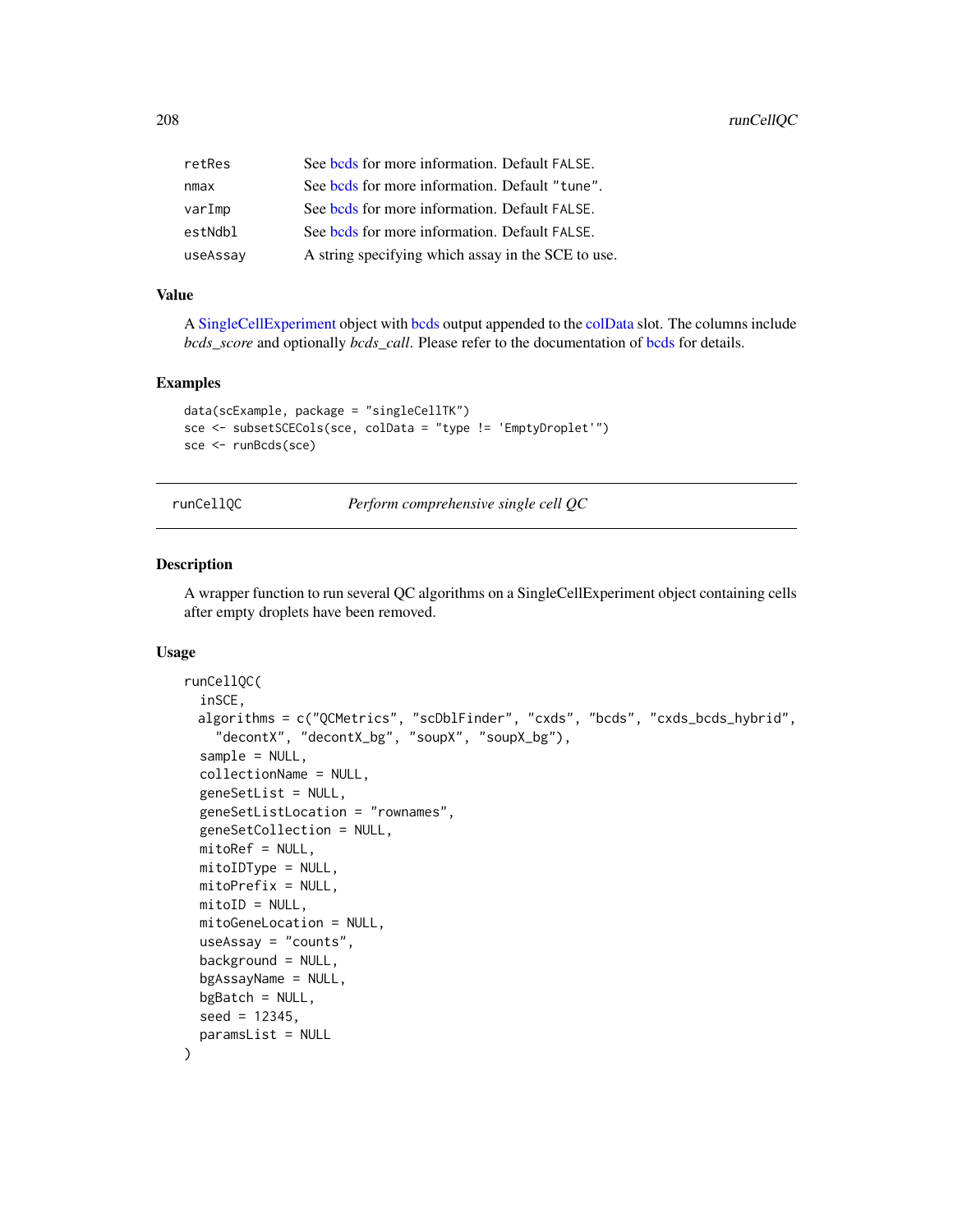# runCellQC 209

# Arguments

| inSCE               | A SingleCellExperiment object.                                                                                                                                                                                                                                                                                                                                                                                                                                                             |
|---------------------|--------------------------------------------------------------------------------------------------------------------------------------------------------------------------------------------------------------------------------------------------------------------------------------------------------------------------------------------------------------------------------------------------------------------------------------------------------------------------------------------|
| algorithms          | Character vector. Specify which QC algorithms to run. Available options are<br>"QCMetrics", "scrublet", "doubletFinder", "scDblFinder", "cxds", "bcds", "cxds_bcds_hybrid",<br>"decontX" and "soupX".                                                                                                                                                                                                                                                                                      |
| sample              | Character vector. Indicates which sample each cell belongs to. Algorithms will<br>be run on cells from each sample separately.                                                                                                                                                                                                                                                                                                                                                             |
| collectionName      | Character. Name of a GeneSetCollection obtained by using one of the import-<br>GeneSet* functions. Default NULL.                                                                                                                                                                                                                                                                                                                                                                           |
| geneSetList         | See runPerCellQC. Default NULL.                                                                                                                                                                                                                                                                                                                                                                                                                                                            |
| geneSetListLocation |                                                                                                                                                                                                                                                                                                                                                                                                                                                                                            |
|                     | See runPerCellQC. Default NULL.                                                                                                                                                                                                                                                                                                                                                                                                                                                            |
| geneSetCollection   |                                                                                                                                                                                                                                                                                                                                                                                                                                                                                            |
|                     | See runPerCellQC. Default NULL.                                                                                                                                                                                                                                                                                                                                                                                                                                                            |
|                     | mitoRef, mitoIDType, mitoPrefix, mitoID, mitoGeneLocation                                                                                                                                                                                                                                                                                                                                                                                                                                  |
|                     | Arguments used to import mitochondrial genes and quantify their expression.<br>Please see runPerCellQC for detailed information.                                                                                                                                                                                                                                                                                                                                                           |
| useAssay            | A string specifying which assay contains the count matrix for cells.                                                                                                                                                                                                                                                                                                                                                                                                                       |
| background          | A SingleCellExperiment with the matrix located in the assay slot under bgAssayName.<br>It should have the same structure as in SCE except it contains the matrix of empty<br>droplets instead of cells. When supplied, empirical distribution of transcripts<br>from these empty droplets will be used as the contamination distribution. It is<br>only used in algorithms "decontX" and "soupX". Default NULL.                                                                            |
| bgAssayName         | Character. Name of the assay to use if background is a SingleCellExperiment.<br>If NULL, the function will use the same value as useAssay. It is only used in<br>algorithms "decontX" and "soupX". Default is NULL.                                                                                                                                                                                                                                                                        |
| bgBatch             | Batch labels for background. If background is a SingleCellExperiment ob-<br>ject, this can be a single character specifying a name that can be found in<br>colData(background) to directly use the barcode annotation Its unique val-<br>ues should be the same as those in sample, such that each batch of cells have<br>their corresponding batch of empty droplets as background, pointed by this pa-<br>rameter. It is only used in algorithms "decontX" and "soupX". Default to NULL. |
| seed                | Seed for the random number generator. Default 12345.                                                                                                                                                                                                                                                                                                                                                                                                                                       |
| paramsList          | A list containing parameters for QC functions. Default NULL.                                                                                                                                                                                                                                                                                                                                                                                                                               |
|                     |                                                                                                                                                                                                                                                                                                                                                                                                                                                                                            |

# Value

SingleCellExperiment object containing the outputs of the specified algorithms in the [colData](#page-0-0) of inSCE.

# Examples

```
data(scExample, package = "singleCellTK")
sce <- subsetSCECols(sce, colData = "type != 'EmptyDroplet'")
## Not run:
```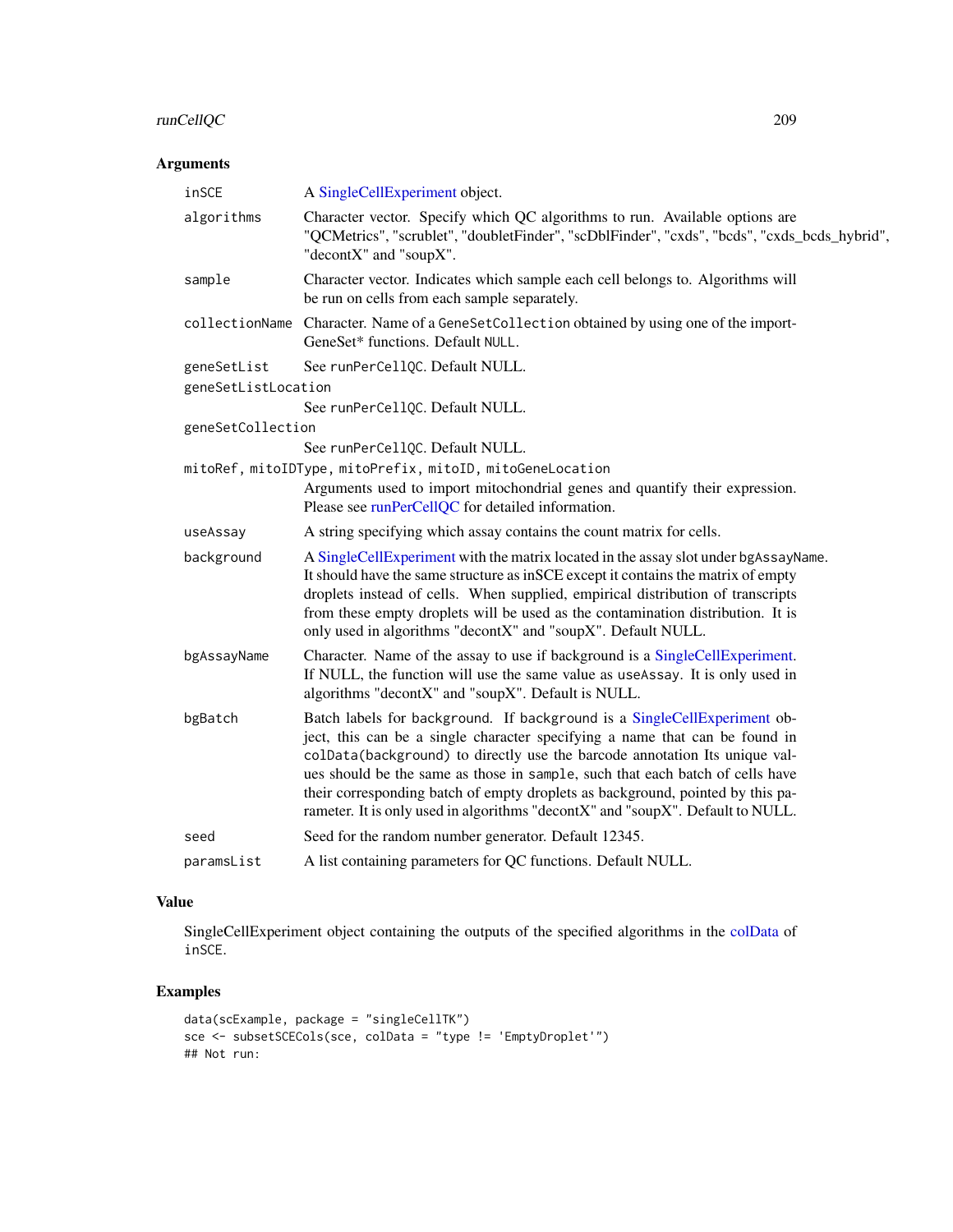```
sce <- runCellQC(sce)
```
## End(Not run)

runComBatSeq *Apply ComBat-Seq batch effect correction method to SingleCellExperiment object*

## Description

The ComBat-Seq batch adjustment approach assumes that batch effects represent non-biological but systematic shifts in the mean or variability of genomic features for all samples within a processing batch. It uses either parametric or non-parametric empirical Bayes frameworks for adjusting data for batch effects.

## Usage

```
runComBatSeq(
  inSCE,
 useAssay = "counts",
 batch = "batch",covariates = NULL,
 bioCond = NULL,
 useSVA = FALSE,
  assayName = "ComBatSeq",
  shrink = FALSE,
  shrinkDisp = FALSE,
 nGene = NULL
\mathcal{L}
```
## Arguments

| inSCE      | SingleCellExperiment inherited object. Required.                                                                                |
|------------|---------------------------------------------------------------------------------------------------------------------------------|
| useAssay   | A single character indicating the name of the assay requiring batch correction.<br>Default "counts".                            |
| batch      | A single character indicating a field in colData that annotates the batches. De-<br>fault "batch".                              |
| covariates | A character vector indicating the fields in coldata that annotates other covari-<br>ates, such as the cell types. Default NULL. |
| bioCond    | A single character indicating a field in coldata that annotates the biological<br>conditions. Default NULL.                     |
| useSVA     | A logical scalar. Whether to estimate surrogate variables and use them as an<br>empirical control. Default FALSE.               |
| assayName  | A single characeter. The name for the corrected assay. Will be saved to assay.<br>Default "ComBat".                             |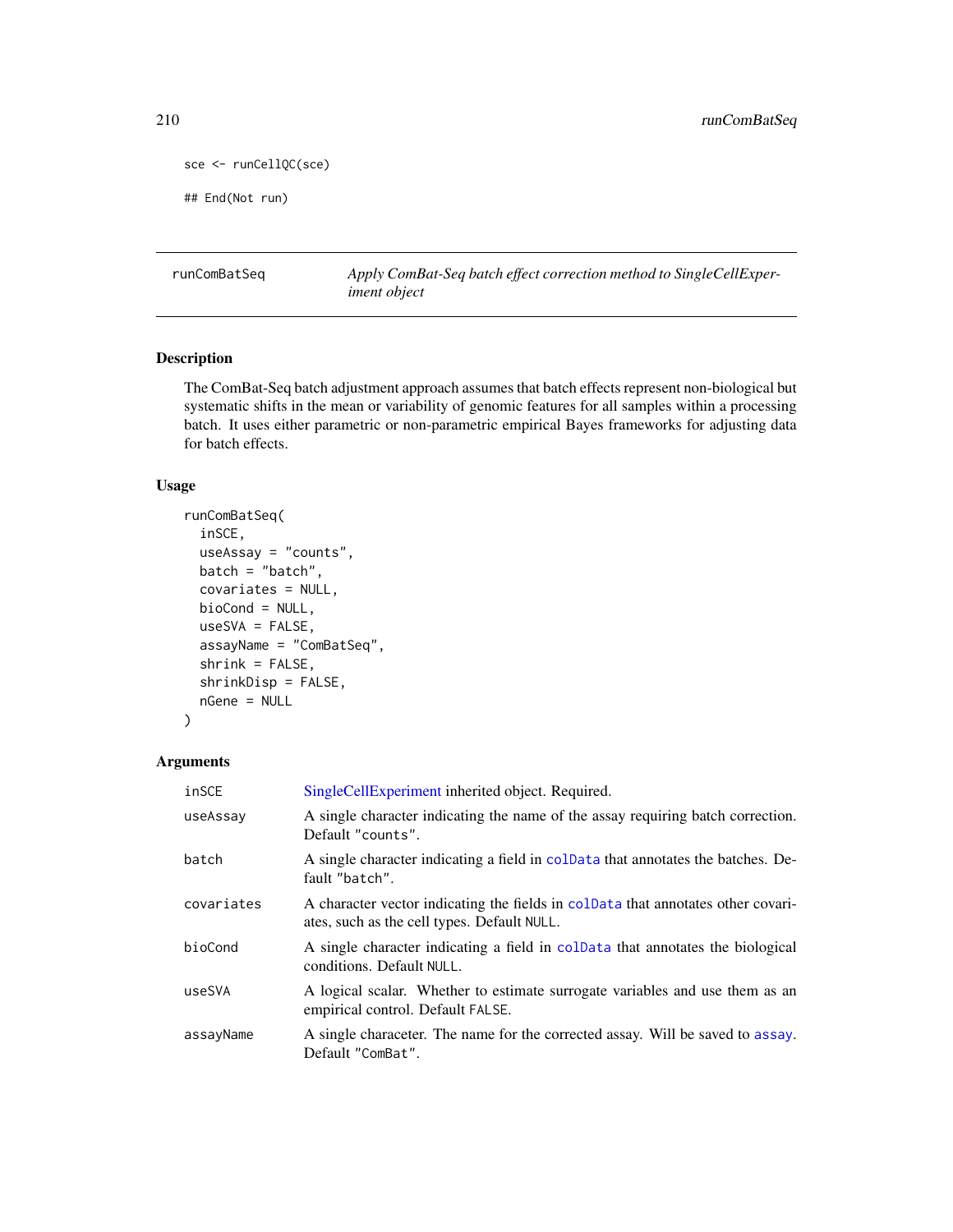#### $runCxds$  211

| shrink     | A logical scalar. Whether to apply shrinkage on parameter estimation. Default<br>FALSE.                                           |
|------------|-----------------------------------------------------------------------------------------------------------------------------------|
| shrinkDisp | A logical scalar. Whether to apply shrinkage on dispersion. Default FALSE.                                                        |
| nGene      | An integer. Number of random genes to use in empirical Bayes estimation, only<br>useful when shrink is set to TRUE. Default NULL. |

## Details

For the parameters covariates and useSVA, when the cell type information is known, it is recommended to specify the cell type annotation to the argument covariates; if the cell types are unknown but expected to be balanced, it is recommended to run with default settings, yet informative covariates could still be useful. If the cell types are unknown and are expected to be unbalanced, it is recommended to set useSVA to TRUE.

## Value

The input [SingleCellExperiment](#page-0-0) object with assay(inSCE, assayName) updated.

## Examples

```
data('sceBatches', package = 'singleCellTK')
sceBatches <- sample(sceBatches, 40)
# Cell type known
sceBatches <- runComBatSeq(sceBatches, "counts", "batch",
                       covariates = "cell_type",
                       assayName = "ComBat_cell_seq")
# Cell type unknown but balanced
#sceBatches <- runComBatSeq(sceBatches, "counts", "batch",
# assayName = "ComBat_seq")
# Cell type unknown and unbalanced
#sceBatches <- runComBatSeq(sceBatches, "counts", "batch",
# useSVA = TRUE,
# assayName = "ComBat_sva_seq")
```
runCxds *Find doublets/multiplets using [cxds.](#page-0-0)*

#### Description

A wrapper function for [cxds.](#page-0-0) Annotate doublets/multiplets using co-expression based approach. Generate a doublet score for each cell. Infer doublets if estNdbl is TRUE.

#### Usage

```
runCxds(
  inSCE,
  sample = NULL,
  seed = 12345,
```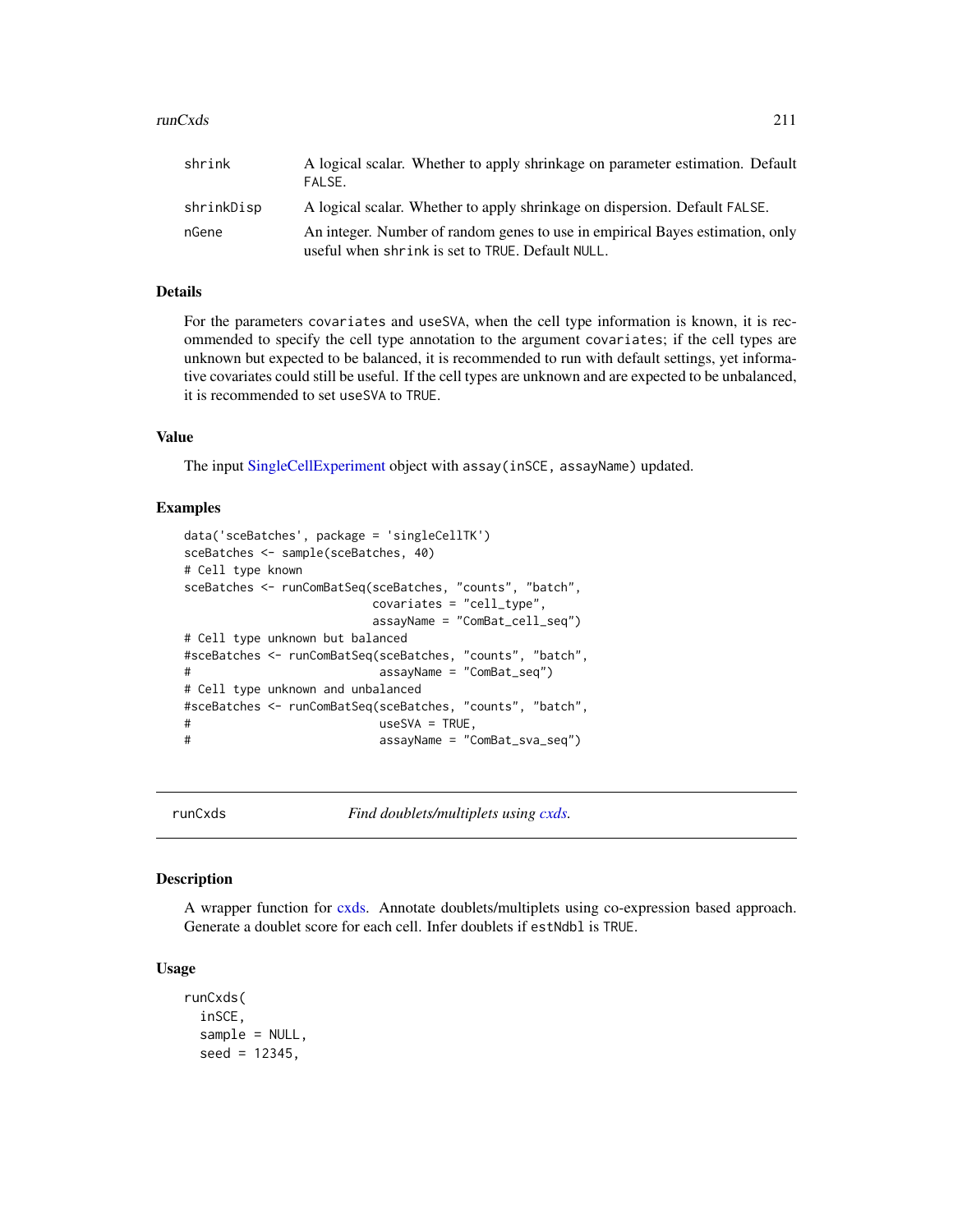```
ntop = 500,
 binThresh = 0,
 verb = FALSE,retRes = FALSE,
  estNdb1 = FALSE,useAssay = "counts"
)
```
#### Arguments

| inSCE     | A Single Cell Experiment object. Needs counts in assays slot.                                                                                                                                 |
|-----------|-----------------------------------------------------------------------------------------------------------------------------------------------------------------------------------------------|
| sample    | Character vector. Indicates which sample each cell belongs to. cxds will be run<br>on cells from each sample separately. If NULL, then all cells will be processed<br>together. Default NULL. |
| seed      | Seed for the random number generator. Default 12345.                                                                                                                                          |
| ntop      | See cxds for more information. Default 500.                                                                                                                                                   |
| binThresh | See cxds for more information. Default 0.                                                                                                                                                     |
| verb      | See cxds for more information. Default FALSE.                                                                                                                                                 |
| retRes    | See cxds for more information. Default FALSE.                                                                                                                                                 |
| estNdbl   | See cxds for more information. Default FALSE.                                                                                                                                                 |
| useAssay  | A string specifying which assay in the SCE to use.                                                                                                                                            |
|           |                                                                                                                                                                                               |

## Value

A [SingleCellExperiment](#page-0-0) object with [cxds](#page-0-0) output appended to the [colData](#page-0-0) slot. The columns include *cxds\_score* and optionally *cxds\_call*. Please refer to the documentation of [cxds](#page-0-0) for details.

## Examples

```
data(scExample, package = "singleCellTK")
sce <- subsetSCECols(sce, colData = "type != 'EmptyDroplet'")
sce <- runCxds(sce)
```
runCxdsBcdsHybrid *Find doublets/multiplets using [cxds\\_bcds\\_hybrid.](#page-0-0)*

## Description

A wrapper function for [cxds\\_bcds\\_hybrid.](#page-0-0) Annotate doublets/multiplets using a binary classification approach to discriminate artificial doublets from original data. Generate a doublet score for each cell. Infer doublets if estNdbl is TRUE.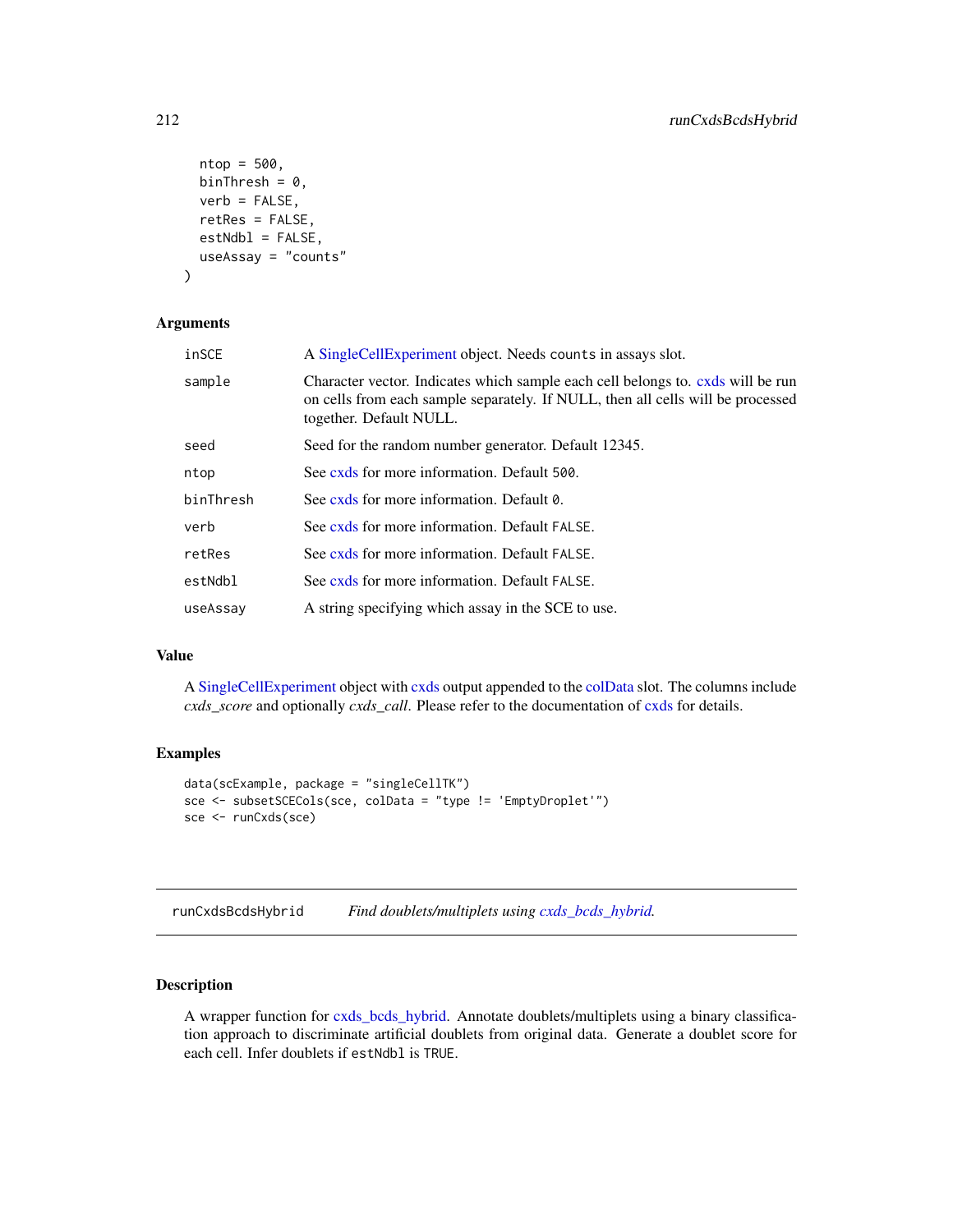## Usage

```
runCxdsBcdsHybrid(
  inSCE,
  sample = NULL,
 seed = 12345,
 nTop = 500,
 cxdsArgs = list(),
 bcdsArgs = list(),
 verb = FALSE,
 estNdb1 = FALSE,force = FALSE,
 useAssay = "counts"
)
```
## Arguments

| inSCE    | A SingleCellExperiment object. Needs counts in assays slot.                                                                                                                                               |
|----------|-----------------------------------------------------------------------------------------------------------------------------------------------------------------------------------------------------------|
| sample   | Character vector. Indicates which sample each cell belongs to. cxds_bcds_hybrid<br>will be run on cells from each sample separately. If NULL, then all cells will be<br>processed together. Default NULL. |
| seed     | Seed for the random number generator. Default 12345.                                                                                                                                                      |
| nTop     | The number of top varialbe genes to consider. Used in both csds and bcds.<br>Default 500.                                                                                                                 |
| cxdsArgs | See cxds bods hybrid for more information. Default NULL.                                                                                                                                                  |
| bcdsArgs | See cxds_bcds_hybrid for more information. Default NULL.                                                                                                                                                  |
| verb     | See cxds_bcds_hybrid for more information. Default FALSE.                                                                                                                                                 |
| estNdbl  | See cxds_bcds_hybrid for more information. Default FALSE.                                                                                                                                                 |
| force    | See cxds_bcds_hybrid for more information. Default FALSE.                                                                                                                                                 |
| useAssay | A string specifying which assay in the SCE to use.                                                                                                                                                        |

# Value

A [SingleCellExperiment](#page-0-0) object with [cxds\\_bcds\\_hybrid](#page-0-0) output appended to the [colData](#page-0-0) slot. The columns include *hybrid\_score* and optionally *hybrid\_call*. Please refer to the documentation of [cxds\\_bcds\\_hybrid](#page-0-0) for details.

## Examples

```
data(scExample, package = "singleCellTK")
sce <- subsetSCECols(sce, colData = "type != 'EmptyDroplet'")
sce <- runCxdsBcdsHybrid(sce)
```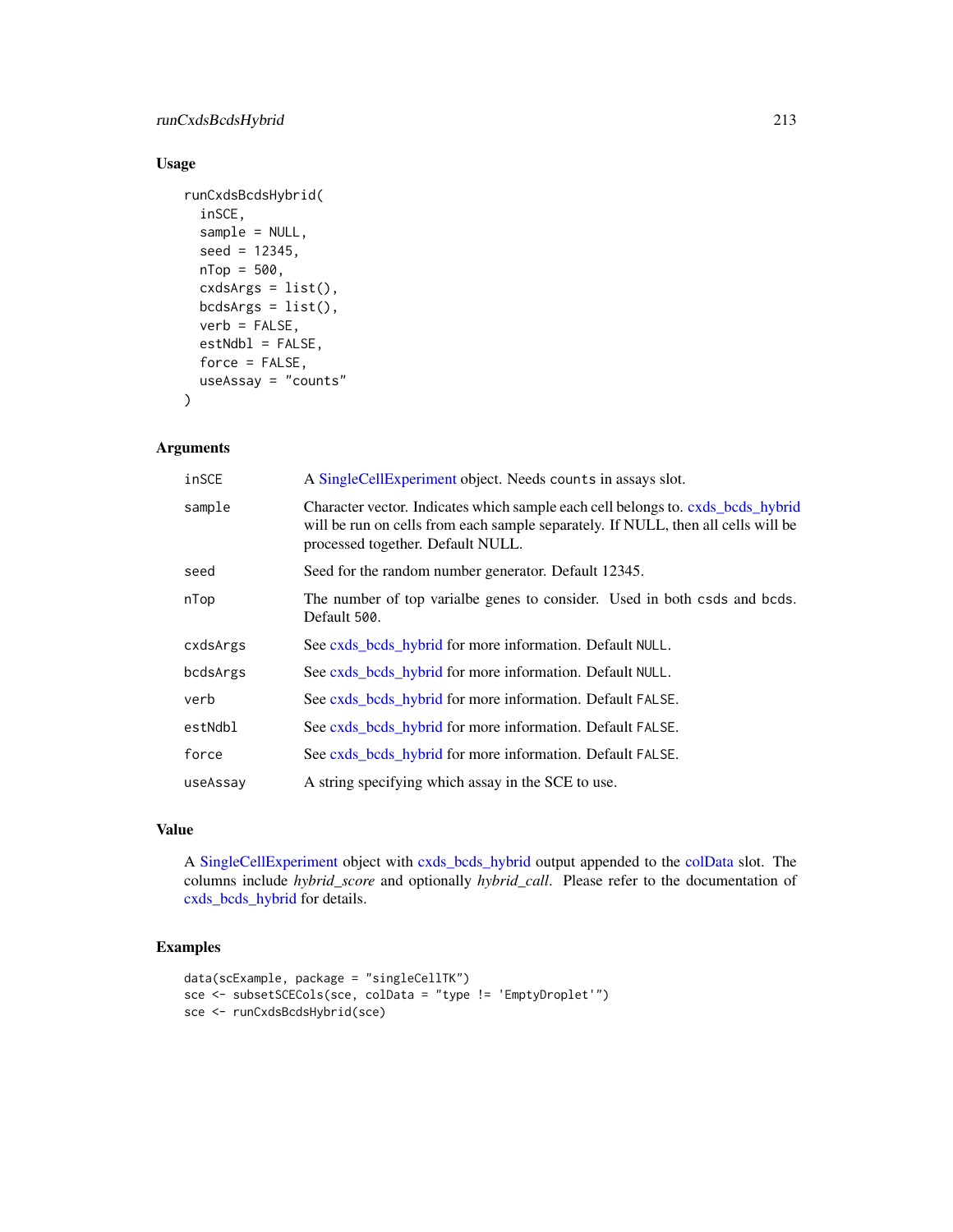<span id="page-213-0"></span>

#### Description

Perform differential expression analysis on SCE object

#### Usage

```
runDEAnalysis(method = c("wilcox", "MAST", "DESeq2", "Limma", "ANOVA"), ...)
runDESeq2(
  inSCE,
 useAssay = "counts",
 useReducedDim = NULL,
  index1 = NULL,index2 = NULL,class = NULL,
  classGroup1 = NULL,
  classGroup2 = NULL,
  analysisName,
 groupName1,
  groupName2,
  covariates = NULL,
  fullReduced = TRUE,
  onlyPos = FALSE,
  log2fcThreshold = NULL,
  fdrThreshold = NULL,
 minGroup1MeanExp = NULL,
 maxGroup2MeanExp = NULL,
 minGroup1ExprPerc = NULL,
 maxGroup2ExprPerc = NULL,
  overwrite = FALSE
\mathcal{L}runLimmaDE(
  inSCE,
  useAssay = "logcounts",
 useReducedDim = NULL,
  index1 = NULL,index2 = NULL,class = NULL,
  classGroup1 = NULL,
  classGroup2 = NULL,
  analysisName,
  groupName1,
  groupName2,
```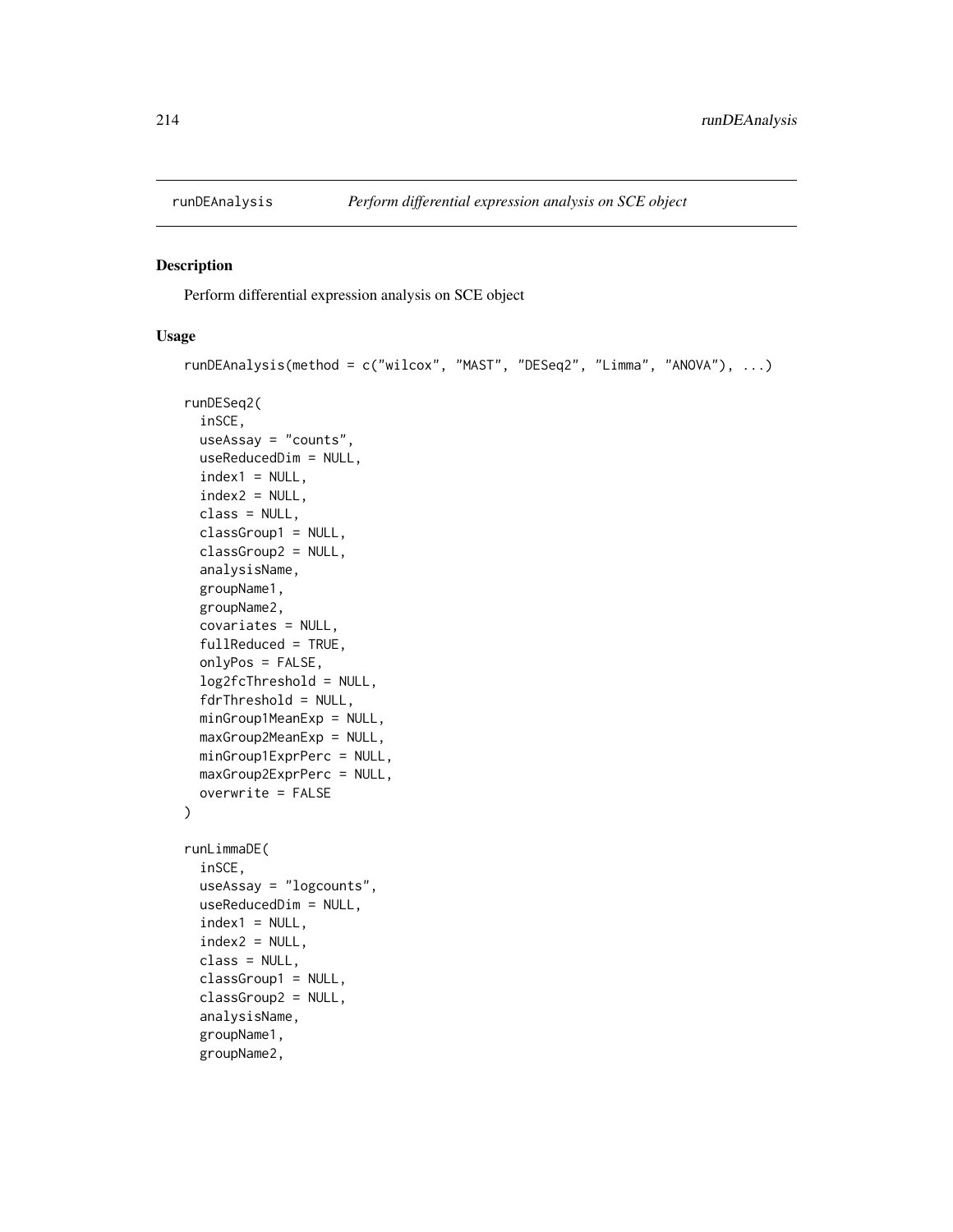## runDEAnalysis 215

```
covariates = NULL,
  onlyPos = FALSE,
  log2fcThreshold = NULL,
  fdrThreshold = NULL,
  minGroup1MeanExp = NULL,
 maxGroup2MeanExp = NULL,
 minGroup1ExprPerc = NULL,
 maxGroup2ExprPerc = NULL,
 overwrite = FALSE
)
runANOVA(
  inSCE,
 useAssay = "logcounts",
 useReducedDim = NULL,
  index1 = NULL,index2 = NULL,class = NULL,
 classGroup1 = NULL,
  classGroup2 = NULL,
  analysisName,
  groupName1,
 groupName2,
  covariates = NULL,
  onlyPos = FALSE,
  log2fcThreshold = NULL,
  fdrThreshold = NULL,
 minGroup1MeanExp = NULL,
 maxGroup2MeanExp = NULL,
 minGroup1ExprPerc = NULL,
 maxGroup2ExprPerc = NULL,
 overwrite = FALSE
\mathcal{L}runMAST(
  inSCE,
 useAssay = "logcounts",
 useReducedDim = NULL,
  index1 = NULL,index2 = NULL,class = NULL,
 classGroup1 = NULL,
  classGroup2 = NULL,
  analysisName,
  groupName1,
  groupName2,
  covariates = NULL,
  onlyPos = FALSE,
```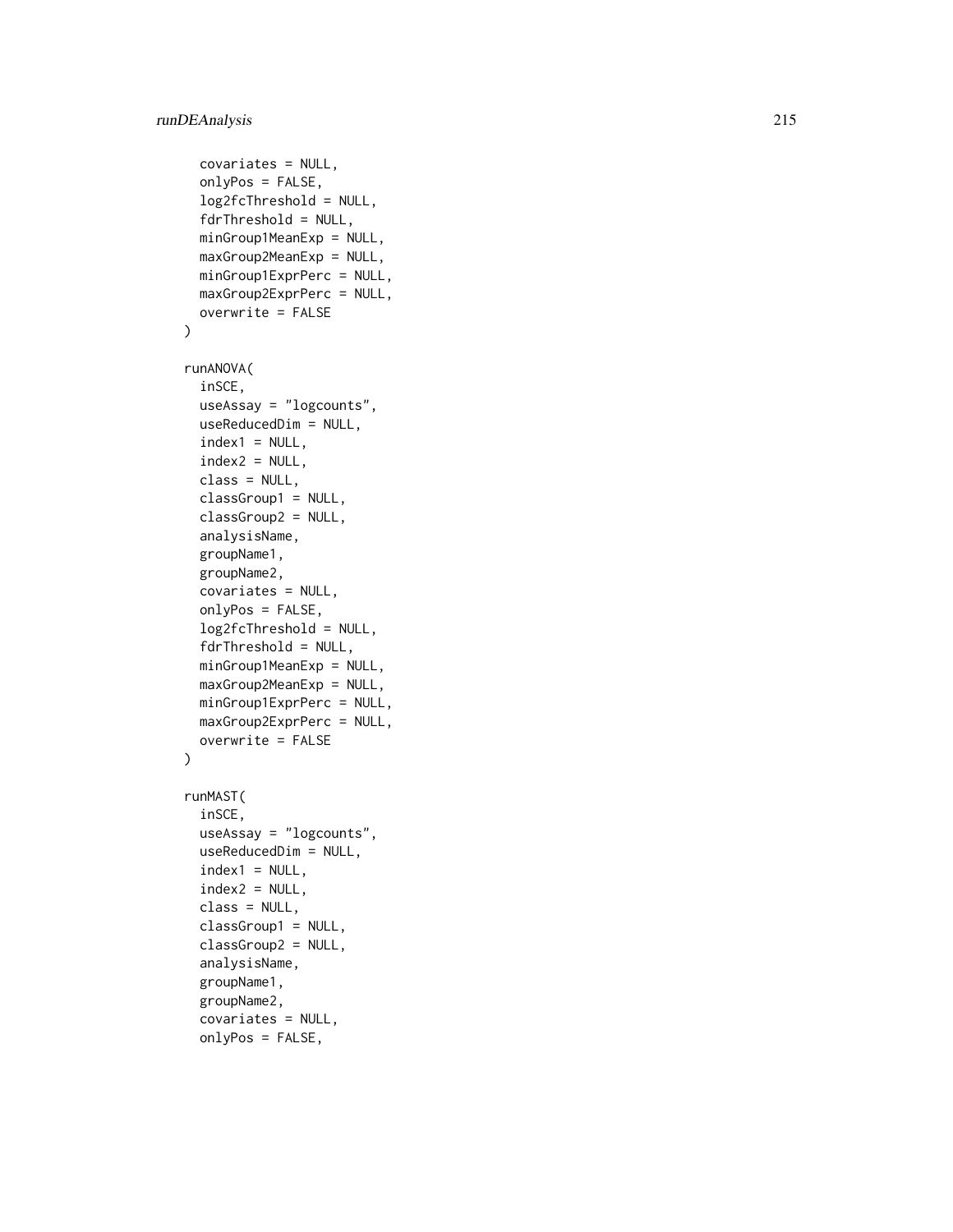```
log2fcThreshold = NULL,
  fdrThreshold = NULL,
 minGroup1MeanExp = NULL,
 maxGroup2MeanExp = NULL,
 minGroup1ExprPerc = NULL,
 maxGroup2ExprPerc = NULL,
 overwrite = FALSE,
  check_sanity = TRUE
\lambdarunWilcox(
  inSCE,
 useAssay = "logcounts",
 useReducedDim = NULL,
  index1 = NULL,index2 = NULL,class = NULL,
 classGroup1 = NULL,
 classGroup2 = NULL,
  analysisName,
  groupName1,
  groupName2,
 covariates = NULL,
  onlyPos = FALSE,
  log2fcThreshold = NULL,
  fdrThreshold = NULL,
 minGroup1MeanExp = NULL,
 maxGroup2MeanExp = NULL,
 minGroup1ExprPerc = NULL,
 maxGroup2ExprPerc = NULL,
 overwrite = FALSE
```
)

## Arguments

| method        | Character. Specify which method to use when using runDEAnalysis(). Choose<br>from "wilcox", "MAST", "DESeq2", "Limma", "ANOVA". Default "wilcox".                          |
|---------------|----------------------------------------------------------------------------------------------------------------------------------------------------------------------------|
| $\ddotsc$     | Arguments to pass to specific methods when using the generic runDEAnalysis().                                                                                              |
| inSCE         | SingleCellExperiment inherited object.                                                                                                                                     |
| useAssay      | character. A string specifying which assay to use for the DE regression. Default<br>"counts" for DESeq2, "logcounts" for other methods.                                    |
| useReducedDim | character. A string specifying which reduced Dim to use for DE analysis. Usu-<br>ally a pathway analysis result matrix. Set use Assay to NULL when using. Default<br>NULL. |
| index1        | Any type of indices that can subset a SingleCellExperiment inherited object by<br>cells. Specifies which cells are of interests. Default NULL.                             |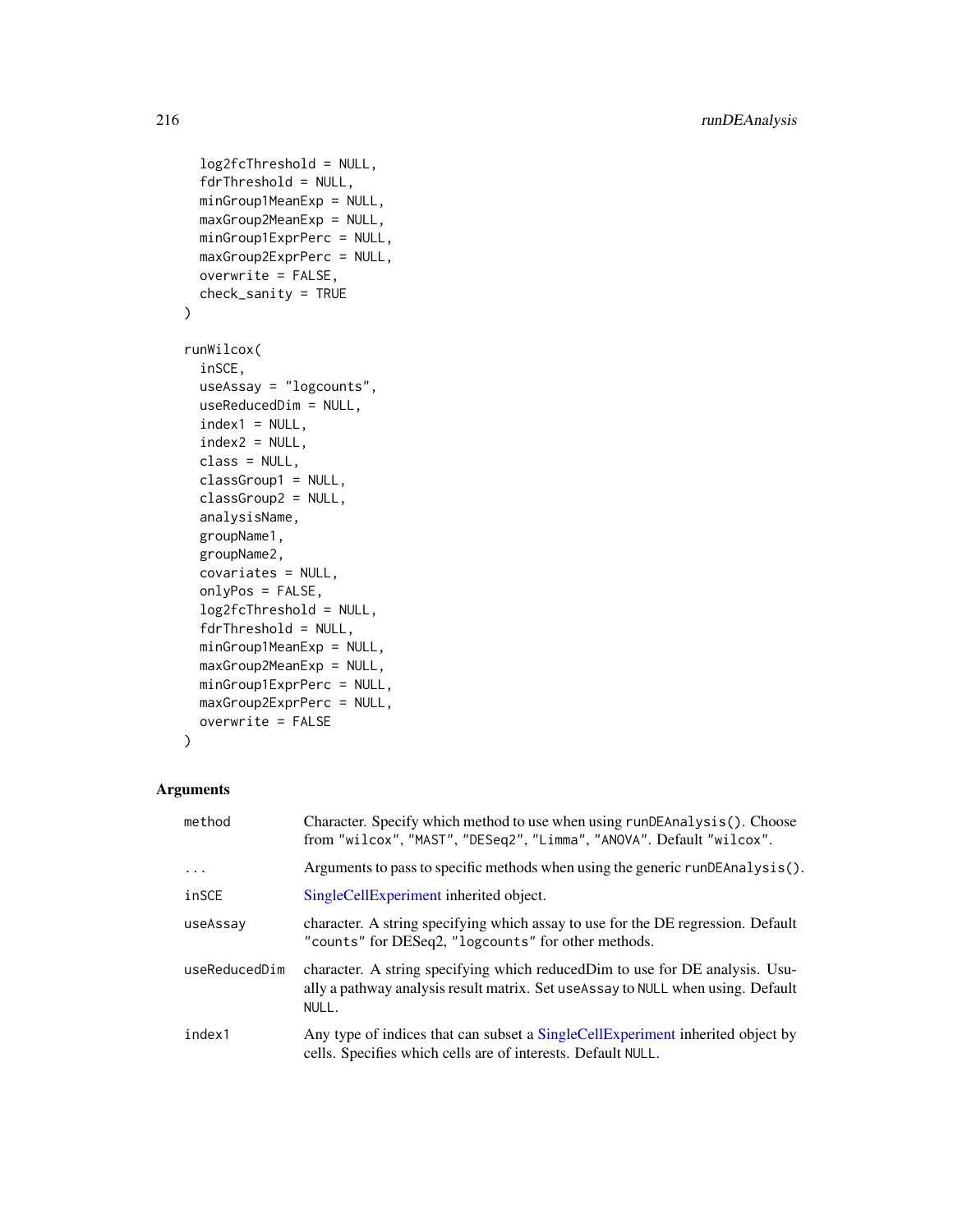| index2            | Any type of indices that can subset a SingleCellExperiment inherited object by<br>cells. specifies the control group against those specified by index1. If NULL<br>when using index specification, index1 cells will be compared with all other<br>cells. Default NULL. |  |  |
|-------------------|-------------------------------------------------------------------------------------------------------------------------------------------------------------------------------------------------------------------------------------------------------------------------|--|--|
| class             | A vector/factor with ncol (inSCE) elements, or a character scalar that specifies<br>a column name of colData(inSCE). Default NULL.                                                                                                                                      |  |  |
| classGroup1       | a vector specifying which "levels" given in class are of interests. Default NULL.                                                                                                                                                                                       |  |  |
| classGroup2       | a vector specifying which "levels" given in class is the control group against<br>those specified by classGroup1. If NULL when using annotation specification,<br>classGroup1 cells will be compared with all other cells.                                              |  |  |
| analysisName      | A character scalar naming the DEG analysis. Required                                                                                                                                                                                                                    |  |  |
| groupName1        | A character scalar naming the group of interests. Required.                                                                                                                                                                                                             |  |  |
| groupName2        | A character scalar naming the control group. Required.                                                                                                                                                                                                                  |  |  |
| covariates        | A character vector of additional covariates to use when building the model. All<br>covariates must exist in names (colData(inSCE)). Default NULL.                                                                                                                       |  |  |
| fullReduced       | Logical, DESeq2 only argument. Whether to apply LRT (Likelihood ratio test)<br>with a 'full' model. Default TRUE.                                                                                                                                                       |  |  |
| onlyPos           | Whether to only output DEG with positive log2_FC value. Default FALSE.                                                                                                                                                                                                  |  |  |
| log2fcThreshold   |                                                                                                                                                                                                                                                                         |  |  |
|                   | Only out put DEGs with the absolute values of log2FC greater than this value.<br>Default NULL.                                                                                                                                                                          |  |  |
| fdrThreshold      | Only out put DEGs with FDR value less than this value. Default NULL.                                                                                                                                                                                                    |  |  |
| minGroup1MeanExp  |                                                                                                                                                                                                                                                                         |  |  |
|                   | Only out put DEGs with mean expression in group1 greater then this value.<br>Default NULL.                                                                                                                                                                              |  |  |
| maxGroup2MeanExp  |                                                                                                                                                                                                                                                                         |  |  |
|                   | Only out put DEGs with mean expression in group2 less then this value. Default<br>NULL.                                                                                                                                                                                 |  |  |
| minGroup1ExprPerc |                                                                                                                                                                                                                                                                         |  |  |
|                   | Only out put DEGs expressed in greater then this fraction of cells in group1.<br>Default NULL.                                                                                                                                                                          |  |  |
| maxGroup2ExprPerc |                                                                                                                                                                                                                                                                         |  |  |
|                   | Only out put DEGs expressed in less then this fraction of cells in group2. Default<br>NULL.                                                                                                                                                                             |  |  |
| overwrite         | A logical scalar. Whether to overwrite result if exists. Default FALSE.                                                                                                                                                                                                 |  |  |
| check_sanity      | Logical, MAST only argument. Whether to perform MAST's sanity check to<br>see if the counts are logged. Default TRUE.                                                                                                                                                   |  |  |

#### Details

SCTK provides Limma, MAST, DESeq2, ANOVA and Wilcoxon test for differential expression analysis, where DESeq2 expects non-negtive integer assay input while others expect logcounts.

Condition specification allows two methods: 1. Index level selection. Arguments index1 and index2 will be used. 2. Annotation level selection. Arguments class, classGroup1 and classGroup2 will be used.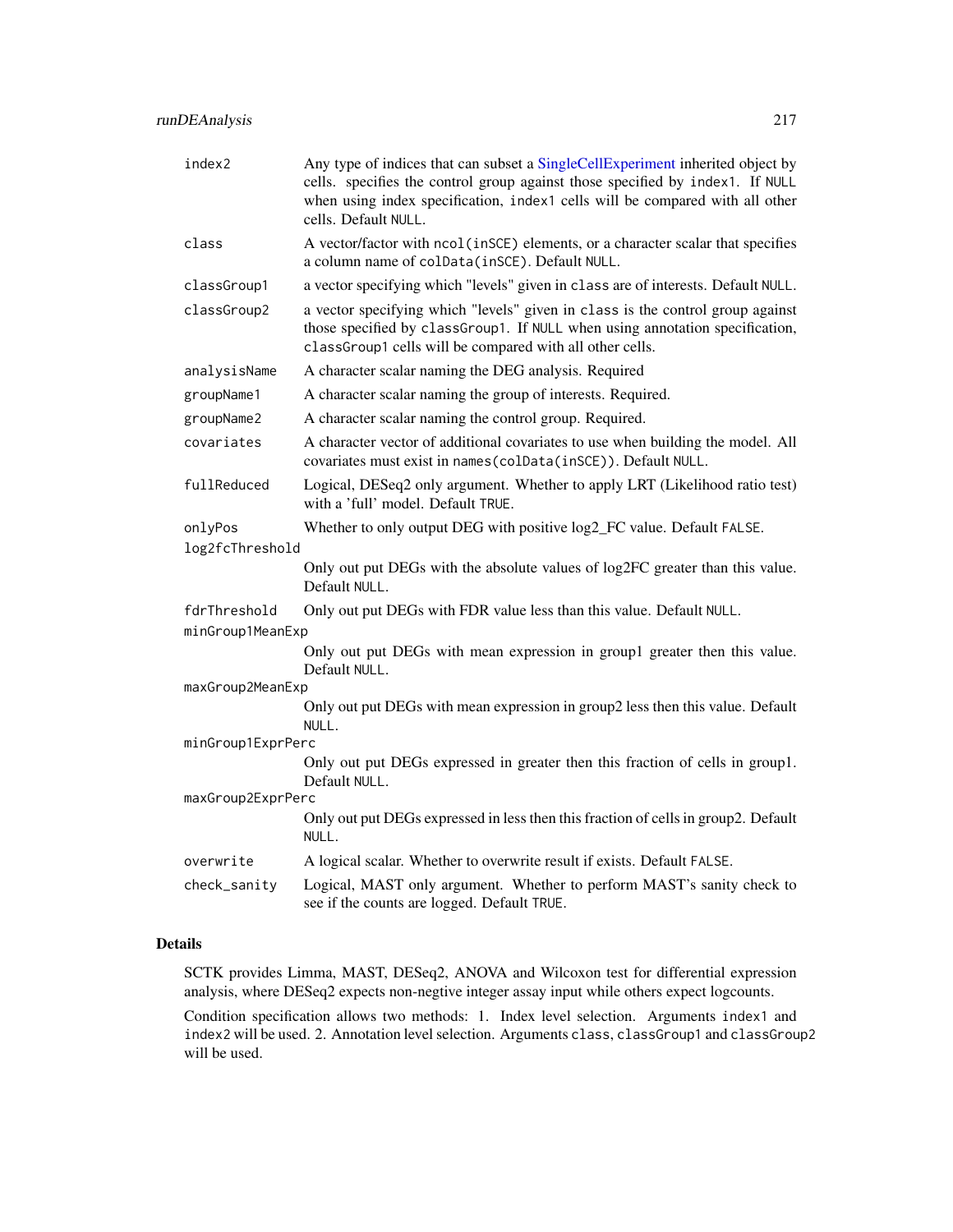Value

The input [SingleCellExperiment](#page-0-0) object with metadata(inSCE)\$diffExp updated with the results: a list named by analysisName, with \$groupNames containing the naming of the two conditions, \$useAssay and \$useReducedDim storing the matrix name that was used for calculation, \$select storing the cell selection indices (logical) for each condition, \$result storing a [data.frame](#page-0-0) of the DEGs summary, and \$method storing the character method name used.

# See Also

See [plotDEGHeatmap](#page-110-0), [plotDEGRegression](#page-112-0), [plotDEGViolin](#page-114-0) and [plotDEGVolcano](#page-115-0) for visualization method after running DE analysis.

#### Examples

```
data(scExample, package = "singleCellTK")
sce <- subsetSCECols(sce, colData = "type != 'EmptyDroplet'")
sce <- scaterlogNormCounts(sce, assayName = "logcounts")
sce <- runDEAnalysis(method = "Limma", inSCE = sce, groupName1 = "group1",
groupName2 = "group2", index1 = seq(20), index2 = seq(21, 40),
analysisName = "Limma")
```
runDecontX *Detecting contamination with DecontX.*

#### **Description**

A wrapper function for [decontX.](#page-0-0) Identify potential contamination from experimental factors such as ambient RNA.

```
runDecontX(
  inSCE,
  sample = NULL,
  useAssay = "counts",
  background = NULL,
  bgAssayName = NULL,
  bgBatch = NULL,z = NULL,maxIter = 500,delta = c(10, 10),
  estimateDelta = TRUE,
  convergence = 0.001,
  iterLogLik = 10,varGenes = 5000,
  dbscanEps = 1,
```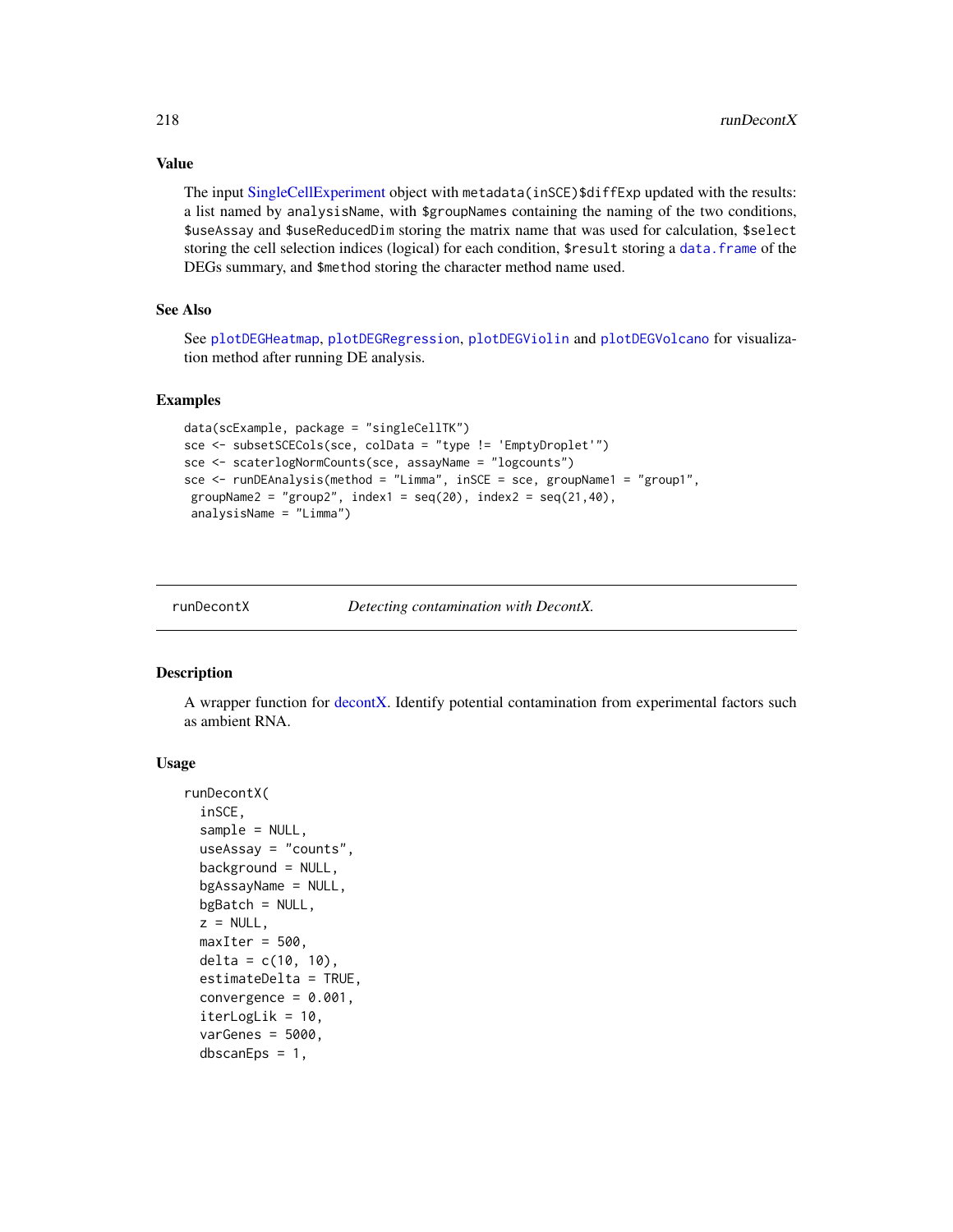# runDecontX 219

```
seed = 12345,logfile = NULL,verbose = TRUE)
```

| inSCE         | A SingleCellExperiment object.                                                                                                                                                                                                                                                                                                                                                                                                                                                                                                                                                                                                                                                                                                                                                                                                                                                                             |
|---------------|------------------------------------------------------------------------------------------------------------------------------------------------------------------------------------------------------------------------------------------------------------------------------------------------------------------------------------------------------------------------------------------------------------------------------------------------------------------------------------------------------------------------------------------------------------------------------------------------------------------------------------------------------------------------------------------------------------------------------------------------------------------------------------------------------------------------------------------------------------------------------------------------------------|
| sample        | A single character specifying a name that can be found in colData(inSCE) to<br>directly use the cell annotation; or a character vector with as many elements as<br>cells to indicates which sample each cell belongs to. Default NULL. decontX<br>will be run on cells from each sample separately.                                                                                                                                                                                                                                                                                                                                                                                                                                                                                                                                                                                                        |
| useAssay      | A string specifying which assay in the SCE to use. Default 'counts'.                                                                                                                                                                                                                                                                                                                                                                                                                                                                                                                                                                                                                                                                                                                                                                                                                                       |
| background    | A SingleCellExperiment with the matrix located in the assay slot under bgAssayName.<br>It should have the same structure as in SCE except it contains the matrix of empty<br>droplets instead of cells. When supplied, empirical distribution of transcripts<br>from these empty droplets will be used as the contamination distribution. De-<br>fault NULL.                                                                                                                                                                                                                                                                                                                                                                                                                                                                                                                                               |
| bgAssayName   | Character. Name of the assay to use if background is a SingleCellExperiment.<br>If NULL, the function will use the same value as useAssay. Default is NULL.                                                                                                                                                                                                                                                                                                                                                                                                                                                                                                                                                                                                                                                                                                                                                |
| bgBatch       | Batch labels for background. If background is a SingleCellExperiment ob-<br>ject, this can be a single character specifying a name that can be found in<br>colData(background) to directly use the barcode annotation; or a numeric /<br>character vector that has as many elements as barcodes to indicate which sam-<br>ple each barcode belongs to. Its unique values should be the same as those in<br>sample, such that each batch of cells have their corresponding batch of empty<br>droplets as background, pointed by this parameter. Default to NULL.                                                                                                                                                                                                                                                                                                                                            |
| Z             | Numeric or character vector. Cell cluster labels. If NULL, PCA will be used to<br>reduce the dimensionality of the dataset initially, 'umap' from the 'uwot' pack-<br>age will be used to further reduce the dataset to 2 dimenions and the 'dbscan'<br>function from the 'dbscan' package will be used to identify clusters of broad cell<br>types. Default NULL.                                                                                                                                                                                                                                                                                                                                                                                                                                                                                                                                         |
| maxIter       | Integer. Maximum iterations of the EM algorithm. Default 500.                                                                                                                                                                                                                                                                                                                                                                                                                                                                                                                                                                                                                                                                                                                                                                                                                                              |
| delta         | Numeric Vector of length 2. Concentration parameters for the Dirichlet prior<br>for the contamination in each cell. The first element is the prior for the native<br>counts while the second element is the prior for the contamination counts. These<br>essentially act as pseudocounts for the native and contamination in each cell. If<br>estimateDelta = TRUE, this is only used to produce a random sample of propor-<br>tions for an initial value of contamination in each cell. Then fit_dirichlet is<br>used to update delta in each iteration. If estimateDelta = FALSE, then delta<br>is fixed with these values for the entire inference procedure. Fixing delta and<br>setting a high number in the second element will force decontX to be more ag-<br>gressive and estimate higher levels of contamination at the expense of potentially<br>removing native expression. Default c(10, 10). |
| estimateDelta | Boolean. Whether to update delta at each iteration.                                                                                                                                                                                                                                                                                                                                                                                                                                                                                                                                                                                                                                                                                                                                                                                                                                                        |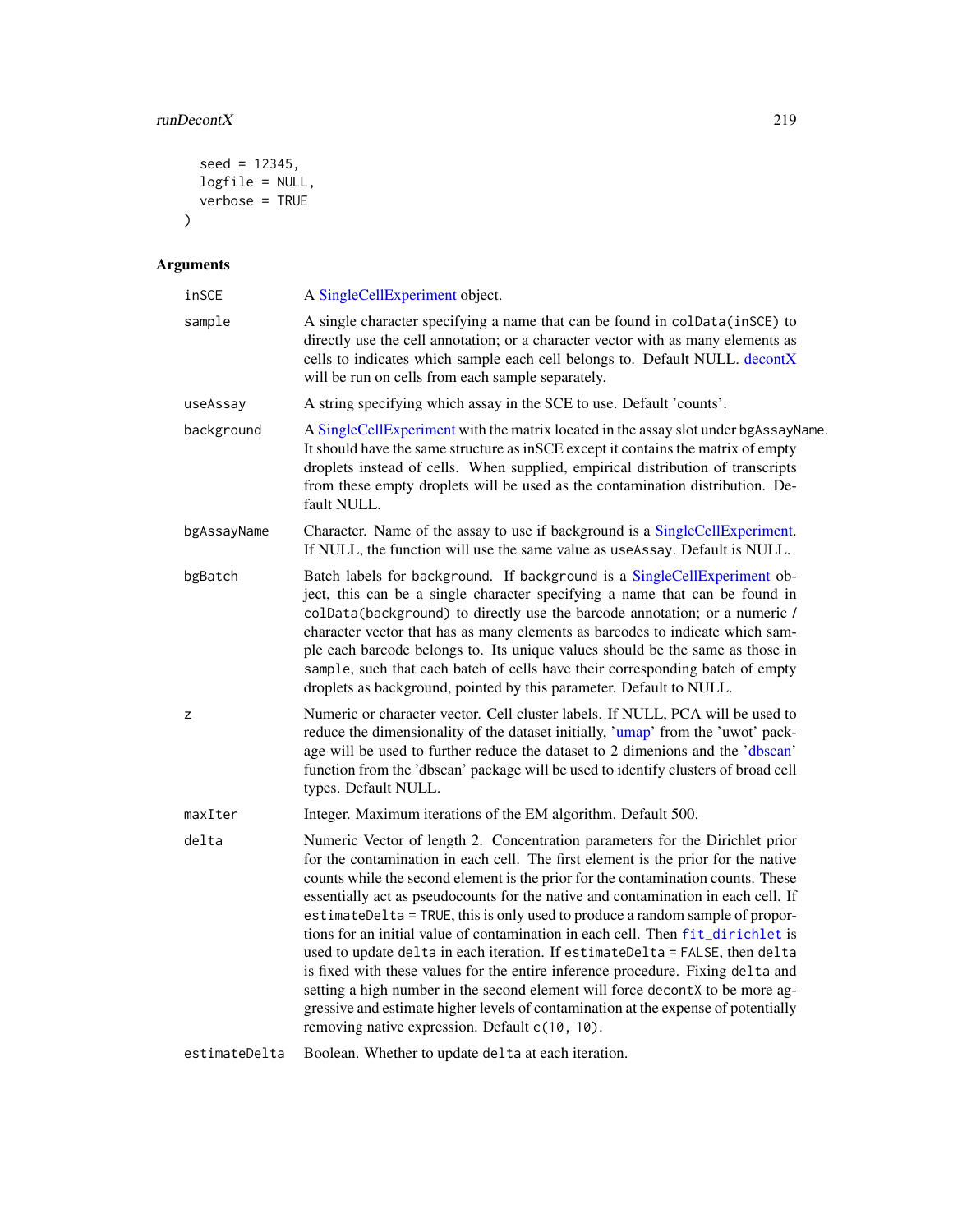| convergence | Numeric. The EM algorithm will be stopped if the maximum difference in the<br>contamination estimates between the previous and current iterations is less than<br>this. Default 0.001.                                               |
|-------------|--------------------------------------------------------------------------------------------------------------------------------------------------------------------------------------------------------------------------------------|
| iterLogLik  | Integer. Calculate log likelihood every iterLogLik iteration. Default 10.                                                                                                                                                            |
| varGenes    | Integer. The number of variable genes to use in dimensionality reduction be-<br>fore clustering. Variability is calcualted using model GeneVar function from the<br>'scran' package. Used only when z is not provided. Default 5000. |
| dbscanEps   | Numeric. The clustering resolution parameter used in 'dbscan' to estimate broad<br>cell clusters. Used only when z is not provided. Default 1.                                                                                       |
| seed        | Integer. Passed to with_seed. For reproducibility, a default value of 12345 is<br>used. If NULL, no calls to with_seed are made.                                                                                                     |
| logfile     | Character. Messages will be redirected to a file named 'logfile'. If NULL,<br>messages will be printed to stdout. Default NULL.                                                                                                      |
| verbose     | Logical. Whether to print log messages. Default TRUE.                                                                                                                                                                                |

#### Value

A [SingleCellExperiment](#page-0-0) object with 'decontX\_Contamination' and 'decontX\_Clusters' added to the [colData](#page-0-0) slot. Additionally, the decontaminated counts will be added as an assay called 'decontXCounts'.

#### Examples

```
data(scExample, package = "singleCellTK")
sce <- subsetSCECols(sce, colData = "type != 'EmptyDroplet'")
sce <- runDecontX(sce[,sample(ncol(sce),20)])
```

| runDimReduce |  |  |  |  |  |  |  | Generic Wrapper function for running dimensionality reduction |
|--------------|--|--|--|--|--|--|--|---------------------------------------------------------------|
|--------------|--|--|--|--|--|--|--|---------------------------------------------------------------|

#### Description

Generic Wrapper function for running dimensionality reduction

```
runDimReduce(
  inSCE,
 method = c("scaterPCA", "seuratPCA", "seuratICA", "rTSNE", "seuratTSNE",
    "scaterUMAP", "seuratUMAP"),
  useAssay = NULL,
  useReducedDim = NULL,
  useAltExp = NULL,
  reducedDimName,
  nComponents = 20,
  seed = NULL,
  ...
\mathcal{L}
```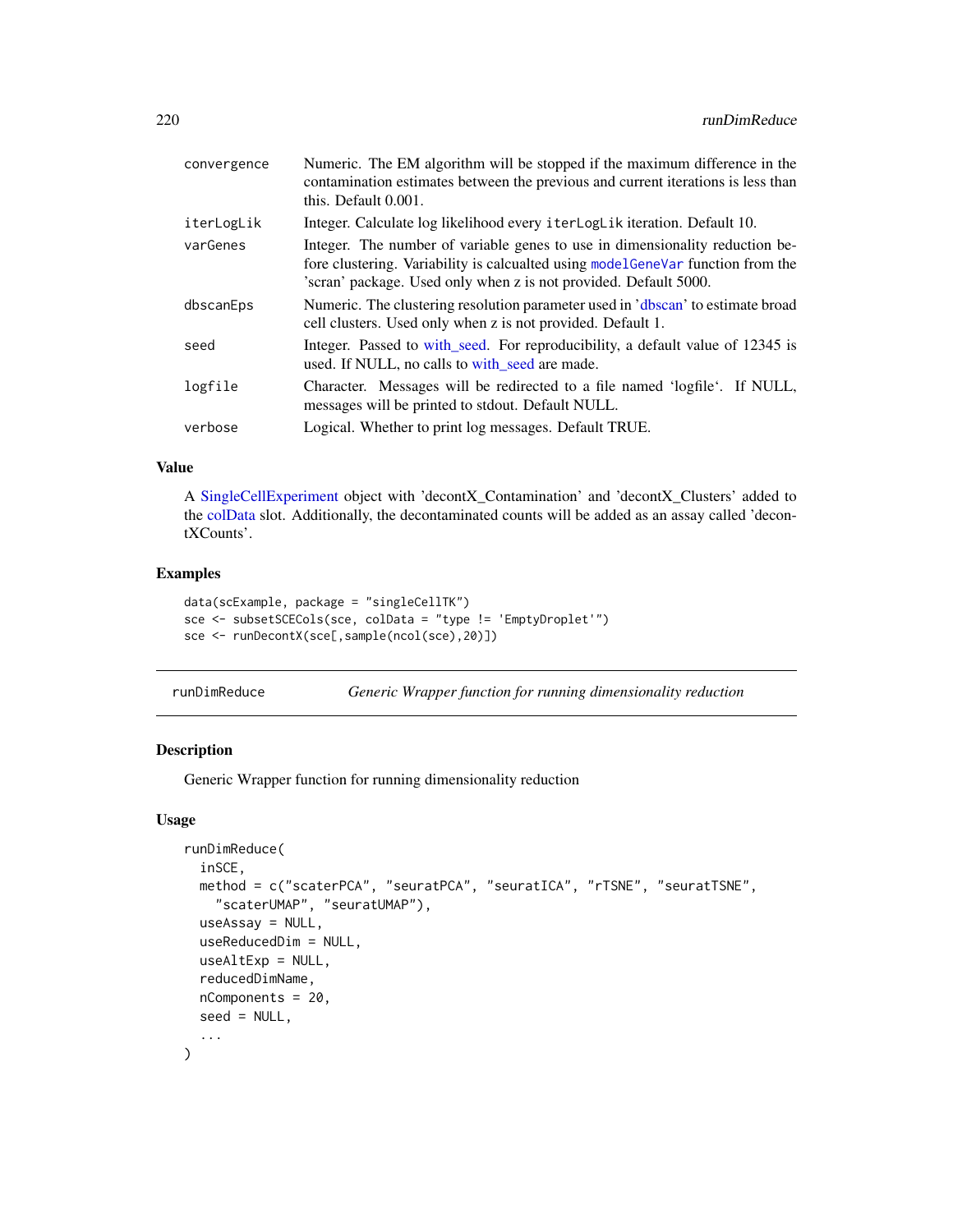## runDimReduce 221

#### Arguments

| inSCE         | Input SingleCellExperiment object.                                                                                                                                  |
|---------------|---------------------------------------------------------------------------------------------------------------------------------------------------------------------|
| method        | One from "scaterPCA", "seuratPCA", "seuratICA", "rTSNE", "seuratTSNE",<br>"scaterUMAP" and "seuratUMAP".                                                            |
| useAssay      | Assay to use for computation. If useal the specified, use Assay has to exist<br>in assays(altExp(inSCE, useAltExp)). Default "counts".                              |
| useReducedDim | The low dimension representation to use for embedding computation. Default<br>NULL.                                                                                 |
| useAltExp     | The subset to use for computation, usually for the selected variable features.<br>Default NULL.                                                                     |
|               | reduced Dim Name The name of the result matrix. Required.                                                                                                           |
| nComponents   | Specify the number of dimensions to compute with the selected method in case<br>of PCA/ICA and the number of components to use in the case of TSNE/UMAP<br>methods. |
| seed          | Random seed for reproducibility of results. Default NULL will use global seed in<br>use by the R environment.                                                       |
|               | The other arguments for running a specific algorithm. Please refer to the one<br>you use.                                                                           |

#### Details

Wrapper function to run one of the available dimensionality reduction algorithms integrated within SCTK from [scaterPCA](#page-269-0), [runSeuratPCA](#page-252-0), [runSeuratICA](#page-248-0), [getTSNE](#page-61-0), [runSeuratTSNE](#page-255-0), [getUMAP](#page-63-0) and [runSeuratUMAP](#page-256-0). Users can use an assay by specifying useAssay, use the assay in an altExp by specifying both useAltExp and useAssay, or use a low-dimensionality representation by specifying useReducedDim.

#### Value

The input [SingleCellExperiment](#page-0-0) object with reducedDim updated with the result.

# Examples

```
data(scExample, package = "singleCellTK")
sce <- subsetSCECols(sce, colData = "type != 'EmptyDroplet'")
sce <- runNormalization(sce, useAssay = "counts",
                        outAssayName = "logcounts_scaled",
                        normalizationMethod = "logNormCounts",
                        scale = TRUE)
sce <- runDimReduce(inSCE = sce, method = "scaterPCA",
                    useAssay = "logcounts_scaled",
                    reducedDimName = "PCA")
```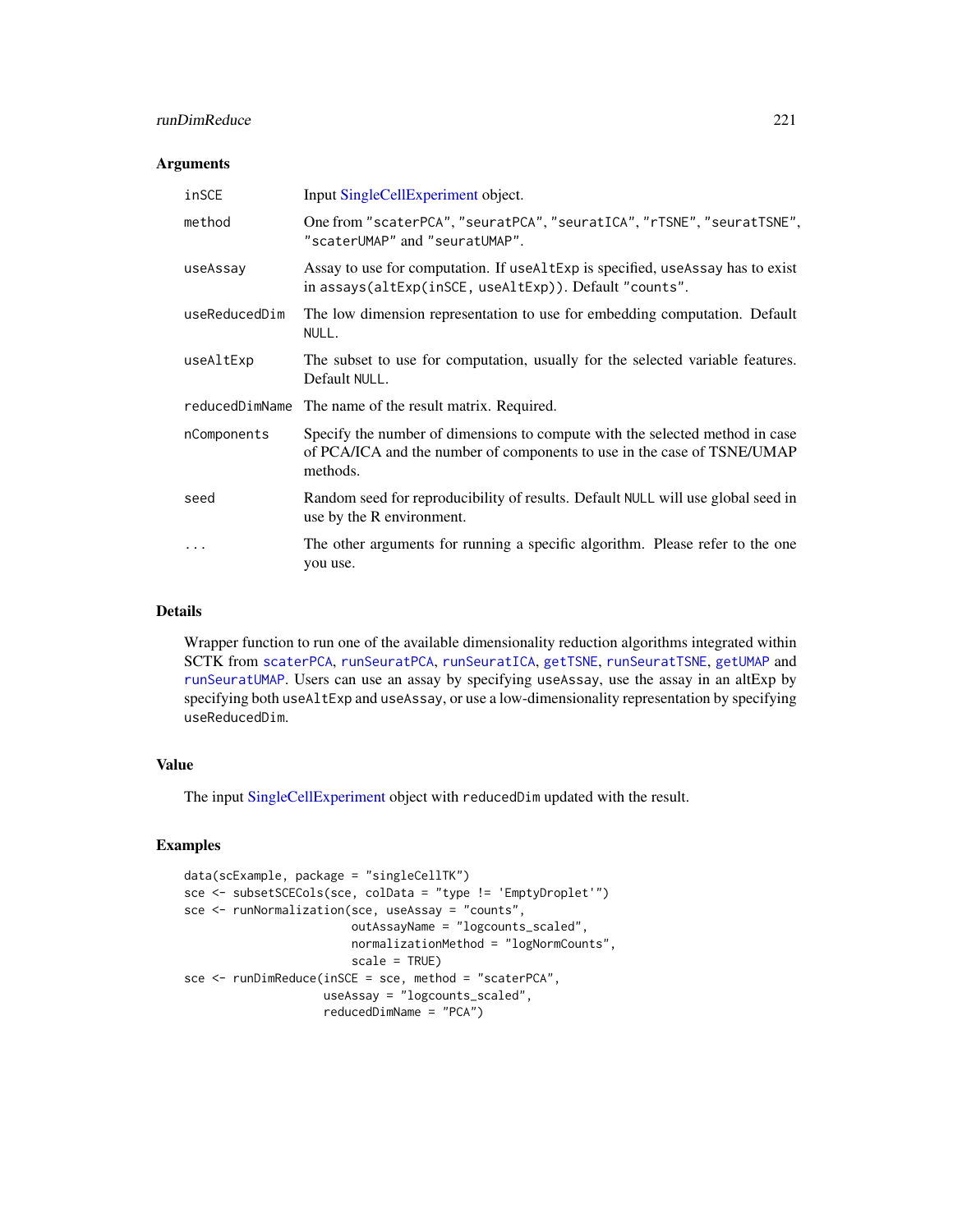# Description

Uses doubletFinder to determine cells within the dataset suspected to be doublets.

#### Usage

```
runDoubletFinder(
  inSCE,
 useAssay = "counts",
 sample = NULL,
  seed = 12345,seuratNfeatures = 2000,
 seuratPcs = seq(15),
  seuratRes = 1.5,
  formationRate = 0.075,
 nCores = NULL,
 verbose = FALSE
)
```
# Arguments

| inSCE           | Input SingleCellExperiment object. Must contain a counts matrix                                                                             |  |  |
|-----------------|---------------------------------------------------------------------------------------------------------------------------------------------|--|--|
| useAssay        | Indicate which assay to use. Default "counts".                                                                                              |  |  |
| sample          | Numeric vector. Each cell will be assigned a sample number.                                                                                 |  |  |
| seed            | Seed for the random number generator. Default 12345.                                                                                        |  |  |
| seuratNfeatures |                                                                                                                                             |  |  |
|                 | Integer. Number of highly variable genes to use. Default 2000.                                                                              |  |  |
| seuratPcs       | Numeric vector. The PCs used in seurat function to determine number of clus-<br>ters. Default $1:15$ .                                      |  |  |
| seuratRes       | Numeric vector. The resolution parameter used in seurat, which adjusts the<br>number of clusters determined via the algorithm. Default 1.5. |  |  |
| formationRate   | Doublet formation rate used within algorithm. Default 0.075.                                                                                |  |  |
| nCores          | Number of cores used for running the function.                                                                                              |  |  |
| verbose         | Boolean. Wheter to print messages from Seurat and DoubletFinder. Default<br><b>FALSE.</b>                                                   |  |  |

## Value

SingleCellExperiment object containing the 'doublet\_finder\_doublet\_score'.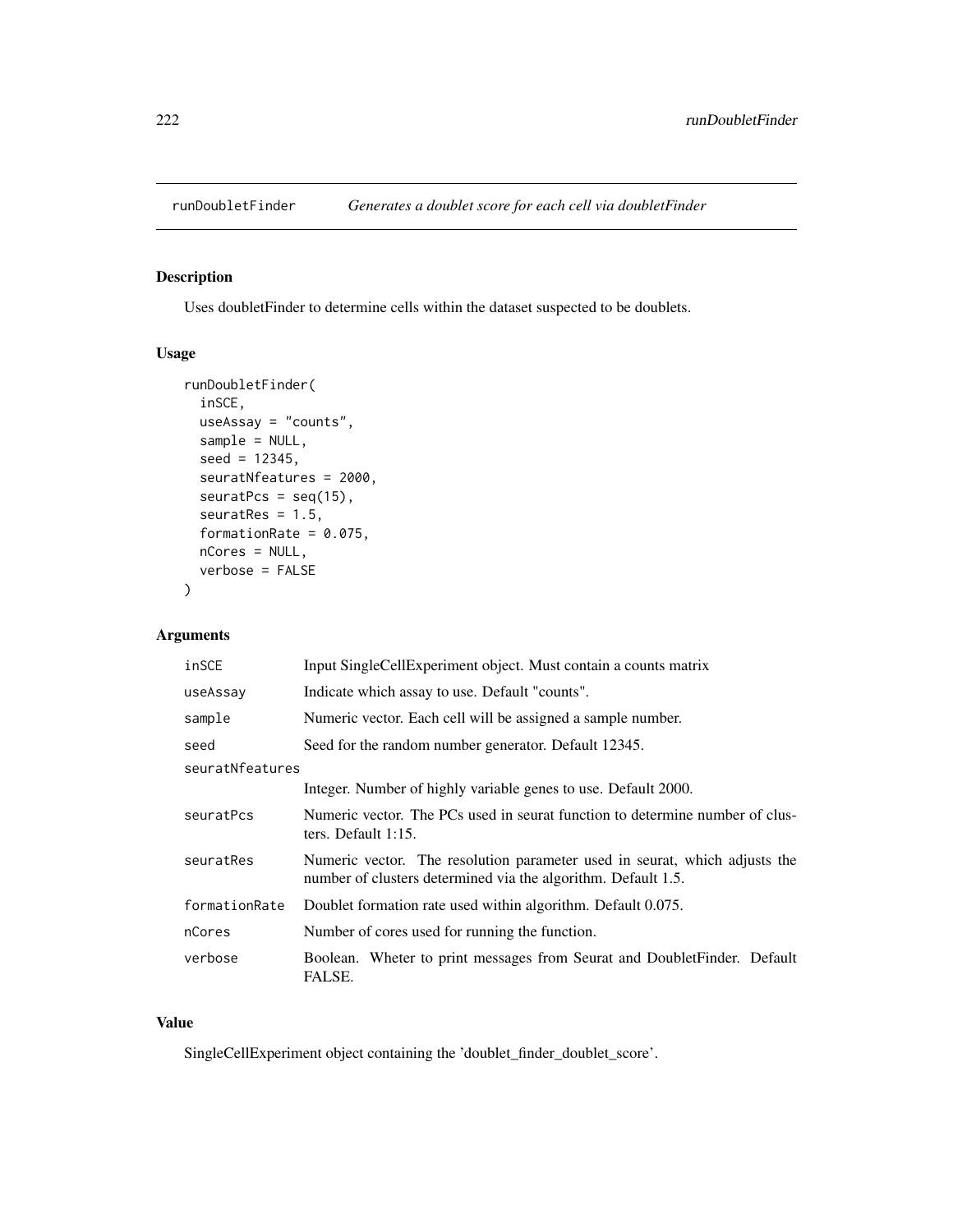# runDropletQC 223

# Examples

```
data(scExample, package = "singleCellTK")
sce <- subsetSCECols(sce, colData = "type != 'EmptyDroplet'")
sce <- runDoubletFinder(sce)
```
runDropletQC *Perform comprehensive droplet QC*

#### Description

A wrapper function to run several QC algorithms for determining empty droplets in single cell RNA-seq data

# Usage

```
runDropletQC(
  inSCE,
  algorithms = c("QCMetrics", "emptyDrops", "barcodeRanks"),
 sample = NULL,
 useAssay = "counts",
 paramsList = NULL
)
```
## Arguments

| inSCE      | A SingleCellExperiment object containing the full droplet count matrix                                                         |
|------------|--------------------------------------------------------------------------------------------------------------------------------|
| algorithms | Character vector. Specify which QC algorithms to run. Available options are<br>"emptyDrops" and "barcodeRanks".                |
| sample     | Character vector. Indicates which sample each cell belongs to. Algorithms will<br>be run on cells from each sample separately. |
| useAssay   | A string specifying which assay contains the count matrix for droplets.                                                        |
| paramsList | A list containing parameters for QC functions. Default NULL.                                                                   |

#### Value

SingleCellExperiment object containing the outputs of the specified algorithms in the [colData](#page-0-0) of inSCE.

# Examples

```
data(scExample, package = "singleCellTK")
## Not run:
sce <- runDropletQC(sce)
```
## End(Not run)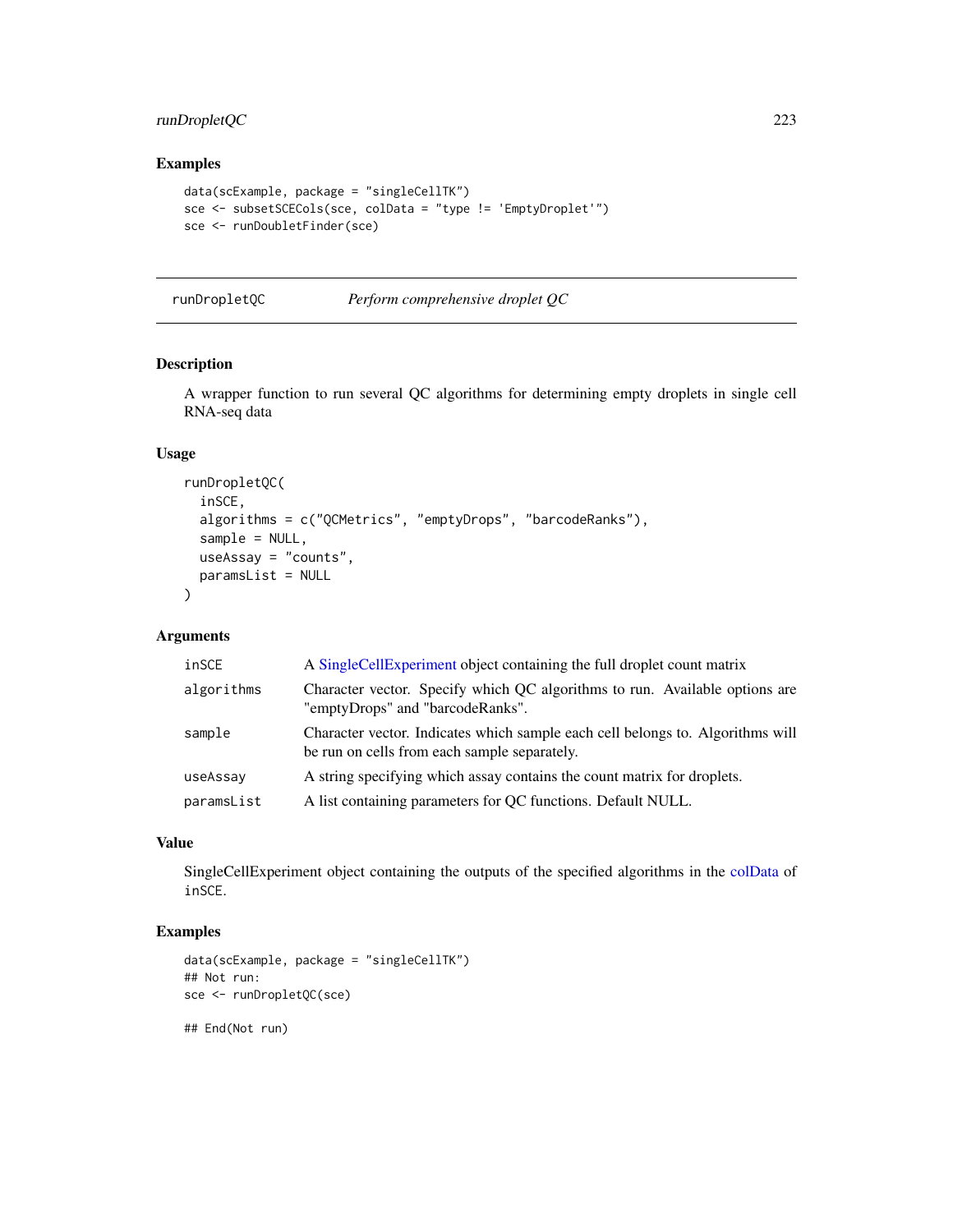# Description

Run [emptyDrops](#page-0-0) on the count matrix in the provided [SingleCellExperiment](#page-0-0) object. Distinguish between droplets containing cells and ambient RNA in a droplet-based single-cell RNA sequencing experiment.

#### Usage

```
runEmptyDrops(
 inSCE,
 sample = NULL,
 useAssay = "counts",
 lower = 100,niters = 10000,
 testAmbient = FALSE,
 ignore = NULL,
 alpha = NULL,retain = NULL,
 barcodergs = list(),BPPARAM = BiocParallel::SerialParam()
)
```

| inSCE       | Input SingleCellExperiment object. Must contain a raw counts matrix before<br>empty droplets have been removed.                                                                                     |
|-------------|-----------------------------------------------------------------------------------------------------------------------------------------------------------------------------------------------------|
| sample      | Character vector. Indicates which sample each cell belongs to. emptyDrops will<br>be run on cells from each sample separately. If NULL, then all cells will be<br>processed together. Default NULL. |
| useAssay    | A string specifying which assay in the SCE to use.                                                                                                                                                  |
| lower       | See emptyDrops for more information.                                                                                                                                                                |
| niters      | See emptyDrops for more information.                                                                                                                                                                |
| testAmbient | See emptyDrops for more information.                                                                                                                                                                |
| ignore      | See emptyDrops for more information.                                                                                                                                                                |
| alpha       | See emptyDrops for more information.                                                                                                                                                                |
| retain      | See emptyDrops for more information.                                                                                                                                                                |
| barcodeArgs | See emptyDrops for more information.                                                                                                                                                                |
| BPPARAM     | See emptyDrops for more information.                                                                                                                                                                |
|             |                                                                                                                                                                                                     |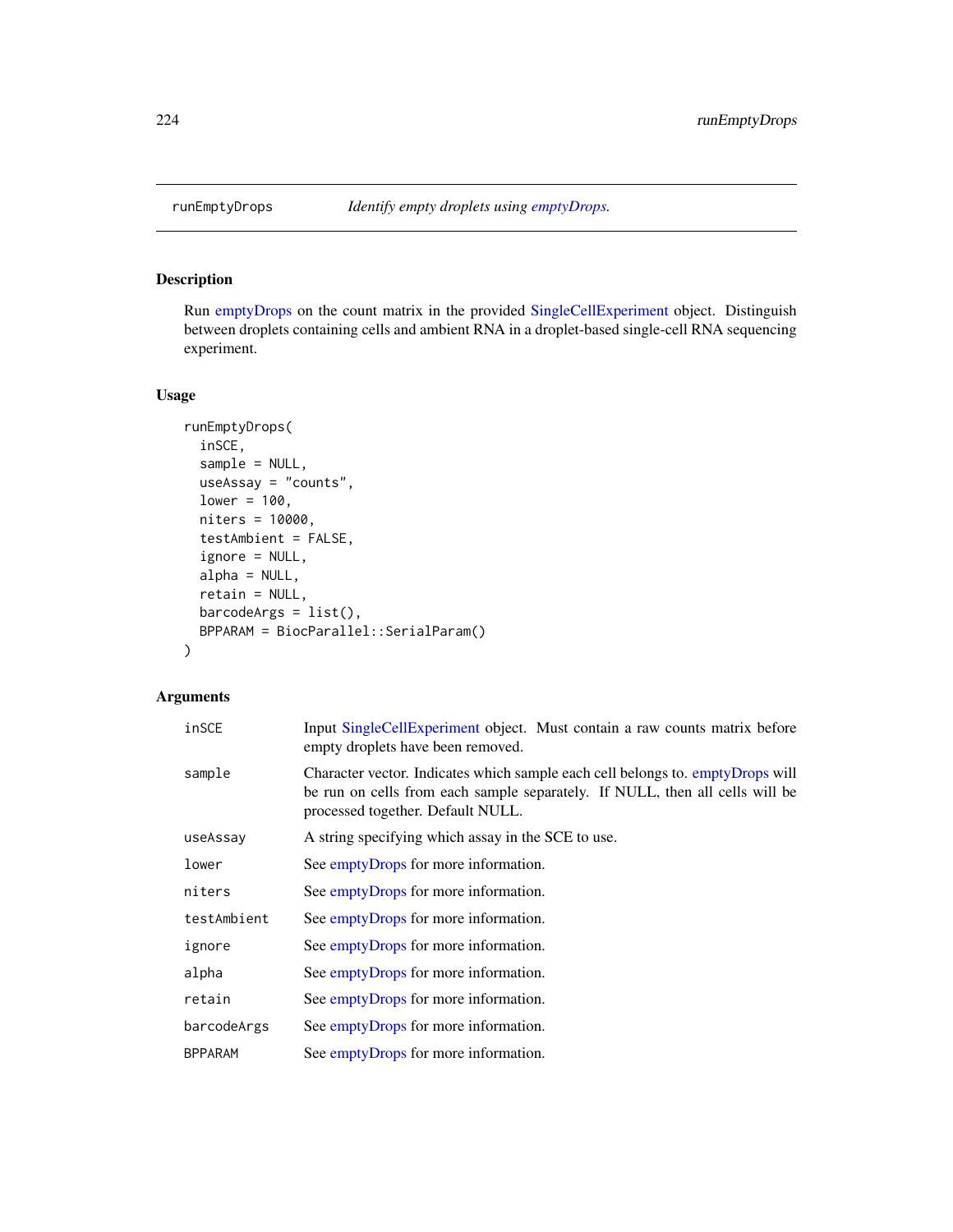#### runEnrichR 225

#### Value

A [SingleCellExperiment](#page-0-0) object with the [emptyDrops](#page-0-0) output table appended to the [colData](#page-0-0) slot. The columns include *emptyDrops\_total*, *emptyDrops\_logprob*, *emptyDrops\_pvalue*, *emptyDrops\_limited*, *emptyDrops\_fdr*. Please refer to the documentation of [emptyDrops](#page-0-0) for details.

#### Examples

```
# The following unfiltered PBMC_1k_v3 data were downloaded from
# https://support.10xgenomics.com/single-cell-gene-expression/datasets/3.0.0
# /pbmc_1k_v3
# Only the top 10 cells with most counts and the last 10 cells with non-zero
# counts are included in this example.
# This example only serves as an proof of concept and a tutorial on how to
# run the function. The results should not be
# used for drawing scientific conclusions.
data(scExample, package = "singleCellTK")
sce <- runEmptyDrops(inSCE = sce)
```
runEnrichR *Run EnrichR on SCE object*

#### Description

Run EnrichR on SCE object

#### Usage

```
runEnrichR(
  inSCE,
  features,
  analysisName,
 db = NULL,by = "rownames",
  featureName = NULL
)
```

| inSCE        | A SingleCellExperiment object.                                                                                                                                                                          |
|--------------|---------------------------------------------------------------------------------------------------------------------------------------------------------------------------------------------------------|
| features     | Character vector, selected genes for enrichment analysis.                                                                                                                                               |
| analysisName | A string that identifies each specific analysis.                                                                                                                                                        |
| db           | Character vector. Selected database name(s) from the enrich R database list. If<br>NULL then Enrich R will be run on all the available databases on the enrich R<br>database. See details. Default NULL |
| bν           | Character. From where should we find the features? "rownames" for from<br>rownames(inSCE), otherwise, from a column of feature metadata (rowData(inSCE)[[by]]).<br>See details. Default "rownames".     |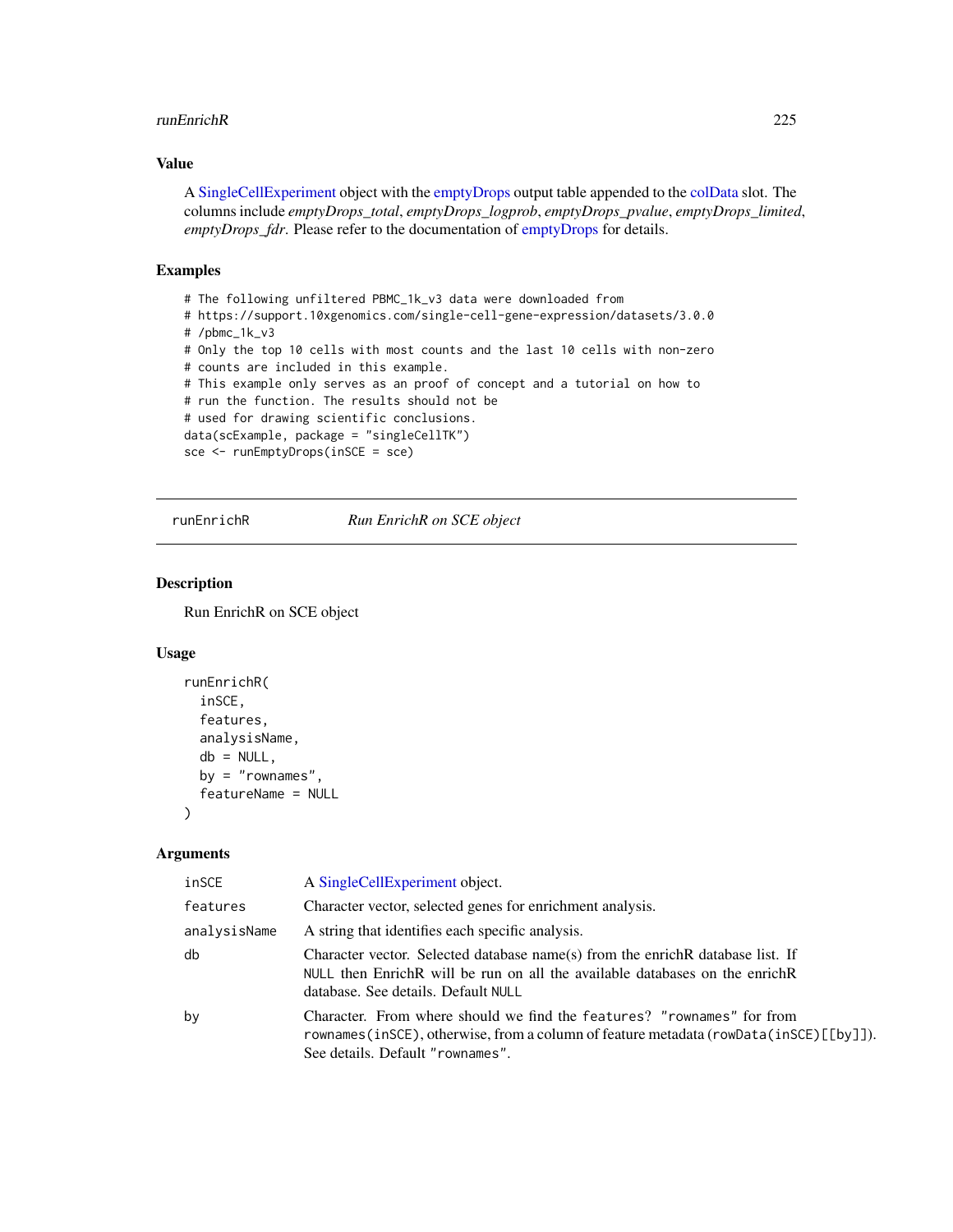featureName Character. Indicates the actual feature identifiers to be passed to EnrichR. Can be "rownames", a column in feature metadata (rowData(inSCE)[[featureName]]), or a character vector with its length equals to nrow(inSCE). See details. Default "rownames".

## Details

EnrichR works by querying the specified features to its online databases, thus it requires the Internet connection.

Available db options could be shown by running enrichR::listEnrichrDbs()\$libraryName

This function checks for the existence of features in the SCE object. When features do not have a match in rownames(inSCE), users may try to specify by to pass the check.

EnrichR expects gene symbols/names as the input (i.e. Ensembl ID might not work). When specified features are not qualified for this, users may try to specify featureName to change the identifier type to pass to EnrichR.

#### Value

Updates inSCE metadata with a data.frame of enrichment terms overlapping in the respective databases along with p-values, z-scores etc.

#### See Also

[getEnrichRResult](#page-54-0)

#### Examples

```
data("mouseBrainSubsetSCE")
if (Biobase::testBioCConnection()) {
 mouseBrainSubsetSCE <- runEnrichR(mouseBrainSubsetSCE, features = "Cmtm5",
                                    db = "GO_Cellular_Component_2017",
                                    analysisName = "analysis1")
```
}

tMNN *Apply a fast version of the mutual nearest neighbors (MNN) batch effect correction method to SingleCellExperiment object*

## **Description**

fastMNN is a variant of the classic MNN method, modified for speed and more robust performance. For introduction of MNN, see [runMNNCorrect](#page-230-0).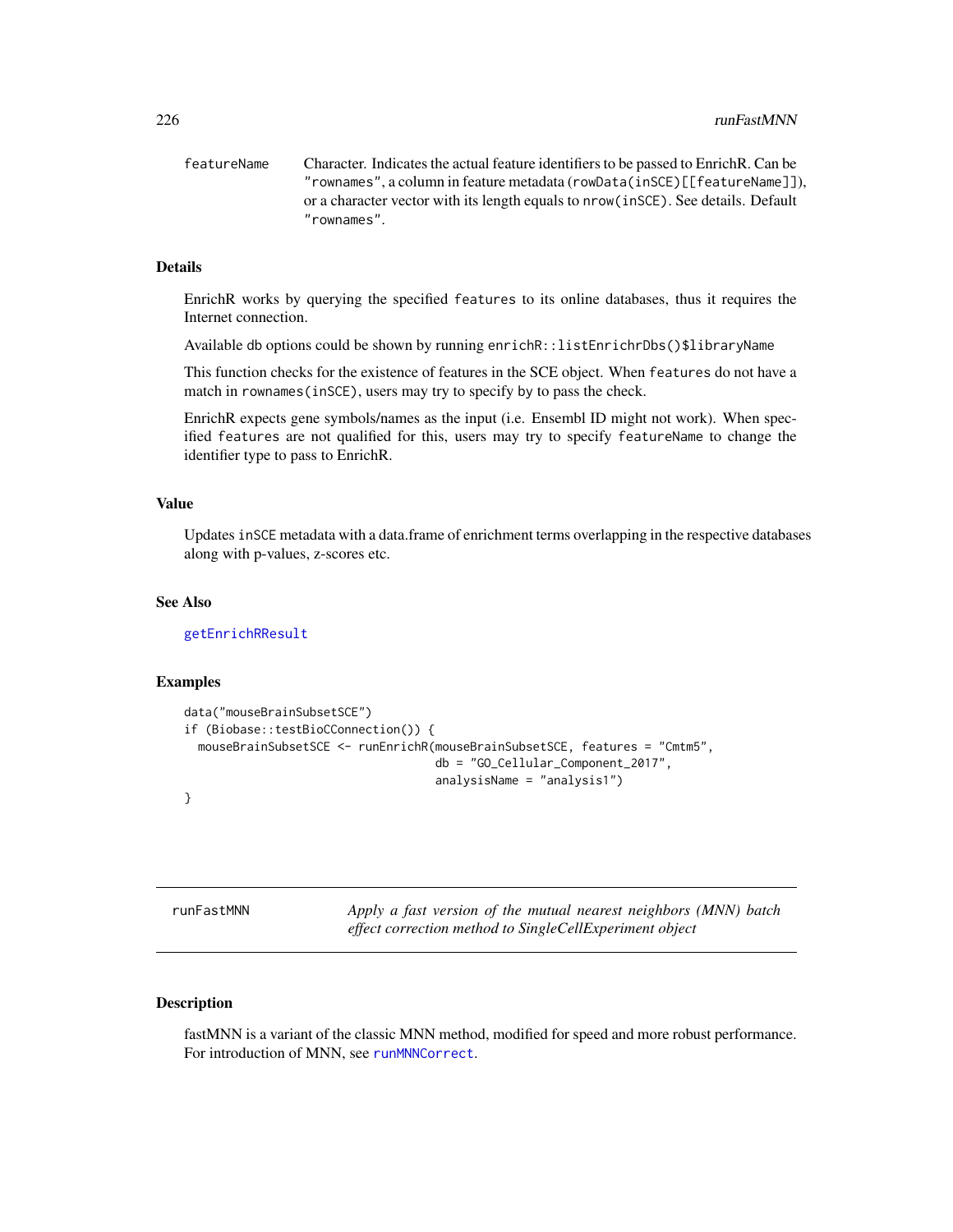## runFeatureSelection 227

## Usage

```
runFastMNN(
  inSCE,
  useAssay = "logcounts",
  reducedDimName = "fastMNN",
 batch = "batch",pcInput = FALSE
)
```
### Arguments

| inSCE          | inherited object. Required.                                                                                                                                                 |
|----------------|-----------------------------------------------------------------------------------------------------------------------------------------------------------------------------|
| useAssay       | A single character indicating the name of the assay requiring batch correction.<br>Default "logcounts". Alternatively, see pcInput parameter.                               |
| reducedDimName | A single character. The name for the corrected low-dimensional representation.<br>Will be saved to reducedDim(inSCE). Default "fastMNN".                                    |
| batch          | A single character indicating a field in coldata that annotates the batches. De-<br>fault "batch".                                                                          |
| pcInput        | A logical scalar. Whether to use a low-dimension matrix for batch effect cor-<br>rection. If TRUE, useAssay will be searched from reducedDimNames(inSCE).<br>Default FALSE. |

#### Value

The input [SingleCellExperiment](#page-0-0) object with reducedDim(inSCE, reducedDimName) updated.

#### References

Lun ATL, et al., 2016

#### Examples

```
data('sceBatches', package = 'singleCellTK')
logcounts(sceBatches) <- log(counts(sceBatches) + 1)
sceCorr <- runFastMNN(sceBatches, useAssay = 'logcounts', pcInput = FALSE)
```

| runFeatureSelection | Wrapper function to run all of the feature selection methods integrated |
|---------------------|-------------------------------------------------------------------------|
|                     | within the singleCellTK package including three methods from Seurat     |
|                     | $('vst', 'mean.varplot' or 'dispersion')$ and the Scran 'modelGeneVar'  |
|                     | method.                                                                 |

# Description

Wrapper function to run all of the feature selection methods integrated within the singleCellTK package including three methods from Seurat ('vst', 'mean.var.plot' or 'dispersion') and the Scran 'modelGeneVar' method.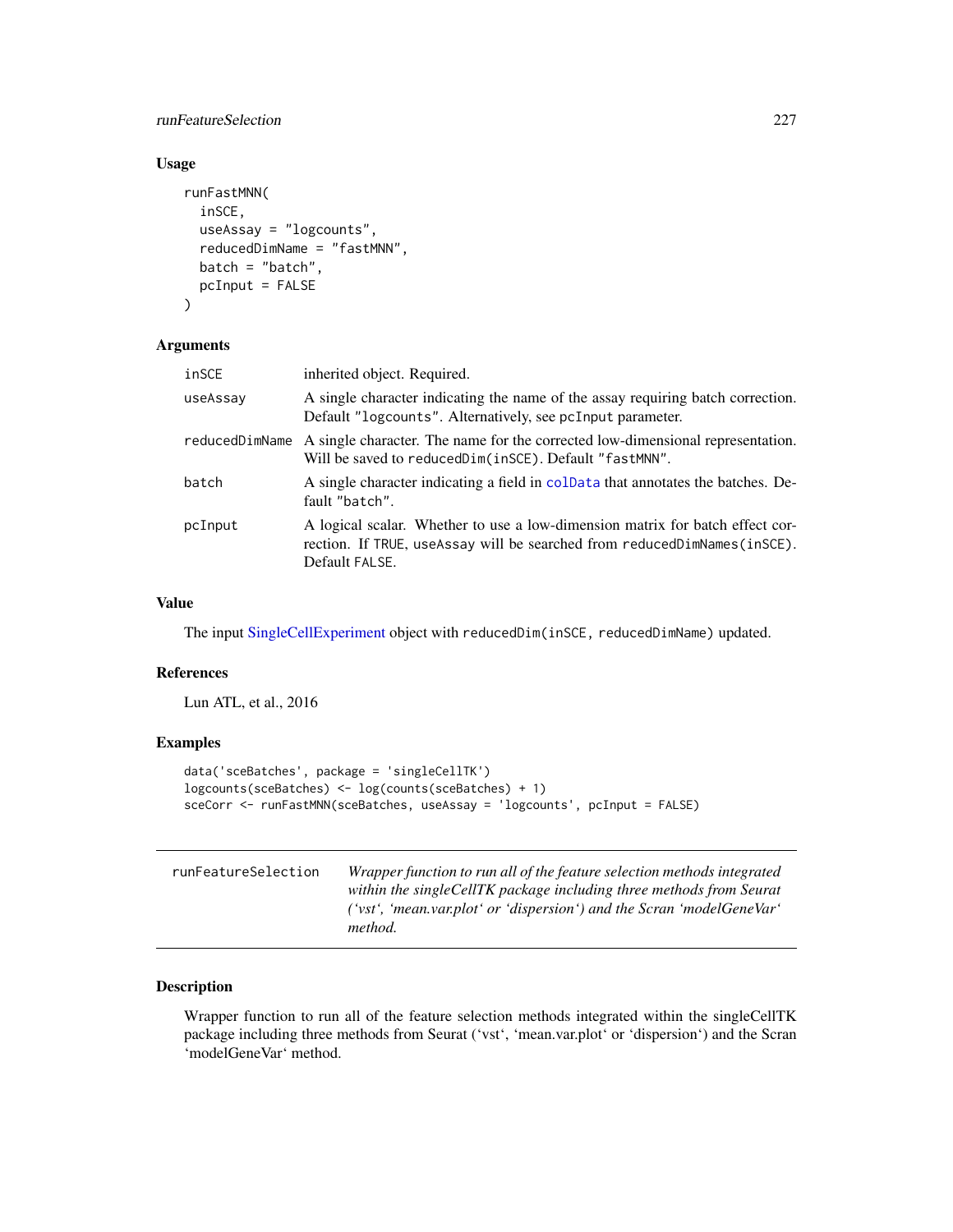## Usage

```
runFeatureSelection(
  inSCE,
 useAssay,
 hvgMethod = c("vst", "mean.var.plot", "dispersion", "modelGeneVar")
\lambda
```
# Arguments

| inSCE     | Input SingleCellExperiment object.                                                                                                                             |
|-----------|----------------------------------------------------------------------------------------------------------------------------------------------------------------|
| useAssay  | Specify the name of the assay that should be used. A normalized assay is rec-<br>ommended for use with this function.                                          |
| hvgMethod | Specify the method to use for variable gene selection. Options include "vst",<br>"mean.var.plot" or "dispersion" from Seurat and "modelGeneVar" from<br>Scran. |

# Value

A SingleCellExperiment object that contains the computed statistics in the rowData slot of the output object. This function does not return the names of the variable features but only computes the statistics that are stored in the rowData slot of the. To get the names of the variable features getTopHVG function should be used after computing these statistics.

#### Examples

```
data("mouseBrainSubsetSCE", package = "singleCellTK")
mouseBrainSubsetSCE <- runFeatureSelection(mouseBrainSubsetSCE,
                                            "logcounts",
                                            "modelGeneVar")
```
runGSVA *Run GSVA analysis on a [SingleCellExperiment](#page-0-0) object*

# Description

Run GSVA analysis on a [SingleCellExperiment](#page-0-0) object

```
runGSVA(
  inSCE,
  useAssay = "logcounts",
  resultNamePrefix = NULL,
  geneSetCollectionName,
  ...
\mathcal{L}
```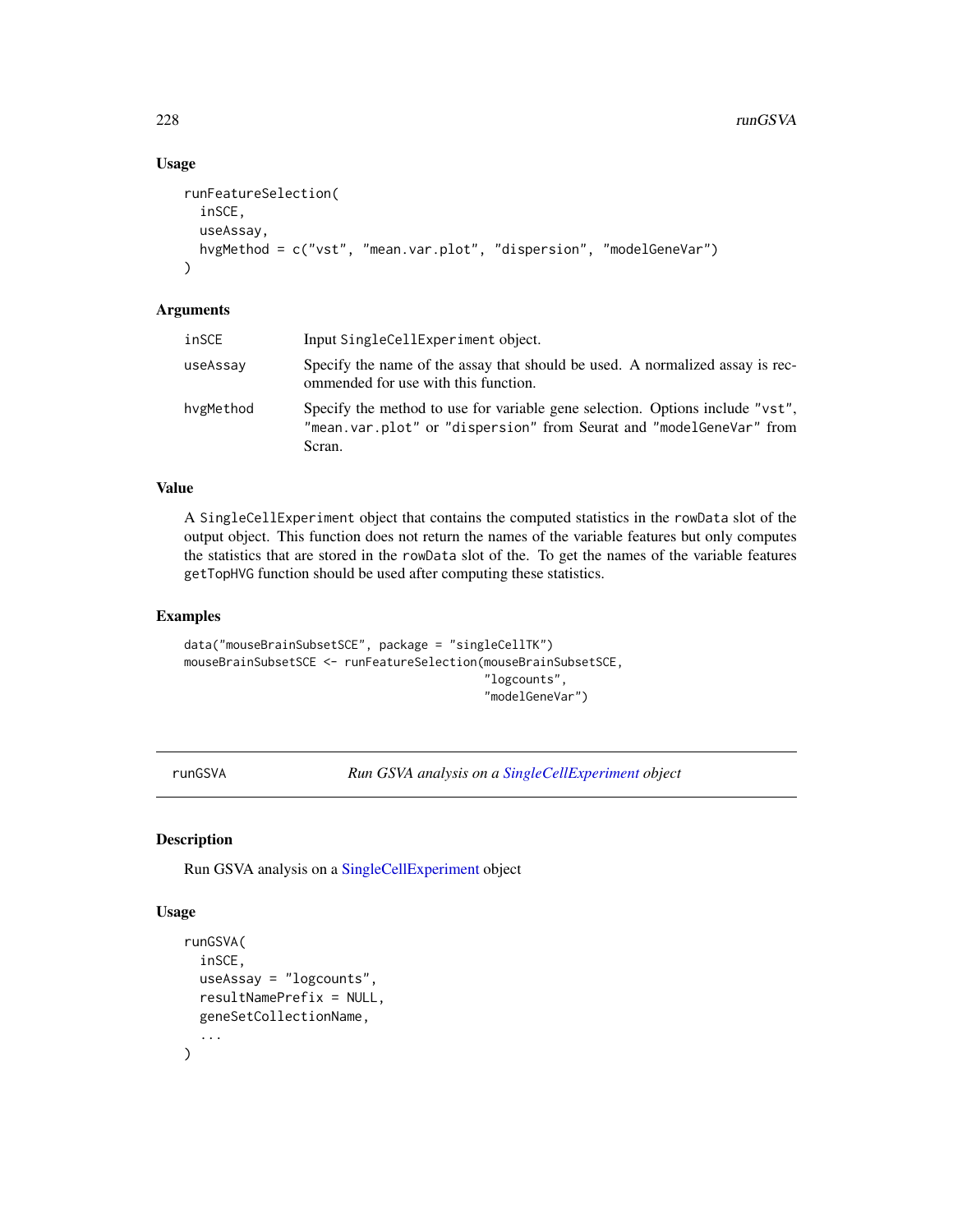#### runKMeans 229

#### Arguments

| inSCE                   | Input SingleCellExperiment object.                                                                                                                                                                                                                                                  |
|-------------------------|-------------------------------------------------------------------------------------------------------------------------------------------------------------------------------------------------------------------------------------------------------------------------------------|
| useAssay                | Indicate which assay to use. The default is "logcounts"                                                                                                                                                                                                                             |
| resultNamePrefix        |                                                                                                                                                                                                                                                                                     |
|                         | Character. Prefix to the name the GSVA results which will be stored in the re-<br>duced Dim slot of insce. The names of the output matrix will be result Name Prefix_Scores.<br>If this parameter is set to NULL, then "GSVA_geneSetCollectionName_" will be<br>used. Default NULL. |
| geneSetCollectionName   |                                                                                                                                                                                                                                                                                     |
|                         | Character. The name of the gene set collection to use, parameter.                                                                                                                                                                                                                   |
| $\cdot$ $\cdot$ $\cdot$ | Parameters to pass to gsva()                                                                                                                                                                                                                                                        |

# Value

A [SingleCellExperiment](#page-0-0) object with pathway activity scores from GSVA stored in reducedDim as GSVA\_geneSetCollectionName\_Scores.

#### Examples

```
data(scExample, package = "singleCellTK")
sce <- subsetSCECols(sce, colData = "type != 'EmptyDroplet'")
sce <- scaterlogNormCounts(sce, assayName = "logcounts")
gs1 <- rownames(sce)[seq(10)]
gs2 <- rownames(sce)[seq(11,20)]
gs \leftarrow list("geneset1" = gs1, "geneset2" = gs2)
sce <- importGeneSetsFromList(inSCE = sce,geneSetList = gs,
                                            by = "rownames")
sce <- runGSVA(inSCE = sce, geneSetCollectionName = "GeneSetCollection", useAssay = "logcounts")
```
runKMeans *Get clustering with KMeans*

#### Description

Perform KMeans clustering on a [SingleCellExperiment](#page-0-0) object, with [kmeans](#page-0-0).

```
runKMeans(
  inSCE,
 useReducedDim = "PCA",
 clusterName = "KMeans_cluster",
 nCenters,
 nIter = 10,
```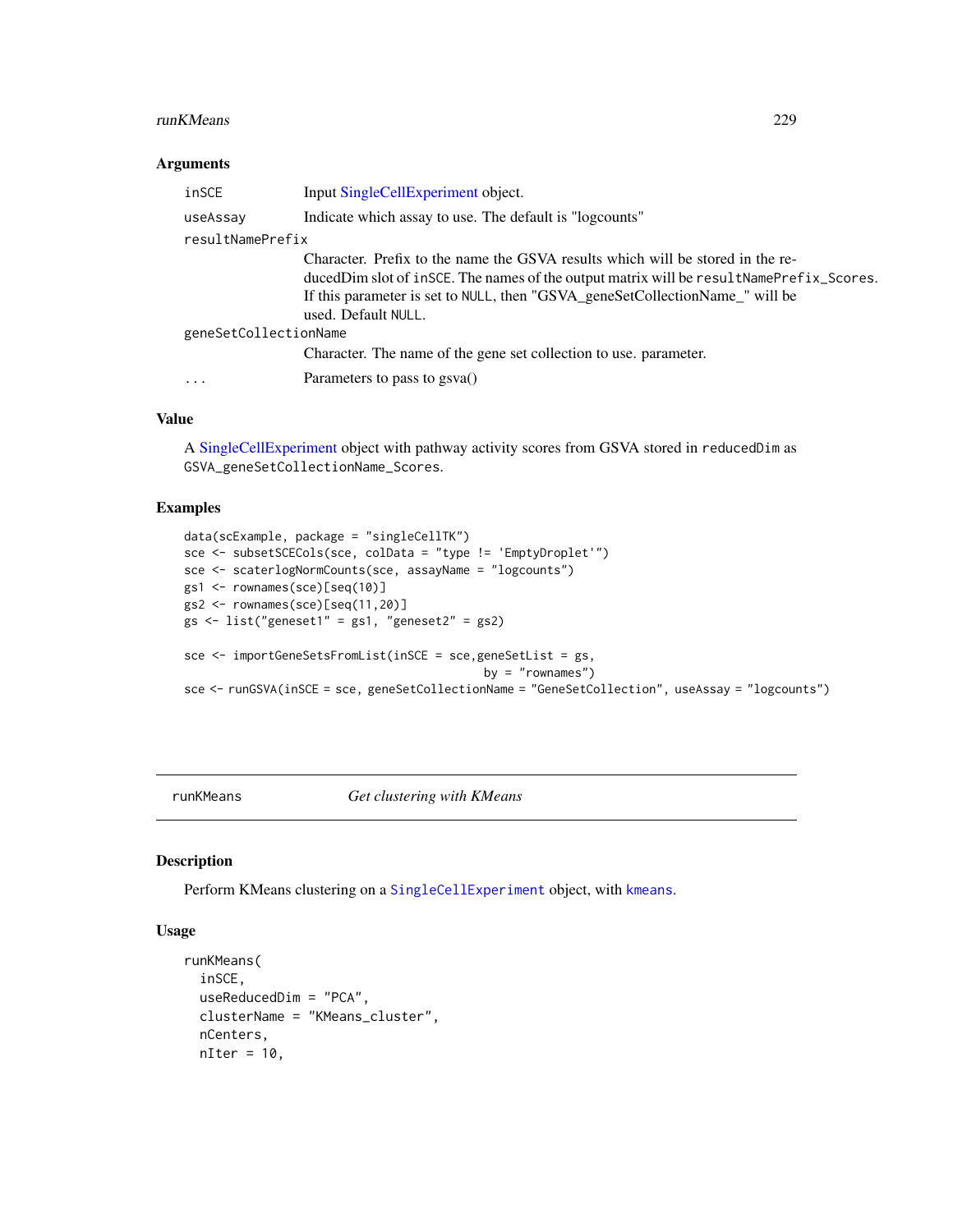```
nStart = 1,
  seed = 12345,algorithm = c("Hartigan-Wong", "Lloyd", "MacQueen")
\mathcal{L}
```
# Arguments

| inSCE         | A SingleCellExperiment object.                                                                                              |
|---------------|-----------------------------------------------------------------------------------------------------------------------------|
| useReducedDim | A single character, specifying which low-dimension representation to perform<br>the clustering algorithm on. Default "PCA". |
| clusterName   | A single character, specifying the name to store the cluster label in colData.<br>Default "scranSNN_cluster".               |
| nCenters      | An integer, the number of centroids (clusters).                                                                             |
| nIter         | An integer, the maximum number of iterations allowed. Default 10.                                                           |
| nStart        | An integer, the number of random sets to choose. Default 1.                                                                 |
| seed          | An integer. The seed for the random number generator. Default 12345.                                                        |
| algorithm     | A single character. Choose from "Hartigan-Wong", "Lloyd", "MacQueen".<br>May be abbreviated. Default "Hartigan-Wong".       |

# Value

The input [SingleCellExperiment](#page-0-0) object with factor cluster labeling updated in colData(inSCE)[[clusterName]].

# Examples

```
data("mouseBrainSubsetSCE")
mouseBrainSubsetSCE <- runKMeans(mouseBrainSubsetSCE,
                                 useReducedDim = "PCA_logcounts",
                                 nCenters = 2)
```

| runLimmaBC | Apply Limma's batch effect correction method to SingleCellExperi- |  |  |  |
|------------|-------------------------------------------------------------------|--|--|--|
|            | ment object                                                       |  |  |  |

# Description

Limma's batch effect removal function fits a linear model to the data, then removes the component due to the batch effects.

```
runLimmaBC(inSCE, useAssay = "logcounts", assayName = "LIMMA", batch = "batch")
```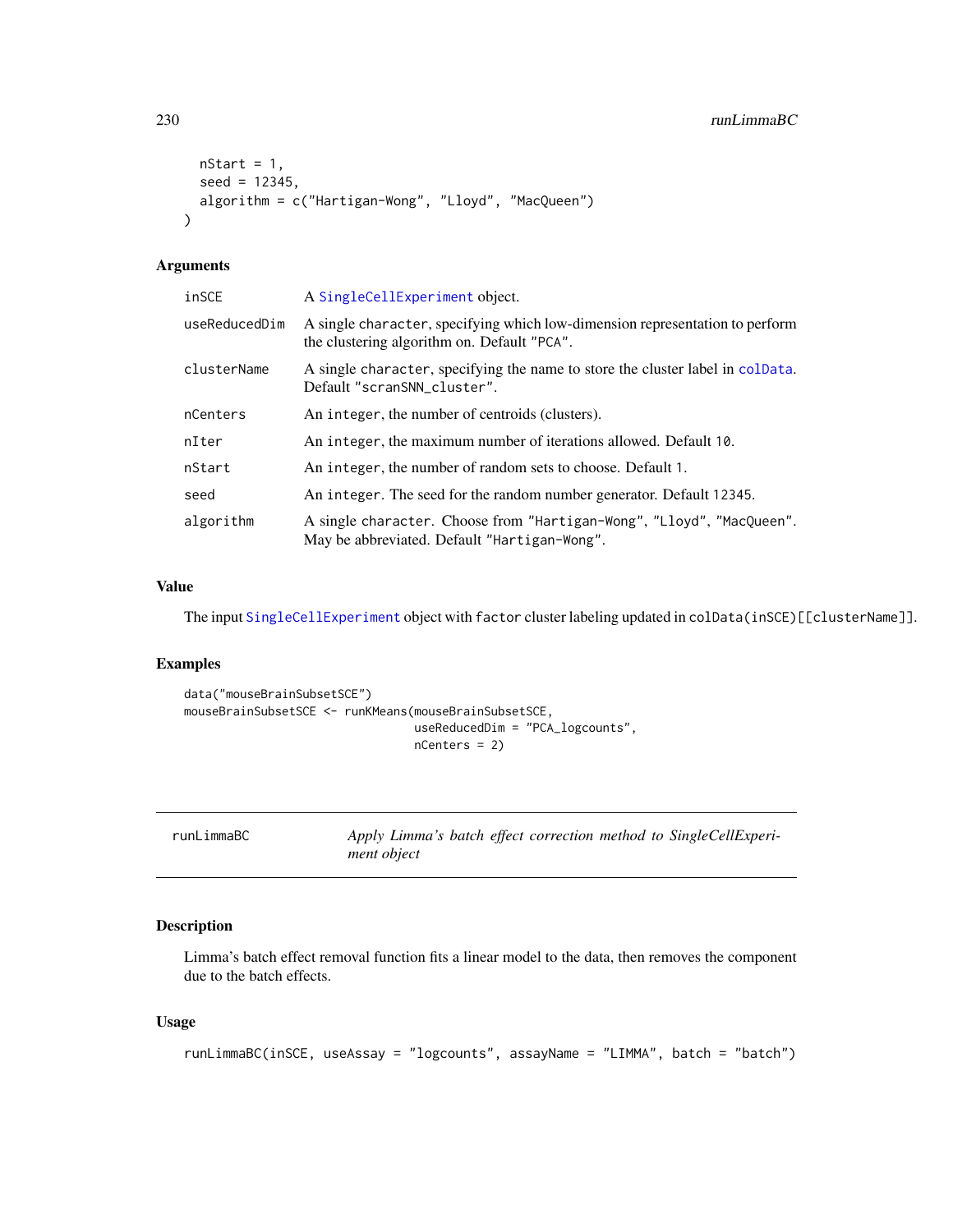# runMNNCorrect 231

#### Arguments

| inSCE     | SingleCellExperiment inherited object. Required.                                                        |
|-----------|---------------------------------------------------------------------------------------------------------|
| useAssay  | A single character indicating the name of the assay requiring batch correction.<br>Default "logcounts". |
| assayName | A single characeter. The name for the corrected assay. Will be saved to assay.<br>Default "LIMMA".      |
| batch     | A single character indicating a field in coldata that annotates the batches. De-<br>fault "batch".      |

#### Value

The input [SingleCellExperiment](#page-0-0) object with assay(inSCE, assayName) updated.

# References

Gordon K Smyth, et al., 2003

#### Examples

```
data('sceBatches', package = 'singleCellTK')
logcounts(sceBatches) <- log(counts(sceBatches) + 1)
sceCorr <- runLimmaBC(sceBatches)
```
<span id="page-230-0"></span>

| runMNNCorrect |  | Apply the mutual nearest neighbors (MNN) batch effect correction |  |  |
|---------------|--|------------------------------------------------------------------|--|--|
|               |  | method to SingleCellExperiment object                            |  |  |

# Description

MNN is designed for batch correction of single-cell RNA-seq data where the batches are partially confounded with biological conditions of interest. It does so by identifying pairs of MNN in the high-dimensional log-expression space. For each MNN pair, a pairwise correction vector is computed by applying a Gaussian smoothing kernel with bandwidth 'sigma'.

```
runMNNCorrect(
 inSCE,
 useAssay = "logcounts",
 batch = "batch",assayName = "MNN",
 k = 20L,sigma = 0.1)
```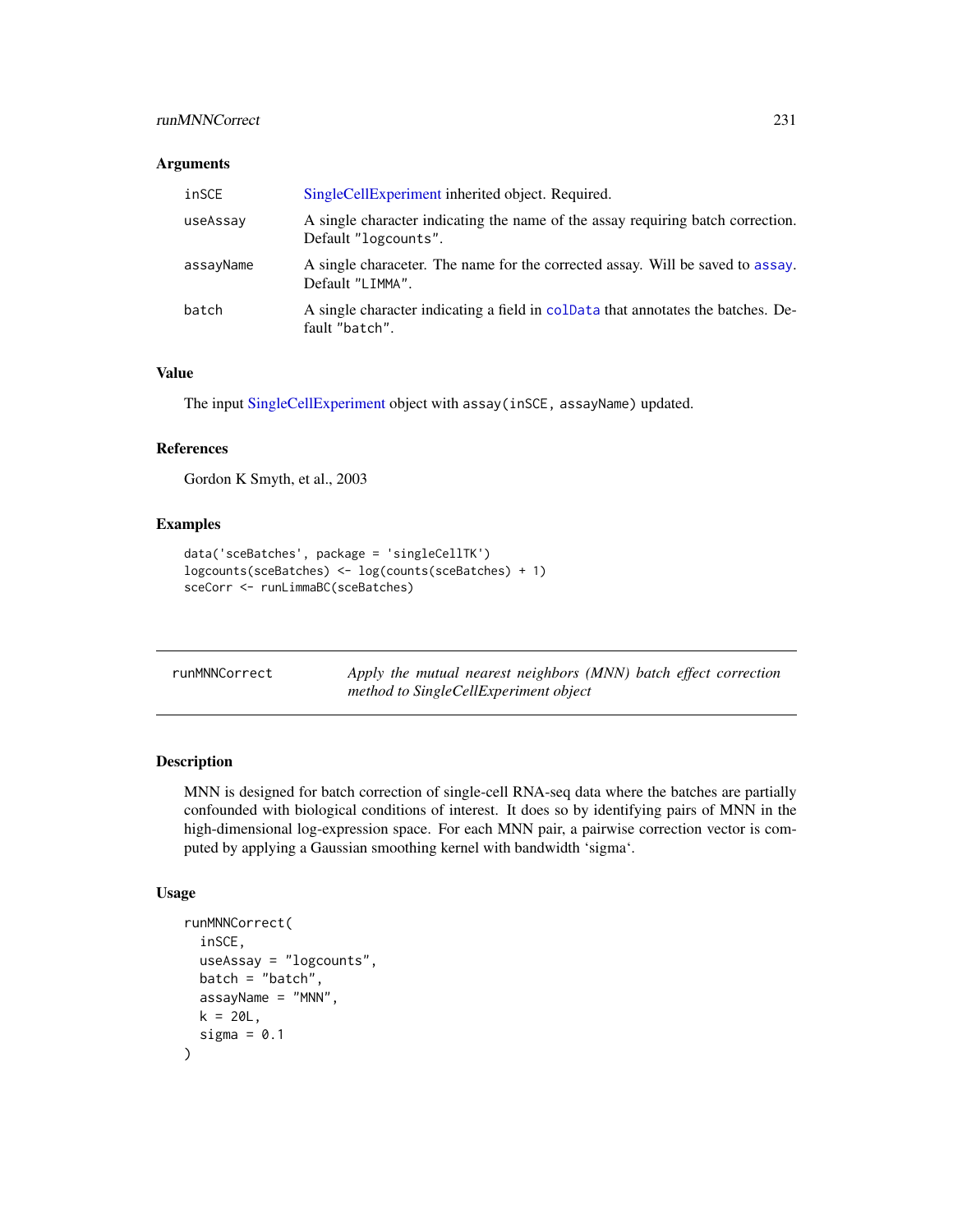## Arguments

| inSCE     | SingleCellExperiment inherited object. Required.                                                                                                                                                                                                                                                                                                                                                                            |
|-----------|-----------------------------------------------------------------------------------------------------------------------------------------------------------------------------------------------------------------------------------------------------------------------------------------------------------------------------------------------------------------------------------------------------------------------------|
| useAssay  | A single character indicating the name of the assay requiring batch correction.<br>Default "logcounts".                                                                                                                                                                                                                                                                                                                     |
| batch     | A single character indicating a field in coldata that annotates the batches. De-<br>fault "batch".                                                                                                                                                                                                                                                                                                                          |
| assayName | A single characeter. The name for the corrected assay. Will be saved to assay.<br>Default "MNN".                                                                                                                                                                                                                                                                                                                            |
| k         | An integer. Specifies the number of nearest neighbours to consider when defin-<br>ing MNN pairs. This should be interpreted as the minimum frequency of each<br>cell type or state in each batch. Larger values will improve the precision of the<br>correction by increasing the number of MNN pairs, at the cost of reducing ac-<br>curacy by allowing MNN pairs to form between cells of different type. Default<br>20L. |
| sigma     | A Numeric scalar. Specifies how much information is shared between MNN<br>pairs when computing the batch effect. Larger values will share more informa-<br>tion, approaching a global correction for all cells in the same batch. Smaller<br>values allow the correction to vary across cell types, which may be more accu-<br>rate but comes at the cost of precision. Default 0.1.                                        |

#### Value

The input [SingleCellExperiment](#page-0-0) object with assay(inSCE, assayName) updated.

#### References

Lun ATL, et al., 2016 & 2018

#### Examples

```
data('sceBatches', package = 'singleCellTK')
logcounts(sceBatches) <- log(counts(sceBatches) + 1)
sceCorr <- runMNNCorrect(sceBatches)
```
runNormalization *Wrapper function to run any of the integrated normalization/transformation methods in the singleCellTK. The available methods include 'LogNormalize', 'CLR', 'RC' and 'SCTransform' from Seurat, 'logNormCounts and 'CPM' from Scater. Additionally, users can 'scale' using Z.Score, 'transform' using log, log1p and sqrt, add 'pseudocounts' and trim the final matrices between a range of values.*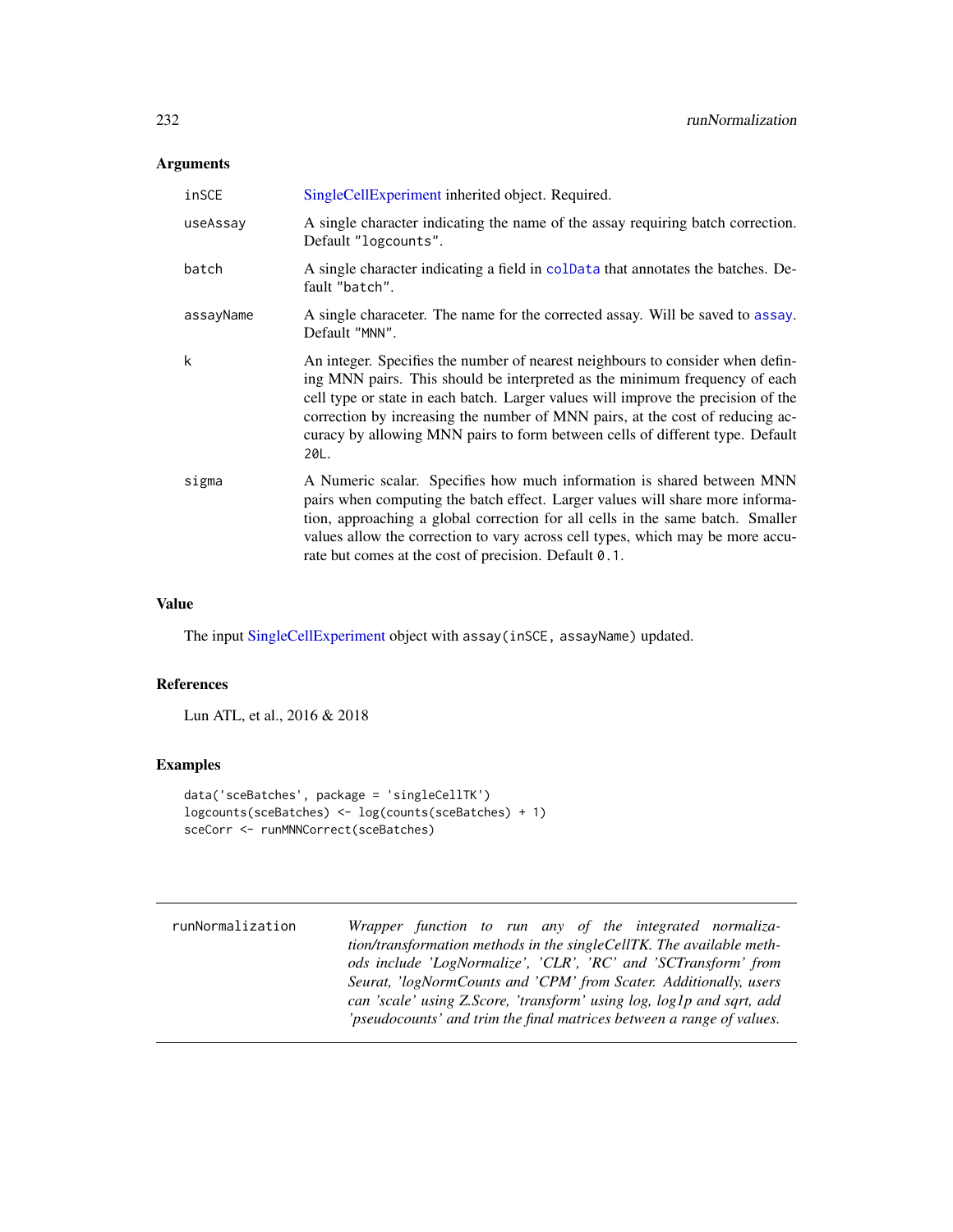## runNormalization 233

# Description

Wrapper function to run any of the integrated normalization/transformation methods in the single-CellTK. The available methods include 'LogNormalize', 'CLR', 'RC' and 'SCTransform' from Seurat, 'logNormCounts and 'CPM' from Scater. Additionally, users can 'scale' using Z.Score, 'transform' using log, log1p and sqrt, add 'pseudocounts' and trim the final matrices between a range of values.

# Usage

```
runNormalization(
  inSCE,
  useAssay = "counts",
  outAssayName = "customNormalizedAssay",
 normalizationMethod = NULL,
  scale = FALSE,
  seuratScaleFactor = 10000,
  transformation = NULL,
 pseudocountsBeforeNorm = NULL,
 pseudocountsBeforeTransform = NULL,
  trim = NULL,verbose = TRUE
)
```

| inSCE                  | Input SingleCellExperiment object.                                                                                                                                                                                                                                              |  |  |  |
|------------------------|---------------------------------------------------------------------------------------------------------------------------------------------------------------------------------------------------------------------------------------------------------------------------------|--|--|--|
| useAssay               | Specify the name of the assay that should be used.                                                                                                                                                                                                                              |  |  |  |
| outAssayName           | Specify the name of the new output assay.                                                                                                                                                                                                                                       |  |  |  |
| normalizationMethod    |                                                                                                                                                                                                                                                                                 |  |  |  |
|                        | Specify a normalization method from 'LogNormalize', 'CLR', 'RC' and 'SC-<br>Transform' from Seurat or 'logNormCounts' and 'CPM' from scater packages.<br>Default NULL is set which will not run any normalization method.                                                       |  |  |  |
| scale                  | Logical value indicating if the data should be scaled using Z.Score. Default<br>FALSE.                                                                                                                                                                                          |  |  |  |
| seuratScaleFactor      |                                                                                                                                                                                                                                                                                 |  |  |  |
|                        | Specify the 'scaleFactor' argument if a Seurat normalization method is selected.<br>Default is 10000. This parameter will not be used if methods other than seurat<br>are selected.                                                                                             |  |  |  |
|                        | transformation Specify the transformation options to run on the selected assay. Options include<br>'log2' (base 2 log transformation), 'log1p' (natural log + 1 transformation) and<br>'sqrt' (square root). Default value is NULL, which will not run any transforma-<br>tion. |  |  |  |
| pseudocountsBeforeNorm |                                                                                                                                                                                                                                                                                 |  |  |  |
|                        | Specify a numeric pseudo value that should be added to the assay before nor-<br>malization is performed. Default is NULL, which will not add any value.                                                                                                                         |  |  |  |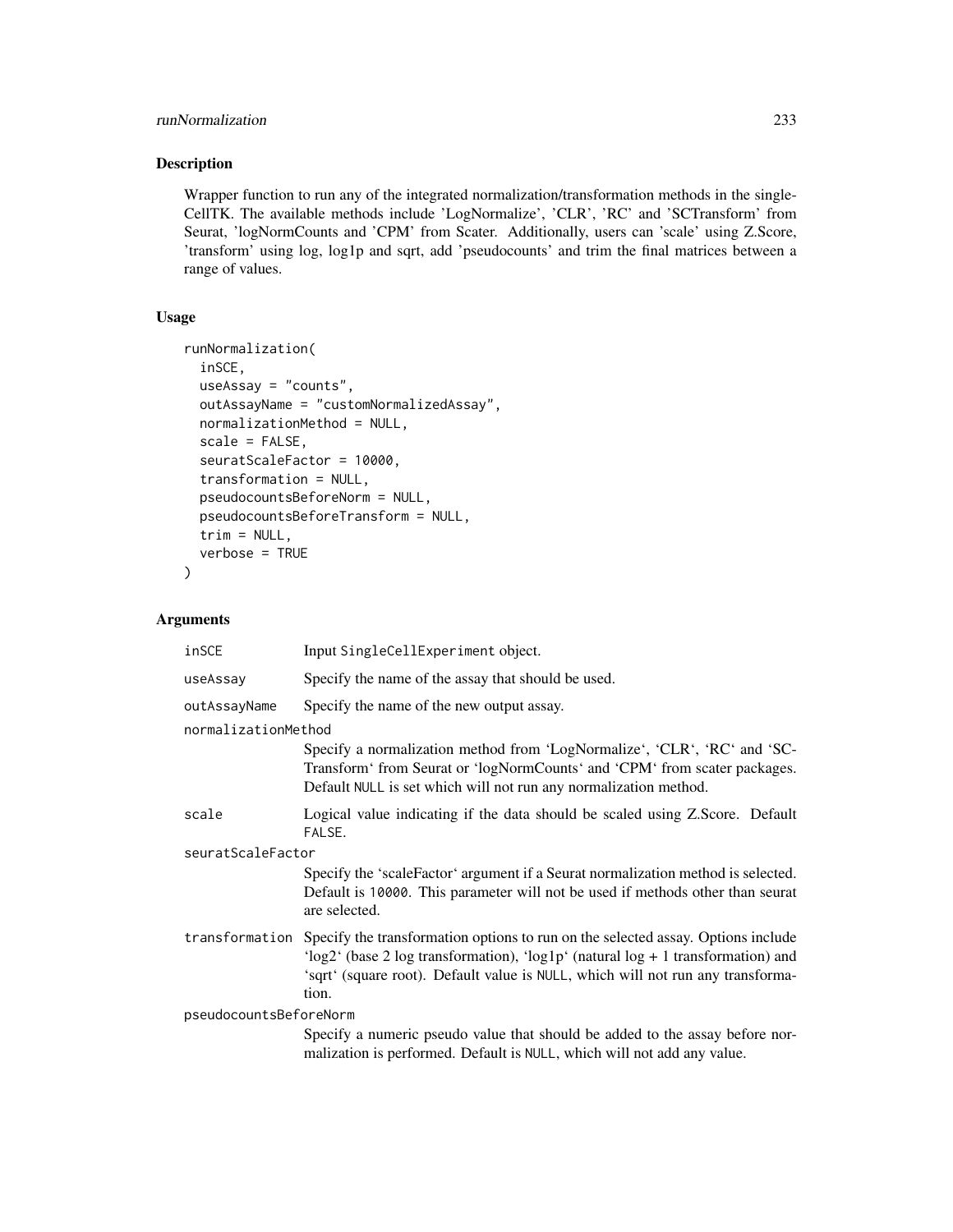| pseudocountsBeforeTransform |                                                                                                                                                                                                                                                                           |
|-----------------------------|---------------------------------------------------------------------------------------------------------------------------------------------------------------------------------------------------------------------------------------------------------------------------|
|                             | Specify a numeric pseudo value that should be added to the assay before trans-<br>formation is run. Default is NULL, which will not add any value.                                                                                                                        |
| trim                        | Specify a vector of two numeric values that should be used as the upper and<br>lower trim values to trim the assay between these two values. For example,<br>$c(10,-10)$ will trim the values between 10 and -10. Default is NULL, which will<br>not trim the data assay. |
| verbose                     | Logical value indicating if progress messages should be displayed to the user.<br>Default is TRUE.                                                                                                                                                                        |

#### Value

Output SCE object with new normalized/transformed assay stored.

## Examples

```
data(sce_chcl, package = "scds")
sce_chcl <- runNormalization(
inSCE = sce_chcl,
 normalizationMethod = "LogNormalize",
useAssay = "counts",
 outAssayName = "logcounts")
```
runPerCellQC *Wrapper for calculating QC metrics with scater.*

# Description

A wrapper function for [addPerCellQC.](#page-0-0) Calculate general quality control metrics for each cell in the count matrix.

```
runPerCellQC(
  inSCE,
 useAssay = "counts",
 collectionName = NULL,
  geneSetList = NULL,
 geneSetListLocation = "rownames",
  geneSetCollection = NULL,
 mitoRef = NULL,
 mitoIDType = NULL,
 mitoPrefix = NULL,
 mitoID = NULL,mitoGeneLocation = NULL,
 percent_top = c(50, 100, 200, 500),
 use_altexps = FALSE,
```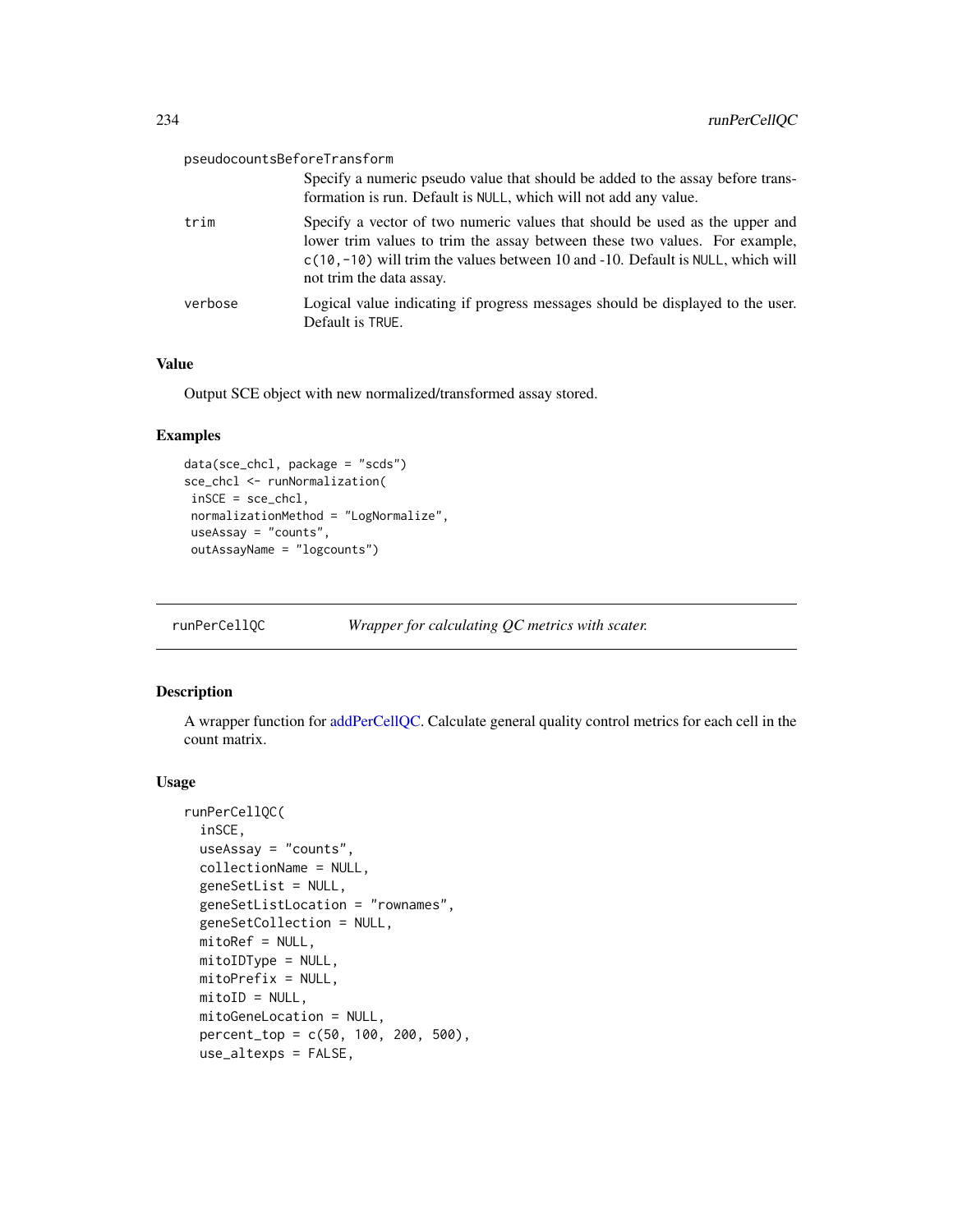# runPerCellQC 235

```
flatten = TRUE,detectionLimit = 0,BPPARAM = BiocParallel::SerialParam()
\mathcal{L}
```
# Arguments

| inSCE               | Input SingleCellExperiment object.                                                                                                                                                                                                                                                                                                                                                                                                                                                                                                                                  |
|---------------------|---------------------------------------------------------------------------------------------------------------------------------------------------------------------------------------------------------------------------------------------------------------------------------------------------------------------------------------------------------------------------------------------------------------------------------------------------------------------------------------------------------------------------------------------------------------------|
| useAssay            | A string specifying which assay in the SCE to use. Default "counts".                                                                                                                                                                                                                                                                                                                                                                                                                                                                                                |
| collectionName      | Character. Name of a GeneSetCollection obtained by using one of the import-<br>GeneSet* functions. Default NULL.                                                                                                                                                                                                                                                                                                                                                                                                                                                    |
| geneSetList         | List of gene sets to be quantified. The genes in the assays will be matched to the<br>genes in the list based on geneSetListLocation. Default NULL.                                                                                                                                                                                                                                                                                                                                                                                                                 |
| geneSetListLocation |                                                                                                                                                                                                                                                                                                                                                                                                                                                                                                                                                                     |
|                     | Character or numeric vector. If set to 'rownames', then the genes in 'gene-<br>SetList' will be looked up in rownames (inSCE). If another character is sup-<br>plied, then genes will be looked up in the column names of rowData(inSCE).<br>A character vector with the same length as geneSetList can be supplied if the<br>IDs for different gene sets are found in different places, including a mixture of<br>'rownames' and rowData(inSCE). An integer or integer vector can be supplied<br>to denote the column index in rowData(inSCE). Default 'rownames'. |
| geneSetCollection   |                                                                                                                                                                                                                                                                                                                                                                                                                                                                                                                                                                     |
|                     | Class of GeneSetCollection from package GSEAbase. The location of the gene<br>IDs in inSCE should be in the description slot of each gene set and should fol-<br>low the same notation as geneSetListLocation. The function getGmt can be<br>used to read in gene sets from a GMT file. If reading a GMT file, the second col-<br>umn for each gene set should be the description denoting the location of the gene<br>IDs in inSCE. These gene sets will be included with those from geneSetList if<br>both parameters are provided.                               |
| mitoRef             | Character. The species used to extract mitochondrial genes ID from build-in<br>mitochondrial geneset in SCTK. Available species options are "human" and<br>"mouse". Default is NULL.                                                                                                                                                                                                                                                                                                                                                                                |
| mitoIDType          | Character. Types of mitochondrial gene id. Now it supports "symbol", "entrez",<br>"ensembl" and "ensemblTranscriptID". It is used with mitoRef to extract mito-<br>chondrial genes from build-in mitochondrial geneset in SCTK. Default NULL.                                                                                                                                                                                                                                                                                                                       |
| mitoPrefix          | Character. The prefix used to get mitochondrial gene from either rownames(inSCE)<br>or columns of rowData(inSCE) specified by mitoGeneLocation. This parameter<br>is usually used to extract mito genes from gene symbol. For example, mitoPrefix<br>= "^MT-" can be used to detect mito gene symbols like "MT-ND4".                                                                                                                                                                                                                                                |
| mitoID              | Character. A vector of mitochondrial genes to be quantified.                                                                                                                                                                                                                                                                                                                                                                                                                                                                                                        |
| mitoGeneLocation    |                                                                                                                                                                                                                                                                                                                                                                                                                                                                                                                                                                     |
|                     | Character. Describes the location within inSCE where the gene identifiers in<br>the mitochondrial gene sets should be manned. If set to "rownames" then the                                                                                                                                                                                                                                                                                                                                                                                                         |

the mitochondrial gene sets should be mapped. If set to "rownames" then the features will be searched for among rownames(inSCE). This can also be set to one of the column names of rowData(inSCE) in which case the gene identifies will be mapped to that column in the rowData of inSCE. See [featureIndex](#page-44-0) for more information. Default NULL.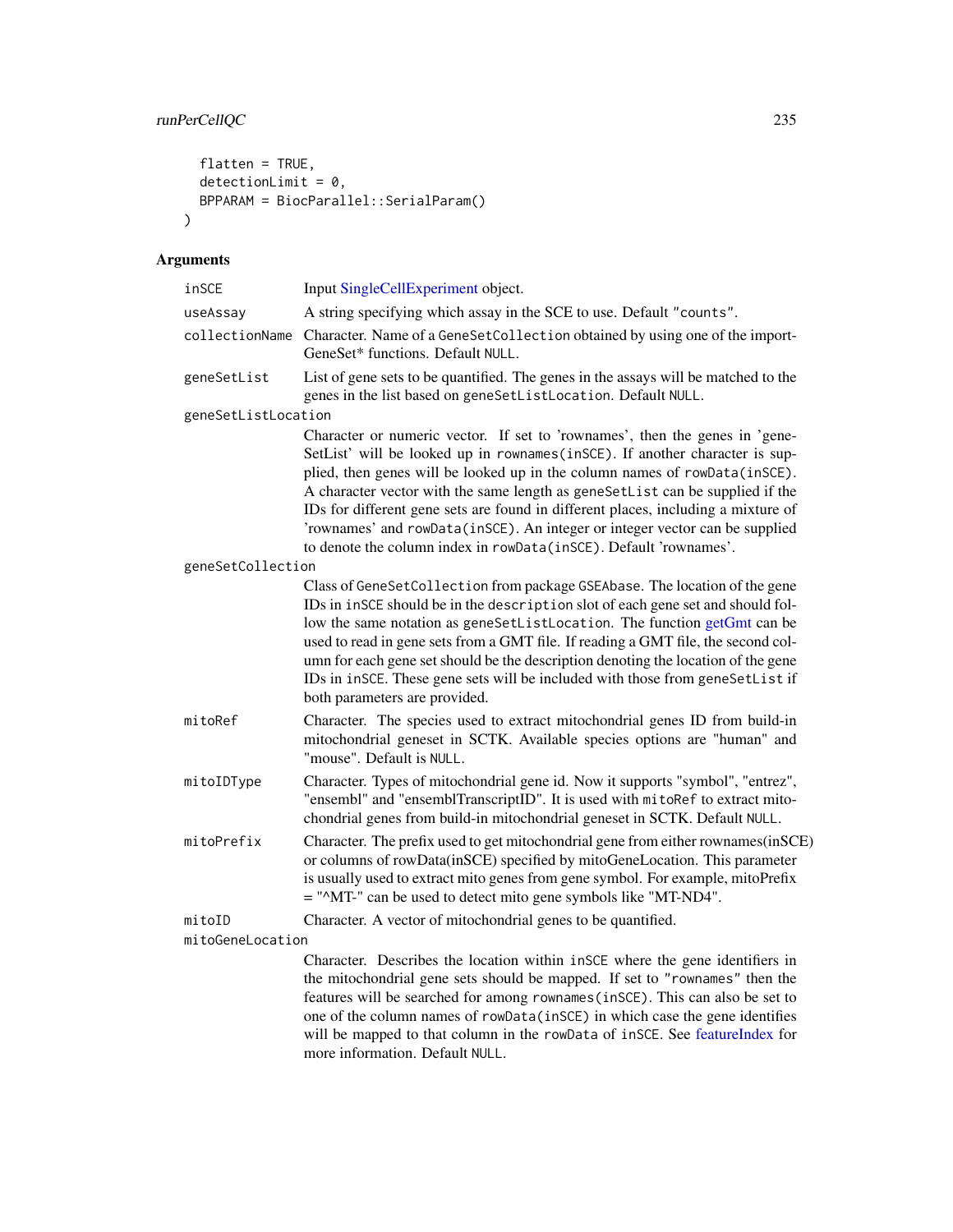| percent_top    | An integer vector. Each element is treated as a number of top genes to compute<br>the percentage of library size occupied by the most highly expressed genes in<br>each cell.                                                                                                                                                                                                        |
|----------------|--------------------------------------------------------------------------------------------------------------------------------------------------------------------------------------------------------------------------------------------------------------------------------------------------------------------------------------------------------------------------------------|
| use_altexps    | Logical scalar indicating whether QC statistics should be computed for alter-<br>native Experiments in x. If TRUE, statistics are computed for all alternative<br>experiments. Alternatively, an integer or character vector specifying the alterna-<br>tive Experiments to use to compute QC statistics. Alternatively NULL, in which<br>case alternative experiments are not used. |
| flatten        | Logical scalar indicating whether the nested DataFrame-class in the output should<br>be flattened.                                                                                                                                                                                                                                                                                   |
|                | detectionLimit A numeric scalar specifying the lower detection limit for expression.                                                                                                                                                                                                                                                                                                 |
| <b>BPPARAM</b> | A BiocParallelParam object specifying whether the QC calculations should be<br>parallelized.                                                                                                                                                                                                                                                                                         |

#### Details

This function allows multiple ways to import mitochondrial genes and quantify their expression.

- Using mitoRef, mitoIDType and mitoGeneLocation parameters will load the build-in mitochondrial geneset in SCTK package.
- Using mitoPrefix and mitoGeneLocation parameters will extract mitochondrial genes from either rownames(inSCE) or columns of rowData(inSCE) specified ny parameter mitoGeneLocation
- Using mitoID and mitoGeneLocation parameters will quantify the expression of mitochondrial genes stored in mitoID.

mitoGeneLocation is required if you use any methods mentioned above to quantify mitochondrial gene expression. Please make sure mitoGeneLocation is pointing to the location within inSCE object that stores the correct mitochondrial genes ID.

#### Value

A [SingleCellExperiment](#page-0-0) object with cell QC metrics added to the [colData](#page-0-0) slot. If geneSetList or geneSetCollection are provided, then the rownames for each gene set will be saved in metadata(inSCE)\$scater\$addPerO

#### Examples

```
data(scExample, package = "singleCellTK")
mito.ix = grep("^MT-", rowData(sce)$feature_name)
geneSet <- list("Mito"=rownames(sce)[mito.ix])
sce <- runPerCellQC(sce, geneSetList = geneSet)
```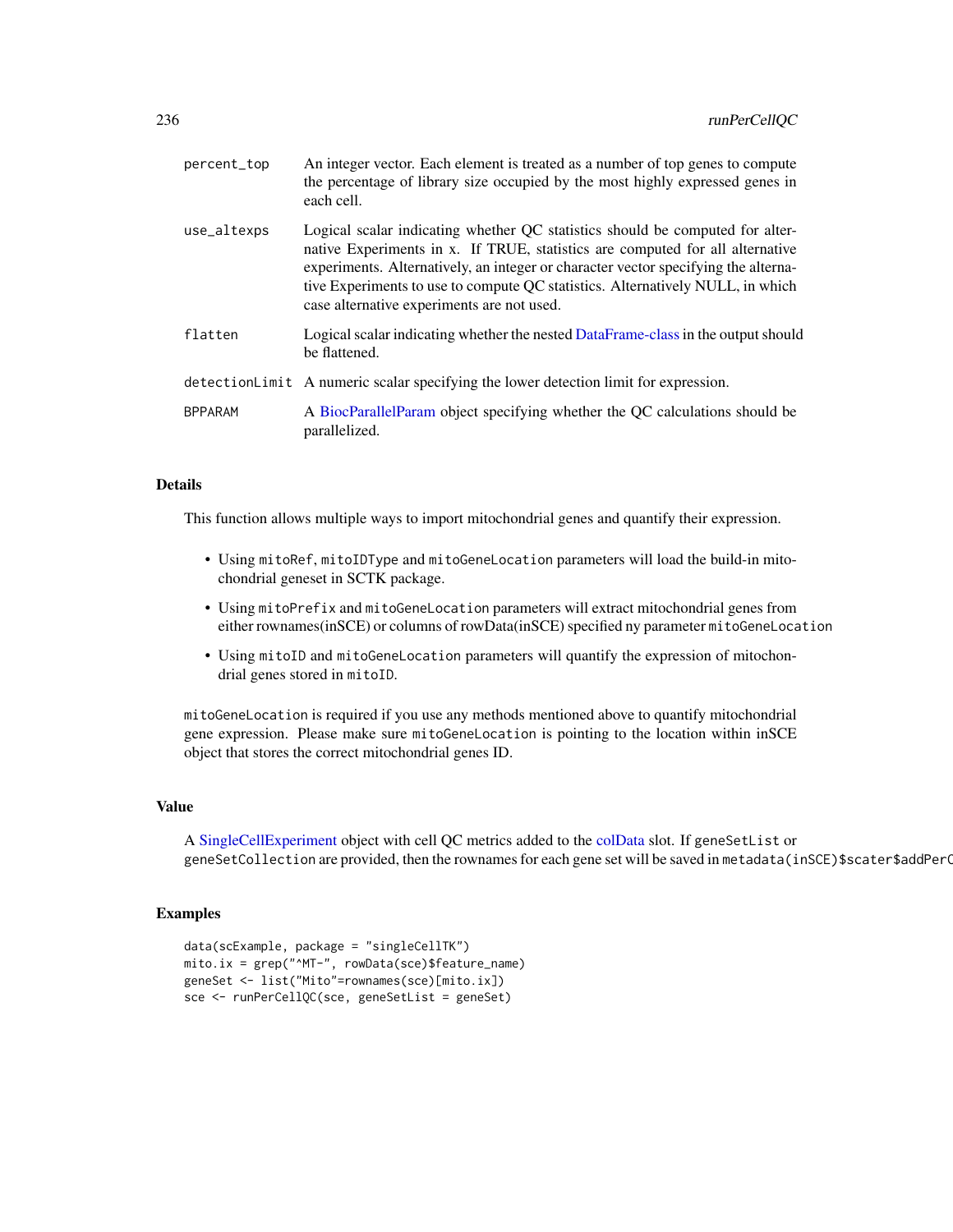runSCANORAMA *Apply the mutual nearest neighbors (MNN) batch effect correction method to SingleCellExperiment object*

# Description

SCANORAMA is analogous to computer vision algorithms for panorama stitching that identify images with overlapping content and merge these into a larger panorama.

#### Usage

```
runSCANORAMA(
  inSCE,
 useAssay = "logcounts",
 batch = "batch",SIGMA = 15,
 ALPHA = 0.1,
 KNN = 20L,assayName = "SCANORAMA"
)
```
#### Arguments

| inSCE        | SingleCellExperiment inherited object. Required.                                                                                                                           |
|--------------|----------------------------------------------------------------------------------------------------------------------------------------------------------------------------|
| useAssay     | A single character indicating the name of the assay requiring batch correc-<br>tion. Scanorama requires a transformed normalized expression assay. Default<br>"logcounts". |
| batch        | A single character indicating a field in coldata that annotates the batches. De-<br>fault "batch".                                                                         |
| <b>SIGMA</b> | A numeric scalar. Algorithmic parameter, correction smoothing parameter on<br>Gaussian kernel. Default 15.                                                                 |
| ALPHA        | A numeric scalar. Algorithmic parameter, alignment score minimum cutoff.<br>Default 0.1.                                                                                   |
| <b>KNN</b>   | An integer. Algorithmic parameter, number of nearest neighbors to use for<br>matching. Default 20L.                                                                        |
| assayName    | A single characeter. The name for the corrected assay. Will be saved to assay.<br>Default "SCANORAMA".                                                                     |

#### Value

The input [SingleCellExperiment](#page-0-0) object with assay(inSCE, assayName) updated.

## References

Brian Hie et al, 2019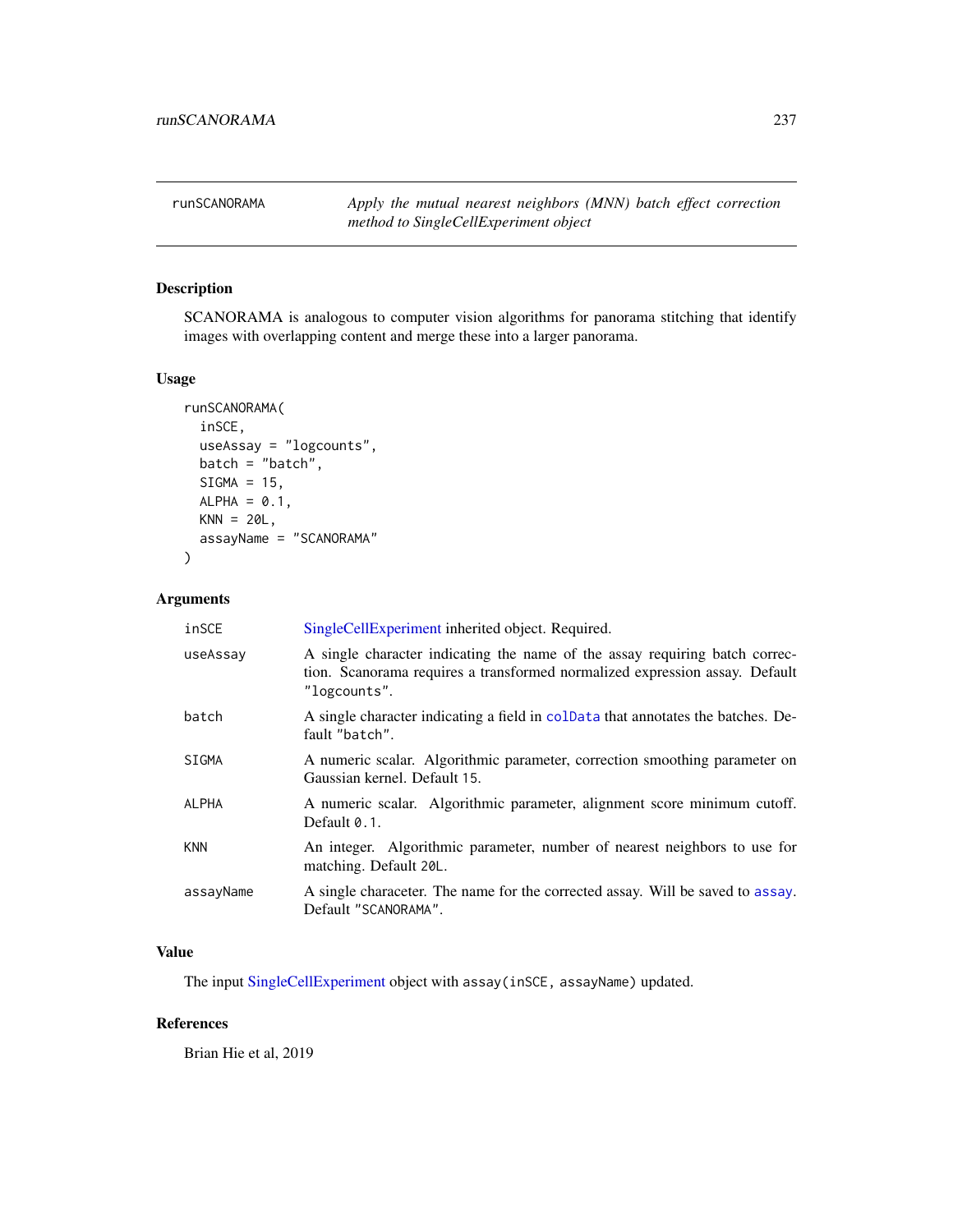# Examples

```
## Not run:
data('sceBatches', package = 'singleCellTK')
sceBatches <- scaterlogNormCounts(sceBatches)
sceCorr <- runSCANORAMA(sceBatches, "ScaterLogNormCounts")
```
## End(Not run)

runScDblFinder *Detect doublet cells using [scDblFinder.](#page-0-0)*

#### Description

A wrapper function for [scDblFinder.](#page-0-0) Identify potential doublet cells based on simulations of putative doublet expression profiles. Generate a doublet score for each cell.

#### Usage

```
runScDblFinder(
 inSCE,
 sample = NULL,
 useAssay = "counts",
 nNeighbors = 50,
 simDoublets = max(10000, ncol(inSCE)),seed = 12345,BPPARAM = BiocParallel::SerialParam()
)
```
#### Arguments

| inSCE          | A SingleCellExperiment object.                                                                                                  |
|----------------|---------------------------------------------------------------------------------------------------------------------------------|
| sample         | Character vector. Indicates which sample each cell belongs to. scDblFinder will<br>be run on cells from each sample separately. |
| useAssay       | A string specifying which assay in the SCE to use.                                                                              |
| nNeighbors     | Number of nearest neighbors used to calculate density for doublet detection.<br>Default 50.                                     |
| simDoublets    | Number of simulated doublets created for doublet detection. Default 10000.                                                      |
| seed           | Seed for the random number generator. Default 12345.                                                                            |
| <b>BPPARAM</b> | A BiocParallelParam object specifying whether the neighbour searches should<br>be parallelized.                                 |

## Details

This function is a wrapper function for [scDblFinder.](#page-0-0) runScDblFinder runs [scDblFinder](#page-0-0) for each sample within inSCE iteratively. The resulting doublet scores for all cells will be appended to the [colData](#page-0-0) of inSCE.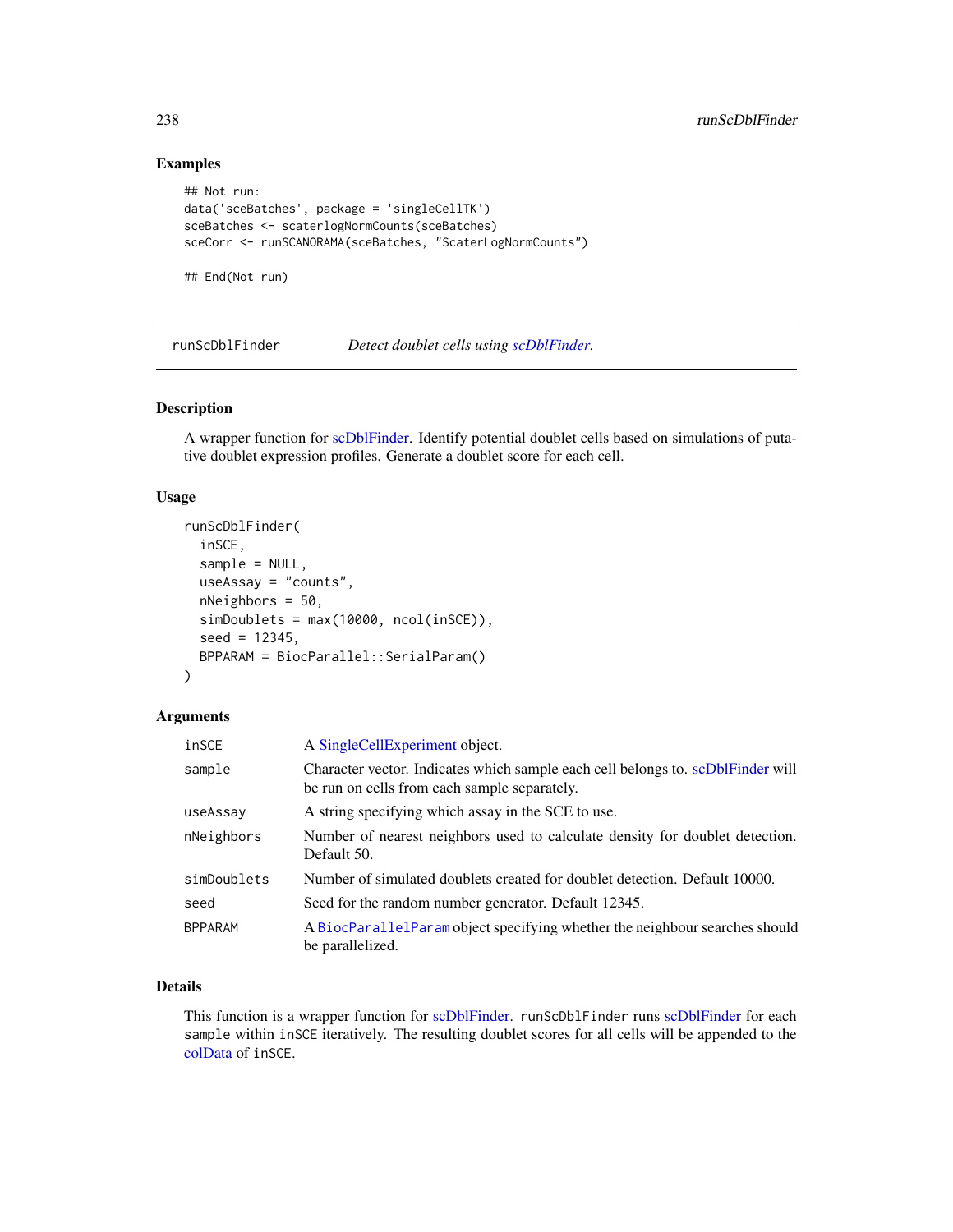# runSCMerge 239

## Value

A [SingleCellExperiment](#page-0-0) object with the scDblFinder QC outputs added to the [colData](#page-0-0) slot.

#### References

Lun ATL (2018). Detecting doublet cells with scran. [https://ltla.github.io/SingleCellThoug](https://ltla.github.io/SingleCellThoughts/software/doublet_detection/bycell.html)hts/ [software/doublet\\_detection/bycell.html](https://ltla.github.io/SingleCellThoughts/software/doublet_detection/bycell.html)

#### See Also

[scDblFinder](#page-0-0)

# Examples

```
data(scExample, package = "singleCellTK")
sce <- subsetSCECols(sce, colData = "type != 'EmptyDroplet'")
sce <- runScDblFinder(sce)
```
runSCMerge *Apply scMerge batch effect correction method to SingleCellExperiment object*

#### Description

The scMerge method leverages factor analysis, stably expressed genes (SEGs) and (pseudo-) replicates to remove unwanted variations and merge multiple scRNA-Seq data.

#### Usage

```
runSCMerge(
  inSCE,
 useAssay = "logcounts",
 batch = "batch",assayName = "scMerge",
  seg = NULL,
 kmeansK = NULL,cellType = "cell_type",
 nCores = 1L
)
```

| inSCE    | SingleCellExperiment inherited object. Required.                                                        |
|----------|---------------------------------------------------------------------------------------------------------|
| useAssay | A single character indicating the name of the assay requiring batch correction.<br>Default "logcounts". |
| batch    | A single character indicating a field in coldariate that annotates the batches. De-<br>fault "batch".   |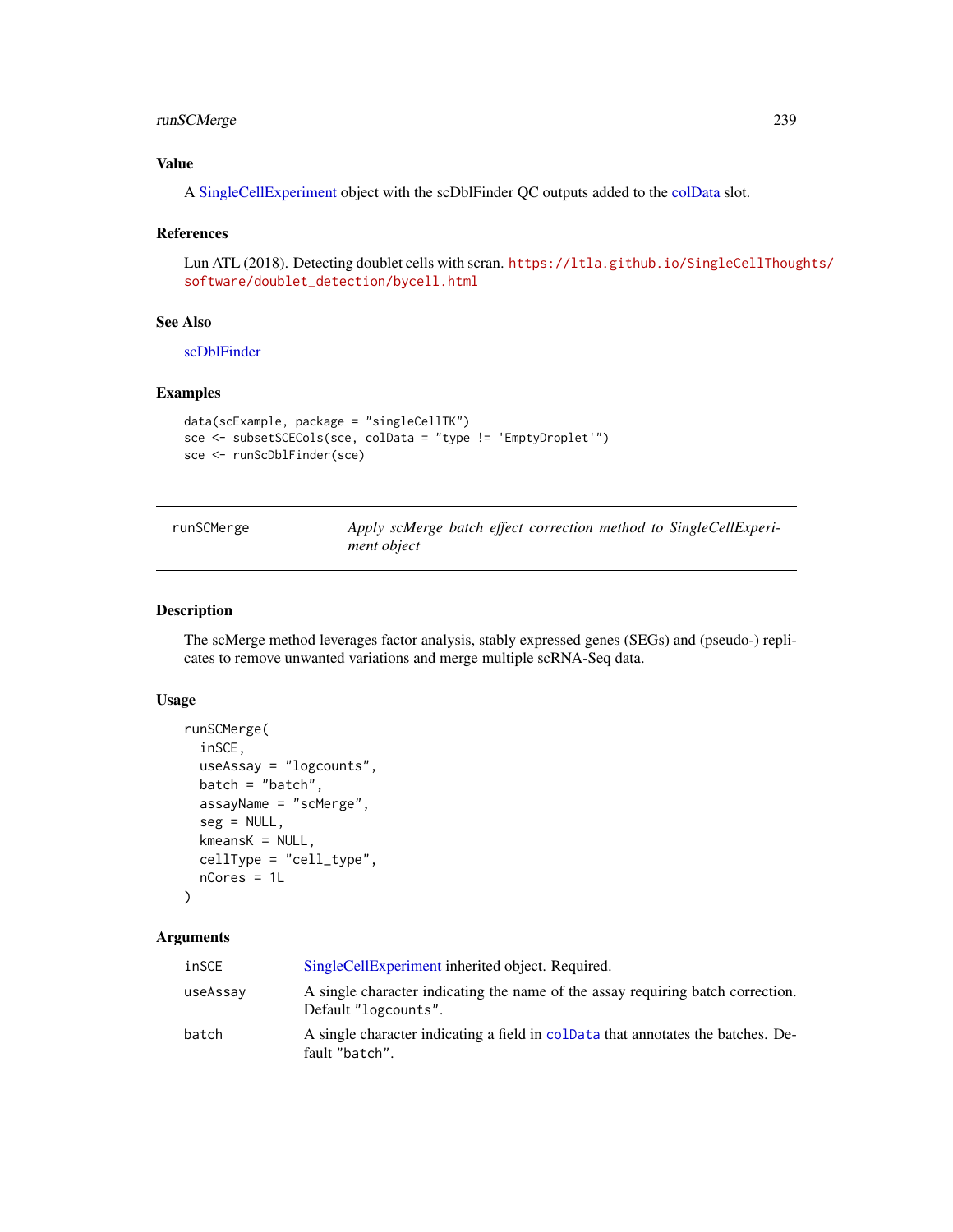| assayName | A single characeter. The name for the corrected assay. Will be saved to assay.<br>Default "scMerge".                                                                                                                                                                                                                                          |
|-----------|-----------------------------------------------------------------------------------------------------------------------------------------------------------------------------------------------------------------------------------------------------------------------------------------------------------------------------------------------|
| seg       | A vector of gene names or indices that specifies SEG (Stably Expressed Genes)<br>set as negative control. Pre-defined dataset with human and mouse SEG lists is<br>available to user by running data('SEG'). Default NULL, and this value will be<br>auto-detected by default with scSEGIndex.                                                |
| kmeansK   | An integer vector. Indicating the kmeans' K-value for each batch (i.e. how many<br>subclusters in each batch should exist), in order to construct pseudo-replicates.<br>The length of codekmeans K needs to be the same as the number of batches.<br>Default NULL, and this value will be auto-detected by default, depending on<br>cellType. |
| cellType  | A single character. A string indicating a field in colData(inSCE) that defines<br>different cell types. Default 'cell_type'.                                                                                                                                                                                                                  |
| nCores    | An integer. The number of cores of processors to allocate for the task. Default<br>1L.                                                                                                                                                                                                                                                        |

# Value

The input [SingleCellExperiment](#page-0-0) object with assay(inSCE, assayName) updated.

## References

Hoa, et al., 2020

# Examples

```
data('sceBatches', package = 'singleCellTK')
## Not run:
logcounts(sceBatches) <- log(counts(sceBatches) + 1)
sceCorr <- runSCMerge(sceBatches)
```
## End(Not run)

runScranSNN *Get clustering with SNN graph*

# Description

Perform SNN graph clustering on a [SingleCellExperiment](#page-0-0) object, with graph construction by [buildSNNGraph](#page-0-0) and graph clustering by "igraph" package.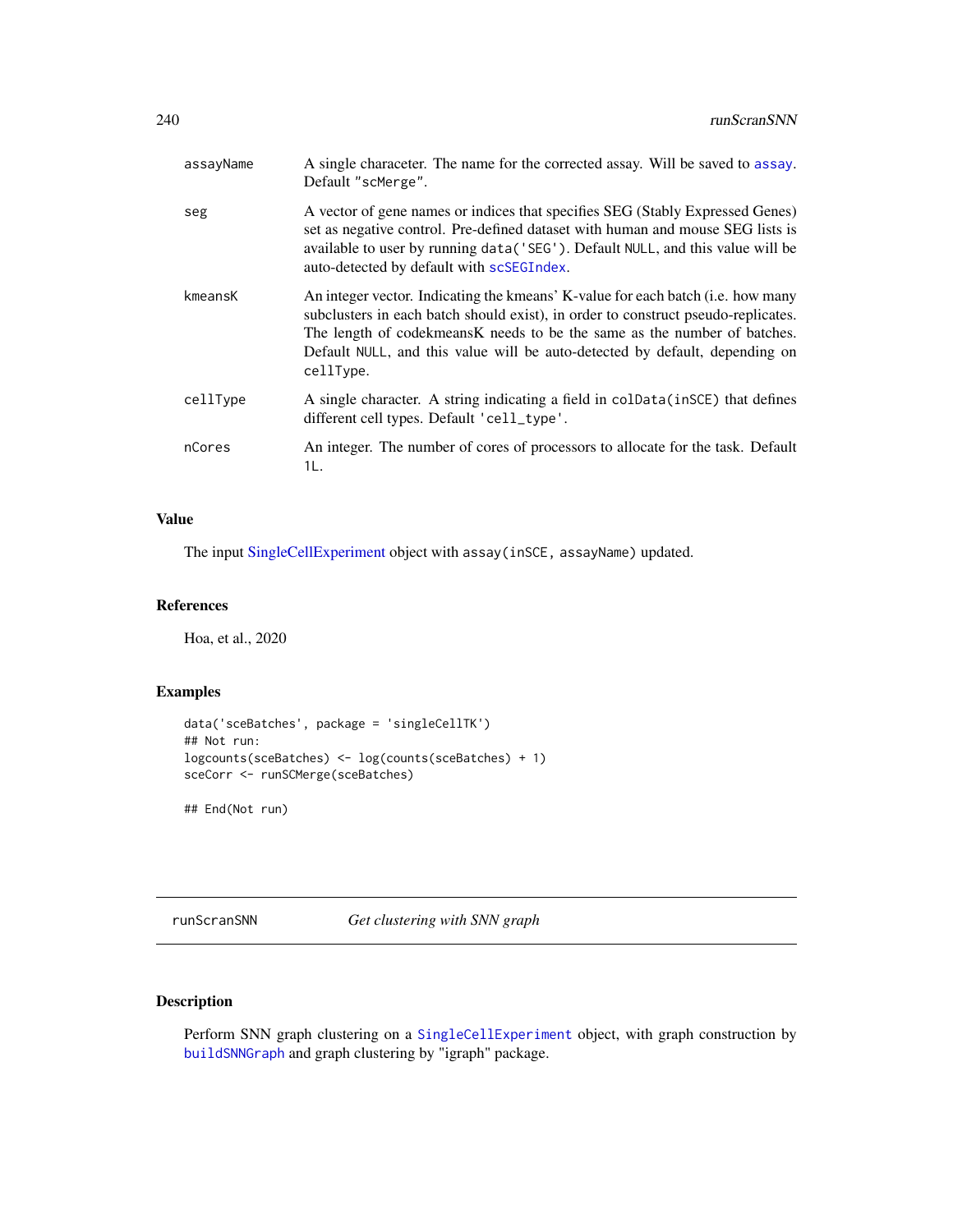#### runScranSNN 241

# Usage

```
runScranSNN(
  inSCE,
 useAssay = NULL,
 useReducedDim = NULL,
 useAltExp = NULL,
 altExpAssay = "counts",
  altExpRedDim = NULL,
  clusterName = "scranSNN_cluster",
 k = 10,
  nComp = 50,
 weightType = c("rank", "number", "jaccard"),
  algorithm = c("walktrap", "louvain", "infomap", "fastGreedy", "labelProp",
    "leadingEigen")
\mathcal{L}
```
# Arguments

| inSCE         | A SingleCellExperiment object.                                                                                                                                                                                    |
|---------------|-------------------------------------------------------------------------------------------------------------------------------------------------------------------------------------------------------------------|
| useAssay      | A single character, specifying which assay to perform the clustering algo-<br>rithm on. Default NULL.                                                                                                             |
| useReducedDim | A single character, specifying which low-dimension representation (reducedDim)<br>to perform the clustering algorithm on. Default NULL.                                                                           |
| useAltExp     | A single character, specifying the assay which altExp to perform the cluster-<br>ing algorithm on. Default NULL.                                                                                                  |
| altExpAssay   | A single character, specifying which assay in the chosen altExp to work on.<br>Only used when useAltExp is set. Default "counts".                                                                                 |
| altExpRedDim  | A single character, specifying which reducedDim within the altExp specified<br>by useAltExp to use. Only used when useAltExp is set. Default NULL.                                                                |
| clusterName   | A single character, specifying the name to store the cluster label in colData.<br>Default "scranSNN_cluster".                                                                                                     |
| k             | An integer, the number of nearest neighbors used to construct the graph. Smaller<br>value indicates higher resolution and larger number of clusters. Default 10.                                                  |
| nComp         | An integer, the number of components to use when useAssay or useAltExp<br>is specified. WON'T work with useReducedDim. Default 50.                                                                                |
| weightType    | A single character, that specifies the edge weighing scheme when constructing<br>the Shared Nearest-Neighbor (SNN) graph. Choose from "rank", "number",<br>"jaccard". Default "rank".                             |
| algorithm     | A single character, that specifies the community detection algorithm to work<br>on the SNN graph. Choose from "walktrap", "louvain", "infomap", "fastGreedy",<br>"labelProp", "leadingEigen". Default "walktrap". |

## Value

The input [SingleCellExperiment](#page-0-0) object with factor cluster labeling updated in colData(inSCE)[[clusterName]].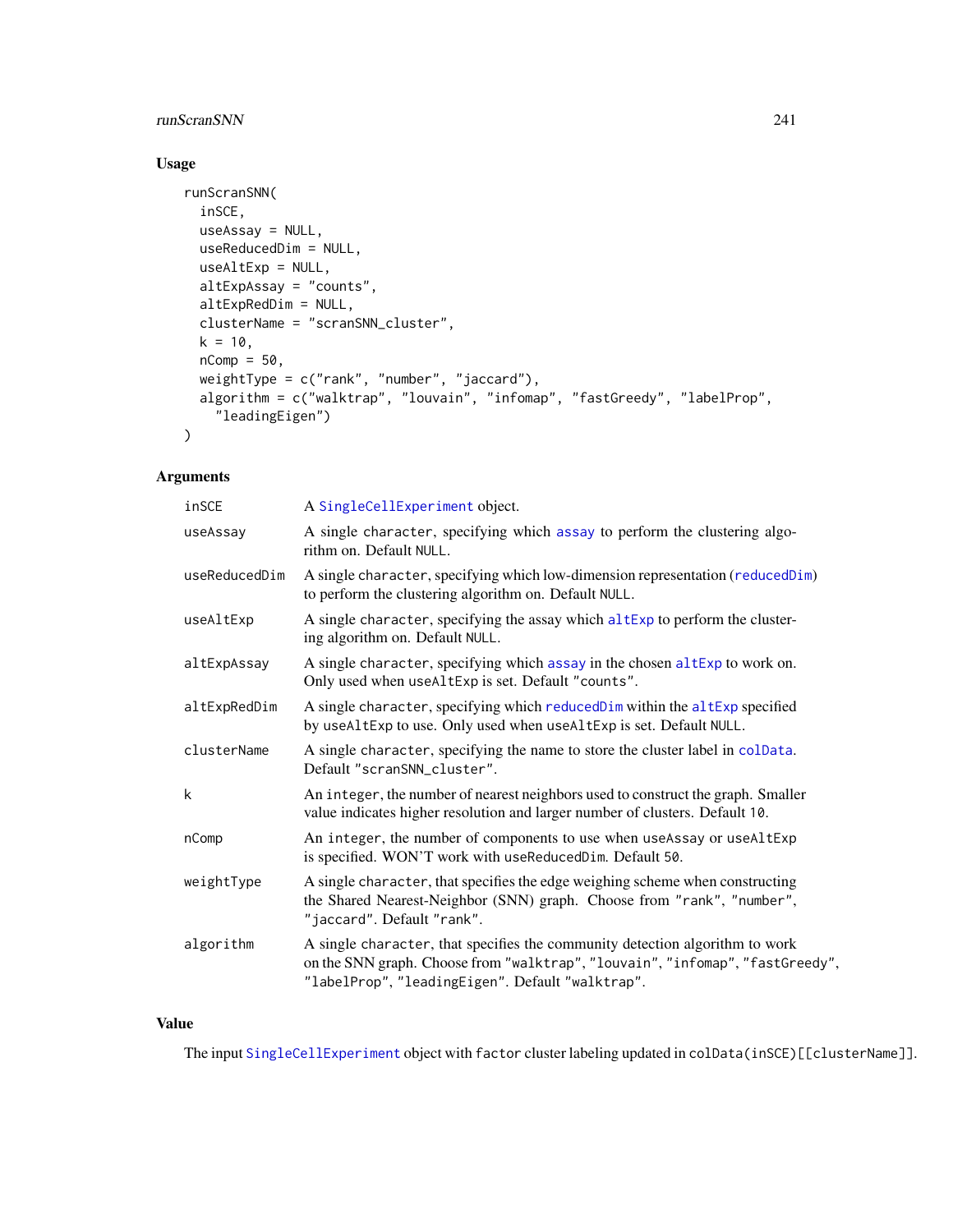#### References

Aaron Lun and et. al., 2016

#### Examples

```
data("mouseBrainSubsetSCE")
mouseBrainSubsetSCE <- runScranSNN(mouseBrainSubsetSCE,
                                   useReducedDim = "PCA_logcounts")
```
runScrublet *Find doublets using* scrublet*.*

#### Description

A wrapper function that calls scrub\_doublets from python module scrublet. Simulates doublets from the observed data and uses a k-nearest-neighbor classifier to calculate a continuous scrublet\_score (between 0 and 1) for each transcriptome. The score is automatically thresholded to generate scrublet\_call, a boolean array that is TRUE for predicted doublets and FALSE otherwise.

```
runScrublet(
  inSCE,
  sample = NULL,
  useAssay = "counts",
  simDoubletRatio = 2,
  nNeighbors = NULL,
  minDist = NULL,
  expectedDoubletRate = 0.1,
  stdevDoubletRate = 0.02,
  syntheticDoubletUmiSubsampling = 1,
  useApproxNeighbors = TRUE,
  distanceMetric = "euclidean",
  getDoubletNeighborParents = FALSE,
 minCounts = 3,
 minCells = 3L,
  minGeneVariabilityPctl = 85,
  logTransform = FALSE,
  meanCenter = TRUE,
  normalizeVariance = TRUE,
  nPrinComps = 30L,
  tsneAngle = NULL,
  tsnePerplexity = NULL,
  verbose = TRUE,
  seed = 12345
)
```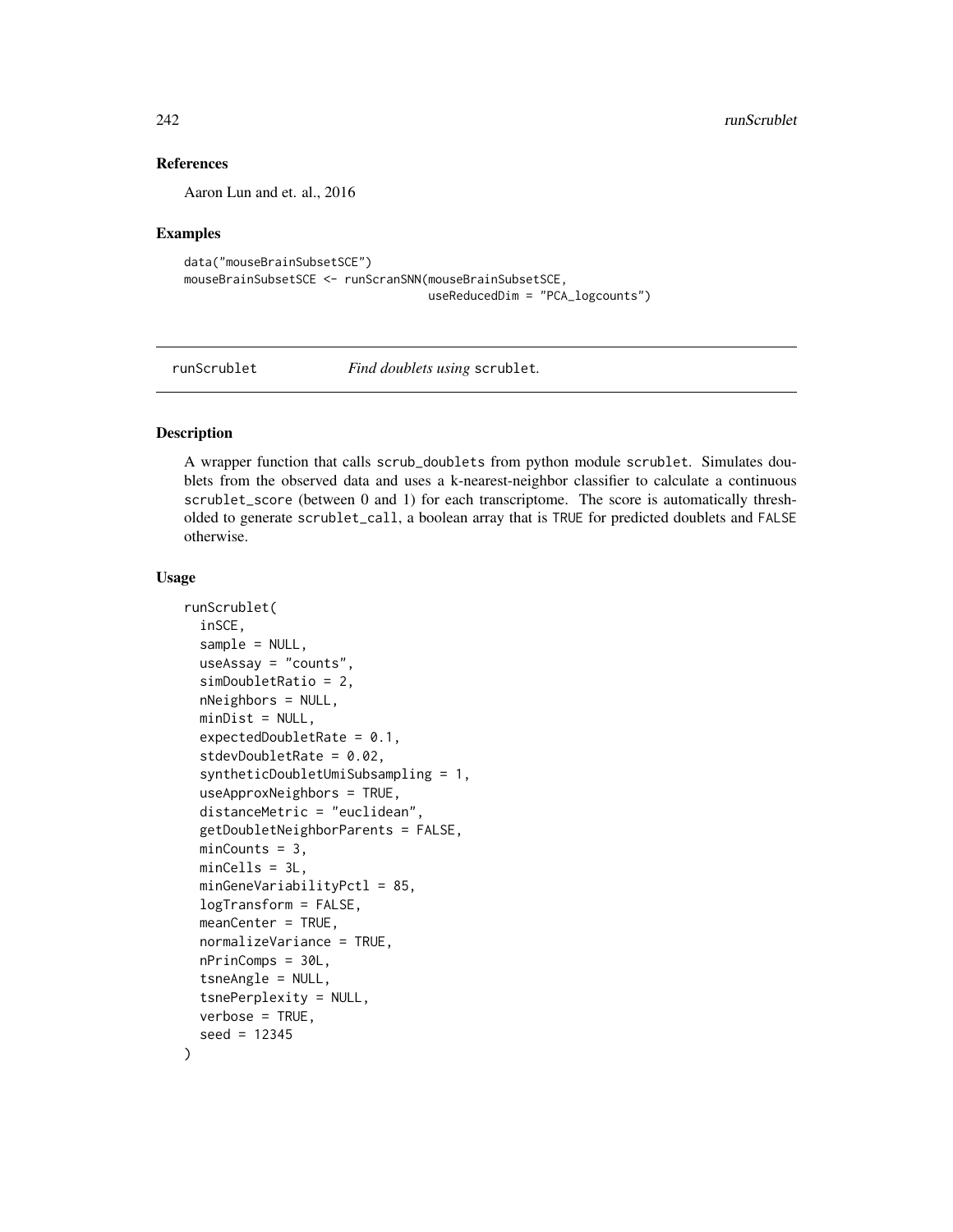# runScrublet 243

| inSCE                       | A SingleCellExperiment object. Needs counts in assays slot.                                                                                                                                                                                                                    |
|-----------------------------|--------------------------------------------------------------------------------------------------------------------------------------------------------------------------------------------------------------------------------------------------------------------------------|
| sample                      | Character vector. Indicates which sample each cell belongs to. Scrublet will<br>be run on cells from each sample separately. If NULL, then all cells will be<br>processed together. Default NULL.                                                                              |
| useAssay<br>simDoubletRatio | A string specifying which assay in the SCE to use. Default 'counts'.                                                                                                                                                                                                           |
|                             | Numeric. Number of doublets to simulate relative to the number of observed<br>transcriptomes. Default 2.0.                                                                                                                                                                     |
| nNeighbors                  | Integer. Number of neighbors used to construct the KNN graph of observed<br>transcriptomes and simulated doublets. If NULL, this is set to round (0.5 $\star$<br>sqrt(n_cells)). Default NULL.                                                                                 |
| minDist                     | Float Determines how tightly UMAP packs points together. If NULL, this is set<br>to 0.1. Default NULL.                                                                                                                                                                         |
| expectedDoubletRate         |                                                                                                                                                                                                                                                                                |
|                             | The estimated doublet rate for the experiment. Default 0.1.                                                                                                                                                                                                                    |
| stdevDoubletRate            |                                                                                                                                                                                                                                                                                |
|                             | Uncertainty in the expected doublet rate. Default 0.02.                                                                                                                                                                                                                        |
|                             | syntheticDoubletUmiSubsampling<br>Numeric. Rate for sampling UMIs when creating synthetic doublets. If 1.0,<br>each doublet is created by simply adding the UMIs from two randomly sampled<br>observed transcriptomes. For values less than 1, the UMI counts are added and    |
|                             | then randomly sampled at the specified rate. Defuault: 1.0.                                                                                                                                                                                                                    |
| useApproxNeighbors          |                                                                                                                                                                                                                                                                                |
|                             | Boolean. Use approximate nearest neighbor method (annoy) for the KNN clas-<br>sifier. Default TRUE.                                                                                                                                                                            |
|                             | distanceMetric Character. Distance metric used when finding nearest neighbors. For list of valid<br>values, see the documentation for annoy (if useApproxNeighbors is TRUE) or<br>sklearn.neighbors.NearestNeighbors (if useApproxNeighbors is FALSE).<br>Default "euclidean". |
| getDoubletNeighborParents   |                                                                                                                                                                                                                                                                                |
|                             | Boolean. If TRUE, return the parent transcriptomes that generated the doublet<br>neighbors of each observed transcriptome. This information can be used to infer<br>the cell states that generated a given doublet state. Default FALSE.                                       |
| minCounts                   | Numeric. Used for gene filtering prior to PCA. Genes expressed at fewer than<br>minCounts in fewer than minCells (see below) are excluded. Default 3.                                                                                                                          |
| minCells                    | Integer. Used for gene filtering prior to PCA. Genes expressed at fewer than<br>minCounts (see above) in fewer than minCells are excluded. Default 3.                                                                                                                          |
| minGeneVariabilityPctl      |                                                                                                                                                                                                                                                                                |
|                             | Numeric. Used for gene filtering prior to PCA. Keep the most highly vari-<br>able genes (in the top minGeneVariabilityPctl percentile), as measured by the<br>v-statistic (Klein et al., Cell 2015). Default 85.                                                               |
| logTransform                | Boolean. If TRUE, log-transform the counts matrix (log10(1+TPM)). sklearn. decomposition. Truncate<br>will be used for dimensionality reduction, unless meanCenter is TRUE. Default<br>FALSE.                                                                                  |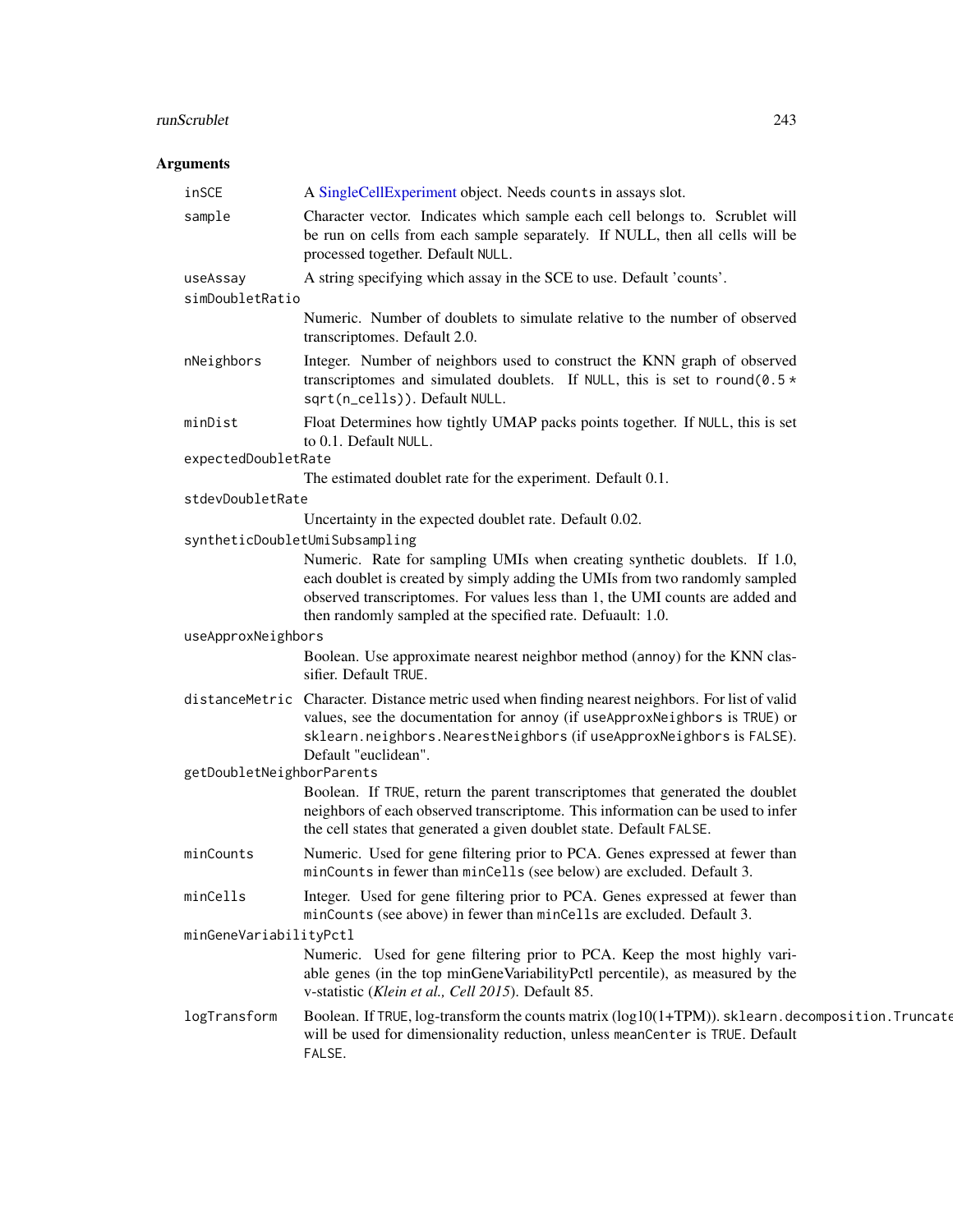| meanCenter        | If TRUE, center the data such that each gene has a mean of 0. sklearn. decomposition. PCA<br>will be used for dimensionality reduction. Default TRUE.                                                      |
|-------------------|------------------------------------------------------------------------------------------------------------------------------------------------------------------------------------------------------------|
| normalizeVariance |                                                                                                                                                                                                            |
|                   | Boolean. If TRUE, normalize the data such that each gene has a variance of<br>1. sklearn.decomposition.TruncatedSVD will be used for dimensionality<br>reduction, unless meanCenter is TRUE. Default TRUE. |
| nPrinComps        | Integer. Number of principal components used to embed the transcriptomes<br>prior to k-nearest-neighbor graph construction. Default 30.                                                                    |
| tsneAngle         | Float. Determines angular size of a distant node as measured from a point in the<br>t-SNE plot. If default, it is set to 0.5 Default NULL.                                                                 |
|                   | tsnePerplexity Integer. The number of nearest neighbors that is used in other manifold learning<br>algorithms. If default, it is set to 30. Default NULL.                                                  |
| verbose           | Boolean. If TRUE, print progress updates. Default TRUE.                                                                                                                                                    |
| seed              | Seed for the random number generator. Default 12345.                                                                                                                                                       |
|                   |                                                                                                                                                                                                            |

#### Value

A [SingleCellExperiment](#page-0-0) object with scrub\_doublets output appended to the [colData](#page-0-0) slot. The columns include *scrublet\_score* and *scrublet\_call*.

#### Examples

```
data(scExample, package = "singleCellTK")
## Not run:
sce <- subsetSCECols(sce, colData = "type != 'EmptyDroplet'")
sce <- runScrublet(sce)
## End(Not run)
```
runSeuratFindClusters *runSeuratFindClusters Computes the clusters from the input sce object and stores them back in sce object*

#### Description

runSeuratFindClusters Computes the clusters from the input sce object and stores them back in sce object

```
runSeuratFindClusters(
  inSCE,
 useAssay = "seuratScaledData",
 useReduction = c("pca", "ica"),
  dims = 10,
  algorithm = c("louvain", "multilevel", "SLM"),
```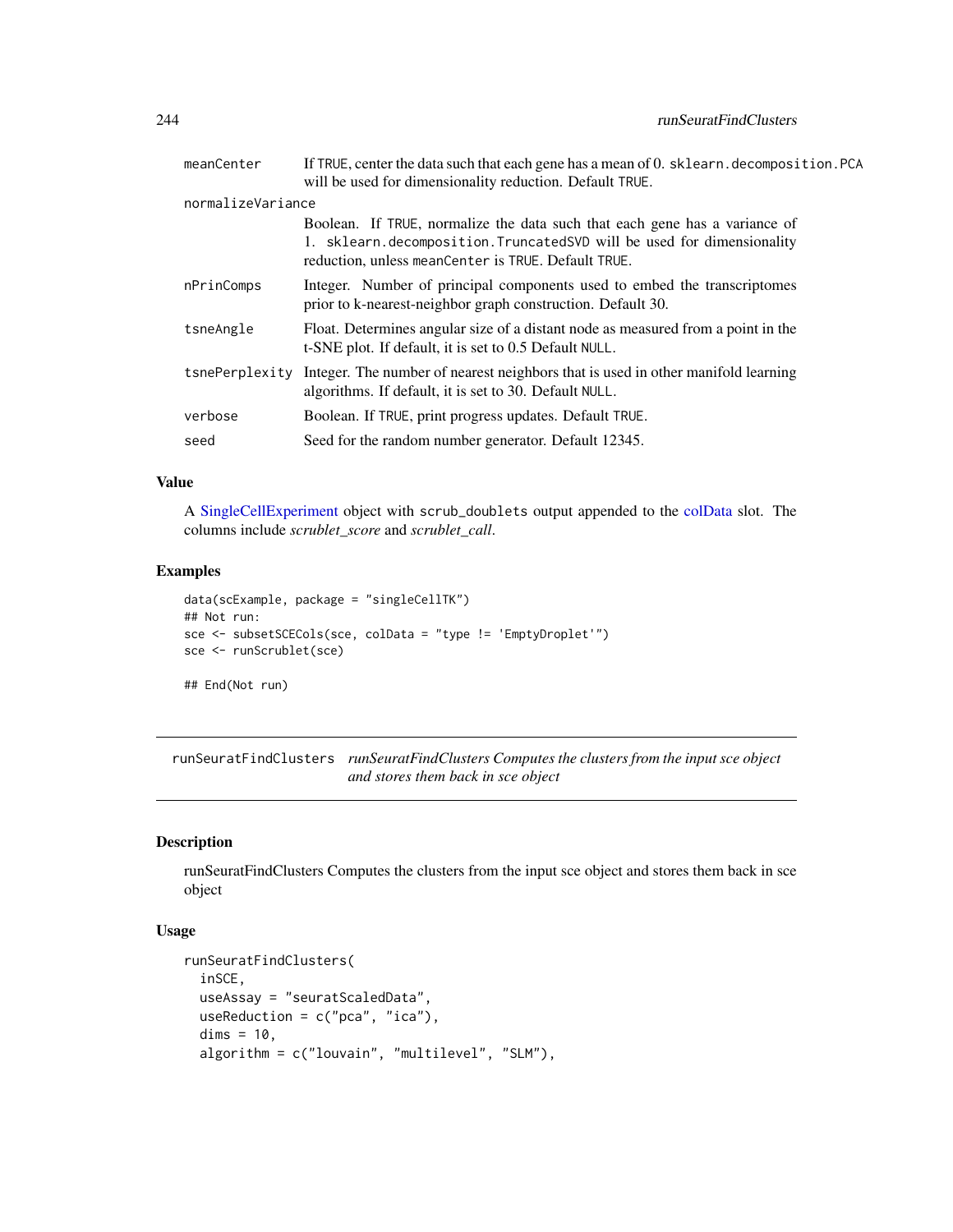#### runSeuratFindClusters 245

```
groupSingletons = TRUE,
 resolution = 0.8,
 externalReduction = NULL,
 verbose = TRUE
)
```
# Arguments

| inSCE             | (sce) object from which clusters should be computed and stored in                                                                                                                                                          |
|-------------------|----------------------------------------------------------------------------------------------------------------------------------------------------------------------------------------------------------------------------|
| useAssay          | Assay containing scaled counts to use for clustering.                                                                                                                                                                      |
| useReduction      | Reduction method to use for computing clusters. One of "pca" or "ica". Default<br>$"$ pca".                                                                                                                                |
| dims              | numeric value of how many components to use for computing clusters. Default<br>10.                                                                                                                                         |
| algorithm         | selected algorithm to compute clusters. One of "louvain", "multilevel", or "SLM".<br>Use louvain for "original Louvain algorithm" and multilevel for "Louvain al-<br>gorithm with multilevel refinement". Default louvain. |
| groupSingletons   |                                                                                                                                                                                                                            |
|                   | boolean if singletons should be grouped together or not. Default TRUE.                                                                                                                                                     |
| resolution        | Set the resolution parameter to find larger (value above 1) or smaller (value<br>below 1) number of communities. Default 0.8.                                                                                              |
| externalReduction |                                                                                                                                                                                                                            |
|                   | Pass DimReduc object if PCA/ICA computed through other libraries. Default<br>NULL.                                                                                                                                         |
| verbose           | Logical value indicating if informative messages should be displayed. Default<br>is TRUE.                                                                                                                                  |

#### Value

Updated sce object which now contains the computed clusters

# Examples

```
data(scExample, package = "singleCellTK")
## Not run:
sce <- runSeuratNormalizeData(sce, useAssay = "counts")
sce <- runSeuratFindHVG(sce, useAssay = "counts")
sce <- runSeuratScaleData(sce, useAssay = "counts")
sce <- runSeuratPCA(sce, useAssay = "counts")
sce <- runSeuratFindClusters(sce, useAssay = "counts")
```
## End(Not run)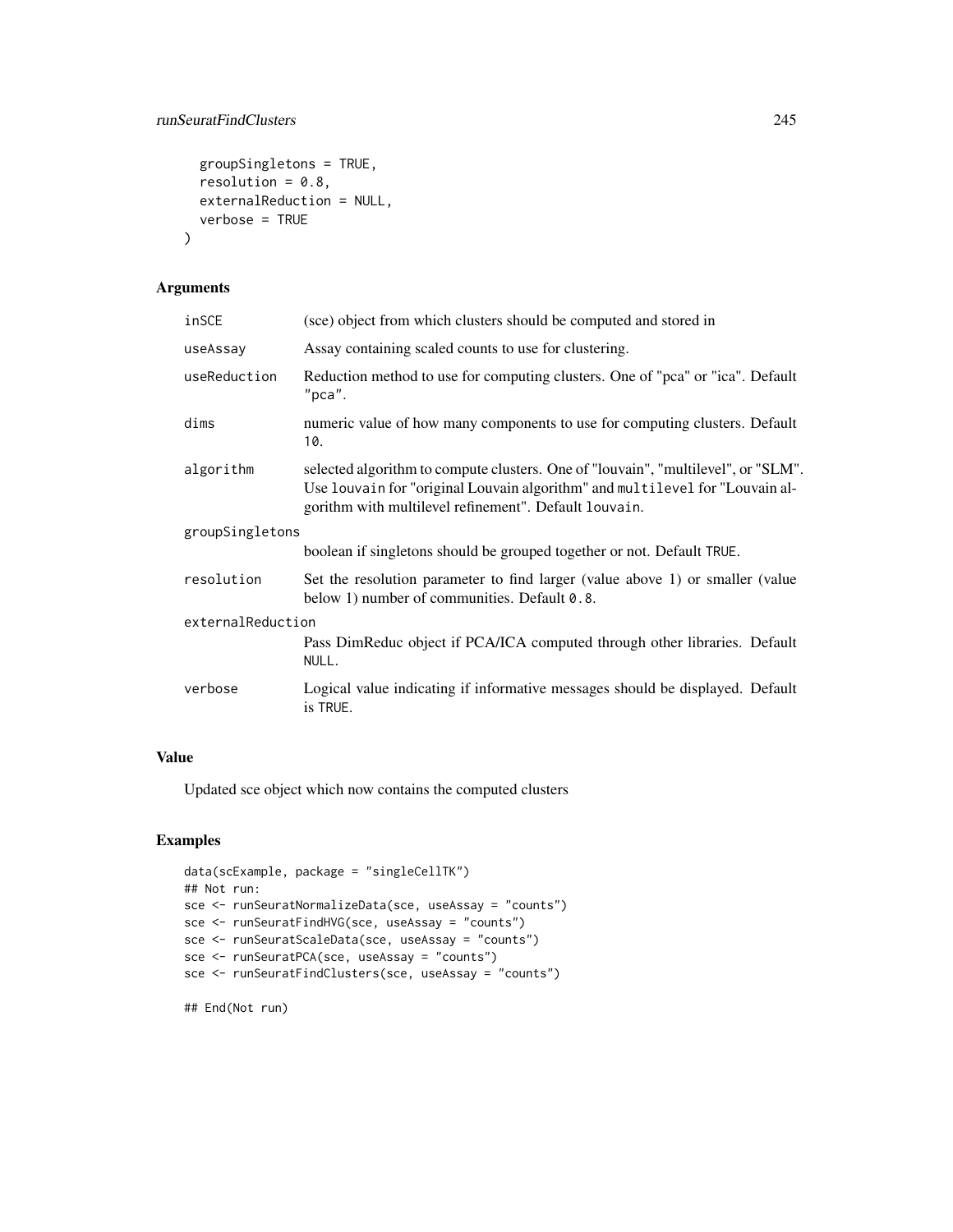# Description

runSeuratFindHVG Find highly variable genes and store in the input sce object

#### Usage

```
runSeuratFindHVG(
  inSCE,
 useAssay = "counts",
 hvgMethod = "vst",
 hvgNumber = 2000,
 altExp = FALSE,verbose = TRUE
)
```
#### Arguments

| inSCE     | (sce) object to compute highly variable genes from and to store back to it                                                                                                                                         |
|-----------|--------------------------------------------------------------------------------------------------------------------------------------------------------------------------------------------------------------------|
| useAssay  | Specify the name of the assay to use for computation of variable genes. It is<br>recommended to use a raw counts assay with the 'vst' method and normalized<br>assay with all other methods. Default is "counts".  |
| hvgMethod | selected method to use for computation of highly variable genes. One of 'vst',<br>'dispersion', or 'mean.var.plot'. Default method is 'vst' which uses the raw<br>counts. All other methods use normalized counts. |
| hvgNumber | numeric value of how many genes to select as highly variable. Default 2000                                                                                                                                         |
| altExp    | Logical value indicating if the input object is an altExperiment. Default FALSE.                                                                                                                                   |
| verbose   | Logical value indicating if informative messages should be displayed. Default<br>is TRUE.                                                                                                                          |

### Value

Updated SingleCellExperiment object with highly variable genes computation stored

# Examples

```
data(scExample, package = "singleCellTK")
## Not run:
sce <- runSeuratNormalizeData(sce, useAssay = "counts")
sce <- runSeuratFindHVG(sce, useAssay = "counts")
## End(Not run)
```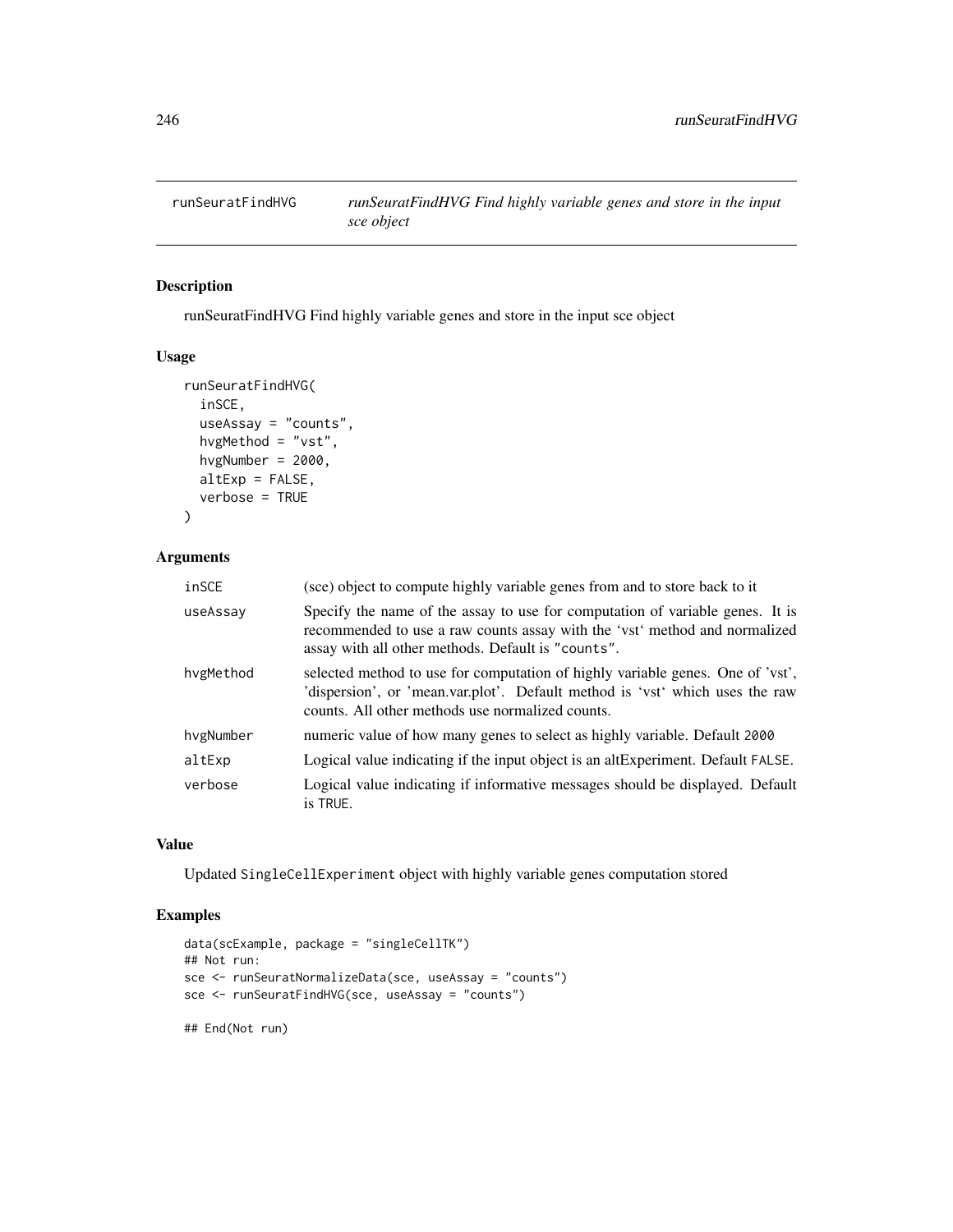# Description

runSeuratFindMarkers

# Usage

```
runSeuratFindMarkers(
  inSCE,
 cells1 = NULL,
 cells2 = NULL,
 group1 = NULL,group2 = NULL,
 allGroup = NULL,
 conserved = FALSE,
  test = "wilcox",
 onlyPos = FALSE,
 minPCT = 0.1,
  threshUse = 0.25,
  verbose = TRUE
\mathcal{L}
```

| inSCE     | Input SingleCellExperiment object.                                                                                                                                                 |
|-----------|------------------------------------------------------------------------------------------------------------------------------------------------------------------------------------|
| cells1    | A list of sample names included in group1.                                                                                                                                         |
| cells2    | A list of sample names included in group2.                                                                                                                                         |
| group1    | Name of group1.                                                                                                                                                                    |
| group2    | Name of group2.                                                                                                                                                                    |
| allGroup  | Name of all groups.                                                                                                                                                                |
| conserved | Logical value indicating if markers conserved between two groups should be<br>identified. Default is FALSE.                                                                        |
| test      | Test to use for DE. Default "wilcox".                                                                                                                                              |
| onlyPos   | Logical value indicating if only positive markers should be returned.                                                                                                              |
| minPCT    | Numeric value indicating the minimum fraction of min.pct cells in which genes<br>are detected. Default is 0.1.                                                                     |
| threshUse | Numeric value indicating the logFC threshold value on which on average, at<br>least X-fold difference (log-scale) between the two groups of cells exists. De-<br>fault is $0.25$ . |
| verbose   | Logical value indicating if informative messages should be displayed. Default<br>is TRUE.                                                                                          |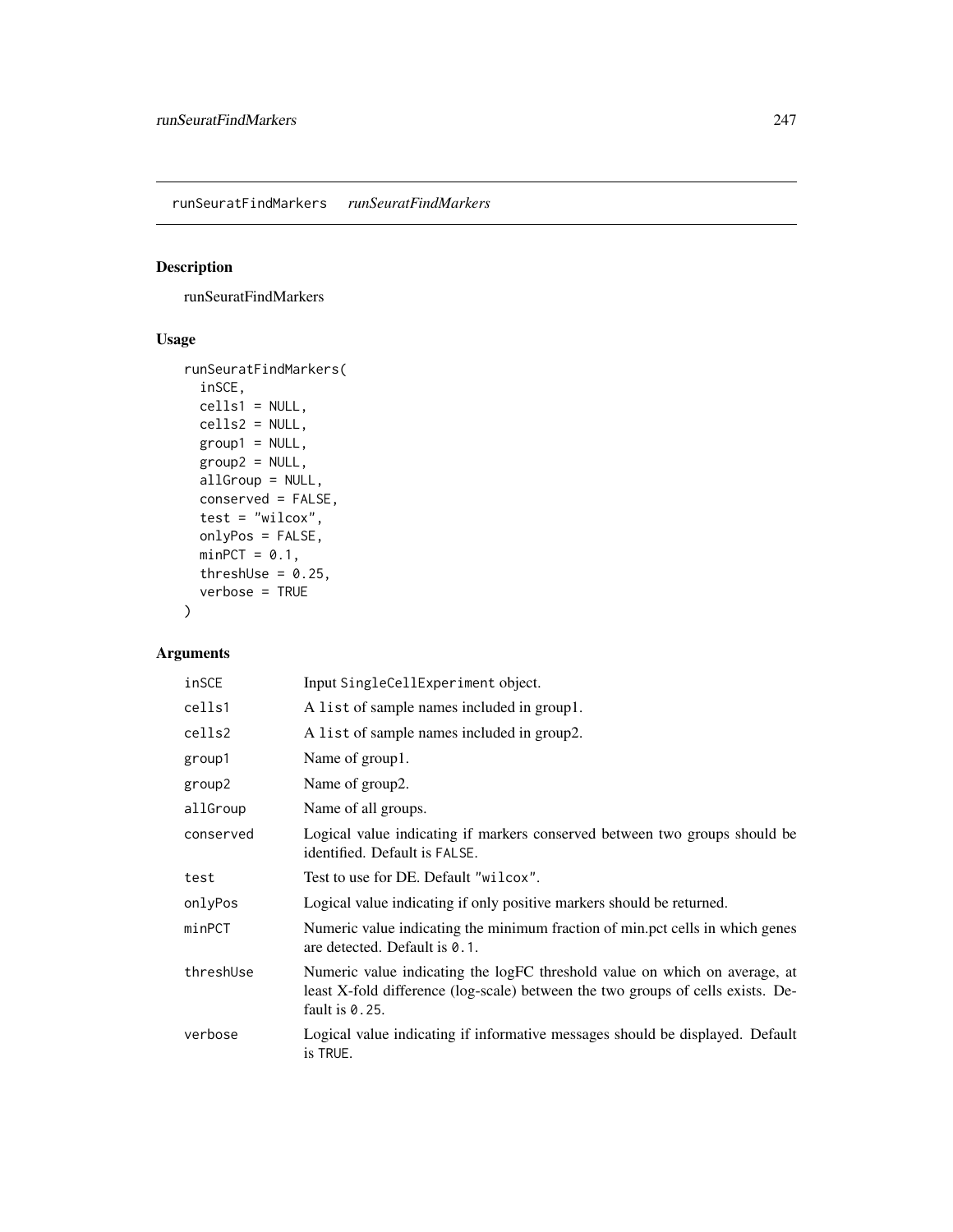# Value

A SingleCellExperiment object that contains marker genes populated in a data.frame stored inside metadata slot.

runSeuratHeatmap *runSeuratHeatmap Computes the heatmap plot object from the pca slot in the input sce object*

# Description

runSeuratHeatmap Computes the heatmap plot object from the pca slot in the input sce object

# Usage

```
runSeuratHeatmap(
  inSCE,
 useAssay,
 useReduction = c("pca", "ica"),
 dims = NULL,
 nfeatures = 30,
 cells = NULL,
 ncol = NULL,
 balanced = TRUE,
 fast = TRUE,combine = TRUE,
 raster = TRUE,
 externalReduction = NULL
\mathcal{L}
```

| inSCE        | (sce) object from which to compute heatmap (pca should be computed)                                                              |
|--------------|----------------------------------------------------------------------------------------------------------------------------------|
| useAssay     | Assay containing scaled counts to use in heatmap.                                                                                |
| useReduction | Reduction method to use for computing clusters. One of "pca" or "ica". Default<br>$"$ pca".                                      |
| dims         | Number of components to generate heatmap plot objects. If NULL, a heatmap<br>will be generated for all components. Default NULL. |
| nfeatures    | Number of features to include in the heatmap. Default 30.                                                                        |
| cells        | Numeric value indicating the number of top cells to plot. Default is NULL which<br>indicates all cells.                          |
| ncol         | Numeric value indicating the number of columns to use for plot. Default is NULL<br>which will automatically compute accordingly. |
| balanced     | Plot equal number of genes with positive and negative scores. Default is TRUE.                                                   |
| fast         | See DimHeatmap for more information. Default TRUE.                                                                               |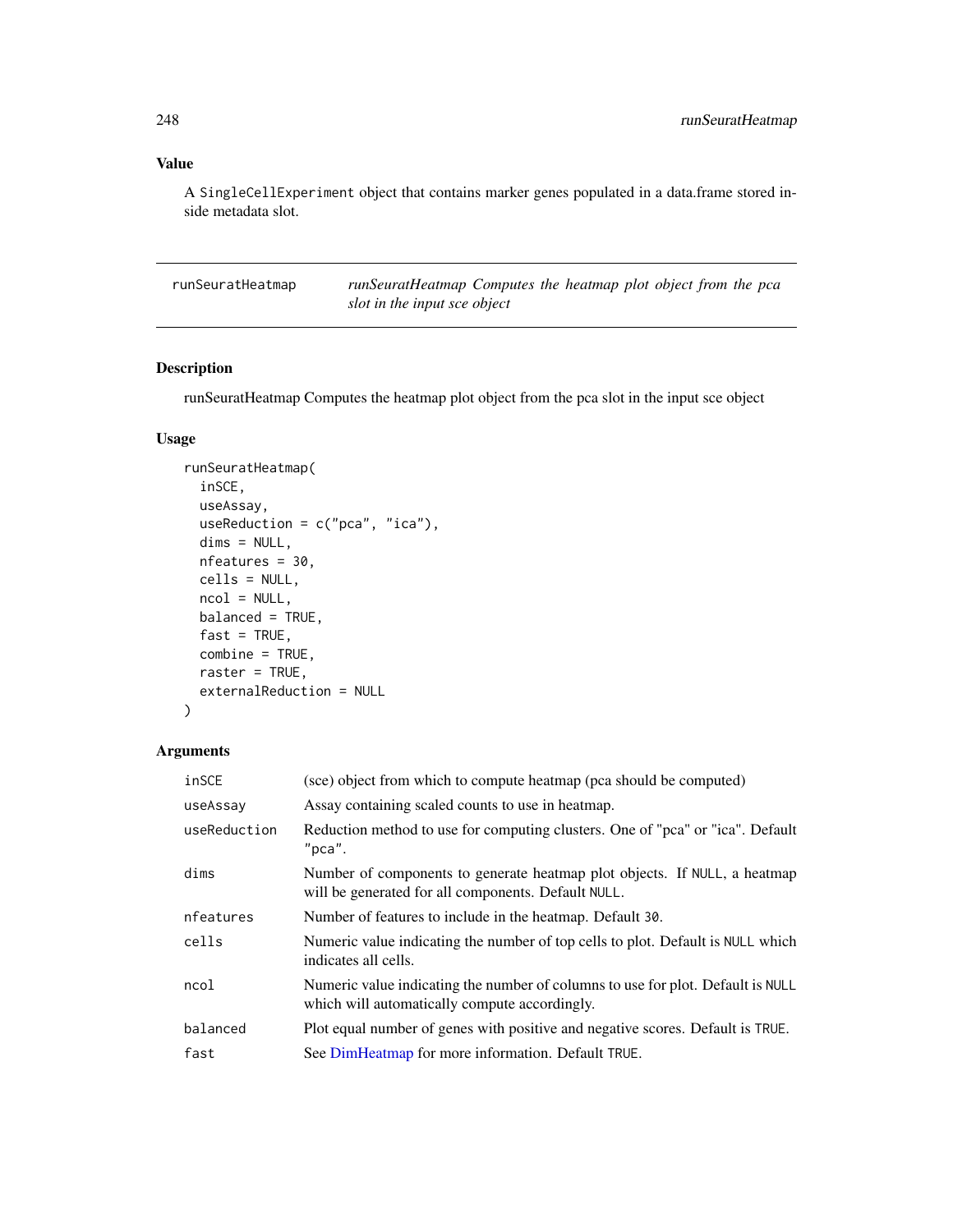#### runSeuratICA 249

| combine           | See DimHeatmap for more information. Default TRUE.                                 |
|-------------------|------------------------------------------------------------------------------------|
| raster            | See DimHeatmap for more information. Default TRUE.                                 |
| externalReduction |                                                                                    |
|                   | Pass DimReduc object if PCA/ICA computed through other libraries. Default<br>NULL. |

## Value

plot object

# Examples

```
data(scExample, package = "singleCellTK")
## Not run:
sce <- runSeuratNormalizeData(sce, useAssay = "counts")
sce <- runSeuratFindHVG(sce, useAssay = "counts")
sce <- runSeuratScaleData(sce, useAssay = "counts")
sce <- runSeuratPCA(sce, useAssay = "counts")
heatmap <- runSeuratHeatmap(sce, useAssay = "counts")
plotSeuratHeatmap(heatmap)
```
## End(Not run)

<span id="page-248-0"></span>runSeuratICA *runSeuratICA Computes ICA on the input sce object and stores the calculated independent components within the sce object*

# Description

runSeuratICA Computes ICA on the input sce object and stores the calculated independent components within the sce object

```
runSeuratICA(
  inSCE,
  useAssay,
  reducedDimName = "seuratICA",
  features = NULL,
 nics = 20,
  seed = NULL
)
```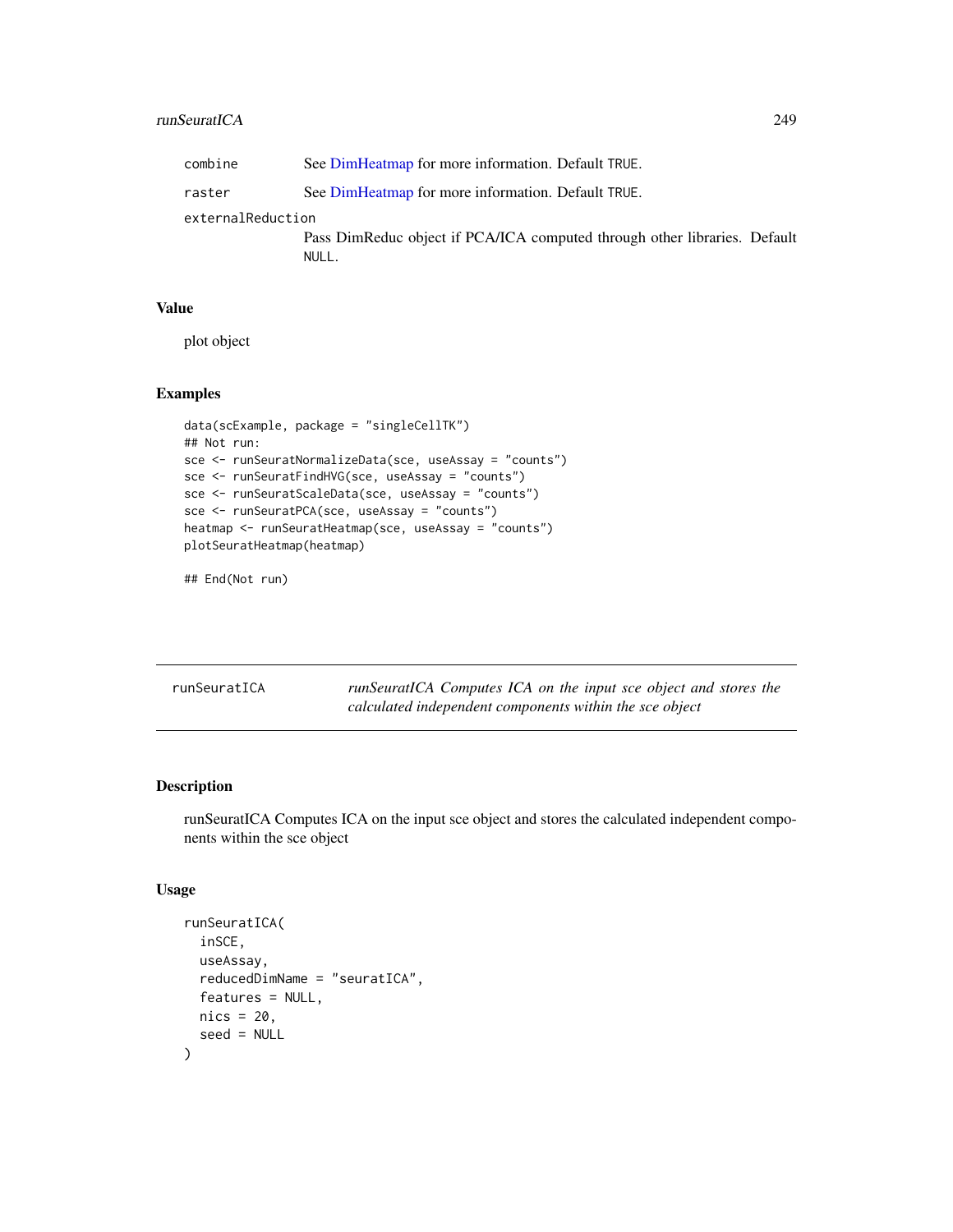# Arguments

| inSCE    | (sce) object on which to compute ICA                                                                                                                          |
|----------|---------------------------------------------------------------------------------------------------------------------------------------------------------------|
| useAssay | Assay containing scaled counts to use in ICA.                                                                                                                 |
|          | reducedDimName Name of new reducedDims object containing Seurat ICA Default seuratICA.                                                                        |
| features | Specify the feature names or rownames which should be used for computation<br>of ICA. Default is NULL which will use the previously stored variable features. |
| nics     | Number of independent components to compute. Default 20.                                                                                                      |
| seed     | Random seed for reproducibility of results. Default NULL will use global seed in<br>use by the R environment.                                                 |

## Value

Updated SingleCellExperiment object which now contains the computed independent components

#### Examples

```
data(scExample, package = "singleCellTK")
## Not run:
sce <- runSeuratNormalizeData(sce, useAssay = "counts")
sce <- runSeuratFindHVG(sce, useAssay = "counts")
sce <- runSeuratScaleData(sce, useAssay = "counts")
sce <- runSeuratICA(sce, useAssay = "counts")
```
## End(Not run)

runSeuratIntegration *runSeuratIntegration A wrapper function to Seurat Batch-Correction/Integration workflow.*

# Description

runSeuratIntegration A wrapper function to Seurat Batch-Correction/Integration workflow.

```
runSeuratIntegration(
  inSCE,
 useAssay = "counts",
 batch,
 newAssayName = "SeuratIntegratedAssay",
 kAnchor,
 kFilter,
 kWeight,
 ndims = 10)
```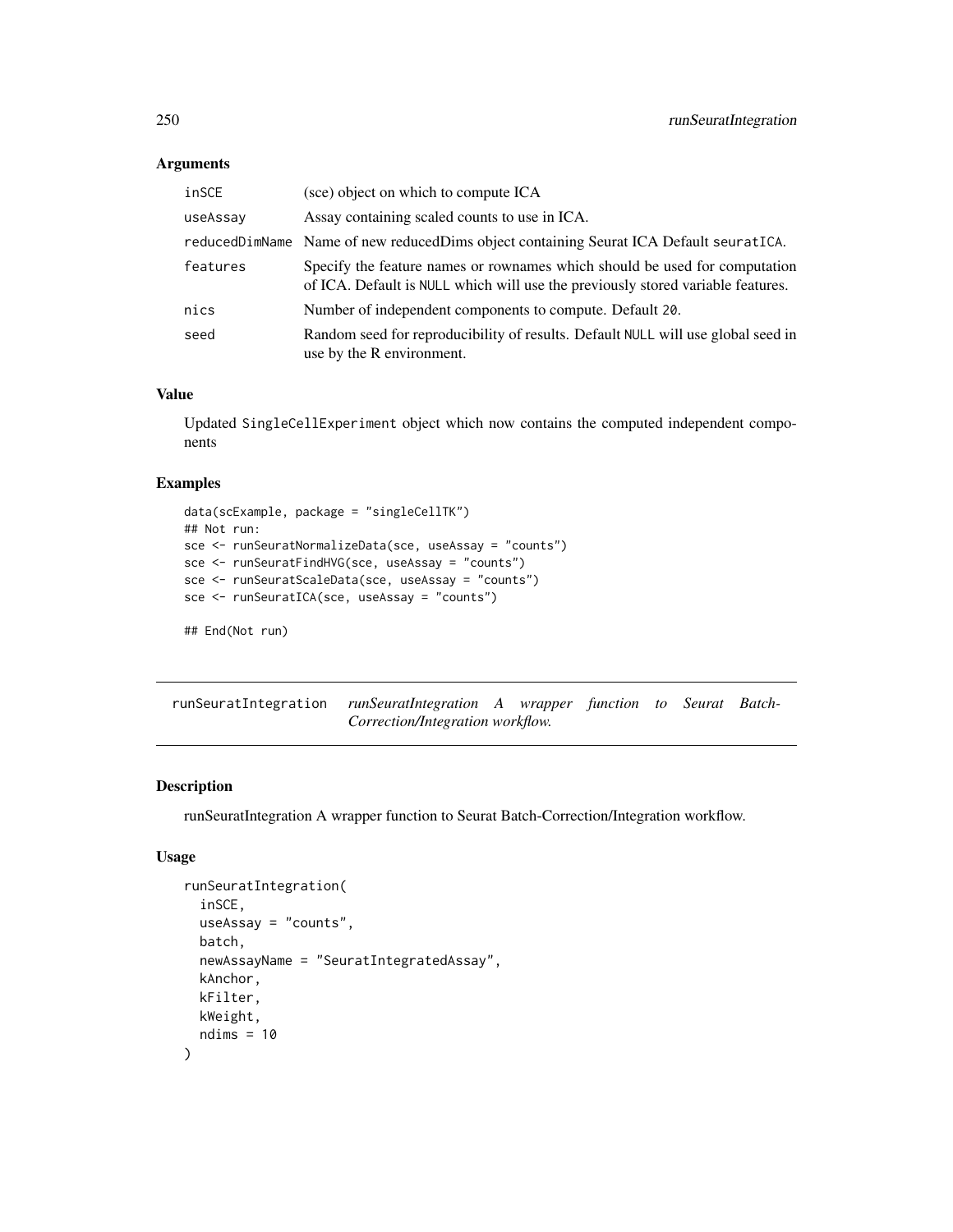# Arguments

| inSCE        | Input SingleCellExperiment object that contains the assay to batch-correct.                        |
|--------------|----------------------------------------------------------------------------------------------------|
| useAssay     | Assay to batch-correct.                                                                            |
| batch        | Batch variable from colData slot of SingleCellExperiment object.                                   |
| newAssayName | Assay name for the batch-corrected output assay.                                                   |
| kAnchor      | Number of neighbours to use for finding the anchors in the FindIntegrationAn-<br>chors function.   |
| kFilter      | Number of neighbours to use for filtering the anchors in the FindIntegrationAn-<br>chors function. |
| kWeight      | Number of neighbours to use when weigthing the anchors in the IntegrateData<br>function.           |
| ndims        | Number of dimensions to use. Default 10.                                                           |

# Value

A SingleCellExperiment object that contains the batch-corrected assay inside the altExp slot of the object

| runSeuratJackStraw | runSeuratJackStraw Compute jackstraw plot and store the computa- |
|--------------------|------------------------------------------------------------------|
|                    | <i>tions in the input sce object</i>                             |

# Description

runSeuratJackStraw Compute jackstraw plot and store the computations in the input sce object

# Usage

```
runSeuratJackStraw(
  inSCE,
 useAssay,
 dims = NULL,
  numReplicate = 100,
 propFreq = 0.025,
  externalReduction = NULL
)
```

| inSCE    | (sce) object on which to compute and store jackstraw plot                                          |
|----------|----------------------------------------------------------------------------------------------------|
| useAssay | Assay containing scaled counts to use in JackStraw calculation.                                    |
| dims     | Number of components to test in Jackstraw. If NULL, then all components are<br>used. Default NULL. |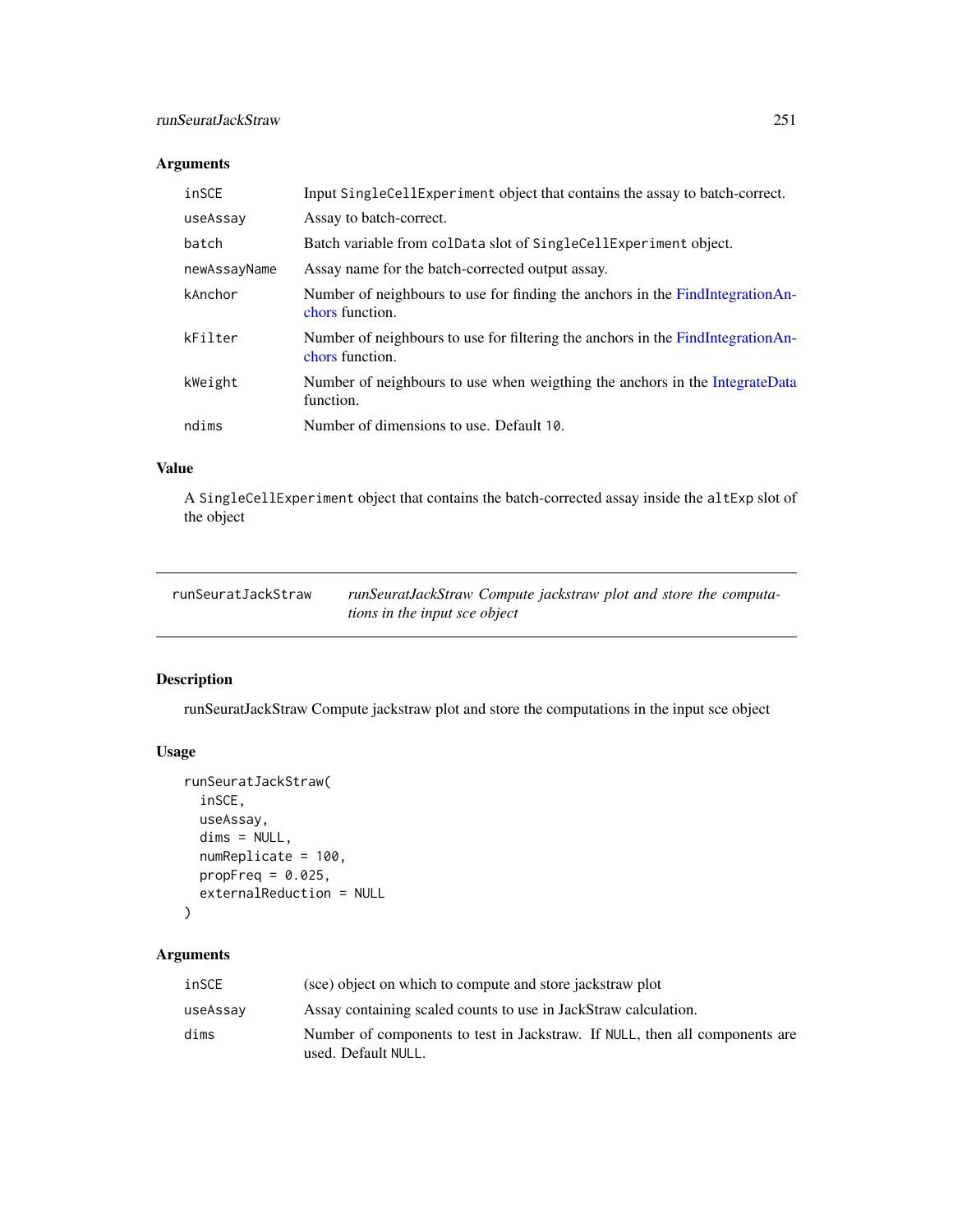| numReplicate      | Numeric value indicating the number of replicate samplings to perform. Default<br>value is 100.                    |
|-------------------|--------------------------------------------------------------------------------------------------------------------|
| propFreg          | Numeric value indicating the proportion of data to randomly permute for each<br>replicate. Default value is 0.025. |
| externalReduction | Pass DimReduc object if PCA/ICA computed through other libraries. Default<br>NULL.                                 |
|                   |                                                                                                                    |

## Value

Updated SingleCellExperiment object with jackstraw computations stored in it

#### Examples

```
data(scExample, package = "singleCellTK")
## Not run:
sce <- runSeuratNormalizeData(sce, useAssay = "counts")
sce <- runSeuratFindHVG(sce, useAssay = "counts")
sce <- runSeuratScaleData(sce, useAssay = "counts")
sce <- runSeuratPCA(sce, useAssay = "counts")
sce <- runSeuratJackStraw(sce, useAssay = "counts")
```
## End(Not run)

runSeuratNormalizeData

*runSeuratNormalizeData Wrapper for NormalizeData() function from seurat library Normalizes the sce object according to the input parameters*

# Description

runSeuratNormalizeData Wrapper for NormalizeData() function from seurat library Normalizes the sce object according to the input parameters

```
runSeuratNormalizeData(
  inSCE,
  useAssay,
 normAssayName = "seuratNormData",
 normalizationMethod = "LogNormalize",
  scaleFactor = 10000,
  verbose = TRUE
)
```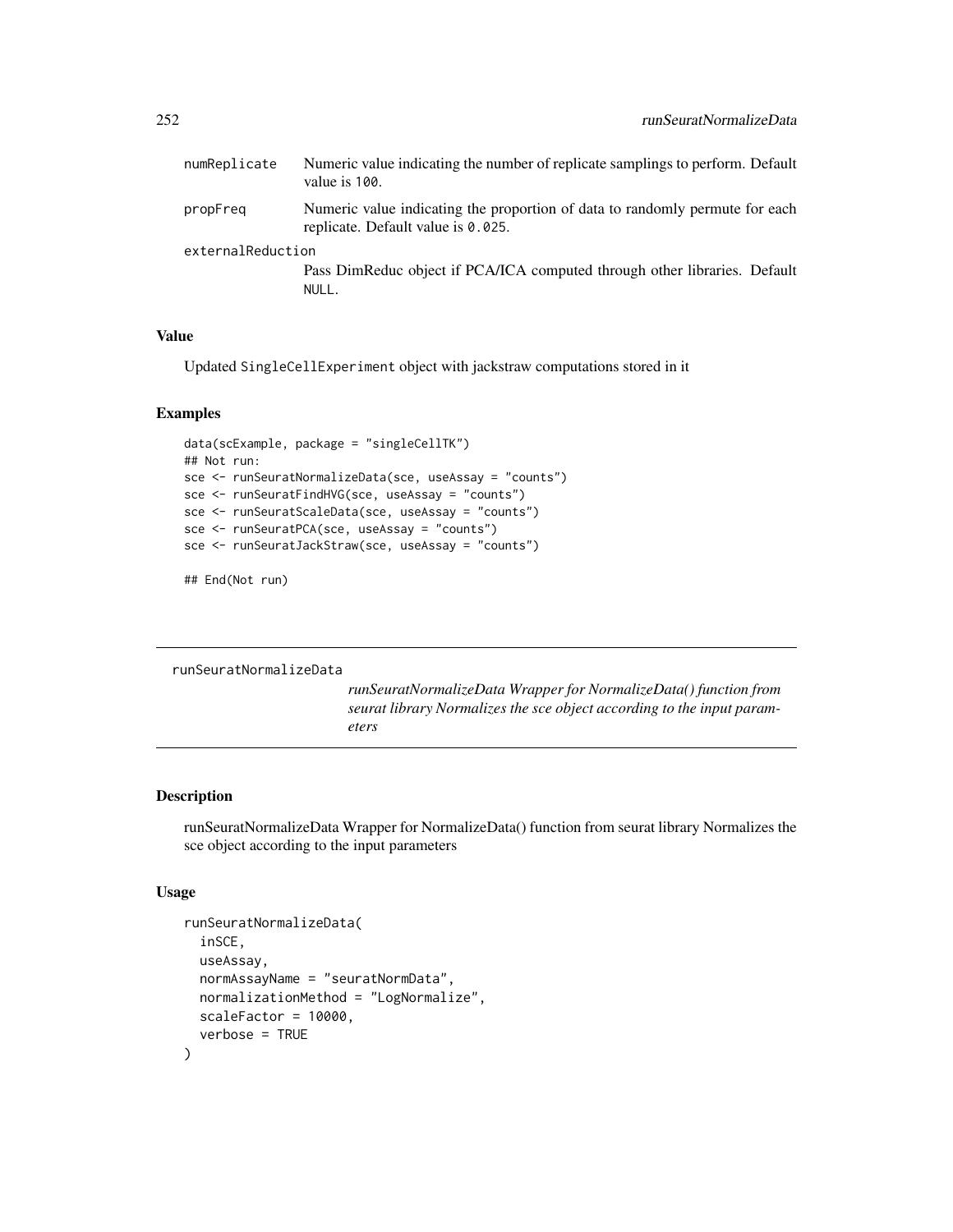## runSeuratPCA 253

## Arguments

| inSCE               | (sce) object to normalize                                                                 |
|---------------------|-------------------------------------------------------------------------------------------|
| useAssay            | Assay containing raw counts to use for normalization.                                     |
| normAssayName       | Name of new assay containing normalized data. Default seurat Norm Data.                   |
| normalizationMethod |                                                                                           |
|                     | selected normalization method. Default "LogNormalize".                                    |
| scaleFactor         | numeric value that represents the scaling factor. Default 10000.                          |
| verbose             | Logical value indicating if informative messages should be displayed. Default<br>is TRUE. |

## Value

Normalized SingleCellExperiment object

## Examples

```
data(scExample, package = "singleCellTK")
## Not run:
sce <- runSeuratNormalizeData(sce, useAssay = "counts")
```
## End(Not run)

| runSeuratPCA | runSeuratPCA Computes PCA on the input sce object and stores the |
|--------------|------------------------------------------------------------------|
|              | calculated principal components within the sce object            |

## Description

runSeuratPCA Computes PCA on the input sce object and stores the calculated principal components within the sce object

```
runSeuratPCA(
  inSCE,
 useAssay = "seuratScaledData",
  reducedDimName = "seuratPCA",
 nPCs = 20,
 features = NULL,
 seed = NULL,
  verbose = TRUE
\mathcal{E}
```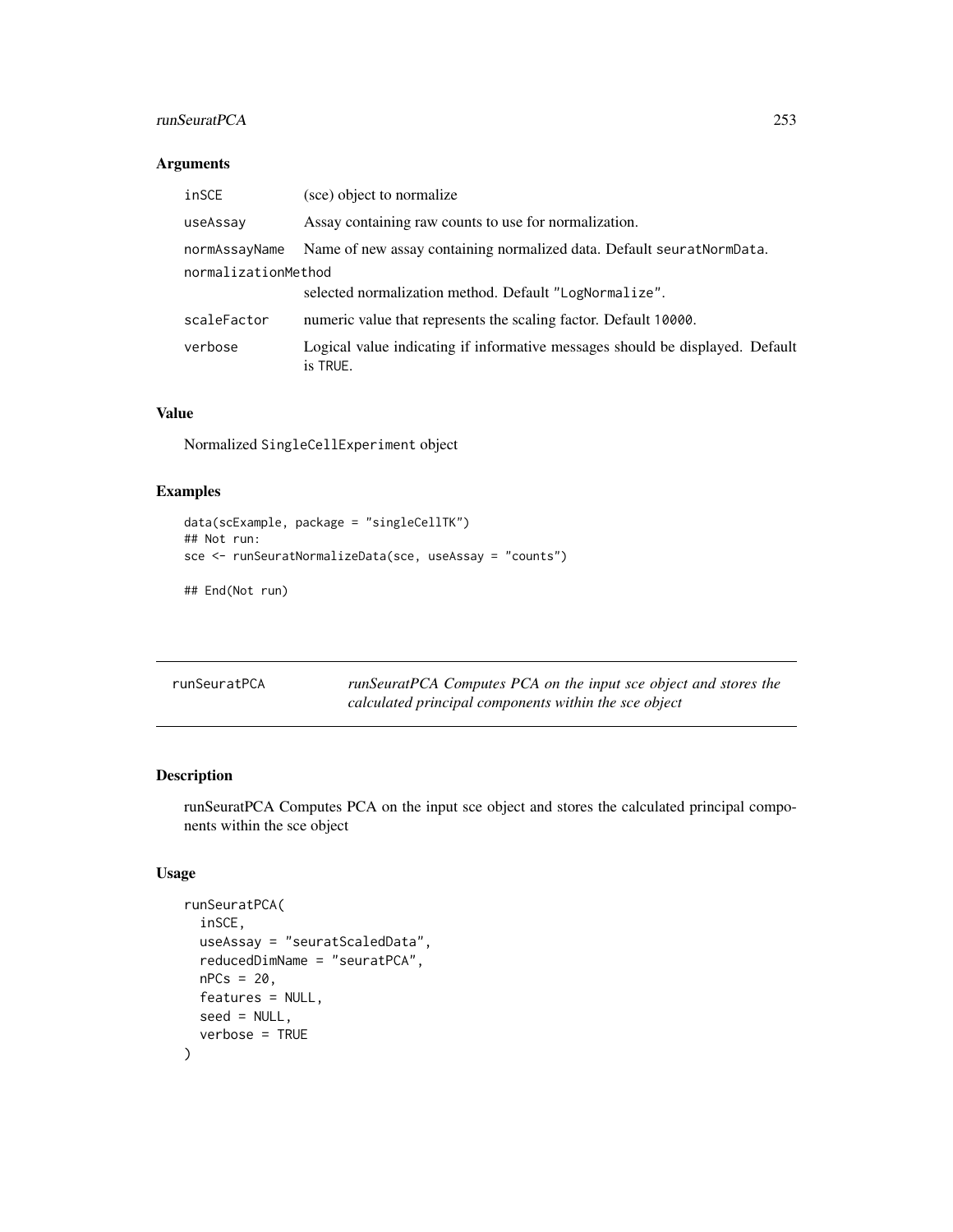## Arguments

| inSCE    | (sce) object on which to compute PCA                                                                                                                          |
|----------|---------------------------------------------------------------------------------------------------------------------------------------------------------------|
| useAssay | Assay containing scaled counts to use in PCA.                                                                                                                 |
|          | reducedDimName Name of new reducedDims object containing Seurat PCA. Default seuratPCA.                                                                       |
| nPCs     | numeric value of how many components to compute. Default 20.                                                                                                  |
| features | Specify the feature names or rownames which should be used for computation<br>of PCA. Default is NULL which will use the previously stored variable features. |
| seed     | Random seed for reproducibility of results. Default NULL will use global seed in<br>use by the R environment.                                                 |
| verbose  | Logical value indicating if informative messages should be displayed. Default<br>is TRUE.                                                                     |

## Value

Updated SingleCellExperiment object which now contains the computed principal components

## Examples

```
data(scExample, package = "singleCellTK")
## Not run:
sce <- runSeuratNormalizeData(sce, useAssay = "counts")
sce <- runSeuratFindHVG(sce, useAssay = "counts")
sce <- runSeuratScaleData(sce, useAssay = "counts")
sce <- runSeuratPCA(sce, useAssay = "counts")
## End(Not run)
```
runSeuratScaleData *runSeuratScaleData Scales the input sce object according to the input parameters*

## Description

runSeuratScaleData Scales the input sce object according to the input parameters

```
runSeuratScaleData(
  inSCE,
 useAssay = "seuratNormData",
  scaledAssayName = "seuratScaledData",
 model = "linear",
 scale = TRUE,
 center = TRUE,
 scaleMax = 10,verbose = TRUE
)
```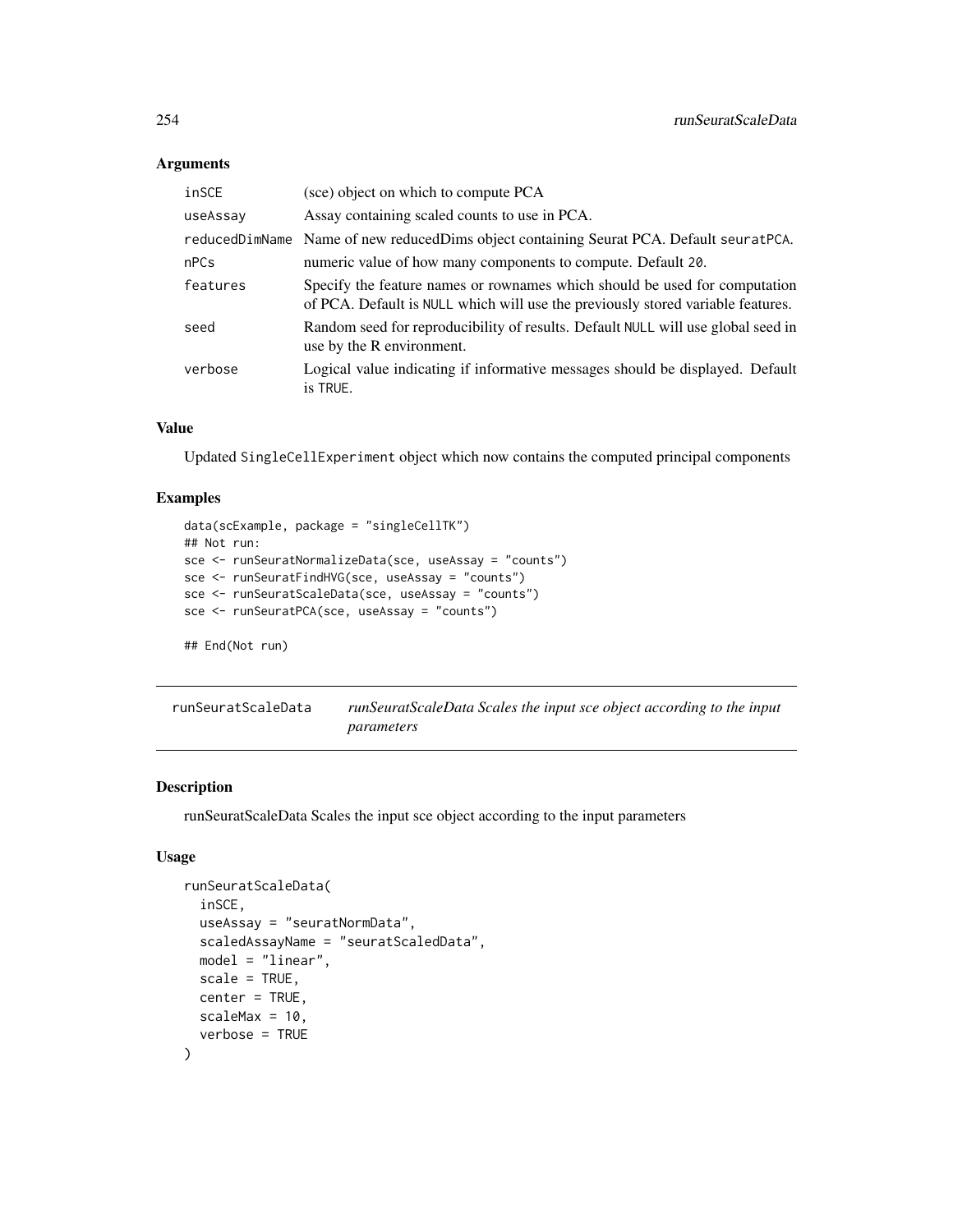## runSeuratSCTransform 255

## Arguments

| inSCE           | (sce) object to scale                                                                     |
|-----------------|-------------------------------------------------------------------------------------------|
| useAssay        | Assay containing normalized counts to scale.                                              |
| scaledAssayName |                                                                                           |
|                 | Name of new assay containing scaled data. Default seurat Scaled Data.                     |
| model           | selected model to use for scaling data. Default "linear".                                 |
| scale           | boolean if data should be scaled or not. Default TRUE.                                    |
| center          | boolean if data should be centered or not. Default TRUE                                   |
| scaleMax        | maximum numeric value to return for scaled data. Default 10.                              |
| verbose         | Logical value indicating if informative messages should be displayed. Default<br>is TRUE. |

#### Value

Scaled SingleCellExperiment object

## Examples

```
data(scExample, package = "singleCellTK")
## Not run:
sce <- runSeuratNormalizeData(sce, useAssay = "counts")
sce <- runSeuratFindHVG(sce, useAssay = "counts")
sce <- runSeuratScaleData(sce, useAssay = "counts")
```
## End(Not run)

runSeuratSCTransform *runSeuratSCTransform Runs the [SCTransform](#page-0-0) function to transform/normalize the input data*

## Description

runSeuratSCTransform Runs the [SCTransform](#page-0-0) function to transform/normalize the input data

```
runSeuratSCTransform(
  inSCE,
  normAssayName = "SCTCounts",
 useAssay = "counts",
  verbose = TRUE
\mathcal{E}
```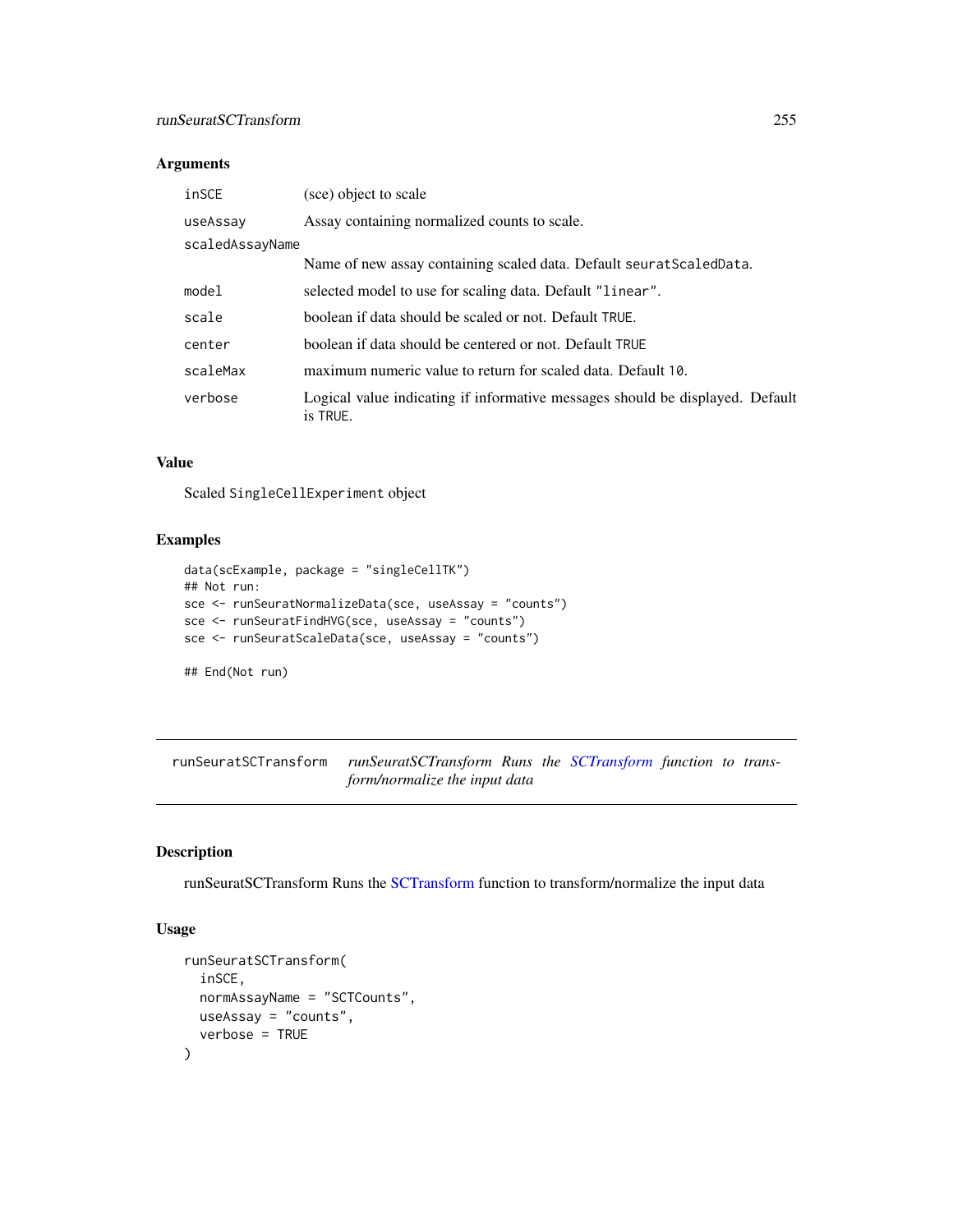## Arguments

| inSCE         | Input SingleCellExperiment object                                                         |
|---------------|-------------------------------------------------------------------------------------------|
| normAssayName | Name for the output data assay. Default "SCTCounts".                                      |
| useAssay      | Name for the input data assay. Default "counts".                                          |
| verbose       | Logical value indicating if informative messages should be displayed. Default<br>is TRUE. |

## Value

Updated SingleCellExperiment object containing the transformed data

## Examples

```
data("mouseBrainSubsetSCE", package = "singleCellTK")
mouseBrainSubsetSCE <- runSeuratSCTransform(mouseBrainSubsetSCE)
```

| runSeuratTSNE | runSeuratTSNE Computes tSNE from the given sce object and stores |
|---------------|------------------------------------------------------------------|
|               | the tSNE computations back into the sce object                   |

## Description

runSeuratTSNE Computes tSNE from the given sce object and stores the tSNE computations back into the sce object

## Usage

```
runSeuratTSNE(
  inSCE,
  useReduction = c("pca", "ica"),
  reducedDimName = "seuratTSNE",
 dims = 10,
 perplexity = 30,
 externalReduction = NULL,
  seed = 1\mathcal{E}
```
## Arguments

| inSCE        | (sce) object on which to compute the tSNE                                                        |
|--------------|--------------------------------------------------------------------------------------------------|
| useReduction | selected reduction algorithm to use for computing tSNE. One of "pca" or "ica".<br>Default "pca". |
|              | reducedDimName Name of new reducedDims object containing Seurat tSNE Default seuratTSNE.         |
| dims         | Number of reduction components to use for tSNE computation. Default 10.                          |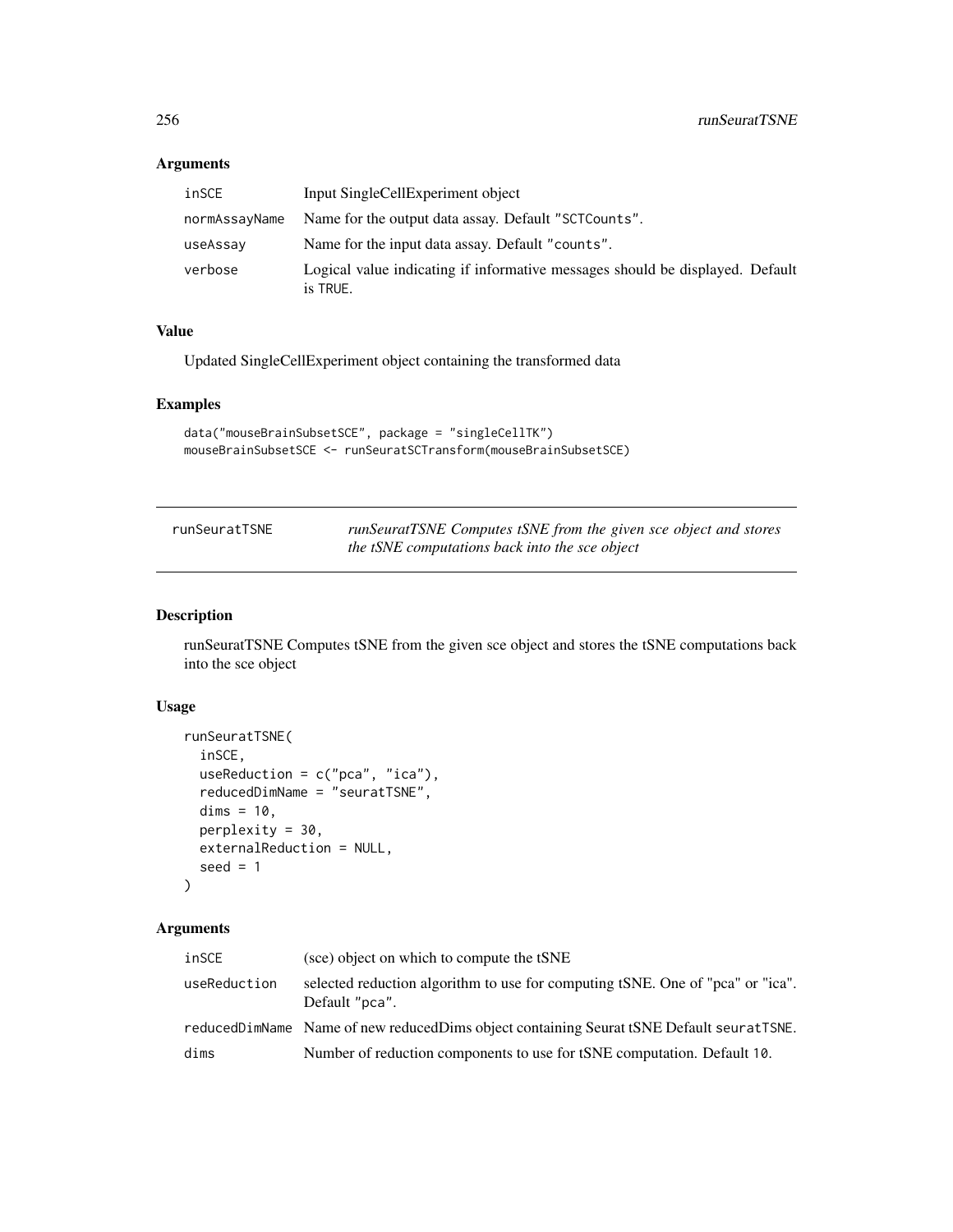## runSeuratUMAP 257

| perplexity        | Adjust the perplexity tuneable parameter for the underlying tSNE call. Default |  |
|-------------------|--------------------------------------------------------------------------------|--|
|                   | 30.                                                                            |  |
| externalReduction |                                                                                |  |
|                   | Pass DimReduc object if PCA/ICA computed through other libraries. Default      |  |
|                   | NULL.                                                                          |  |
| seed              | Random seed for reproducibility of results. Default 1.                         |  |

## Value

Updated sce object with tSNE computations stored

| runSeuratUMAP | runSeuratUMAP Computes UMAP from the given sce object and |  |
|---------------|-----------------------------------------------------------|--|
|               | stores the UMAP computations back into the sce object     |  |

## Description

runSeuratUMAP Computes UMAP from the given sce object and stores the UMAP computations back into the sce object

## Usage

```
runSeuratUMAP(
  inSCE,
 useReduction = c("pca", "ica"),
  reducedDimName = "seuratUMAP",
 dims = 10,
 minDist = 0.3,
 nNeighbors = 30L,
  spread = 1,
  externalReduction = NULL,
  seed = 42,verbose = TRUE
\mathcal{L}
```
## Arguments

| inSCE        | (sce) object on which to compute the UMAP                                                                        |
|--------------|------------------------------------------------------------------------------------------------------------------|
| useReduction | Reduction to use for computing UMAP. One of "pca" or "ica". Default is "pca".                                    |
|              | reducedDimName Name of new reducedDims object containing Seurat UMAP Default seuratUMAP.                         |
| dims         | Numerical value of how many reduction components to use for UMAP compu-<br>tation. Default 10.                   |
| minDist      | Sets the "min.dist" parameter to the underlying UMAP call. See RunUMAP<br>for more information. Default 0.3.     |
| nNeighbors   | Sets the "n. neighbors" parameter to the underlying UMAP call. See RunUMAP<br>for more information. Default 30L. |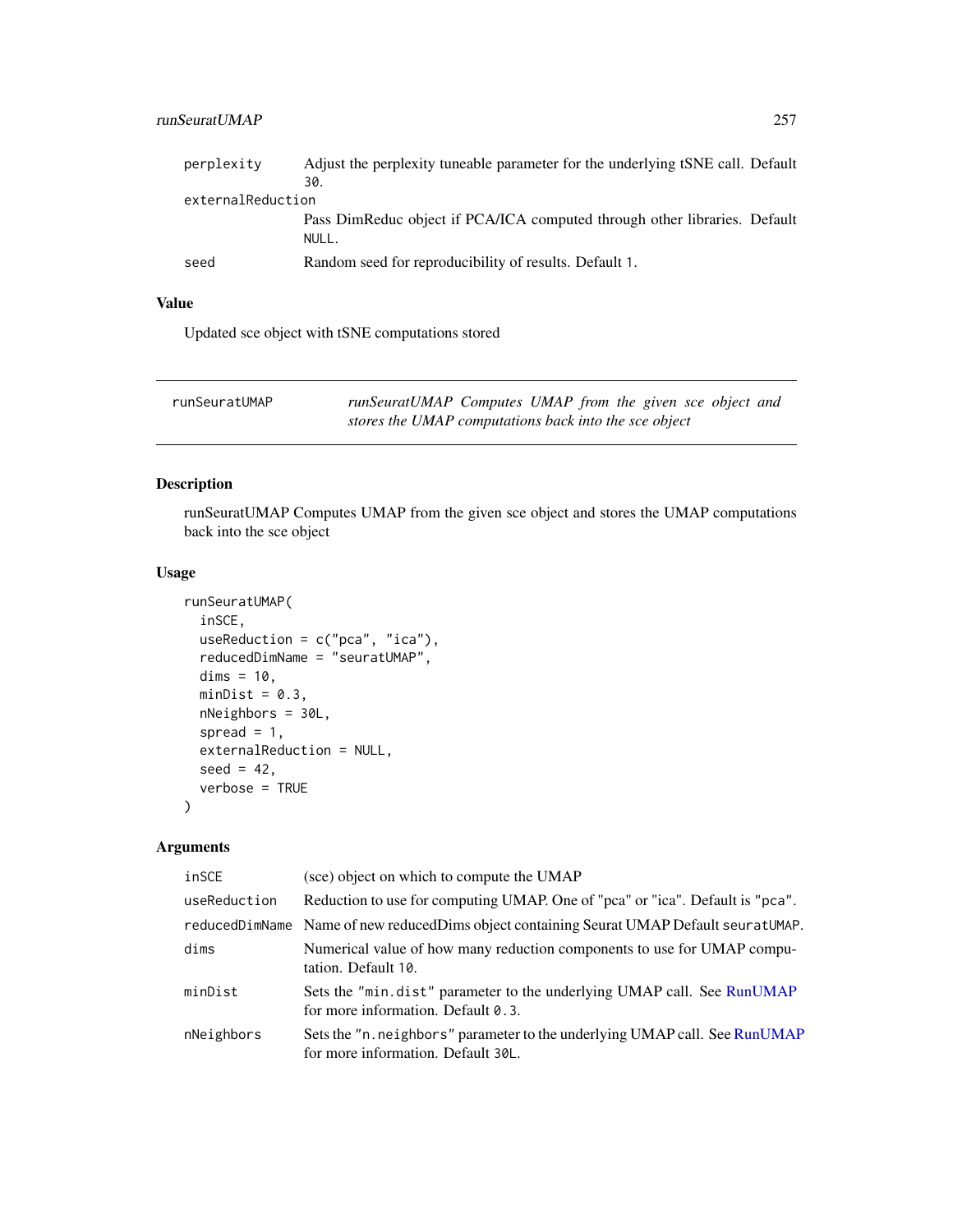| spread            | Sets the "spread" parameter to the underlying UMAP call. See RunUMAP for<br>more information. Default 1. |
|-------------------|----------------------------------------------------------------------------------------------------------|
|                   |                                                                                                          |
| externalReduction |                                                                                                          |
|                   | Pass DimReduc object if PCA/ICA computed through other libraries. Default<br>NULL.                       |
| seed              | Random seed for reproducibility of results. Default 42.                                                  |
| verbose           | Logical value indicating if informative messages should be displayed. Default<br>is TRUE.                |

## Value

Updated sce object with UMAP computations stored

#### Examples

```
data(scExample, package = "singleCellTK")
## Not run:
sce <- runSeuratNormalizeData(sce, useAssay = "counts")
sce <- runSeuratFindHVG(sce, useAssay = "counts")
sce <- runSeuratScaleData(sce, useAssay = "counts")
sce <- runSeuratPCA(sce, useAssay = "counts")
sce <- runSeuratFindClusters(sce, useAssay = "counts")
sce <- runSeuratUMAP(sce, useReduction = "pca")
```

```
## End(Not run)
```
runSingleR *Label cell types with SingleR*

#### Description

SingleR works with a reference dataset where the cell type labeling is given. Given a reference dataset of samples (single-cell or bulk) with known labels, it assigns those labels to new cells from a test dataset based on similarities in their expression profiles.

```
runSingleR(
  inSCE,
  useAssay = "logcounts",
 useSCERef = NULL,
  labelColName = NULL,
  useBltinRef = c("hpca", "bpe", "mp", "dice", "immgen", "mouse", "zeisel"),
  level = c("main", "fine", "ont"),featureType = c("symbol", "ensembl"),
  labelByCluster = NULL
)
```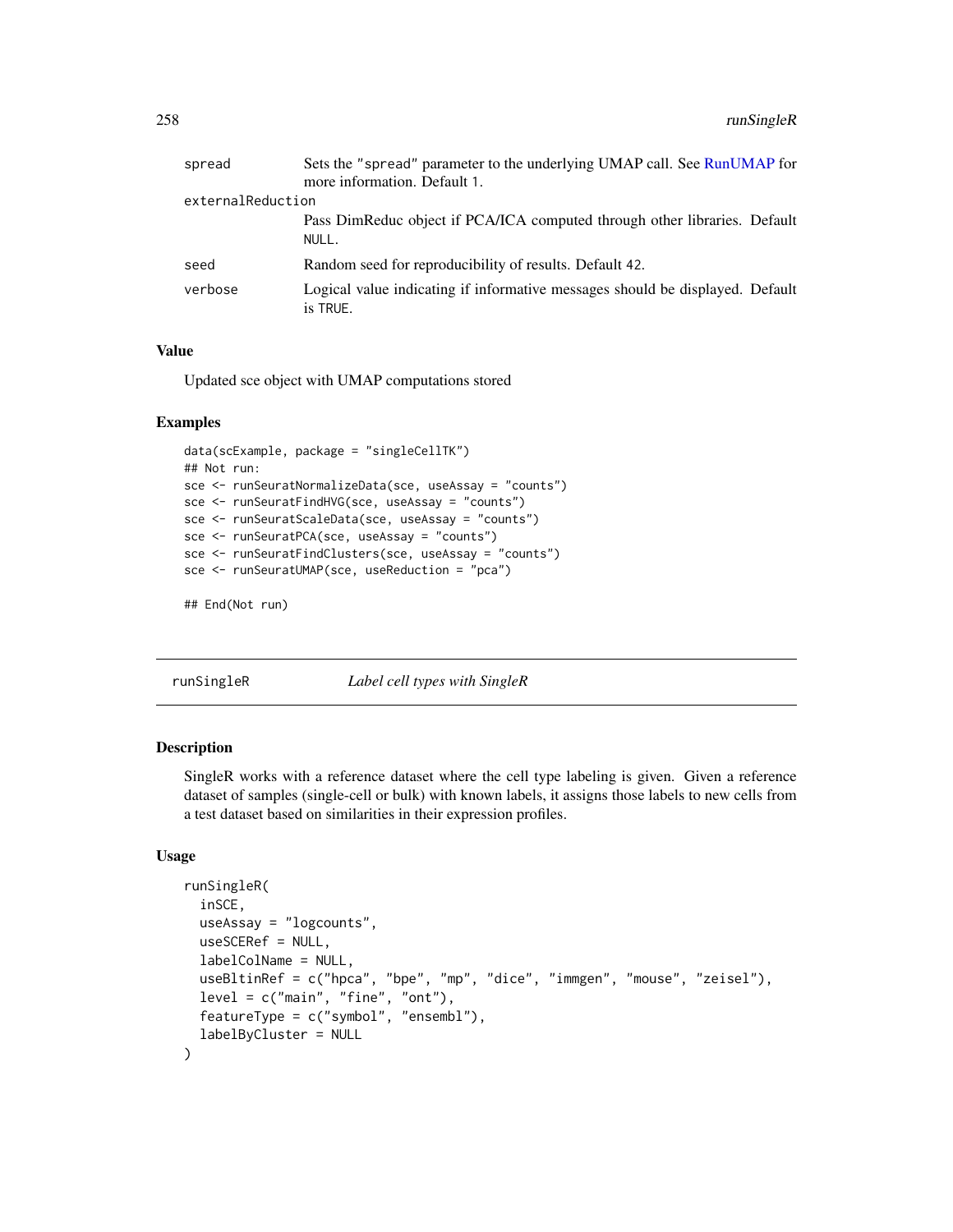## <span id="page-258-0"></span>runSoupX 259

## Arguments

| inSCE          | SingleCellExperiment inherited object. Required.                                                                                                                                                                                            |
|----------------|---------------------------------------------------------------------------------------------------------------------------------------------------------------------------------------------------------------------------------------------|
| useAssay       | character. A string specifying which assay to use for expression profile identifi-<br>cation. Required.                                                                                                                                     |
| useSCERef      | SingleCellExperiment inherited object. An optional customized reference dataset.<br>Default NULL.                                                                                                                                           |
| labelColName   | A single character. A string specifying the column in colData (useSCERef) that<br>stores the cell type labeling. Default NULL.                                                                                                              |
| useBltinRef    | A single character. A string that specifies a reference provided by SingleR.<br>Choose from "hpca", "bpe", "mp", "dice", "immgen", "mouse", "zeisel".<br>See detail. Default "hpca".                                                        |
| level          | A string for cell type labeling level. Used only when using some of the SingleR<br>built-in references. Choose from "main", "fine", "ont". Default "main".                                                                                  |
| featureType    | A string for whether to use gene symbols or Ensembl IDs when using a Sin-<br>gleR built-in reference. Should be set based on the type of rownames of insce.<br>Choose from "symbol", "ensembl". Default "symbol".                           |
| labelByCluster | A single character. A string specifying the column name in colData(inSCE)<br>that stores clustering labels. Use this when users want to only label cells on<br>cluster level, instead of performing calculation on each cell. Default NULL. |

## Value

Input SCE object with cell type labeling updated in colData(inSCE), together with scoring metrics.

## Examples

```
data("sceBatches")
logcounts(sceBatches) <- log(counts(sceBatches) + 1)
#sceBatches <- runSingleR(sceBatches, useBltinRef = "mp")
```
runSoupX *Detecting and correct contamination with SoupX*

## Description

A wrapper function for [autoEstCont](#page-0-0) and [adjustCounts.](#page-0-0) Identify potential contamination from experimental factors such as ambient RNA. Visit [their vignette](https://rawcdn.githack.com/constantAmateur/SoupX/204b602418df12e9fdb4b68775a8b486c6504fe4/inst/doc/pbmcTutorial.html) for better understanding.

```
runSoupX(
  inSCE,
  sample = NULL,
  useAssay = "counts",
 background = NULL,
```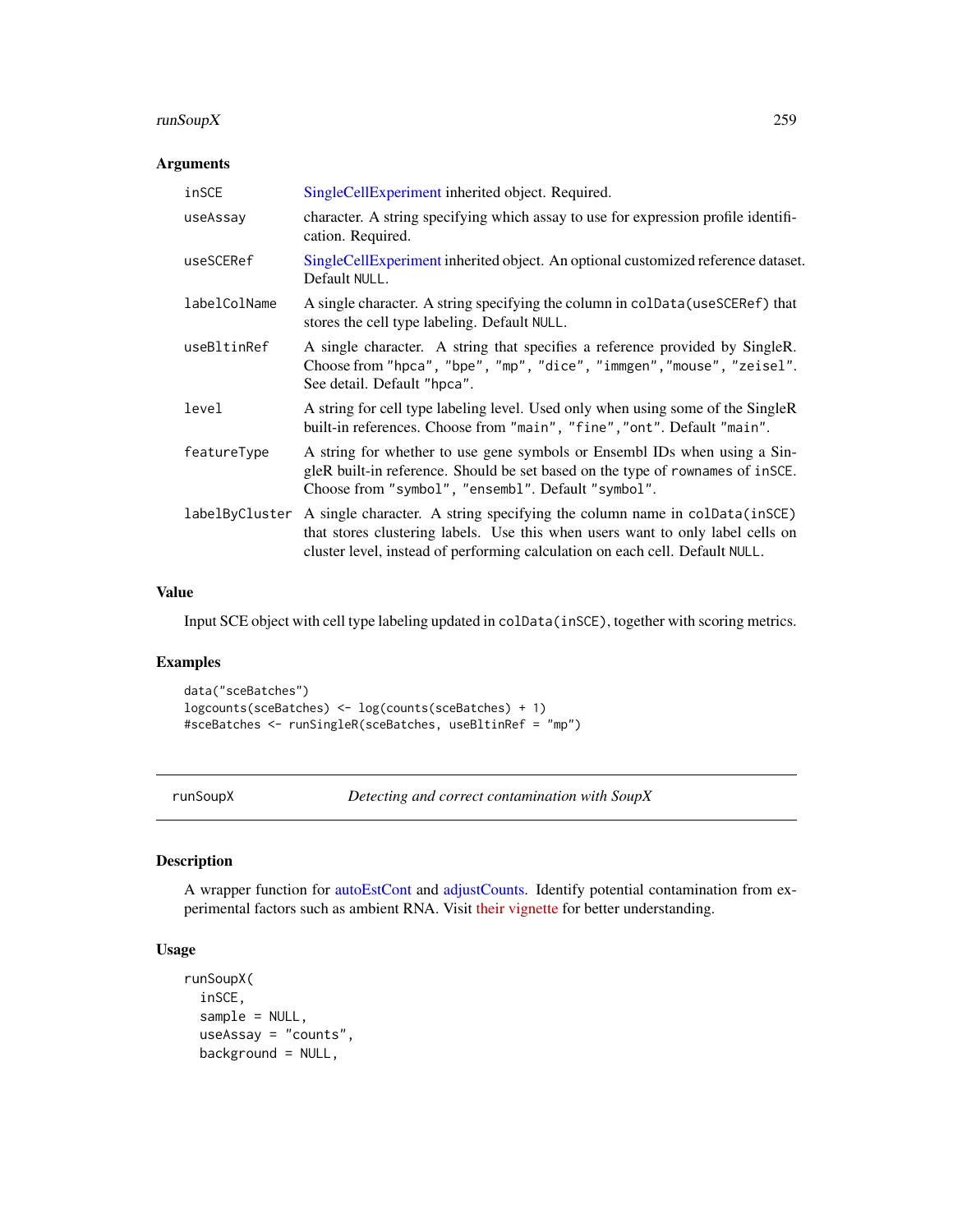```
bgAssayName = NULL,
bgBatch = NULL,assayName = ifelse(is.null(background), "SoupX", "SoupX_bg"),
cluster = NULL,
reducedDimName = ifelse(is.null(background), "SoupX_UMAP_", "SoupX_bg_UMAP_"),
tfidfMin = 1,
soupQuantile = 0.9,
maxMarkers = 100,
contaminationRange = c(0.01, 0.8),
rhoMaxFDR = 0.2,
priorRho = 0.05,
priorRhostdDev = 0.1,
forceAccept = FALSE,
adjustMethod = c("subtraction", "soupOnly", "multinomial"),
roundToInt = FALSE,
tol = 0.001,pCut = 0.01
```
## Arguments

 $\mathcal{L}$ 

| inSCE          | A SingleCellExperiment object.                                                                                                                                                                                                                                                                    |
|----------------|---------------------------------------------------------------------------------------------------------------------------------------------------------------------------------------------------------------------------------------------------------------------------------------------------|
| sample         | A single character specifying a name that can be found in colData(inSCE) to<br>directly use the cell annotation; or a character vector with as many elements as<br>cells to indicates which sample each cell belongs to. SoupX will be run on cells<br>from each sample separately. Default NULL. |
| useAssay       | A single character string specifying which assay in inSCE to use. Default 'counts'.                                                                                                                                                                                                               |
| background     | A numeric matrix of counts or a SingleCellExperiment object with the matrix<br>in assay slot. It should have the same structure as inSCE except it contains the<br>matrix including empty droplets. Default NULL.                                                                                 |
| bgAssayName    | A single character string specifying which assay in background to use when<br>background is a SingleCellExperiment object. If NULL, the function will use the<br>same value as useAssay. Default NULL.                                                                                            |
| bgBatch        | The same thing as sample but for background. Can be a single character only<br>when background is a SingleCellExperiment object. Default NULL.                                                                                                                                                    |
| assayName      | A single character string of the output corrected matrix. Default "SoupX" when<br>not using a background, otherwise, "SoupX_bg".                                                                                                                                                                  |
| cluster        | Prior knowledge of clustering labels on cells. A single character string for spec-<br>ifying clustering label stored in colData(inSCE), or a character vector with<br>as many elements as cells. When not supplied, quickCluster method will be<br>applied.                                       |
| reducedDimName | A single character string of the prefix of output corrected embedding matrix for<br>each sample. Default "SoupX_UMAP_" when not using a background, otherwise,<br>"SoupX_bg_UMAP_".                                                                                                               |
| tfidfMin       | Numeric. Minimum value of tfidf to accept for a marker gene. Default 1. See<br>?SoupX::autoEstCont.                                                                                                                                                                                               |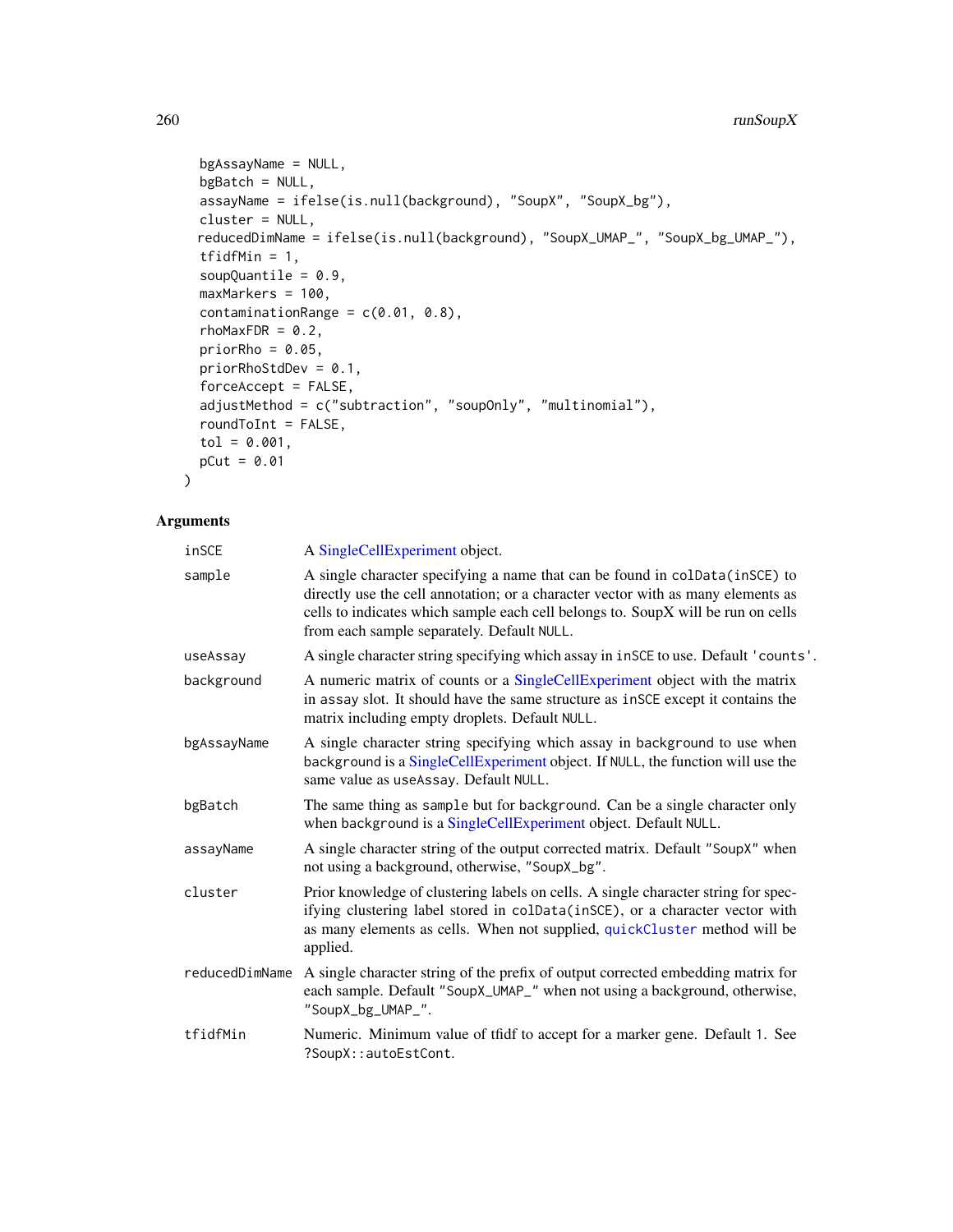## <span id="page-260-0"></span>runSoupX 261

| soupQuantile       | Numeric. Only use genes that are at or above this expression quantile in the<br>soup. This prevents inaccurate estimates due to using genes with poorly con-<br>strained contribution to the background. Default 0.9. See ?SoupX::autoEstCont.                                       |
|--------------------|--------------------------------------------------------------------------------------------------------------------------------------------------------------------------------------------------------------------------------------------------------------------------------------|
| maxMarkers         | Integer. If we have heaps of good markers, keep only the best maxMarkers of<br>them. Default 100. See ?SoupX::autoEstCont.                                                                                                                                                           |
| contaminationRange |                                                                                                                                                                                                                                                                                      |
|                    | Numeric vector of two elements. This constrains the contamination fraction to<br>lie within this range. Must be between 0 and 1. The high end of this range is<br>passed to estimateNonExpressingCells as maximumContamination. Default<br>$c(0.01, 0.8)$ . See ?SoupX::autoEstCont. |
| rhoMaxFDR          | Numeric. False discovery rate passed to estimateNonExpressingCells, to test<br>if rho is less than maximumContamination. Default 0.2. See ?SoupX::autoEstCont.                                                                                                                       |
| priorRho           | Numeric. Mode of gamma distribution prior on contamination fraction. Default<br>0.05. See ?SoupX::autoEstCont.                                                                                                                                                                       |
| priorRhoStdDev     | Numeric. Standard deviation of gamma distribution prior on contamination frac-<br>tion. Default 0.1. See ?SoupX::autoEstCont.                                                                                                                                                        |
| forceAccept        | Logical. Should we allow very high contamination fractions to be used. Passed<br>to setContaminationFraction. Default FALSE. See ?SoupX::autoEstCont.                                                                                                                                |
| adjustMethod       | Character. Method to use for correction. One of 'subtraction', 'soupOnly',<br>or 'multinomial'. Default 'subtraction'. See ?SoupX::adjustCounts.                                                                                                                                     |
| roundToInt         | Logical. Should the resulting matrix be rounded to integers? Default FALSE. See<br>?SoupX::adjustCounts.                                                                                                                                                                             |
| tol                | Numeric. Allowed deviation from expected number of soup counts. Don't<br>change this. Default 0.001. See ?SoupX:: adjustCounts.                                                                                                                                                      |
| pCut               | Numeric. The p-value cut-off used when method = 'soupOnly'. Default 0.01.<br>See ?SoupX::adjustCounts.                                                                                                                                                                               |

## Value

The input inSCE object with soupX\_nUMIs, soupX\_clustrers, soupX\_contamination appended to colData slot; soupX\_{sample}\_est and soupX\_{sample}\_counts for each sample appended to rowData slot; and other computational metrics at getSoupX(inSCE). Replace "soupX" to "soupX\_bg" when background is used.

#### Author(s)

Yichen Wang

```
data(scExample, package = "singleCellTK")
sce <- subsetSCECols(sce, colData = "type != 'EmptyDroplet'")
## Not run:
# SoupX does not work for toy example,
# can be tested with `sce <- importExampleData("pbmc3k")`
sce <- runSoupX(sce, sample = "sample")
```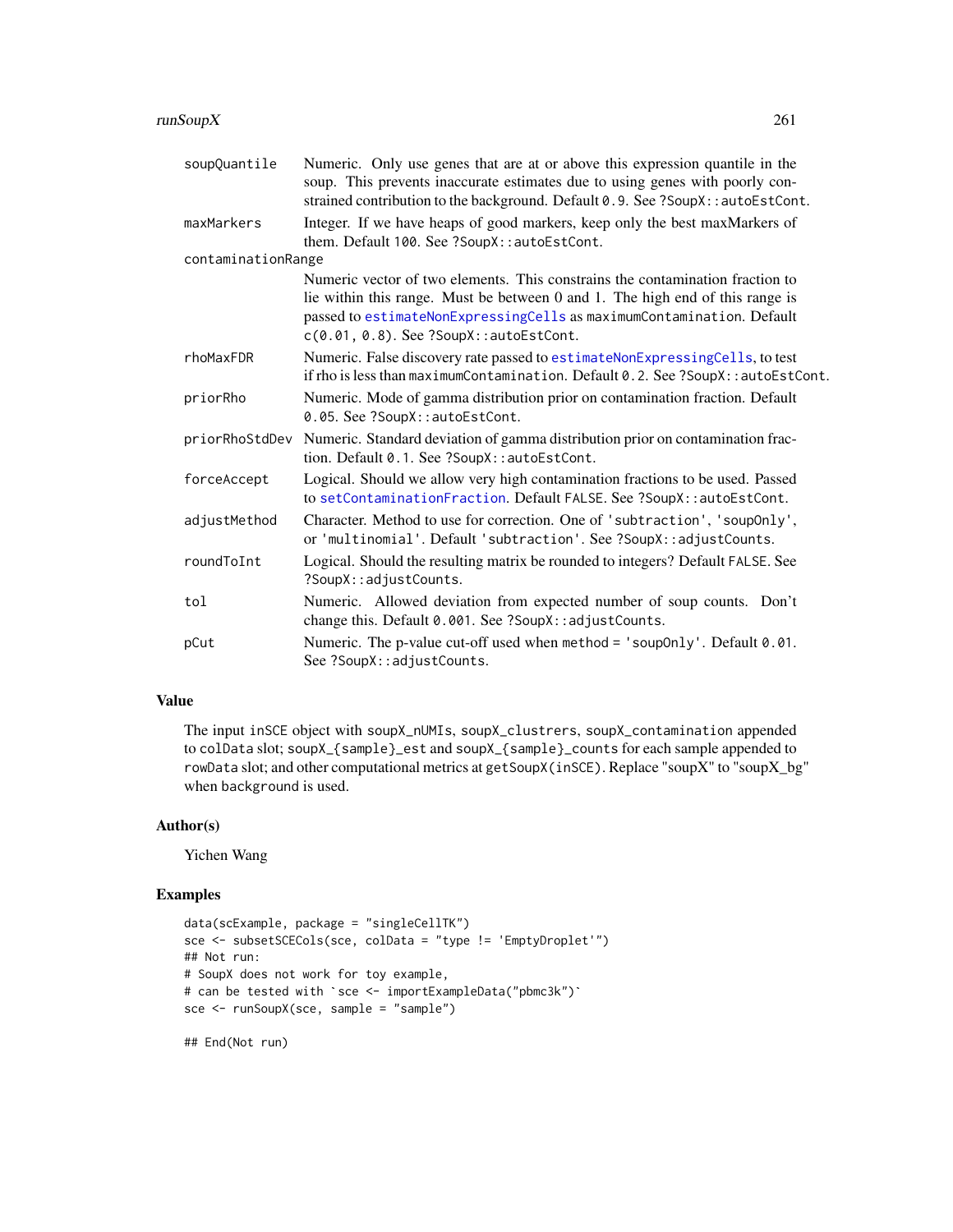## Description

Wrapper for obtaining a pseudotime ordering of the cells by projecting them onto the MST

## Usage

runTSCAN(inSCE, useReducedDim, cluster = NULL, seed = 12345)

#### Arguments

| inSCE         | Input SingleCellExperiment object.                                                                                                                                                                                               |
|---------------|----------------------------------------------------------------------------------------------------------------------------------------------------------------------------------------------------------------------------------|
| useReducedDim | Character. Saved dimension reduction name in $in$ SCE object. Required. Used<br>for specifying which low-dimension representation to perform the clustering al-<br>gorithm and building nearest neighbor graph on. Default "PCA" |
| cluster       | Grouping for each cell in insce. A user may input a vector equal length to the<br>number of the samples in inSCE, or can be retrieved from the colData slot.<br>Default NULL.                                                    |
| seed          | An integer. Set the seed for random process that happens only in "random"<br>generation. Default 12345.                                                                                                                          |

#### Value

A [SingleCellExperiment](#page-0-0) object with pseudotime ordering of the cells along the paths

#### Author(s)

Nida Pervaiz

```
data("scExample", package = "singleCellTK")
sce <- subsetSCECols(sce, colData = "type != 'EmptyDroplet'")
rowData(sce)$Symbol <- rowData(sce)$feature_name
rownames(sce) <- rowData(sce)$Symbol
sce <- scaterlogNormCounts(sce, assayName = "logcounts")
sce <- runDimReduce(inSCE = sce, method = "scaterPCA",
                   useAssay = "logcounts", reducedDimName = "PCA")
sce <- runDimReduce(inSCE = sce, method = "rTSNE", useReducedDim = "PCA",
                    reducedDimName = "TSNE")
sce <- runTSCAN (inSCE = sce, useReducedDim = "PCA", seed = NULL)
```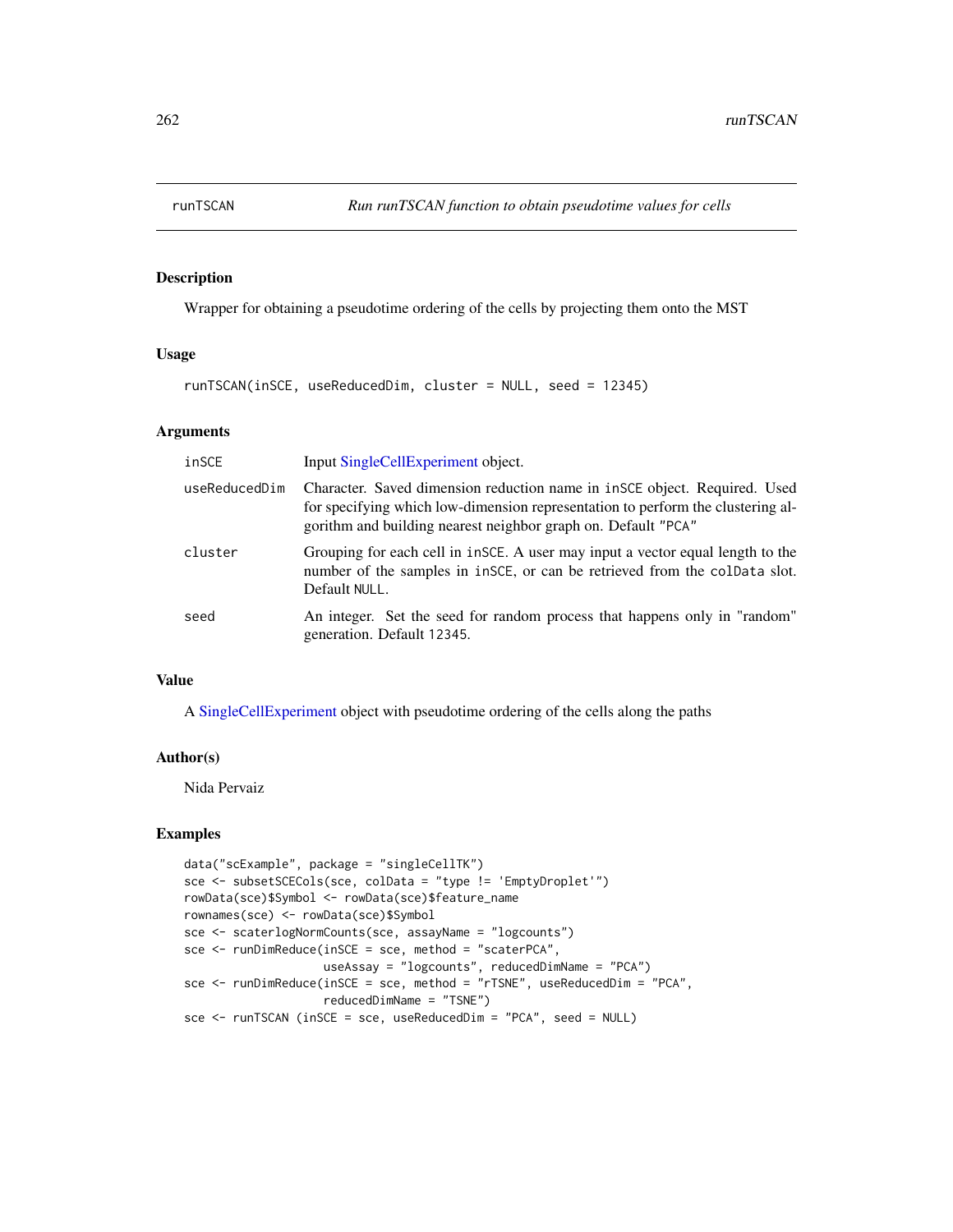runTSCANClusterDEAnalysis

*Run runTSCANClusterDEAnalysis function to observe changes between paths and to obtain DE genes*

## Description

Wrapper for looking for differences in expression between paths of a branched trajectory. The differential expression analysis may highlight genes which are responsible for the branching event

#### Usage

```
runTSCANClusterDEAnalysis(
  inSCE,
  useClusters,
 useAssay = "logcounts",
  fdrThreshold = 0.05)
```
#### Arguments

| inSCE        | Input SingleCellExperiment object.                                                                                                                                                                                                       |
|--------------|------------------------------------------------------------------------------------------------------------------------------------------------------------------------------------------------------------------------------------------|
| useClusters  | Choose the cluster containing the branch point in the data in order to recompute<br>the pseudotimes so that the root lies at the cluster center, allowing us to detect<br>genes that are associated with the divergence of the branches. |
| useAssay     | Character. The name of the assay to use. This assay should contain log normal-<br>ized counts.                                                                                                                                           |
| fdrThreshold | Only out put DEGs with FDR value smaller than this value. Default $0.05$ .                                                                                                                                                               |

## Value

A [SingleCellExperiment](#page-0-0) object with DE genes that are significant in our path of interest and are not significant and/or changing in the opposite direction in the other paths.

## Author(s)

Nida Pervaiz

```
data("scExample", package = "singleCellTK")
sce <- subsetSCECols(sce, colData = "type != 'EmptyDroplet'")
rowData(sce)$Symbol <- rowData(sce)$feature_name
rownames(sce) <- rowData(sce)$Symbol
sce <- scaterlogNormCounts(sce, assayName = "logcounts")
sce <- runDimReduce(inSCE = sce, method = "scaterPCA",
                   useAssay = "logcounts", reducedDimName = "PCA")
```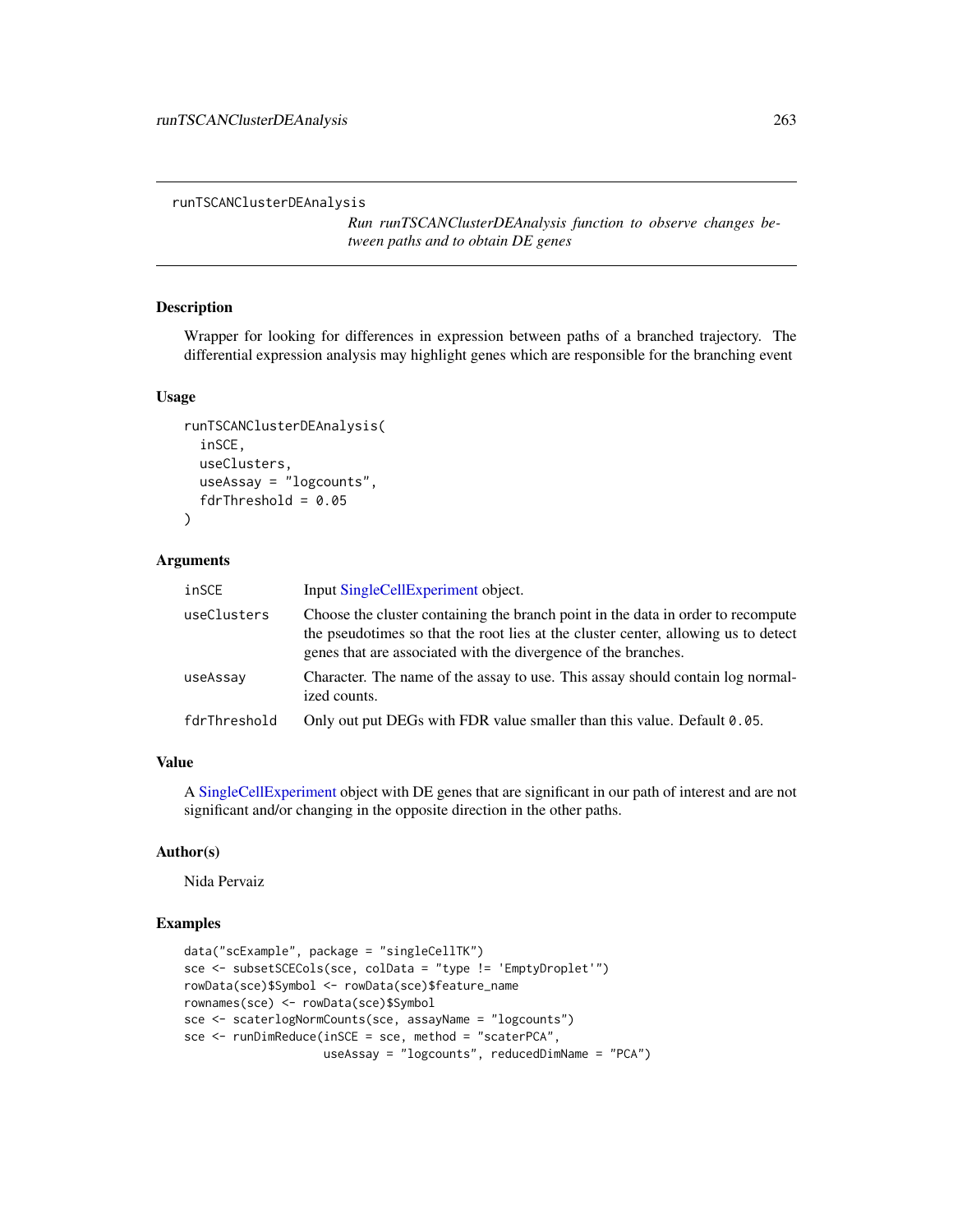```
sce <- runDimReduce(inSCE = sce, method = "rTSNE", useReducedDim = "PCA",
                    reducedDimName = "TSNE")
sce <- runTSCAN (inSCE = sce, useReducedDim = "PCA", seed = NULL)
sce \leq runTSCANDEG(inSCE = sce, pathIndex = 4)
sce <- runTSCANClusterDEAnalysis(inSCE = sce, useClusters = 5)
```
runTSCANDEG *Run runTSCANDEG function to obtain changes along a trajectory*

## Description

Wrapper for identifying genes with significant changes with respect to one of the TSCAN pseudotimes

## Usage

```
runTSCANDEG(
  inSCE,
 pathIndex,
 useAssay = "logcounts",
 discardCluster = NULL,
 log2fcThreshold = 0\lambda
```
#### Arguments

| inSCE           | Input SingleCellExperiment object.                                                                                                                   |
|-----------------|------------------------------------------------------------------------------------------------------------------------------------------------------|
| pathIndex       | Path number for which the pseudotime values should be used. Path Index cor-<br>responds to one path from the root node to one of the terminal nodes. |
| useAssay        | Character. The name of the assay to use. This assay should contain log normal-<br>ized counts.                                                       |
|                 | discardCluster Optional. Clusters which are not of use or masks other interesting effects can be<br>discarded.                                       |
| log2fcThreshold |                                                                                                                                                      |
|                 | Only output DEGs with the absolute values of log2FC larger than this value.                                                                          |
|                 | Default 0                                                                                                                                            |

## Value

A [SingleCellExperiment](#page-0-0) object with genes that decrease and increase in expression with increasing pseudotime along the path in the MST.

## Author(s)

Nida Pervaiz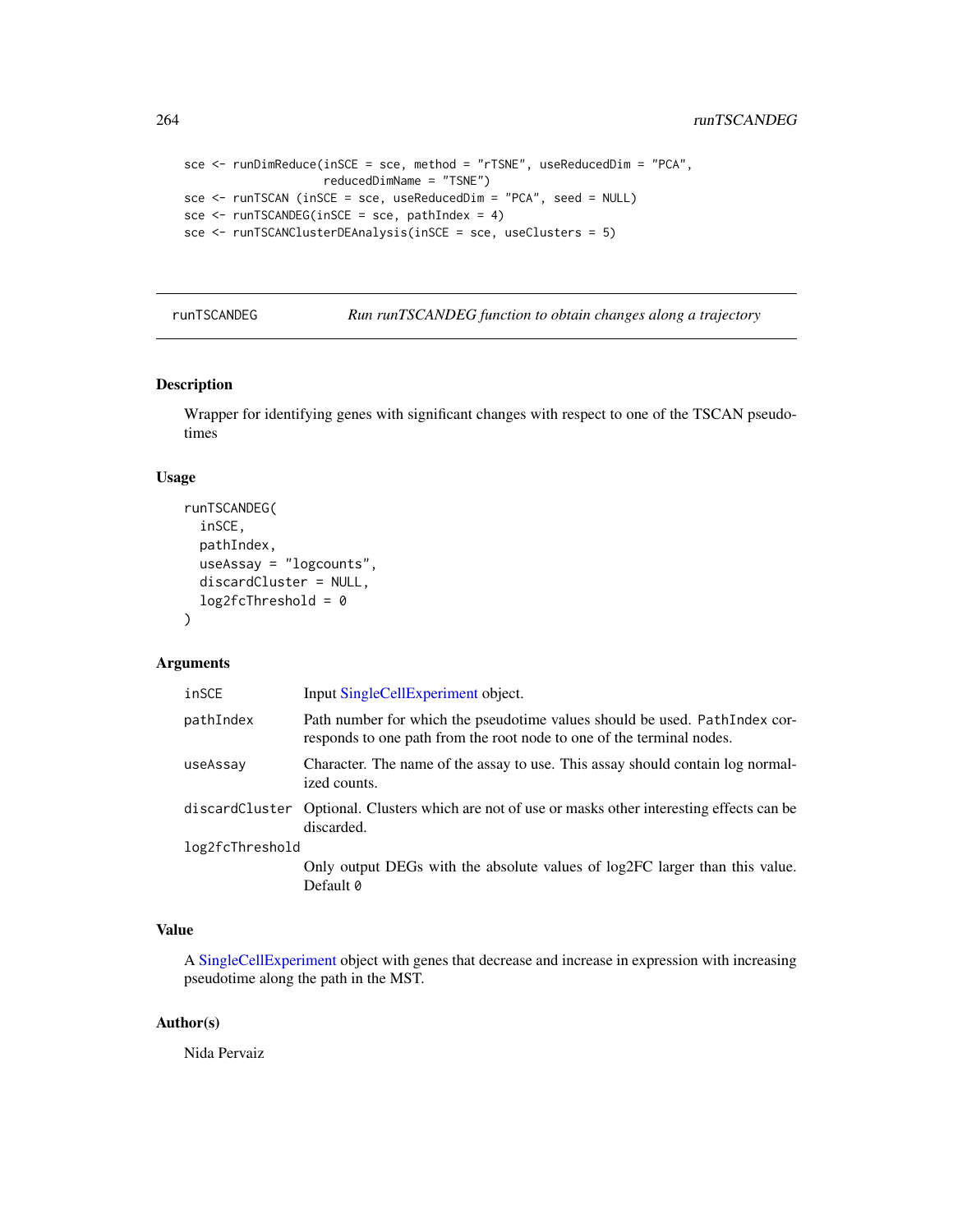#### $r_{\rm U}$  run VAM 265

#### Examples

```
data("scExample", package = "singleCellTK")
sce <- subsetSCECols(sce, colData = "type != 'EmptyDroplet'")
rowData(sce)$Symbol <- rowData(sce)$feature_name
rownames(sce) <- rowData(sce)$Symbol
sce <- scaterlogNormCounts(sce, assayName = "logcounts")
sce <- runDimReduce(inSCE = sce, method = "scaterPCA",
                    useAssay = "logcounts", reducedDimName = "PCA")
sce <- runDimReduce(inSCE = sce, method = "rTSNE", useReducedDim = "PCA",
                    reducedDimName = "TSNE")
sce <- runTSCAN (inSCE = sce, useReducedDim = "PCA", seed = NULL)
sce \le runTSCANDEG(inSCE = sce, pathIndex = 4)
```
runVAM *Run VAM to score gene sets in single cell data*

#### Description

Wrapper for the Variance-adjusted Mahalanobis (VAM), which is a fast and accurate method for cell-specific gene set scoring of single cell data. This algorithm computes distance statistics and one-sided p-values for all cells in the specified single cell gene expression matrix. Gene sets should already be imported and stored in the meta data using functions such as [importGeneSetsFromList](#page-81-0) or [importGeneSetsFromMSigDB](#page-82-0)

#### Usage

```
runVAM(
  inSCE,
  geneSetCollectionName,
 useAssay,
  resultNamePrefix = NULL,
  center = TRUE,
  gamma = FALSE
)
```
#### Arguments

| inSCE                 | Input SingleCellExperiment object.                                                                                                                                                                                                                                                                          |
|-----------------------|-------------------------------------------------------------------------------------------------------------------------------------------------------------------------------------------------------------------------------------------------------------------------------------------------------------|
| geneSetCollectionName |                                                                                                                                                                                                                                                                                                             |
|                       | Character. The name of the gene set collection to use.                                                                                                                                                                                                                                                      |
| useAssay              | Character. The name of the assay to use. This assay should contain log normal-<br>ized counts.                                                                                                                                                                                                              |
| resultNamePrefix      |                                                                                                                                                                                                                                                                                                             |
|                       | Character. Prefix to the name the VAM results which will be stored in the re-<br>ducedDim slot of inSCE. The names of the output matrices will be resultNamePrefix_Distance<br>and resultNamePrefix_CDF. If this parameter is set to NULL, then "VAM_geneSetCollectionName_"<br>will be used. Default NULL. |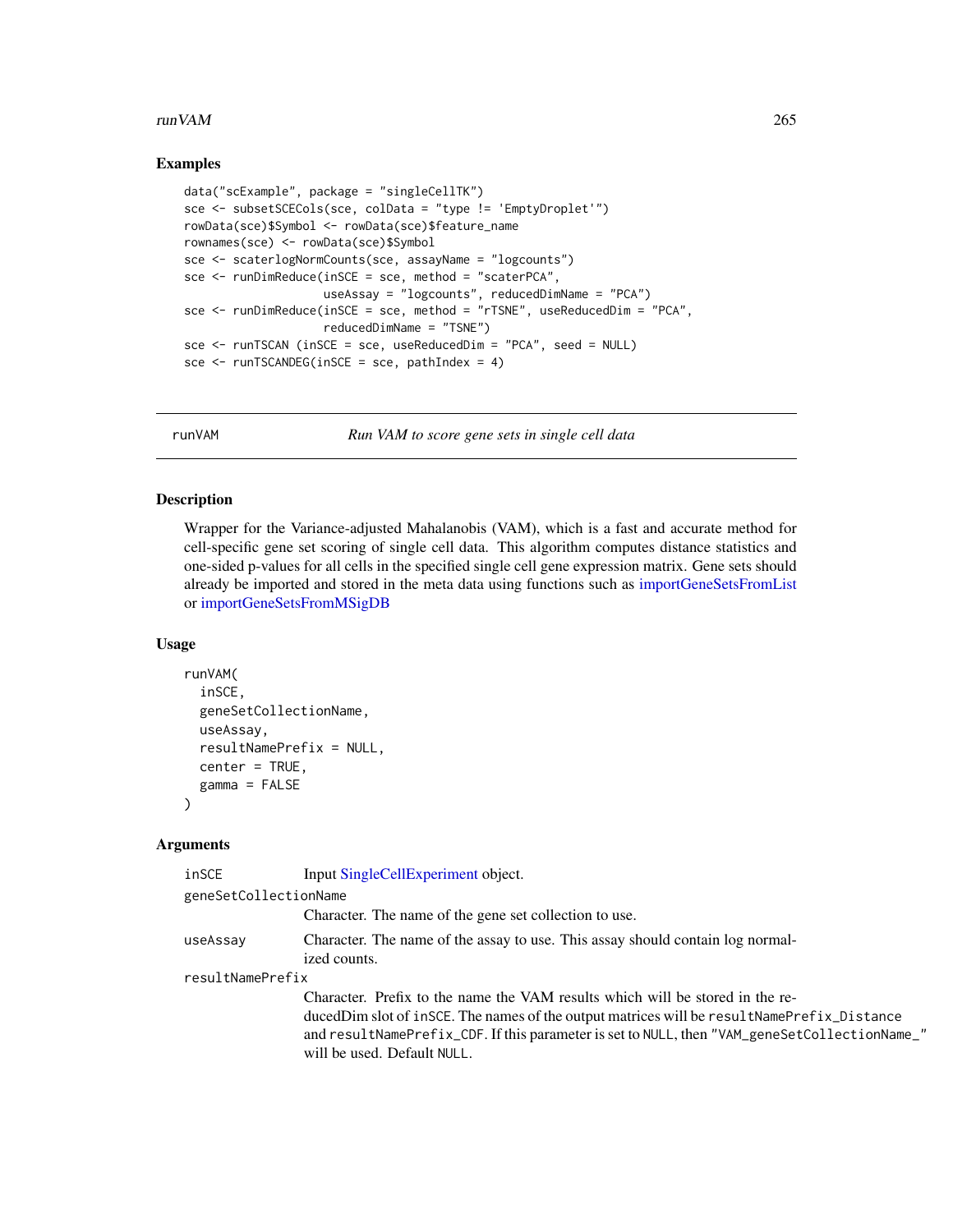| center | Boolean. If TRUE, values will be mean centered when computing the Maha-<br>lanobis statistic. Default TRUE.                                                                                                                                                                                                                                                                                                                                                  |
|--------|--------------------------------------------------------------------------------------------------------------------------------------------------------------------------------------------------------------------------------------------------------------------------------------------------------------------------------------------------------------------------------------------------------------------------------------------------------------|
| gamma  | Boolean. If TRUE, a gamma distribution will be fit to the non-zero squared Maha-<br>lanobis distances computed from a row-permuted version of the gene expression<br>matrix. The estimated gamma distribution will be used to compute a one-sided<br>p-value for each cell. If FALSE, the p-value will be computed using the standard<br>chi-square approximation for the squared Mahalanobis distance (or non-central<br>if center = FALSE). Default FALSE. |

## Value

A [SingleCellExperiment](#page-0-0) object with VAM metrics stored in reducedDim as VAM\_NameOfTheGeneset\_Distance and VAM\_NameOfTheGeneset\_CDF.

#### Author(s)

Nida Pervaiz

#### See Also

[importGeneSetsFromList,](#page-81-0) [importGeneSetsFromMSigDB,](#page-82-0) [importGeneSetsFromGMT,](#page-79-0) [importGene-](#page-78-0)[SetsFromCollection](#page-78-0) for importing gene sets. [sctkListGeneSetCollections,](#page-272-0) [getPathwayResultNames](#page-56-0) and [getGenesetNamesFromCollection](#page-55-0) for available related information in inSCE.

#### Examples

```
data(scExample, package = "singleCellTK")
sce <- subsetSCECols(sce, colData = "type != 'EmptyDroplet'")
sce <- scaterlogNormCounts(sce, assayName = "logcounts")
gs1 <- rownames(sce)[seq(10)]
gs2 <- rownames(sce)[seq(11,20)]
gs <- list("geneset1" = gs1, "geneset2" = gs2)
sce <- importGeneSetsFromList(inSCE = sce,geneSetList = gs,
                              by = "romames")sec < -runVAM(inSCE =sce,
              geneSetCollectionName = "GeneSetCollection",
              useAssay = "logcounts")
```
runZINBWaVE *Apply ZINBWaVE Batch effect correction method to SingleCellExperiment object*

#### Description

A general and flexible zero-inflated negative binomial model that can be used to provide a lowdimensional representations of scRNAseq data. The model accounts for zero inflation (dropouts), over-dispersion, and the count nature of the data. The model also accounts for the difference in library sizes and optionally for batch effects and/or other covariates.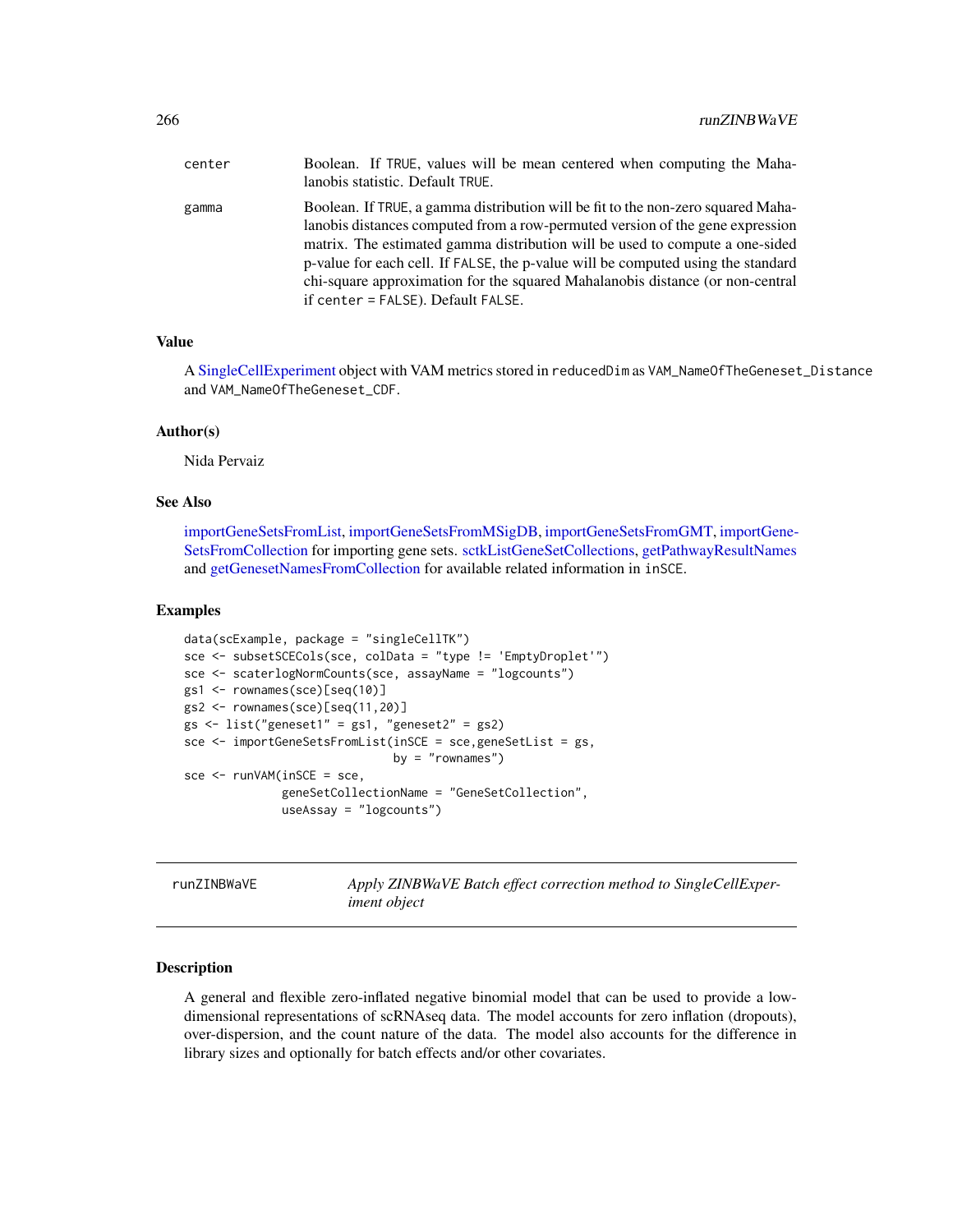## <span id="page-266-0"></span>runZINBWaVE 267

## Usage

```
runZINBWaVE(
  inSCE,
 useAssay = "counts",
 batch = "batch",
 nHVG = 1000L,
 nComponents = 50L,
 epsilon = 1000,
 nIter = 10L,reducedDimName = "zinbwave"
\mathcal{L}
```
## Arguments

| inSCE          | SingleCellExperiment inherited object. Required.                                                                                                                                                             |
|----------------|--------------------------------------------------------------------------------------------------------------------------------------------------------------------------------------------------------------|
| useAssay       | A single character indicating the name of the assay requiring batch correction.<br>Note that ZINBWaVE works for counts (integer) input rather than logcounts that<br>other methods prefer. Default "counts". |
| batch          | A single character indicating a field in coldata that annotates the batches. De-<br>fault "batch".                                                                                                           |
| nHVG           | An integer. Number of highly variable genes to use when fitting the model.<br>Default 1000L.                                                                                                                 |
| nComponents    | An integer. The number of principle components or dimensionality to generate<br>in the resulting matrix. Default 50L.                                                                                        |
| epsilon        | An integer. Algorithmic parameter. Empirically, a high epsilon is often required<br>to obtained a good low-level representation. Default 1000L.                                                              |
| nIter          | An integer, The max number of iterations to perform. Default 10L.                                                                                                                                            |
| reducedDimName | A single character. The name for the corrected low-dimensional representation.<br>Will be saved to reduced Dim(in SCE). Default "zinbwave".                                                                  |

#### Value

The input [SingleCellExperiment](#page-0-0) object with reducedDim(inSCE, reducedDimName) updated.

## References

Pollen, Alex A et al., 2014

```
data('sceBatches', package = 'singleCellTK')
## Not run:
   sceCorr <- runZINBWaVE(sceBatches, nIter = 5)
## End(Not run)
```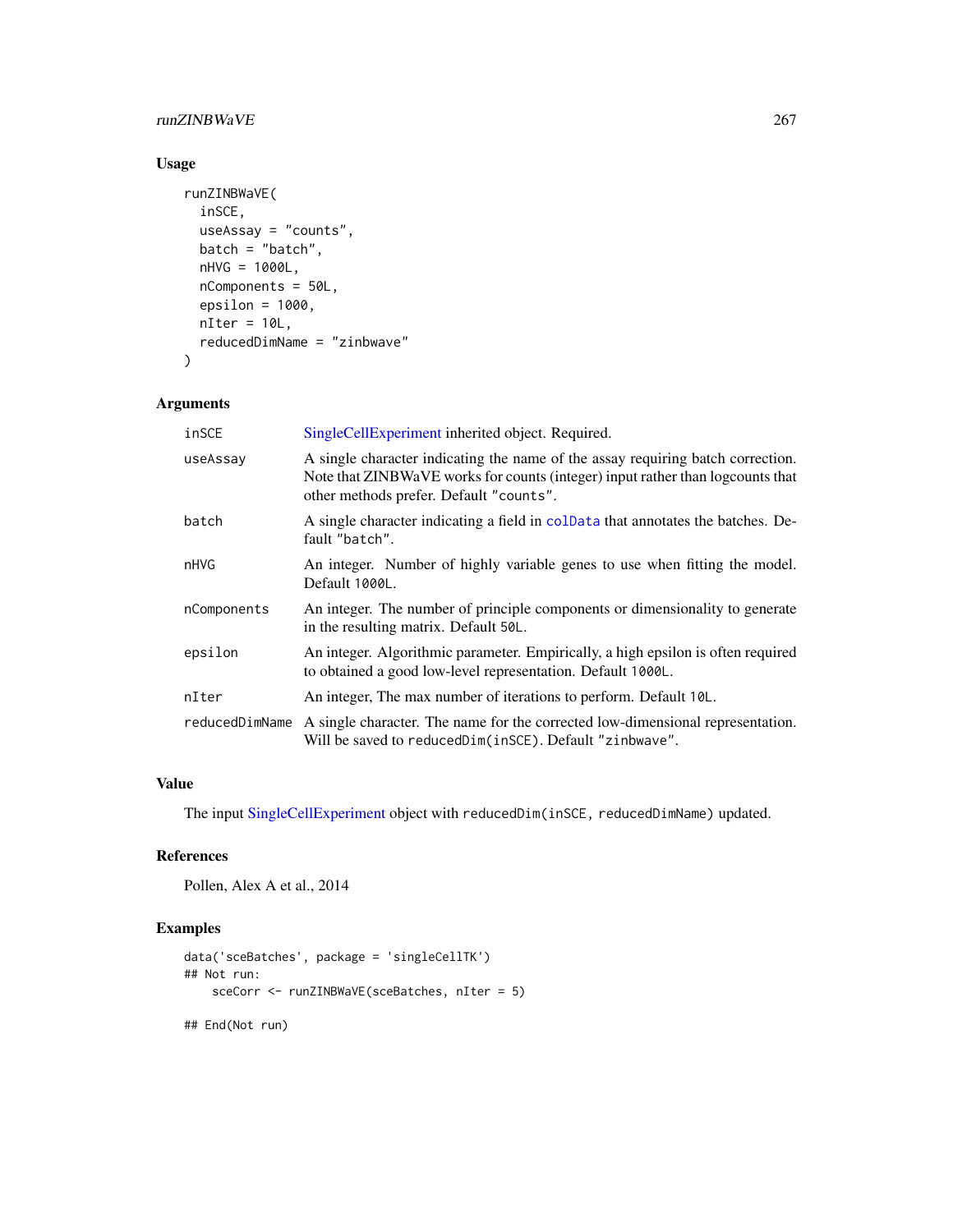## <span id="page-267-0"></span>Description

Creates a table of QC metrics generated from QC algorithms, which is stored within the metadata slot of the input SingleCellExperiment object.

## Usage

```
sampleSummaryStats(
  inSCE,
  sample = NULL,
 useAssay = "counts",
  simple = TRUE,
  statsName = "qc_table"
)
```
#### Arguments

| inSCE     | Input SingleCellExperiment object with saved assay data and/or colData data.<br>Required.                                                                        |
|-----------|------------------------------------------------------------------------------------------------------------------------------------------------------------------|
| sample    | Character vector. Indicates which sample each cell belongs to.                                                                                                   |
| useAssay  | A string specifying which assay in the SCE to use. Default 'counts'.                                                                                             |
| simple    | Boolean. Indicates whether to generate a table of only basic QC stats (ex. library<br>size), or to generate a summary table of all QC stats stored in the inSCE. |
| statsName | Character. The name of the slot that will store the OC stat table. Default<br>"qc_table".                                                                        |

## Value

A SingleCellExperiment object with a summary table for QC statistics in the 'sample\_summary' slot of metadata.

```
data(scExample, package = "singleCellTK")
sce <- subsetSCECols(sce, colData = "type != 'EmptyDroplet'")
sce <- sampleSummaryStats(sce, simple = TRUE)
getSampleSummaryStatsTable(sce, statsName = "qc_table")
```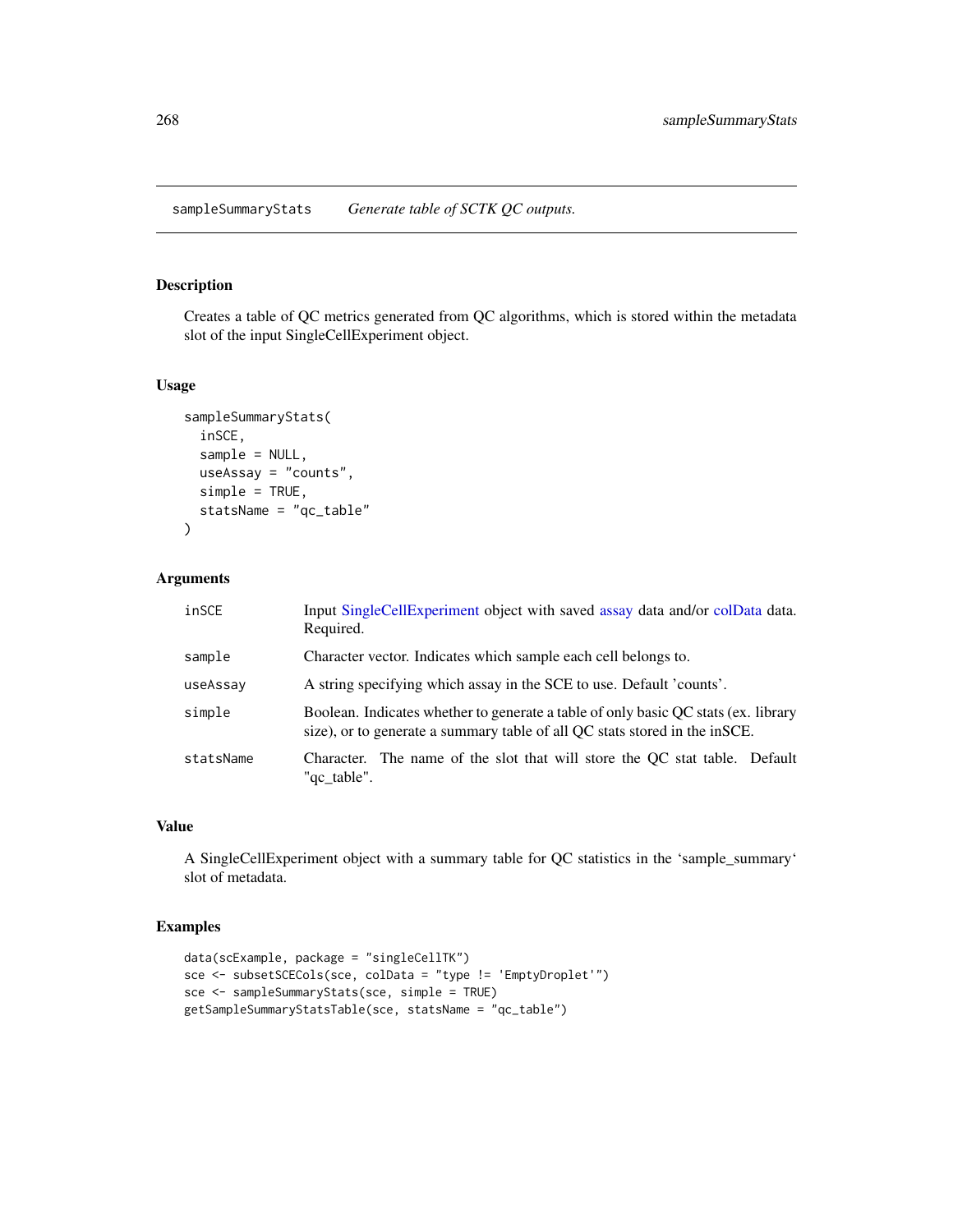scaterCPM *scaterCPM Uses CPM from scater library to compute counts-permillion.*

## Description

scaterCPM Uses CPM from scater library to compute counts-per-million.

#### Usage

```
scaterCPM(inSCE, assayName = "ScaterCPMCounts", useAssay = "counts")
```
## Arguments

| inSCE     | Input SingleCellExperiment object |
|-----------|-----------------------------------|
| assayName | New assay name for cpm data.      |
| useAssay  | Input assay                       |

### Value

inSCE Updated SingleCellExperiment object

#### Author(s)

Irzam Sarfraz

## Examples

```
data(sce_chcl, package = "scds")
sce_chcl <- scaterCPM(sce_chcl,"countsCPM", "counts")
```
scaterlogNormCounts *scaterlogNormCounts Uses [logNormCounts](#page-0-0) to log normalize input data*

#### Description

scaterlogNormCounts Uses [logNormCounts](#page-0-0) to log normalize input data

```
scaterlogNormCounts(
  inSCE,
  assayName = "ScaterLogNormCounts",
  useAssay = "counts"
\mathcal{E}
```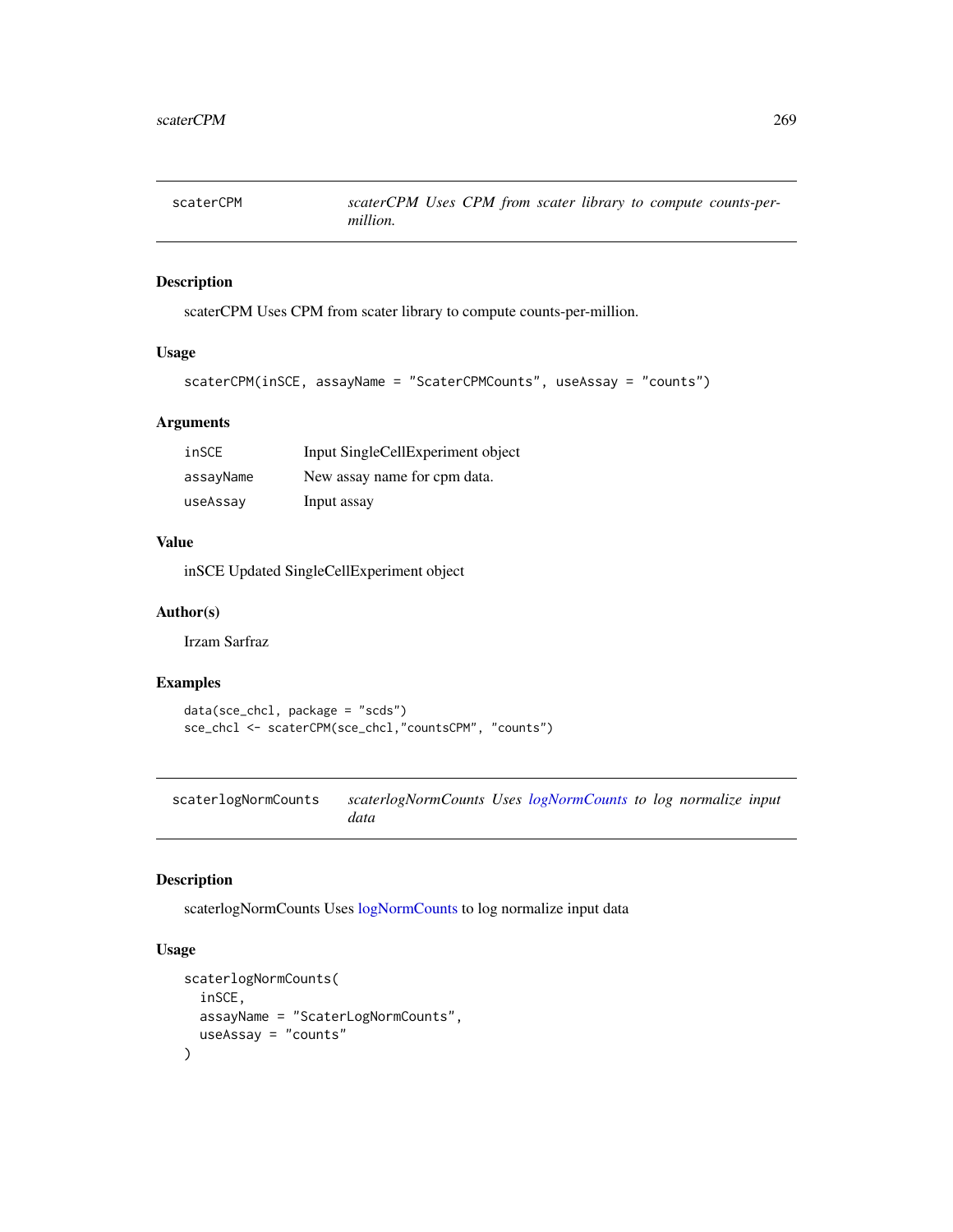## Arguments

| inSCE     | Input SingleCellExperiment object      |
|-----------|----------------------------------------|
| assayName | New assay name for log normalized data |
| useAssay  | Input assay                            |

## Value

inSCE Updated SingleCellExperiment object that contains the new log normalized data

## Author(s)

Irzam Sarfraz

## Examples

```
data(sce_chcl, package = "scds")
sce_chcl <- scaterlogNormCounts(sce_chcl,"logcounts", "counts")
```

| scaterPCA | Perform PCA on a SingleCellExperiment Object A wrapper to runPCA    |
|-----------|---------------------------------------------------------------------|
|           | function to compute principal component analysis (PCA) from a given |
|           | SingleCellExperiment object.                                        |

## Description

Perform PCA on a SingleCellExperiment Object A wrapper to [runPCA](#page-0-0) function to compute principal component analysis (PCA) from a given [SingleCellExperiment](#page-0-0) object.

```
scaterPCA(
  inSCE,
  useAssay = "logcounts",
  useAltExp = NULL,
  reducedDimName = "PCA",
  nComponents = 50,
  scale = FALSE,
  ntop = NULL,
  seed = NULL
\mathcal{E}
```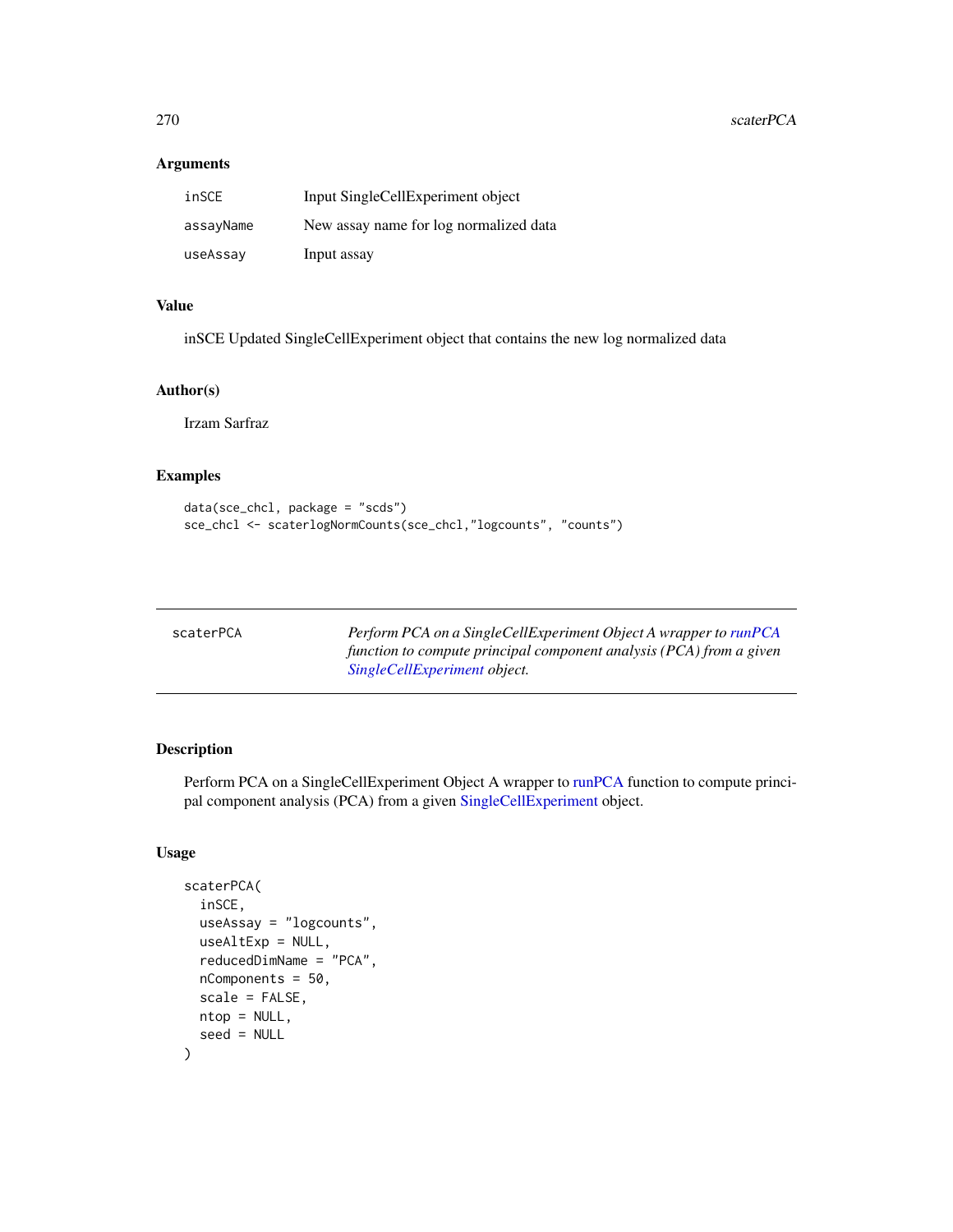#### Arguments

| inSCE          | Input SingleCellExperiment object.                                                                                                               |
|----------------|--------------------------------------------------------------------------------------------------------------------------------------------------|
| useAssay       | Assay to use for PCA computation. If useal texp is specified, use Assay has to<br>exist in assays(altExp(inSCE, useAltExp)). Default "logcounts" |
| useAltExp      | The subset to use for PCA computation, usually for the selected variable fea-<br>tures. Default NULL.                                            |
| reducedDimName | Name to use for the reduced output assay. Default "PCA".                                                                                         |
| nComponents    | Number of principal components to obtain from the PCA computation. Default<br>50.                                                                |
| scale          | Logical scalar, whether to standardize the expression values. Default FALSE.                                                                     |
| ntop           | Number of top features to use as a further variable feature selection. Default<br>NULL.                                                          |
| seed           | Random seed for reproducibility of PCA results.                                                                                                  |

#### Value

A [SingleCellExperiment](#page-0-0) object with PCA computation updated in reducedDim(inSCE, reducedDimName).

#### Examples

```
data(scExample, package = "singleCellTK")
sce <- subsetSCECols(sce, colData = "type != 'EmptyDroplet'")
sce <- scaterlogNormCounts(sce, "logcounts")
sce <- scaterPCA(sce, "logcounts")
```
sce *Example Single Cell RNA-Seq data in SingleCellExperiment Object, subset of 10x public dataset https://support.10xgenomics.com/singlecell-gene-expression/datasets/2.1.0/pbmc4k A subset of 390 barcodes and top 200 genes were included in this example. Within 390 barcodes, 195 barcodes are empty droplet, 150 barcodes are cell barcode and 45 barcodes are doublets predicted by scrublet and doubletFinder package. This example only serves as a proof of concept and a tutoriol on how to run the functions in this package. The results should not be used for drawing scientific conclusions.*

## **Description**

Example Single Cell RNA-Seq data in SingleCellExperiment Object, subset of 10x public dataset https://support.10xgenomics.com/single-cell-gene-expression/datasets/2.1.0/pbmc4k A subset of 390 barcodes and top 200 genes were included in this example. Within 390 barcodes, 195 barcodes are empty droplet, 150 barcodes are cell barcode and 45 barcodes are doublets predicted by scrublet and doubletFinder package. This example only serves as a proof of concept and a tutoriol on how to run the functions in this package. The results should not be used for drawing scientific conclusions.

<span id="page-270-0"></span> $\sec$  271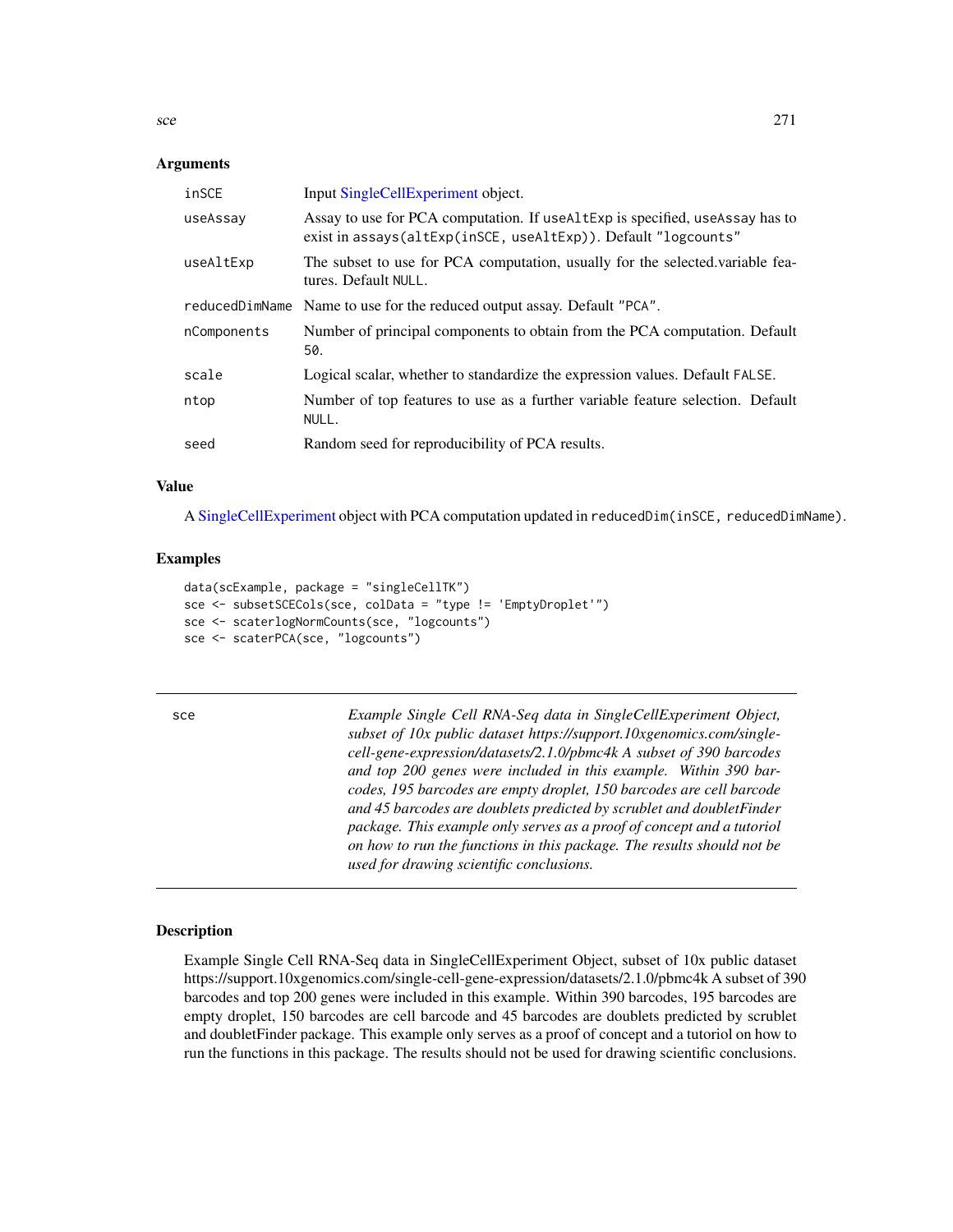#### Usage

data("scExample")

### Format

A [SingleCellExperiment](#page-0-0) object.

#### Examples

data("scExample")

sceBatches *Example Single Cell RNA-Seq data in SingleCellExperiment object, with different batches annotated*

## Description

Two batches of pancreas scRNAseq dataset are combined with their original counts. Cell types and batches are annotated in 'colData(sceBatches)'. Two batches came from Wang, et al., 2016, annotated as "w"; and Xin, et al., 2016, annotated as "x". Two common cell types, "alpha" and ''beta'', that could be found in both original studies with relatively large population were kept for cleaner demonstration.

## Usage

data('sceBatches')

#### Format

An object of class SingleCellExperiment with 100 rows and 250 columns.

| scranModelGeneVar | scranModelGeneVar Generates and stores variability data from |  |  |  |
|-------------------|--------------------------------------------------------------|--|--|--|
|                   | scran::modelGeneVar in the input singleCellExperiment object |  |  |  |

## Description

scranModelGeneVar Generates and stores variability data from scran::modelGeneVar in the input singleCellExperiment object

#### Usage

scranModelGeneVar(inSCE, assayName)

<span id="page-271-0"></span>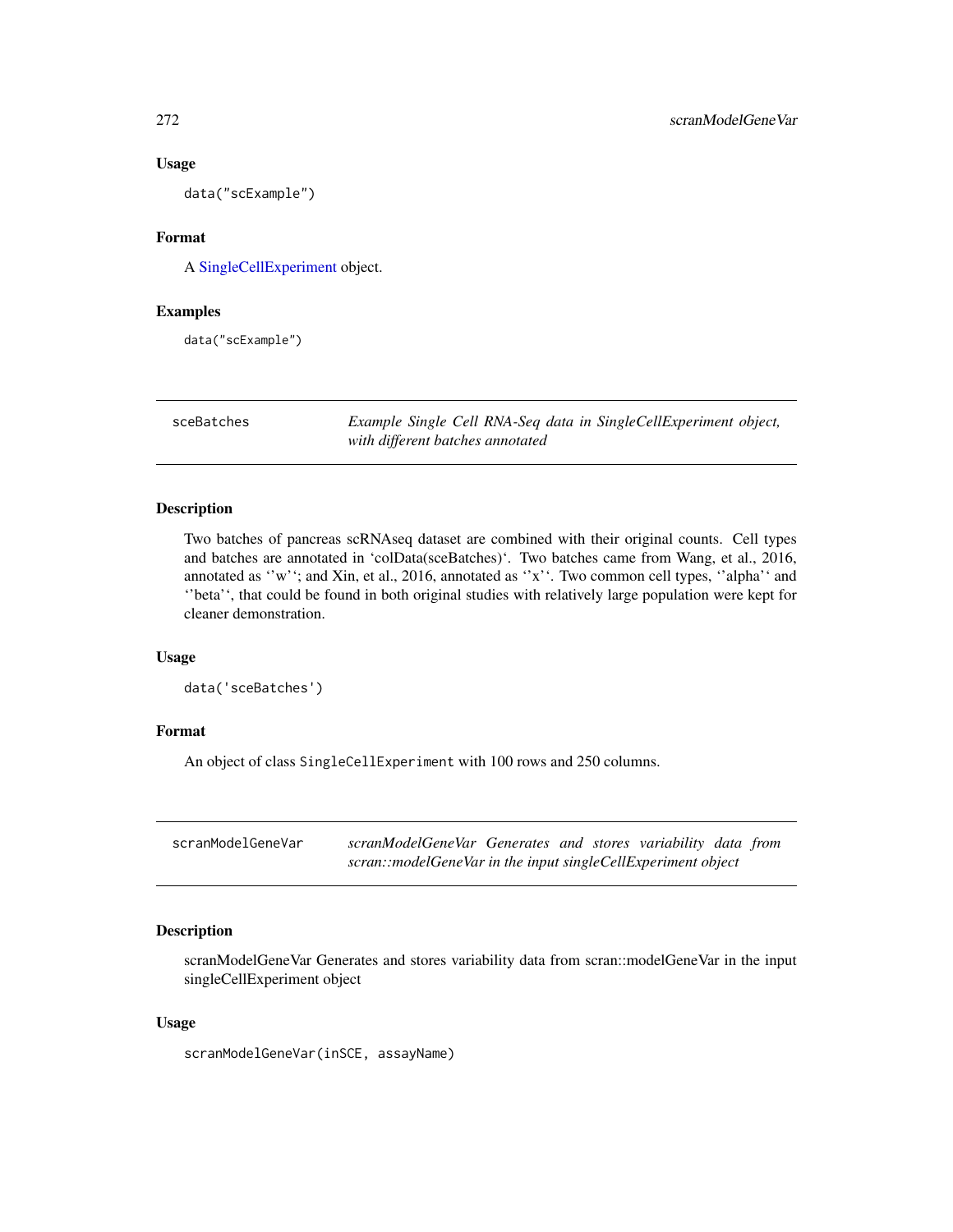#### Arguments

| inSCE     | a singleCellExperiment object                    |
|-----------|--------------------------------------------------|
| assayName | selected assay to compute variable features from |

## Value

inSCE updated singleCellExperiment object that contains variable feature metrics in rowData

#### Author(s)

Irzam Sarfraz

## Examples

```
data(sce_chcl, package = "scds")
sce_chcl <- scranModelGeneVar(sce_chcl, "counts")
```
<span id="page-272-0"></span>sctkListGeneSetCollections

*Lists imported GeneSetCollections*

#### Description

Returns a vector of GeneSetCollections that have been imported and stored in metadata(inSCE)\$sctk\$genesets.

#### Usage

sctkListGeneSetCollections(inSCE)

#### Arguments

inSCE A [SingleCellExperiment](#page-0-0) object.

## Value

Character vector.

#### Author(s)

Joshua D. Campbell

## See Also

[importGeneSetsFromList](#page-81-0) for importing from lists, [importGeneSetsFromGMT](#page-79-0) for importing from GMT files, [GeneSetCollection](#page-0-0) objects, and [importGeneSetsFromMSigDB](#page-82-0) for importing MSigDB gene sets.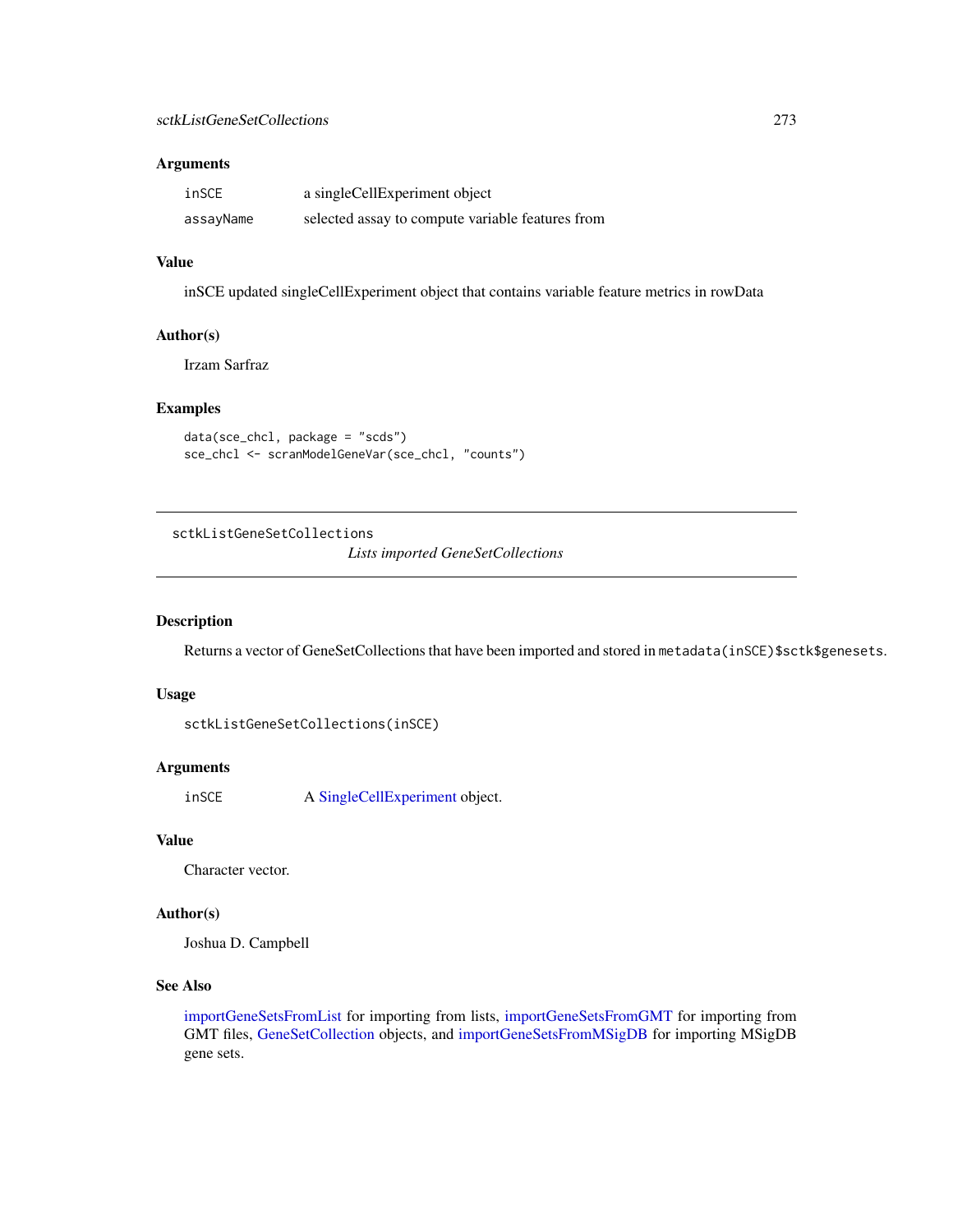## Examples

```
data(scExample)
library(GSEABase)
gs1 <- GeneSet(setName = "geneset1", geneIds = rownames(sce)[seq(10)])
gs2 <- GeneSet(setName = "geneset2", geneIds = rownames(sce)[seq(11,20)])
gsc1 <- GeneSetCollection(gs1)
gsc2 <- GeneSetCollection(gs2)
sce <- importGeneSetsFromCollection(inSCE = sce,
                                    geneSetCollection = gsc1,
                                    by = "rownames",
                                    collectionName = "Collection1")
sce <- importGeneSetsFromCollection(inSCE = sce,
                                    geneSetCollection = gsc2,
                                    by = "rownames",
                                    collectionName = "Collection2")
collections <- sctkListGeneSetCollections(sce)
```
<span id="page-273-0"></span>sctkPythonInstallConda

*Installs Python packages into a Conda environment*

## Description

Install all Python packages used in the [singleCellTK](#page-280-0) package using [conda\\_install](#page-0-0) from package [reticulate](#page-0-0). This will create a new Conda environment with the name envname if not already present. Note that Anaconda or Miniconda already need to be installed on the local system.

#### Usage

```
sctkPythonInstallConda(
  envname = "sctk-reticulate",
  conda = "auto",
 packages = c("scipy", "numpy", "astroid", "six"),
 pipPackages = c("scrublet", "scanpy", "bbknn", "scanorama", "anndata"),
  selectConda = TRUE,
  forge = FALSE,pipIgnoreInstalled = TRUE,
 pythonVersion = NULL,
  ...
)
```
## Arguments

| envname  | Character. Name of the conda environment to create.                                                                                        |
|----------|--------------------------------------------------------------------------------------------------------------------------------------------|
| conda    | Character. Path to conda executable. Usue "auto" to find conda using the PATH<br>and other conventional install locations. Default 'auto'. |
| packages | Character Vector. List of packages to install from Conda.                                                                                  |

<span id="page-273-1"></span>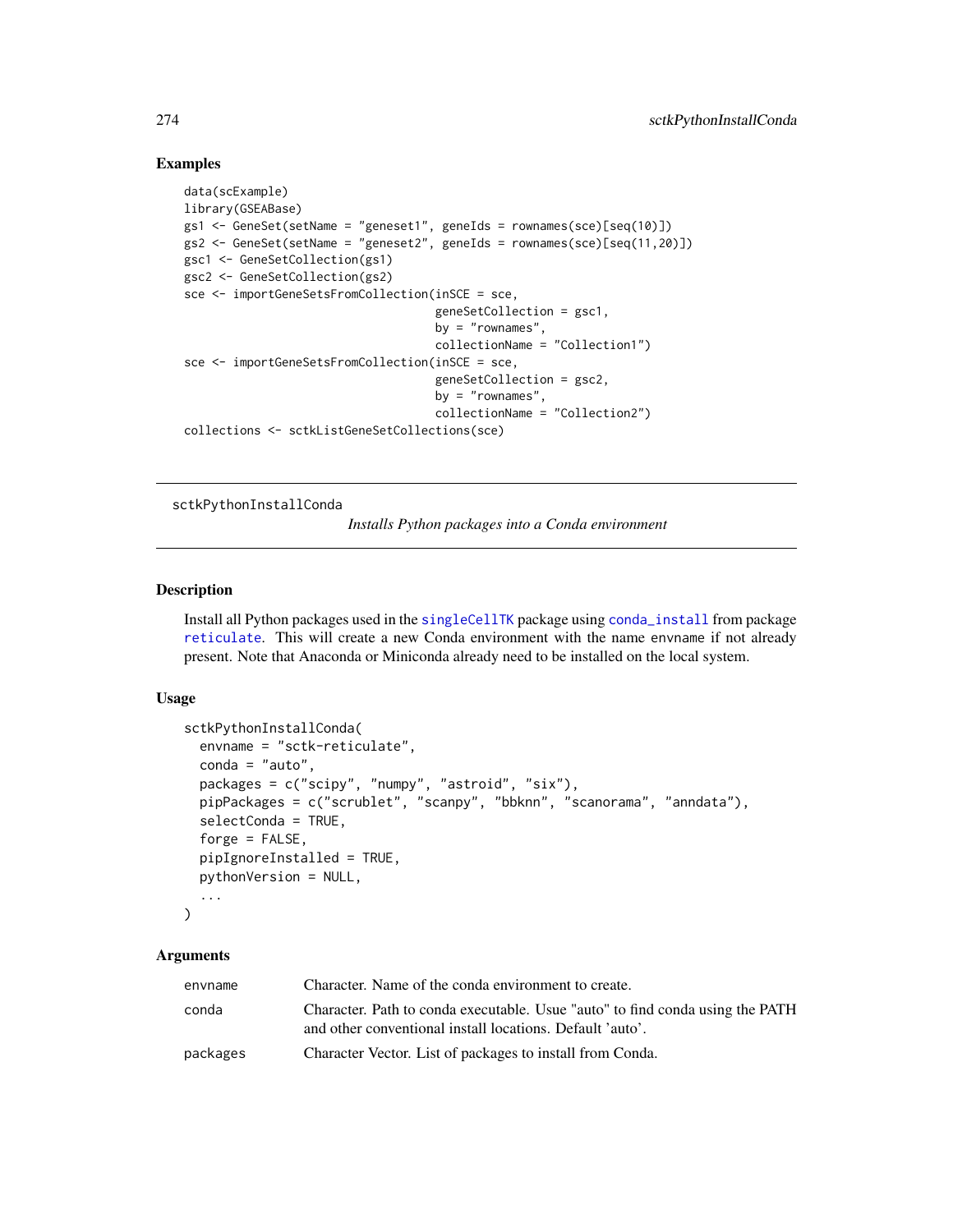<span id="page-274-1"></span>

| pipPackages        | Character Vector. List of packages to install into the Conda environment using<br>'pip'.                                                                                                                                                                                                                                                                                                                  |  |  |
|--------------------|-----------------------------------------------------------------------------------------------------------------------------------------------------------------------------------------------------------------------------------------------------------------------------------------------------------------------------------------------------------------------------------------------------------|--|--|
| selectConda        | Boolean. Run selectSCTKConda after installing all packages to select the Conda<br>environment. Default TRUE.                                                                                                                                                                                                                                                                                              |  |  |
| forge              | Boolean. Include the Conda Forge repository.                                                                                                                                                                                                                                                                                                                                                              |  |  |
| pipIgnoreInstalled |                                                                                                                                                                                                                                                                                                                                                                                                           |  |  |
|                    | Boolean. Ignore installed versions when using pip. This is TRUE by default<br>so that specific package versions can be installed even if they are downgrades.<br>The FALSE option is useful for situations where you don't want a pip install to<br>attempt an overwrite of a conda binary package (e.g. SciPy on Windows which<br>is very difficult to install via pip due to compilation requirements). |  |  |
| pythonVersion      | Passed to python_version variable in conda_install. Default NULL.                                                                                                                                                                                                                                                                                                                                         |  |  |
|                    | Other parameters to pass to conda_install.                                                                                                                                                                                                                                                                                                                                                                |  |  |

#### Value

None. Installation of Conda environment.

## See Also

See [conda\\_create](#page-0-0) for more information on creating a Conda environment. See [conda\\_install](#page-0-0) for more description of the installation parameters. See <https://rstudio.github.io/reticulate/> for more information on package [reticulate](#page-0-0). See [selectSCTKConda](#page-276-0) for reloading the Conda environment if R is restarted without going through the whole installation process again. See <https://docs.conda.io/en/latest/> for more information on Conda environments.

## Examples

```
## Not run:
sctkPythonInstallConda(envname = "sctk-reticulate")
```
## End(Not run)

<span id="page-274-0"></span>sctkPythonInstallVirtualEnv

*Installs Python packages into a virtual environment*

#### Description

Install all Python packages used in the [singleCellTK](#page-280-0) package using [virtualenv\\_install](#page-0-0) from package [reticulate](#page-0-0). This will create a new virtual environment with the name envname if not already present.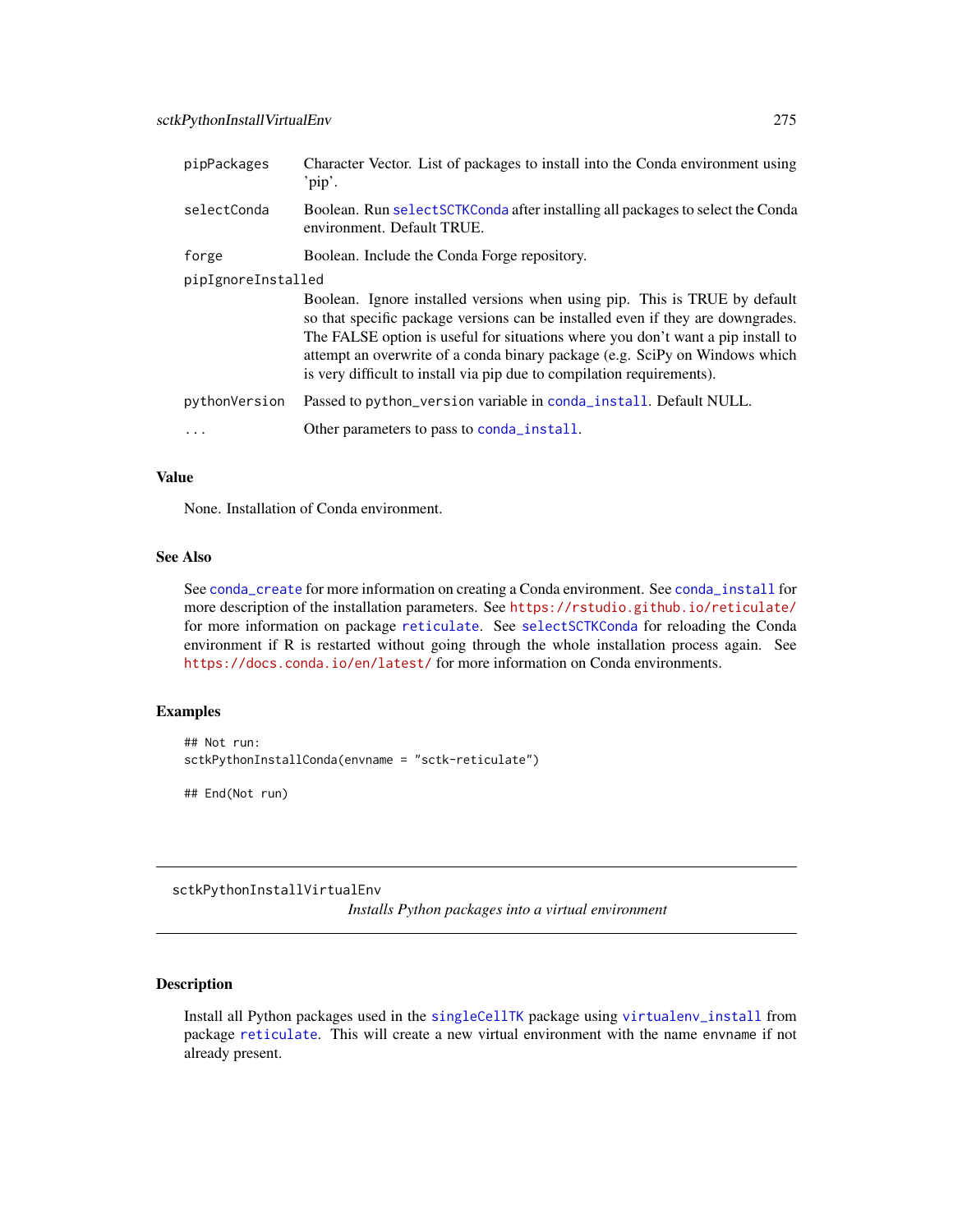## Usage

```
sctkPythonInstallVirtualEnv(
 envname = "sctk-reticulate",
 packages = c("scipy", "numpy", "astroid", "six", "scrublet", "scanpy", "scanorama",
    "bbknn", "anndata"),
  selectEnvironment = TRUE,
 python = NULL
)
```
## Arguments

| envname           | Character. Name of the virtual environment to create.                                                                                                                                      |  |
|-------------------|--------------------------------------------------------------------------------------------------------------------------------------------------------------------------------------------|--|
| packages          | Character Vector. List of packages to install.                                                                                                                                             |  |
| selectEnvironment |                                                                                                                                                                                            |  |
|                   | Boolean. Run selectSCTKVirtualEnvironment after installing all packages<br>to select the virtual environment. Default TRUE.                                                                |  |
| python            | The path to a Python interpreter, to be used with the created virtual environment.<br>When NULL, the Python interpreter associated with the current session will be<br>used. Default NULL. |  |

## Value

None. Installation of virtual environment.

## See Also

See [virtualenv\\_create](#page-0-0) for more information on creating a Conda environment. See [virtualenv\\_install](#page-0-0) for more description of the installation parameters. See <https://rstudio.github.io/reticulate/> for more information on package [reticulate](#page-0-0). See [selectSCTKVirtualEnvironment](#page-277-0) for reloading the virtual environment if R is restarted without going through the whole installation process again.

## Examples

```
## Not run:
sctkPythonInstallVirtualEnv(envname = "sctk-reticulate")
```
## End(Not run)

| SEG | Stably Expressed Gene (SEG) list obect, with SEG sets for human and |
|-----|---------------------------------------------------------------------|
|     | mouse.                                                              |

## Description

The two gene sets came from dataset called 'segList' of package 'scMerge'.

<span id="page-275-0"></span>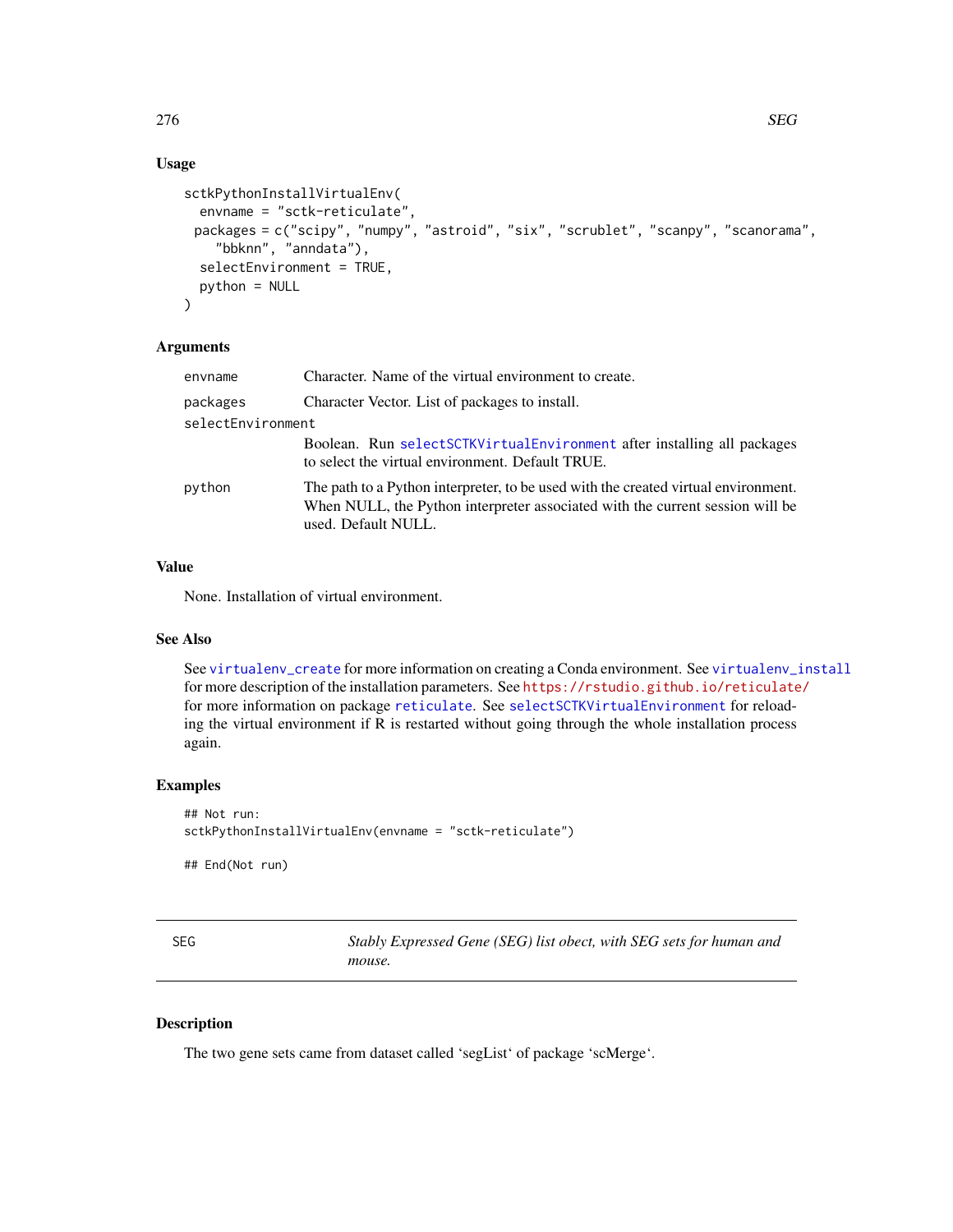## selectSCTKConda 277

#### Usage

data('SEG')

### Format

list, with two entries "human" and "mouse", each is a charactor vector.

#### Source

```
data('segList', package='scMerge')
```
#### Examples

data('SEG') humanSEG <- SEG\$human

<span id="page-276-0"></span>selectSCTKConda *Selects a Conda environment*

## Description

Selects a Conda environment with Python packages used in [singleCellTK](#page-280-0).

#### Usage

```
selectSCTKConda(envname = "sctk-reticulate")
```
#### Arguments

envname Character. Name of the conda environment to activate.

#### Value

None. Selects Conda environment.

#### See Also

[conda-tools](#page-0-0) for more information on using Conda environments with package [reticulate](#page-0-0). See <https://rstudio.github.io/reticulate/> for more information on package [reticulate](#page-0-0).

See [sctkPythonInstallConda](#page-273-0) for installation of Python modules into a Conda environment. See[conda-tools](#page-0-0) for more information on using Conda environments with package [reticulate](#page-0-0). See [https://](https://rstudio.github.io/reticulate/) [rstudio.github.io/reticulate/](https://rstudio.github.io/reticulate/) for more information on package [reticulate](#page-0-0). See [https:](https://docs.conda.io/en/latest/) [//docs.conda.io/en/latest/](https://docs.conda.io/en/latest/) for more information on Conda environments.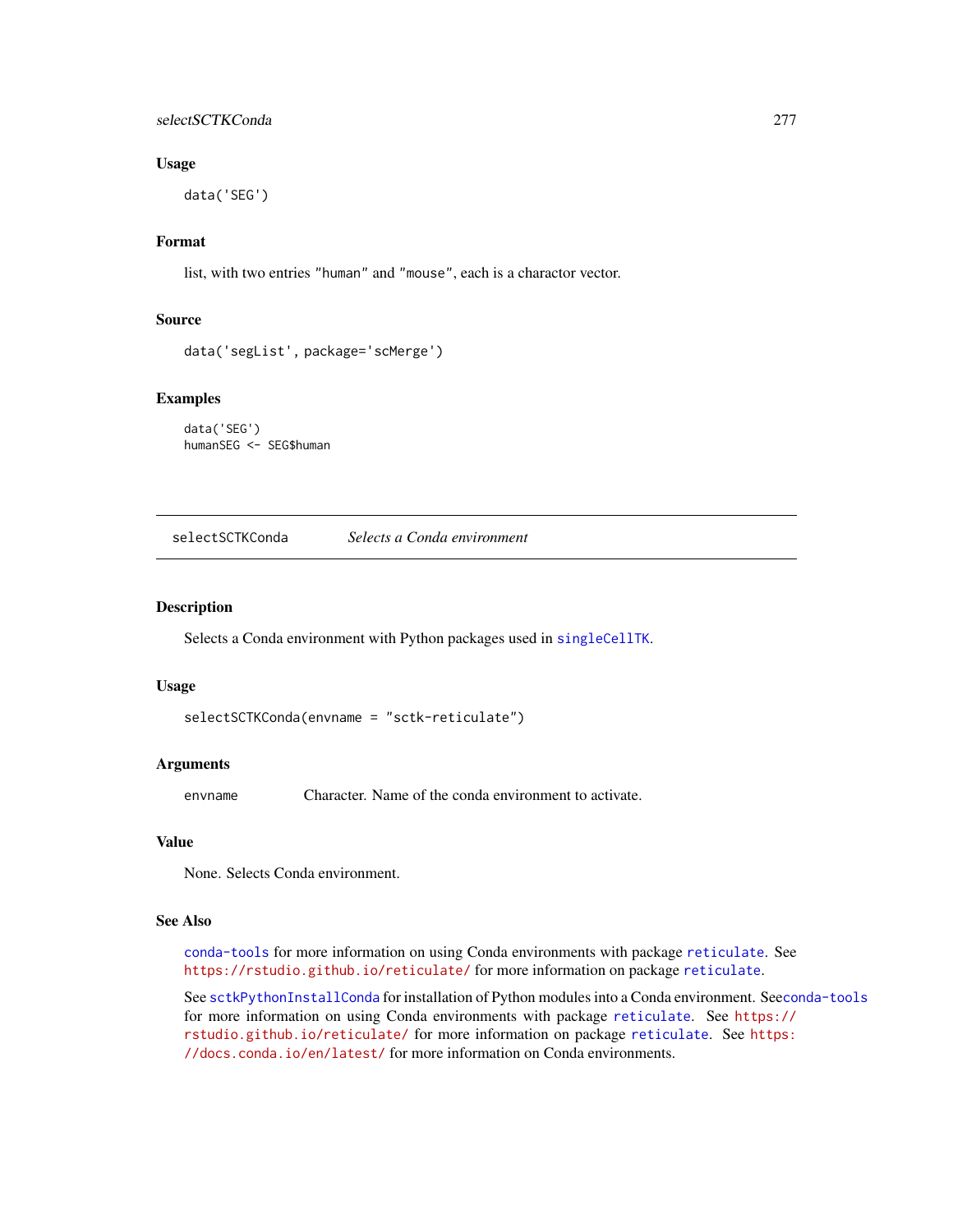#### Examples

```
## Not run:
sctkPythonInstallConda(envname = "sctk-reticulate", selectConda = FALSE)
selectSCTKConda(envname = "sctk-reticulate")
## End(Not run)
```
<span id="page-277-0"></span>selectSCTKVirtualEnvironment

*Selects a virtual environment*

## Description

Selects a virtual environment with Python packages used in [singleCellTK](#page-280-0)

## Usage

selectSCTKVirtualEnvironment(envname = "sctk-reticulate")

#### Arguments

envname Character. Name of the virtual environment to activate.

## Value

None. Selects virtual environment.

#### See Also

See [sctkPythonInstallVirtualEnv](#page-274-0) for installation of Python modules into a virtual environment. See[virtualenv-tools](#page-0-0) for more information on using virtual environments with package [reticulate](#page-0-0). See <https://rstudio.github.io/reticulate/> for more information on package [reticulate](#page-0-0).

#### Examples

```
## Not run:
sctkPythonInstallVirtualEnv(envname = "sctk-reticulate", selectEnvironment = FALSE)
selectSCTKVirtualEnvironment(envname = "sctk-reticulate")
```
## End(Not run)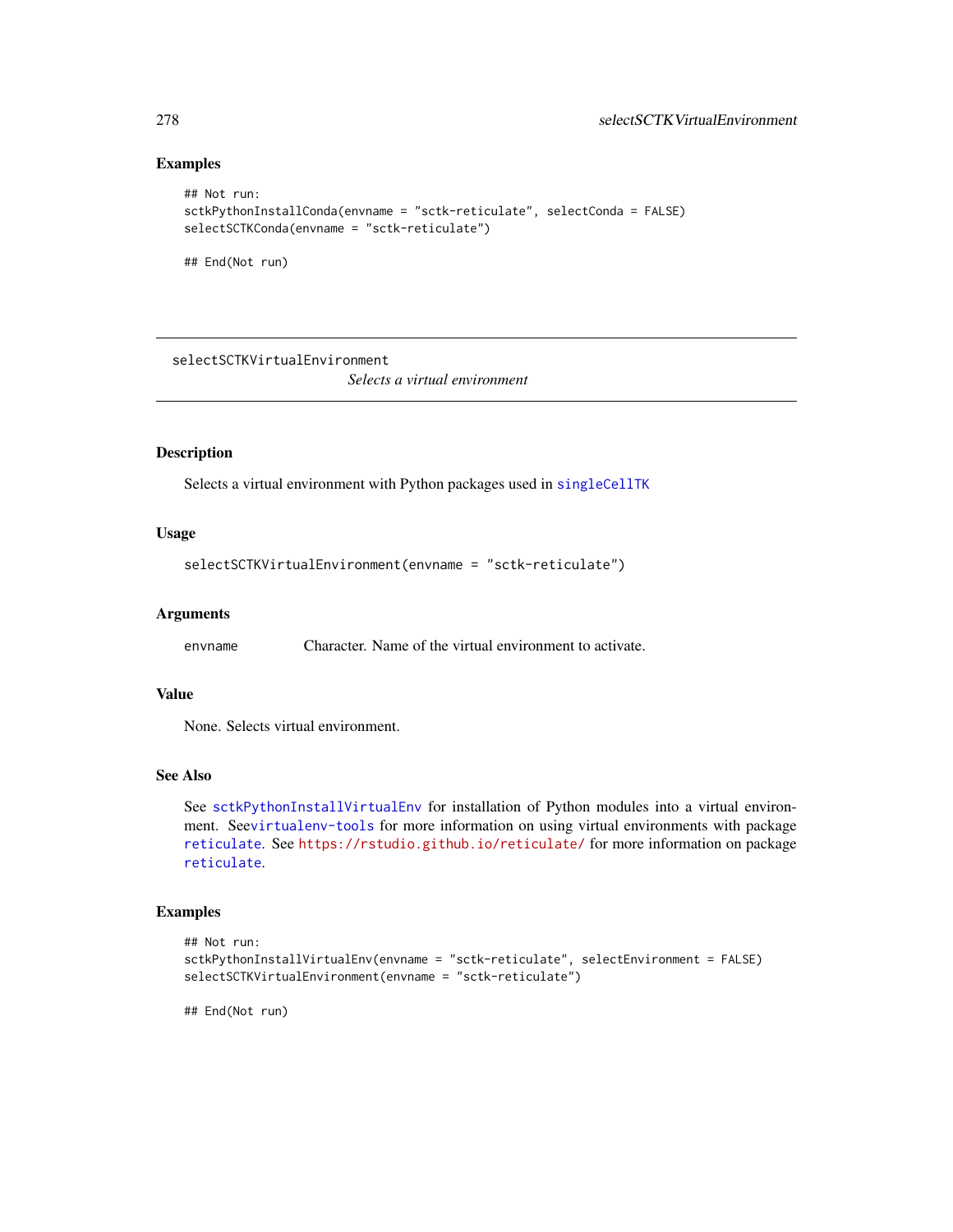#### Description

Users can set rownames of an SCE object with either a character vector where the length equals to  $nrow(x)$ , or a single character specifying a column in rowData(x). Also applicable to matrix like object where rownames<- method works, but only allows full size name vector. Users can set dedup = TRUE to remove duplicated entries in the specification, by adding  $-1$ ,  $-2$ , ...,  $-i$  suffix to the duplication of the same identifier.

#### Usage

setRowNames(x, rowNames, dedup = TRUE)

#### Arguments

| x        | Input object where the rownames will be modified.                                                                                     |
|----------|---------------------------------------------------------------------------------------------------------------------------------------|
| rowNames | Character vector of the rownames. If x is an SingleCellExperiment object, a<br>single character specifying a column in $rowData(x)$ . |
| dedup    | Logical. Whether to deduplicate the specified rowNames. Default TRUE                                                                  |

#### Value

The input SCE object with rownames updated.

## Examples

```
data("scExample", package = "singleCellTK")
head(rownames(sce))
sce <- setRowNames(sce, "feature_name")
head(rownames(sce))
```
setSampleSummaryStatsTable<-

*Setter function which stores table of SCTK QC outputs to metadata.*

## Description

Stores table of QC metrics generated from QC algorithms within the metadata slot of the Single-CellExperiment object.

```
setSampleSummaryStatsTable(inSCE, ...) <- value
```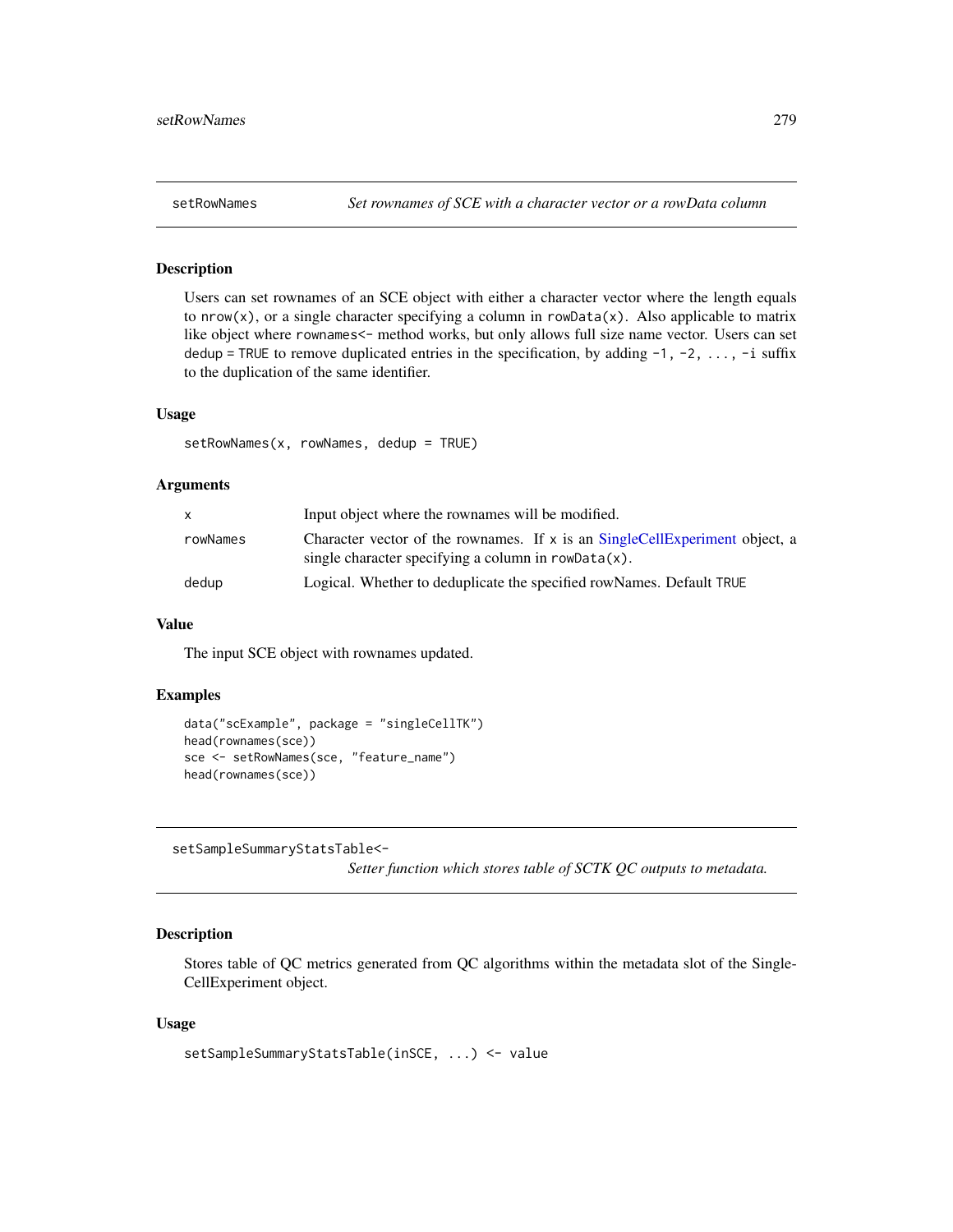#### <span id="page-279-0"></span>Arguments

| inSCE    | Input SingleCellExperiment object with saved assay data and/or colData data.<br>Required. |
|----------|-------------------------------------------------------------------------------------------|
| $\cdots$ | Other arguments passed to the function.                                                   |
| value    | The sample summary table of SCTK OC outputs                                               |

## Value

A SingleCellExperiment object which contains a summary table for QC statistics generated from SingleCellTK.

setSCTKDisplayRow *Indicates which rowData to use for visualization*

## Description

This function is to be used to specify which

#### Usage

setSCTKDisplayRow(inSCE, featureDisplayRow)

## Arguments

| inSCE | Input SingleCellExperiment object with saved dimension reduction components |
|-------|-----------------------------------------------------------------------------|
|       | or a variable with saved results. Required.                                 |

#### featureDisplayRow

Indicates which column name of rowData to be used for plots.

## Value

A SingleCellExperiment object with the specific column name of rowData to be used for plotting stored in metadata.

```
data(scExample, package="singleCellTK")
sce <- subsetSCECols(sce, colData = "type != 'EmptyDroplet'")
sce <- setSCTKDisplayRow(inSCE = sce, featureDisplayRow = "feature_name")
plotSCEViolinAssayData(inSCE = sce, feature = "ENSG00000019582")
```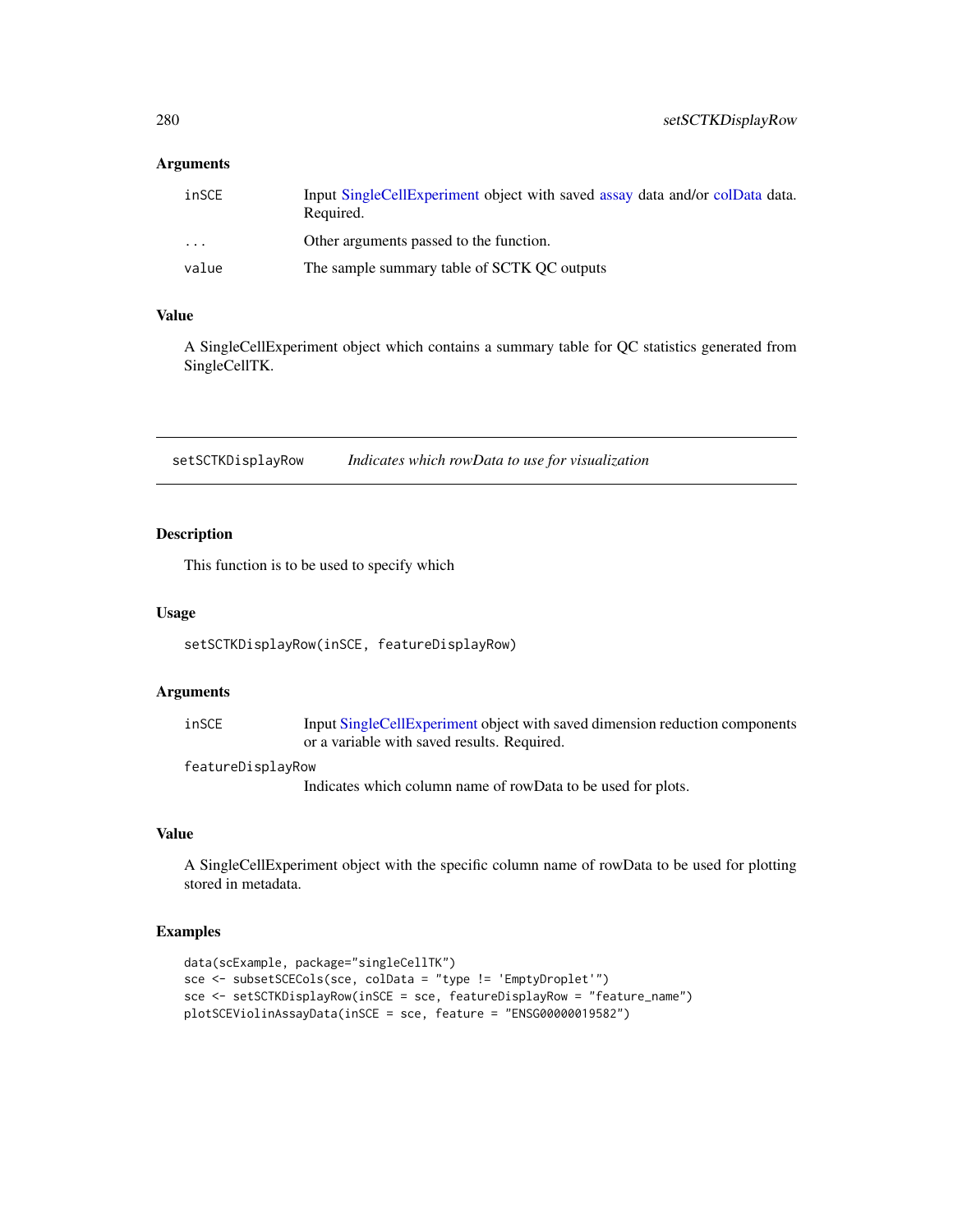## Description

A decorator that prints the arguments to the decorated function

## Usage

simpleLog(f)

## Arguments

f A function to decorate

## Value

Prints message

<span id="page-280-0"></span>singleCellTK *Run the single cell analysis app*

## Description

Use this function to run the single cell analysis app.

#### Usage

```
singleCellTK(inSCE = NULL, includeVersion = TRUE, theme = "yeti")
```
## Arguments

| inSCE | Input SingleCellExperiment object.                                                 |
|-------|------------------------------------------------------------------------------------|
|       | includeVersion Include the version number in the SCTK header. The default is TRUE. |
| theme | The bootswatch theme to use for the single Cell TK UI. The default is 'flatly'.    |

## Value

The shiny app will open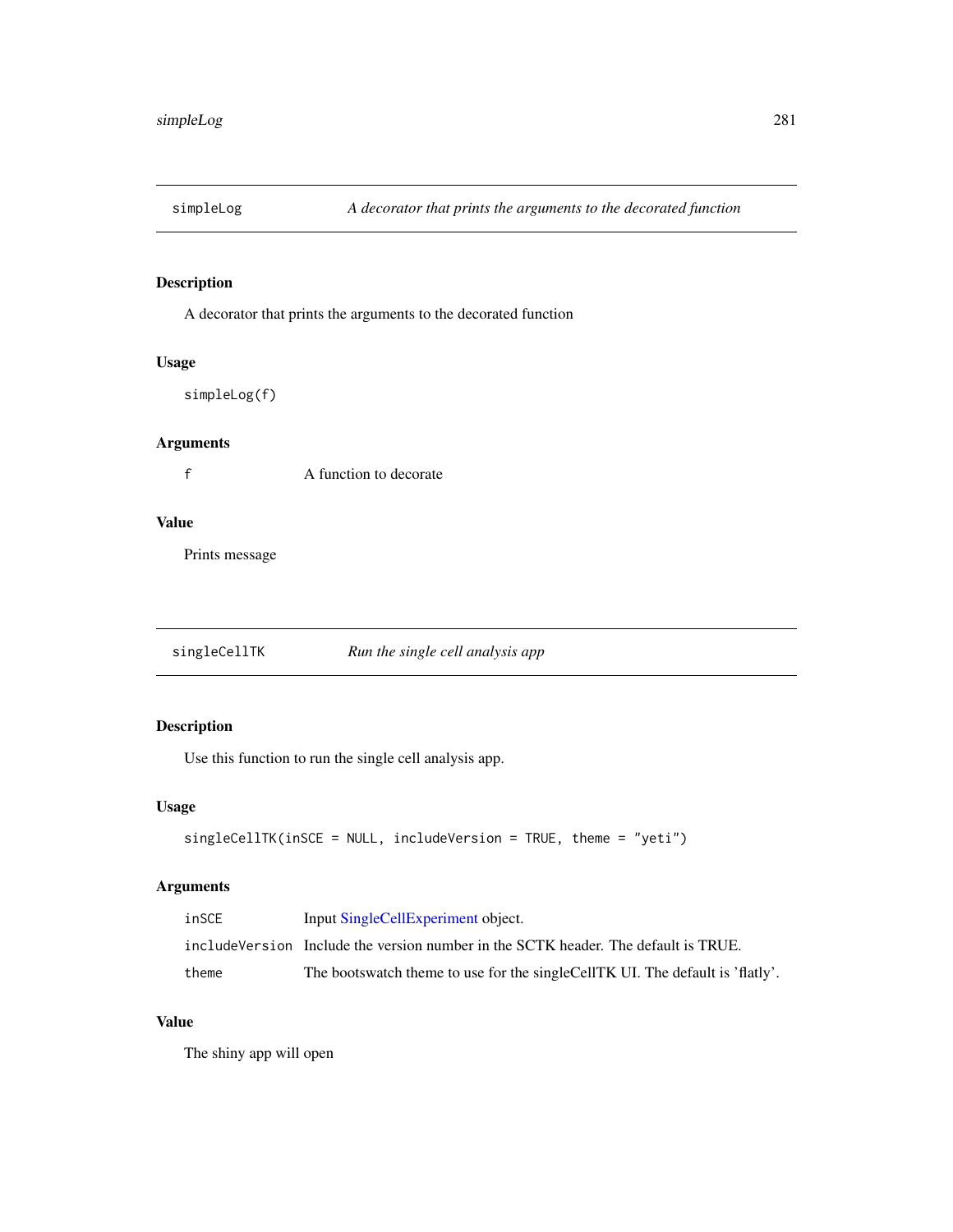#### $282$  subDiffEx

#### Examples

```
## Not run:
#Upload data through the app
singleCellTK()
# Load the app with a SingleCellExperiment object
data("mouseBrainSubsetSCE")
singleCellTK(mouseBrainSubsetSCE)
## End(Not run)
```

| subDiffEx | Passes the output of generateSimulatedData() to differential expres-    |
|-----------|-------------------------------------------------------------------------|
|           | sion tests, picking either t-tests or ANOVA for data with only two con- |
|           | ditions or multiple conditions, respectively.                           |

#### Description

Passes the output of generateSimulatedData() to differential expression tests, picking either t-tests or ANOVA for data with only two conditions or multiple conditions, respectively.

#### Usage

```
subDiffEx(tempData)
subDiffExttest(countMatrix, class.labels, test.type = "t.equalvar")
subDiffExANOVA(countMatrix, condition)
```
#### Arguments

| tempData     | Matrix. The output of generateSimulatedData(), where the first row contains<br>condition labels. |
|--------------|--------------------------------------------------------------------------------------------------|
| countMatrix  | Matrix. A simulated counts matrix, sans labels.                                                  |
| class.labels | Factor. The condition labels for the simulated cells. Will be coerced into 1's and<br>0's.       |
| test.type    | Type of test to perform. The default is t.equalvar.                                              |
| condition    | Factor. The condition labels for the simulated cells.                                            |

#### Value

subDiffEx(): A vector of fdr-adjusted p-values for all genes. Nonviable results (such as for genes with 0 counts in a simulated dataset) are coerced to 1.

subDiffExttest(): A vector of fdr-adjusted p-values for all genes. Nonviable results (such as for genes with 0 counts in a simulated dataset) are coerced to 1.

subDiffExANOVA(): A vector of fdr-adjusted p-values for all genes. Nonviable results (such as for genes with 0 counts in a simulated dataset) are coerced to 1.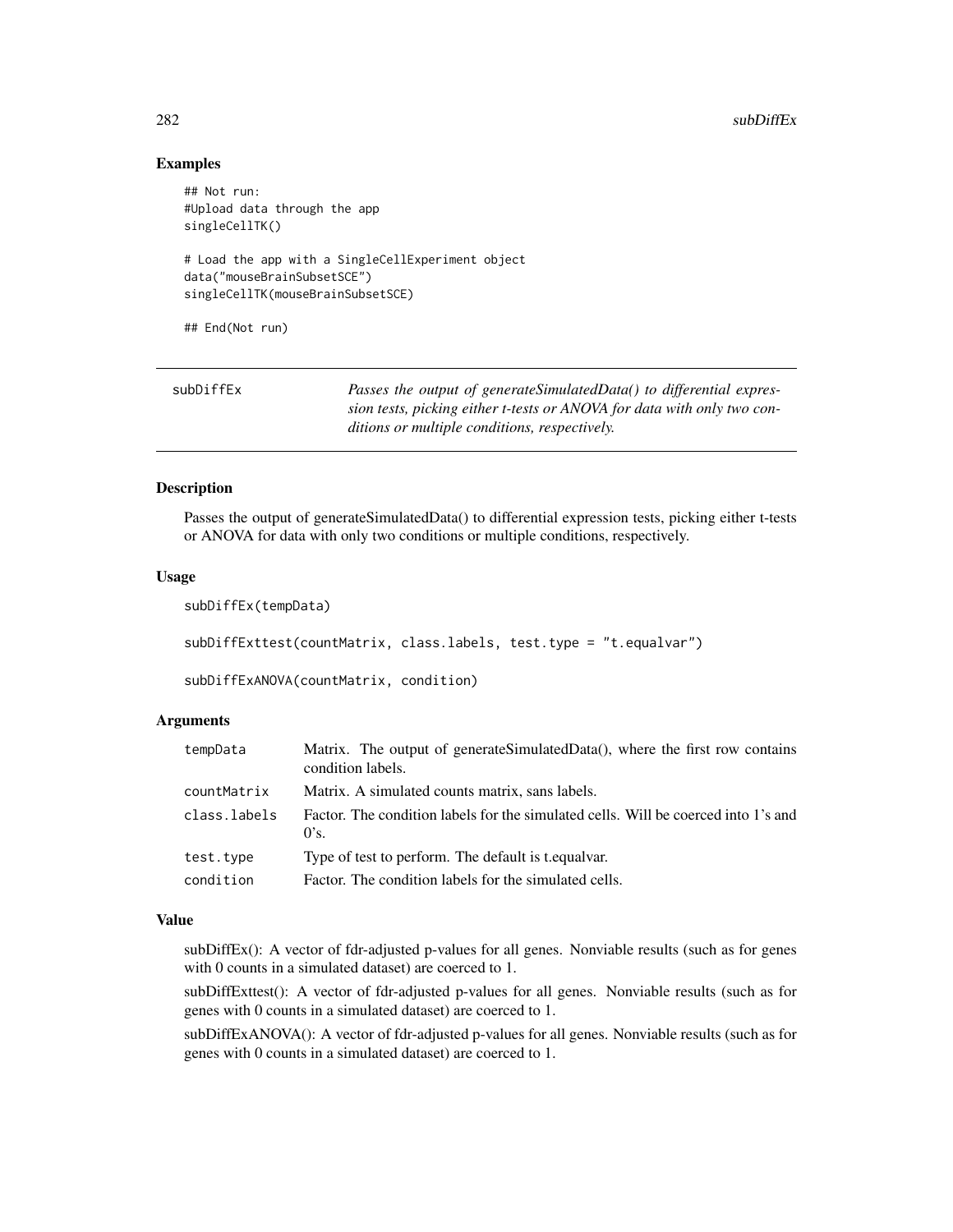#### subsetSCECols 283

## Functions

- subDiffEx:
- subDiffExttest: Runs t-tests on all genes in a simulated dataset with 2 conditions, and adjusts for FDR.
- subDiffExANOVA: Runs ANOVA on all genes in a simulated dataset with more than 2 conditions, and adjusts for FDR.

```
data("mouseBrainSubsetSCE")
res <- generateSimulatedData(
         totalReads = 1000, cells=10,
         originalData = assay(mouseBrainSubsetSCE, "counts"),
         realLabels = colData(mouseBrainSubsetSCE)[, "level1class"])
tempSigDiff <- subDiffEx(res)
data("mouseBrainSubsetSCE")
#sort first 100 expressed genes
ord <- rownames(mouseBrainSubsetSCE)[
  order(rowSums(assay(mouseBrainSubsetSCE, "counts")),
        decreasing = TRUE)][seq(100)]
#subset to those first 100 genes
subset <- mouseBrainSubsetSCE[ord, ]
res <- generateSimulatedData(totalReads = 1000, cells=10,
                             originalData = assay(subset, "counts"),
                             realLabels = colData(subset)[, "level1class"])
realLabels <- res[1, ]
output \leq - res[-1, ]
fdr <- subDiffExttest(output, realLabels)
data("mouseBrainSubsetSCE")
#sort first 100 expressed genes
ord <- rownames(mouseBrainSubsetSCE)[
  order(rowSums(assay(mouseBrainSubsetSCE, "counts")),
        decreasing = TRUE)][seq(100)]
# subset to those first 100 genes
subset <- mouseBrainSubsetSCE[ord, ]
res <- generateSimulatedData(totalReads = 1000, cells=10,
                             originalData = assay(subset, "counts"),
                             realLabels = colData(subset)[, "level2class"])
realLabels <- res[1, ]
output \leq res[-1, ]
fdr <- subDiffExANOVA(output, realLabels)
```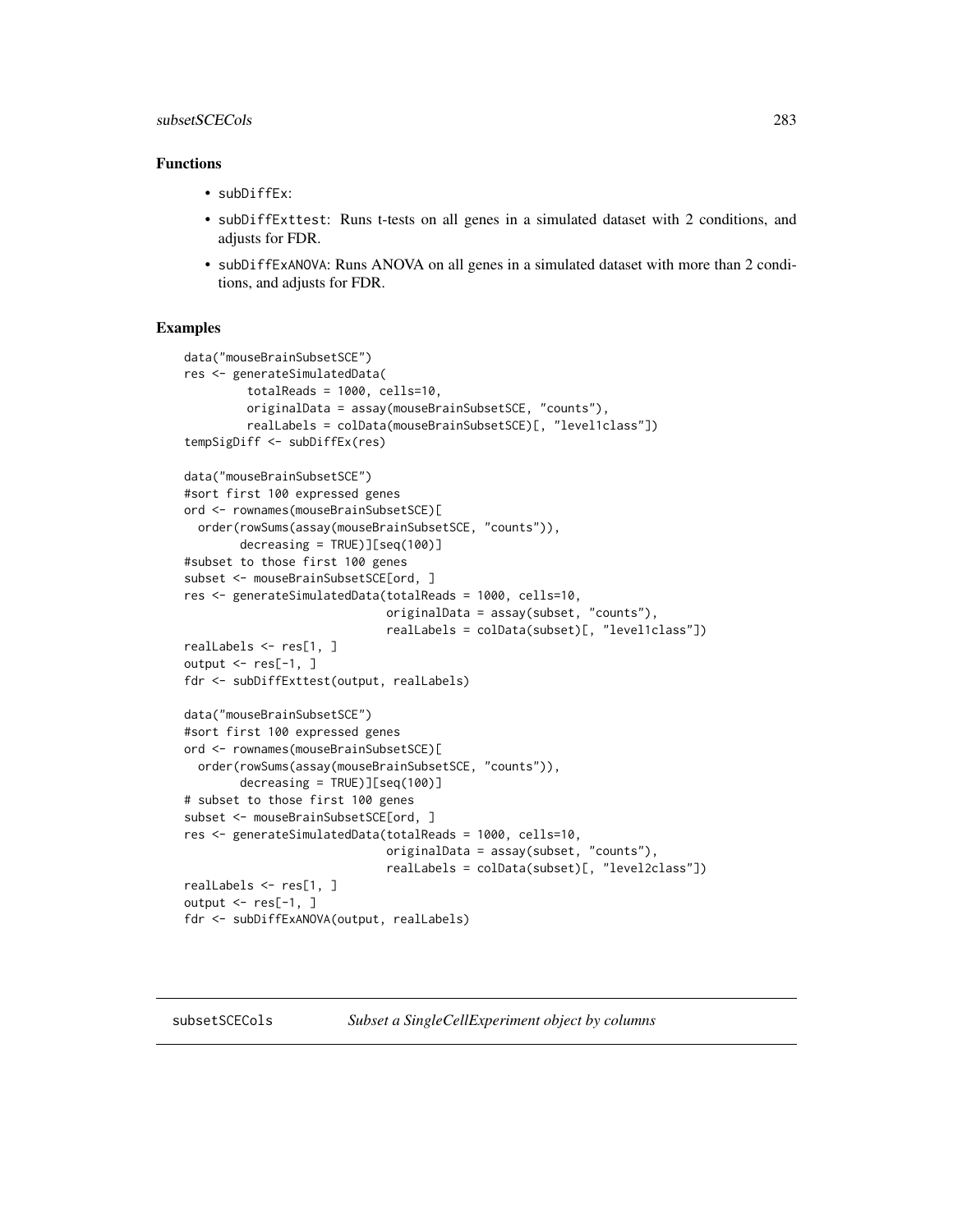#### <span id="page-283-0"></span>Description

Used to peform subsetting of a [SingleCellExperiment](#page-0-0) object using a variety of methods that indicate the correct columns to keep. The various methods, index, bool, and colData, can be used in conjunction with one another.

#### Usage

```
subsetSCECols(inSCE, index = NULL, bool = NULL, colData = NULL)
```
### Arguments

| inSCE   | Input SingleCellExperiment object.                                                                                                                                                                                                                                                                                                                                                                                                                                                                                                                                                            |
|---------|-----------------------------------------------------------------------------------------------------------------------------------------------------------------------------------------------------------------------------------------------------------------------------------------------------------------------------------------------------------------------------------------------------------------------------------------------------------------------------------------------------------------------------------------------------------------------------------------------|
| index   | Integer vector. Vector of indicies indicating which columns to keep. If NULL,<br>this will not be used for subsetting. Default NULL.                                                                                                                                                                                                                                                                                                                                                                                                                                                          |
| bool    | Boolean vector. Vector of TRUE or FALSE indicating which columns should be<br>kept. Needs to be the same length as the number of columns in $i$ nsce. If NULL,<br>this will not be used for subsetting. Default NULL.                                                                                                                                                                                                                                                                                                                                                                         |
| colData | Character. An expression that will identify a subset of columns using variables<br>found in the colData of inSCE. For example, if x is a numeric vector in colData,<br>then " $x < 5$ " will return all columns with x less than 5. Single quotes should be<br>used for character strings. For example, " $y == 'yes'$ " will return all columns<br>where y is "yes". Multiple expressions can be evaluated by placing them in a<br>vector. For example $c("x < 5", "y == 'yes'")$ will apply both operations for<br>subsetting. If NULL, this will not be used for subsetting. Default NULL. |

#### Value

A [SingleCellExperiment](#page-0-0) object that has been subsetted by colData.

#### Author(s)

Joshua D. Campbell

#### Examples

```
data(scExample)
sce <- subsetSCECols(sce, colData = "type != 'EmptyDroplet'")
```
## Description

Used to peform subsetting of a [SingleCellExperiment](#page-0-0) object using a variety of methods that indicate the correct rows to keep. The various methods, index, bool, and rowData, can be used in conjunction with one another. If returnAsAltExp is set to TRUE, then the returned object will have the same number of rows as the input inSCE as the subsetted object will be stored in the [altExp](#page-0-0) slot.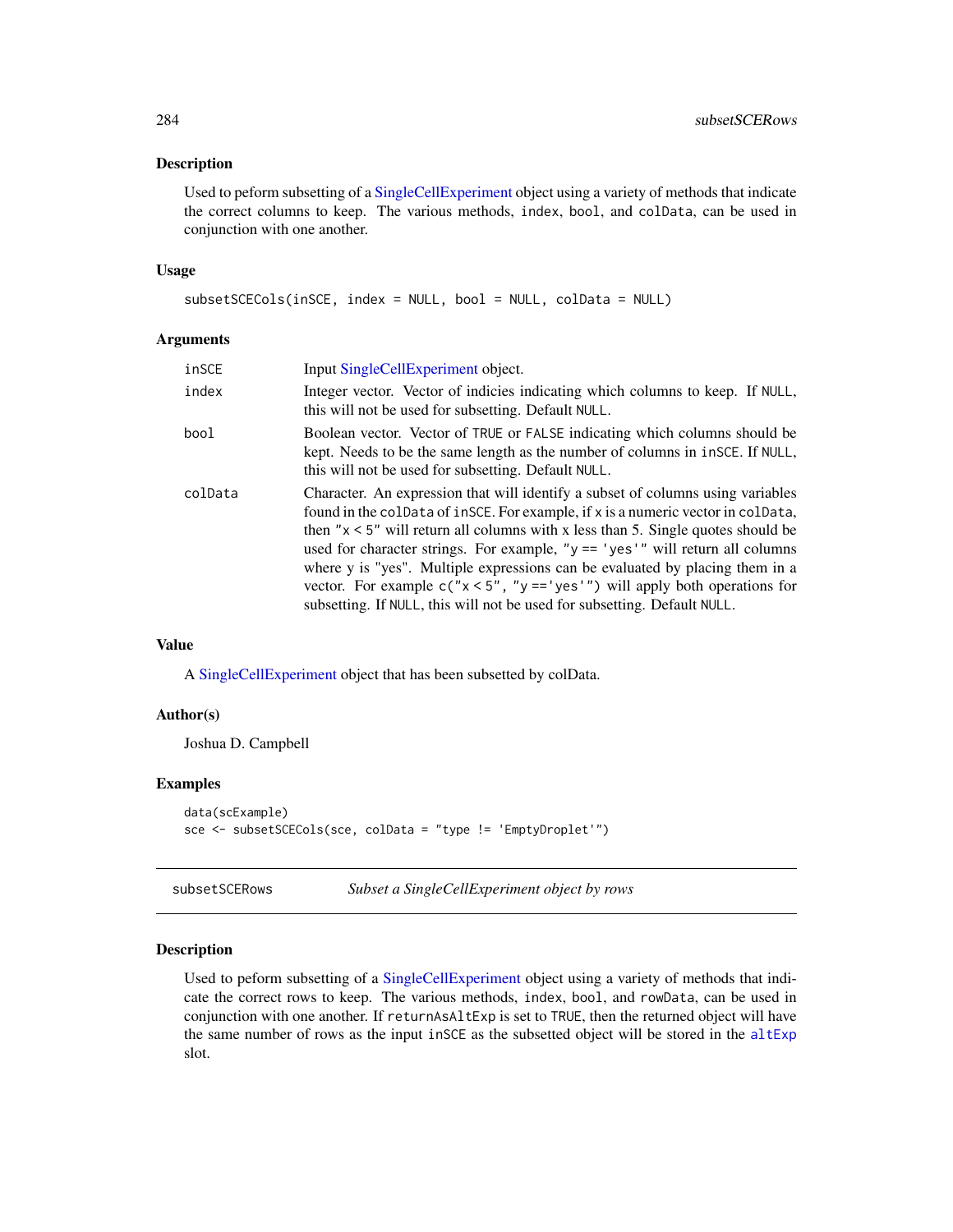subsetSCERows 285

## Usage

```
subsetSCERows(
 inSCE,
 index = NULL,
 bool = NULL,rowData = NULL,
 returnAsAltExp = TRUE,
  altExpName = "subset",
  prependAltExpName = TRUE
)
```
## Arguments

| inSCE             | Input SingleCellExperiment object.                                                                                                                                                                                                                                                                                                                                                                                                                                                                                                                                                   |
|-------------------|--------------------------------------------------------------------------------------------------------------------------------------------------------------------------------------------------------------------------------------------------------------------------------------------------------------------------------------------------------------------------------------------------------------------------------------------------------------------------------------------------------------------------------------------------------------------------------------|
| index             | Integer vector. Vector of indicies indicating which rows to keep. If NULL, this<br>will not be used for subsetting. Default NULL.                                                                                                                                                                                                                                                                                                                                                                                                                                                    |
| bool              | Boolean vector. Vector of TRUE or FALSE indicating which rows should be kept.<br>Needs to be the same length as the number of rows in inSCE. If NULL, this will<br>not be used for subsetting. Default NULL.                                                                                                                                                                                                                                                                                                                                                                         |
| rowData           | Character. An expression that will identify a subset of rows using variables<br>found in the rowData of inSCE. For example, if x is a numeric vector in rowData,<br>then " $x < 5$ " will return all rows with x less than 5. Single quotes should be used<br>for character strings. For example, " $y == 'yes'$ " will return all rows where y is<br>"yes". Multiple expressions can be evaluated by placing them in a vector. For<br>example $c("x < 5", "y == 'yes'")$ will apply both operations for subsetting. If<br>NULL, this will not be used for subsetting. Default NULL. |
|                   | returnAsA1tExp Boolean. If TRUE, the subsetted SingleCellExperiment object will be returned in<br>the altExp slot of inSCE. If FALSE, the subsetted SingleCellExperiment object<br>will be directly returned.                                                                                                                                                                                                                                                                                                                                                                        |
| altExpName        | Character. Name of the alternative experiment object to add if returnAsAltExp<br>= TRUE. Default subset.                                                                                                                                                                                                                                                                                                                                                                                                                                                                             |
| prependAltExpName |                                                                                                                                                                                                                                                                                                                                                                                                                                                                                                                                                                                      |
|                   | Boolean. If TRUE, altExpName will be added to the beginning of the assay names<br>in the altExp object. This is only utilized if returnAsAltExp = TRUE. Default<br>TRUE.                                                                                                                                                                                                                                                                                                                                                                                                             |

## Value

A [SingleCellExperiment](#page-0-0) object that has been subsetted by rowData.

## Author(s)

Joshua D. Campbell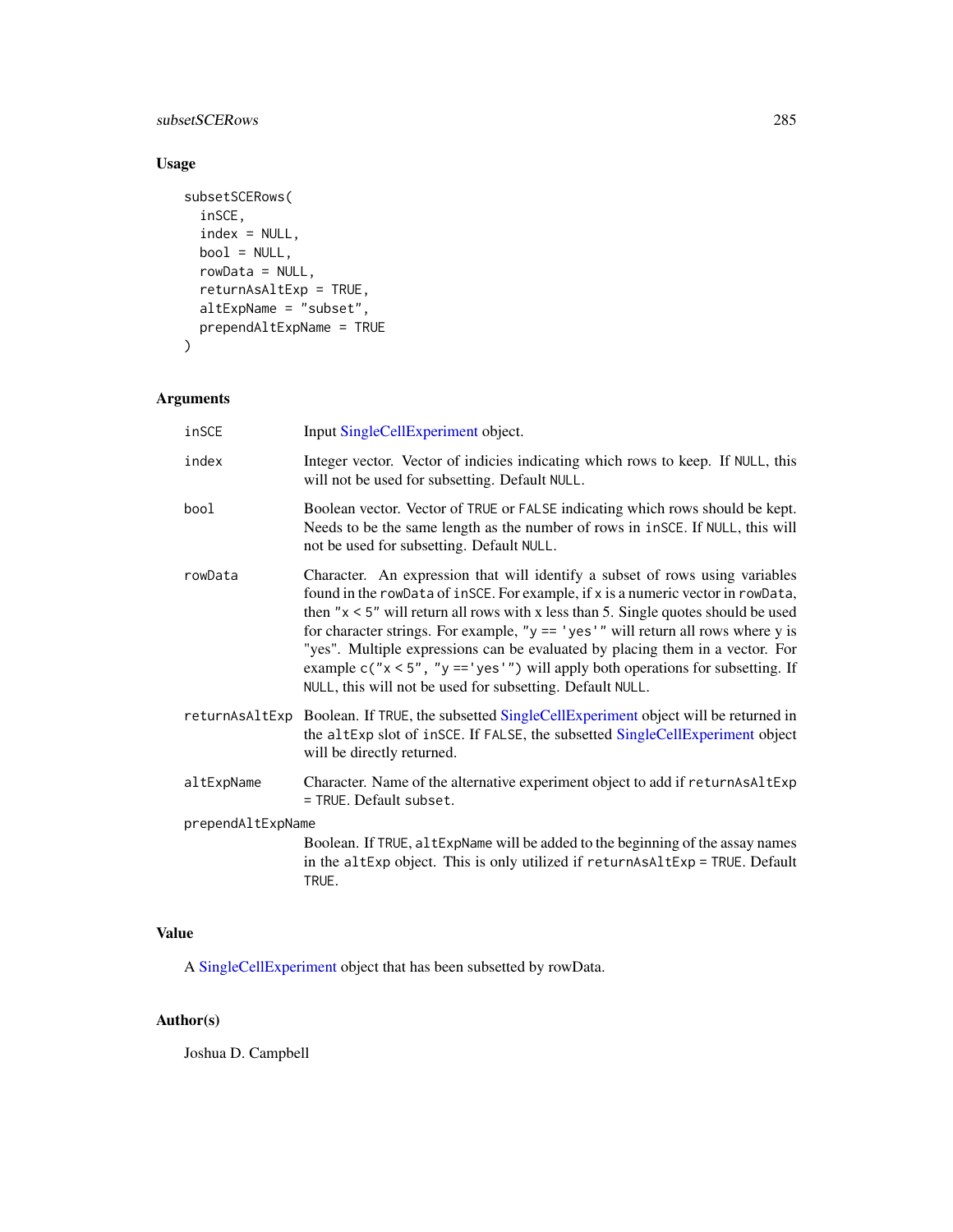## Examples

```
data(scExample)
```

```
# Set a variable up in the rowData indicating mitochondrial genes
rowData(sce)$isMito <- ifelse(grepl("^MT-", rowData(sce)$feature_name),
                              "yes", "no")
sce <- subsetSCERows(sce, rowData = "isMito == 'yes'")
```
summarizeSCE *Summarize an assay in a [SingleCellExperiment](#page-0-0)*

## Description

Creates a table of summary metrics from an input [SingleCellExperiment](#page-0-0)

#### Usage

```
summarizeSCE(inSCE, useAssay = NULL, sampleVariableName = NULL)
```
## Arguments

| inSCE              | Input SingleCellExperiment object.                                                                                                                         |  |
|--------------------|------------------------------------------------------------------------------------------------------------------------------------------------------------|--|
| useAssay           | Indicate which assay to summarize. If NULL, then the first assay in insce will<br>be used. Default NULL.                                                   |  |
| sampleVariableName |                                                                                                                                                            |  |
|                    | Variable name in coldata denoting which sample each cell belongs to. If NULL,<br>all cells will be assumed to come from the same sample. Default "sample". |  |

## Value

A data.frame object of summary metrics.

```
data("mouseBrainSubsetSCE")
summarizeSCE(mouseBrainSubsetSCE, sample = NULL)
```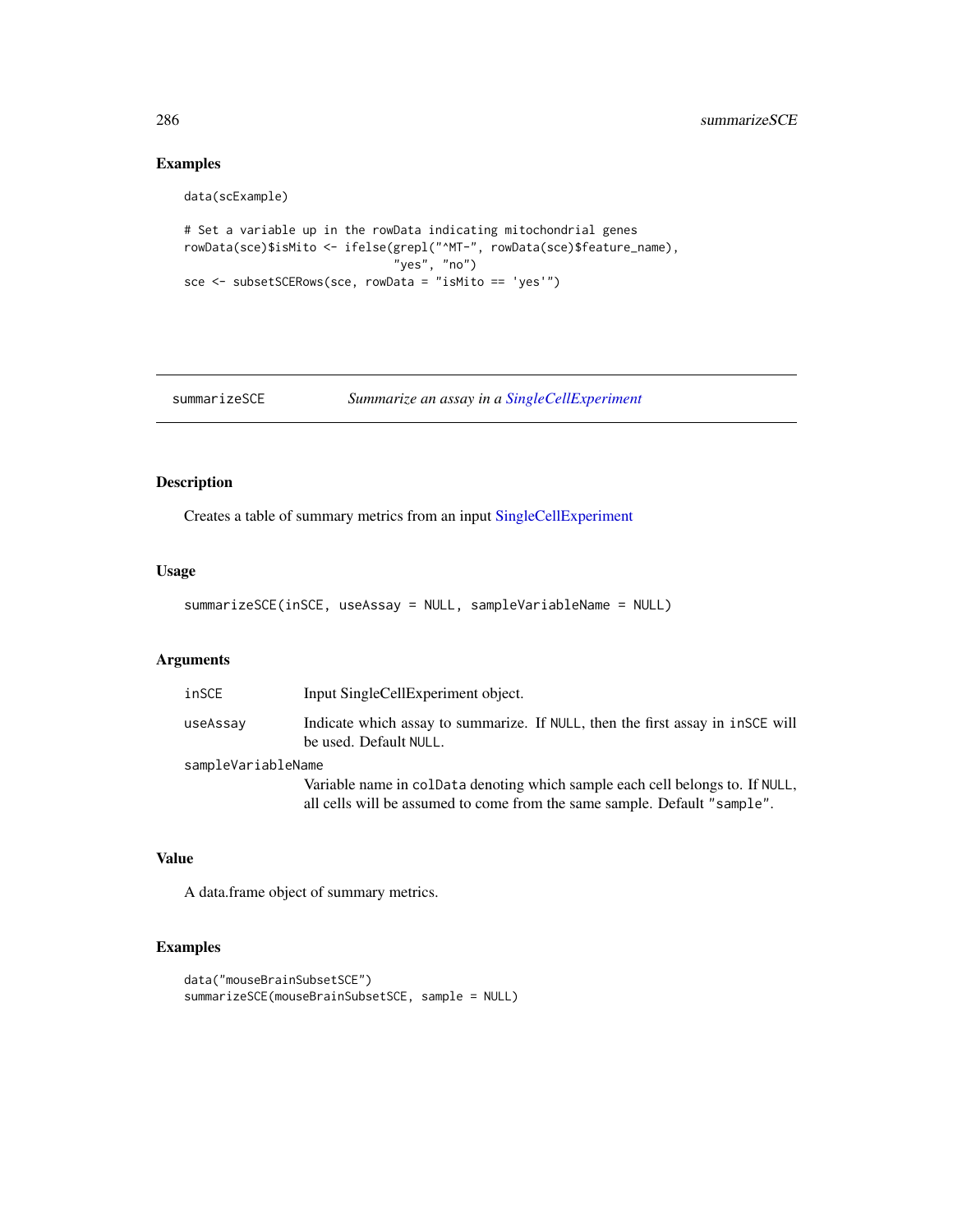## Description

Trims an input count matrix such that each value greater than a threshold value and each value less than a provided lower threshold value is trimmed to the lower treshold value.

## Usage

```
trimCounts(counts, trimValue = c(10, -10))
```
## Arguments

| counts    | matrix                                                                                                 |
|-----------|--------------------------------------------------------------------------------------------------------|
| trimValue | where trimValue[1] for upper threshold and trimValue[2] as lower threshold.<br>Default is $c(10, -10)$ |

## Value

trimmed counts matrix

```
data(sce_chcl, package = "scds")
assay(sce_chcl, "countsTrimmed") <- trimCounts(assay(sce_chcl, "counts"),
                                              c(10, -10)
```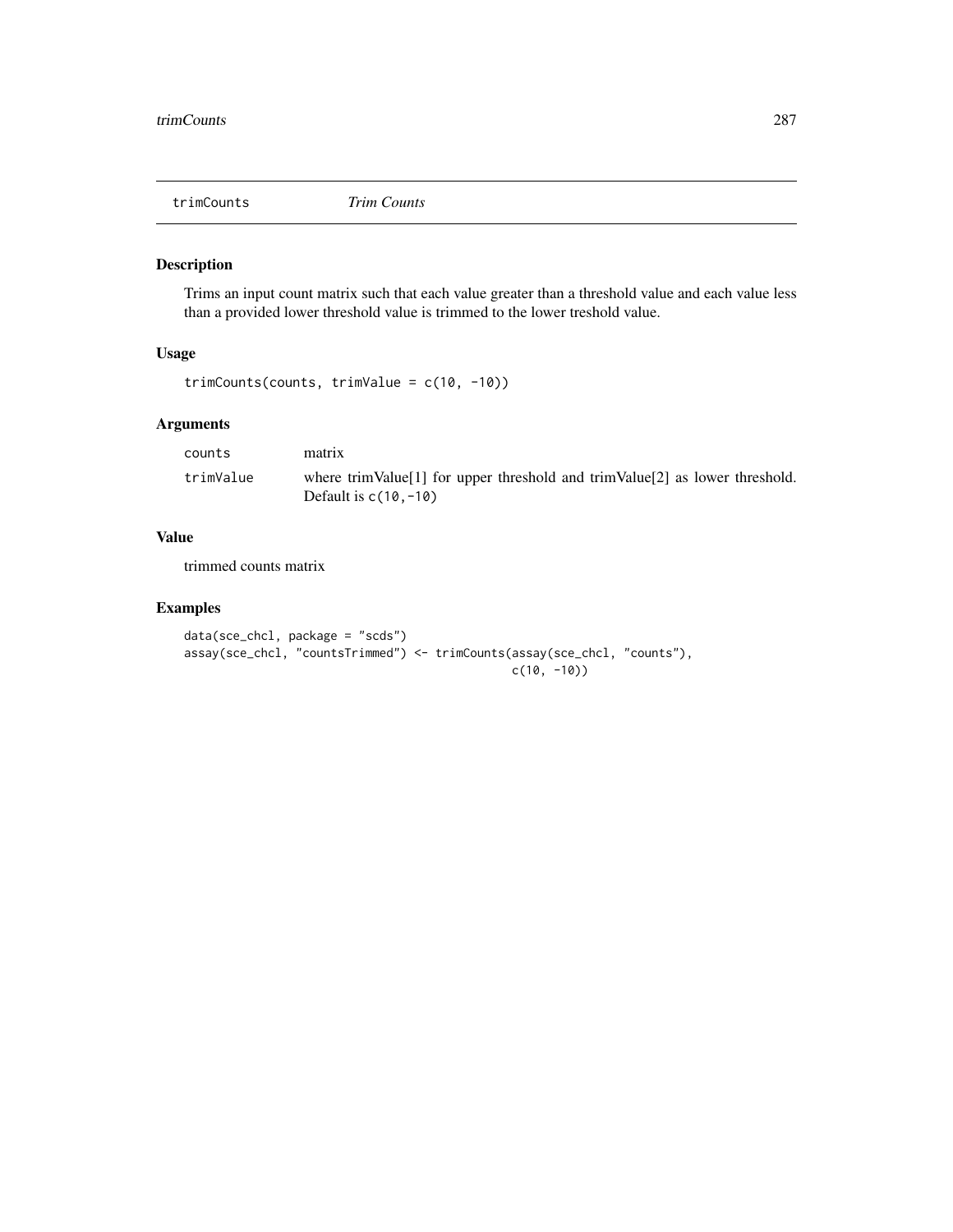# Index

∗ datasets MitoGenes, [95](#page-94-0) mouseBrainSubsetSCE, [95](#page-94-0) msigdb\_table, [96](#page-95-0) sce, [271](#page-270-0) sceBatches, [272](#page-271-0) SEG, [276](#page-275-0) .addSeuratToMetaDataSCE, [7](#page-6-0) .checkDiffExpResultExists, [8](#page-7-0) .computeSignificantPC, [9](#page-8-0) .extractSCEAnnotation, [9](#page-8-0) .formatDEAList, [10](#page-9-0) .getComponentNames, [11](#page-10-0) .ggBar, [12](#page-11-0) .ggDensity, [13](#page-12-0) .ggScatter, [14](#page-13-0) .ggViolin, [16,](#page-15-0) *[141](#page-140-0)* .sce2adata, [18](#page-17-0) .seuratGetVariableFeatures, [19](#page-18-0) .seuratInvalidate, [20](#page-19-0) .updateAssaySCE, [21](#page-20-0) addPerCellQC, *[234](#page-233-0)* adjustCounts, *[259](#page-258-0)* altExp, *[241](#page-240-0)*, *[284](#page-283-0)* assay, *[21](#page-20-0)*, *[58](#page-57-0)*, *[210](#page-209-0)*, *[231,](#page-230-0) [232](#page-231-0)*, *[237](#page-236-0)*, *[240,](#page-239-0) [241](#page-240-0)*, *[268](#page-267-0)*, *[280](#page-279-0)* autoEstCont, *[259](#page-258-0)*

barcodeRanks, *[205](#page-204-0)* bcds, *[207,](#page-206-0) [208](#page-207-0)* BiocParallelParam, *[236](#page-235-0)*, *[238](#page-237-0)* buildSNNGraph, *[240](#page-239-0)*

calcEffectSizes, [21](#page-20-0) colData, *[29,](#page-28-0) [30](#page-29-0)*, *[58](#page-57-0)*, *[64](#page-63-0)*, *[104](#page-103-0)*, *[185,](#page-184-0) [186](#page-185-0)*, *[205,](#page-204-0) [206](#page-205-0)*, *[208](#page-207-0)[–210](#page-209-0)*, *[212,](#page-211-0) [213](#page-212-0)*, *[220](#page-219-0)*, *[223](#page-222-0)*, *[225](#page-224-0)*, *[227](#page-226-0)*, *[230–](#page-229-0)[232](#page-231-0)*, *[236–](#page-235-0)[239](#page-238-0)*, *[241](#page-240-0)*, *[244](#page-243-0)*, *[267,](#page-266-0) [268](#page-267-0)*, *[280](#page-279-0)* colorRamp2, *[155](#page-154-0)*

combineSCE, [22](#page-21-0) computeHeatmap, [23](#page-22-0) computeZScore, [24](#page-23-0) conda\_create, *[275](#page-274-1)* conda\_install, *[274,](#page-273-1) [275](#page-274-1)* constructSCE, [25](#page-24-0) convertSCEToSeurat, [25](#page-24-0) convertSeuratToSCE, [26](#page-25-0) cxds, *[211,](#page-210-0) [212](#page-211-0)* cxds\_bcds\_hybrid, *[212,](#page-211-0) [213](#page-212-0)* data.frame, *[218](#page-217-0)* data.table, *[25](#page-24-0)* dataAnnotationColor, [27](#page-26-0) DataFrame-class, *[236](#page-235-0)* dbscan, *[219,](#page-218-0) [220](#page-219-0)* decontX, *[29](#page-28-0)*, *[218,](#page-217-0) [219](#page-218-0)* dedupRowNames, [28](#page-27-0) DelayedArray, *[66,](#page-65-0) [67](#page-66-0)*, *[72](#page-71-0)[–76](#page-75-0)*, *[78](#page-77-0)*, *[86](#page-85-0)*, *[88,](#page-87-0) [89](#page-88-0)*, *[91](#page-90-0)*, *[183](#page-182-0)* DelayedArray-class, *[68](#page-67-0)* detectCellOutlier, [29](#page-28-0) diffAbundanceFET, [30,](#page-29-0) *[54](#page-53-0)* DimHeatmap, *[248,](#page-247-0) [249](#page-248-0)* discreteColorPalette, [31](#page-30-0) distinctColors, *[27](#page-26-0)*, *[31](#page-30-0)*, [32](#page-31-0) downSampleCells, [32](#page-31-0) downSampleDepth, [34](#page-33-0) emptyDrops, *[88](#page-87-0)*, *[205](#page-204-0)*, *[224,](#page-223-0) [225](#page-224-0)* estimateNonExpressingCells, *[261](#page-260-0)* expData, [35](#page-34-0) expData,ANY,character-method, [36](#page-35-0) expData <-, [36](#page-35-0) expData<-,ANY, character, CharacterOrNullOrMissing, logical-m [37](#page-36-0) expDataNames, [38](#page-37-0) expDataNames,ANY-method, [38](#page-37-0) expDeleteDataTag, [39](#page-38-0)

exportSCE, [40](#page-39-0)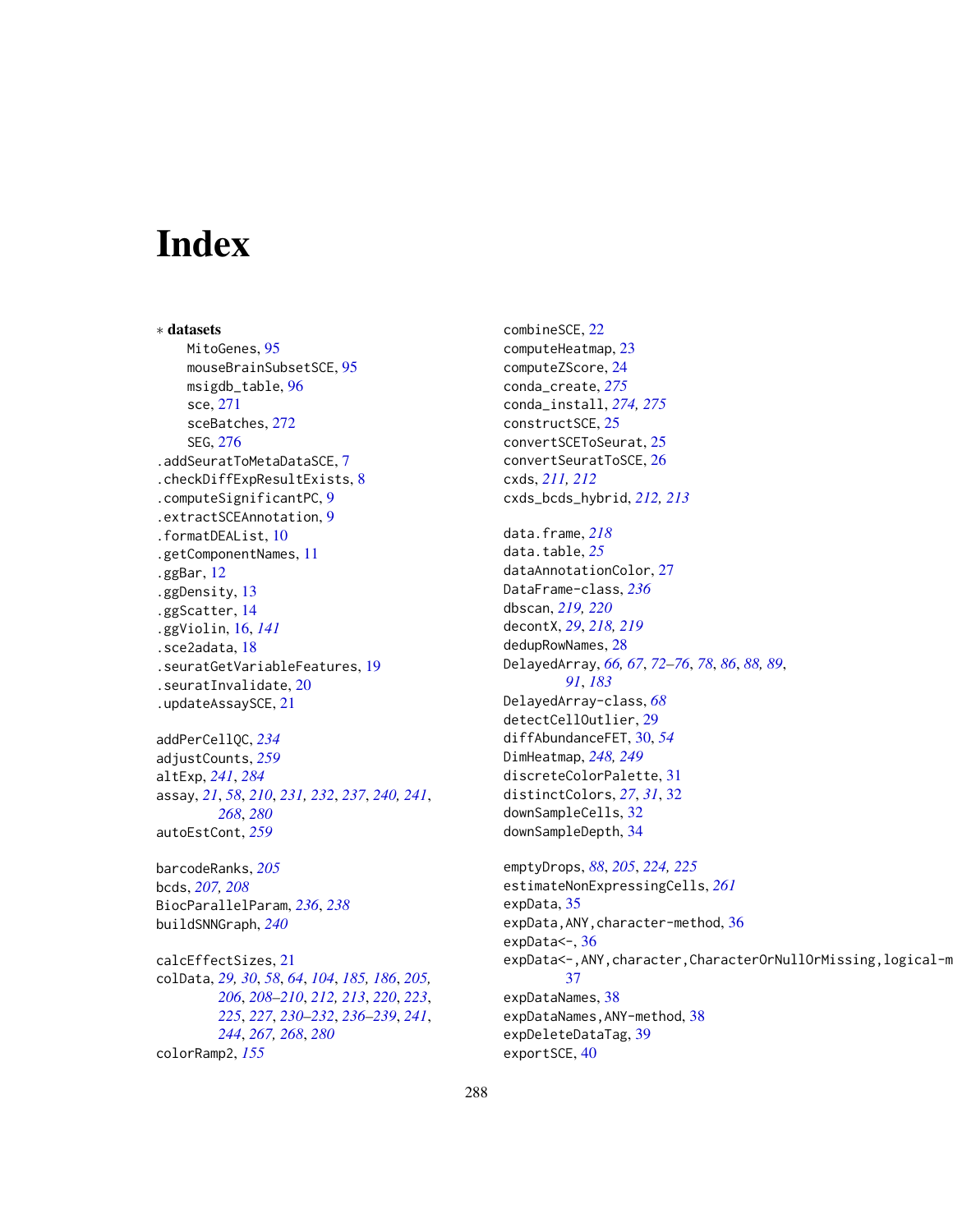## INDEX 289

exportSCEtoAnnData, [41](#page-40-0) exportSCEtoFlatFile, [42](#page-41-0) exportSCEToSeurat, [43](#page-42-0) expSetDataTag, [44](#page-43-0) expTaggedData, [44](#page-43-0) featureIndex, [45,](#page-44-0) *[79](#page-78-0)*, *[81,](#page-80-0) [82](#page-81-0)*, *[84,](#page-83-0) [85](#page-84-0)*, *[235](#page-234-0)* FindIntegrationAnchors, *[251](#page-250-0)* findMarkerDiffExp, [47,](#page-46-0) *[124](#page-123-0)*, *[126](#page-125-0)*, *[188](#page-187-0)* findMarkerTopTable, [48](#page-47-0) fit\_dirichlet, *[219](#page-218-0)* generateHTANMeta, [49](#page-48-0) generateMeta, [50](#page-49-0) generateSimulatedData, [51](#page-50-0) GeneSetCollection, *[79–](#page-78-0)[86](#page-85-0)*, *[273](#page-272-0)* getBiomarker, [51](#page-50-0) getDEGTopTable, [52](#page-51-0) getDiffAbundanceResults, [54](#page-53-0) getDiffAbundanceResults,SingleCellExperiment-method importCellRangerV2 *(*importCellRanger*)*, *(*getDiffAbundanceResults*)*, [54](#page-53-0) getDiffAbundanceResults<- *(*getDiffAbundanceResults*)*, [54](#page-53-0) getDiffAbundanceResults<-,SingleCellExperiment-method<mark>[69](#page-68-0)</mark> *(*getDiffAbundanceResults*)*, [54](#page-53-0) getEnrichRResult, *[226](#page-225-0)* getEnrichRResult *(*getEnrichRResult<-*)*, [55](#page-54-0) getEnrichRResult,SingleCellExperiment-method importGeneSetsFromCollection, [79,](#page-78-0) *[81](#page-80-0)*, *[83](#page-82-0)*, *(*getEnrichRResult<-*)*, [55](#page-54-0) getEnrichRResult<-, [55](#page-54-0) getEnrichRResult<-,SingleCellExperiment-method *(*getEnrichRResult<-*)*, [55](#page-54-0) getGenesetNamesFromCollection, [56,](#page-55-0) *[266](#page-265-0)* getGmt, *[81](#page-80-0)*, *[235](#page-234-0)* getMSigDBTable, [56](#page-55-0) getPathwayResultNames, [57,](#page-56-0) *[266](#page-265-0)* getSampleSummaryStatsTable, [57](#page-56-0) getSampleSummaryStatsTable,SingleCellExperime**n#poetopd**imus,[87](#page-86-0) *(*getSampleSummaryStatsTable*)*, [57](#page-56-0) getSceParams, [58](#page-57-0) getSeuratVariableFeatures, [59](#page-58-0) getSoupX *(*getSoupX<-*)*, [59](#page-58-0) getSoupX,SingleCellExperiment-method *(*getSoupX<-*)*, [59](#page-58-0) getSoupX<-, [59](#page-58-0) getSoupX<-,SingleCellExperiment-method *(*getSoupX<-*)*, [59](#page-58-0) getTopHVG, [60](#page-59-0) getTSCANResults, [62](#page-61-0) getTSCANResults,SingleCellExperiment-method *(*getTSCANResults*)*, [62](#page-61-0) getTSCANResults<- *(*getTSCANResults*)*, [62](#page-61-0) getTSCANResults<-,SingleCellExperiment-method *(*getTSCANResults*)*, [62](#page-61-0) getTSNE, [62,](#page-61-0) *[221](#page-220-0)* getUMAP, [64,](#page-63-0) *[221](#page-220-0)* ggplot, *[104](#page-103-0)*, *[113](#page-112-0)*, *[155](#page-154-0)* grep, *[46](#page-45-0)*, *[204](#page-203-0)* GSEABase, *[79](#page-78-0)*, *[81](#page-80-0)*, *[83,](#page-82-0) [84](#page-83-0)*, *[86](#page-85-0)* Heatmap, *[126](#page-125-0)*, *[155](#page-154-0)* importAlevin, [65](#page-64-0) importAnnData, [66](#page-65-0) importBUStools, [68](#page-67-0) importCellRanger, [69](#page-68-0) [69](#page-68-0) importCellRangerV2Sample, [73](#page-72-0) importCellRangerV3 *(*importCellRanger*)*, importCellRangerV3Sample, [74](#page-73-0) importDropEst, [75](#page-74-0) importExampleData, [76](#page-75-0) importFromFiles, [77](#page-76-0) *[266](#page-265-0)* importGeneSetsFromGMT, *[80](#page-79-0)*, [80,](#page-79-0) *[83](#page-82-0)*, *[85,](#page-84-0) [86](#page-85-0)*, *[266](#page-265-0)*, *[273](#page-272-0)* importGeneSetsFromList, *[80,](#page-79-0) [81](#page-80-0)*, [82,](#page-81-0) *[85,](#page-84-0) [86](#page-85-0)*, *[265,](#page-264-0) [266](#page-265-0)*, *[273](#page-272-0)* importGeneSetsFromMSigDB, *[56](#page-55-0)*, *[80,](#page-79-0) [81](#page-80-0)*, *[83](#page-82-0)*, [83,](#page-82-0) *[96](#page-95-0)*, *[265,](#page-264-0) [266](#page-265-0)*, *[273](#page-272-0)* importMitoGeneSet, [85](#page-84-0) importMultipleSources, [86](#page-85-0) importSEQC, [88](#page-87-0) importSTARsolo, [90](#page-89-0) IntegrateData, *[251](#page-250-0)* isOutlier, *[29](#page-28-0)* iterateSimulations, [92](#page-91-0) kmeans, *[229](#page-228-0)* list.dirs, *[70](#page-69-0)* listSampleSummaryStatsTables, [93](#page-92-0)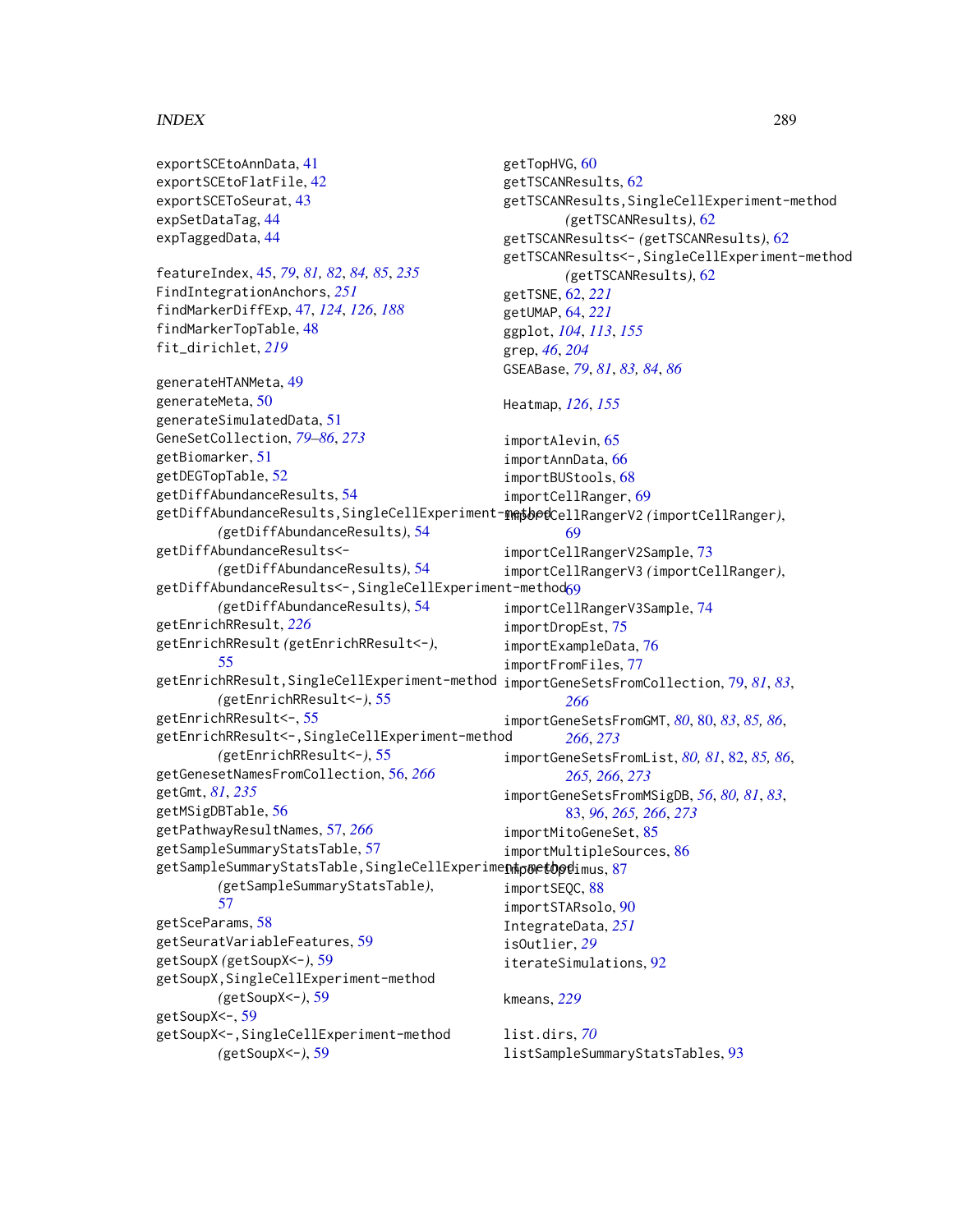```
listSampleSummaryStatsTables,SingleCellExperipeotSGEDinoR147,174
        (listSampleSummaryStatsTables),
        93
listTSCANResults (getTSCANResults), 62
listTSCANResults,SingleCellExperiment-method
plotSCEHeatmap, 113, 126, 152
        (getTSCANResults), 62
logNormCounts, 64, 269
Matrix, 76
matrix, 66–68, 71, 73–75, 78, 88, 89, 91
mergeSCEColData, 94
metadata, 80, 81, 83, 84, 86, 93
MitoGenes, 95
modelGeneVar, 220
mouseBrainSubsetSCE, 95
msigdb_table, 96
msigdbr, 84
msigdbr_show_species, 84
plotBarcodeRankDropsResults, 96
plotBarcodeRankScatter, 97
plotBatchCorrCompare, 99
plotBatchVariance, 100
plotBcdsResults, 101
plotClusterAbundance, 104
plotClusterPseudo, 105
plotCxdsResults, 106
plotDecontXResults, 108
plotDEGHeatmap, 111, 218
plotDEGRegression, 113, 218
plotDEGViolin, 115, 218
plotDEGVolcano, 116, 218
plotDimRed, 117
plotDoubletFinderResults, 118
plotEmptyDropsResults, 120
plotEmptyDropsScatter, 122
plotMarkerDiffExp, 124
plotMASTThresholdGenes, 127
plotPathway, 128
plotPCA, 129
plotRunPerCellQCResults, 130
plotScDblFinderResults, 132
plotScdsHybridResults, 135
plotSCEBarAssayData, 138
plotSCEBarColData, 139
plotSCEBatchFeatureMean, 141
plotSCEDensity, 142
plotSCEDensityAssayData, 143
                                               plotSCEDimReduceFeatures, 149
                                               plotSCEDimReduceHeatmap
                                                        (plotSCEHeatmap), 152
                                               plotSCEScatter, 155
                                               plotSCEViolin, 158
                                               plotSCEViolinAssayData, 160
                                               plotSCEViolinColData, 163
                                               plotScrubletResults, 165
                                               plotSeuratElbow, 168
                                               plotSeuratGenes, 169
                                               plotSeuratHeatmap, 170
                                               plotSeuratHVG, 170
                                               plotSeuratJackStraw, 171
                                               plotSeuratReduction, 172
                                               plotSoupXResults, 173
                                               plotTopHVG, 175
                                               plotTSCANDEgenes, 176
                                               plotTSCANPseudotimeGenes, 177
                                               plotTSCANPseudotimeHeatmap, 178
                                               plotTSCANResults, 179
                                               plotTSNE, 180
                                               plotUMAP, 181
                                               qcInputProcess, 182
                                               quickCluster, 260
                                               rainbow, 27
                                               readMM, 66–68, 71, 73–75, 78, 88, 89, 91
                                               readSingleCellMatrix, 183
                                               reducedDim, 241
                                                reportCellQC, 184
                                               reportClusterAbundance, 185
                                                reportDiffAbundanceFET, 186
                                                reportDiffExp, 187
                                                reportDropletQC, 187
                                               reportFindMarker, 188
                                               reportQCTool, 189
                                               reportSeurat, 190
                                                reportSeuratClustering, 192
                                               reportSeuratDimRed, 194
                                               reportSeuratFeatureSelection, 195
                                                reportSeuratMarkerSelection, 196
                                               reportSeuratNormalization, 198
                                                reportSeuratResults, 199
                                                reportSeuratRun, 200
                                                reportSeuratScaling, 203
                                               ReprocessedAllenData, 77
```

```
plotSCEDensityColData, 145
```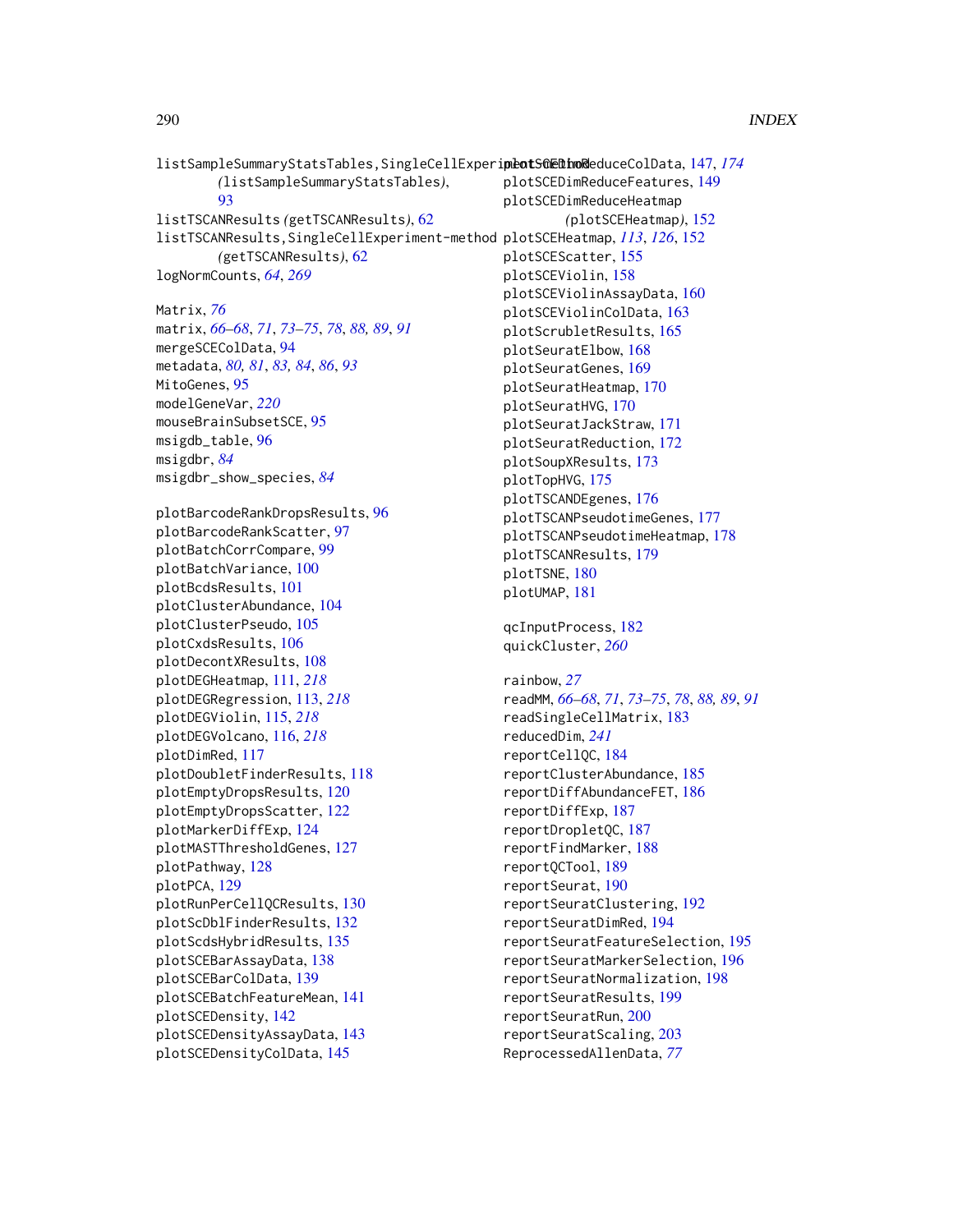## $I$ NDEX 291

ReprocessedFluidigmData, *[76](#page-75-0)* reticulate, *[274](#page-273-0)[–278](#page-277-0)* retrieveFeatureIndex, *[204](#page-203-0)* retrieveFeatureInfo, *[46](#page-45-0)* retrieveSCEIndex, [204](#page-203-0) runANOVA *(*runDEAnalysis*)*, [214](#page-213-0) runBarcodeRankDrops, *[97,](#page-96-0) [98](#page-97-0)*, [205](#page-204-0) runBBKNN, [206](#page-205-0) runBcds, *[102](#page-101-0)*, [207](#page-206-0) runCellQC, *[79](#page-78-0)*, *[81](#page-80-0)*, *[83,](#page-82-0) [84](#page-83-0)*, *[86](#page-85-0)*, [208](#page-207-0) runComBatSeq, [210](#page-209-0) runCxds, *[107](#page-106-0)*, [211](#page-210-0) runCxdsBcdsHybrid, *[136](#page-135-0)*, [212](#page-211-0) runDEAnalysis, *[187](#page-186-0)*, [214](#page-213-0) runDecontX, *[109](#page-108-0)*, [218](#page-217-0) runDESeq2 *(*runDEAnalysis*)*, [214](#page-213-0) runDimReduce, [220](#page-219-0) runDoubletFinder, *[119](#page-118-0)*, [222](#page-221-0) runDropletQC, [223](#page-222-0) runEmptyDrops, *[123](#page-122-0)*, [224](#page-223-0) runEnrichR, *[55](#page-54-0)*, [225](#page-224-0) runFastMNN, [226](#page-225-0) runFeatureSelection, [227](#page-226-0) runGSVA, [228](#page-227-0) runKMeans, [229](#page-228-0) runLimmaBC, [230](#page-229-0) runLimmaDE *(*runDEAnalysis*)*, [214](#page-213-0) runMAST *(*runDEAnalysis*)*, [214](#page-213-0) runMNNCorrect, *[226](#page-225-0)*, [231](#page-230-0) runNormalization, [232](#page-231-0) runPCA, *[270](#page-269-0)* runPerCellQC, *[209](#page-208-0)*, [234](#page-233-0) runSCANORAMA, [237](#page-236-0) runScDblFinder, *[133](#page-132-0)*, [238](#page-237-0) runSCMerge, [239](#page-238-0) runScranSNN, [240](#page-239-0) runScrublet, *[121](#page-120-0)*, *[166](#page-165-0)*, [242](#page-241-0) runSeuratFindClusters, [244](#page-243-0) runSeuratFindHVG, [246](#page-245-0) runSeuratFindMarkers, [247](#page-246-0) runSeuratHeatmap, [248](#page-247-0) runSeuratICA, *[221](#page-220-0)*, [249](#page-248-0) runSeuratIntegration, [250](#page-249-0) runSeuratJackStraw, [251](#page-250-0) runSeuratNormalizeData, [252](#page-251-0) runSeuratPCA, *[221](#page-220-0)*, [253](#page-252-0) runSeuratScaleData, [254](#page-253-0) runSeuratSCTransform, [255](#page-254-0)

runSeuratTSNE, *[221](#page-220-0)*, [256](#page-255-0) runSeuratUMAP, *[221](#page-220-0)*, [257](#page-256-0) runSingleR, [258](#page-257-0) runSoupX, *[60](#page-59-0)*, *[174](#page-173-0)*, [259](#page-258-0) runTSCAN, *[179](#page-178-0)*, [262](#page-261-0) runTSCANClusterDEAnalysis, *[105](#page-104-0)*, [263](#page-262-0) runTSCANDEG, *[177,](#page-176-0) [178](#page-177-0)*, [264](#page-263-0) RunUMAP, *[257,](#page-256-0) [258](#page-257-0)* runVAM, [265](#page-264-0) runWilcox *(*runDEAnalysis*)*, [214](#page-213-0) runZINBWaVE, [266](#page-265-0) sampleSummaryStats, [268](#page-267-0) scaterCPM, [269](#page-268-0) scaterlogNormCounts, [269](#page-268-0) scaterPCA, *[221](#page-220-0)*, [270](#page-269-0) scDblFinder, *[238,](#page-237-0) [239](#page-238-0)* sce, [271](#page-270-0) sceBatches, [272](#page-271-0) scranModelGeneVar, [272](#page-271-0) scRNAseq, *[76](#page-75-0)* scSEGIndex, *[240](#page-239-0)* sctkListGeneSetCollections, *[266](#page-265-0)*, [273](#page-272-0) sctkPythonInstallConda, [274,](#page-273-0) *[277](#page-276-0)* sctkPythonInstallVirtualEnv, [275,](#page-274-0) *[278](#page-277-0)* SCTransform, *[255](#page-254-0)* SEG, [276](#page-275-0) selectSCTKConda, *[275](#page-274-0)*, [277](#page-276-0) selectSCTKVirtualEnvironment, *[276](#page-275-0)*, [278](#page-277-0) setContaminationFraction, *[261](#page-260-0)* setRowNames, [279](#page-278-0) setSampleSummaryStatsTable<-, [279](#page-278-0) setSCTKDisplayRow, [280](#page-279-0) simpleLog, [281](#page-280-0) SingleCellExperiment, *[8](#page-7-0)[–10](#page-9-0)*, *[15](#page-14-0)*, *[21,](#page-20-0) [22](#page-21-0)*, *[25](#page-24-0)*, *[27](#page-26-0)*, *[29,](#page-28-0) [30](#page-29-0)*, *[33,](#page-32-0) [34](#page-33-0)*, *[40](#page-39-0)[–43](#page-42-0)*, *[45](#page-44-0)[–48](#page-47-0)*, *[50](#page-49-0)*, *[52](#page-51-0)[–58](#page-57-0)*, *[60](#page-59-0)*, *[62](#page-61-0)[–66](#page-65-0)*, *[68,](#page-67-0) [69](#page-68-0)*, *[76](#page-75-0)[–88](#page-87-0)*, *[90](#page-89-0)*, *[92,](#page-91-0) [93](#page-92-0)*, *[97](#page-96-0)[–100](#page-99-0)*, *[102](#page-101-0)*, *[104,](#page-103-0) [105](#page-104-0)*, *[107](#page-106-0)*, *[109,](#page-108-0) [110](#page-109-0)*, *[112](#page-111-0)*, *[114](#page-113-0)[–116](#page-115-0)*, *[119](#page-118-0)*, *[121](#page-120-0)*, *[123](#page-122-0)*, *[125](#page-124-0)*, *[128](#page-127-0)*, *[130,](#page-129-0) [131](#page-130-0)*, *[133,](#page-132-0) [134](#page-133-0)*, *[136](#page-135-0)*, *[138](#page-137-0)*, *[140](#page-139-0)[–142](#page-141-0)*, *[144](#page-143-0)*, *[146](#page-145-0)*, *[148](#page-147-0)*, *[150](#page-149-0)*, *[153](#page-152-0)*, *[156](#page-155-0)*, *[158](#page-157-0)*, *[161](#page-160-0)*, *[163](#page-162-0)*, *[166](#page-165-0)*, *[174](#page-173-0)*, *[176](#page-175-0)[–182](#page-181-0)*, *[184](#page-183-0)[–190](#page-189-0)*, *[192](#page-191-0)[–213](#page-212-0)*, *[216](#page-215-0)[–221](#page-220-0)*, *[223](#page-222-0)[–225](#page-224-0)*, *[227](#page-226-0)[–232](#page-231-0)*, *[235](#page-234-0)[–241](#page-240-0)*, *[243,](#page-242-0) [244](#page-243-0)*, *[259,](#page-258-0) [260](#page-259-0)*, *[262](#page-261-0)[–268](#page-267-0)*, *[270](#page-269-0)[–273](#page-272-0)*, *[279](#page-278-0)[–281](#page-280-0)*, *[284](#page-283-0)[–286](#page-285-0)* singleCellTK, *[79,](#page-78-0) [80](#page-79-0)*, *[82,](#page-81-0) [83](#page-82-0)*, *[85](#page-84-0)*, *[274,](#page-273-0) [275](#page-274-0)*, *[277,](#page-276-0) [278](#page-277-0)*, [281](#page-280-0)